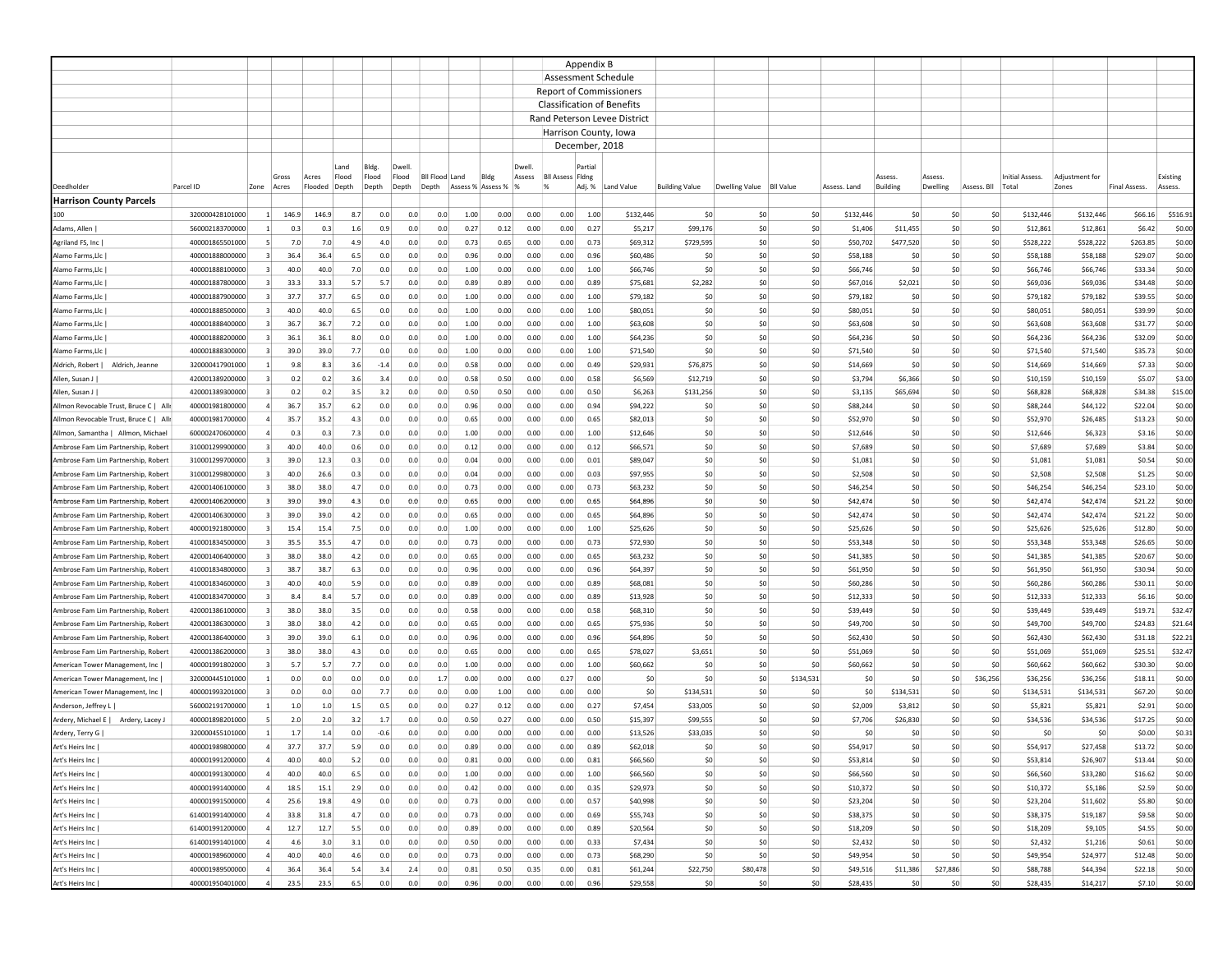| Deedholder                                | Parcel ID       | Zone                    | Gross<br>Acres                  | Land<br>Flood<br>Acres<br>Flooded<br>Depth | Bldg.<br>Flood<br>Depth |      | Dwell<br>Flood<br>Depth | Bil Flood Land<br>Depth | Bldg<br>Assess % Assess % |      | Dwell<br>Assess | <b>BII Assess Fidne</b> | Partia<br>Adj. % | Land Value | <b>Building Value</b> | Dwelling Value  | <b>BII Value</b> | Assess. Land   | Assess<br><b>Building</b> | Asspss<br>Dwelling | Assess. Bll     | Initial Assess.<br>Total | Adiustment for<br>Zones | <b>Final Assess</b> | Existing<br>Assess. |
|-------------------------------------------|-----------------|-------------------------|---------------------------------|--------------------------------------------|-------------------------|------|-------------------------|-------------------------|---------------------------|------|-----------------|-------------------------|------------------|------------|-----------------------|-----------------|------------------|----------------|---------------------------|--------------------|-----------------|--------------------------|-------------------------|---------------------|---------------------|
| Art's Heirs Inc                           | 400001990200000 | $\overline{4}$          | 25.7                            | 25.7                                       | 6.0                     | 0.0  | 0.0                     | 0.0                     | 0.96                      | 0.00 | 0.00            | 0.00                    | 0.96             | \$42,167   | \$C                   | -SC             | \$0              | \$40,565       | \$0                       | \$0                | \$0             | \$40,565                 | \$20,282                | \$10.13             | \$0.00              |
| Art's Heirs Inc                           | 400001989300000 |                         | 1.4                             | 1.3                                        | 2.4                     | 0.0  | 0.0                     | 0.0                     | 0.35                      | 0.00 | 0.00            | 0.00                    | 0.32             | \$2,380    | \$0                   | \$0             | \$0              | \$773          | \$0                       | \$C                | \$0             | \$773                    | \$386                   | \$0.19              | \$0.00              |
| Art's Heirs Inc                           | 400001989400000 |                         | 36.0                            | 36.0                                       | 4.6                     | 4.0  | 0.0                     | 0.0                     | 0.73                      | 0.65 | 0.00            | 0.00                    | 0.73             | \$71,979   | \$32,598              | \$0             | \$0              | \$52,594       | \$21,335                  | \$0                | \$0             | \$73,930                 | \$36,965                | \$18.46             | \$0.00              |
| Art's Heirs Inc                           | 600001989400000 |                         | 0.0                             | 0.0                                        | 0.0                     | 0.0  | 2.7                     | 0.0                     | 0.00                      | 0.00 | 0.42            | 0.00                    | 0.00             | S0         | \$C                   | \$100,029       | \$0              | S <sub>0</sub> | S0                        | \$42,362           | \$0             | \$42,362                 | \$21,181                | \$10.58             | \$0.00              |
| Art's Heirs Inc                           | 614001991100000 |                         | 33.7                            | 33.7                                       | 5.9                     | 0.0  | 0.0                     | 0.0                     | 0.89                      | 0.00 | 0.00            | 0.00                    | 0.89             | \$55,180   | \$C                   | S0              | \$0              | \$48,862       | <b>SC</b>                 | \$C                | \$0             | \$48,862                 | \$24,431                | \$12.20             | \$0.00              |
| Art's Heirs Inc                           | 614001991000000 |                         | 22.6                            | 22.6                                       | 5.3                     | 0.0  | 0.0                     | 0.0                     | 0.81                      | 0.00 | 0.00            | 0.00                    | 0.81             | \$37,021   | \$0                   | \$0             | \$0              | \$29,931       | \$C                       | \$C                | \$0             | \$29,931                 | \$14,966                | \$7.48              | \$0.00              |
| Art's Heirs Inc                           | 614001990802000 | $\overline{a}$          | 2.1                             | 2.1                                        | 3.9                     | 3.8  | 0.0                     | 0.0                     | 0.58                      | 0.58 | 0.00            | 0.00                    | 0.58             | \$3,131    | \$11,294              | \$0             | \$0              | \$1,808        | \$6,522                   | \$0                | \$0             | \$8,330                  | \$4,165                 | \$2.08              | \$0.00              |
| Art's Heirs Inc                           | 614001990801000 | $\overline{a}$          | 8.3                             | 8.3                                        | 4.5                     | 0.0  | 0.0                     | 0.0                     | 0.73                      | 0.00 | 0.00            | 0.00                    | 0.73             | \$13,745   | \$C                   | \$0             | \$0              | \$10,054       | \$C                       | \$0                | \$0             | \$10,054                 | \$5,027                 | \$2.51              | \$0.00              |
| Art's Heirs Inc                           | 400001989700000 | 4                       | 36.7                            | 36.7                                       | 5.3                     | 0.0  | 0.0                     | 0.0                     | 0.81                      | 0.00 | 0.00            | 0.00                    | 0.81             | \$74,138   | \$C                   | S0              | \$0              | \$59,941       | S0                        | \$0                | \$0             | \$59,941                 | \$29,970                | \$14.97             | \$0.00              |
| Art's Heirs Inc                           | 400001950300000 | 4                       | 33.3                            | 33.3                                       | 5.8                     | 0.0  | 0.0                     | 0.0                     | 0.89                      | 0.00 | 0.00            | 0.00                    | 0.89             | \$50,856   | \$0                   | S0              | \$0              | \$45,033       | S0                        | \$0                | \$0             | \$45,033                 | \$22,516                | \$11.25             | \$0.00              |
| Art's Heirs Inc                           | 400001989900000 |                         | 36.7                            | 36.7                                       | 5.3                     | 0.0  | 0.0                     | 0.0                     | 0.81                      | 0.00 | 0.00            | 0.00                    | 0.81             | \$60,288   | \$0                   | S0              | \$0              | \$48.743       | \$0                       | \$0                | \$0             | \$48,743                 | \$24,371                | \$12.17             | \$0.00              |
| Art's Heirs Inc                           | 400001991600000 |                         | 20.0                            | 20.0                                       | 7.0                     | 0.0  | 0.0                     | 0.0                     | 1.00                      | 0.00 | 0.00            | 0.00                    | 1.00             | \$33,090   | \$0                   | \$0             | \$0              | \$33,090       | \$0                       | \$C                | \$0             | \$33,090                 | \$16,545                | \$8.26              | \$0.00              |
| Art's Heirs Inc                           | 400001990100000 |                         | 40.0                            | 40.0                                       | 4.3                     | 0.0  | 0.0                     | 0.0                     | 0.65                      | 0.00 | 0.00            | 0.00                    | 0.65             | \$66,560   | \$C                   | \$0             | \$0              | \$43,564       | \$0                       | \$C                | \$0             | \$43,564                 | \$21,782                | \$10.88             | \$0.00              |
| Art's Heirs Inc                           | 400001990000000 |                         | 38.8                            | 38.8                                       | 3.2                     | 0.0  | 0.0                     | 0.0                     | 0.50                      | 0.00 | 0.00            | 0.00                    | 0.50             | \$64,563   | \$0                   | \$0             | \$0              | \$32,314       | \$0                       | \$0                | \$0             | \$32,314                 | \$16,157                | \$8.07              | \$0.00              |
| Ashenbrenner, Jerry A                     | 560002171400000 |                         | 1.2                             | 1.1                                        | 3.3                     | 2.5  | 0.0                     | 0.0                     | 0.50                      | 0.42 | 0.00            | 0.00                    | 0.46             | \$13,142   | \$35,768              | S0              | \$0              | \$6,029        | \$15,148                  | -SO                | \$0             | \$21,177                 | \$21,177                | \$10.58             | \$0.00              |
| Atwell Trust, Jay F                       | 420001384500000 |                         | 40.0                            | 40.0                                       | 6.6                     | 0.0  | 0.0                     | 0.0                     | 1.00                      | 0.00 | 0.00            | 0.00                    | 1.00             | \$66,560   | \$C                   | S0              | \$0              | \$66,560       | -SC                       | \$0                | \$0             | \$66,560                 | \$66,560                | \$33.25             | \$0.00              |
| Atwell Trust, Jay F                       | 420001384600000 | -51                     | 38.9                            | 38.9                                       | 6.0                     | 0.0  | 0.0                     | 0.0                     | 0.89                      | 0.00 | 0.00            | 0.00                    | 0.89             | \$64,590   | \$0                   | \$0             | \$0              | \$57,194       | \$0                       | \$0                | \$0             | \$57,194                 | \$57,194                | \$28.57             | \$0.00              |
| Avery Brothers                            | 602001990601000 |                         | 0.0                             | 0.0                                        | 0.0                     | 0.0  | 0.0                     | 6.0                     | 0.00                      | 0.00 | 0.00            | 0.96                    | 0.00             | \$0        | \$C                   | \$0             | \$116,231        | \$0            | \$0                       | \$0                | \$111,814       | \$111,814                | \$55,907                | \$27.93             | \$0.00              |
| Avery Brothers                            | 614001990803000 |                         | 0.0                             | 0.0                                        | 0.0                     | 0.0  | 0.0                     | 4.8                     | 0.00                      | 0.00 | 0.00            | 0.73                    | 0.00             | \$0        | \$C                   | \$0             | \$1,729          | \$0            | \$C                       | \$C                | \$1,265         | \$1,265                  | \$632                   | \$0.32              | \$0.00              |
| Avery Brothers                            | 604001991010000 |                         | 0.0                             | 0.0                                        | 0.0                     | 0.0  | 0.0                     | 0.5                     | 0.00                      | 0.00 | 0.00            | 0.12                    | 0.00             | \$0        | \$0                   | \$0             | \$1,441          | \$0            | \$0                       | \$0                | \$166           | \$166                    | \$83                    | \$0.04              | \$0.00              |
| Axtell, Stephen M                         | 400001847800000 | 4                       | 0.9                             | 0.9                                        | 3.4                     | 1.5  | 0.0                     | 0.0                     | 0.50                      | 0.27 | 0.00            | 0.00                    | 0.50             | \$9,849    | \$147,659             | S0              | \$0              | \$4,929        | \$39,794                  | \$0                | S0              | \$44,724                 | \$22,362                | \$11.17             | \$0.00              |
| Aylsworth, David L                        | 420001402100000 | -5.                     | 0.4                             | 0.4                                        | 2.6                     | 1.7  | 0.0                     | 0.0                     | 0.42                      | 0.27 | 0.00            | 0.00                    | 0.42             | \$8,589    | \$142,978             | S <sub>0</sub>  | \$0              | \$3,637        | \$38,533                  | S0                 | S0              | \$42,170                 | \$42,170                | \$21.06             | \$0.62              |
| B Double R Farms LC                       | 614001990800000 | 4                       | 4.7                             | 4.7                                        | 2.6                     | 0.0  | 0.0                     | 0.0                     | 0.42                      | 0.00 | 0.00            | 0.00                    | 0.42             | \$80,669   | \$0                   | S0              | S0               | \$34,163       | S0                        | \$0                | \$0             | \$34,163                 | \$17,082                | \$8.53              | \$0.00              |
| Waite, Connie J Jac<br>Bair, Robert O I   | 310001287300000 |                         | 39.0                            | 39.0                                       | 2.6                     | 0.0  | 0.0                     | 0.0                     | 0.42                      | 0.00 | 0.00            | 0.00                    | 0.42             | \$104.691  | \$2,070               | S <sub>0</sub>  | \$0              | \$44.337       | \$0                       | \$0                | \$0             | \$44,337                 | \$44,337                | \$22.15             | \$0.00              |
| Bair, Robert O   Waite, Connie J Jack     | 310001287400000 | 3                       | 38.0                            | 38.0                                       | 3.2                     | 0.0  | 0.0                     | 0.0                     | 0.50                      | 0.00 | 0.00            | 0.00                    | 0.50             | \$92,119   | \$C                   | \$0             | \$0              | \$46,106       | \$0                       | \$C                | \$0             | \$46,106                 | \$46,106                | \$23.03             | \$0.00              |
| Baker, Steven H                           | 560002171100000 |                         | 0.2                             | 0.0                                        | $-0.4$                  | -1.4 | 0.0                     | 0.0                     | 0.00                      | 0.00 | 0.00            | 0.00                    | 0.00             | \$7,409    | \$90,161              | \$0             | \$0              | \$0            | \$0                       | \$0                | \$0             | \$0                      | \$0                     | \$0.00              | \$0.00              |
| Baldwin, Richard J  <br>Baldwin, Patricia | 200000496200000 |                         | 2.4                             | 0.0                                        | $-1.0$                  | -0.8 | 0.0                     | 0.0                     | 0.00                      | 0.00 | 0.00            | 0.00                    | 0.00             | \$16,946   | \$89,406              | \$0             | \$0              | \$0            | \$0                       | \$0                | \$0             | \$0                      | \$0                     | \$0.00              | \$0.00              |
| Ballenger Farms, LLC                      | 320000424000000 |                         | 24.0                            | 3.1                                        | 1.0                     | 0.0  | 0.0                     | 0.0                     | 0.12                      | 0.00 | 0.00            | 0.00                    | 0.01             | \$24,877   | \$C                   | \$0             | \$0              | \$371          | \$0                       | \$0                | \$0             | \$371                    | \$371                   | \$0.19              | \$0.00              |
| Ballenger Farms, LLC                      | 320000423500000 | $\vert$ 1               | 38.0                            | 35.8                                       | 0.8                     | 0.0  | 0.0                     | 0.0                     | 0.12                      | 0.00 | 0.00            | 0.00                    | 0.11             | \$67,470   | \$0                   | S0              | \$0              | \$7,342        | \$0                       | \$0                | \$0             | \$7,342                  | \$7,342                 | \$3.67              | \$0.00              |
| Ballenger Farms, LLC                      | 320000417300000 | $\uparrow$              | 13.5                            | 2.1                                        | 1.6                     | 0.0  | 0.0                     | 0.0                     | 0.27                      | 0.00 | 0.00            | 0.00                    | 0.04             | \$9,374    | \$0                   | \$0             | \$0              | \$393          | \$0                       | \$0                | \$0             | \$393                    | \$393                   | \$0.20              | \$0.00              |
| Ballenger Farms, LLC                      | 320000423300000 |                         | 39.0                            | 38.6                                       | 1.4                     | 0.1  | 0.0                     | 0.0                     | 0.19                      | 0.04 | 0.00            | 0.00                    | 0.19             | \$82,972   | \$9,549               | \$0             | \$0              | \$15,808       | \$368                     | \$0                | \$0             | \$16,176                 | \$16,176                | \$8.08              | \$0.00              |
| Ballenger Farms, LLC                      | 320000424100000 | $\mathbf{1}$            | 39.0                            | 39.0                                       | 1.0                     | 0.0  | 0.0                     | 0.0                     | 0.19                      | 0.00 | 0.00            | 0.00                    | 0.19             | \$81,238   | \$C                   | \$0             | \$0              | \$15,638       | \$C                       | \$C                | \$0             | \$15,638                 | \$15,638                | \$7.81              | \$0.00              |
| Ballenger Farms, LLC                      | 320000425200000 | $\mathbf{1}$            | 33.2                            | 5.2                                        | 2.1                     | 0.0  | 0.0                     | 0.0                     | 0.35                      | 0.00 | 0.00            | 0.00                    | 0.05             | \$44,046   | \$C                   | \$0             | \$0              | \$2,390        | \$0                       | \$0                | \$0             | \$2,390                  | \$2,390                 | \$1.19              | \$0.00              |
| Ballenger Farms, LLC                      | 320000425400000 | $\vert$ 1               | 18.1                            | 18.1                                       | 3.1                     | 0.0  | 0.0                     | 0.0                     | 0.50                      | 0.00 | 0.00            | 0.00                    | 0.50             | \$44,898   | \$0                   | S0              | SO.              | \$22,471       | \$0                       | \$0                | S0              | \$22,471                 | \$22,471                | \$11.22             | \$19.47             |
| Ballenger Farms, LLC                      | 320000425300000 | -11                     | 37.3                            | 0.9                                        | 2.4                     | 0.0  | 0.0                     | 0.0                     | 0.35                      | 0.00 | 0.00            | 0.00                    | 0.01             | \$55,741   | <b>SC</b>             | S0              | \$0              | \$466          | <b>SC</b>                 | \$0                | \$0             | \$466                    | \$466                   | \$0.23              | \$33.00             |
| Ballenger Farms, LLC                      | 320000425100000 |                         | 35.9                            | 35.9                                       | 2.8                     | 0.0  | 0.0                     | 0.0                     | 0.42                      | 0.00 | 0.00            | 0.00                    | 0.42             | \$81,696   | \$0                   | S0              | \$0              | \$34,598       | S0                        | \$0                | \$0             | \$34,598                 | \$34,598                | \$17.28             | \$40.87             |
| Ballenger Farms, LLC                      | 320000425000000 |                         | 39.0                            | 39.0                                       | 1.6                     | 0.0  | 0.0                     | 0.0                     | 0.27                      | 0.00 | 0.00            | 0.00                    | 0.27             | \$99,560   | \$0                   | S0              | \$0              | \$26,831       | S0                        | \$0                | \$0             | \$26,831                 | \$26,831                | \$13.40             | \$9.86              |
| Ballenger Farms, LLC                      | 320000424900000 |                         | 40.0                            | 36.9                                       | 1.4                     | 0.0  | 0.0                     | 0.0                     | 0.19                      | 0.00 | 0.00            | 0.00                    | 0.18             | \$91,786   | \$0                   | \$0             | \$0              | \$16,299       | \$0                       | \$C                | \$0             | \$16,299                 | \$16,299                | \$8.14              | \$5.06              |
| Ballenger Farms, LLC                      | 320000424600000 |                         | 9.4                             | 9.4                                        | 8.4                     | 0.0  | 0.0                     | 0.0                     | 1.00                      | 0.00 | 0.00            | 0.00                    | 1.00             | \$20,152   | \$C                   | \$0             | \$0              | \$20,152       | \$0                       | \$0                | \$0             | \$20,152                 | \$20,152                | \$10.07             | \$10.11             |
| Ballenger Farms, LLC                      | 320000424500000 |                         | 38.2                            | 38.2                                       | 4.3                     | 0.0  | 0.0                     | 0.0                     | 0.65                      | 0.00 | 0.00            | 0.00                    | 0.65             | \$91,851   | \$C                   | \$0             | \$0              | \$60,116       | \$0                       | \$0                | \$0             | \$60,116                 | \$60,116                | \$30.03             | \$28.99             |
| Ballenger Farms, LLC                      | 320000424700000 |                         | 5.0                             | 5.0                                        | 4.5                     | 0.0  | 0.0                     | 0.0                     | 0.73                      | 0.00 | 0.00            | 0.00                    | 0.73             | \$12,056   | \$0                   | S0              | \$0              | \$8,819        | \$0                       | \$0                | \$0             | \$8,819                  | \$8,819                 | \$4.41              | \$3.16              |
| Ballenger Farms, LLC                      | 320000424800000 | $\vert$ 1               | 27.4                            | 23.2                                       | 1.9                     | 0.0  | 0.0                     | 0.0                     | 0.27                      | 0.00 | 0.00            | 0.00                    | 0.23             | \$59,593   | \$0                   | S0              | \$0              | \$13,618       | S0                        | \$0                | \$0             | \$13,618                 | \$13,618                | \$6.80              | \$17.29             |
| Ballenger Farms, LLC                      | 320000424300000 |                         | 40.0                            | 40.0                                       | 2.3                     | 0.0  | 0.0                     | 0.0                     | 0.35                      | 0.00 | 0.00            | 0.00                    | 0.35             | \$103,576  | \$0                   | S0              | \$0              | \$35,889       | S0                        | \$C                | \$0             | \$35,889                 | \$35,889                | \$17.93             | \$10.11             |
| Ballenger Farms, LLC                      | 320000423400000 | $\mathbf{1}$            | 39.0                            | 26.6                                       | 1.6                     | 0.0  | 0.0                     | 0.0                     | 0.27                      | 0.00 | 0.00            | 0.00                    | 0.18             | \$79,840   | \$C                   | \$0             | \$0              | \$14,676       | \$C                       | \$C                | \$0             | \$14,676                 | \$14,676                | \$7.33              | \$7.39              |
| Ballenger Farms, LLC                      | 320000424200000 |                         | 40.0                            | 40.0                                       | 1.9                     | 0.0  | 0.0                     | 0.0                     | 0.27                      | 0.00 | 0.00            | 0.00                    | 0.27             | \$92,986   | \$0                   | \$0             | \$0              | \$25,060       | \$0                       | \$0                | \$0             | \$25,060                 | \$25,060                | \$12.52             | \$7.58              |
| Ballenger Farms, LLC                      | 320000423700000 |                         | 39.0                            | 34.8                                       | 1.4                     | 0.0  | 0.0                     | 0.0                     | 0.19                      | 0.00 | 0.00            | 0.00                    | 0.1              | \$84,864   | \$C                   | \$0             | \$0              | \$14,577       | <b>SC</b>                 | so                 | -SO             | \$14,577                 | \$14,577                | \$7.28              | \$7.39              |
| Ballenger Farms, LLC                      | 320000423900000 |                         | 38.0                            | 38.0                                       | 0.7                     | 0.0  | 0.0                     | 0.0                     | 0.12                      | 0.00 | 0.00            | 0.00                    | 0.12             | \$91,667   | <b>SC</b>             | -SO             | \$0              | \$10,588       | S0                        | S0                 | S0              | \$10,588                 | \$10,588                | \$5.29              | \$7.20              |
| Barb's 5, LLC                             | 310001360100000 |                         | 38.5                            | 36.0                                       | 0.4                     | 0.0  | 0.0                     | 0.0                     | 0.04                      | 0.00 | 0.00            | 0.00                    | 0.04             | \$102,915  | \$0                   | S <sub>0</sub>  | \$0              | \$3,702        | S0                        | \$0                | \$0             | \$3,702                  | \$3,702                 | \$1.85              | \$0.00              |
| Barb's 5, LLC                             | 310001359400000 | $\overline{\mathbf{3}}$ | 39.5                            | 38.5                                       | 0.6                     | 0.0  | 0.0                     | 0.0                     | 0.12                      | 0.00 | 0.00            | 0.00                    | 0.11             | \$90,788   | \$3,408               | 50 <sub>1</sub> | \$0              | \$10,215       | 50                        | 50                 | \$0             | \$10,215                 | \$10,215                | \$5.10              | \$0.00              |
| Barb's 5, LLC                             | 310001359601000 |                         | $\overline{\mathbf{3}}$<br>35.3 | 31.6                                       | 0.6                     | 0.0  | 0.0                     | 0.0                     | 0.12                      | 0.00 | 0.00            | 0.00                    | 0.10             | \$85,760   | \$0                   | 50              | \$0              | \$8,870        | \$0                       | 50                 | \$0             | \$8,870                  | \$8,870                 | \$4.43              | \$0.00              |
| Barb's 5, LLC                             | 310001359501000 | $\overline{\mathbf{3}}$ | 4.9                             | 2.6                                        | 0.6                     | 0.0  | 0.0                     | 0.0                     | 0.12                      | 0.00 | 0.00            | 0.00                    | 0.06             | \$7,710    | \$0                   | \$0             | \$0              | \$476          | \$0                       | \$0                | \$0             | \$476                    | \$476                   | \$0.24              | \$0.00              |
| Barb's 5, LLC                             | 400001933400000 |                         | 5 <sup>1</sup><br>34.9          | 34.9                                       | 4.5                     | 0.0  | 0.0                     | 0.0                     | 0.73                      | 0.00 | 0.00            | 0.00                    | 0.73             | \$88,271   | \$3,081               | 50              | \$0              | \$64,570       | \$0                       | 50                 | \$0             | \$64,570                 | \$64,570                | \$32.25             | \$0.00              |
| Barb's 5, LLC                             | 310001359700000 | $\overline{3}$          | 39.3                            | 39.3                                       | 0.9                     | 0.0  | 0.0                     | 0.0                     | 0.12                      | 0.00 | 0.00            | 0.00 0.12               |                  | \$70,303   | \$0                   | 50              | \$0              | \$8,120        | \$0                       | 50                 | \$0             | \$8,120                  | \$8,120                 | \$4.06              | \$0.00              |
| Barb's 5, LLC                             | 310001360000000 | $\overline{\mathbf{3}}$ | 32.5                            | 30.0                                       | 1.3                     | 0.0  | 0.0                     | 0.0                     | 0.19                      | 0.00 | 0.00            | 0.00                    | 0.18             | \$54,081   | \$0                   | \$0             | \$0              | \$9,598        | \$0                       | 50                 | \$0             | \$9,598                  | \$9,598                 | \$4.79              | \$0.00              |
| Barb's 5, LLC                             | 400001933800000 |                         | 5 <sup>1</sup><br>37.2          | 37.2                                       | 2.8                     | 0.0  | 0.0                     | 0.0                     | 0.42                      | 0.00 | 0.00            | 0.00 0.42               |                  | \$59,014   | \$0                   | \$0             | \$0              | \$24,992       | \$0                       | 50                 | 50              | \$24,992                 | \$24,992                | \$12.48             | \$0.00              |
| Barb's 5, LLC                             | 400001933600000 |                         | 5 <sup>1</sup><br>35.7          | 35.7                                       | 5.4                     | 0.0  | 0.0                     | 0.0                     | 0.81                      | 0.00 | 0.00            | 0.00                    | 0.81             | \$76,794   | \$0                   | 50              | 50               | \$62,088       | \$0                       | \$0                | \$0             | \$62,088                 | \$62,088                | \$31.01             | \$0.00              |
| Barb's 5, LLC                             | 400001933700000 |                         | 38.4<br>-5                      | 38.4                                       | 5.3                     | 0.0  | 0.0                     | 0.0                     | 0.81                      | 0.00 | 0.00            | 0.00                    | 0.81             | \$88,501   | \$0                   | \$0             | \$0              | \$71,553       | \$0                       | \$0                | \$0             | \$71,553                 | \$71,553                | \$35.74             | \$0.00              |
| BAS Holding, LLC                          | 320000428103000 | $\mathbf{1}$            | 44.9                            | 44.5                                       | 6.5                     | 5.5  | $-1.5$                  | 0.0                     | 1.00                      | 0.89 | 0.00            | 0.00                    | 0.99             | \$15,323   | \$205,475             | \$326,367       | 50               | \$15,197       | \$181,948                 | 50                 | 50 <sub>2</sub> | \$197,145                | \$197,145               |                     | \$98.48 \$156.31    |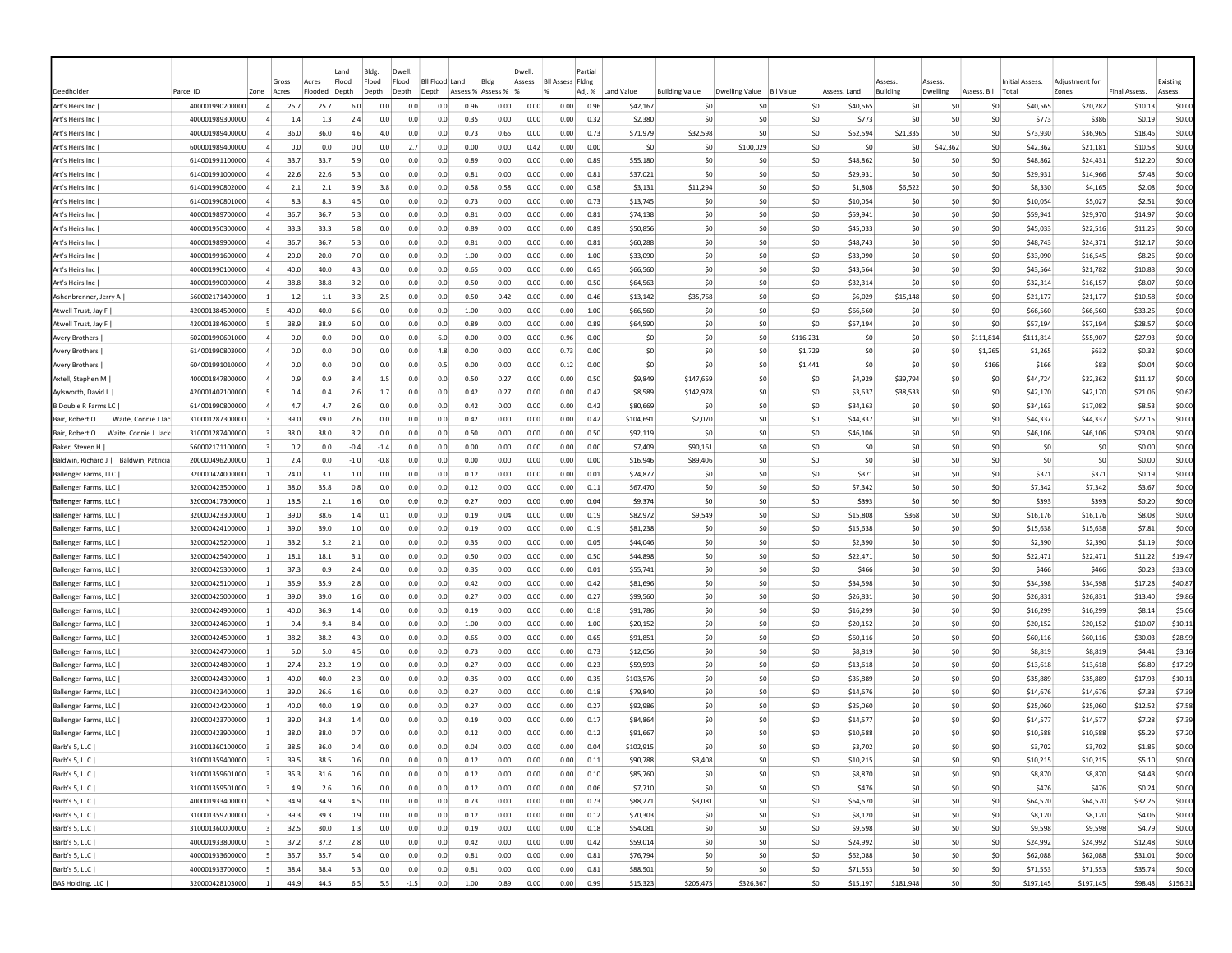|                                        |                                    |                                           | Gross        | Acres   | Land<br>Flood | Bldg.<br>Flood | Dwell<br>Flood | <b>Bll Flood Land</b> | Bldg              |              | Dwell<br>Assess | <b>BII Assess Fidne</b> | Partia       |                      |                       |                |                  |                      | Assess          | Assess   |                 | Initial Assess.      | Adiustment for       |                     | Existing           |
|----------------------------------------|------------------------------------|-------------------------------------------|--------------|---------|---------------|----------------|----------------|-----------------------|-------------------|--------------|-----------------|-------------------------|--------------|----------------------|-----------------------|----------------|------------------|----------------------|-----------------|----------|-----------------|----------------------|----------------------|---------------------|--------------------|
| Deedholder                             | Parcel ID                          | Zone                                      | Acres        | Flooded | Depth         | Depth          | Depth          | Depth                 | Assess % Assess % |              |                 | $\frac{9}{6}$           | Adj. %       | Land Value           | <b>Building Value</b> | Dwelling Value | <b>BII Value</b> | Assess. Land         | <b>Building</b> | Dwelling | Assess. Bll     | Total                | Zones                | <b>Final Assess</b> | Assess.            |
| Baughman, Scott                        | 420001399800000                    |                                           | 3.4          | 3.4     | 3.5           | 2.0            | 0.0            | 0.0                   | 0.58              | 0.35         | 0.00            | 0.00                    | 0.58         | \$35,058             | \$183,682             | S0             | \$0              | \$20,246             | \$63,646        | \$C      | \$0             | \$83,892             | \$83,892             | \$41.90             | \$0.00             |
| Baxter, Dawna J                        | 560002190208000                    |                                           | 0.0          | 0.0     | 0.4           | 0.0            | 0.0            | 0.0                   | 0.04              | 0.00         | 0.00            | 0.00                    | 0.04         | \$485                | \$0                   | \$0            | \$0              | \$19                 | \$0             | \$C      | \$0             | \$19                 | \$19                 | \$0.01              | \$0.00             |
| Baxter, Dawna J                        | 560002183100000                    |                                           | 0.2          | 0.2     | 0.4           | 0.1            | 0.0            | 0.0                   | 0.04              | 0.04         | 0.00            | 0.00                    | 0.04         | \$6,535              | \$4,508               | \$0            | \$0              | \$252                | \$174           | \$0      | \$0             | \$425                | \$425                | \$0.21              | \$0.00             |
| Beck, Lillian E                        | 600002356000000                    |                                           | 0.3          | 0.3     | 6.6           | 5.2            | 0.0            | 0.0                   | 1.00              | 0.81         | 0.00            | 0.00                    | 1.00         | \$7,569              | \$29,138              | S0             | \$0              | \$7,569              | \$23,558        | -SO      | \$0             | \$31,127             | \$15,564             | \$7.77              | \$0.00             |
| Beckman, Jeffrey Michael               | 310001323200000                    | $\vert$ 3                                 | 38.4         | 38.4    | 2.3           | 0.0            | 0.0            | 0.0                   | 0.35              | 0.00         | 0.00            | 0.00                    | 0.35         | \$63,546             | \$0                   | S0             | \$0              | \$22,019             | S0              | -SO      | \$0             | \$22,019             | \$22,019             | \$11.00             | \$0.00             |
| Beckman, Jeffrey Michael               | 310001322700000                    | $\vert$ 3                                 | 38.0         | 38.0    | 2.9           | 0.0            | 0.0            | 0.0                   | 0.42              | 0.00         | 0.00            | 0.00                    | 0.42         | \$63,232             | \$0                   | S0             | \$0              | \$26,779             | \$0             | \$0      | \$0             | \$26,779             | \$26,779             | \$13.38             | \$0.00             |
| Beckman, Jeffrey Michael               | 310001323100000                    | $\overline{\mathbf{3}}$                   | 39.0         | 39.0    | 2.3           | 0.0            | 0.0            | 0.0                   | 0.35              | 0.00         | 0.00            | 0.00                    | 0.35         | \$64,896             | \$0                   | \$0            | \$0              | \$22,486             | \$0             | \$0      | \$0             | \$22,486             | \$22,486             | \$11.23             | \$0.00             |
| Beckman, Jeffrey Michael               | 310001322800000                    |                                           | 39.0         | 39.0    | 3.6           | 0.0            | 0.0            | 0.0                   | 0.58              | 0.00         | 0.00            | 0.00                    | 0.58         | \$64,896             | \$0                   | \$0            | \$0              | \$37,477             | \$0             | \$0      | \$0             | \$37,477             | \$37,477             | \$18.72             | \$0.00             |
| Beckman, Jeffrey Michael               | 310001323000000                    | -3                                        | 38.4         | 38.4    | 3.6           | 0.0            | 0.0            | 0.0                   | 0.58              | 0.00         | 0.00            | 0.00                    | 0.58         | \$63,561             | \$0                   | S0             | S0               | \$36,706             | S0              | \$0      | S0              | \$36,706             | \$36,706             | \$18.34             | \$0.00             |
| Beckman, Jeffrey Michael               | 310001322900000                    | -31                                       | 37.4         | 37.4    | 3.8           | 0.0            | 0.0            | 0.0                   | 0.58              | 0.00         | 0.00            | 0.00                    | 0.58         | \$62,024             | \$0                   | S0             | S0               | \$35,819             | S0              | \$0      | \$0             | \$35,819             | \$35,819             | \$17.89             | \$0.00             |
| Beebe 2005 Family Trust, William & Ele | 310001287701000                    |                                           | 2.9          | 2.9     | 0.8           | $-0.2$         | 0.0            | 0.0                   | 0.12              | 0.00         | 0.00            | 0.00                    | 0.12         | \$18,994             | \$63,811              | S0             | \$0              | \$2,194              | \$0             | \$0      | \$0             | \$2,194              | \$2,194              | \$1.10              | \$0.41             |
| Beebe, Kent  <br>Beebe, Jeanette       | 190000843300000                    |                                           | 37.9         | 24.6    | 0.7           | 0.0            | 0.0            | 0.0                   | 0.12              | 0.00         | 0.00            | 0.00                    | 0.07         | \$64,819             | \$0                   | \$0            | \$0              | \$4,859              | \$0             | \$0      | \$0             | \$4,859              | \$4,859              | \$2.43              | \$0.00             |
| Beebe, Kent  <br>Beebe, Jeanette       | 190000843400000                    |                                           | 37.9         | 26.5    | 0.4           | 0.0            | 0.0            | 0.0                   | 0.04              | 0.00         | 0.00            | 0.00                    | 0.03         | \$77,237             | \$0                   | \$0            | \$0              | \$2,079              | \$0             | \$C      | \$0             | \$2,079              | \$2,079              | \$1.04              | \$0.00             |
| Beebe, Kent  <br>Beebe, Jeanette       | 420001385600000                    | -51                                       | 36.4         | 36.4    | 4.9           | 0.0            | 0.0            | 0.0                   | 0.73              | 0.00         | 0.00            | 0.00                    | 0.73         | \$88,111             | \$0                   | \$0            | \$0              | \$64,453             | \$0             | \$0      | \$0             | \$64,453             | \$64,453             | \$32.20             | \$0.00             |
| Beebe, Kent  <br>Beebe, Jeanette       | 420001385700000                    | -51                                       | 32.0         | 32.0    | 5.4           | 0.0            | 0.0            | 0.0                   | 0.81              | 0.00         | 0.00            | 0.00                    | 0.81         | \$58,578             | \$0                   | \$0            | \$0              | \$47,360             | \$0             | \$0      | \$0             | \$47,360             | \$47,360             | \$23.66             | \$0.00             |
| Beebe, Kent  <br>Beebe, Jeanette       | 420001385800000                    |                                           | 27.0         | 27.0    | 7.0           | 0.0            | 0.0            | 0.0                   | 1.00              | 0.00         | 0.00            | 0.00                    | 1.00         | \$43,613             | \$0                   | \$0            | \$0              | \$43,613             | \$0             | \$0      | \$0             | \$43,613             | \$43,613             | \$21.79             | \$0.00             |
| Beebe, Kent<br>Beebe, Jeanette         | 420001385900000                    | -5                                        | 37.9         | 37.9    | 5.5           | 0.0            | 0.0            | 0.0                   | 0.81              | 0.00         | 0.00            | 0.00                    | 0.81         | \$78,945             | \$0                   | \$0            | \$0              | \$63,827             | \$0             | \$0      | \$0             | \$63,827             | \$63,827             | \$31.88             | \$0.00             |
| Beebe, Kent  <br>Beebe, Jeanette       | 310001287800000                    | $\vert$ 3                                 | 39.0         | 39.0    | 1.8           | 0.0            | 0.0            | 0.0                   | 0.27              | 0.00         | 0.00            | 0.00                    | 0.27         | \$113,543            | \$0                   | \$0            | \$0              | \$30,600             | \$0             | \$0      | \$0             | \$30,600             | \$30,600             | \$15.28             | \$0.00             |
| Beebe, Kent  <br>Beebe, Jeanette       | 420001385601000                    |                                           | 2.0          | 2.0     | 4.7           | 3.7            | 3.2            | 0.0                   | 0.73              | 0.58         | 0.50            | 0.00                    | 0.73         | \$5,687              | \$5,250               | \$108,389      | \$0              | \$4,160              | \$3,032         | \$54,249 | \$0             | \$61,441             | \$61,441             | \$30.69             | \$0.00             |
| Beebe, Kent  <br>Beebe, Jeanette       | 310001287700000                    | 3                                         | 36.1         | 36.1    | 1.8           | 0.0            | 0.0            | 0.0                   | 0.27              | 0.00         | 0.00            | 0.00                    | 0.27         | \$101,844            | \$0                   | \$0            | \$0              | \$27,447             | \$0             | \$0      | \$0             | \$27,447             | \$27,447             | \$13.71             | \$5.14             |
| Beebe, Kent<br>Beebe, Jeanette         | 310001287900000                    | -3                                        | 36.2         | 36.2    | 1.5           | 0.7            | 0.0            | 0.0                   | 0.19              | 0.12         | 0.00            | 0.00                    | 0.19         | \$100,456            | \$33,387              | S0             | \$0              | \$19,338             | \$3,856         | \$0      | S0              | \$23,194             | \$23,194             | \$11.59             | \$5.16             |
| Beebe, Kent D                          | 310001287901000                    | -3                                        | 1.8          | 1.2     | $-1.8$        | -0.9           | 0.0            | 0.0                   | 0.00              | 0.00         | 0.00            | 0.00                    | 0.00         | \$4,214              | \$0                   | \$111,471      | \$0              | S0                   | S0              | S0       | S0              | - \$0                | \$0                  | \$0.00              | \$0.25             |
| Believe Inn Corp                       | 420001417300000                    | -3                                        | 0.1          | 0.1     | 3.9           | 3.2            | 0.0            | 0.0                   | 0.58              | 0.50         | 0.00            | 0.00                    | 0.58         | \$4,352              | \$99,149              | \$0            | 50               | \$2,513              | \$49,624        | \$0      | \$0             | \$52,137             | \$52,137             | \$26.04             | \$2.00             |
| Believe Inn Corp                       | 420001417400000                    |                                           | 0.1          | 0.1     | 3.4           | 0.0            | 0.0            | 0.0                   | 0.50              | 0.00         | 0.00            | 0.00                    | 0.50         | \$4,210              | \$0                   | \$0            | \$0              | \$2.107              | -SO             | \$0      | \$0             | \$2,107              | \$2,107              | \$1.05              | \$2.00             |
| Bentsen, David C   Bentsen, KiM A      | 310001312100000                    |                                           | 1.0          | 1.0     | 2.0           | 0.0            | 0.0            | 0.0                   | 0.35              | 0.00         | 0.00            | 0.00                    | 0.35         | \$2,860              | \$0                   | \$0            | \$0              | \$991                | \$0             | \$C      | \$0             | \$991                | \$991                | \$0.50              | \$0.00             |
| Bentsen, David C  <br>Bentsen, KiM A   | 560002185500000                    |                                           | 3.2          | 3.2     | 0.9           | -0.4           | 0.0            | 0.0                   | 0.12              | 0.00         | 0.00            | 0.00                    | 0.12         | \$15,776             | \$182,269             | \$0            | \$0              | \$1,822              | \$0             | \$0      | \$0             | \$1,822              | \$1,822              | \$0.91              | \$0.00             |
| Bentsen, Kim A                         | 560002176000000                    |                                           | 0.7          | 0.7     | 2.6           | 2.4            | 0.0            | 0.0                   | 0.42              | 0.35         | 0.00            | 0.00                    | 0.42         | \$4,097              | \$5,410               | \$0            | \$0              | \$1,735              | \$1,875         | \$0      | \$0             | \$3,610              | \$3,610              | \$1.80              | \$0.00             |
| Bertelsen, Clinton                     | 420001432601000                    |                                           | 0.0          | 0.0     | 0.0           | 0.0            | 0.0            | 3.7                   | 0.00              | 0.00         | 0.00            | 0.58                    | 0.00         | \$0                  | \$0                   | \$0            | \$93,525         | \$0                  | \$0             | \$0      | \$54,011        | \$54,011             | \$54,011             | \$26.98             | \$0.00             |
| Bertelsen, John V                      | 420001432700000                    |                                           | 0.6          | 0.6     | 6.0           | 0.0            | 0.0            | 0.0                   | 0.89              | 0.00         | 0.00            | 0.00                    | 0.89         | \$2,241              | \$0                   | \$0            | \$0              | \$1,984              | \$0             | \$0      | S0              | \$1,984              | \$1,984              | \$0.99              | \$0.49             |
| Bertelsen, John V                      | 420001432600000                    | 3                                         | 2.1          | 2.1     | 4.2           | 2.7            | 0.0            | 0.0                   | 0.65              | 0.42         | 0.00            | 0.00                    | 0.65         | \$15,842             | \$93.332              | \$0            | \$0              | \$10,369             | \$39,526        | \$0      | \$0             | \$49,895             | \$49,895             | \$24.92             | \$2.07             |
| Bertelson Bros Inc                     | 310001289800000                    | 10                                        | 14.5         | 0.0     | 0.0           | 0.0            | 0.0            | 0.0                   | 0.00              | 0.00         | 0.00            | 0.00                    | 0.00         | \$25,513             | \$2,070               | \$0            | \$0              | \$C                  | S0              | \$0      | \$0             | \$0                  | \$0                  | \$0.00              | \$8.25             |
| Bertelson Bros Inc                     | 310001289900000                    | 10                                        | 10.7         | 0.0     | 0.0           | 0.0            | 0.0            | 0.0                   | 0.00              | 0.00         | 0.00            | 0.00                    | 0.00         | \$30,902             | \$0                   | \$0            | \$0              | \$0                  | \$0             | \$C      | \$0             | \$0                  | \$0                  | \$0.00              | \$5.43             |
| Bertelson Bros Inc                     | 310001289700000                    | 11                                        | 36.3         | 0.0     | 0.0           | 0.0            | 0.0            | 0.0                   | 0.00              | 0.00         | 0.00            | 0.00                    | 0.00         | \$94,620             | \$0                   | \$0            | \$0              | \$0                  | \$0             | \$0      | \$0             | \$0                  | \$0                  | \$0.00              | \$0.00             |
| Bertelson, Gerald R                    | 400001849900000                    | -51                                       | 2.3          | 2.2     | 2.1           | -0.5           | 0.0            | 0.0                   | 0.35              | 0.00         | 0.00            | 0.00                    | 0.33         | \$22,470             | \$219,984             | S0             | 50               | \$7,444              | S0              | S0       | \$0             | \$7,444              | \$7,444              | \$3.72              | \$0.00             |
| Bertelson, Jack                        | 400001850200000                    | -5                                        | 39.0         | 39.0    | 4.0           | 4.1            | 0.0            | 0.0                   | 0.58              | 0.65         | 0.00            | 0.00                    | 0.58         | \$101,495            | \$6,931               | S0             | \$0              | \$58,613             | \$4,536         | \$0      | \$0             | \$63,150             | \$63,150             | \$31.54             | \$0.00             |
| Bertelson, Jack                        | 400001850300000                    | -5                                        | 40.0         | 40.0    | 3.5           | 0.0            | 0.0            | 0.0                   | 0.58              | 0.00         | 0.00            | 0.00                    | 0.58         | \$99,936             | \$0                   | S0             | S0               | \$57,713             | S0              | \$0      | \$0             | \$57,713             | \$57,713             | \$28.83             | \$0.00             |
|                                        | 400001850400000                    |                                           | 35.5         | 35.5    | 4.6           | 0.0            | 0.0            | 0.0                   | 0.73              | 0.00         | 0.00            | 0.00                    | 0.73         | \$69,046             | \$0                   | S0             | \$0              | \$50,507             | S0              | \$0      | \$0             | \$50,507             | \$50,507             | \$25.23             | \$0.00             |
| Bertelson, Jack<br>Bertelson, Jack     | 400001850100000                    |                                           | 37.2         | 37.2    | 5.0           | 0.0            | 0.0            | 0.0                   | 0.81              | 0.00         | 0.00            | 0.00                    | 0.81         | \$74,310             | \$0                   | \$0            | \$0              | \$60,080             | \$0             | \$0      | \$0             | \$60,080             | \$60,080             | \$30.01             | \$0.00             |
| Bertelson, Jack                        | 430001363800000                    |                                           | 7.2          | 7.2     | 10.2          | 0.0            | 0.0            | 0.0                   | 1.00              | 0.00         | 0.00            | 0.00                    | 1.00         | \$16,955             | \$0                   | \$0            | \$0              | \$16,955             | \$0             | \$0      | \$0             | \$16,955             | \$16,955             | \$8.47              | \$21.42            |
|                                        | 430001363700000                    |                                           | 5.9          | 5.9     | 11.0          | 0.0            | 0.0            | 0.0                   | 1.00              | 0.00         | 0.00            | 0.00                    | 1.00         | \$13,571             | \$0                   | \$0            | \$0              | \$13,571             | \$0             | \$C      | \$0             | \$13,571             | \$13,571             | \$6.78              | \$16.19            |
| Bertelson, Jack                        | 430001364701000                    |                                           | 1.6          | 1.6     | 12.2          | 0.0            | 0.0            | 0.0                   | 1.00              | 0.00         | 0.00            | 0.00                    | 1.00         | \$506                | \$0                   | S0             | \$0              | \$506                | \$0             | -SO      | \$0             | \$506                | \$506                | \$0.25              | \$0.00             |
| Bertelson, Jack<br>Bertelson, Jack     | 430001364700000                    | -11                                       | 148.4        | 148.4   | 11.2          | 0.0            | 0.0            | 0.0                   | 1.00              | 0.00         | 0.00            | 0.00                    | 1.00         | \$317.612            | \$0                   | S0             | \$0              | \$317,612            | S0              | -SO      | \$0             | \$317,612            | \$317,612            | \$158.65            | \$427.89           |
|                                        | 430001363900000                    |                                           | 93.5         | 93.5    | 11.2          | 0.0            | 0.0            | 0.0                   | 1.00              | 0.00         | 0.00            | 0.00                    | 1.00         | \$225,151            | \$0                   | \$0            | \$0              | \$225.151            | \$0             | \$0      | \$0             | \$225,151            | \$225,151            | \$112.47            | \$277.75           |
| Bertelson, Jack<br>Bertelson, Jerry    | 420001387000000                    |                                           | 39.0         | 39.0    | 4.7           | 0.0            | 0.0            | 0.0                   | 0.73              | 0.00         | 0.00            | 0.00                    | 0.73         | \$65,010             | \$0                   | \$0            | \$0              | \$47,555             | \$0             | \$0      | \$0             | \$47,555             | \$47,555             | \$23.75             | \$83.30            |
|                                        | 420001387100000                    |                                           | 39.0         | 39.0    | 5.3           | 0.0            | 0.0            | 0.0                   | 0.81              | 0.00         | 0.00            | 0.00                    | 0.81         | \$76,407             | \$0                   | \$0            | \$0              | \$61,775             | \$0             | \$0      | \$0             | \$61,775             | \$61,775             | \$30.86             | \$55.54            |
| Bertelson, Jerry                       |                                    |                                           |              | 37.6    |               | 1.7            |                | 0.0                   |                   |              |                 |                         |              |                      |                       |                |                  |                      |                 | S0       | S0              |                      |                      |                     |                    |
| Bertelson, Jerry                       | 420001386900000                    |                                           | 37.6<br>38.0 | 38.0    | 3.2<br>2.6    | 0.0            | 0.0<br>0.0     | 0.0                   | 0.50<br>0.42      | 0.27<br>0.00 | 0.00<br>0.00    | 0.00                    | 0.50<br>0.42 | \$77,101             | \$3,767<br>S0         | \$0<br>S0      | \$0              | \$38,589             | \$1,015<br>-SO  | S0       | S0              | \$39,604             | \$39,604             | \$19.78             | \$80.23            |
| Bertelson, Jerry                       | 420001387200000<br>420001387300000 |                                           | 14.2         | 14.2    | 2.6           | 0.0            | 0.0            | 0.0                   | 0.42              | 0.00         | 0.00            | 0.00<br>0.00            | 0.42         | \$79,940<br>\$31,332 | \$0                   | \$0            | \$0<br>50        | \$33,855<br>\$13,269 | S0              | \$0      | \$0             | \$33,855<br>\$13,269 | \$33,855<br>\$13,269 | \$16.91<br>\$6.63   | \$97.38<br>\$40.41 |
| Bertelson, Jerry                       |                                    |                                           |              |         |               |                |                |                       |                   |              |                 |                         |              |                      |                       |                |                  |                      |                 |          |                 |                      |                      |                     |                    |
| Bertelson, Kim                         | 560002170400000                    | $\overline{\mathbf{3}}$<br>$\overline{4}$ | 0.2          | 0.2     | 0.4           | 0.1            | 0.0            | 0.0                   | 0.04              | 0.04         | 0.00            | 0.00                    | 0.04         | \$4,623              | \$4,508               | 50             | \$0              | \$178                | \$174           | 50       | 50              | \$352                | \$352                | \$0.18              | \$0.00             |
| Bertelson, Kim                         | 400001992901000                    |                                           | 1.5          | 1.5     | 7.2           | 4.7            | 0.0            | 0.0                   | 1.00              | 0.73         | 0.00            | 0.00                    | 1.00         | \$1,808              | \$33,075              | \$0            | 50               | \$1,808              | \$24,194        | 50       | \$0             | \$26,002             | \$13,001             | \$6.49              | \$0.00             |
| Bertelson, Kim                         | 320000460400000                    | $\mathbf{1}$                              | 21.5         | 21.5    | 6.8           | 0.0            | 0.0            | 0.0                   | 1.00              | 0.00         | 0.00            | 0.00                    | 1.00         | \$39,660             | \$0                   | \$0            | 50               | \$39,660             | \$0             | 50       | \$0             | \$39,660             | \$39,660             | \$19.81             | \$5.78             |
| Bertelson, Kim                         | 320000460500000                    | $\mathbf{1}$                              | 17.1         | 17.1    | 7.5           | 0.0            | 0.0            | 0.0                   | 1.00              | 0.00         | 0.00            | 0.00                    | 1.00         | \$28,746             | \$0                   | \$0            | \$0              | \$28,746             | \$0             | 50       | \$0             | \$28,746             | \$28,746             | \$14.36             | \$7.82             |
| Bertelson, Kim                         | 430001377700000                    | $\overline{\mathbf{3}}$                   | 10.0         | 10.0    | 5.3           | 0.0            | 0.0            | 0.0                   | 0.81              | 0.00         | 0.00            | 0.00                    | 0.81         | \$23,490             | \$0                   | \$0            | \$0              | \$18,992             | \$0             | \$0      | SO.             | \$18,992             | \$18,992             | \$9.49              | \$8.54             |
| Bertelson, Kim                         | 430001377800000                    | $\overline{3}$                            | 9.8          | 9.8     | 2.7           | 0.0            | 0.0            | 0.0                   | 0.42              | 0.00         | 0.00            | 0.00                    | 0.42         | \$19,688             | \$0                   | \$0            | \$0              | \$8,338              | \$0             | \$0      | \$0             | \$8,338              | \$8,338              | \$4.16              | \$8.33             |
| Bertelson, Kim                         | 420001418300000                    | $\overline{\mathbf{3}}$                   | 15.0         | 15.0    | 5.2           | 0.0            | 0.0            | 0.0                   | 0.81              | 0.00         | 0.00            | 0.00                    | 0.81         | \$33,531             | \$0                   | \$0            | \$0              | \$27,110             | \$0             | 50       | 50              | \$27,110             | \$27,110             | \$13.54             | \$17.09            |
| Bertelson, Kim                         | 420001418200000                    | $\overline{\mathbf{3}}$                   | 36.6         | 36.6    | 3.3           | 0.0            | 0.0            | 0.0                   | 0.50              | 0.00         | 0.00            | 0.00                    | 0.50         | \$82,489             | \$0                   | \$0            | \$0              | \$41,286             | \$0             | 50       | \$0             | \$41,286             | \$41,286             | \$20.62             | \$31.23            |
| Bertelson, Kim                         | 430001377600000                    | $\overline{\mathbf{3}}$                   | 1.0          | 1.0     | 5.8           | 0.0            | 0.0            | 0.0                   | 0.89              | 0.00         | 0.00            | 0.00                    | 0.89         | \$2,052              | \$0                   | \$0            | \$0              | \$1,817              | \$0             | 50       | \$0             | \$1,817              | \$1,817              | \$0.91              | \$1.14             |
| Bertelson, Kim                         | 420001434000000                    | $\mathbf{1}$                              | 30.4         | 30.4    | 3.0           | 0.0            | 0.0            | 0.0                   | 0.50              | 0.00         | 0.00            |                         | 0.00 0.50    | \$60,984             | 50                    | 50             | \$0              | \$30,522             | 50              | 50       | 50 <sub>2</sub> | \$30,522             | \$30,522             | \$15.25             | \$73.62            |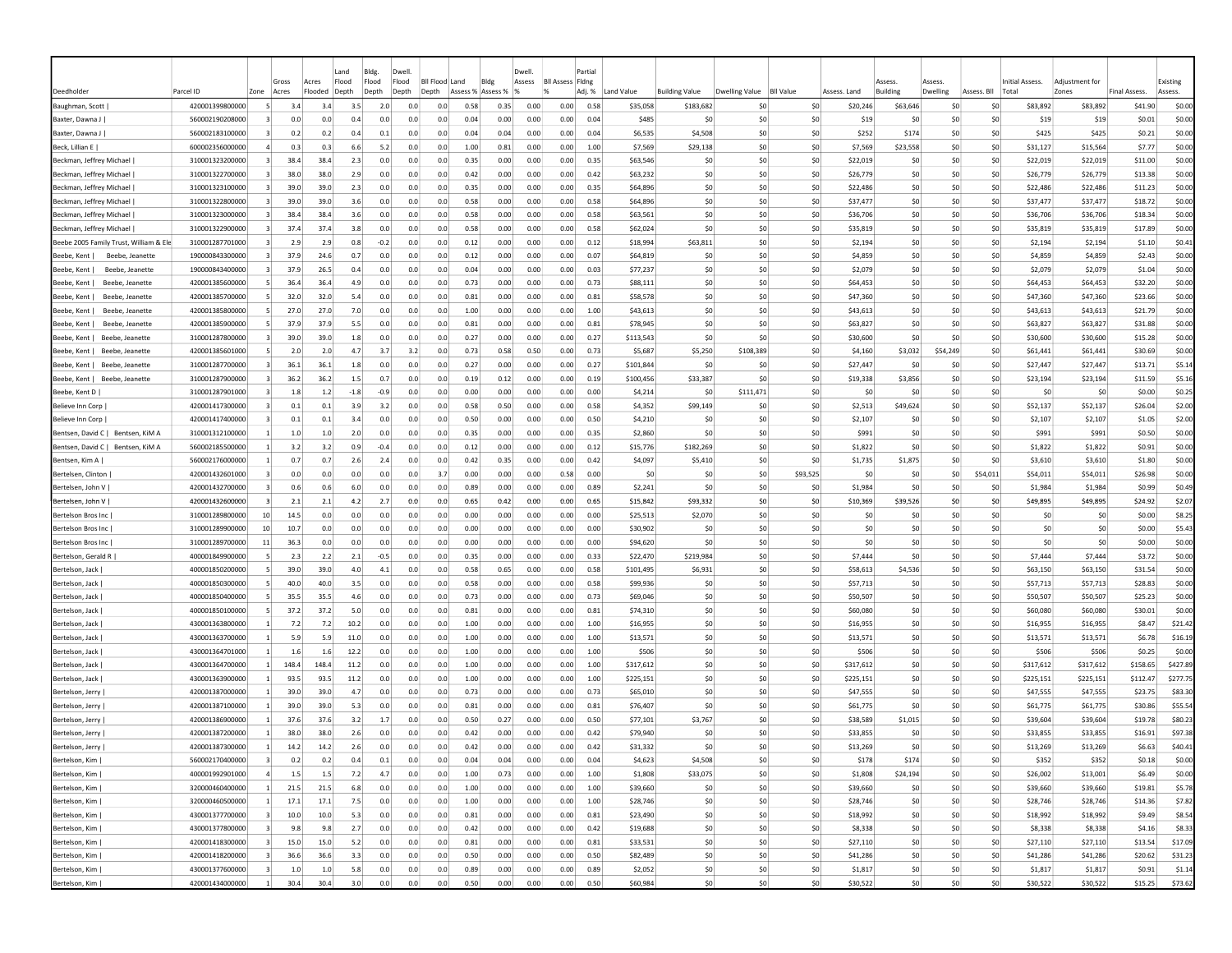|                                          |                 |                         | Gross | Acres   | Land<br>Flood | Bldg<br>Flood | Dwell<br>Flood | Bll Flood Land |          | Bldg     | Dwel<br>Assess | <b>BII Assess Fidne</b> | Partia |             |                       |                       |                  |              | Assess          | Asses    |                      | Initial Assess. | Adiustment for |                     | Existing |
|------------------------------------------|-----------------|-------------------------|-------|---------|---------------|---------------|----------------|----------------|----------|----------|----------------|-------------------------|--------|-------------|-----------------------|-----------------------|------------------|--------------|-----------------|----------|----------------------|-----------------|----------------|---------------------|----------|
| Deedholder                               | Parcel ID       | Zone                    | Acres | Flooded | Depth         | Depth         | Depth          | Depth          | Assess % | Assess % |                |                         | Adj. % | Land Value  | <b>Building Value</b> | <b>Dwelling Value</b> | <b>BII Value</b> | Assess. Land | <b>Building</b> | Dwelling | Assess. Bll<br>Total |                 | Zones          | <b>Final Assess</b> | Assess.  |
| Bertelson, Kim D                         | 310001294400000 |                         | 30.3  | 30.3    | 2.c           | 0.0           | 0.0            | 0.0            | 0.35     | 0.00     | 0.00           | 0.00                    | 0.35   | \$52,415    | -SO                   |                       | \$C              | \$18,162     | S0              | \$0      | -SO                  | \$18,162        | \$18,162       | \$9.07              | \$0.00   |
| Bertelson, Kim D                         | 310001294500000 |                         | 38.3  | 38.3    | 3.1           | 0.0           | 0.0            | 0.0            | 0.50     | 0.00     | 0.00           | 0.00                    | 0.50   | \$84,470    | \$0                   | \$0                   | \$C              | \$42,277     | \$0             | \$0      | \$0                  | \$42,277        | \$42,277       | \$21.12             | \$0.00   |
| Bertelson, Kim D                         | 310001294300000 | $\vert$ 1               | 41.4  | 41.4    | 2.4           | 0.0           | 0.0            | 0.0            | 0.35     | 0.00     | 0.00           | 0.00                    | 0.35   | \$69,170    | \$0                   | S0                    | \$0              | \$23,967     | S0              | \$0      | S0                   | \$23,967        | \$23,967       | \$11.97             | \$0.00   |
| Bertelson, Kim D                         | 320000426900000 | $\vert$ 1               | 17.9  | 17.9    | 1.4           | 0.0           | 0.0            | 0.0            | 0.19     | 0.00     | 0.00           | 0.00                    | 0.19   | \$37,827    | S0                    | -SO                   | \$0              | \$7,282      | S <sub>0</sub>  | S0       | S0                   | \$7,282         | \$7,282        | \$3.64              | \$0.00   |
| Bertelson, Kim D                         | 310001294200000 | $\mathbf{1}$            | 39.2  | 29.2    | 0.6           | 0.0           | 0.0            | 0.0            | 0.12     | 0.00     | 0.00           | 0.00                    | 0.09   | \$95,297    | S0                    | -SO                   | \$0              | \$8,199      | S <sub>0</sub>  | \$0      | S0                   | \$8,199         | \$8,199        | \$4.10              | \$0.00   |
| Bertelson, Kim D                         | 430001372600000 |                         | 2.0   | 2.0     | 8.6           | 0.0           | 0.0            | 0.0            | 1.00     | 0.00     | 0.00           | 0.00                    | 1.00   | \$3,472     | S0                    | -SO                   | \$0              | \$3,472      | S <sub>0</sub>  | \$0      | S0                   | \$3,472         | \$3,472        | \$1.73              | \$0.00   |
| Bertelson, Kim D                         | 430001369600000 | -1                      | 10.8  | 10.8    | 8.1           | 0.0           | 0.0            | 0.0            | 1.00     | 0.00     | 0.00           | 0.00                    | 1.00   | \$25,451    | \$0                   | -SO                   | \$0              | \$25,451     | \$0             | \$0      | \$0                  | \$25,451        | \$25,451       | \$12.71             | \$0.00   |
| Bertelson, Kim D                         | 430001376000000 |                         | 0.5   | 0.5     | 8.4           | 0.0           | 0.0            | 0.0            | 1.00     | 0.00     | 0.00           | 0.00                    | 1.00   | \$1,413     | \$0                   | -SO                   | \$0              | \$1,413      | \$0             | \$0      | \$0                  | \$1,413         | \$1,413        | \$0.71              | \$0.00   |
| Bertelson, Kim D                         | 430001369400000 |                         | 1.0   | 1.0     | 7.3           | 0.0           | 0.0            | 0.0            | 1.00     | 0.00     | 0.00           | 0.00                    | 1.00   | \$2,230     | S0                    | -SO                   | \$0              | \$2,230      | -SO             | S0       | S0                   | \$2,230         | \$2,230        | \$1.11              | \$0.00   |
| Bertelson, Kim D                         | 430001375000000 | 1                       | 41.4  | 41.4    | 8.0           | 0.0           | 0.0            | 0.0            | 1.00     | 0.00     | 0.00           | 0.00                    | 1.00   | \$85,125    | S0                    | -SO                   | \$0              | \$85,125     | S <sub>0</sub>  | \$0      | S0                   | \$85,125        | \$85,125       | \$42.52             | \$0.00   |
| Bertelson, Kim D                         | 430001370400000 |                         | 0.8   | 0.8     | 8.3           | 0.0           | 0.0            | 0.0            | 1.00     | 0.00     | 0.00           | 0.00                    | 1.00   | \$2.024     | S0                    | -SO                   | \$0              | \$2.024      | S <sub>0</sub>  | \$0      | S0                   | \$2,024         | \$2,024        | \$1.01              | \$0.00   |
| Bertelson, Kim D                         | 420001411500000 | 1                       | 12.3  | 12.3    | 8.4           | 0.0           | 0.0            | 0.0            | 1.00     | 0.00     | 0.00           | 0.00                    | 1.00   | \$22,873    | \$0                   | -SO                   | \$0              | \$22,873     | \$0             | \$0      | S0                   | \$22,873        | \$22,873       | \$11.43             | \$35.03  |
| Bertelson, Kim D                         | 430001372800000 |                         | 26.5  | 26.5    | 8.4           | 0.0           | 0.0            | 0.0            | 1.00     | 0.00     | 0.00           | 0.00                    | 1.00   | \$65,270    | \$0                   | -SO                   | \$0              | \$65,270     | \$0             | ŚC       | S0                   | \$65,270        | \$65,270       | \$32.60             | \$71.78  |
| Bertelson, Kim D                         | 430001372300000 |                         | 0.4   | 0.4     | 8.6           | 0.0           | 0.0            | 0.0            | 1.00     | 0.00     | 0.00           | 0.00                    | 1.00   | \$948       | \$0                   | -SO                   | \$0              | \$948        | \$0             | \$C      | \$0                  | \$948           | \$948          | \$0.47              | \$1.05   |
| Bertelson, Kim D                         | 430001368000000 | $\mathbf{1}$            | 9.5   | 9.5     | 8.6           | 0.0           | 0.0            | 0.0            | 1.00     | 0.00     | 0.00           | 0.00                    | 1.00   | \$23,687    | \$0                   | -SO                   | \$0              | \$23,687     | -SO             | S0       | S0                   | \$23,687        | \$23,687       | \$11.83             | \$25.68  |
| Bertelson, Kim D                         | 430001367800000 |                         | 4.0   | 4.0     | 9.1           | 0.0           | 0.0            | 0.0            | 1.00     | 0.00     | 0.00           | 0.00                    | 1.00   | \$6,386     | \$0                   | -SO                   | \$0              | \$6,386      | S0              | S0       | S0                   | \$6,386         | \$6,386        | \$3.19              | \$10.82  |
| Bertelson, Kim D                         | 430001368200000 | $\mathbf{1}$            | 39.6  | 39.6    | 9.4           | 0.0           | 0.0            | 0.0            | 1.00     | 0.00     | 0.00           | 0.00                    | 1.00   | \$74,466    | S0                    | \$0                   | \$0              | \$74,466     | S <sub>0</sub>  | \$0      | S0                   | \$74,466        | \$74,466       | \$37.20             | \$107.11 |
| Bertelson, Kim D                         | 430001372400000 | $\mathbf{1}$            | 32.1  | 32.1    | 8.3           | 0.0           | 0.0            | 0.0            | 1.00     | 0.00     | 0.00           | 0.00                    | 1.00   | \$73,342    | \$0                   | -SO                   | \$0              | \$73,342     | \$0             | \$0      | S0                   | \$73,342        | \$73,342       | \$36.64             | \$86.74  |
| Bertelson, Kim D                         | 430001372200000 |                         | 9.6   | 9.6     | 7.8           | 0.0           | 0.0            | 0.0            | 1.00     | 0.00     | 0.00           | 0.00                    | 1.00   | \$23,937    | S0                    | -SO                   | \$0              | \$23,937     | S <sub>0</sub>  | \$0      | S0                   | \$23,937        | \$23,937       | \$11.96             | \$26.56  |
| Bertelson, Kim D                         | 430001372100000 | -1                      | 30.3  | 30.3    | 8.5           | 0.0           | 0.0            | 0.0            | 1.00     | 0.00     | 0.00           | 0.00                    | 1.00   | \$59,096    | \$0                   | -SO                   | \$0              | \$59,096     | \$0             | \$0      | S0                   | \$59,096        | \$59,096       | \$29.52             | \$81.90  |
| Bertelson, Kim D                         | 430001372000000 | $\vert$ 1               | 0.5   | 0.5     | 8.0           | 0.0           | 0.0            | 0.0            | 1.00     | 0.00     | 0.00           | 0.00                    | 1.00   | \$799       | S0                    | -SO                   | \$0              | \$799        | -SO             | S0       | S0                   | \$799           | \$799          | \$0.40              | \$1.33   |
| Bertelson, Kim D                         | 420001411200000 | -1                      | 36.7  | 36.7    | 9.9           | 0.0           | 0.0            | 0.0            | 1.00     | 0.00     | 0.00           | 0.00                    | 1.00   | \$62,261    | S0                    | -SO                   | \$0              | \$62,261     | -SO             | \$0      | S0                   | \$62,261        | \$62,261       | \$31.10             | \$99.16  |
| Bertelson, Kim D                         | 420001414000000 | -1                      | 6.0   | 6.0     | 9.1           | 0.0           | 0.0            | 0.0            | 1.00     | 0.00     | 0.00           | 0.00                    | 1.00   | \$10,854    | S0                    | -SO                   | \$0              | \$10,854     | S <sub>0</sub>  | \$0      | S0                   | \$10,854        | \$10,854       | \$5.42              | \$16.23  |
| Bertelson, Kim D                         | 320000427000000 |                         | 1.5   | 1.5     | 1.3           | 0.0           | 0.0            | 0.0            | 0.19     | 0.00     | 0.00           | 0.00                    | 0.19   | \$3,834     | S0                    | -SO                   | \$0              | \$738        | S <sub>0</sub>  | \$0      | S0                   | \$738           | \$738          | \$0.37              | \$0.18   |
| Bertelson, Kim D                         | 430001372900000 |                         | 27.1  | 27.1    | 8.7           | 6.7           | 0.0            | 0.0            | 1.00     | 1.00     | 0.00           | 0.00                    | 1.00   | \$52,327    | \$8,115               | -SO                   | \$0              | \$52,327     | \$8,115         | \$0      | \$0                  | \$60,442        | \$60,442       | \$30.19             | \$74.95  |
| Bertelson, Kim D                         | 320000426700000 |                         | 29.0  | 27.6    | 0.6           | 0.1           | 0.0            | 0.0            | 0.12     | 0.04     | 0.00           | 0.00                    | 0.11   | \$76,553    | \$4,869               | \$0                   | \$0              | \$8,403      | \$187           | \$0      | \$0                  | \$8,591         | \$8,591        | \$4.29              | \$3.67   |
| Bertelson, Kim D                         | 420001411300000 |                         | 40.0  | 40.0    | 9.8           | 0.0           | 0.0            | 0.0            | 1.00     | 0.00     | 0.00           | 0.00                    | 1.00   | \$74,591    | \$2,282               | \$0                   | \$C              | \$74,591     | S0              | \$0      | \$0                  | \$74,591        | \$74,591       | \$37.26             | \$108.22 |
| Bertelson, Kim D                         | 320000449300000 |                         | 3.8   | 3.8     | 0.2           | 0.0           | 0.0            | 0.0            | 0.04     | 0.00     | 0.00           | 0.00                    | 0.04   | \$10,595    | \$0                   | S0                    | \$0              | \$408        | S0              | S0       | S0                   | \$408           | \$408          | \$0.20              | \$0.48   |
| Birke, Mindy J                           | 400001944101000 | -5                      | 0.4   | 0.4     | 5.6           | 0.0           | 0.0            | 0.0            | 0.89     | 0.00     | 0.00           | 0.00                    | 0.89   | \$557       | S0                    | \$0                   | \$0              | \$493        | S <sub>0</sub>  | \$0      | S0                   | \$493           | \$493          | \$0.25              | \$0.00   |
| Blackerby, Denise A  <br>Blackerby, Timo | 310001351701000 |                         | 2.0   | 2.0     | 4.0           | 2.0           | 0.0            | 0.0            | 0.58     | 0.27     | 0.00           | 0.00                    | 0.58   | \$15,224    | \$96.492              | \$0                   | \$0              | \$8,792      | \$26,005        | \$0      | \$0                  | \$34,796        | \$34,796       | \$17.38             | \$0.00   |
| Blackley, Michael G                      | 420001409200000 |                         | 0.3   | 0.3     | 3.2           | 2.7           | 0.0            | 0.0            | 0.50     | 0.42     | 0.00           | 0.00                    | 0.50   | \$8,759     | \$84,356              | -SO                   | \$0              | \$4,384      | \$35,725        | \$0      | S0                   | \$40,109        | \$40,109       | \$20.03             | \$0.00   |
| Blankenship, Kathryn A                   | 320000449000000 | $\mathbf{1}$            | 38.7  | 38.7    | 3.9           | 0.0           | 0.0            | 0.0            | 0.58     | 0.00     | 0.00           | 0.00                    | 0.58   | \$76,892    | \$0                   | -SO                   | \$0              | \$44,405     | -SC             | \$C      | S0                   | \$44,405        | \$44,405       | \$22.18             | \$36.69  |
| Blankenship, Kathryn A                   | 320000449100000 | -1                      | 40.0  | 40.0    | 2.7           | 0.0           | 0.0            | 0.0            | 0.42     | 0.00     | 0.00           | 0.00                    | 0.42   | \$101,393   | \$0                   | -SO                   | \$0              | \$42,940     | \$0             | \$0      | S0                   | \$42,940        | \$42,940       | \$21.45             | \$45.50  |
| Bodtke, Michael                          | 600002435300000 | $\overline{a}$          | 0.2   | 0.2     | 7.2           | 6.2           | 0.0            | 0.0            | 1.00     | 0.96     | 0.00           | 0.00                    | 1.00   | \$4,552     | \$18,263              | -SO                   | \$0              | \$4,552      | \$17,569        | S0       | S0                   | \$22,121        | \$11,061       | \$5.52              | \$0.00   |
| Boesch, Todd J                           | 560002187900000 | -1                      | 2.2   | 2.2     | 2.9           | 2.0           | 0.0            | 0.0            | 0.42     | 0.35     | 0.00           | 0.00                    | 0.42   | \$24,904    | \$64,071              | -SO                   | \$0              | \$10,547     | \$22,201        | S0       | S0                   | \$32,747        | \$32,747       | \$16.36             | \$0.00   |
| Boicourt, Barbara A   Kramer, Susan L    | 420001437000000 | - 3                     | 3.1   | 3.1     | 3.5           | 2.2           | 0.0            | 0.0            | 0.50     | 0.35     | 0.00           | 0.00                    | 0.50   | \$18,012    | \$73,002              | -SO                   | \$0              | \$9,015      | \$25,295        | \$0      | \$0                  | \$34,310        | \$34,310       | \$17.14             | \$3.05   |
| Boicourt, Barbara A   Kramer, Susan      | 420001437100000 |                         | 0.2   | 0.2     | 4.2           | 0.0           | 0.0            | 0.0            | 0.65     | 0.00     | 0.00           | 0.00                    | 0.65   | <b>S418</b> | S0                    | \$0                   | \$0              | \$274        | \$0             | \$0      | \$0                  | \$274           | \$274          | \$0.14              | \$0.17   |
| Booher Farms, LLC                        | 310001291800000 |                         | 26.0  | 9.6     | 1.0           | 0.0           | 0.0            | 0.0            | 0.19     | 0.00     | 0.00           | 0.00                    | 0.07   | \$43,100    | \$3,469               | \$0                   | \$0              | \$3,062      | \$0             | \$C      | \$0                  | \$3,062         | \$3,062        | \$1.53              | \$14.79  |
| Booher Farms, LLC                        | 310001291900000 | 3                       | 39.0  | 39.0    | 2.1           | 0.0           | 0.0            | 0.0            | 0.35     | 0.00     | 0.00           | 0.00                    | 0.35   | \$64,896    | \$0                   | \$0                   | \$0              | \$22,486     | \$0             | \$0      | \$0                  | \$22,486        | \$22,486       | \$11.23             | \$29.58  |
| Booher Farms, LLC                        | 310001292100000 | 3                       | 33.1  | 23.9    | 0.6           | 0.0           | 0.0            | 0.0            | 0.12     | 0.00     | 0.00           | 0.00                    | 0.08   | \$55,012    | -SO                   | -SO                   | \$0              | \$4,593      | \$0             | \$0      | S0                   | \$4,593         | \$4,593        | \$2.29              | \$4.18   |
| Booher Farms, LLC                        | 310001292000000 | $\overline{\mathbf{3}}$ | 26.3  | 26.3    | 1.8           | 0.0           | 0.0            | 0.0            | 0.27     | 0.00     | 0.00           | 0.00                    | 0.27   | \$43,637    | \$0                   | S0                    | \$0              | \$11,760     | -SO             | -SO      | S0                   | \$11,760        | \$11,760       | \$5.87              | \$19.91  |
| Boucher Marital Trust, Joel S            | 320000457300000 | $\vert$ 1               | 36.2  | 36.2    | 3.4           | 0.0           | 0.0            | 0.0            | 0.50     | 0.00     | 0.00           | 0.00                    | 0.50   | \$64,372    | S0                    | \$0                   | \$0              | \$32,218     | S <sub>0</sub>  | S0       | S0                   | \$32,218        | \$32,218       | \$16.09             | \$32.07  |
| Boucher Marital Trust, Joel S            | 320000457200000 | $\mathbf{1}$            | 33.5  | 22.2    | 2.4           | 0.0           | 0.0            | 0.0            | 0.35     | 0.00     | 0.00           | 0.00                    | 0.23   | \$64,667    | \$73                  | \$0                   | \$0              | \$14,862     | S <sub>0</sub>  | S0       | S0                   | \$14,862        | \$14,862       | \$7.42              | \$38.08  |
| Boucher, Joyce A                         | 200000605500000 |                         | 38.0  | 17.2    | 1.5           | 0.0           | 0.0            | 0.0            | 0.27     | 0.00     | 0.00           | 0.00                    | 0.12   | \$84,148    | \$0                   | -SO                   | \$0              | \$10,265     | S <sub>0</sub>  | \$0      | S0                   | \$10,265        | \$10,265       | \$5.13              | \$48.03  |
| Boudreau, Howard Sr                      | 400001853401000 | $\overline{a}$          | 1.2   | 1.2     | 3.8           | 2.3           | 0.0            | 0.0            | 0.58     | 0.35     | 0.00           | 0.00                    | 0.58   | \$10,914    | \$37,204              | S0                    | \$0              | \$6,303      | \$12,891        | \$0      | \$0                  | \$19,194        | \$9,597        | \$4.79              | \$0.00   |
| Brannan, George J                        | 600002466900000 |                         | 0.2   | 0.2     | 6.7           | 6.2           | 0.0            | 0.0            | 1.00     | 0.96     | 0.00           | 0.00                    | 1.00   | \$6,323     | \$2,085               | -SO                   | \$0              | \$6,323      | \$2,006         | S0       | -SO                  | \$8,329         | \$4,164        | \$2.08              | \$0.00   |
| Brewster, April M                        | 560002177000000 |                         | 3.8   | 3.8     | 4.3           | 2.5           | 0.0            | 0.0            | 0.65     | 0.42     | 0.00           | 0.00                    | 0.65   | \$25,895    | \$61,249              | -SO                   | \$0              | \$16,948     | \$25,939        | \$0      | S0                   | \$42,887        | \$42,887       | \$21.42             | \$0.00   |
| Brewster, Audrey & Matthew               | 560002175200000 |                         | 0.2   | 0.1     | 0.7           | 0.0           | 0.0            | 0.0            | 0.12     | 0.00     | 0.00           | 0.00                    | 0.05   | \$3,243     | SO.                   | \$0                   | \$0              | \$175        | S <sub>0</sub>  | \$0      | \$0                  | \$175           | \$175          | \$0.09              | \$0.00   |
| Breyfogle, Donald   Breyfogle, Doris     | 320000456600000 | $\mathbf{1}$            | 36.4  | 36.2    | 1.9           | 0.0           | 0.0            | 0.0            | 0.27     | 0.00     | 0.00           | 0.00                    | 0.27   | \$80,050    | SO.                   | \$0                   | \$0              | \$21,473     | \$0             | 50       | \$0                  | \$21,473        | \$21,473       | \$10.73             | \$18.39  |
| Breyfogle, Donald   Breyfogle, Doris D   | 320000456900000 | 1                       | 39.0  | 39.0    | 5.0           | 0.0           | 0.0            | 0.0            | 0.73     | 0.00     | 0.00           | 0.00                    | 0.73   | \$65,794    | \$0                   | \$0                   | \$0              | \$48,128     | \$0             | \$0      | \$0                  | \$48,128        | \$48,128       | \$24.04             | \$49.30  |
| Breyfogle, Donald   Breyfogle, Doris D   | 320000456800000 | $\mathbf{1}$            | 40.0  | 40.0    | 2.3           | 0.0           | 0.0            | 0.0            | 0.35     | 0.00     | 0.00           | 0.00                    | 0.35   | \$96,081    | \$0                   | \$0                   | \$0              | \$33,292     | \$0             | \$0      | \$0                  | \$33,292        | \$33,292       | \$16.63             | \$30.34  |
| Breyfogle, Donald   Breyfogle, Doris D   | 320000456700000 | $\mathbf{1}$            | 40.0  | 32.7    | 0.8           | 0.0           | 0.0            | 0.0            | 0.12     | 0.00     | 0.00           | 0.00                    | 0.09   | \$100,162   | \$0                   | \$0                   | \$0              | \$9,457      | \$0             | \$0      | \$0                  | \$9,457         | \$9,457        | \$4.72              | \$30.34  |
| Breyfogle, Donald   Breyfogle, Doris D   | 320000457000000 | $\vert$ 1               | 38.0  | 38.0    | 2.6           | 0.0           | 0.0            | 0.0            | 0.42     | 0.00     | 0.00           | 0.00                    | 0.42   | \$64,288    | \$0                   | \$0                   | \$0              | \$27,226     | \$0             | 50       | \$0                  | \$27,226        | \$27,226       | \$13.60             | \$45.63  |
| Breyfogle, Donald F                      | 320000426400000 | $\vert$ 1               | 39.0  | 38.9    | 0.0           | 0.0           | 0.0            | 0.0            | 0.00     | 0.00     | 0.00           | 0.00                    | 0.00   | \$105,398   | \$0                   | \$0                   | \$0              | \$0          | \$0             | 50       | \$0                  | \$0             | \$0            | \$0.00              | \$4.93   |
| Breyfogle, Donald F                      | 320000426500000 | $\vert$ 1               | 34.3  | 34.3    | 1.4           | 0.0           | 0.0            | 0.0            | 0.19     | 0.00     | 0.00           | 0.00                    | 0.19   | \$77,512    | \$0                   | \$0                   | \$0              | \$14,921     | \$0             | \$0      | \$0                  | \$14,921        | \$14,921       | \$7.45              | \$4.34   |
| Briles, Steven R                         | 600002361200000 | $\overline{4}$          | 0.3   | 0.3     | 6.3           | 3.7           | 0.0            | 0.0            | 0.96     | 0.58     | 0.00           | 0.00                    | 0.96   | \$12,641    | \$74,871              | 50                    | \$0              | \$12,161     | \$43,238        | \$0      | \$0                  | \$55,399        | \$27,699       | \$13.84             | \$0.00   |
| Brinkman, Matthew E                      | 310001290401000 | $\overline{\mathbf{3}}$ | 1.7   | 1.7     | 0.6           | 0.0           | 0.0            | 0.0            | 0.12     | 0.00     | 0.00           | 0.00                    | 0.12   | \$13,970    | \$82,453              | \$0                   | \$0              | \$1,614      | \$0             | \$0      | \$0                  | \$1,614         | \$1,614        | \$0.81              | \$0.00   |
| Brock, Dale E                            | 400001958500000 | 5                       | 0.9   | 0.9     | 3.4           | 0.6           | 0.0            | 0.0            | 0.50     | 0.12     | 0.00           | 0.00                    | 0.50   | \$9,856     | \$177,675             | 50                    | \$0              | \$4,933      | \$20,521        | \$0      | 50                   | \$25,454        | \$25,454       | \$12.71             | \$0.00   |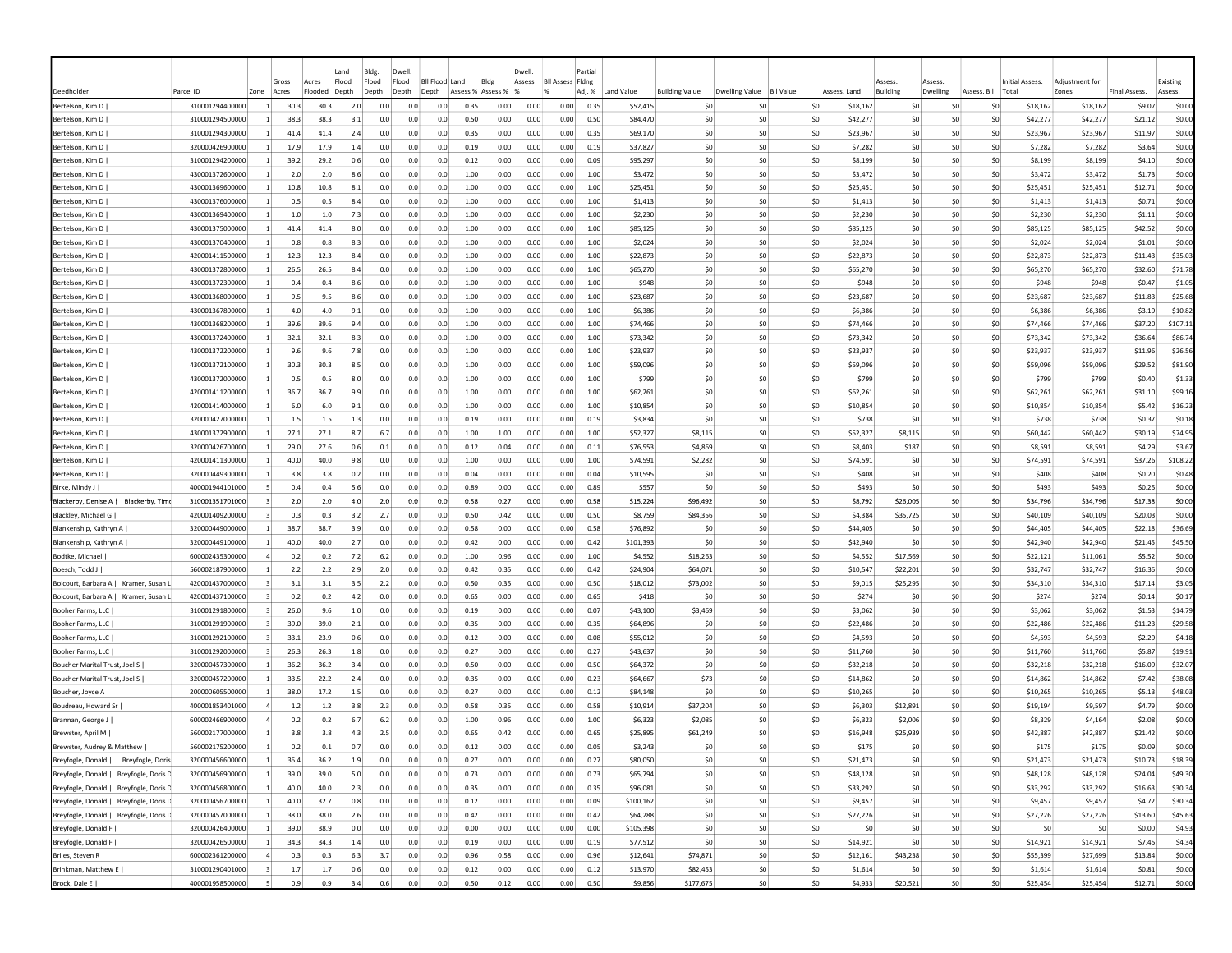|                                               |                                    |                         |              |              | Land       | Bldg.      | Dwell                     |            |                   |              | Dwell.       |                         | Partial      |                       |                       |                   |                  |                      |                         |                     |             |                      |                      |                     |                  |
|-----------------------------------------------|------------------------------------|-------------------------|--------------|--------------|------------|------------|---------------------------|------------|-------------------|--------------|--------------|-------------------------|--------------|-----------------------|-----------------------|-------------------|------------------|----------------------|-------------------------|---------------------|-------------|----------------------|----------------------|---------------------|------------------|
|                                               |                                    |                         | Gross        | Acres        | Flood      | Flood      | Flood<br><b>BII Flood</b> |            | Land              | Bldg         | Assess       | <b>Bll Assess Fldng</b> |              |                       |                       |                   |                  |                      | Assess                  | <i><b>SSESS</b></i> |             | Initial Assess       | Adiustment fo        |                     | Existing         |
| Deedholder                                    | Parcel ID                          | Zone                    | Acres        | Flooded      | Depth      | Depth      | Depth<br>Depth            |            | Assess % Assess % |              |              |                         | Adj. %       | Land Value            | <b>Building Value</b> | Dwelling Value    | <b>BII Value</b> | Assess, Land         | Building                | Dwelling            | Assess, Bll | Total                | Zones                | <b>Final Assess</b> | Assess.          |
| Brosnahan Farms, LLC                          | 400001970300000                    | $\Delta$                | 28.5         | 28.5         | 5.0        | 0.0        | 0.0                       | 0.0        | 0.73              | 0.00         | 0.00         | 0.00                    | 0.73         | \$70,843              |                       | -SO<br>-SO        | \$0              | \$51,822             | -SO                     | -SO                 | S0          | \$51,822             | \$25,911             | \$12.94             | \$0.00           |
| Brosnahan Farms, LLC                          | 400001970400000                    |                         | 39.0         | 39.0         | 4.7        | 0.0        | 0.0                       | 0.0        | 0.73              | 0.00         | 0.00         | 0.00                    | 0.73         | \$104,002             |                       | \$0<br>-SO        | \$0              | \$76,077             | \$0                     | \$C                 | \$0         | \$76,077             | \$38,039             | \$19.00             | \$0.00           |
| Brosnahan Farms, LLC                          | 400001970600000                    |                         | 39.0         | 39.0         | 5.7        | 0.0        | 0.0                       | 0.0        | 0.89              | 0.00         | 0.00         | 0.00                    | 0.89         | \$66,445              |                       | \$0<br>-SO        | \$0              | \$58,837             | S <sub>0</sub>          | \$0                 | \$0         | \$58,837             | \$29,419             | \$14.69             | \$0.00           |
| Brosnahan Farms, LLC                          | 400001970500000                    |                         | 40.0         | 40.0         | 5.0        | 0.0        | 0.0                       | 0.0        | 0.73              | 0.00         | 0.00         | 0.00                    | 0.73         | \$66,668              |                       | \$0<br>-SO        | \$0              | \$48,768             | S <sub>0</sub>          | \$C                 | \$0         | \$48,768             | \$24,384             | \$12.18             | \$0.00           |
| Brothers, Donald Dean                         | 420001431500000                    |                         | 0.6          | 0.6          | 6.5        | 0.0        | 0.0                       | 0.0        | 0.96              | 0.00         | 0.00         | 0.00                    | 0.96         | \$1,440               |                       | \$C<br>-SO        | \$0              | \$1,385              | -SC                     | \$0                 | S0          | \$1,385              | \$1,385              | \$0.69              | \$0.54           |
| Brothers, Donald Dean                         | 420001431400000                    |                         | 36.9<br>3.0  | 36.9<br>3.0  | 5.6<br>5.4 | 0.0<br>0.0 | 0.0<br>0.0                | 0.0<br>0.0 | 0.89              | 0.00         | 0.00         | 0.00                    | 0.89         | \$90,912              |                       | \$0<br>\$0<br>-SO | \$0              | \$80,503             | \$0<br>S <sub>0</sub>   | \$0<br>S0           | \$0<br>S0   | \$80,503             | \$80,503             | \$40.21             | \$36.80          |
| Brown, Daniel   Brown, Julie<br>Brown, Sherry | 400001887801000<br>600002457400000 |                         | 0.6          | 0.6          | 7.3        | 6.2        | 0.0                       | 0.0        | 0.81<br>1.00      | 0.00<br>0.96 | 0.00<br>0.00 | 0.00<br>0.00            | 0.81<br>1.00 | \$19,266<br>\$12,582  | \$40,826              | \$0<br>-SO        | \$0<br>\$0       | \$15,577<br>\$12,582 | \$39,275                | S0                  | S0          | \$15,577             | \$15,577             | \$7.78<br>\$12.95   | \$0.00<br>\$0.00 |
| Brown, Joseph B.<br>Brown, Shawna R.          | 320000456601000                    |                         | 2.6          | 2.1          | 0.4        | $-0.4$     | 0.0                       | 0.0        | 0.04              | 0.00         | 0.00         | 0.00                    | 0.03         | \$17,890              | \$89,359              | -SO               | \$0              | \$550                | -SO                     | \$0                 | \$0         | \$51,857<br>\$550    | \$25,928<br>\$550    | \$0.27              | \$1.33           |
| Bub's Girls, Inc                              | 320000445801000                    |                         | 10.0         | 10.0         | 1.6        | 0.0        | 0.0                       | 0.0        | 0.2               | 0.00         | 0.00         | 0.00                    | 0.27         | \$20,792              |                       | \$0<br>\$0        | \$0              | \$5,603              | \$0                     | \$0                 | \$0         | \$5,603              | \$5,603              | \$2.80              | \$11.38          |
| Bub's Girls, Inc                              | 320000445900000                    |                         | 17.4         | 14.9         | 3.9        | 0.0        | 0.0                       | 0.0        | 0.58              | 0.00         | 0.00         | 0.00                    | 0.49         | \$31,710              |                       | \$C<br>-SO        | \$0              | \$15,681             | \$0                     | \$0                 | \$0         | \$15,681             | \$15,681             | \$7.83              | \$17.59          |
| Bub's Girls, Inc.                             | 320000446200000                    |                         | 29.6         | $1.2$        | 0.2        | 0.0        | 0.0                       | 0.0        | 0.04              | 0.00         | 0.00         | 0.00                    | 0.00         | \$80,532              |                       | \$C<br>\$0        | \$0              |                      | \$126<br>\$0            | \$0                 | \$0         | \$126                | \$126                | \$0.06              | \$5.61           |
| Bub's Girls, Inc                              | 320000446101000                    |                         | 10.0         | 7.8          | 2.8        | 0.0        | 0.0                       | 0.0        | 0.42              | 0.00         | 0.00         | 0.00                    | 0.33         | \$15,538              |                       | \$0<br>\$0        | \$0              | \$5,133              | \$0                     | \$0                 | \$0         | \$5,133              | \$5,133              | \$2.56              | \$10.11          |
| Bub's Girls, Inc                              | 320000446001000                    |                         | 23.8         | 23.8         | 5.4        | 0.0        | 0.0                       | 0.0        | 0.81              | 0.00         | 0.00         | 0.00                    | 0.81         | \$43,749              |                       | \$0<br>\$0        | \$0              | \$35,371             | \$0                     | \$0                 | \$0         | \$35,371             | \$35,371             | \$17.67             | \$25.57          |
| Bub's Girls, Inc.                             | 320000445901000                    |                         | 1.0          | 0.5          | 1.0        | 0.0        | 0.0                       | 0.0        | 0.19              | 0.00         | 0.00         | 0.00                    | 0.10         | \$2,655               |                       | \$0<br>\$0        | \$0              |                      | \$256<br>S <sub>0</sub> | \$0                 | \$0         | \$256                | \$256                | \$0.13              | \$1.01           |
| Bub's Girls, Inc                              | 320000445601000                    |                         | 2.1          | 2.1          | $-1.7$     | $-0.6$     | $-2.1$                    | 0.0        | 0.00              | 0.00         | 0.00         | 0.00                    | 0.00         | \$5,610               | \$8,755               | \$94,124          | \$0              |                      | \$0<br>S <sub>0</sub>   | \$0                 | \$0         | -SO                  | \$0                  | \$0.00              | \$0.53           |
| Bub's Girls, Inc.                             | 320000445600000                    |                         | 30.5         | 12.7         | 3.8        | 0.0        | 0.0                       | 0.0        | 0.58              | 0.00         | 0.00         | 0.00                    | 0.24         | \$72,845              |                       | \$C<br>-SO        | \$0              | \$17.523             | \$0                     | \$0                 | \$0         | \$17,523             | \$17,523             | \$8.75              | \$7.71           |
| BUE, LLC                                      | 600002433900000                    |                         | 0.5          | 0.5          | 6.1        | 5.2        | 0.0                       | 0.0        | 0.96              | 0.81         | 0.00         | 0.00                    | 0.96         | \$7,598               | \$158,349             | \$0               | \$0              | \$7,309              | \$128,025               | \$0                 | \$0         | \$135,334            | \$67,667             | \$33.80             | \$0.00           |
| Burbridge, Donna R                            | 420001389800000                    |                         | 0.6          | 0.6          | 3.5        | 3.2        | 0.0                       | 0.0        | 0.50              | 0.50         | 0.00         | 0.00                    | 0.50         | \$14,043              | \$1,713               | -SO               | \$0              | \$7,029              | \$857                   | \$0                 | \$0         | \$7,886              | \$7,886              | \$3.94              | \$7.00           |
| Burbridge, Donna R                            | 420001389700000                    |                         | 0.4          | 0.4          | 3.0        | 2.2        | 0.0                       | 0.0        | 0.42              | 0.35         | 0.00         | 0.00                    | 0.42         | \$9,984               | \$98,612              | -SO               | \$0              | \$4,228              | \$34,169                | S0                  | S0          | \$38,397             | \$38,397             | \$19.18             | \$37.00          |
| Burbridge, Donna R                            | 420001389400000                    | -31                     | 0.4          | 0.4          | 4.6        | 0.0        | 0.0                       | 0.0        | 0.73              | 0.00         | 0.00         | 0.00                    | 0.73         | \$8,227               |                       | \$0<br>-SO        | \$0              | \$6,018              | S <sub>0</sub>          | \$0                 | \$0         | \$6,018              | \$6,018              | \$3.01              | \$4.40           |
| Burbridge, Donna R                            | 420001390901000                    |                         | 0.5          | 0.5          | 5.2        | 0.0        | 0.0                       | 0.0        | 0.81              | 0.00         | 0.00         | 0.00                    | 0.81         | \$1,202               |                       | \$0<br>\$0        | \$0              |                      | \$972<br>S <sub>0</sub> | \$0                 | \$0         | \$972                | \$972                | \$0.49              | \$0.58           |
| Burbridge, Donna R                            | 420001390701000                    |                         | 0.2          | 0.2          | 4.7        | 0.0        | 0.0                       | 0.0        | 0.73              | 0.00         | 0.00         | 0.00                    | 0.73         | \$195                 |                       | \$C<br>\$0        | \$0              |                      | \$143<br>\$0            | \$0                 | \$0         | \$143                | \$143                | \$0.07              | \$0.15           |
| Burbridge, Donna R                            | 420001390801000                    |                         | 3.0          | 3.0          | 4.3        | 0.0        | 0.0                       | 0.0        | 0.65              | 0.00         | 0.00         | 0.00                    | 0.65         | \$8,250               |                       | \$C<br>-SO        | \$0              | \$5,400              | -SC                     | \$0                 | \$0         | \$5,400              | \$5,400              | \$2.70              | \$3.02           |
| Burbridge, Richard L Jr   Burbridge, Lo       | 600002349600000                    |                         | 0.3          | 0.3          | 7.2        | 6.2        | 0.0                       | 0.0        | 1.00              | 0.96         | 0.00         | 0.00                    | 1.00         | \$9,214               | \$49,974              | \$0               | \$0              | \$9,214              | \$48,075                | \$0                 | \$0         | \$57,289             | \$28,644             | \$14.31             | \$0.00           |
| Burcham & Assoc Limited Part                  | 200000502101000                    |                         | 3.7          | 3.6          | 2.7        | 0.0        | 0.0                       | 0.0        | 0.42              | 0.00         | 0.00         | 0.00                    | 0.41         | \$6,005               |                       | -SO<br>-SO        | \$0              | \$2,488              | S0                      | \$0                 | \$0         | \$2,488              | \$2,488              | \$1.24              | \$1.86           |
| Burcham & Assoc Limited Part                  | 200000491400000                    |                         | 36.6         | 16.6         | 4.8        | 0.0        | 0.0                       | 0.0        | 0.73              | 0.00         | 0.00         | 0.00                    | 0.33         | \$86,075              |                       | -SO<br>-SO        | \$0              | \$28,557             | S0                      | \$0                 | \$0         | \$28,557             | \$28,557             | \$14.26             | \$9.25           |
| Burcham, Robert                               | 200000492100000                    | $\vert$ 1               | 19.7         | 4.6          | 1.0        | 0.0        | 0.0                       | 0.0        | 0.12              | 0.00         | 0.00         | 0.00                    | 0.03         | \$51,836              |                       | \$0<br>\$0        | \$0              | \$1,398              | S <sub>0</sub>          | \$0                 | \$0         | \$1,398              | \$1,398              | \$0.70              | \$0.00           |
| Burcham, Robert                               | 200000491900000                    |                         | 9.8          | 0.9          | 0.9        | 0.0        | 0.0                       | 0.0        | 0.12              | 0.00         | 0.00         | 0.00                    | 0.01         | \$27,434              |                       | \$0<br>-SO        | \$0              |                      | \$291<br>\$0            | \$0                 | \$0         | \$291                | \$291                | \$0.15              | \$0.00           |
| Burcham, Robert                               | 200000492000000                    |                         | 1.3          | 1.3          | 4.0        | 0.0        | 0.0                       | 0.0        | 0.65              | 0.00         | 0.00         | 0.00                    | 0.65         | \$3,220               |                       | \$C<br>-SO        | \$0              | \$2,107              | \$0                     | \$C                 | \$0         | \$2,107              | \$2,107              | \$1.05              | \$1.63           |
| Burcham, Robert                               | 200000491700000                    |                         | 3.6          | 2.4          | $1.1\,$    | 0.0        | 0.0                       | 0.0        | 0.19              | 0.00         | 0.00         | 0.00                    | 0.13         | \$7,796               |                       | \$0<br>-SO        | \$0              | \$1,012              | \$0                     | \$0                 | \$0         | \$1,012              | \$1,012              | \$0.51              | \$3.60           |
| Burcham, Robert                               | 200000491801000                    |                         | 32.7         | 17.1         | 2.9        | 0.0        | 0.0                       | 0.0        | 0.42              | 0.00         | 0.00         | 0.00                    | 0.22         | \$76,190              |                       | \$0<br>-SO        | \$0              | \$16,884             | \$0                     | \$0                 | \$0         | \$16,884             | \$16,884             | \$8.43              | \$20.65          |
| Burns Trustee, Julie B                        | 320000427400000                    | -1                      | 36.1         | 36.1         | 0.4        | 0.0        | 0.0                       | 0.0        | 0.04              | 0.00         | 0.00         | 0.00                    | 0.04         | \$98,913              |                       | \$0<br>-SO        | \$0              | \$3,808              | S <sub>0</sub>          | S0                  | S0          | \$3,808              | \$3,808              | \$1.90              | \$0.00           |
| Burns, Laurie L                               | 310001317010000                    |                         | 2.1          | 2.0          | 0.5        | $-1.0$     | 0.0                       | 0.0        | 0.04              | 0.00         | 0.00         | 0.00                    | 0.04         | \$15,841              | \$136,191             | -SO               | \$0              | \$578                | S <sub>0</sub>          | \$0                 | \$0         | \$578                | \$578                | \$0.29              | \$0.00           |
| Buss, Jason W   Buss, Jennifer                | 570002196700000                    |                         | 21.9         | 21.7         | 2.5        | 4.0        | 0.0                       | 0.0        | 0.35              | 0.58         | 0.00         | 0.00                    | 0.34         | \$59.161              | \$38,892              | \$0               | \$0              | \$20.312             | \$22,460                | \$0                 | \$0         | \$42,772             | \$42,772             | \$21.37             | \$0.00           |
| Buss, Jason W   Buss, Jennifer                | 570002196200000                    |                         | 39.0         | 39.0         | 3.9        | 2.5        | 0.0                       | 0.0        | 0.58              | 0.35         | 0.00         | 0.00                    | 0.58         | \$72,385              | \$12,172              | -SO               | \$0              | \$41,802             | \$4,218                 | \$0                 | \$0         | \$46,020             | \$46,020             | \$22.99             | \$0.00           |
| Buss, Jason W  <br>Buss, Jennife              | 560002188100000                    |                         | 0.0          | 0.0          | 0.0        | 0.0        | 0.5                       | 0.0        | 0.00              | 0.00         | 0.04         | 0.00                    | 0.00         | \$0                   |                       | \$248,445<br>\$C  | \$0              |                      | \$0<br>\$0              | \$9,565             | \$0         | \$9,565              | \$9,565              | \$4.78              | \$0.00           |
| Buss, Larry S                                 | 320000454700000                    |                         | 5.5          | 0.3          | 0.1        | 0.0        | 0.0                       | 0.0        | 0.04              | 0.00         | 0.00         | 0.00                    | 0.00         | \$3,867               |                       | \$C<br>-SC        | \$0              |                      | \$8<br>\$C              | \$0                 | \$0         | \$8                  | \$8                  | \$0.00              | \$0.00           |
| Buss, Larry S                                 | 320000454500000                    |                         | 40.0         | 7.7          | 0.2        | 0.0        | 0.0                       | 0.0        | 0.04              | 0.00         | 0.00         | 0.00                    | 0.01         | \$56,830              |                       | \$C<br>-SO        | \$0              |                      | \$421<br>S0             | \$0                 | \$0         | \$421                | \$421                | \$0.21              | \$0.00           |
| Buss, Larry S                                 | 320000453900000                    |                         | 39.0         | 38.5         | 0.7        | 0.0        | 0.0                       | 0.0        | 0.12              | 0.00         | 0.00         | 0.00                    | 0.11         | \$71,631              |                       | \$0<br>-SO        | \$0              | \$8,167              | \$0                     | \$0                 | \$0         | \$8,167              | \$8,167              | \$4.08              | \$0.00           |
| Buss, Larry S                                 | 320000453800000                    |                         | 36.2         | 35.2         | 0.9        | 0.0        | 0.0                       | 0.0        | 0.12              | 0.00         | 0.00         | 0.00                    | 0.11         | \$61,638              |                       | \$0<br>\$0        | \$0              | \$6,921              | S0                      | \$0                 | \$0         | \$6,921              | \$6,921              | \$3.46              | \$0.00           |
| Buss, Larry S                                 | 320000454800000                    |                         | 39.0         | 26.3         | 0.7        | 0.0        | 0.0                       | 0.0        | 0.12              | 0.00         | 0.00         | 0.00                    | 0.08         | \$67,539              |                       | \$0<br>-SO        | \$0              | \$5,261              | \$0                     | \$0                 | \$0         | \$5,261              | \$5,261              | \$2.63              | \$0.00           |
| Buss, Larry S                                 | 570002171000000                    | $\overline{3}$          | 1.4          | 1.1          | 0.3        | 0.0        | 0.0<br>0.0                | 0.0<br>0.0 | 0.04              | 0.00         | 0.00         | 0.00                    | 0.03         | \$3,894               |                       | \$0<br>-SO<br>-SO | \$0              | \$117                | \$0                     | \$C<br>\$0          | \$0         | \$117                | \$117                | \$0.06              | \$0.00           |
| Buss, Larry S<br>Buss, Larry S                | 420001438800000<br>570002195400000 | -31                     | 40.0<br>80.0 | 40.0<br>80.0 | 4.2<br>1.2 | 0.0<br>0.0 | 0.0                       | 0.0        | 0.65<br>0.19      | 0.00<br>0.00 | 0.00<br>0.00 | 0.00<br>0.00            | 0.65<br>0.19 | \$66,356<br>\$233,953 |                       | \$0<br>-SO<br>-SO | \$0<br>\$0       | \$43,430<br>\$45,036 | \$0<br>-SO              | S0                  | \$0<br>S0   | \$43,430<br>\$45,036 | \$43,430<br>\$45,036 | \$21.69<br>\$22.50  | \$0.00<br>\$0.00 |
| Buss, Larry S                                 | 420001438700000                    |                         | 35.6         | 35.6         | 5.1        | 0.0        | 0.0                       | 0.0        | 0.81              | 0.00         | 0.00         | 0.00                    | 0.81         | \$74,390              |                       | -SO<br>-SO        | \$0              | \$60,144             | -SO                     | so                  | -SO         | \$60,144             | \$60,144             | \$30.04             | \$0.00           |
| Buss, Larry S                                 | 570002195600000                    |                         | 11.5         | 11.5         | 0.9        | 0.0        | 0.0                       | 0.0        | 0.12              | 0.00         | 0.00         | 0.00                    | 0.12         | \$32,333              |                       | \$0<br>-SO        | \$0              | \$3,734              | S0                      | \$0                 | \$0         | \$3,734              | \$3,734              | \$1.87              | \$0.00           |
| Buss, Larry S                                 | 570002195500000                    |                         | 12.0         | 12.0         | 1.5        | 0.0        | 0.0                       | 0.0        | 0.19              | 0.00         | 0.00         | 0.00                    | 0.19         | \$34,176              |                       | \$0<br>-SO        | \$0              | \$6,579              | S0                      | \$0                 | \$0         | \$6,579              | \$6,579              | \$3.29              | \$0.00           |
| Buss, Larry S                                 | 420001438900000                    | $\overline{\mathbf{3}}$ | 40.0         | 40.0         | 4.2        | 0.0        | 0.0                       | 0.0        | 0.65              | 0.00         | 0.00         | 0.00                    | 0.65         | \$66,560              |                       | \$0<br>\$0        | \$0              | \$43,564             | \$0                     | \$0                 | \$0         | \$43,564             | \$43,564             | \$21.76             | \$0.00           |
| Buss, Larry S                                 | 420001439000000                    | $\overline{3}$          | 37.0         | 37.0         | 4.0        | 0.0        | 0.0                       | 0.0        | 0.58              | 0.00         | 0.00         | 0.00                    | 0.58         | \$93,327              |                       | \$0<br>50         | \$0              | \$53,896             | \$0                     | 50                  | \$0         | \$53,896             | \$53,896             | \$26.92             | \$0.00           |
| Buss, Larry S                                 | 570002195200000                    | $\overline{\mathbf{3}}$ | 15.8         | 15.8         | 0.5        | 0.0        | 0.0                       | 0.0        | 0.12              | 0.00         | 0.00         | 0.00                    | 0.12         | \$44,998              |                       | \$0<br>50         | 50               | \$5,197              | \$0                     | 50                  | 50          | \$5,197              | \$5,197              | \$2.60              | \$0.00           |
| Buss, Larry S                                 | 430001382100000                    | $\blacksquare$          | 171.2        | 171.2        | 7.4        | 0.0        | 0.0                       | 0.0        | 1.00              | 0.00         | 0.00         | 0.00                    | 1.00         | \$341,234             |                       | 50<br>\$0         | 50               | \$341,234            | \$0                     | 50                  | 50          | \$341,234            | \$341,234            | \$170.45            | \$487.44         |
| Buss, Larry S                                 | 430001382200000                    | $\mathbf{1}$            | 32.4         | 32.4         | 7.5        | 0.0        | 0.0                       | 0.0        | 1.00              | 0.00         | 0.00         | 0.00                    | 1.00         | \$79,734              |                       | \$0<br>50         | \$0              | \$79,734             | \$0                     | 50                  | \$0         | \$79,734             | \$79,734             | \$39.83             | \$92.28          |
| Buss, Larry S                                 | 430001382103000                    | $\mathbf{1}$            | 25.0         | 25.0         | 7.6        | 0.0        | 0.0                       | 0.0        | 1.00              | 0.00         | 0.00         | 0.00                    | 1.00         | \$46,208              |                       | \$0<br>\$0        | \$0              | \$46,208             | \$0                     | 50                  | \$0         | \$46,208             | \$46,208             | \$23.08             | \$71.20          |
| Buss, Larry S                                 | 430001382105000                    | $\mathbf{1}$            | 15.0         | 15.0         | 7.3        | 0.0        | 0.0                       | 0.0        | 1.00              | 0.00         | 0.00         | 0.00                    | 1.00         | \$36,246              |                       | \$0<br>\$0        | \$0              | \$36,246             | \$0                     | \$0                 | \$0         | \$36,246             | \$36,246             | \$18.11             | \$42.72          |
| Buss, Larry S                                 | 320000454300000                    | $\vert 1 \vert$         | 36.0         | 34.7         | 4.4        | 0.0        | 0.0                       | 0.0        | 0.65              | 0.00         | 0.00         | 0.00                    | 0.63         | \$73,797              |                       | \$0<br>50         | 50               | \$46,517             | 50                      | \$0                 | \$0         | \$46,517             | \$46,517             | \$23.24             | \$22.77          |
| Buss, Larry S                                 | 320000431900000                    | $\vert$ 1               | 38.0         | 37.5         | 2.1        | 0.0        | 0.0                       | 0.0        | 0.35              | 0.00         | 0.00         | 0.00                    | 0.34         | \$78,548              |                       | \$0<br>\$0        | \$0              | \$26,859             | \$0                     | \$0                 | \$0         | \$26,859             | \$26,859             | \$13.42             | \$7.20           |
| Buss, Larry S                                 | 430001366400000                    | $\overline{3}$          | 42.0         | 42.0         | 2.8        | 0.0        | 0.0                       | 0.0        | 0.42              | 0.00         | 0.00         | 0.00                    | 0.42         | \$123,397             |                       | \$0<br>50         | \$0              | \$52,259             | \$0                     | 50                  | \$0         | \$52,259             | \$52,259             | \$26.10             | \$41.84          |
|                                               |                                    |                         |              |              |            |            |                           |            |                   |              |              |                         |              |                       |                       |                   |                  |                      |                         |                     |             |                      |                      |                     |                  |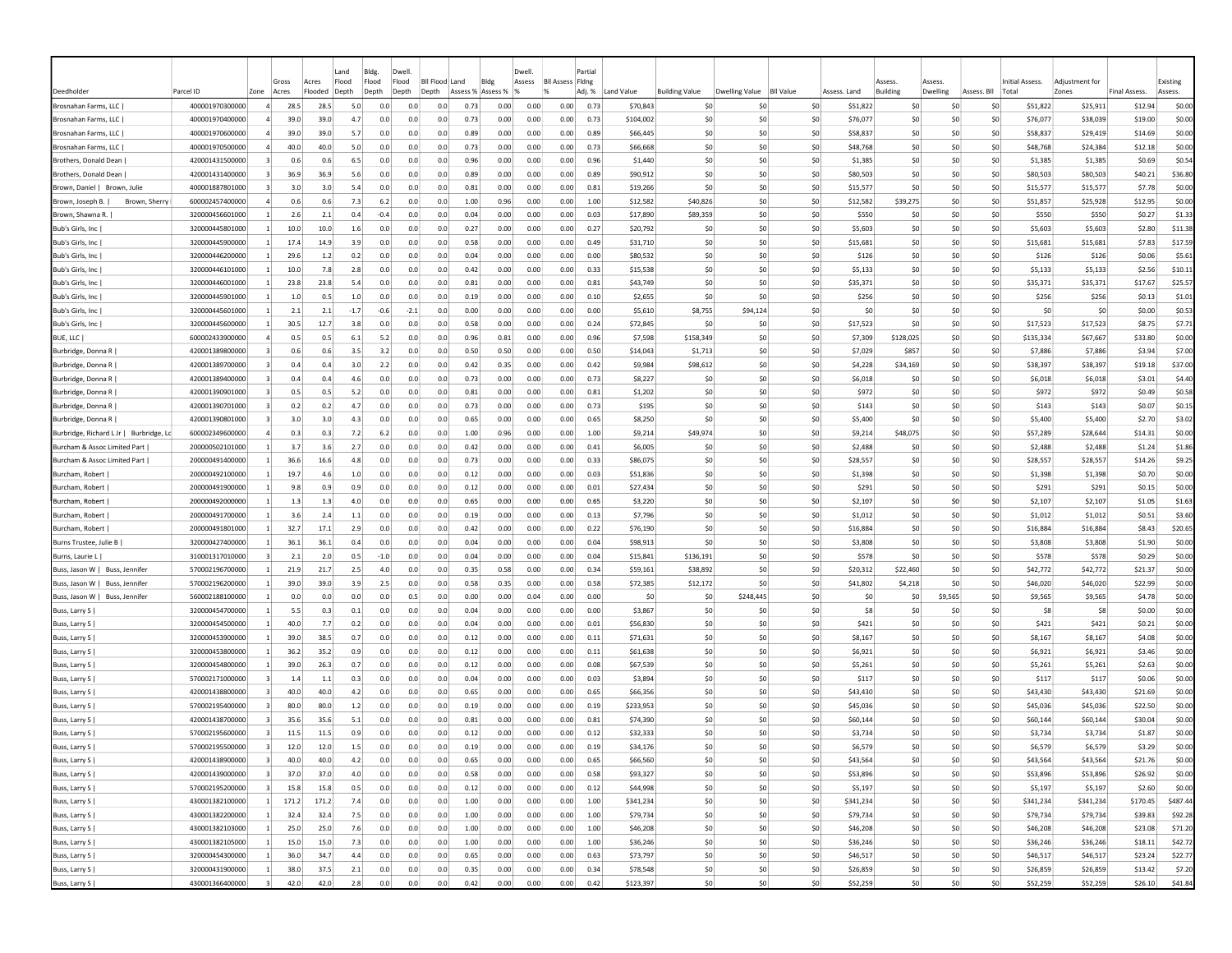|                                                                  |                                    |                                | Gross       | Acres       | Land<br>Flood | Bldg.<br>Flood | Dwell<br>Flood | <b>Bil Flood Land</b> |                   | Bldg         | Dwell.<br>Assess | <b>Bll Assess Fldng</b> | Partial      |                      |                       |                       |                  |                      | Assess          | Assess     |                      | Initial Assess.      | Adiustment for       |                     | Existing          |
|------------------------------------------------------------------|------------------------------------|--------------------------------|-------------|-------------|---------------|----------------|----------------|-----------------------|-------------------|--------------|------------------|-------------------------|--------------|----------------------|-----------------------|-----------------------|------------------|----------------------|-----------------|------------|----------------------|----------------------|----------------------|---------------------|-------------------|
| Deedholder                                                       | Parcel ID                          | Zone                           | Acres       | Flooded     | Depth         | Depth          | Depth<br>Depth |                       | Assess % Assess % |              | $\frac{9}{6}$    | %                       | Adj. %       | Land Value           | <b>Building Value</b> | <b>Dwelling Value</b> | <b>BII Value</b> | Assess, Land         | <b>Building</b> | Dwelling   | Assess, Bll<br>Total |                      | Zones                | <b>Final Assess</b> | Assess.           |
| Buss, Larry S                                                    | 320000455600000                    | $\overline{1}$                 | 39.0        | 39.0        | 1.3           | 0.0            | 0.0            | 0.0                   | 0.19              | 0.00         | 0.00             | 0.00                    | 0.19         | \$76,934             | S0                    | -SO                   | \$0              | \$14,810             | \$0             | S0         | S0                   | \$14,810             | \$14,810             | \$7.40              | \$7.39            |
| Buss, Larry S                                                    | 430001366300000                    | $\overline{\mathbf{3}}$        | 11.8        | 11.8        | 2.4           | 0.0            | 0.0            | 0.0                   | 0.35              | 0.00         | 0.00             | 0.00                    | 0.35         | \$33,942             | \$0                   | \$0                   | \$0              | \$11,761             | \$0             | \$0        | \$0                  | \$11,761             | \$11,761             | \$5.87              | \$11.71           |
| Buss, Larry S                                                    | 320000432000000                    | $\vert$ 1                      | 40.0        | 40.0        | 1.9           | 0.0            | 0.0            | 0.0                   | 0.27              | 0.00         | 0.00             | 0.00                    | 0.27         | \$89,966             | \$0                   | \$0                   | \$0              | \$24,246             | \$0             | \$0        | \$0                  | \$24,246             | \$24,246             | \$12.11             | \$7.58            |
| Buss, Larry S                                                    | 430001366200000                    | $\overline{\mathbf{3}}$        | 31.2        | 31.2        | 2.6           | 0.0            | 0.0            | 0.0                   | 0.42              | 0.00         | 0.00             | 0.00                    | 0.42         | \$87,385             | \$0                   | \$0                   | \$0              | \$37,008             | \$0             | \$0        | \$0                  | \$37,008             | \$37,008             | \$18.49             | \$35.51           |
| Buss, Larry S                                                    | 320000454200000                    | $\mathbf{1}$                   | 39.0        | 34.2        | 3.5           | 0.0            | 0.0            | 0.0                   | 0.58              | 0.00         | 0.00             | 0.00                    | 0.51         | \$72,562             | \$0                   | -SO                   | \$0              | \$36.747             | \$0             | \$0        | \$0                  | \$36,747             | \$36,747             | \$18.36             | \$4.93            |
| Buss, Larry S<br>Buss, Bunita M                                  | 320000474100000                    | $\mathbf{1}$                   | 19.7        | 19.7        | 4.4           | 0.0            | 0.0            | 0.0                   | 0.65              | 0.00         | 0.00             | 0.00                    | 0.65         | \$49,718             | \$0                   | S0                    | \$0              | \$32,540             | \$0             | \$0        | \$0                  | \$32,540             | \$32,540             | \$16.25             | \$0.00            |
| Buss, Larry S  <br>Buss, Bunita M                                | 320000474200000                    | $\vert$ 1                      | 38.4        | 38.4        | 4.2           | 0.0            | 0.0            | 0.0                   | 0.65              | 0.00         | 0.00             | 0.00                    | 0.65         | \$101,240            | S0                    | \$0                   | \$0              | \$66,262             | S <sub>0</sub>  | SO.        | S0                   | \$66,262             | \$66,262             | \$33.10             | \$0.00            |
| Buss, Larry S<br>Buss, Bunita M                                  | 320000426000000                    | $\vert$ 1                      | 39.0        | 36.8        | 1.3           | 0.0            | 0.0            | 0.0                   | 0.19              | 0.00         | 0.00             | 0.00                    | 0.18         | \$109,005            | S0                    | -SO                   | \$0              | \$19,800             | S <sub>0</sub>  | \$0        | S0                   | \$19,800             | \$19,800             | \$9.89              | \$0.00            |
| Buss, Larry S<br><b>Buss, Bunita M</b>                           | 320000425800000                    | $\vert$ 1                      | 37.1        | 37.1        | 1.3           | 0.0            | 0.0            | 0.0                   | 0.19              | 0.00         | 0.00             | 0.00                    | 0.19         | \$104,391            | \$0                   | \$0                   | \$0              | \$20,095             | \$0             | \$0        | \$0                  | \$20,095             | \$20,095             | \$10.04             | \$0.00            |
| Buss, Larry S  <br>Buss, Bunita M                                | 320000474800000                    | $\mathbf{1}$                   | 40.0        | 40.0        | 2.8           | 0.0            | 0.0            | 0.0                   | 0.42              | 0.00         | 0.00             | 0.00                    | 0.42         | \$109,087            | \$0                   | -SO                   | \$0              | \$46,198             | \$0             | \$0        | SO.                  | \$46,198             | \$46,198             | \$23.08             | \$0.00            |
| Buss, Larry S  <br>Buss, Bunita M                                | 320000474500000                    | $\mathbf{1}$                   | 36.5        | 36.5        | 1.3           | 0.0            | 0.0            | 0.0                   | 0.19              | 0.00         | 0.00             | 0.00                    | 0.19         | \$95,786             | \$0                   | \$0                   | \$0              | \$18,439             | \$0             | \$0        | \$0                  | \$18,439             | \$18,439             | \$9.21              | \$0.00            |
| Buss, Bunita M<br>Buss, Larry S                                  | 320000474700000                    | 1                              | 40.0        | 40.0        | 1.5           | 0.0            | 0.0            | 0.0                   | 0.27              | 0.00         | 0.00             | 0.00                    | 0.27         | \$109,533            | \$0                   | \$0                   | \$0              | \$29,519             | \$0             | \$0        | \$0                  | \$29,519             | \$29,519             | \$14.75             | \$0.00            |
| Buss, Bunita M<br>Buss, Larry S                                  | 320000474600000                    | 1.                             | 39.4        | 39.4        | 2.5           | 0.0            | 0.0            | 0.0                   | 0.42              | 0.00         | 0.00             | 0.00                    | 0.42         | \$106,351            | \$0                   | \$0                   | \$0              | \$45,040             | \$0             | \$0        | \$0                  | \$45,040             | \$45,040             | \$22.50             | \$0.00            |
| Buss, Larry S  <br>Buss, Bunita M                                | 310001345202000                    | $\vert$ 3                      | 27.4        | 2.6         | 0.5           | 0.0            | 0.0            | 0.0                   | 0.12              | 0.00         | 0.00             | 0.00                    | 0.01         | \$71,427             | \$0                   | \$0                   | \$0              | \$783                | \$0             | 50         | SO.                  | \$783                | \$783                | \$0.39              | \$0.00            |
| Buss, Bunita M<br>Buss, Larry S                                  | 320000474401000                    | $\vert$ 1                      | 17.7        | 17.7        | 2.9           | 1.4            | 0.0            | 0.0                   | 0.42              | 0.19         | 0.00             | 0.00                    | 0.42         | \$47,236             | \$2,505               | \$0                   | \$0              | \$20,004             | \$482           | 50         | \$0                  | \$20,487             | \$20,487             | \$10.23             | \$0.00            |
| Buss, Larry S   Buss, Bunita M                                   | 310001287101000                    | $\blacksquare$                 | 25.1        | 25.1        | 3.3           | 0.0            | 0.0            | 0.0                   | 0.50              | 0.00         | 0.00             | 0.00                    | 0.50         | \$20,986             | \$0                   | \$0                   | \$0              | \$10,503             | \$0             | \$0        | \$0                  | \$10,503             | \$10,503             | \$5.25              | \$0.00            |
| Buss, Larry S   Buss, Bunita M                                   | 310001345102000                    | $\overline{\mathbf{3}}$        | 1.0         | 0.2         | 0.5           | 0.0            | 0.0            | 0.0                   | 0.12              | 0.00         | 0.00             | 0.00                    | 0.02         | \$2,041              | \$0                   | \$0                   | \$0              | \$47                 | S <sub>0</sub>  | \$0        | \$0                  | \$47                 | \$47                 | \$0.02              | \$0.00            |
| Buss, Larry S   Buss, Bunita M                                   | 400001898400000                    | 5 <sup>1</sup>                 | 18.5        | 18.5        | 4.6           | 0.0            | 0.0            | 0.0                   | 0.73              | 0.00         | 0.00             | 0.00                    | 0.73         | \$36,468             | \$0                   | S0                    | \$0              | \$26,676             | \$0             | \$0        | \$0                  | \$26,676             | \$26,676             | \$13.33             | \$0.00            |
| Buss, Larry S   Buss, Bunita M                                   | 400001898500000                    | 5                              | 18.1        | 18.1        | 6.6           | 0.0            | 0.0            | 0.0                   | 1.00              | 0.00         | 0.00             | 0.00                    | 1.00         | \$29,178             | S0                    | S0                    | \$0              | \$29,178             | \$0             | \$0        | S0                   | \$29,178             | \$29,178             | \$14.57             | \$0.00            |
| Buss, Larry S   Buss, Bunita M                                   | 400001898300000                    | -5                             | 19.5        | 19.5        | 3.9           | 0.0            | 0.0            | 0.0                   | 0.58              | 0.00         | 0.00             | 0.00                    | 0.58         | \$53,242             | SO.                   | \$0                   | \$0              | \$30,747             | S <sub>0</sub>  | SO.        | S0                   | \$30,747             | \$30,747             | \$15.36             | \$0.00            |
| Buss, Larry S   Buss, Bunita M                                   | 400001898200000                    | $\mathbf{5}$                   | 37.0        | 37.0        | 4.5           | 3.2            | 0.0            | 0.0                   | 0.65              | 0.50         | 0.00             | 0.00                    | 0.65         | \$82,061             | \$13,126              | \$0                   | \$0              | \$53,709             | \$6,570         | \$0        | \$0                  | \$60,278             | \$60,278             | \$30.11             | \$0.00            |
| Buss, Larry S   Buss, Bunita M                                   | 430001366000000                    | $\overline{\mathbf{3}}$        | 60.0        | 60.0        | 2.8           | 0.0            | 0.0            | 0.0                   | 0.42              | 0.00         | 0.00             | 0.00                    | 0.42         | \$170,926            | \$0                   | \$0                   | \$0              | \$72,387             | \$0             | \$0        | \$0                  | \$72,387             | \$72,387             | \$36.16             | \$51.23           |
| Buss, Larry S   Buss, Bunita M                                   | 320000481700000                    | $\mathbf{1}$                   | 37.2        | 35.4        | 1.6           | 0.0            | 0.0            | 0.0                   | 0.27              | 0.00         | 0.00             | 0.00                    | 0.26         | \$75,644             | \$0                   | S0                    | \$0              | \$19,389             | \$0             | \$0        | S0                   | \$19,389             | \$19,389             | \$9.69              | \$7.06            |
| Buss, Larry S   Buss, Bunita M                                   | 430001365900000                    | 3                              | 43.1        | 43.1        | 3.6           | 0.0            | 0.0            | 0.0                   | 0.58              | 0.00         | 0.00             | 0.00                    | 0.58         | \$122,516            | \$0                   | \$0                   | \$0              | \$70,753             | \$0             | \$0        | \$0                  | \$70,753             | \$70,753             | \$35.34             | \$36.83           |
| Buss, Larry S   Buss, Bunita M                                   | 430001365800000                    | $\vert$ 3                      | 39.6        | 39.6        | 1.7           | 1.7            | 0.0            | 0.0                   | 0.27              | 0.27         | 0.00             | 0.00                    | 0.27         | \$113,525            | \$3,104               | \$0                   | \$0              | \$30,595             | \$837           | \$0        | \$0                  | \$31,432             | \$31,432             | \$15.70             | \$39.47           |
| Buss, Larry S   Buss, Bunita M                                   | 320000419300000                    | $\blacksquare$                 | 37.6        | 37.6        | 4.5           | 0.0            | 0.0            | 0.0                   | 0.73              | 0.00         | 0.00             | 0.00                    | 0.73         | \$80,482             | \$0                   | \$0                   | \$0              | \$58,873             | \$0             | 50         | \$0                  | \$58,873             | \$58,873             | \$29.41             | \$40.34           |
| Buss, Larry S   Buss, Bunita M                                   | 320000481800000                    | $\blacksquare$<br>$\mathbf{1}$ | 40.0        | 27.9        | 0.5           | 0.0            | 0.0            | 0.0                   | 0.12              | 0.00         | 0.00             | 0.00                    | 0.08         | \$87,396             | \$0                   | \$0                   | \$0              | \$7,042              | \$0             | 50         | S0                   | \$7,042              | \$7,042              | \$3.52              | \$5.05            |
| Buss, Larry S   Buss, Bunita M<br>Buss, Larry S   Buss, Bunita M | 320000455700000<br>320000455500000 | $\mathbf{1}$                   | 8.6<br>32.4 | 8.6<br>30.8 | 5.0<br>4.6    | 0.0<br>0.0     | 0.0<br>0.0     | 0.0<br>0.0            | 0.81<br>0.73      | 0.00<br>0.00 | 0.00<br>0.00     | 0.00<br>0.00            | 0.81<br>0.70 | \$14,130<br>\$64,893 | \$0<br>\$0            | \$0<br>\$0            | \$0<br>\$0       | \$11,424<br>\$45,167 | \$0<br>\$0      | \$0<br>\$0 | \$0<br>\$0           | \$11,424<br>\$45,167 | \$11,424<br>\$45,167 | \$5.71<br>\$22.56   | \$9.79<br>\$24.55 |
| Buss, Larry S   Buss, Bunita M                                   | 320000455000000                    | 1                              | 15.4        | 14.2        | 3.6           | 0.0            | 0.0            | 0.0                   | 0.58              | 0.00         | 0.00             | 0.00                    | 0.53         | \$31,018             | \$0                   | \$0                   | \$0              | \$16.517             | \$0             | \$0        | \$0                  | \$16,517             | \$16,517             | \$8.25              | \$11.68           |
| Buss, Larry S   Buss, Bunita M                                   | 320000455100000                    | $\vert$ 1                      | 36.3        | 36.3        | 0.6           | 0.0            | 0.0            | 0.0                   | 0.12              | 0.00         | 0.00             | 0.00                    | 0.12         | \$78,792             | \$291                 | 50                    | \$0              | \$9,100              | \$0             | \$0        | \$0                  | \$9,100              | \$9,100              | \$4.55              | \$6.89            |
| Buss, Larry S   Buss, Bunita M                                   | 320000455800000                    | $\mathbf{1}$                   | 13.2        | 13.2        | 8.0           | 0.0            | 0.0            | 0.0                   | 1.00              | 0.00         | 0.00             | 0.00                    | 1.00         | \$21,506             | S0                    | -SO                   | \$0              | \$21,506             | \$0             | \$0        | \$0                  | \$21,506             | \$21,506             | \$10.74             | \$15.02           |
| Buss, Larry S   Buss, Bunita M                                   | 320000431601000                    | $\overline{1}$                 | 2.0         | 2.0         | 10.4          | 0.0            | 0.0            | 0.0                   | 1.00              | 0.00         | 0.00             | 0.00                    | 1.00         | \$2,853              | S0                    | \$0                   | \$0              | \$2,853              | S <sub>0</sub>  | \$0        | S0                   | \$2,853              | \$2,853              | \$1.43              | \$1.63            |
| Buss, Larry S   Buss, Bunita M                                   | 320000473801000                    | $\mathbf{1}$                   | 1.4         | 1.4         | 3.3           | 0.0            | 0.0            | 0.0                   | 0.50              | 0.00         | 0.00             | 0.00                    | 0.50         | \$1,009              | S0                    | \$0                   | \$0              | \$505                | S <sub>0</sub>  | \$0        | \$0                  | \$505                | \$505                | \$0.25              | \$1.05            |
| Buss, Larry S   Buss, Bunita M                                   | 320000455300000                    | $\mathbf{1}$                   | 23.0        | 23.0        | 8.2           | 0.0            | 0.0            | 0.0                   | 1.00              | 0.00         | 0.00             | 0.00                    | 1.00         | \$39,350             | \$0                   | \$0                   | \$0              | \$39,350             | \$0             | \$0        | \$0                  | \$39,350             | \$39,350             | \$19.66             | \$18.92           |
| Buss, Larry S   Buss, Bunita M                                   | 320000455200000                    | 1                              | 38.9        | 38.9        | 4.4           | 0.0            | 0.0            | 0.0                   | 0.65              | 0.00         | 0.00             | 0.00                    | 0.65         | \$77,891             | \$0                   | -SO                   | \$0              | \$50,980             | \$0             | \$0        | \$0                  | \$50,980             | \$50,980             | \$25.46             | \$9.83            |
| Buss, Larry S   Buss, Bunita M                                   | 320000455400000                    |                                | 15.3        | 15.3        | 7.1           | 0.0            | 0.0            | 0.0                   | 1.00              | 0.00         | 0.00             | 0.00                    | 1.00         | \$29,271             | \$0                   | -SO                   | \$0              | \$29.271             | \$0             | \$0        | \$0                  | \$29,271             | \$29,271             | \$14.62             | \$12.54           |
| C W Kellogg Farms, LC                                            | 400001902600000                    | $\mathbf{5}$                   | 37.8        | 37.8        | 5.4           | 0.0            | 0.0            | 0.0                   | 0.81              | 0.00         | 0.00             | 0.00                    | 0.81         | \$82,717             | \$0                   | \$0                   | \$0              | \$66,877             | \$0             | \$0        | \$0                  | \$66,877             | \$66,877             | \$33.41             | \$0.00            |
| C W Kellogg Farms, LC                                            | 400001902700000                    | -51                            | 39.0        | 39.0        | 3.6           | 0.0            | 0.0            | 0.0                   | 0.58              | 0.00         | 0.00             | 0.00                    | 0.58         | \$117,653            | S0                    | \$0                   | \$0              | \$67.945             | \$0             | 50         | S0                   | \$67,945             | \$67,945             | \$33.94             | \$0.00            |
| C W Kellogg Farms, LC                                            | 310001318100000                    | $\vert$ 3                      | 37.7        | 35.3        | 1.3           | 0.0            | 0.0            | 0.0                   | 0.19              | 0.00         | 0.00             | 0.00                    | 0.18         | \$66,897             | \$0                   | \$0                   | \$0              | \$12,058             | \$0             | 50         | \$0                  | \$12,058             | \$12,058             | \$6.02              | \$0.00            |
| C W Kellogg Farms, LC                                            | 310001318000000                    | $\overline{\mathbf{3}}$        | 38.4        | 38.4        | 2.6           | 0.0            | 0.0            | 0.0                   | 0.42              | 0.00         | 0.00             | 0.00                    | 0.42         | \$68,024             | \$0                   | \$0                   | \$0              | \$28,808             | \$0             | \$0        | \$0                  | \$28,808             | \$28,808             | \$14.39             | \$0.00            |
| C W Kellogg Farms, LC                                            | 310001317700000                    | $\overline{\mathbf{3}}$        | 39.0        | 39.0        | 2.1           | 0.0            | 0.0            | 0.0                   | 0.35              | 0.00         | 0.00             | 0.00                    | 0.35         | \$67,374             | \$0                   | \$0                   | \$0              | \$23.345             | \$0             | \$0        | S0                   | \$23,345             | \$23,345             | \$11.66             | \$0.00            |
| C W Kellogg Farms, LC                                            | 310001317600000                    | $\overline{\mathbf{3}}$        | 38.0        | 38.0        | 2.0           | 0.0            | 0.0            | 0.0                   | 0.35              | 0.00         | 0.00             | 0.00                    | 0.35         | \$63,203             | \$0                   | \$0                   | \$0              | \$21,900             | S <sub>0</sub>  | \$0        | S0                   | \$21,900             | \$21,900             | \$10.94             | \$0.00            |
| C W Kellogg Farms, LC                                            | 310001286100000                    | $\overline{\mathbf{3}}$        | 39.4        | 39.0        | 0.9           | 0.0            | 0.0            | 0.0                   | 0.12              | 0.00         | 0.00             | 0.00                    | 0.11         | \$79,859             | \$0                   | S0                    | \$0              | \$9,130              | \$0             | \$0        | \$0                  | \$9,130              | \$9,130              | \$4.56              | \$0.00            |
| C W Kellogg Farms, LC                                            | 310001317900000                    | $\overline{\mathbf{3}}$        | 38.4        | 38.4        | 1.9           | 1.4            | 0.0            | 0.0                   | 0.27              | 0.19         | 0.00             | 0.00                    | 0.27         | \$71,584             | \$4,101               | S0                    | \$0              | \$19,292             | \$789           | \$0        | S0                   | \$20,081             | \$20,081             | \$10.03             | \$0.00            |
| C W Kellogg Farms, LC                                            | 400001902100000                    | -5                             | 18.5        | 18.5        | 4.3           | 3.3            | 0.0            | 0.0                   | 0.65              | 0.50         | 0.00             | 0.00                    | 0.65         | \$46,492             | \$8,405               | S0                    | \$0              | \$30,429             | \$4,207         | \$0        | S0                   | \$34,636             | \$34,636             | \$17.30             | \$0.00            |
| C W Kellogg Farms, LC                                            | 400001902200000                    | -5                             | 20.0        | 20.0        | 3.5           | 0.0            | 0.0            | 0.0                   | 0.58              | 0.00         | 0.00             | 0.00                    | 0.58         | \$56,104             | S0                    | S0                    | \$0              | \$32,400             | S <sub>0</sub>  | \$0        | S0                   | \$32,400             | \$32,400             | \$16.18             | \$0.00            |
| C W Kellogg Farms, LC                                            | 400001902300000                    | 5                              | 38.0        | 38.0        | 4.1           | 0.0            | 0.0            | 0.0                   | 0.65              | 0.00         | 0.00             | 0.00                    | 0.65         | \$99,035             | \$0                   | 50                    | \$0              | \$64,818             | S <sub>0</sub>  | \$0        | \$0                  | \$64,818             | \$64,818             | \$32.38             | \$0.00            |
| Callaghan, Cathie                                                | 400001942800000                    | $\mathsf{5}$                   | 2.1         | 2.1         | 6.1           | 3.1            | 0.0            | 0.0                   | 0.96              | 0.50         | 0.00             | 0.00                    | 0.96         | \$19,572             | \$57,958              | 50                    | \$0              | \$18,828             | \$29,008        | \$0        | \$0                  | \$47,836             | \$47,836             | \$23.89             | \$0.00            |
| Camerato, Michael E                                              | 560002191600000                    | $\mathbf{1}$                   | 0.5         | 0.5         | 2.0           | 1.0            | 0.0            | 0.0                   | 0.35              | 0.19         | 0.00             | 0.00                    | 0.35         | \$3,485              | \$55,502              | 50                    | \$0              | \$1,208              | \$10,684        | \$0        | \$0                  | \$11,892             | \$11,892             | \$5.94              | \$0.00            |
| Campbell, Sandra L                                               | 420001435500000                    | $\mathbf{5}$                   | 0.6         | 0.6         | 3.3           | 0.0            | 0.0            | 0.0                   | 0.50              | 0.00         | 0.00             | 0.00                    | 0.50         | \$44,112             | \$0                   | 50                    | \$0              | \$22,078             | \$0             | \$0        | \$0                  | \$22,078             | \$22,078             | \$11.03             | \$1.08            |
| Campbell, Sandra L                                               | 420001390500000                    | -51                            | 1.0         | 1.0         | 2.5           | 1.2            | 0.0            | 0.0                   | 0.35              | 0.19         | 0.00             | 0.00                    | 0.35         | \$11,269             | \$190,001             | \$0                   | \$0              | \$3,905              | \$36,575        | -SO        | \$0                  | \$40,480             | \$40,480             | \$20.22             | \$1.73            |
| Cap, John Jr   Cap, Gary F Cap, Michae                           | 320000427600000                    | $\vert$ 1                      | 3.0         | 3.0         | 8.6           | 0.0            | 0.0            | 0.0                   | 1.00              | 0.00         | 0.00             | 0.00                    | 1.00         | \$1,142              | S0                    | \$0                   | \$0              | \$1,142              | \$0             | 50         | \$0                  | \$1,142              | \$1,142              | \$0.57              | \$1.53            |
| Cap, John Jr   Cap, Gary F Cap, Michae                           | 320000427700000                    | $\vert$ 1                      | 2.0         | 2.0         | 8.5           | 0.0            | 0.0            | 0.0                   | 1.00              | 0.00         | 0.00             | 0.00                    | 1.00         | \$1,297              | \$0                   | \$0                   | \$0              | \$1,297              | \$0             | 50         | \$0                  | \$1,297              | \$1,297              | \$0.65              | \$1.50            |
| Carey, Steven LeRoy                                              | 200000491701000                    | $\vert$ 1                      | 0.4         | 0.0         | $-2.8$        | 0.0            | 0.0            | 0.0                   | 0.00              | 0.00         | 0.00             | 0.00                    | 0.00         | \$1,085              | \$0                   | 50                    | \$0              | \$0                  | \$0             | \$0        | \$0                  | \$0                  | \$0                  | \$0.00              | \$0.44            |
| Carey, Steven LeRoy                                              | 200000491800000                    | $\left  \right $               | 3.2         | 0.8         | 1.9           | $-3.3$         | 0.0            | 0.0                   | 0.27              | 0.00         | 0.00             | 0.00                    | 0.07         | \$18,821             | \$83,501              | 50                    | \$0              | \$1,252              | \$0             | \$0        | \$0                  | \$1,252              | \$1,252              | \$0.63              | \$2.05            |
| Carlrosa Farms LLC                                               | 200000605200000                    | $\vert$ 1                      | 19.0        | 3.7         | 2.3           | 0.0            | 0.0            | 0.0                   | 0.35              | 0.00         | 0.00             | 0.00                    | 0.07         | \$32,705             | \$0                   | 50                    | \$0              | \$2,207              | \$0             | \$0        | \$0                  | \$2,207              | \$2,207              | \$1.10              | \$0.00            |
| Carlrosa Farms LLC                                               | 200000605300000                    | $\overline{1}$                 | 25.9        | 5.2         | 2.4           | 0.0            | 0.0            | 0.0                   | 0.35              | 0.00         | 0.00             | 0.00                    | 0.07         | \$54,592             | 50                    | \$0                   | \$0              | \$3,798              | 50              | 50         | \$0                  | \$3,798              | \$3,798              | \$1.90              | \$0.00            |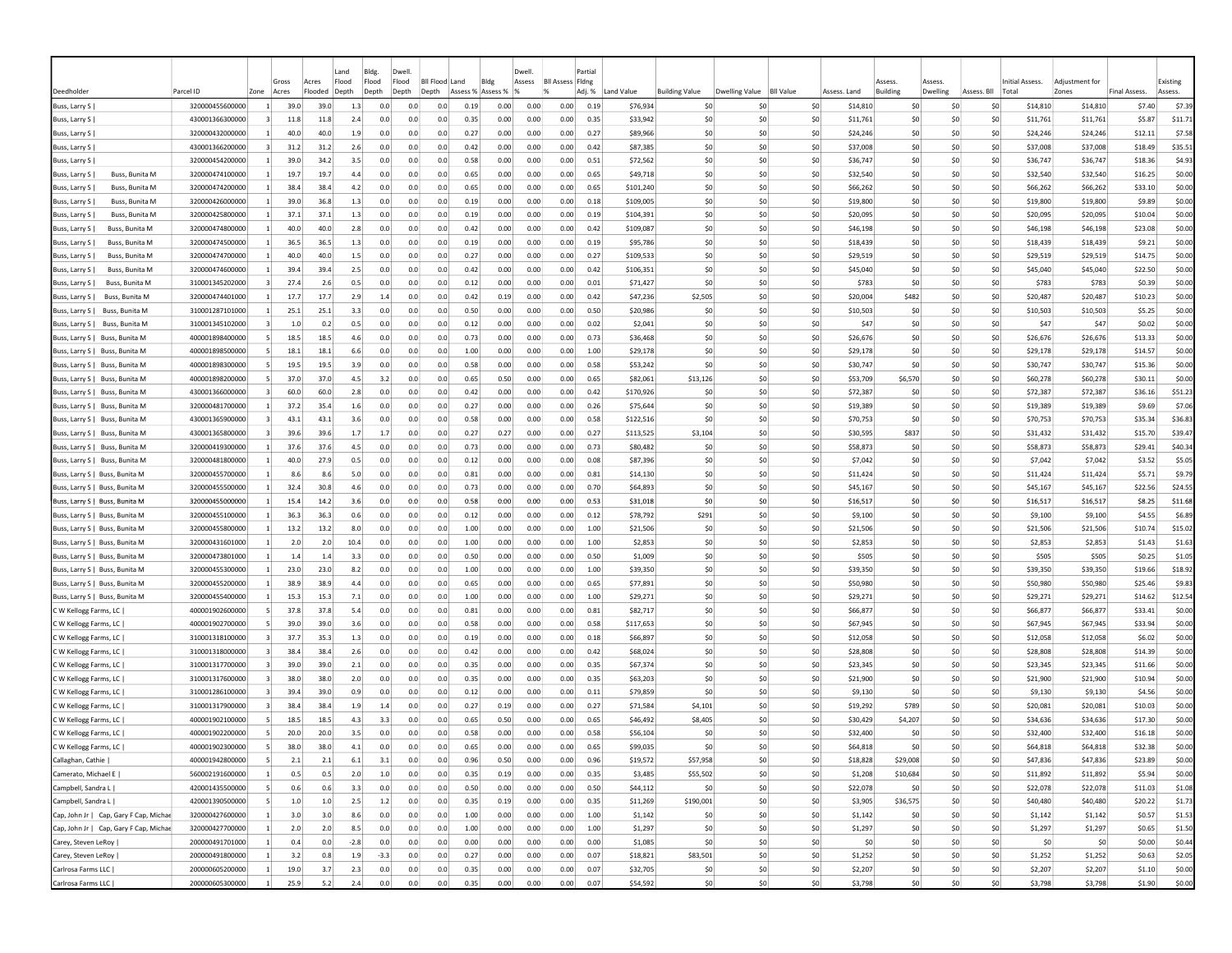|                                                                  |                                    |                                  | Gross                  | Acres        | Land<br>Flood | Bldg.<br>Flood   | Dwell<br>Flood | <b>BII Flood</b> | Land              | Bldg         | Dwell<br>Assess | <b>Bll Assess Fldng</b> | Partia       |                      |                       |                |                  |                      |            |            |                       | Initial Assess       | Adiustment fo        |                     | Existing             |
|------------------------------------------------------------------|------------------------------------|----------------------------------|------------------------|--------------|---------------|------------------|----------------|------------------|-------------------|--------------|-----------------|-------------------------|--------------|----------------------|-----------------------|----------------|------------------|----------------------|------------|------------|-----------------------|----------------------|----------------------|---------------------|----------------------|
| )eedholdei                                                       | Parcel ID                          | Zone                             | Acres                  | Flooded      | Depth         | Depth            | Depth          | Depth            | Assess % Assess % |              |                 |                         | Adj. %       | Land Value           | <b>Building Value</b> | Dwelling Value | <b>BII Value</b> | Assess, Land         | Building   | Dwelling   | Assess. Bll           | Tota                 | Zones                | <b>Final Assess</b> | Assess               |
| Carlrosa Farms LLC                                               | 200000605100000                    | $\vert$ 1                        | 37.C                   | 33.9         | 2.4           | 0.0              | 0.0            | 0.0              | 0.35              | 0.00         | 0.00            | 0.00                    | 0.32         | \$73,436             | \$C                   | -SO            | S0               | \$23,345             | S0         | <b>SC</b>  | -SO                   | \$23,345             | \$23,345             | \$11.66             | \$21.02              |
| Carlrosa Farms LLC                                               | 200000605000000                    |                                  | 32.9                   | 24.0         | 2.3           | 0.0              | 0.0            | 0.0              | 0.35              | 0.00         | 0.00            | 0.00                    | 0.25         | \$71,936             | \$C                   | \$0            | \$0              | \$18,211             | -SC        | \$C        | S0                    | \$18,211             | \$18,211             | \$9.10              | \$18.69              |
| Cates, Pamela J                                                  | 420001387500000                    |                                  | 0.3                    | 0.3          | 3.0           | 2.2              | 0.0            | 0.0              | 0.42              | 0.35         | 0.00            | 0.00                    | 0.42         | \$9,635              | \$91,006              | S <sub>0</sub> | \$0              | \$4,080              | \$31.534   | \$C        | \$0                   | \$35,614             | \$35,614             | \$17.79             | \$4.00               |
| Central Investment CO, Limited                                   | 430001373700000                    | $\mathbf{1}$                     | 38.8                   | 38.8         | 9.8           | 7.4              | 0.0            | 0.0              | 1.00              | 1.00         | 0.00            | 0.00                    | 1.00         | \$32,796             | \$5,672               | S0             | \$0              | \$32,796             | \$5,672    | \$0        | \$0                   | \$38,468             | \$38,468             | \$19.22             | \$110.50             |
| Central Investment CO, Limited                                   | 430001374700000                    |                                  | 20.0                   | 20.0         | 10.6          | 0.0              | 0.0            | 0.0              | 1.00              | 0.00         | 0.00            | 0.00                    | 1.00         | \$45,704             | \$C                   | \$0            | \$0              | \$45,704             | \$C        | \$C        | S0                    | \$45,704             | \$45,704             | \$22.83             | \$63.28              |
| Central Investment CO, Limited                                   | 430001373900000                    |                                  | 3.3                    | 3.3          | 7.9           | 0.0              | 0.0            | 0.0              | 1.00              | 0.00         | 0.00            | 0.00                    | 1.00         | \$1,030              | \$0                   | \$0            | \$0              | \$1,030              | \$0        | \$0        | S <sub>0</sub>        | \$1,030              | \$1,030              | \$0.51              | \$10.23              |
| Central Investment CO, Limited                                   | 430001377900000                    |                                  | 1.0                    | 1.0          | 9.5           | 0.0              | 0.0            | 0.0              | 1.00              | 0.00         | 0.00            | 0.00                    | 1.00         | \$2,617              | \$0                   | S0             | \$0              | \$2,617              | -SC        | \$0        | S0                    | \$2,617              | \$2,617              | \$1.31              | \$3.48               |
| Central Investment CO, Limited                                   | 430001379200000                    | -1                               | 7.0                    | 7.0          | 11.7          | 0.0              | 0.0            | 0.0              | 1.00              | 0.00         | 0.00            | 0.00                    | 1.00         | \$16,950             | \$0                   | -SO            | \$0              | \$16,950             | S0         | \$0        | S0                    | \$16,950             | \$16,950             | \$8.47              | \$22.15              |
| Central Investment CO, Limited                                   | 430001373800000                    | -11                              | 29.1                   | 29.1         | 11.9          | 0.0              | 0.0            | 0.0              | 1.00              | 0.00         | 0.00            | 0.00                    | 1.00         | \$59,945             | \$0                   | S0             | S0               | \$59,945             | S0         | \$0        | \$0                   | \$59,945             | \$59,945             | \$29.94             | \$91.37              |
| Central Investment CO, Limited                                   | 430001373801000                    |                                  | 31.4                   | 31.4         | 12.2          | 0.0              | 0.0            | 0.0              | 1.00              | 0.00         | 0.00            | 0.00                    | 1.00         | \$0                  | \$0                   | \$0            | \$0              | \$0                  | \$C        | \$C        | \$0                   | \$0                  | \$0                  | \$0.00              | \$98.99              |
| Central Investment CO, Limited                                   | 430001374800000                    |                                  | 2.8                    | 2.8          | 8.9           | 0.0              | 0.0            | 0.0              | 1.00              | 0.00         | 0.00            | 0.00                    | 1.00         | \$1,431              | \$C                   | \$0            | \$0              | \$1,431              | \$C        | \$C        | \$0                   | \$1,431              | \$1,431              | \$0.71              | \$7.04               |
| Central Investment CO, Limited                                   | 430001374000000                    |                                  | 33.0                   | 33.0         | 11.9          | 0.0              | 0.0            | 0.0              | 1.00              | 0.00         | 0.00            | 0.00                    | 1.00         | \$49,934             | \$C                   | \$0            | \$0              | \$49,934             | \$0        | \$C        | \$0                   | \$49,934             | \$49,934             | \$24.94             | \$102.32             |
| Central Investment CO, Limited                                   | 430001380100000                    |                                  | 2.5                    | 2.5          | 11.4          | 0.0              | 0.0            | 0.0              | 1.00              | 0.00         | 0.00            | 0.00                    | 1.00         | \$6,398              | \$C                   | \$0            | \$0              | \$6,398              | \$0        | \$0        | \$0                   | \$6,398              | \$6,398              | \$3.20              | \$7.08               |
| Central Investment CO, Limited                                   | 430001377500000                    |                                  | 0.3                    | 0.3          | 10.0          | 0.0              | 0.0            | 0.0              | 1.00              | 0.00         | 0.00            | 0.00                    | 1.00         | \$762                | \$0                   | S0             | \$0              | \$762                | S0         | \$C        | \$0                   | \$762                | \$762                | \$0.38              | \$1.04               |
| Central Investment CO, Limited                                   | 430001374600000                    |                                  | 1.5                    | 1.5          | 11.1          | 0.0              | 0.0            | 0.0              | 1.00              | 0.00         | 0.00            | 0.00                    | 1.00         | \$1,511              | \$0                   | S0             | \$0              | \$1,511              | S0         | \$0        | \$0                   | \$1,511              | \$1,511              | \$0.75              | \$5.03               |
| Central Investment CO. Limited                                   | 430001374300000                    |                                  | 39.0                   | 39.0         | 12.2          | 0.0              | 0.0            | 0.0              | 1.00              | 0.00         | 0.00            | 0.00                    | 1.00         | \$63,566             | \$0                   | S0             | \$0              | \$63,566             | S0         | \$0        | \$0                   | \$63,566             | \$63,566             | \$31.75             | \$111.07             |
| Central Investment CO, Limited                                   | 430001374400000                    | $\mathbf{1}$                     | 40.0                   | 40.0         | 10.8          | 0.0              | 0.0            | 0.0              | 1.00              | 0.00         | 0.00            | 0.00                    | 1.00         | \$101,388            | \$0                   | S0             | \$0              | \$101,388            | \$0        | \$0<br>\$0 | \$0                   | \$101,388            | \$101,388            | \$50.64             | \$108.22             |
| Central Investment CO, Limited                                   | 430001378300000                    |                                  | 3.5                    | 3.5          | 9.6           | 0.0              | 0.0            | 0.0              | 1.00              | 0.00         | 0.00            | 0.00                    | 1.00         | \$10,049             | \$0                   | \$0            | \$0              | \$10,049             | \$0        |            | \$0                   | \$10,049             | \$10,049             | \$5.02              | \$9.91               |
| Central Investment CO, Limited<br>Central Investment CO, Limited | 430001374200000                    | -11                              | 39.0<br>35.6           | 39.0<br>35.6 | 12.1<br>12.1  | 0.0<br>0.0       | 0.0<br>0.0     | 0.0<br>0.0       | 1.00<br>1.00      | 0.00<br>0.00 | 0.00<br>0.00    | 0.00<br>0.00            | 1.00<br>1.00 | \$46,491             | \$0<br>\$0            | \$0<br>-SO     | \$0<br>\$0       | \$46,491<br>\$79,166 | \$C<br>-SC | \$0<br>\$0 | S <sub>0</sub><br>-SO | \$46,491             | \$46,491             | \$23.22<br>\$39.54  | \$111.07<br>\$105.89 |
| Chamness, Gary M   Chamness, Nicol                               | 430001374100000<br>320000428100000 | -11                              | 16.4                   | 16.4         | 12.5          | 0.0              | 0.0            | 0.0              | 1.00              | 0.00         | 0.00            | 0.00                    | 1.00         | \$79,166<br>\$25,174 | \$0                   | S <sub>0</sub> | SO.              | \$25,174             | \$0        | \$0        | S0                    | \$79,166<br>\$25,174 | \$79,166<br>\$25,174 | \$12.57             | \$59.00              |
| Chamness, Gary M  <br>Chamness, Nico                             | 430001364500000                    |                                  | 44.1                   | 44.1         | 9.7           | 0.0              | 0.0            | 0.0              | 1.00              | 0.00         | 0.00            | 0.00                    | 1.00         | \$28,474             | \$C                   | S <sub>0</sub> | \$0              | \$28,474             | \$C        | \$0        | \$0                   | \$28,474             | \$28,474             | \$14.22             | \$110.92             |
| Chamness, Gary M   Chamness, Nicol                               | 430001364510000                    |                                  | 10.5                   | 10.5         | 7.4           | 0.0              | 0.0            | 0.0              | 1.00              | 0.00         | 0.00            | 0.00                    | 1.00         | \$3,360              | \$C                   | \$0            | \$0              | \$3,360              | \$0        | \$C        | \$0                   | \$3,360              | \$3,360              | \$1.68              | \$35.21              |
| Chamness, Gary M  <br>Chamness, Nico                             | 430001364600000                    |                                  | 88.7                   | 88.7         | 8.7           | 0.0              | 0.0            | 0.0              | 1.00              | 0.00         | 0.00            | 0.00                    | 1.00         | \$68,714             | \$C                   | \$0            | \$0              | \$68,714             | \$C        | \$C        | \$0                   | \$68,714             | \$68,714             | \$34.32             | \$301.20             |
| Chandler Family Revocable Family Trus                            | 310001211900000                    |                                  | 30.3                   | 30.3         | 0.8           | 5.4              | 0.0            | 0.0              | 0.12              | 0.81         | 0.00            | 0.00                    | 0.12         | \$78,141             | \$9,782               | \$0            | \$0              | \$9,025              | \$7,909    | \$C        | \$0                   | \$16,934             | \$16,934             | \$8.46              | \$43.08              |
| Chapman, Wanda M                                                 | 320000427900000                    |                                  | 38.7                   | 15.2         | 6.4           | 0.0              | 0.0            | 0.0              | 0.96              | 0.00         | 0.00            | 0.00                    | 0.38         | \$77,867             | \$C                   | \$0            | \$0              | \$29,429             | S0         | S0         | S0                    | \$29,429             | \$29,429             | \$14.70             | \$4.89               |
| Chapman, Wanda M                                                 | 320000427800000                    |                                  | 39.0                   | 23.5         | 0.9           | 0.0              | 0.0            | 0.0              | 0.12              | 0.00         | 0.00            | 0.00                    | 0.0          | \$80,631             | \$C                   | S0             | \$0              | \$5,612              | -SC        | <b>SC</b>  | S0                    | \$5,612              | \$5,612              | \$2.80              | \$36.97              |
| Chicago & Northwestern                                           | 420001388501000                    |                                  | 2.7                    | 2.7          | 6.2           | 0.0              | 0.0            | 0.0              | 0.96              | 0.00         | 0.00            | 0.00                    | 0.96         | S0                   | \$0                   | S0             | \$0              | \$0                  | S0         | \$0        | \$0                   | S0                   | \$0                  | \$0.00              | \$3.40               |
| Chicago & Northwestern                                           | 420001382700000                    |                                  | 2.0                    | 2.0          | 5.9           | 0.0              | 0.0            | 0.0              | 0.89              | 0.00         | 0.00            | 0.00                    | 0.89         | \$2,397              | \$C                   | S0             | \$0              | \$2,123              | \$C        | \$C        | \$0                   | \$2,123              | \$2,123              | \$1.06              | \$1.99               |
| Chicago & Northwestern                                           | 420001382600000                    |                                  | 1.5                    | 1.5          | 2.7           | 0.0              | 0.0            | 0.0              | 0.42              | 0.00         | 0.00            | 0.00                    | 0.42         | \$1,764              | \$C                   | S0             | \$0              | \$747                | \$C        | \$C        | \$0                   | \$747                | \$747                | \$0.37              | \$2.09               |
| Chicago & Northwestern                                           | 420001390700000                    |                                  | 1.0                    | $1.0\,$      | 4.7           | 0.0              | 0.0            | 0.0              | 0.73              | 0.00         | 0.00            | 0.00                    | 0.73         | \$1,852              | \$C                   | \$0            | \$0              | \$1,355              | \$C        | \$0        | S <sub>0</sub>        | \$1,355              | \$1,355              | \$0.68              | \$1.00               |
| Chicago & Northwestern                                           | 420001391000000                    |                                  | 2.6                    | 2.6          | 7.2           | 0.0              | 0.0            | 0.0              | 1.00              | 0.00         | 0.00            | 0.00                    | 1.00         | \$3,266              | \$0                   | \$0            | \$0              | \$3,266              | \$0        | \$0        | S <sub>0</sub>        | \$3,266              | \$3,266              | \$1.63              | \$2.24               |
| Chicago & Northwestern                                           | 420001392500000                    |                                  | 2.3                    | 2.3          | 3.0           | 0.0              | 0.0            | 0.0              | 0.42              | 0.00         | 0.00            | 0.00                    | 0.42         | \$2,714              | \$C                   | -SO            | \$0              | \$1,149              | S0         | S0         | S0                    | \$1,149              | \$1,149              | \$0.57              | \$3.23               |
| Chicago & Northwestern                                           | 420001456501000                    |                                  | 2.7                    | 2.7          | 4.4           | 0.0              | 0.0            | 0.0              | 0.65              | 0.00         | 0.00            | 0.00                    | 0.65         | \$0                  | \$0                   | S0             | \$0              | S0                   | S0         | S0         | S0                    | S0                   | S <sub>0</sub>       | \$0.00              | \$3.77               |
| Chicago & Northwestern                                           | 420001390800000                    |                                  | 0.8                    | 0.8          | 5.6           | 0.0              | 0.0            | 0.0              | 0.89              | 0.00         | 0.00            | 0.00                    | 0.89         | \$972                | \$0                   | S0             | \$0              | \$861                | S0         | \$0        | \$0                   | \$861                | \$861                | \$0.43              | \$0.80               |
| Chicago & Northwestern                                           | 420001390900000                    |                                  | 5.9                    | 5.9          | 5.2           | 0.0              | 0.0            | 0.0              | 0.81              | 0.00         | 0.00            | 0.00                    | 0.81         | \$7,073              | \$0                   | S0             | \$0              | \$5,719              | \$0        | \$C        | \$0                   | \$5,719              | \$5,719              | \$2.86              | \$7.56               |
| Christensen Trust, Gerald R                                      | 400001845700000                    |                                  | 38.8                   | 38.8         | 4.8           | 0.0              | 0.0            | 0.0              | 0.73              | 0.00         | 0.00            | 0.00                    | 0.73         | \$61,823             | \$C                   | \$0            | \$0              | \$45,224             | \$C        | \$C        | \$0                   | \$45,224             | \$45,224             | \$22.59             | \$0.00               |
| Christensen Trust, Gerald R                                      | 400001845600000                    |                                  | 37.1                   | 37.1         | 5.0           | 0.0              | 0.0            | 0.0              | 0.81              | 0.00         | 0.00            | 0.00                    | 0.81         | \$61,616             | \$C                   | \$0            | \$0              | \$49,817             | \$C        | \$C        | \$0                   | \$49,817             | \$49,817             | \$24.88             | \$0.00               |
| Christensen Trust, Gerald R                                      | 400001985800000                    |                                  | 31.8                   | 31.8         | 5.5           | 0.0              | 0.0            | 0.0              | 0.89              | 0.00         | 0.00            | 0.00                    | 0.89         | \$63,683             | \$C                   | -SO            | \$0              | \$56,391             | \$0        | \$0        | \$0                   | \$56,391             | \$56,391             | \$28.17             | \$0.00               |
| Christensen Trust, Gerald R                                      | 420001444200000                    |                                  | 20.0                   | 20.0         | 6.1           | 0.0              | 0.0            | 0.0              | 0.96              | 0.00         | 0.00            | 0.00                    | 0.96         | \$33,280             | \$C                   | S0             | \$0              | \$32,015             | \$0        | \$0        | S0                    | \$32,015             | \$32,015             | \$15.99             | \$0.00               |
| Christensen Trust, Gerald R                                      | 420001400000000                    | -51                              | 18.9                   | 18.9         | 5.5           | 0.0              | 0.0            | 0.0              | 0.89              | 0.00         | 0.00            | 0.00                    | 0.89         | \$35,038             | \$0                   | S0             | \$0              | \$31,026             | \$0        | \$0        | \$0                   | \$31,026             | \$31,026             | \$15.50             | \$0.00               |
| Christensen Trust, Gerald R                                      | 420001464900000                    |                                  | 20.0                   | 20.0         | 6.4           | 0.0              | 0.0            | 0.0              | 0.96              | 0.00         | 0.00            | 0.00                    | 0.96         | \$33,280             | \$C                   | \$0            | \$0              | \$32,015             | \$0        | \$C        | \$0                   | \$32,015             | \$32,015             | \$15.99             | \$0.00               |
| Christensen Trust, Gerald R                                      | 420001444400000                    |                                  | 40.0                   | 40.0         | 5.5           | 0.0              | 0.0            | 0.0              | 0.89              | 0.00         | 0.00            | 0.00                    | 0.89         | \$70,643             | \$C                   | S0             | \$0              | \$62,554             | \$0        | \$C        | \$0                   | \$62,554             | \$62,554             | \$31.25             | \$0.00               |
| Christensen Trust, Gerald R                                      | 420001444500000                    | -5                               | 38.3                   | 38.3         | 5.0           | 0.0              | 0.0            | 0.0              | 0.81              | 0.00         | 0.00            | 0.00                    | 0.81         | \$90,629             | \$C                   | \$0            | \$0              | \$73,274             | \$C        | \$0        | \$0                   | \$73,274             | \$73,274             | \$36.60             | \$0.00               |
| Christensen Trust, Gerald R                                      | 420001444100000                    | -51                              | 19.0                   | 19.0         | 5.5           | 0.0              | 0.0            | 0.0              | 0.89              | 0.00         | 0.00            | 0.00                    | 0.89         | \$31,616             | \$0                   | -SO            | \$0              | \$27,996             | S0         | S0         | S0                    | \$27,996             | \$27,996             | \$13.98             | \$0.00               |
| Christensen Trust, Gerald R                                      | 400001985900000                    |                                  | 36.3                   | 36.3         | 5.5           | 0.0              | 0.0            | 0.0              | 0.89              | 0.00         | 0.00            | 0.00                    | 0.89         | \$67,271             | <b>SC</b>             | -SO            | \$0              | \$59,568             | -SC        | so         | -SO                   | \$59,568             | \$59,568             | \$29.76             | \$0.00               |
| Cincinnati Twp Trustees                                          | 420001391100000                    |                                  | 0.1                    | 0.1          | 3.7           | 3.4              | 0.0            | 0.0              | 0.58              | 0.50         | 0.00            | 0.00                    | 0.58         | \$125                | \$1,352               | -SO            | \$0              | \$72                 | \$677      | \$C        | \$0                   | \$749                | \$749                | \$0.37              | \$17.00              |
| City Of Mo Valley                                                | 614001958010000                    |                                  | 0.1                    | 0.1          | 2.3           | 0.0              | 0.0            | 0.0              | 0.35              | 0.00         | 0.00            | 0.00                    | 0.35         | \$95                 | \$0                   | S0             | \$0              | \$33                 | S0         | \$0        | \$0                   | \$33                 | \$16                 | \$0.01              | \$0.00               |
| City Of Mo Valley                                                | 600002373600000                    |                                  | $\overline{4}$<br>15.1 | 15.1         | 6.3           | 4.2              | 0.0            | 0.0              | 0.96              | 0.65         | 0.00            | 0.00                    | 0.96         | \$16,917             | \$206,960             | \$0            | \$0              | \$16,274             | \$135,455  | \$0        | \$0                   | \$151,729            | \$75,865             | \$37.90             | \$0.00               |
| City Of Mo Valley                                                | 600002489500000                    | $\overline{a}$                   | 1.4                    | 1.4          | 7.3           | 0.0              | 0.0            | 0.0              | 1.00              | 0.00         | 0.00            | 0.00                    | 1.00         | \$3,568              | \$0                   | \$0            | \$0              | \$3,568              | \$0        | 50         | \$0                   | \$3,568              | \$1,784              | \$0.89              | \$0.00               |
| City Of Mo Valley                                                | 614001992500000                    | $\overline{a}$                   | 0.7                    | 0.7          | 2.3           | 0.0              | 0.0            | 0.0              | 0.35              | 0.00         | 0.00            | 0.00                    | 0.35         | \$869                | \$0                   | \$0            | \$0              | \$301                | \$0        | 50         | \$0                   | \$301                | \$151                | \$0.08              | \$0.00               |
| City Of Mo Valley                                                | 600002374500000                    | $\overline{a}$                   | 2.1                    | 2.1          | 7.7           | 0.0              | 0.0            | 0.0              | 1.00              | 0.00         | 0.00            | 0.00                    | 1.00         | \$3,329              | \$0                   | \$0            | \$0              | \$3,329              | \$0        | 50         | \$0                   | \$3,329              | \$1,665              | \$0.83              | \$0.00               |
| City Of Mo Valley                                                | 600002373700000                    | $\overline{a}$                   | 17.9                   | 17.9         | 7.7           | 4.7              | 0.0            | 0.0              | 1.00              | 0.73         | 0.00            | 0.00                    | 1.00         | \$16,839             | \$86,291              | 50             | \$0              | \$16,839             | \$63,122   | 50         | \$0                   | \$79,961             | \$39,980             | \$19.97             | \$0.00               |
| City Of Mo Valley                                                | 600002489800000                    | $\overline{a}$                   | 2.5                    | 2.5          | 7.7           | 0.0              | 0.0            | 0.0              | 1.00              | 0.00         | 0.00            | 0.00                    | 1.00         | \$3,773              | \$0                   | \$0            | \$0              | \$3,773              | \$0        | 50         | \$0                   | \$3,773              | \$1,887              | \$0.94              | \$0.00               |
| City Of Mo Valley                                                | 600002489700000<br>600002489600000 | $\overline{4}$<br>$\overline{a}$ | 2.5                    | 2.5          | 7.7           | 0.0              | 0.0            | 0.0              | 1.00              | 0.00         | 0.00            | 0.00                    | 1.00         | \$7,161              | \$0<br>\$0            | \$0<br>50      | \$0<br>\$0       | \$7,161              | \$0<br>\$0 | 50<br>\$0  | \$0                   | \$7,161              | \$3,581              | \$1.79              | \$0.00               |
| City Of Mo Valley                                                |                                    | 3                                | 2.1                    | 2.1          | 7.7           | 0.0              | 0.0            | 0.0              | 1.00              | 0.00         | 0.00            | 0.00                    | 1.00         | \$4,638              | \$2,245               |                | \$0              | \$4,638              |            |            | \$0                   | \$4,638              | \$2,319              | \$1.16              | \$0.00               |
| City Of Modale<br>City Of Modale                                 | 560002193300000<br>560002190900000 | $\vert$ 1                        | 5.4<br>2.1             | 3.7<br>0.2   | 0.3<br>0.9    | $-0.3$<br>$-0.4$ | 0.0<br>0.0     | 0.0<br>0.0       | 0.04<br>0.12      | 0.00<br>0.00 | 0.00<br>0.00    | 0.00<br>0.00            | 0.03<br>0.01 | \$10,074<br>\$6,153  | \$132                 | \$0<br>\$0     | \$0              | \$266<br>\$68        | \$0<br>\$0 | 50<br>50   | \$0<br>\$0            | \$266<br>\$68        | \$266<br>\$68        | \$0.13<br>\$0.03    | \$0.00<br>\$0.00     |
|                                                                  |                                    |                                  |                        |              |               |                  |                |                  |                   |              |                 |                         |              |                      |                       |                |                  |                      |            |            |                       |                      |                      |                     |                      |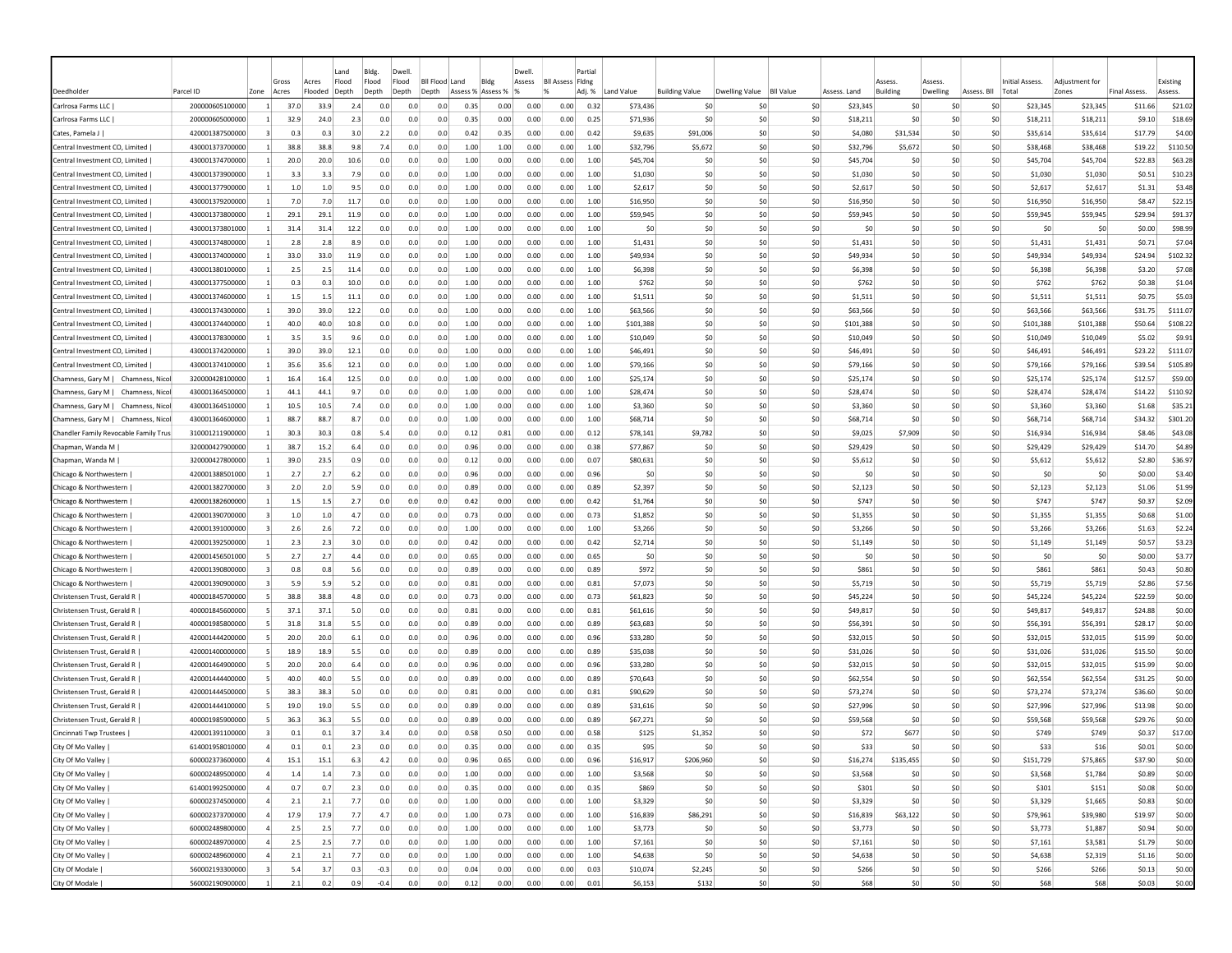|                                       |                                    |                |            |            | Land           | Bldg.      | Dwell          |                |              |              | Dwell        |                         | Partial      |                    |                       |                       |                  |                |                 |            |                 |                  |                  |                     |                  |
|---------------------------------------|------------------------------------|----------------|------------|------------|----------------|------------|----------------|----------------|--------------|--------------|--------------|-------------------------|--------------|--------------------|-----------------------|-----------------------|------------------|----------------|-----------------|------------|-----------------|------------------|------------------|---------------------|------------------|
|                                       |                                    |                | Gross      | Acres      | Flood          | Flood      | Flood          | Bil Flood Land |              | Bldg         | Assess       | <b>BII Assess Fidne</b> |              |                    |                       |                       |                  |                | Assess          | Assess     |                 | Initial Assess.  | Adiustment for   |                     | Existing         |
| Deedholder                            | Parcel ID                          | Zone           | Acres      | Flooded    | Depth          | Depth      | Depth<br>Depth |                | Assess %     | Assess %     |              |                         | Adj. %       | Land Value         | <b>Building Value</b> | <b>Dwelling Value</b> | <b>BII Value</b> | Assess. Land   | <b>Building</b> | Dwelling   | Assess. Bll     | Total            | Zones            | <b>Final Assess</b> | Assess.          |
| City Of Modale                        | 310001321901000                    |                |            | 1.4        | 1.8            | 0.0        | 0.0            | 0.0            | 0.27         | 0.00         | 0.00         | 0.00                    | 0.24         | \$2,299            | \$C                   | -SC                   | \$0              | \$552          | \$0             | \$0        | \$0             | \$552            | \$552            | \$0.28              | \$0.00           |
| City Of Modale                        | 560002169500000                    |                | 0.2<br>0.1 | 0.2<br>0.1 | $1.1\,$<br>2.9 | 0.4<br>0.0 | 0.0<br>0.0     | 0.0<br>0.0     | 0.19<br>0.42 | 0.04<br>0.00 | 0.00<br>0.00 | 0.00<br>0.00            | 0.19<br>0.42 | \$4,815<br>\$1,433 | \$60,750<br>\$0       | \$0<br>\$0            | \$0<br>\$0       | \$927<br>\$607 | \$2,339<br>S0   | \$0<br>\$0 | \$0<br>\$0      | \$3,266<br>\$607 | \$3,266<br>\$607 | \$1.63<br>\$0.30    | \$0.00<br>\$0.00 |
| City Of Modale<br>City Of Modale      | 560002167301000<br>310001321801000 |                | 8.6        | 3.1        | 2.5            | 0.0        | 0.0            | 0.0            | 0.35         | 0.00         | 0.00         | 0.00                    | 0.13         | \$10,875           | \$0                   | -SO                   | \$0              | \$1,366        | S <sub>0</sub>  | \$0        | \$0             | \$1,366          | \$1,366          | \$0.68              | \$0.00           |
| City Of Modale                        | 570002195701000                    |                | 0.0        | 0.0        | 4.1            | 0.0        | 0.0            | 0.0            | 0.65         | 0.00         | 0.00         | 0.00                    | 0.65         | \$29               | \$0                   | -SO                   | \$0              | \$19           | S <sub>0</sub>  | \$0        | \$0             | \$19             | \$19             | \$0.01              | \$0.00           |
| City Of Modale                        | 310001322201000                    |                | 1.1        | 0.7        | 2.5            | 0.0        | 0.0            | 0.0            | 0.35         | 0.00         | 0.00         | 0.00                    | 0.22         | \$1,491            | \$0                   | -SO                   | \$0              | \$326          | S <sub>0</sub>  | \$0        | \$0             | \$326            | \$326            | \$0.16              | \$0.00           |
| City Of Modale                        | 560002169801000                    | $\vert$ 1      | 0.0        | 0.0        | 0.7            | 0.0        | 0.0            | 0.0            | 0.12         | 0.00         | 0.00         | 0.00                    | 0.08         | \$1,114            | \$0                   | \$0                   | \$0              | \$91           | \$0             | \$0        | \$0             | \$91             | \$91             | \$0.05              | \$0.00           |
| Clark, Dale A  <br>Clark, Ann M       | 310001314600000                    |                | 1.9        | 1.9        | 1.0            | 0.0        | 0.0            | 0.0            | 0.19         | 0.00         | 0.00         | 0.00                    | 0.19         | \$3,228            | \$0                   | -SO                   | \$0              | \$621          | \$0             | \$0        | \$0             | \$621            | \$621            | \$0.31              | \$0.00           |
| Clark, Dale A  <br>Clark, Ann M       | 310001314500000                    | -1             | 43.0       | 42.3       | 1.0            | 0.0        | 0.0            | 0.0            | 0.19         | 0.00         | 0.00         | 0.00                    | 0.19         | \$97,819           | \$0                   | -SO                   | \$0              | \$18,519       | S <sub>0</sub>  | \$0        | \$0             | \$18,519         | \$18,519         | \$9.25              | \$5.44           |
| Clausen, Mark A. L. Clausen, Meri C.  | 420001438600000                    |                | 0.6        | 0.6        | 4.5            | 3.7        | 0.0            | 0.0            | 0.65         | 0.58         | 0.00         | 0.00                    | 0.65         | \$7,339            | \$74,914              | -SO                   | \$0              | \$4,803        | \$43,263        | \$0        | \$0             | \$48,066         | \$48,066         | \$24.01             | \$0.00           |
| Cleaver 2006 Trust, Carol Rae         | 320000431400000                    |                | 38.5       | 15.3       | 3.4            | 0.0        | 0.0            | 0.0            | 0.50         | 0.00         | 0.00         | 0.00                    | 0.20         | \$31,845           | \$0                   | \$0                   | \$0              | \$6.341        | S <sub>0</sub>  | \$0        | \$0             | \$6,341          | \$6,341          | \$3.17              | \$0.00           |
| Cleaver 2006 Trust, Carol Rae         | 320000431500000                    |                | 39.0       | 26.3       | 4.6            | 0.0        | 0.0            | 0.0            | 0.73         | 0.00         | 0.00         | 0.00                    | 0.49         | \$77,389           | \$C                   | \$0                   | \$0              | \$38,175       | \$0             | \$0        | \$0             | \$38,175         | \$38,175         | \$19.07             | \$12.32          |
| Cleaver 2006 Trust, Carol Rae         | 320000431700000                    |                | 36.9       | 36.7       | 4.9            | 0.0        | 0.0            | 0.0            | 0.73         | 0.00         | 0.00         | 0.00                    | 0.73         | \$57,819           | \$C                   | -SO                   | \$0              | \$42,031       | \$0             | \$0        | \$0             | \$42,031         | \$42,031         | \$20.99             | \$23.34          |
| Cleaver 2006 Trust, Carol Rae         | 320000431300000                    |                | 34.8       | 34.2       | 4.5            | 0.0        | 0.0            | 0.0            | 0.73         | 0.00         | 0.00         | 0.00                    | 0.72         | \$62,121           | \$2,268               | \$0                   | \$0              | \$44,658       | \$0             | \$0        | \$0             | \$44,658         | \$44,658         | \$22.31             | \$13.20          |
| Cleaver 2006 Trust, Carol Rae         | 320000455302000                    |                | 0.1        | 0.1        | 12.6           | 0.0        | 0.0            | 0.0            | 1.00         | 0.00         | 0.00         | 0.00                    | 1.00         | \$107              | \$0                   | -SO                   | \$0              | \$107          | \$0             | \$0        | \$0             | \$107            | \$107            | \$0.05              | \$0.07           |
| Cleaver 2006 Trust, Carol Rae         | 320000431600000                    |                | 6.9        | 4.3        | 6.6            | 0.0        | 0.0            | 0.0            | 1.00         | 0.00         | 0.00         | 0.00                    | 0.62         | \$13,106           | \$0                   | \$0                   | \$0              | \$8,179        | \$0             | \$0        | \$0             | \$8,179          | \$8,179          | \$4.09              | \$5.66           |
| Cleaver 2006 Trust, Carol Rae         | 320000455303000                    |                | 1.7        | 1.7        | 11.2           | 0.0        | 0.0            | 0.0            | 1.00         | 0.00         | 0.00         | 0.00                    | 1.00         | \$2,819            | \$0                   | \$0                   | \$0              | \$2,819        | S <sub>0</sub>  | \$0        | \$0             | \$2,819          | \$2,819          | \$1.41              | \$1.43           |
| Clemens, Dallas  <br>Clemens, Tiffany | 610002494501000                    |                | 0.2        | 0.2        | 6.5            | 6.2        | 0.0            | 0.0            | 0.96         | 0.96         | 0.00         | 0.00                    | 0.96         | \$6,166            | \$106,301             | -SO                   | \$0              | \$5,932        | \$102,262       | \$0        | \$0             | \$108,193        | \$54,097         | \$27.02             | \$0.00           |
| Clinkenbeard, Marilyn M               | 200000493100000                    |                | 17.2       | 0.2        | 0.3            | 0.0        | 0.0            | 0.0            | 0.04         | 0.00         | 0.00         | 0.00                    | 0.00         | \$32,196           | \$3,957               | -SO                   | \$0              | \$14           | -SC             | \$C        | \$0             | \$14             | \$14             | \$0.01              | \$0.00           |
| Clinkenbeard, Marilyn M               | 200000492900000                    |                | 20.0       | 20.0       | 3.7            | 0.0        | 0.0            | 0.0            | 0.58         | 0.00         | 0.00         | 0.00                    | 0.58         | \$33,357           | \$C                   | \$0                   | \$0              | \$19,264       | \$0             | \$0        | \$0             | \$19,264         | \$19,264         | \$9.62              | \$25.28          |
| Clinkenbeard, Marilyn M               | 200000492600000                    | -1             | 19.6       | 19.6       | 2.7            | 0.0        | 0.0            | 0.0            | 0.42         | 0.00         | 0.00         | 0.00                    | 0.42         | \$35,334           | \$0                   | -SO                   | \$0              | \$14,964       | S0              | \$0        | S0              | \$14,964         | \$14,964         | \$7.47              | \$24.71          |
| Collier, Bryan                        | 600002457500000                    |                | 0.7        | 0.7        | 7.3            | 6.2        | 0.0            | 0.0            | 1.00         | 0.96         | 0.00         | 0.00                    | 1.00         | \$12,771           | \$43,624              | -SO                   | \$0              | \$12,771       | \$41,966        | SO.        | S0              | \$54,737         | \$27,369         | \$13.67             | \$0.00           |
| Collins, Harold A                     | 420001405800000                    |                | 0.4        | 0.4        | 3.4            | 3.2        | 0.0            | 0.0            | 0.50         | 0.50         | 0.00         | 0.00                    | 0.50         | \$13,419           | \$72,862              | -SO                   | \$0              | S6.716         | \$36,467        | S0         | \$0             | \$43,184         | \$43,184         | \$21.57             | \$11.00          |
| Conant, Sharon A                      | 600002490100000                    |                | 0.5        | 0.5        | 6.7            | 4.7        | 0.0            | 0.0            | 1.00         | 0.73         | 0.00         | 0.00                    | 1.00         | \$11,066           | \$63,438              | \$0                   | \$0              | \$11,066       | \$46,405        | \$0        | \$0             | \$57,471         | \$28,735         | \$14.35             | \$0.00           |
| Conaway, Sean                         | 400001963401000                    |                | 0.9        | 0.9        | 6.3            | 5.8        | 0.0            | 0.0            | 0.96         | 0.89         | 0.00         | 0.00                    | 0.96         | \$4,927            | \$2,625               | -SO                   | \$0              | \$4,740        | \$2,324         | \$0        | \$0             | \$7,064          | \$7,064          | \$3.53              | \$0.00           |
| Conaway, Sean                         | 400001963201000                    |                | $1.1$      | $1.1\,$    | 5.0            | 3.2        | 0.0            | 0.0            | 0.73         | 0.50         | 0.00         | 0.00                    | 0.73         | \$10,470           | \$126,768             | \$0                   | \$0              | \$7,659        | \$63,447        | \$0        | \$0             | \$71,106         | \$71,106         | \$35.52             | \$0.00           |
| Cooper Revocable Trust, Frederick W   | 560002193800000                    |                | 0.4        | 0.1        | 0.4            | -1.2       | 0.0            | 0.0            | 0.04         | 0.00         | 0.00         | 0.00                    | 0.01         | \$5,354            | \$63,888              | \$0                   | \$0              | \$72           | \$C             | \$0        | \$0             | \$72             | \$72             | \$0.04              | \$0.00           |
| Cooper Trustee, Roy H                 | 310001300700000                    |                | 38.0       | 38.0       | 3.3            | 0.0        | 0.0            | 0.0            | 0.50         | 0.00         | 0.00         | 0.00                    | 0.50         | \$77,329           | \$C                   | \$0                   | \$0              | \$38,703       | \$0             | \$0        | \$0             | \$38,703         | \$38,703         | \$19.33             | \$0.00           |
| Cooper Trustee, Roy H                 | 310001300800000                    |                | 32.3       | 32.3       | 3.8            | 0.0        | 0.0            | 0.0            | 0.58         | 0.00         | 0.00         | 0.00                    | 0.58         | \$62,470           | \$0                   | \$0                   | \$0              | \$36,076       | S <sub>0</sub>  | \$0        | \$0             | \$36,076         | \$36,076         | \$18.02             | \$0.00           |
| Cooper Trustee, Roy H                 | 560002178700000                    | 3              | 1.3        | 1.3        | 2.3            | 0.3        | 0.0            | 0.0            | 0.35         | 0.04         | 0.00         | 0.00                    | 0.35         | \$5,331            | \$50,396              | \$0                   | \$0              | \$1,847        | \$1,940         | \$0        | \$0             | \$3,787          | \$3,787          | \$1.89              | \$0.00           |
| Cooper, Roy H  <br>Cooper, Sharon K   | 560002188400000                    |                | 1.0        | 0.4        | 0.9            | $-0.2$     | 0.0            | 0.0            | 0.12         | 0.00         | 0.00         | 0.00                    | 0.05         | \$15,296           | \$7,138               | \$0                   | \$0              | \$701          | \$0             | \$0        | \$0             | \$701            | \$701            | \$0.35              | \$0.00           |
| Coulthard Family Farms LLC            | 430001366700000                    |                | 39.0       | 39.0       | 3.0            | 1.1        | 0.1            | 0.0            | 0.42         | 0.19         | 0.04         | 0.00                    | 0.42         | \$78,403           | \$41,110              | \$29,618              | \$0              | \$33,204       | \$7,914         | \$1,140    | \$0             | \$42,258         | \$42,258         | \$21.11             | \$0.00           |
| Coulthard Family Farms LLC            | 420001436400000                    | $\vert$ 1      | 39.0       | 39.0       | 9.9            | 0.0        | 0.0            | 0.0            | 1.00         | 0.00         | 0.00         | 0.00                    | 1.00         | \$75,745           | \$C                   | -SO                   | \$0              | \$75,745       | -SC             | \$0        | \$0             | \$75,745         | \$75,745         | \$37.84             | \$105.52         |
| Coulthard Family Farms LLC            | 420001436700000                    | -11            | 39.0       | 39.0       | 8.8            | 0.0        | 0.0            | 0.0            | 1.00         | 0.00         | 0.00         | 0.00                    | 1.00         | \$77,002           | \$0                   | -SO                   | \$0              | \$77,002       | -SO             | S0         | S0              | \$77,002         | \$77,002         | \$38.46             | \$111.07         |
| Coulthard Family Farms LLC            | 420001436500000                    | -1             | 40.0       | 40.0       | 8.4            | 0.0        | 0.0            | 0.0            | 1.00         | 0.00         | 0.00         | 0.00                    | 1.00         | \$66,560           | -SO                   | -SO                   | \$0              | \$66,560       | S <sub>0</sub>  | \$0        | S0              | \$66,560         | \$66,560         | \$33.25             | \$113.92         |
| Coulthard Family Farms LLC            | 430001374900000                    |                | 13.2       | 13.2       | 8.4            | 0.0        | 0.0            | 0.0            | 1.00         | 0.00         | 0.00         | 0.00                    | 1.00         | \$26,557           | \$0                   | -SO                   | \$0              | \$26,557       | S <sub>0</sub>  | \$0        | \$0             | \$26,557         | \$26,557         | \$13.27             | \$30.12          |
| Coulthard Family Farms LLC            | 420001435901000                    |                | 1.8        | 1.8        | 8.3            | 0.0        | 0.0            | 0.0            | 1.00         | 0.00         | 0.00         | 0.00                    | 1.00         | \$2,912            | \$0                   | \$0                   | \$0              | \$2,912        | S <sub>0</sub>  | \$0        | \$0             | \$2,912          | \$2,912          | \$1.45              | \$4.98           |
| Coulthard Family Farms LLC            | 420001435900000                    |                | 1.7        | 1.7        | 8.4            | 8.1        | 0.0            | 0.0            | 1.00         | 1.00         | 0.00         | 0.00                    | 1.00         | \$2,317            | \$4,347               | \$0                   | \$0              | \$2,317        | \$4,347         | \$C        | \$0             | \$6,664          | \$6,664          | \$3.33              | \$4.87           |
| Coulthard Family Farms LLC            | 420001413900000                    |                | 38.1       | 38.1       | 7.0            | 0.0        | 0.0            | 0.0            | 1.00         | 0.00         | 0.00         | 0.00                    | 1.00         | \$68,604           | \$0                   | \$0                   | \$0              | \$68,604       | \$0             | \$0        | \$0             | \$68,604         | \$68,604         | \$34.27             | \$81.36          |
| Coulthard Family Farms LLC            | 420001436000000                    |                | 40.0       | 40.0       | 8.3            | 0.0        | 0.0            | 0.0            | 1.00         | 0.00         | 0.00         | 0.00                    | 1.00         | \$74,942           | \$C                   | \$0                   | \$0              | \$74,942       | \$0             | \$0        | \$0             | \$74,942         | \$74,942         | \$37.43             | \$113.92         |
| Coulthard Family Farms LLC            | 420001387302000                    |                | 16.5       | 16.5       | 10.1           | 0.0        | 0.0            | 0.0            | 1.00         | 0.00         | 0.00         | 0.00                    | 1.00         | \$28,008           | \$0                   | -SO                   | \$0              | \$28,008       | \$0             | \$0        | \$0             | \$28,008         | \$28,008         | \$13.99             | \$47.05          |
| Coulthard Family Farms LLC            | 420001391600000                    | $\overline{3}$ | 38.0       | 38.0       | 1.8            | 0.0        | 0.0            | 0.0            | 0.27         | 0.00         | 0.00         | 0.00                    | 0.27         | \$87,472           | \$0                   | \$0                   | \$0              | \$23.574       | S <sub>0</sub>  | \$0        | \$0             | \$23,574         | \$23.574         | \$11.78             | \$37.88          |
| Coulthard Family Farms LLC            | 420001401501000                    |                | 4.2        | 4.2        | 7.3            | 0.0        | 0.0            | 0.0            | 1.00         | 0.00         | 0.00         | 0.00                    | 1.00         | \$2,630            | \$0                   | \$0                   | \$0              | \$2,630        | S <sub>0</sub>  | \$0        | \$0             | \$2,630          | \$2,630          | \$1.31              | \$9.52           |
| Coulthard Family Farms LLC            | 420001436300000                    |                | 43.0       | 0.5        | 5.6            | 0.0        | 0.0            | 0.0            | 0.89         | 0.00         | 0.00         | 0.00                    | 0.01         | \$74,492           | \$C                   | -SO                   | \$0              | \$767          | \$0             | \$0        | \$0             | \$767            | \$767            | \$0.38              | \$122.46         |
| Coulthard Family Farms LLC            | 430001379101000                    |                | 1.3        | 1.3        | 10.3           | 0.0        | 0.0            | 0.0            | 1.00         | 0.00         | 0.00         | 0.00                    | 1.00         | \$1,570            | \$0                   | -SO                   | \$0              | \$1,570        | \$0             | \$0        | \$0             | \$1,570          | \$1,570          | \$0.78              | \$2.59           |
| Coulthard Family Farms LLC            | 420001413800000                    |                | 33.0       | 33.0       | 11.1           | 0.0        | 0.0            | 0.0            | 1.00         | 0.00         | 0.00         | 0.00                    | 1.00         | \$34,714           | \$C                   | -SO                   | \$0              | \$34,714       | \$0             | \$0        | S0              | \$34,714         | \$34,714         | \$17.34             | \$70.49          |
| Coulthard Family Farms LLC            | 420001427800000                    |                | 39.0       | 39.0       | 1.8            | 0.0        | 0.0            | 0.0            | 0.27         | 0.00         | 0.00         | 0.00                    | 0.27         | \$110,601          | S0                    | -SO                   | \$0              | \$29,807       | -SO             | S0         | S0              | \$29,807         | \$29,807         | \$14.89             | \$33.32          |
| Coulthard Family Farms LLC            | 430001371600000                    |                | 37.8       | 37.8       | 6.1            | 1.9        | 0.0            | 0.0            | 0.96         | 0.27         | 0.00         | 0.00                    | 0.96         | \$66,265           | \$2,051               | \$0                   | \$0              | \$63,747       | \$553           | \$0        | \$0             | \$64,300         | \$64,300         | \$32.12             | \$64.64          |
| Coulthard Family Farms LLC            | 430001367200000                    | $\vert$ 1      | 17.2       | 17.2       | 3.2            | 0.0        | 0.0            | 0.0            | 0.50         | 0.00         | 0.00         | 0.00                    | 0.50         | \$28,364           | \$0                   | 50                    | \$0              | \$14,196       | \$0             | 50         | \$0             | \$14,196         | \$14,196         | \$7.09              | \$31.84          |
| Coulthard Family Farms LLC            | 420001436100000                    | $\vert$ 1      | 35.0       | 35.0       | 7.8            | 0.0        | 0.0            | 0.0            | 1.00         | 0.00         | 0.00         | 0.00                    | 1.00         | \$83,462           | \$0                   | \$0                   | \$0              | \$83,462       | \$0             | \$0        | \$0             | \$83,462         | \$83,462         | \$41.69             | \$99.68          |
| Coulthard Family Farms LLC            | 420001391900000                    | $\vert$ 1      | 36.8       | 36.8       | 3.2            | 0.0        | 0.0            | 0.0            | 0.50         | 0.00         | 0.00         | 0.00                    | 0.50         | \$60,276           | \$0                   | \$0                   | \$0              | \$30,168       | \$0             | \$0        | \$0             | \$30,168         | \$30,168         | \$15.07             | \$52.46          |
| Coulthard Family Farms LLC            | 420001402020000                    | $\vert$ 1      | 9.1        | 9.1        | 10.2           | 0.0        | 0.0            | 0.0            | 1.00         | 0.00         | 0.00         | 0.00                    | 1.00         | \$13,510           | \$0                   | 50                    | \$0              | \$13,510       | \$0             | \$0        | \$0             | \$13,510         | \$13,510         | \$6.75              | \$16.77          |
| Coulthard Family Farms LLC            | 420001391800000                    | $\vert$ 1      | 38.8       | 38.8       | 3.7            | 0.0        | 0.0            | 0.0            | 0.58         | 0.00         | 0.00         | 0.00                    | 0.58         | \$64,608           | \$0                   | 50                    | \$0              | \$37,311       | \$0             | 50         | \$0             | \$37,311         | \$37,311         | \$18.64             | \$60.82          |
| Coulthard Family Farms LLC            | 420001392000000                    | $\vert$ 1      | 4.5        | 4.5        | 3.1            | 0.0        | 0.0            | 0.0            | 0.50         | 0.00         | 0.00         | 0.00                    | 0.50         | \$6,957            | \$0                   | \$0                   | \$0              | \$3,482        | \$0             | 50         | \$0             | \$3,482          | \$3,482          | \$1.74              | \$9.61           |
| Coulthard Family Farms LLC            | 420001413700000                    | $\mathbf{1}$   | 39.0       | 39.0       | 10.4           | 0.0        | 0.0            | 0.0            | 1.00         | 0.00         | 0.00         | 0.00                    | 1.00         | \$65,940           | \$0                   | \$0                   | \$0              | \$65,940       | \$0             | 50         | 50              | \$65,940         | \$65,940         | \$32.94             | \$88.86          |
| Coulthard Family Farms LLC            | 420001402010000                    | $\vert$ 1      | 0.6        | 0.6        | 10.0           | 0.0        | 0.0            | 0.0            | 1.00         | 0.00         | 0.00         | 0.00                    | 1.00         | \$908              | \$0                   | \$0                   | \$0              | \$908          | \$0             | \$0        | \$0             | \$908            | \$908            | \$0.45              | \$1.02           |
| Coulthard Family Farms LLC            | 420001401502000                    | $\vert$ 1      | 15.8       | 15.8       | 11.1           | 0.0        | 0.0            | 0.0            | 1.00         | 0.00         | 0.00         | 0.00                    | 1.00         | \$12,700           | \$0                   | \$0                   | \$0              | \$12,700       | \$0             | \$0        | \$0             | \$12,700         | \$12,700         | \$6.34              | \$35.93          |
| Coulthard Family Farms LLC            | 420001401602000                    | $\vert$ 1      | 22.3       | 22.3       | 11.2           | 0.0        | 0.0            | 0.0            | 1.00         | 0.00         | 0.00         | 0.00                    | 1.00         | \$32,119           | \$0                   | 50                    | \$0              | \$32,119       | 50              | 50         | 50 <sub>2</sub> | \$32,119         | \$32,119         | \$16.04             | \$50.83          |
|                                       |                                    |                |            |            |                |            |                |                |              |              |              |                         |              |                    |                       |                       |                  |                |                 |            |                 |                  |                  |                     |                  |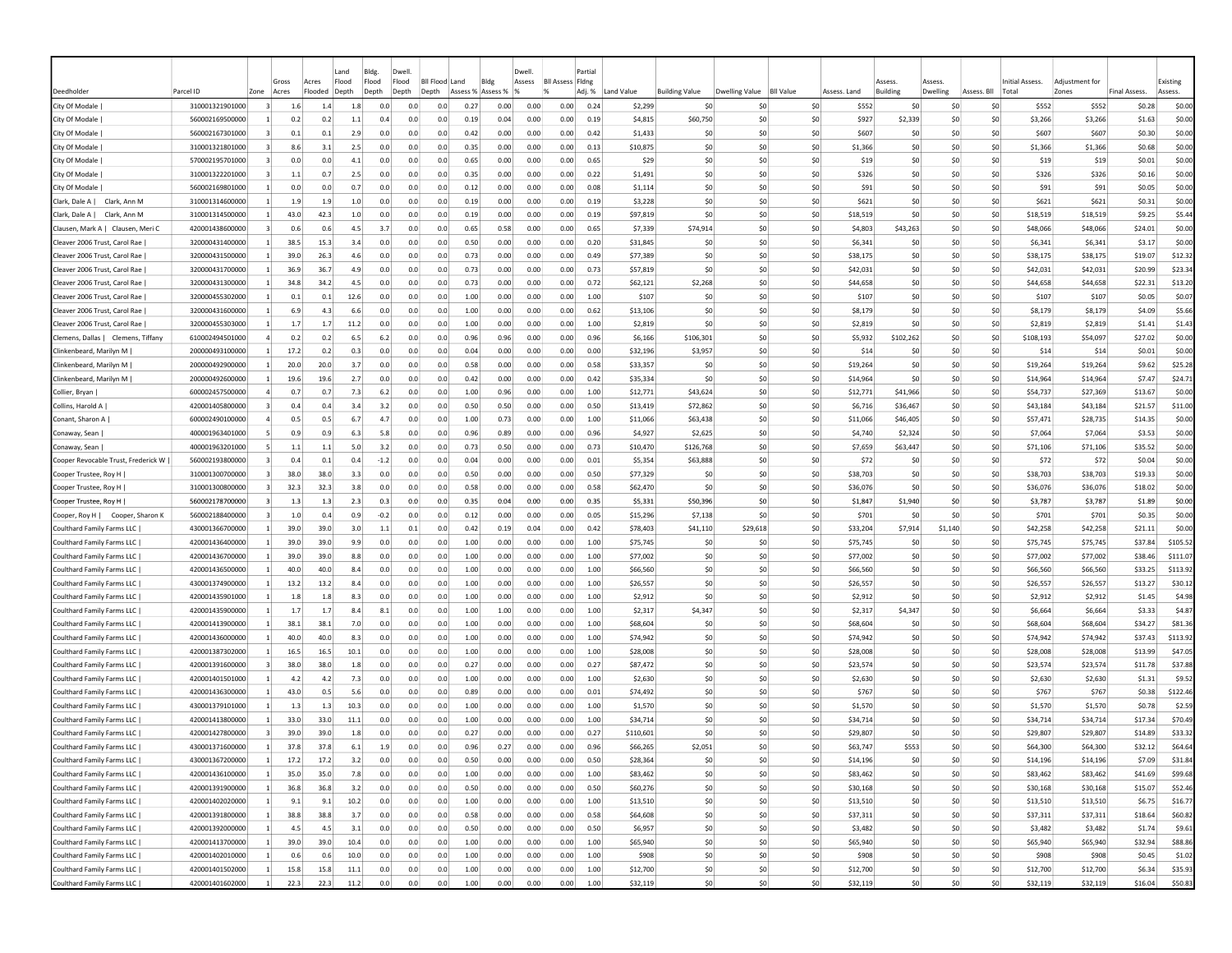|                                                          |                                    |                         |              |              | Land        | Bldg.      | Dwel                      |            |              |              | Dwell        |                         | Partia       |                      |                       |                       |                  |                      |                       |          |             |                             |                      |                     |                     |
|----------------------------------------------------------|------------------------------------|-------------------------|--------------|--------------|-------------|------------|---------------------------|------------|--------------|--------------|--------------|-------------------------|--------------|----------------------|-----------------------|-----------------------|------------------|----------------------|-----------------------|----------|-------------|-----------------------------|----------------------|---------------------|---------------------|
|                                                          |                                    |                         | Gross        | Acres        | Flood       | Flood      | Flood<br><b>BII Flood</b> |            | Blde<br>Land |              | Assess       | <b>BII Assess Fidne</b> |              |                      |                       |                       |                  |                      | Assess                | Assess   |             | Initial Assess.             | Adiustment for       |                     | Existing            |
| Deedholder                                               | Parcel ID                          | Zone                    | Acres        | Flooded      | Depth       | Depth      | Depth<br>Depth            |            | Assess %     | Assess %     |              |                         | Adj. %       | Land Value           | <b>Building Value</b> | <b>Dwelling Value</b> | <b>BII Value</b> | Assess. Land         | <b>Building</b>       | Dwelling | Assess. Bll | Total                       | Zones                | <b>Final Assess</b> | Assess.             |
| Coulthard Family Farms LLC                               | 420001401601000                    |                         | 9.4          | 9.4          | 7.2         | 0.0        | 0.0                       | 0.0        | 1.00         | 0.00         | 0.00         | 0.00                    | 1.00         | \$7,779              | \$C                   |                       | \$0              | \$7,779              | \$0                   |          | \$C         | \$7,779<br>S <sub>0</sub>   | \$7,779              | \$3.89              | \$21.49             |
| Coulthard Family Farms LLC<br>Coulthard Family Farms LLC | 420001436600000                    |                         | 40.0<br>38.3 | 40.0<br>38.3 | 10.2<br>7.5 | 0.0<br>0.0 | 0.0<br>0.0                | 0.0<br>0.0 | 1.00<br>1.00 | 0.00<br>0.00 | 0.00<br>0.00 | 0.00                    | 1.00<br>1.00 | \$73,727             | \$C<br>\$0            | \$0<br>\$0            | \$0<br>\$0       | \$73,727<br>\$67,216 | \$0<br>\$0            |          | \$0<br>\$0  | \$0<br>\$73,727<br>\$0      | \$73,727<br>\$67,216 | \$36.83<br>\$33.58  | \$108.22<br>\$81.87 |
| Coulthard Family Farms LLC                               | 430001371700000<br>420001391700000 |                         | 38.0         | 38.0         | 3.3         | 0.0        | 0.0                       | 0.0        | 0.50         | 0.00         | 0.00         | 0.00<br>0.00            | 0.50         | \$67,216<br>\$68,222 | \$0                   | -SO                   | \$0              | \$34.145             | \$0                   |          | \$0         | \$67,216<br>\$0<br>\$34,145 | \$34,145             | \$17.06             | \$32.47             |
| Coulthard Family Farms LLC                               | 430001371800000                    |                         | 28.0         | 28.0         | 2.0         | 0.0        | 0.0                       | 0.0        | 0.35         | 0.00         | 0.00         | 0.00                    | 0.35         | \$67,854             | \$0                   | -SO                   | \$0              | \$23.511             | S <sub>0</sub>        |          | \$0         | \$0<br>\$23.511             | \$23,511             | \$11.74             | \$35.88             |
| Coulthard Family Farms LLC                               | 430001368400000                    |                         | 36.0         | 36.0         | 2.9         | 0.0        | 0.0                       | 0.0        | 0.42         | 0.00         | 0.00         | 0.00                    | 0.42         | \$77,983             | \$0                   | -SO                   | \$0              | \$33,026             | \$0                   |          | \$0         | \$0<br>\$33,026             | \$33,026             | \$16.50             | \$51.21             |
| Cox, James C Jr                                          | 560002185600000                    | $\vert$ 1               | 0.1          | 0.1          | 0.9         | 0.0        | 0.0                       | 0.0        | 0.12         | 0.00         | 0.00         | 0.00                    | 0.12         | \$2,212              | \$0                   | \$0                   | \$0              | \$255                | \$0                   |          | \$0         | \$0<br>\$255                | \$255                | \$0.13              | \$0.00              |
| Cox, James C Jr                                          | 560002183500000                    |                         | 0.4          | 0.4          | 0.3         | -0.9       | 0.0                       | 0.0        | 0.04         | 0.00         | 0.00         | 0.00                    | 0.04         | \$7,376              | \$57,393              | -SO                   | \$0              | \$284                | \$0                   |          | \$0         | \$0<br>\$284                | \$284                | \$0.14              | \$0.00              |
| Cox, Thomas E                                            | 310001316700000                    |                         | 10.6         | 10.6         | 3.5         | 0.0        | 0.0                       | 0.0        | 0.58         | 0.00         | 0.00         | 0.00                    | 0.58         | \$17,378             | -SO                   | -SO                   | \$0              | \$10,036             | S <sub>0</sub>        |          | \$0         | \$10,036<br>S0              | \$10,036             | \$5.01              | \$0.00              |
| Cox, Thomas E                                            | 310001317400000                    |                         | 0.1          | 0.1          | 3.4         | 0.0        | 0.0                       | 0.0        | 0.50         | 0.00         | 0.00         | 0.00                    | 0.50         | \$183                | \$0                   | -SO                   | \$0              | \$92                 | S <sub>0</sub>        |          | \$0         | \$0<br>\$92                 | \$92                 | \$0.05              | \$0.00              |
| Cox, Thomas E                                            | 560002174500000                    |                         | 0.3          | 0.3          | 0.4         | 0.1        | 0.0                       | 0.0        | 0.04         | 0.04         | 0.00         | 0.00                    | 0.04         | \$5,208              | \$2,817               | -SO                   | \$0              | \$201                | \$108                 |          | \$0         | \$309<br>\$0                | \$309                | \$0.15              | \$0.00              |
| Crumb-Sweeney Revocable Trust, Eliza                     | 310001340010000                    |                         | 2.7          | 2.7          | 3.2         | 0.0        | 0.0                       | 0.0        | 0.50         | 0.00         | 0.00         | 0.00                    | 0.50         | \$7,172              | \$C                   | \$0                   | \$0              | \$3,590              | \$0                   |          | \$C         | \$0<br>\$3,590              | \$3,590              | \$1.79              | \$0.00              |
| Crumb-Sweeney Revocable Trust, Eliza                     | 310001348900000                    |                         | 17.5         | 17.0         | 0.6         | 0.0        | 0.0                       | 0.0        | 0.12         | 0.00         | 0.00         | 0.00                    | 0.11         | \$44,164             | \$C                   | \$0                   | \$0              | \$4,952              | \$0                   |          | \$C         | \$0<br>\$4,952              | \$4,952              | \$2.47              | \$0.00              |
| Crumb-Sweeney Revocable Trust, Eliza                     | 310001349100000                    |                         | 18.0         | 17.8         | 1.3         | 0.0        | 0.0                       | 0.0        | 0.19         | 0.00         | 0.00         | 0.00                    | 0.19         | \$33,168             | \$0                   | \$0                   | \$0              | \$6,310              | \$0                   |          | \$0         | \$0<br>\$6,310              | \$6,310              | \$3.15              | \$0.00              |
| Crumb-Sweeney Revocable Trust, Eliza                     | 310001339800000                    |                         | 28.9         | 28.9         | 3.6         | 2.9        | 0.0                       | 0.0        | 0.58         | 0.42         | 0.00         | 0.00                    | 0.58         | \$58,731             | \$19,513              | \$0                   | \$0              | \$33,917             | \$8,264               |          | \$0         | \$0<br>\$42,181             | \$42,181             | \$21.07             | \$0.00              |
| Crumb-Sweeney Revocable Trust, Eliza                     | 310001349200000                    |                         | 26.3         | 26.3         | 1.7         | 0.0        | 0.0                       | 0.0        | 0.27         | 0.00         | 0.00         | 0.00                    | 0.27         | \$43,680             | -SO                   | \$0                   | \$0              | \$11,772             | S0                    |          | -SO         | \$0<br>\$11,772             | \$11,772             | \$5.88              | \$0.00              |
| Crumb-Sweeney Revocable Trust, Eliza                     | 310001339901000                    |                         | 0.8          | 0.8          | 4.0         | 0.0        | 0.0                       | 0.0        | 0.58         | 0.00         | 0.00         | 0.00                    | 0.58         | \$1,722              | \$0                   | \$0                   | \$0              | \$994                | S <sub>0</sub>        |          | \$0         | \$0<br>\$994                | \$994                | \$0.50              | \$0.00              |
| Cunard Et Al, Mark E                                     | 600002380800000                    |                         | 2.1          | 2.1          | 7.5         | 6.2        | 0.0                       | 0.0        | 1.00         | 0.96         | 0.00         | 0.00                    | 1.00         | \$24,660             | \$37,461              | -SO                   | \$0              | \$24,660             | \$36,037              |          | \$0         | \$0<br>\$60,697             | \$30,349             | \$15.16             | \$0.00              |
| <b>Cuthrell Family Trust</b>                             | 320000433600000                    |                         | 40.0         | 40.0         | 1.4         | 0.0        | 0.0                       | 0.0        | 0.19         | 0.00         | 0.00         | 0.00                    | 0.19         | \$87,364             | \$C                   | -SO                   | \$0              | \$16,818             | -SC                   |          | \$C         | \$0<br>\$16,818             | \$16,818             | \$8.40              | \$5.06              |
| Cuthrell Family Trust                                    | 320000433500000                    |                         | 37.3         | 37.3         | 1.7         | 0.0        | 0.0                       | 0.0        | 0.27         | 0.00         | 0.00         | 0.00                    | 0.27         | \$79,423             | \$C                   | \$0                   | \$0              | \$21,404             | \$0                   |          | \$0         | \$0<br>\$21,404             | \$21,404             | \$10.69             | \$10.02             |
| Daugherty, Gail                                          | 420001403803000                    |                         | 0.0          | 0.0          | 3.7         | 0.0        | 0.0                       | 0.0        | 0.58         | 0.00         | 0.00         | 0.00                    | 0.58         | \$558                | \$0                   | -SO                   | \$0              | \$322                | S0                    |          | \$0         | S0<br>\$322                 | \$322                | \$0.16              | \$0.00              |
| Daugherty, Gail                                          | 420001403802000                    |                         | 0.2          | 0.2          | 3.5         | 3.7        | 0.0                       | 0.0        | 0.50         | 0.58         | 0.00         | 0.00                    | 0.50         | \$6,146              | \$47,868              | -SO                   | \$0              | \$3,076              | \$27,644              |          | S0          | \$30,720<br>S0              | \$30,720             | \$15.34             | \$4.82              |
| Daugherty, Gail                                          | 420001403701000                    |                         | 0.1          | 0.1          | 3.5         | 0.0        | 0.0                       | 0.0        | 0.50         | 0.00         | 0.00         | 0.00                    | 0.50         | \$690                | \$0                   | -SO                   | \$0              | \$345                | S <sub>0</sub>        |          | \$0         | \$0<br>\$345                | \$345                | \$0.17              | \$0.11              |
| Dawson LLC, John                                         | 430001369200000                    |                         | 57.8         | 57.8         | 10.0        | 0.0        | 0.0                       | 0.0        | 1.00         | 0.00         | 0.00         | 0.00                    | 1.00         | \$101,800            | -SO                   | -SO                   | \$0              | \$101,800            | S <sub>0</sub>        |          | \$0         | \$101,800<br>\$0            | \$101,800            | \$50.85             | \$123.35            |
| Dawson LLC, John                                         | 430001369300000                    |                         | 19.8         | 19.8         | 10.0        | 0.0        | 0.0                       | 0.0        | 1.00         | 0.00         | 0.00         | 0.00                    | 1.00         | \$36,375             | \$C                   | -SC                   | \$0              | \$36,375             | \$0                   |          | \$C         | \$0<br>\$36,375             | \$36,375             | \$18.17             | \$45.02             |
| Dawson LLC, John                                         | 310001301100000                    |                         | 38.4         | 38.4         | 3.2         | 0.0        | 0.0                       | 0.0        | 0.50         | 0.00         | 0.00         | 0.00                    | 0.50         | \$80,190             | \$0                   | \$0                   | \$0              | \$40,135             | \$0                   |          | \$0         | \$0<br>\$40,135             | \$40,135             | \$20.05             | \$65.53             |
| Dawson LLC, John                                         | 310001301300000                    |                         | 42.7         | 42.7         | 6.5         | 0.0        | 0.0                       | 0.0        | 1.00         | 0.00         | 0.00         | 0.00                    | 1.00         | \$73,577             | \$C                   | \$0                   | \$0              | \$73,577             | \$0                   |          | \$0         | \$0<br>\$73,577             | \$73,577             | \$36.75             | \$91.19             |
| Dawson LLC, John                                         | 310001301200000                    |                         | 32.5<br>38.3 | 30.0<br>38.3 | 4.7<br>3.6  | 0.0<br>0.0 | 0.0<br>0.0                | 0.0<br>0.0 | 0.73<br>0.58 | 0.00<br>0.00 | 0.00<br>0.00 | 0.00<br>0.00            | 0.67<br>0.58 | \$79,505             | \$C                   | \$0<br>\$0            | \$0<br>\$0       | \$53,651             | \$0<br>S <sub>0</sub> |          | \$0<br>\$0  | \$0<br>\$53,651<br>\$0      | \$53,651             | \$26.80<br>\$20.49  | \$69.46             |
| Dawson LLC, John<br>Dawson, Shawn J                      | 310001301400000<br>430001370500000 | -3                      | 4.8          | 4.8          | 6.4         | 0.0        | 0.0                       | 0.0        | 0.96         | 0.00         | 0.00         | 0.00                    | 0.96         | \$71,018<br>\$10,109 | \$3,043<br>\$0        | \$0                   | \$0              | \$41,013<br>\$9,725  | \$0                   |          | \$0         | \$41,013<br>\$0<br>\$9,725  | \$41,013<br>\$9,725  | \$4.86              | \$65.43<br>\$4.78   |
| Dawson, Shawn J                                          | 420001415000000                    | $\vert$ 3               | 34.8         | 34.8         | 2.6         | 1.3        | 0.0                       | 0.0        | 0.42         | 0.19         | 0.00         | 0.00                    | 0.42         | \$97,259             | \$1,826               | \$0                   | \$0              | \$41,189             | \$352                 |          | \$0         | \$0<br>\$41,541             | \$41,541             | \$20.75             | \$29.71             |
| Dawson, Shawn J                                          | 430001375800000                    | $\vert$ 3               | 37.0         | 37.0         | 4.5         | 0.0        | 0.0                       | 0.0        | 0.73         | 0.00         | 0.00         | 0.00                    | 0.73         | \$77,563             | \$C                   | -SO                   | \$0              | \$56,737             | \$0                   |          | \$0         | \$0<br>\$56,737             | \$56,737             | \$28.34             | \$36.88             |
| Dawson, Shawn J                                          | 430001370600000                    |                         | 4.0          | 4.0          | 6.2         | 0.0        | 0.0                       | 0.0        | 0.96         | 0.00         | 0.00         | 0.00                    | 0.96         | \$7,623              | \$C                   | \$0                   | \$0              | \$7,333              | \$0                   |          | \$0         | \$0<br>\$7,333              | \$7,333              | \$3.66              | \$3.99              |
| Dawson, Shawn J                                          | 430001370700000                    | -31                     | 3.0          | 3.0          | 6.4         | 0.0        | 0.0                       | 0.0        | 0.96         | 0.00         | 0.00         | 0.00                    | 0.96         | \$6,128              | \$0                   | -SO                   | \$0              | \$5,895              | S0                    |          | S0          | S0<br>\$5,895               | \$5,895              | \$2.94              | \$2.99              |
| Dawson, Shawn J                                          | 420001415800000                    |                         | 39.0         | 39.0         | 3.8         | 0.0        | 0.0                       | 0.0        | 0.58         | 0.00         | 0.00         | 0.00                    | 0.58         | \$100,972            | -SO                   | -SO                   | \$0              | \$58,311             | S0                    |          | \$0         | \$58,311<br>S0              | \$58,311             | \$29.13             | \$33.32             |
| Dawson, Shawn J                                          | 430001375900000                    |                         | 21.8         | 21.8         | 6.0         | 0.0        | 0.0                       | 0.0        | 0.89         | 0.00         | 0.00         | 0.00                    | 0.89         | \$42,294             | \$0                   | -SO                   | \$0              | \$37,451             | S <sub>0</sub>        |          | \$0         | \$0<br>\$37,451             | \$37,451             | \$18.71             | \$24.83             |
| Dawson, Shawn J                                          | 420001415600000                    |                         | 39.0         | 39.0         | 3.7         | 2.2        | 0.0                       | 0.0        | 0.58         | 0.35         | 0.00         | 0.00                    | 0.58         | \$83,932             | \$7,304               | -SO                   | \$0              | \$48,471             | \$2,531               |          | S0          | \$0<br>\$51,002             | \$51,002             | \$25.48             | \$38.88             |
| Dawson, Shawn J                                          | 420001415500000                    |                         | 40.0         | 40.0         | 3.6         | 0.0        | 0.0                       | 0.0        | 0.58         | 0.00         | 0.00         | 0.00                    | 0.58         | \$88,865             | \$C                   | \$0                   | \$0              | \$51,320             | \$0                   |          | \$0         | \$0<br>\$51,320             | \$51,320             | \$25.63             | \$39.87             |
| Dawson, Shawn J                                          | 420001415400000                    |                         | 40.0         | 40.0         | 4.5         | 0.0        | 0.0                       | 0.0        | 0.73         | 0.00         | 0.00         | 0.00                    | 0.73         | \$88,594             | \$C                   | \$0                   | \$0              | \$64,807             | \$0                   |          | \$0         | \$0<br>\$64,807             | \$64,807             | \$32.37             | \$34.18             |
| Dawson, Shawn J                                          | 420001415300000                    |                         | 25.0         | 25.0         | 5.0         | 0.0        | 0.0                       | 0.0        | 0.81         | 0.00         | 0.00         | 0.00                    | 0.81         | \$50,565             | \$C                   | \$0                   | \$0              | \$40,882             | \$0                   |          | \$0         | \$0<br>\$40,882             | \$40,882             | \$20.42             | \$28.48             |
| Daykin Property Trust Agreement, Frar                    | 310001298600000                    |                         | 62.9         | 62.9         | 1.0         | 0.0        | 0.0                       | 0.0        | 0.19         | 0.00         | 0.00         | 0.00                    | 0.19         | \$139,314            | \$0                   | -SO                   | \$0              | \$26,818             | \$0                   |          | \$0         | \$0<br>\$26,818             | \$26,818             | \$13.40             | \$0.00              |
| Daykin Property Trust Agreement, Fran                    | 310001342100000                    |                         | 40.0         | 40.0         | 2.1         | 0.0        | 0.0                       | 0.0        | 0.35         | 0.00         | 0.00         | 0.00                    | 0.35         | \$66,949             | \$0                   | -SO                   | \$0              | \$23.198             | S <sub>0</sub>        |          | \$0         | \$0<br>\$23,198             | \$23,198             | \$11.59             | \$7.58              |
| Daykin Property Trust Agreement, Frar                    | 310001342200000                    |                         | 35.7         | 35.7         | 1.3         | 0.0        | 0.0                       | 0.0        | 0.19         | 0.00         | 0.00         | 0.00                    | 0.19         | \$72,932             | \$0                   | \$0                   | \$0              | \$14,039             | S <sub>0</sub>        |          | \$0         | \$0<br>\$14,039             | \$14,039             | \$7.01              | \$4.51              |
| Daykin Property Trust Agreement, Fran                    | 310001360700000                    |                         | 6.9          | 2.2          | 0.7         | 0.0        | 0.0                       | 0.0        | 0.12         | 0.00         | 0.00         | 0.00                    | 0.04         | \$11,548             | \$C                   | -SO                   | \$0              | \$423                | \$0                   |          | \$C         | \$0<br>\$423                | \$423                | \$0.21              | \$0.88              |
| Daykin Property Trust Agreement, Frai                    | 310001360300000                    |                         | 40.0         | 30.8         | 1.1         | 0.0        | 0.0                       | 0.0        | 0.19         | 0.00         | 0.00         | 0.00                    | 0.15         | \$66,560             | \$0                   | \$0                   | \$0              | \$9,866              | \$0                   |          | \$0         | \$0<br>\$9,866              | \$9,866              | \$4.93              | \$25.28             |
| Daykin Property Trust Agreement, Frai                    | 310001360500000                    |                         | 18.0         | 18.0         | 1.9         | 0.0        | 0.0                       | 0.0        | 0.27         | 0.00         | 0.00         | 0.00                    | 0.27         | \$29,952             | \$C                   | -SO                   | \$0              | \$8,072              | \$C                   |          | so          | \$8,072<br>\$0              | \$8,072              | \$4.03              | \$20.48             |
| Daykin Property Trust Agreement, Frar                    | 310001360600000                    |                         | 10.8         | 10.8         | 1.1         | 0.0        | 0.0                       | 0.0        | 0.19         | 0.00         | 0.00         | 0.00                    | 0.19         | \$17,988             | -SO                   | -SO                   | \$0              | \$3,463              | -SO                   |          | S0          | S0<br>\$3,463               | \$3,463              | \$1.73              | \$12.30             |
| Daykin Property Trust Agreement, Fran                    | 310001360400000                    |                         | 39.0         | 35.7         | 1.3         | 0.0        | 0.0                       | 0.0        | 0.19         | 0.00         | 0.00         | 0.00                    | 0.18         | \$64,896             | \$0                   | -SO                   | \$0              | \$11,435             | S0                    |          | \$0         | \$0<br>\$11,435             | \$11,435             | \$5.71              | \$32.04             |
| Daykin Property Trust Agreement, Fran                    | 310001360800000                    | $\overline{\mathbf{3}}$ | 6.8          | 2.4          | 0.6         | 0.0        | 0.0                       | 0.0        | 0.12         | 0.00         | 0.00         | 0.00                    | 0.04         | \$11,265             | \$0                   | 50                    | \$0              | \$461                | \$0                   |          | 50          | \$0<br>\$461                | \$461                | \$0.23              | \$3.85              |
| Daykin, Frank W                                          | 310001302800000                    | $\vert$ 1               | 1.5          | 1.5          | 0.6         | 0.0        | 0.0                       | 0.0        | 0.12         | 0.00         | 0.00         | 0.00                    | 0.12         | \$2,496              | \$0                   | \$0                   | \$0              | \$288                | \$0                   |          | \$0         | \$0<br>\$288                | \$288                | \$0.14              | \$1.70              |
| Daykin, Frank W                                          | 310001302700000                    | $\vert$ 3               | 40.0         | 40.0         | 0.9         | 0.0        | 0.0                       | 0.0        | 0.12         | 0.00         | 0.00         | 0.00                    | 0.12         | \$66,560             | \$0                   | \$0                   | \$0              | \$7,688              | \$0                   |          | \$0         | \$0<br>\$7,688              | \$7,688              | \$3.84              | \$22.75             |
| Daykin, Frank W                                          | 310001301600000                    | $\overline{3}$          | 34.8         | 34.7         | 1.6         | 0.2        | $-0.1$                    | 0.0        | 0.27         | 0.04         | 0.00         | 0.00                    | 0.27         | \$56,661             | \$53,464              | \$92,833              | \$0              | \$15,213             | \$2,058               |          | \$0         | \$0<br>\$17,272             | \$17,272             | \$8.63              | \$6.60              |
| Daykin, Frank W                                          | 310001302200000                    | $\overline{3}$          | 39.0         | 39.0         | 2.3         | 0.0        | 0.0                       | 0.0        | 0.35         | 0.00         | 0.00         | 0.00                    | 0.35         | \$66,435             | \$0                   | \$0                   | \$0              | \$23,020             | \$0                   |          | 50          | \$0<br>\$23,020             | \$23,020             | \$11.50             | \$29.58             |
| Daykin, Frank W                                          | 310001302000000                    | $\overline{3}$          | 39.0         | 39.0         | 2.5         | 0.0        | 0.0                       | 0.0        | 0.35         | 0.00         | 0.00         | 0.00                    | 0.35         | \$75,670             | \$0                   | \$0                   | \$0              | \$26,220             | \$0                   |          | 50          | \$0<br>\$26,220             | \$26,220             | \$13.10             | \$24.65             |
| Daykin, Frank W                                          | 310001302100000                    | $\overline{\mathbf{3}}$ | 40.0         | 40.0         | 2.0         | 0.0        | 0.0                       | 0.0        | 0.35         | 0.00         | 0.00         | 0.00                    | 0.35         | \$66,280             | \$0                   | \$0                   | \$0              | \$22,966             | \$0                   |          | 50          | 50<br>\$22,966              | \$22,966             | \$11.47             | \$30.34             |
| Daykin, Frank W                                          | 310001302600000                    | $\overline{\mathbf{3}}$ | 39.0         | 39.0         | 2.1         | 0.0        | 0.0                       | 0.0        | 0.35         | 0.00         | 0.00         | 0.00                    | 0.35         | \$64,896             | \$0                   | \$0                   | \$0              | \$22,486             | \$0                   |          | \$0         | \$0<br>\$22,486             | \$22,486             | \$11.23             | \$29.58             |
| Daykin, Frank W                                          | 310001301900000                    | $\vert$ 3               | 40.0         | 40.0         | 2.5         | 0.0        | 0.0                       | 0.0        | 0.42         | 0.00         | 0.00         | 0.00                    | 0.42         | \$66,560             | \$0<br>50             | \$0                   | \$0              | \$28,188             | \$0                   |          | \$0         | \$0<br>\$28,188             | \$28,188             | \$14.08             | \$7.58              |
| Daykin, Frank W                                          | 310001301800000                    | $\vert$ 3               | 33.0         | 33.0         | 2.9         | 0.0        | 0.0                       | 0.0        | 0.42         | 0.00         | 0.00         | 0.00                    | 0.42         | \$55,014             |                       | 50                    | \$0              | \$23,298             | 50                    |          | 50          | 50 <sub>2</sub><br>\$23,298 | \$23,298             | \$11.64             | \$18.76             |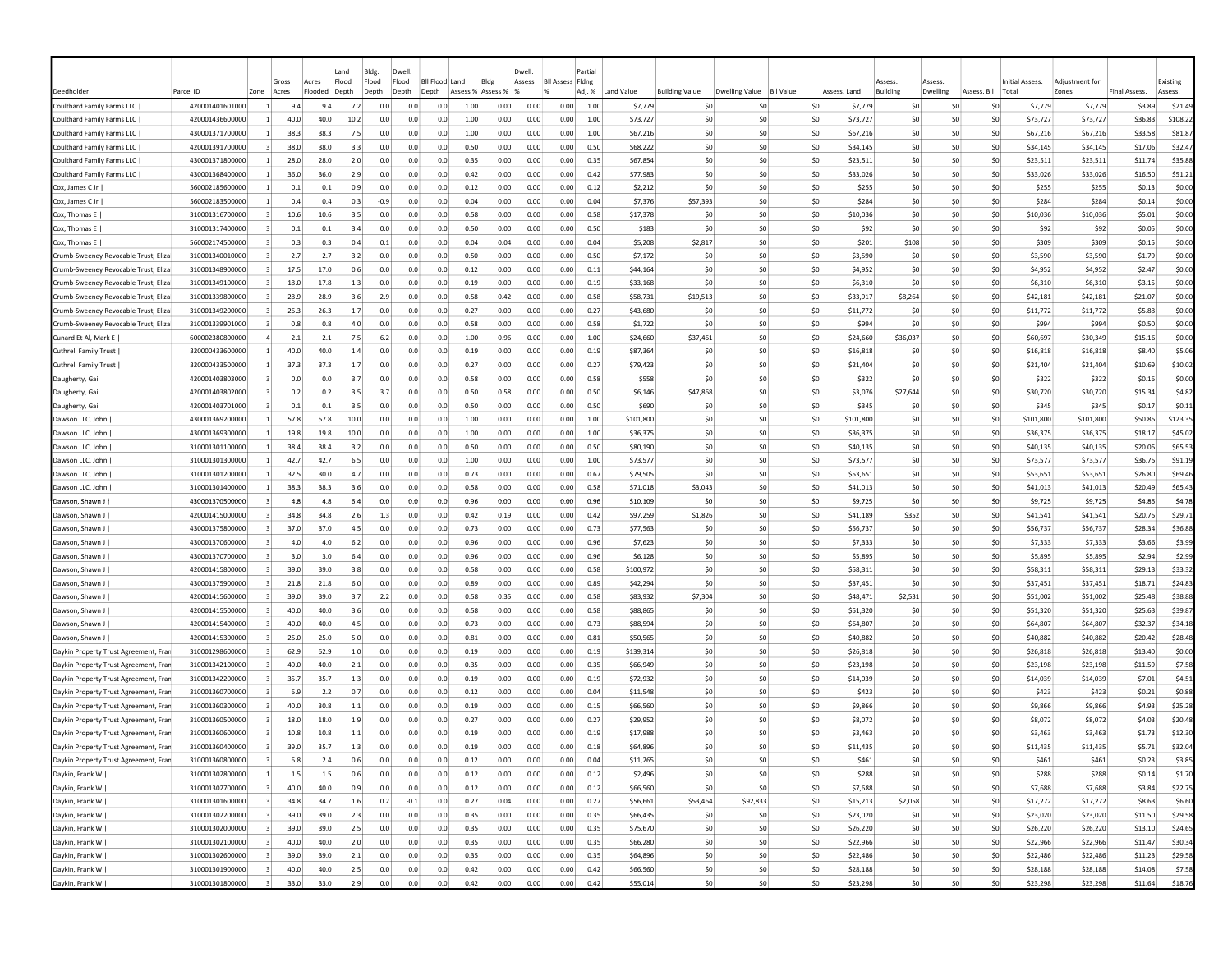|                                                            |                                    |                                  |              |              | Land       | Bldg.      | Dwell                     |            |                   |              | Dwell        |                         | Partial      |                      |                       |                   |                  |                      |                                  |                     |             |                             |                      |                     |                    |
|------------------------------------------------------------|------------------------------------|----------------------------------|--------------|--------------|------------|------------|---------------------------|------------|-------------------|--------------|--------------|-------------------------|--------------|----------------------|-----------------------|-------------------|------------------|----------------------|----------------------------------|---------------------|-------------|-----------------------------|----------------------|---------------------|--------------------|
|                                                            |                                    |                                  | Gross        | Acres        | Flood      | Flood      | Flood<br><b>BII Flood</b> |            | Land              | Bldg         | Assess       | <b>Bll Assess Fldng</b> |              |                      |                       |                   |                  |                      | ssess                            | <i><b>SSESS</b></i> |             | Initial Assess              | Adiustment fo        |                     | Existing           |
| Deedholder                                                 | Parcel ID                          | Zone                             | Acres        | Flooded      | Depth      | Depth      | Depth<br>Depth            |            | Assess % Assess % |              |              |                         | Adj. %       | Land Value           | <b>Building Value</b> | Dwelling Value    | <b>BII Value</b> | Assess, Land         | Building                         | Dwelling            | Assess, Bll | Total                       | Zones                | <b>Final Assess</b> | Assess.            |
| Daykin, Frank W                                            | 310001302500000                    | $\overline{3}$                   | 40.0         | 40.0         | 1.9        | 0.0        | 0.0                       | 0.0        | 0.27              | 0.00         | 0.00         | 0.00                    | 0.27         | \$66,560             |                       | -SO<br>-SO        | \$0              | \$17,938             | S0                               |                     | S0          | S0<br>\$17,938              | \$17,938             | \$8.96              | \$30.34            |
| Daykin, Frank W                                            | 310001302400000                    |                                  | 40.0         | 40.0         | 0.9        | 0.0        | 0.0                       | 0.0        | 0.12              | 0.00         | 0.00         | 0.00                    | 0.12         | \$66,266             |                       | -SO<br>-SO        | \$0              | \$7,654              | \$0                              |                     | \$C         | \$0<br>\$7,654              | \$7,654              | \$3.82              | \$7.58             |
| Daykin, Frank W                                            | 310001301700000                    |                                  | 40.6         | 40.6         | 1.1        | 0.0<br>0.0 | 0.0<br>0.0                | 0.0<br>0.0 | 0.19              | 0.00         | 0.00         | 0.00                    | 0.19         | \$67,608             |                       | \$0<br>-SO<br>-SO | \$0              | \$13,015             | S <sub>0</sub><br>S <sub>0</sub> |                     | \$C<br>\$C  | \$0<br>\$13,015<br>\$0      | \$13,015             | \$6.50              | \$25.68            |
| Daykin, Frank W                                            | 310001302300000                    |                                  | 41.0<br>38.9 | 41.0<br>38.9 | 1.6<br>4.6 | 0.0        | 0.0                       | 0.0        | 0.27<br>0.73      | 0.00         | 0.00         | 0.00                    | 0.27<br>0.73 | \$68,156             |                       | \$0<br>-SO        | \$0              | \$18,368             |                                  |                     | \$C         | \$18,368<br>S0              | \$18,368             | \$9.18              | \$20.71            |
| Dea, John M<br>Dea, Sally J<br>Dea, John M  <br>Dea, Sally | 320000447000000<br>320000446900000 |                                  | 34.2         | 34.2         | 3.9        | 0.0        | 0.0                       | 0.0        | 0.58              | 0.00<br>0.00 | 0.00<br>0.00 | 0.00<br>0.00            | 0.58         | \$83,732<br>\$64,143 |                       | \$C<br>\$0<br>-SO | \$0<br>\$0       | \$61,250<br>\$37,043 | -SC<br>\$0                       |                     | \$0         | \$61,250<br>\$0<br>\$37,043 | \$61,250<br>\$37,043 | \$30.59<br>\$18.50  | \$39.34<br>\$43.19 |
| Dea, John M<br>Dea, Sally J                                | 320000445800000                    | -1                               | 21.0         | 21.0         | 3.0        | 0.0        | 0.0                       | 0.0        | 0.42              | 0.00         | 0.00         | 0.00                    | 0.42         | \$40,535             |                       | S0<br>-SO         | \$0              | \$17,167             | S0                               |                     | S0          | S0<br>\$17,167              | \$17,167             | \$8.57              | \$23.89            |
| Dea, John M<br>Dea, Sally J                                | 320000446600000                    |                                  | 38.5         | 38.5         | 6.1        | 0.0        | 0.0                       | 0.0        | 0.96              | 0.00         | 0.00         | 0.00                    | 0.96         | \$67,935             |                       | S0<br>-SO         | \$0              | \$65,353             | -SO                              |                     | S0          | S0<br>\$65,353              | \$65,353             | \$32.64             | \$48.61            |
| Dea, John M<br>Dea, Sally J                                | 320000446201000                    |                                  | 1.0          | 1.0          | 3.0        | 0.0        | 0.0                       | 0.0        | 0.50              | 0.00         | 0.00         | 0.00                    | 0.50         | \$1,313              |                       | \$0<br>-SO        | \$0              | \$657                | S <sub>0</sub>                   |                     | \$0         | \$0<br><b>S657</b>          | \$657                | S0.33               | \$0.19             |
| Dea, John M<br>Dea, Sally J                                | 320000447300000                    |                                  | 37.2         | 37.2         | 5.8        | 0.0        | 0.0                       | 0.0        | 0.89              | 0.00         | 0.00         | 0.00                    | 0.89         | \$65,974             |                       | \$0<br>-SO        | \$0              | \$58,420             | \$0                              |                     | \$C         | \$0<br>\$58,420             | \$58,420             | \$29.18             | \$11.76            |
| Dea, John M<br>Dea, Sally.                                 | 320000446100000                    |                                  | 26.3         | 26.3         | 3.7        | 0.0        | 0.0                       | 0.0        | 0.58              | 0.00         | 0.00         | 0.00                    | 0.58         | \$47,035             |                       | \$C<br>-SO        | \$0              | \$27,163             | -SC                              |                     | \$C         | \$0<br>\$27,163             | \$27,163             | \$13.57             | \$26.54            |
| Dea, John M<br>Dea, Sally.                                 | 320000446000000                    |                                  | 7.0          | 7.0          | 4.0        | 0.0        | 0.0                       | 0.0        | 0.65              | 0.00         | 0.00         | 0.00                    | 0.65         | \$12,244             |                       | \$0<br>\$0        | \$0              | \$8,014              | \$0                              |                     | \$0         | \$0<br>\$8,014              | \$8,014              | \$4.00              | \$7.52             |
| Debolt, Nicholas W                                         | 560002187000000                    |                                  | 5.0          | 4.7          | 1.8        | 2.0        | 0.0                       | 0.0        | 0.27              | 0.35         | 0.00         | 0.00                    | 0.25         | \$15,019             | \$41,994              | \$0               | \$0              | \$3,828              | \$14,551                         |                     | \$0         | \$0<br>\$18,379             | \$18,379             | \$9.18              | \$0.00             |
| Degan, Diane                                               | 320000433501000                    |                                  | 1.3          | 1.3          | 0.8        | 1.1        | 0.0                       | 0.0        | 0.12              | 0.19         | 0.00         | 0.00                    | 0.12         | \$11,453             | \$1,564               | -SO               | \$0              | \$1,323              | \$301                            |                     | \$0         | \$0<br>\$1,624              | \$1,624              | \$0.81              | \$0.34             |
| Deitering Revoc Trst, Robert J                             | 310001304100000                    |                                  | 19.5         | 2.2          | 0.6        | 0.0        | 0.0                       | 0.0        | 0.12              | 0.00         | 0.00         | 0.00                    | 0.01         | \$55,600             | \$1,765               | \$0               | \$0              |                      | \$725<br>S <sub>0</sub>          |                     | \$0         | \$0<br>\$725                | \$725                | \$0.36              | \$0.00             |
| Deitering Revoc Trst, Robert J                             | 310001303800000                    |                                  | 36.1         | 36.1         | 1.2        | 0.0        | 0.0                       | 0.0        | 0.19              | 0.00         | 0.00         | 0.00                    | 0.19         | \$60,042             |                       | \$0<br>-SO        | \$0              | \$11,558             | S <sub>0</sub>                   |                     | \$0         | \$0<br>\$11,558             | \$11,558             | \$5.77              | \$0.00             |
| Deitering Revoc Trst, Robert J                             | 310001304200000                    |                                  | 20.0         | 19.0         | 1.6        | 0.0        | 0.0                       | 0.0        | 0.27              | 0.00         | 0.00         | 0.00                    | 0.26         | \$55,126             |                       | \$C<br>-SO        | \$0              | \$14,114             | S <sub>0</sub>                   |                     | \$0         | \$0<br>\$14,114             | \$14,114             | \$7.05              | \$0.00             |
| Deitering Revoc Trst, Robert J                             | 200000492010000                    | $\vert$ 1                        | 38.7         | 38.7         | 4.1        | 0.0        | 0.0                       | 0.0        | 0.65              | 0.00         | 0.00         | 0.00                    | 0.65         | \$101,986            |                       | \$0<br>\$0        | \$0              | \$66,750             | \$0                              |                     | \$0         | \$0<br>\$66,750             | \$66,750             | \$33.34             | \$48.93            |
| Deitering Revoc Trst, Robert J                             | 200000491703000                    |                                  | 31.6         | 29.9         | 1.9        | -5.4       | 0.0                       | 0.0        | 0.27              | 0.00         | 0.00         | 0.00                    | 0.26         | \$69,253             | \$1,522               | -SO               | \$0              | \$17,660             | \$0                              |                     | \$0         | \$17,660<br>S0              | \$17,660             | \$8.82              | \$31.95            |
| Deitering, Beverly Jean                                    | 310001332000000                    | -11                              | 33.0         | 10.7         | 0.5        | 0.0        | 0.0                       | 0.0        | 0.12              | 0.00         | 0.00         | 0.00                    | 0.04         | \$55,680             |                       | -SO<br>-SO        | \$0              | \$2,088              | -SO                              |                     | S0          | S0<br>\$2,088               | \$2,088              | \$1.04              | \$35.40            |
| Deitering, Beverly Jean                                    | 310001332100000                    | -11                              | 40.3         | 7.4          | 0.1        | 0.0        | 0.0                       | 0.0        | 0.04              | 0.00         | 0.00         | 0.00                    | 0.01         | \$75,045             |                       | \$0<br>-SO        | \$0              | \$531                | S <sub>0</sub>                   |                     | \$0         | \$0<br>\$531                | \$531                | \$0.27              | \$20.36            |
| Deitering, Duane                                           | 310001303300000                    |                                  | 39.0         | 37.4         | 0.8        | 0.0        | 0.0                       | 0.0        | 0.12              | 0.00         | 0.00         | 0.00                    | 0.11         | \$113,577            |                       | -SO<br>-SO        | \$0              | \$12,580             | S <sub>0</sub>                   |                     | \$0         | \$12,580<br>\$0             | \$12,580             | \$6.28              | \$0.00             |
| Deitering, Duane                                           | 310001303200000                    |                                  | 40.0         | 22.5         | 0.6        | 0.0        | 0.0                       | 0.0        | 0.12              | 0.00         | 0.00         | 0.00                    | 0.06         | \$86,190             |                       | \$C<br>\$0        | \$0              | \$5,600              | \$0                              |                     | \$C         | \$0<br>\$5,600              | \$5,600              | \$2.80              | \$0.00             |
| Deitering, Duane                                           | 310001303100000                    |                                  | 40.0         | 40.0         | 0.6        | 0.0        | 0.0                       | 0.0        | 0.12              | 0.00         | 0.00         | 0.00                    | 0.12         | \$79,618             |                       | \$C<br>-SO        | \$0              | \$9,196              | \$0                              |                     | \$C         | \$0<br>\$9,196              | \$9,196              | \$4.59              | \$0.00             |
| Deitering, Duane                                           | 310001303000000                    |                                  | 36.9         | 10.8         | 0.6        | 0.0        | 0.0                       | 0.0        | 0.12              | 0.00         | 0.00         | 0.00                    | 0.03         | \$106,272            | \$7,516               | \$0               | \$0              | \$3,597              | \$0                              |                     | \$0         | \$0<br>\$3,597              | \$3,597              | \$1.80              | \$0.00             |
| Delong, Jay D                                              | 320000425801000                    |                                  | 1.9          | 1.0          | 1.1        | -0.6       | 0.0                       | 0.0        | 0.19              | 0.00         | 0.00         | 0.00                    | 0.10         | \$14,830             | \$49,530              | \$0               | \$0              | \$1,503              | S0                               |                     | -SO         | \$0<br>\$1,503              | \$1,503              | \$0.75              | \$0.00             |
| Deschamp Revocable Living Trust, Mar                       | 310001290500000                    |                                  | 19.5         | 6.4          | 0.7        | 0.0        | 0.0                       | 0.0        | 0.12              | 0.00         | 0.00         | 0.00                    | 0.04         | \$55,138             |                       | -SO<br>-SO        | \$0              | \$2,090              | S0                               |                     | so          | S0<br>\$2,090               | \$2,090              | \$1.04              | \$0.00             |
| Deschamp Revocable Living Trust, Mar                       | 310001290600000                    |                                  | 38.0         | 24.0         | 0.8        | 0.0        | 0.0                       | 0.0        | 0.12              | 0.00         | 0.00         | 0.00                    | 0.07         | \$98,247             | \$2,420               | \$0               | \$0              | \$7,167              | S <sub>0</sub>                   |                     | \$0         | \$0<br>\$7.167              | \$7,167              | \$3.58              | \$0.00             |
| Deschamp Revocable Living Trust, Mar                       | 310001290700000                    |                                  | 39.0         | 39.0         | 2.0        | 0.0        | 0.0                       | 0.0        | 0.27              | 0.00         | 0.00         | 0.00                    | 0.27         | \$64,896             |                       | \$C<br>-SO        | \$0              | \$17,489             | \$0                              |                     | \$0         | \$0<br>\$17,489             | \$17,489             | \$8.74              | \$0.00             |
| Deschamp Revocable Living Trust, Mar                       | 310001290800000                    |                                  | 37.0         | 36.9         | 1.6        | 0.0        | 0.0                       | 0.0        | 0.27              | 0.00         | 0.00         | 0.00                    | 0.27         | \$70,657             |                       | \$C<br>-SO        | \$0              | \$18,996             | \$C                              |                     | \$C         | \$0<br>\$18,996             | \$18,996             | \$9.49              | \$0.00             |
| Deschamp Revocable Living Trust, Ma                        | 310001290400000                    |                                  | 37.3         | 37.3         | 1.4        | -0.1       | 0.0                       | 0.0        | 0.19              | 0.00         | 0.00         | 0.00                    | 0.19         | \$61,875             | \$2,041               | \$0               | \$0              | \$11,911             | \$0                              |                     | \$0         | \$0<br>\$11,911             | \$11,911             | \$5.95              | \$0.00             |
| Deschamp Revocable Living Trust, Ma                        | 310001291000000                    |                                  | 39.0         | 39.0         | 1.8        | 0.0        | 0.0                       | 0.0        | 0.27              | 0.00         | 0.00         | 0.00                    | 0.27         | \$64,896             |                       | \$C<br>\$0        | \$0              | \$17,489             | \$0                              |                     | \$0         | \$17,489<br>\$0             | \$17,489             | \$8.74              | \$0.00             |
| Deschamp Revocable Living Trust, Mar                       | 310001290900000                    |                                  | 20.0         | 20.0         | 1.9        | 0.0        | 0.0                       | 0.0        | 0.27              | 0.00         | 0.00         | 0.00                    | 0.27         | \$51,076             |                       | \$0<br>-SO        | \$0              | \$13,765             | S <sub>0</sub>                   |                     | S0          | S0<br>\$13,765              | \$13,765             | \$6.88              | \$0.00             |
| Dinsmore, Christopher                                      | 600002384300000                    |                                  | 0.3          | 0.3          | 6.5        | 6.2        | 0.0                       | 0.0        | 0.96              | 0.96         | 0.00         | 0.00                    | 0.96         | \$12,646             | \$20,607              | -SO               | \$0              | \$12,165             | \$19,824                         |                     | \$0         | \$0<br>\$31,989             | \$15,995             | \$7.99              | \$0.00             |
| Doiel, Jason  <br>Doiel, Amber                             | 560002171200000                    |                                  | 0.2          | 0.2          | 3.4        | 2.6        | 0.0                       | 0.0        | 0.50              | 0.42         | 0.00         | 0.00                    | 0.50         | \$3,995              | \$33,054              | -SO               | -SO              | \$1,999              | \$13,998                         |                     | \$0         | \$0<br>\$15,998             | \$15,998             | \$7.99              | \$0.00             |
| Dooley, Renee L                                            | 600002450700000                    |                                  | 0.2          | 0.2          | 6.1        | 5.2        | 0.0                       | 0.0        | 0.96              | 0.81         | 0.00         | 0.00                    | 0.96         | \$6,323              | \$85,583              | -SO               | \$0              | \$6,083              | \$69,194                         |                     | \$0         | \$0<br>\$75,277             | \$37,638             | \$18.80             | \$0.00             |
| Doty Revocable Trust, John                                 | 400001977400000                    |                                  | 39.4         | 39.4         | 3.9        | 0.0        | 0.0                       | 0.0        | 0.58              | 0.00         | 0.00         | 0.00                    | 0.58         | \$80,758             |                       | \$C<br>-SO        | \$0              | \$46,638             | -SC                              |                     | \$C         | \$0<br>\$46,638             | \$46,638             | \$23.30             | \$0.00             |
| Doty Revocable Trust, John                                 | 400001977500000                    |                                  | 40.0         | 40.0         | 3.6        | 0.0        | 0.0                       | 0.0        | 0.58              | 0.00         | 0.00         | 0.00                    | 0.58         | \$77,120             |                       | \$C<br>\$0        | \$0              | \$44,537             | \$0                              |                     | \$0         | \$0<br>\$44,537             | \$44,537             | \$22.25             | \$0.00             |
| Doty Revocable Trust, John                                 | 320000472500000                    |                                  | 39.0         | 39.0         | 1.0        | 0.0        | 0.0                       | 0.0        | 0.19              | 0.00         | 0.00         | 0.00                    | 0.19         | \$99,648             |                       | -SO<br>-SO        | \$0              | \$19,182             | S0                               |                     | \$0         | \$0<br>\$19,182             | \$19,182             | \$9.58              | \$0.00             |
| Doty Revocable Trust, John                                 | 400001932700000                    |                                  | 38.5         | 38.0         | 7.1        | 0.0        | 0.0                       | 0.0        | 1.00              | 0.00         | 0.00         | 0.00                    | 0.99         | \$59,628             |                       | \$0<br>-SO        | \$0              | \$58,884             | S0                               |                     | \$0         | \$0<br>\$58,884             | \$29,442             | \$14.71             | \$0.00             |
| Doty Revocable Trust, John                                 | 320000472200000                    |                                  | 39.0         | 37.8         | 0.9        | 0.0        | 0.0                       | 0.0        | 0.12              | 0.00         | 0.00         | 0.00                    | 0.11         | \$97,958             | \$2,024               | -SO               | \$0              | \$10,966             | S <sub>0</sub>                   |                     | \$0         | \$0<br>\$10,966             | \$10,966             | \$5.48              | \$0.00             |
| Doty Revocable Trust, John                                 | 320000472300000                    |                                  | 38.0         | 38.0         | 0.7        | 0.0        | 0.0                       | 0.0        | 0.12              | 0.00         | 0.00         | 0.00                    | 0.12         | \$88,655             |                       | -SO<br>-SO        | \$0              | \$10,240             | \$0                              |                     | \$0         | \$0<br>\$10,240             | \$10,240             | \$5.11              | \$0.00             |
| Doty Revocable Trust, John                                 | 320000472400000                    |                                  | 40.0         | 40.0         | 1.1        | 0.0        | 0.0                       | 0.0        | 0.19              | 0.00         | 0.00         | 0.00                    | 0.19         | \$109,065            |                       | -SO<br>-SO        | \$0              | \$20,995             | S <sub>0</sub>                   |                     | \$C         | \$0<br>\$20,995             | \$20,995             | \$10.49             | \$0.00             |
| Doty Revocable Trust, John                                 | 400001854100000                    |                                  | 39.0         | 39.0         | 5.9        | 0.0        | 0.0                       | 0.0        | 0.89              | 0.00         | 0.00         | 0.00                    | 0.89         | \$63,805             |                       | \$C<br>-SO        | \$0              | \$56,499             | \$0                              |                     | \$0         | \$0<br>\$56,499             | \$28,250             | \$14.11             | \$0.00             |
| Doty Revocable Trust, John                                 | 400001932800000                    |                                  | 38.5         | 37.7         | 5.6        | 0.0        | 0.0                       | 0.0        | 0.89              | 0.00         | 0.00         | 0.00                    | 0.87         | \$60,203             |                       | -SO<br>-SO        | \$0              | \$52,229             | -SO                              |                     | S0          | S0<br>\$52,229              | \$26,115             | \$13.04             | \$0.00             |
| Doty Revocable Trust, John                                 | 400001854200000                    |                                  | 39.0         | 39.0         | 6.8        | 0.0        | 0.0                       | 0.0        | 1.00              | 0.00         | 0.00         | 0.00                    | 1.00         | \$61,168             |                       | -SO<br>-SO        | \$0              | \$61,168             | -SO                              |                     | so          | -SO<br>\$61,168             | \$30,584             | \$15.28             | \$0.00             |
| Doty Revocable Trust, John                                 | 400001977600000                    |                                  | 38.8         | 38.8         | 2.8        | 0.0        | 0.0                       | 0.0        | 0.42              | 0.00         | 0.00         | 0.00                    | 0.42         | \$89,339             |                       | \$0<br>-SO        | \$0              | \$37.835             | S <sub>0</sub>                   |                     | \$0         | \$0<br>\$37,835             | \$37,835             | \$18.90             | \$0.00             |
| Doty Revocable Trust, John                                 | 400001977300000                    |                                  | 36.4         | 36.4         | 4.1        | 0.0        | 0.0                       | 0.0        | 0.65              | 0.00         | 0.00         | 0.00                    | 0.65         | \$79,109             |                       | -SO<br>-SO        | \$0              | \$51,777             | S <sub>0</sub>                   |                     | \$0         | \$0<br>\$51,777             | \$51,777             | \$25.86             | \$0.00             |
| Doty Revocable Trust, John                                 | 420001388800000                    |                                  | 37.7         | 37.7         | 5.3        | 0.0        | 0.0                       | 0.0        | 0.81              | 0.00         | 0.00         | 0.00                    | 0.81         | \$62,827             |                       | \$0<br>\$0        | \$0              | \$50,796             | \$0                              |                     | \$0         | \$0<br>\$50,796             | \$50,796             | \$25.37             | \$80.61            |
| Doty Revocable Trust, John                                 | 420001388900000                    |                                  | 36.7         | 36.7         | 7.2        | 0.0        | 0.0                       | 0.0        | 1.00              | 0.00         | 0.00         | 0.00                    | 1.00         | \$67,044             |                       | \$0<br>\$0        | \$0              | \$67,044             | \$0                              |                     | \$0         | \$0<br>\$67,044             | \$67,044             | \$33.49             | \$78.41            |
| Duane's Farms, LLC                                         | 310001349000000                    | $\overline{3}$<br>$\overline{3}$ | 2.2          | 0.7          | 1.3<br>0.4 | 0.0        | 0.0                       | 0.0        | 0.19              | 0.00         | 0.00         | 0.00                    | 0.06         | \$3,371              |                       | \$0<br>\$0        | \$0              |                      | \$210<br>\$0                     |                     | \$0         | \$0<br>\$210                | \$210                | \$0.11              | \$0.00             |
| Duane's Farms, LLC                                         | 310001348901000<br>310001349300000 | $\vert$ 3                        | 1.5<br>9.9   | 1.4<br>8.1   | 1.3        | 0.0<br>0.0 | 0.0<br>0.0                | 0.0<br>0.0 | 0.04<br>0.19      | 0.00<br>0.00 | 0.00<br>0.00 | 0.00<br>0.00            | 0.04<br>0.16 | \$3,769<br>\$15,992  |                       | \$0<br>\$0<br>\$0 | 50<br>\$0<br>50  | \$2,526              | \$0<br>\$135<br>\$0              |                     | 50 <br>50   | \$0<br>\$135<br>50          | \$135<br>\$2,526     | \$0.07<br>\$1.26    | \$0.00<br>\$0.00   |
| Duane's Farms, LLC                                         | 310001349101000                    | $\vert$ 3                        | 1.5          | 1.5          |            | 0.0        | 0.0                       | 0.0        | 0.27              | 0.00         | 0.00         | 0.00                    | 0.27         | \$2,513              |                       | \$0<br>\$0        | \$0              | \$677                | \$0                              |                     | 50          | \$2,526<br>50<br>\$677      | \$677                | \$0.34              | \$0.00             |
| Duane's Farms, LLC<br>Duane's Farms, LLC                   | 310001349201000                    | $\overline{\mathbf{3}}$          | 13.0         | 13.0         | 1.5<br>1.3 | 0.0        | 0.0                       | 0.0        | 0.19              | 0.00         | 0.00         | 0.00                    | 0.19         | \$5,795              |                       | \$145<br>\$0      | \$0              | \$1,116              | \$0                              |                     | 50          | \$0<br>\$1,116              | \$1,116              | \$0.56              | \$0.00             |
| Dugdale Testamentry Trust, Wayne                           | 320000434300000                    | $\vert$ 1                        | 38.4         | 9.4          | 1.7        | 0.0        | 0.0                       | 0.0        | 0.27              | 0.00         | 0.00         | 0.00                    | 0.07         | \$48,769             |                       | \$0               | \$0<br>50        | \$3,220              | \$0                              |                     | \$0         | \$0<br>\$3,220              | \$3,220              | \$1.61              | \$0.00             |
| Dugdale Testamentry Trust, Wayne                           | 320000444400000                    | $\vert$ 1                        | 39.4         | 35.5         | 2.1        | 0.0        | 0.0                       | 0.0        | 0.35              | 0.00         | 0.00         | 0.00                    | 0.31         | \$29,884             |                       | \$0<br>\$0        | \$0              | \$9,339              | \$0                              |                     | \$0         | \$0<br>\$9,339              | \$9,339              | \$4.67              | \$0.00             |
| Dugdale Testamentry Trust, Wayne                           | 310001305200000                    |                                  | 1.0          | 1.0          | 4.8        | 0.0        | 0.0                       | 0.0        | 0.73              | 0.00         | 0.00         | 0.00                    | 0.73         | \$2,650              |                       | \$0<br>\$0        | \$0              | \$1,938              | \$0                              |                     | 50          | \$0<br>\$1,938              | \$1,938              | \$0.97              | \$0.00             |
|                                                            |                                    |                                  |              |              |            |            |                           |            |                   |              |              |                         |              |                      |                       |                   |                  |                      |                                  |                     |             |                             |                      |                     |                    |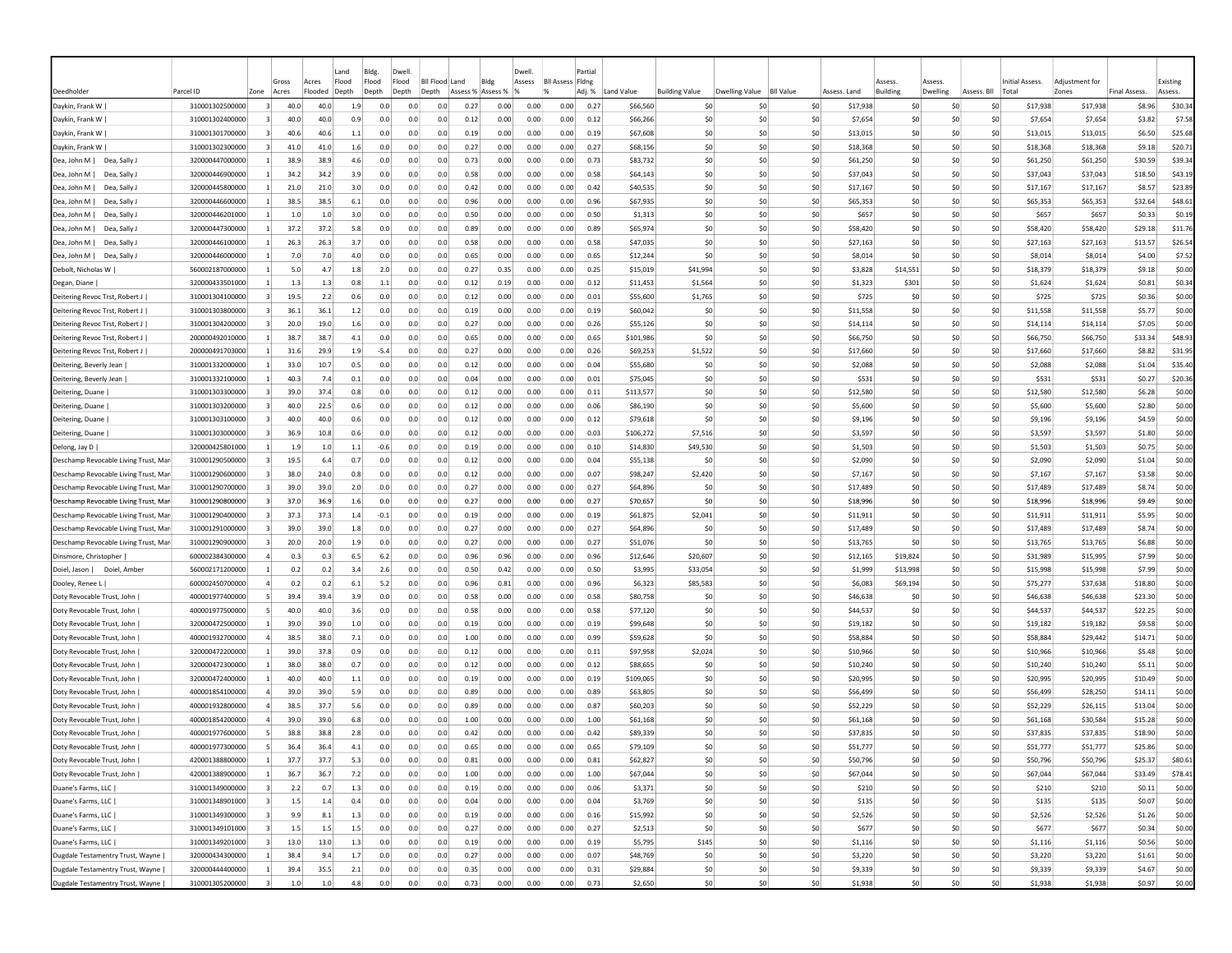|                                        |                 |                | Gross   | Acres   | Land<br>Flood | Bldg.<br>Flood | Dwell<br>Flood | <b>BII Flood</b><br>Land |      | Bldg              | Dwell.<br>Assess | <b>BII Assess Fidng</b> | Partial |            |                       |                |                  |              | ssess     | Asses:   |             | Initial Assess. | Adiustment fo |                     | Existing |
|----------------------------------------|-----------------|----------------|---------|---------|---------------|----------------|----------------|--------------------------|------|-------------------|------------------|-------------------------|---------|------------|-----------------------|----------------|------------------|--------------|-----------|----------|-------------|-----------------|---------------|---------------------|----------|
| Deedholder                             | Parcel ID       | Zone           | Acres   | Flooded | Depth         | Depth          | Depth          | Depth                    |      | Assess % Assess % |                  | $\frac{9}{6}$           | Adj. %  | Land Value | <b>Building Value</b> | Dwelling Value | <b>BII Value</b> | Assess, Land | Building  | Dwelling | Assess, Bll | Total           | Zones         | <b>Final Assess</b> | Assess.  |
| Dugdale Testamentry Trust, Wayne       | 310001305300000 | $\vert$ 3      | 5.7     | 5.7     | 2.5           | 0.0            | 0.0            | 0.0                      | 0.42 | 0.00              | 0.00             | 0.00                    | 0.42    | \$13,306   | \$0                   | -SO            | \$0              | \$5,635      | \$0       | -SO      | S0          | \$5,635         | \$5,635       | \$2.81              | \$0.00   |
| Dugdale Testamentry Trust, Wayne       | 310001305400000 |                | 34.9    | 34.9    | 4.2           | 0.0            | 0.0            | 0.0                      | 0.65 | 0.00              | 0.00             | 0.00                    | 0.65    | \$74,801   | \$0                   | \$0            | \$0              | \$48,957     | \$0       | \$0      | \$0         | \$48,957        | \$48,957      | \$24.45             | \$0.00   |
| Dugdale Testamentry Trust, Wayne       | 310001305500000 |                | 6.0     | 6.0     | 4.0           | 0.0            | 0.0            | 0.0                      | 0.65 | 0.00              | 0.00             | 0.00                    | 0.65    | \$12,051   | \$0                   | \$0            | \$0              | \$7,887      | SO        | \$0      | \$0         | \$7,887         | \$7,887       | \$3.94              | \$0.00   |
| Dugdale Testamentry Trust, Wayne       | 320000434200000 |                | 39.0    | 31.7    | 1.5           | 0.0            | 0.0            | 0.0                      | 0.27 | 0.00              | 0.00             | 0.00                    | 0.22    | \$65,826   | \$0                   | S0             | \$0              | \$14,420     | \$0       | \$0      | \$0         | \$14,420        | \$14,420      | \$7.20              | \$0.00   |
| Dugdale Testamentry Trust, Wayne       | 310001305100000 |                | 3.3     | 3.3     | 2.1           | 0.0            | 0.0            | 0.0                      | 0.35 | 0.00              | 0.00             | 0.00                    | 0.35    | \$9,245    | \$0                   | \$0            | \$0              | \$3,203      | \$0       | \$0      | \$0         | \$3,203         | \$3,203       | \$1.60              | \$0.00   |
| Dugdale Testamentry Trust, Wayne       | 320000454400000 |                | 39.0    | 0.0     | $-2.0$        | 0.0            | 0.0            | 0.0                      | 0.00 | 0.00              | 0.00             | 0.00                    | 0.00    | \$51,068   | \$0                   | \$0            | \$0              | \$0          | \$0       | \$0      | \$0         | \$0             | \$0           | \$0.00              | \$0.00   |
| Dugdale Testamentry Trust, Wayne       | 320000434100000 | -11            | 38.C    | 37.1    | 0.4           | 0.0            | 0.0            | 0.0                      | 0.04 | 0.00              | 0.00             | 0.00                    | 0.04    | \$28,940   | \$2,983               | \$0            | \$0              | \$1,088      | \$0       | S0       | S0          | \$1,088         | \$1,088       | \$0.54              | \$0.00   |
| Dugdale Testamentry Trust, Wayne       | 320000444800000 | -11            | 39.0    | 39.0    | 2.3           | 0.0            | 0.0            | 0.0                      | 0.35 | 0.00              | 0.00             | 0.00                    | 0.35    | \$27,943   | \$0                   | S0             | \$0              | \$9,682      | \$0       | S0       | S0          | \$9,682         | \$9,682       | \$4.84              | \$0.00   |
| Dugdale Testamentry Trust, Wayne       | 320000444700000 | -11            | 36.6    | 36.6    | 2.9           | 1.9            | 0.0            | 0.0                      | 0.42 | 0.27              | 0.00             | 0.00                    | 0.42    | \$17,646   | \$3,286               | S0             | \$0              | \$7,473      | \$886     | -SO      | \$0         | \$8,359         | \$8,359       | \$4.18              | \$9.84   |
| Dugdale Testamentry Trust, Wayne       | 320000477500000 |                | 0.4     | 0.4     | 2.4           | 0.0            | 0.0            | 0.0                      | 0.35 | 0.00              | 0.00             | 0.00                    | 0.35    | \$118      | \$0                   | \$0            | \$0              | \$41         | \$0       | \$C      | \$0         | \$41            | \$41          | \$0.02              | \$0.10   |
| Dugdale Testamentry Trust, Wayne       | 320000444600000 |                | 38.8    | 29.1    | 1.4           | 0.0            | 0.0            | 0.0                      | 0.19 | 0.00              | 0.00             | 0.00                    | 0.14    | \$77,105   | \$0                   | \$0            | \$0              | \$11,132     | \$0       | \$C      | \$0         | \$11,132        | \$11,132      | \$5.56              | \$4.90   |
| Dugdale Trust, Karen S                 | 320000433900000 |                | 39.0    | 39.0    | 2.6           | 0.0            | 0.0            | 0.0                      | 0.42 | 0.00              | 0.00             | 0.00                    | 0.42    | \$84,813   | \$0                   | \$0            | \$0              | \$35,918     | \$0       | \$C      | \$0         | \$35,918        | \$35,918      | \$17.94             | \$4.93   |
| Dugdale Trust, Karen S                 | 320000433800000 |                | 38.C    | 38.0    | 1.1           | 0.0            | 0.0            | 0.0                      | 0.19 | 0.00              | 0.00             | 0.00                    | 0.19    | \$83,840   | \$0                   | \$0            | \$0              | \$16,139     | \$0       | \$0      | \$0         | \$16,139        | \$16,139      | \$8.06              | \$9.61   |
| Dugdale, Dennis W                      | 430001379301000 |                | 0.5     | 0.5     | 4.3           | 4.4            | 0.0            | 0.0                      | 0.65 | 0.65              | 0.00             | 0.00                    | 0.65    | \$9,856    | \$81,894              | \$0            | \$0              | \$6,451      | \$53,600  | -SO      | \$0         | \$60,050        | \$60,050      | \$30.00             | \$1.07   |
| Dugdale, Dennis W                      | 430001379401000 |                | 1.9     | 1.9     | 5.9           | 5.9            | 0.0            | 0.0                      | 0.89 | 0.89              | 0.00             | 0.00                    | 0.89    | \$9,162    | \$8,827               | \$0            | \$0              | \$8.113      | \$7,816   | \$0      | \$0         | \$15,929        | \$15,929      | \$7.96              | \$5.47   |
| Dugdale, Marlin W.                     | 560002185300000 |                | 0.5     | 0.5     | 1.1           | 0.0            | 0.0            | 0.0                      | 0.19 | 0.00              | 0.00             | 0.00                    | 0.19    | \$6,850    | \$0                   | \$0            | \$0              | \$1,319      | S0        | -SO      | \$0         | \$1.319         | \$1,319       | \$0.66              | \$0.00   |
| Dugdale, Marlin W.                     | 560002169200000 |                | 0.5     | 0.5     | 0.5           | $-0.9$         | 0.0            | 0.0                      | 0.12 | 0.00              | 0.00             | 0.00                    | 0.12    | \$7,784    | \$119,393             | \$0            | \$0              | \$899        | \$0       | \$0      | \$0         | \$899           | \$899         | \$0.45              | \$0.00   |
| Earlywine, Matthew J   Earlywine, Pat  | 190000832400000 | $\vert$ 3      | 40.0    | 1.3     | 0.1           | 0.0            | 0.0            | 0.0                      | 0.04 | 0.00              | 0.00             | 0.00                    | 0.00    | \$83,083   | \$0                   | \$0            | \$0              | \$104        | \$0       | \$0      | \$0         | \$104           | \$104         | \$0.05              | \$0.00   |
| Earlywine, Matthew J   Earlywine, Pat  | 190000832700000 | $\vert$ 3      | 40.0    | 22.1    | 0.7           | 0.0            | 0.0            | 0.0                      | 0.12 | 0.00              | 0.00             | 0.00                    | 0.06    | \$82,035   | \$0                   | \$0            | \$0              | \$5,235      | \$0       | \$0      | \$0         | \$5,235         | \$5,235       | \$2.61              | \$0.00   |
| Ebert, Cathleen Anne   Ebert, Fred Hei | 400001953400000 | -51            | 33.6    | 33.6    | 3.7           | 0.0            | 0.0            | 0.0                      | 0.58 | 0.00              | 0.00             | 0.00                    | 0.58    | \$97,423   | S0                    | S0             | \$0              | \$56,262     | \$0       | S0       | S0          | \$56,262        | \$56,262      | \$28.10             | \$0.00   |
| Ebert, Cathleen Anne   Ebert, Fred Her | 400001953300000 | -51            | 39.0    | 39.0    | 4.1           | 0.0            | 0.0            | 0.0                      | 0.65 | 0.00              | 0.00             | 0.00                    | 0.65    | \$116,981  | \$5,751               | S0             | S0               | \$76,564     | \$0       | \$0      | \$0         | \$76,564        | \$76,564      | \$38.24             | \$0.00   |
| Ebert, Cathleen Anne   Ebert, Fred Hei | 400001953600000 |                | 22.8    | 22.8    | 6.6           | 0.0            | 0.0            | 0.0                      | 1.00 | 0.00              | 0.00             | 0.00                    | 1.00    | \$64,969   | \$0                   | S0             | \$0              | \$64,969     | \$0       | \$0      | \$0         | \$64,969        | \$64,969      | \$32.45             | \$0.00   |
| Ebert, Cathleen Anne   Ebert, Fred Hei | 400001953500000 |                | 33.1    | 33.1    | 3.1           | 0.0            | 0.0            | 0.0                      | 0.50 | 0.00              | 0.00             | 0.00                    | 0.50    | \$90,228   | \$0                   | \$0            | \$0              | \$45,159     | \$0       | \$C      | \$0         | \$45,159        | \$45,159      | \$22.56             | \$0.00   |
| Ebert, Cathleen Anne   Ebert, Fred Hei | 400001952700000 |                | 19.5    | 19.5    | 4.0           | 0.0            | 0.0            | 0.0                      | 0.65 | 0.00              | 0.00             | 0.00                    | 0.65    | \$53,534   | \$0                   | \$0            | \$0              | \$35,038     | \$0       | \$C      | \$0         | \$35,038        | \$35,038      | \$17.50             | \$0.00   |
| Ebert, Cathleen Anne   Ebert, Fred Hei | 400001952800000 |                | 19.4    | 19.4    | 3.7           | 0.0            | 0.0            | 0.0                      | 0.58 | 0.00              | 0.00             | 0.00                    | 0.58    | \$48,284   | \$0                   | \$0            | \$0              | \$27,884     | \$0       | \$C      | \$0         | \$27,884        | \$27,884      | \$13.93             | \$0.00   |
| Ebert, Cathleen Anne   Ebert, Fred Hei | 400001953200000 |                | 36.6    | 36.6    | 4.5           | 0.0            | 0.0            | 0.0                      | 0.65 | 0.00              | 0.00             | 0.00                    | 0.65    | \$111,862  | \$0                   | \$0            | \$0              | \$73,214     | \$0       | \$0      | \$0         | \$73,214        | \$73,214      | \$36.57             | \$0.00   |
| EBT LTD                                | 604001958040000 |                | 0.9     | 0.9     | 1.5           | 0.0            | 0.0            | 0.0                      | 0.19 | 0.00              | 0.00             | 0.00                    | 0.19    | \$52,975   | \$0                   | \$0            | \$0              | \$10,198     | \$0       | \$0      | S0          | \$10,198        | \$5,099       | \$2.55              | \$0.00   |
| Eckels, John M                         | 190000872200000 | -3             | 1.5     | 0.0     | $-1.9$        | $-3.1$         | 0.0            | 0.0                      | 0.00 | 0.00              | 0.00             | 0.00                    | 0.00    | \$12,564   | \$90.253              | \$0            | 50               | \$0          | \$0       | \$0      | \$0         | -SO             | \$0           | \$0.00              | \$0.00   |
| Ehlert Trust, Duane W   Ehlert Trust,  | 200000496300000 |                | 40.0    | 2.7     | 0.4           | 0.0            | 0.0            | 0.0                      | 0.04 | 0.00              | 0.00             | 0.00                    | 0.00    | \$114,624  | \$0                   | \$0            | \$0              | \$298        | \$0       | \$0      | \$0         | \$298           | \$298         | \$0.15              | \$0.00   |
| Ehlert Trust, Duane W   Ehlert Trust,  | 200000496201000 |                | 36.6    | 12.1    | 0.3           | 0.0            | 0.0            | 0.0                      | 0.04 | 0.00              | 0.00             | 0.00                    | 0.01    | \$96,217   | \$0                   | \$0            | \$0              | \$1,224      | \$0       | \$0      | \$0         | \$1,224         | \$1,224       | \$0.61              | \$0.00   |
| Ehlert Trust, Duane W   Ehlert Trust,  | 200000497000000 | $\mathbf{1}$   | 39.0    | 9.1     | 0.3           | 0.0            | 0.0            | 0.0                      | 0.04 | 0.00              | 0.00             | 0.00                    | 0.01    | \$94,652   | \$0                   | \$0            | \$0              | \$850        | \$0       | \$0      | \$0         | \$850           | \$850         | \$0.42              | \$0.00   |
| Ehlert Trust, Duane W   Ehlert Trust,  | 200000496900000 |                | 40.0    | 13.0    | 0.5           | 0.0            | 0.0            | 0.0                      | 0.12 | 0.00              | 0.00             | 0.00                    | 0.04    | \$102,226  | \$0                   | \$0            | \$0              | \$3,837      | \$0       | \$0      | \$0         | \$3,837         | \$3,837       | \$1.92              | \$0.00   |
| Ehlert Trust, Duane W   Ehlert Trust,  | 200000496600000 | -11            | 17.2    | 0.6     | 1.4           | 0.0            | 0.0            | 0.0                      | 0.19 | 0.00              | 0.00             | 0.00                    | 0.01    | \$49,536   | \$0                   | S0             | \$0              | \$333        | \$0       | S0       | S0          | \$333           | \$333         | \$0.17              | \$0.00   |
| Ehlert Trust, Duane W   Ehlert Trust,  | 200000496700000 |                | 36.7    | 34.0    | 3.1           | 0.0            | 0.0            | 0.0                      | 0.50 | 0.00              | 0.00             | 0.00                    | 0.46    | \$76,440   | \$0                   | S0             | \$0              | \$35,453     | \$0       | \$0      | S0          | \$35,453        | \$35,453      | \$17.71             | \$20.87  |
| Ehlert Trust, Myrna L                  | 200000497400000 | -3             | 40.0    | 9.6     | 0.4           | 0.0            | 0.0            | 0.0                      | 0.04 | 0.00              | 0.00             | 0.00                    | 0.01    | \$95,688   | \$0                   | \$0            | \$0              | <b>\$884</b> | S0        | -SO      | \$0         | <b>\$884</b>    | \$884         | S <sub>0.44</sub>   | \$0.00   |
| Ehlert Trust, Myrna L                  | 320000445000000 |                | 33.2    | 21.8    | 0.1           | $-0.2$         | 0.0            | 0.0                      | 0.04 | 0.00              | 0.00             | 0.00                    | 0.03    | \$85,585   | \$3,043               | \$0            | \$0              | \$2,162      | \$0       | \$0      | \$0         | \$2,162         | \$2,162       | \$1.08              | \$4.20   |
| Ehlert Trust, Myrna L                  | 320000445100000 |                | 38.8    | 38.8    | 0.5           | 0.0            | 0.0            | 0.0                      | 0.04 | 0.00              | 0.00             | 0.00                    | 0.04    | \$77,714   | \$0                   | \$0            | \$0              | \$2,992      | \$0       | \$C      | \$0         | \$2,992         | \$2,992       | \$1.49              | \$4.90   |
| Ehlert Trust, Myrna L                  | 320000445200000 |                | 32.0    | 25.8    | 2.8           | 0.0            | 0.0            | 0.0                      | 0.42 | 0.00              | 0.00             | 0.00                    | 0.34    | \$48,718   | \$0                   | \$0            | \$0              | \$16,645     | \$0       | \$C      | \$0         | \$16,645        | \$16,645      | \$8.31              | \$28.30  |
| EIS Buildings LLC                      | 400001930500000 |                | 5.5     | 5.5     | 3.1           | $-0.1$         | 0.0            | 0.0                      | 0.50 | 0.00              | 0.00             | 0.00                    | 0.50    | \$52,346   | \$537,517             | S0             | \$0              | \$26,199     | \$0       | -SO      | \$0         | \$26,199        | \$26,199      | \$13.09             | \$0.00   |
| EIS Land LLC                           | 400001944100000 | -51            | 24.0    | 24.0    | 5.7           | 0.0            | 0.0            | 0.0                      | 0.89 | 0.00              | 0.00             | 0.00                    | 0.89    | \$44,431   | \$0                   | \$0            | \$0              | \$39,344     | \$0       | -SO      | \$0         | \$39,344        | \$39,344      | \$19.65             | \$0.00   |
| EIS Land LLC                           | 400001944300000 | -51            | 22.7    | 22.7    | 6.8           | 0.0            | 0.0            | 0.0                      | 1.00 | 0.00              | 0.00             | 0.00                    | 1.00    | \$37,773   | \$0                   | \$0            | \$0              | \$37,773     | \$0       | \$0      | \$0         | \$37,773        | \$37,773      | \$18.87             | \$0.00   |
| EIS Land LLC                           | 400001944200000 | $\mathbf{5}$   | 17.7    | 17.7    | 6.0           | 0.0            | 0.0            | 0.0                      | 0.96 | 0.00              | 0.00             | 0.00                    | 0.96    | \$33,157   | \$0                   | \$0            | \$0              | \$31,897     | \$0       | \$0      | \$0         | \$31,897        | \$31,897      | \$15.93             | \$0.00   |
| EIS Land LLC                           | 400001930501000 | -5             | 3.3     | 3.3     | 7.0           | 0.0            | 0.0            | 0.0                      | 1.00 | 0.00              | 0.00             | 0.00                    | 1.00    | \$11,806   | \$0                   | \$0            | \$0              | \$11,806     | \$0       | \$C      | \$0         | \$11,806        | \$11,806      | \$5.90              | \$0.00   |
| EIS Land LLC                           | 420001453800000 | -51            | 36.6    | 36.6    | 6.5           | 0.0            | 0.0            | 0.0                      | 0.96 | 0.00              | 0.00             | 0.00                    | 0.96    | \$60,886   | \$0                   | \$0            | \$0              | \$58,572     | \$0       | \$0      | \$0         | \$58,572        | \$58,572      | \$29.26             | \$31.26  |
| EIS Land LLC                           | 420001453900000 | -51            | 31.7    | 31.7    | 6.6           | 0.0            | 0.0            | 0.0                      | 1.00 | 0.00              | 0.00             | 0.00                    | 1.00    | \$52,765   | \$0                   | S0             | \$0              | \$52,765     | \$0       | S0       | S0          | \$52,765        | \$52,765      | \$26.36             | \$27.09  |
| Ellingson, Larry A Jr                  | 400001881300000 |                | 1.3     | 1.3     | 3.3           | 2.3            | 0.0            | 0.0                      | 0.50 | 0.35              | 0.00             | 0.00                    | 0.50    | \$11,629   | \$79,267              | \$0            | S0               | \$5,820      | \$27,466  | S0       | .so         | \$33,286        | \$33,286      | \$16.63             | \$0.00   |
| Elvers, Gary                           | 420001385300000 |                | 0.9     | 0.9     | 2.2           | 1.7            | 0.0            | 0.0                      | 0.35 | 0.27              | 0.00             | 0.00                    | 0.35    | \$8,870    | \$138.355             | \$0            | \$0              | \$3,073      | \$37,287  | \$0      | \$0         | \$40,360        | \$40,360      | \$20.16             | \$1.92   |
| Ely, William J.                        | 560002188500000 |                | 5.1     | 5.1     | 3.4           | $-0.6$         | 0.0            | 0.0                      | 0.50 | 0.00              | 0.00             | 0.00                    | 0.50    | \$28,566   | \$95,248              | \$0            | \$0              | \$14,297     | S0        | \$0      | \$0         | \$14,297        | \$14,297      | \$7.14              | \$0.00   |
| Emswiler, Rick L                       | 560002170501000 | $\mathbf{1}$   | 0.2     | 0.2     | 1.8           | 1.3            | 0.0            | 0.0                      | 0.27 | 0.19              | 0.00             | 0.00                    | 0.27    | \$3,892    | \$35,225              | \$0            | \$0              | \$1,049      | \$6,781   | \$0      | \$0         | \$7,830         | \$7,830       | \$3.91              | \$0.00   |
| END-IRA, Inc  <br>Brown Revocable Tr   | 310001294700000 | $\vert$ 3      | 40.0    | 40.0    | 1.1           | 0.0            | 0.0            | 0.0                      | 0.19 | 0.00              | 0.00             | 0.00                    | 0.19    | \$66,560   | \$0                   | \$0            | \$0              | \$12,813     | \$0       | 50       | \$0         | \$12,813        | \$12,813      | \$6.40              | \$0.00   |
| END-IRA, Inc  <br>Brown Revocable Tr   | 310001294800000 | $\vert$ 3      | 37.8    | 36.4    | 0.9           | 0.0            | 0.0            | 0.0                      | 0.12 | 0.00              | 0.00             | 0.00                    | 0.11    | \$62,899   | \$0                   | \$0            | \$0              | \$6,996      | \$0       | 50       | \$0         | \$6,996         | \$6,996       | \$3.49              | \$0.00   |
| Eriksen Investment Co                  | 604001958102000 | $\overline{a}$ | 2.9     | 2.9     | 3.0           | 1.0            | 0.0            | 0.0                      | 0.50 | 0.19              | 0.00             | 0.00                    | 0.50    | \$310,459  | \$1,340,366           | 50             | \$0              | \$155,385    | \$258,020 | \$0      | \$0         | \$413,405       | \$206,703     | \$103.25            | \$0.00   |
| Eriksen Investment Co                  | 604001958101000 | $\overline{a}$ | 2.5     | 2.5     | 3.4           | 0.0            | 0.0            | 0.0                      | 0.50 | 0.00              | 0.00             | 0.00                    | 0.50    | \$45,932   | \$0                   | \$0            | \$0              | \$22,989     | \$0       | 50       | SO.         | \$22,989        | \$11,494      | \$5.74              | \$0.00   |
| Fairway Outdoor Advertising            | 400001984900000 | $\vert$ 3      | 0.0     | 0.0     | 0.0           | 0.0            | 0.0            | 7.2                      | 0.00 | 0.00              | 0.00             | 1.00                    | 0.00    | \$0        | \$0                   | \$0            | \$7,544          | \$0          | \$0       | 50       | \$7,544     | \$7,544         | \$7,544       | \$3.77              | \$0.00   |
| Fairway Outdoor Advertising            | 310001361400000 | $\mathbf{1}$   | $0.0\,$ | 0.0     | 0.0           | 0.0            | 0.0            | 2.5                      | 0.00 | 0.00              | 0.00             | 0.42                    | 0.00    | \$0        | \$0                   | \$0            | \$10,300         | \$0          | \$0       | 50       | \$4,362     | \$4,362         | \$4,362       | \$2.18              | \$0.00   |
| Fairway Outdoor Advertising            | 400001985100000 | $\overline{4}$ | 0.0     | 0.0     | 0.0           | 0.0            | 0.0            | 4.0                      | 0.00 | 0.00              | 0.00             | 0.65                    | 0.00    | \$0        | \$0                   | \$0            | \$9,271          | \$0          | \$0       | 50       | \$6,068     | \$6,068         | \$3,034       | \$1.52              | \$0.00   |
| Family Trust U/T/A, John M Hunt Jr     | 400001896200000 | -51            | 19.9    | 19.9    | 8.2           | 0.0            | 0.0            | 0.0                      | 1.00 | 0.00              | 0.00             | 0.00                    | 1.00    | \$36,488   | \$0                   | \$0            | \$0              | \$36,488     | \$0       | \$0      | \$0         | \$36,488        | \$36,488      | \$18.23             | \$0.00   |
| Family Trust U/T/A, John M Hunt Jr     | 400001896300000 | -51            | 19.2    | 19.2    | 9.9           | 0.0            | 0.0            | 0.0                      | 1.00 | 0.00              | 0.00             | 0.00                    | 1.00    | \$31,916   | \$0                   | \$0            | \$0              | \$31,916     | \$0       | 50       | \$0         | \$31,916        | \$31,916      | \$15.94             | \$0.00   |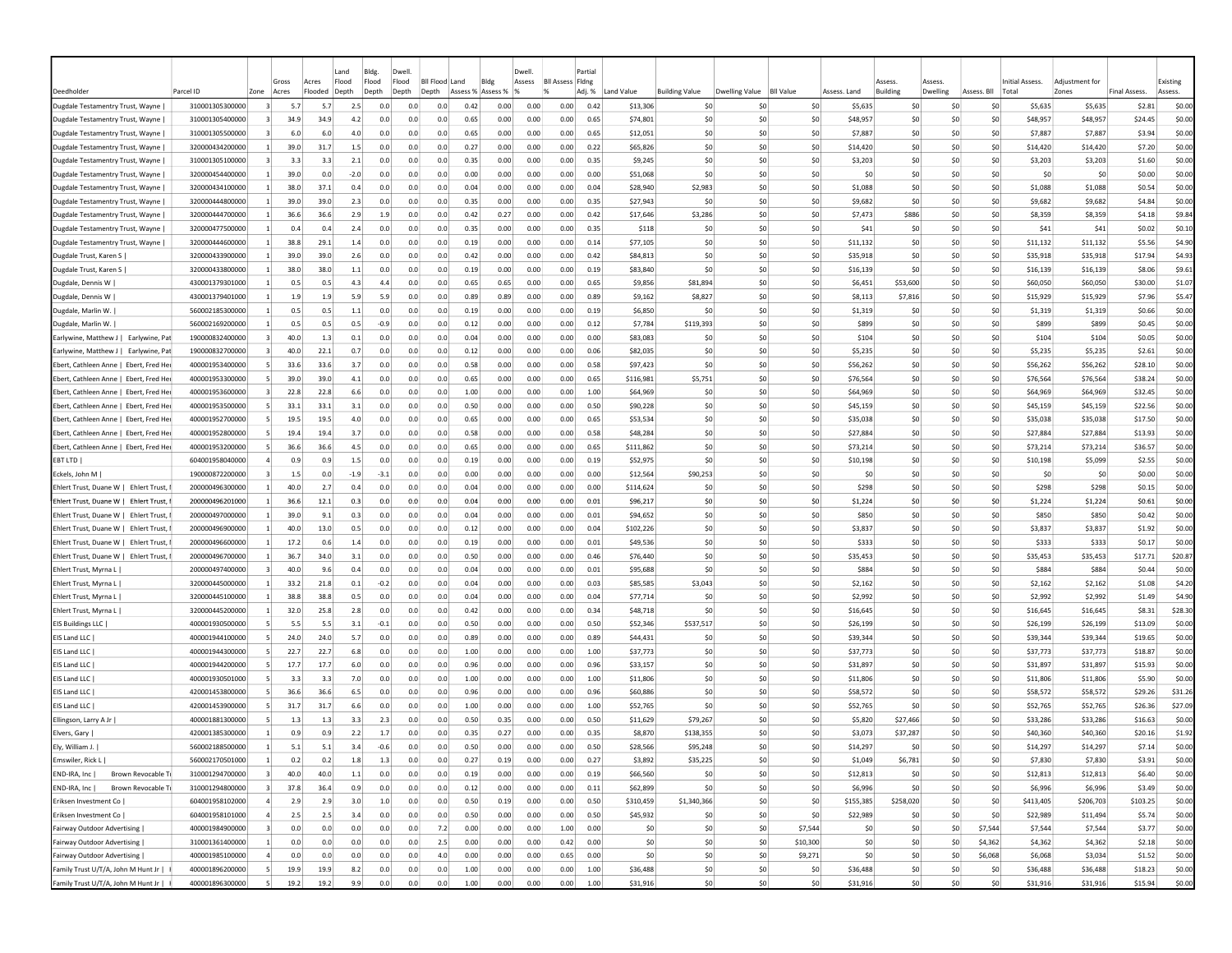| Deedholder                                         | Parcel ID       | Zone                    | Gross<br>Acres | Acres<br>Flooded | Land<br>Flood<br>Depth | Bldg.<br>Flood<br>Depth | Dwell<br>Flood<br>Depth | <b>Bll Flood Land</b><br>Depth | Assess % Assess % | Bldg         | Dwell<br>Assess | <b>BII Assess Fidne</b><br>$\frac{9}{6}$ | Partia<br>Adj. % | Land Value | <b>Building Value</b> | Dwelling Value | <b>BII Value</b> | Assess. Land | Assess<br><b>Building</b> | Assess<br>Dwelling | Assess. Bll | Initial Assess.<br>Total | Adiustment for<br>Zones | <b>Final Assess</b> | Existing<br>Assess. |
|----------------------------------------------------|-----------------|-------------------------|----------------|------------------|------------------------|-------------------------|-------------------------|--------------------------------|-------------------|--------------|-----------------|------------------------------------------|------------------|------------|-----------------------|----------------|------------------|--------------|---------------------------|--------------------|-------------|--------------------------|-------------------------|---------------------|---------------------|
| Family Trust U/T/A, John M Hunt Jr                 | 400001896800000 | -51                     | 37.4           | 37.4             | 9.8                    | 0.0                     | 0.0                     | 0.0                            | 1.00              | 0.00         | 0.00            | 0.00                                     | 1.00             | \$61,830   | \$0                   | \$0            | \$0              | \$61,830     | \$0                       | \$C                | \$0         | \$61,830                 | \$61,830                | \$30.88             | \$0.00              |
| Faylor, James                                      | 320000467000000 |                         | 4.6            | 1.5              | 0.9                    | -1.7                    | 0.0                     | 0.0                            | 0.12              | 0.00         | 0.00            | 0.00                                     | 0.04             | \$10,605   | \$656                 | \$0            | \$0              | \$404        | \$0                       | \$0                | \$0         | \$404                    | \$404                   | \$0.20              | \$0.00              |
| Faylor, James                                      | 320000466900000 |                         | 39.0           | 6.2              | 0.9                    | 0.4                     | 0.0                     | 0.0                            | 0.12              | 0.04         | 0.00            | 0.00                                     | 0.02             | \$83,327   | \$1,304               | \$0            | \$0              | \$1,530      | \$50                      | \$0                | \$0         | \$1,580                  | \$1,580                 | \$0.79              | \$0.00              |
| Faylor, James                                      | 320000467200000 |                         | 30.0           | 1.5              | 2.8                    | 0.0                     | 0.0                     | 0.0                            | 0.42              | 0.00         | 0.00            | 0.00                                     | 0.02             | \$64,986   | \$0                   | \$0            | \$0              | \$1,376      | S0                        | -SO                | \$0         | \$1,376                  | \$1,376                 | \$0.69              | \$0.00              |
| Faylor, James                                      | 320000467100000 | -11                     | 18.8           | 4.2              | 5.2                    | 0.0                     | 0.0                     | 0.0                            | 0.81              | 0.00         | 0.00            | 0.00                                     | 0.18             | \$35,696   | \$0                   | \$0            | 50               | \$6,465      | S0                        | -SO                | \$0         | \$6,465                  | \$6,465                 | \$3.23              | \$21.33             |
| Feeken Trust, Dwayne E                             | 560002182300000 | $\overline{\mathbf{3}}$ | 0.3            | 0.3              | 0.4                    | 0.1                     | 0.0                     | 0.0                            | 0.04              | 0.04         | 0.00            | 0.00                                     | 0.04             | \$8,175    | \$4,508               | S0             | \$0              | \$315        | \$174                     | \$0                | \$0         | \$488                    | \$488                   | \$0.24              | \$0.00              |
| Feeken Trust, Dwayne E                             | 560002173800000 | $\vert$ 3               | 0.4            | 0.4              | 0.4                    | 0.1                     | 0.0                     | 0.0                            | 0.04              | 0.04         | 0.00            | 0.00                                     | 0.04             | \$9,447    | \$4,508               | \$0            | \$0              | \$364        | \$174                     | \$0                | \$0         | \$537                    | \$537                   | \$0.27              | \$0.00              |
| Fichter, Randy A   Fichter, Megan L                | 320000452801000 |                         | 1.7            | 0.0              | $-3.3$                 | $-5.2$                  | 0.0                     | 0.0                            | 0.00              | 0.00         | 0.00            | 0.00                                     | 0.00             | \$13,970   | \$156,803             | \$0            | \$0              | \$0          | \$0                       | \$0                | \$0         | \$0                      | \$0                     | \$0.00              | \$0.22              |
| Ford, John C   Ford, Dawn.                         | 320000471300000 | -1                      | 2.5            | 0.0              | $-3.5$                 | -5.0                    | 0.0                     | 0.0                            | 0.00              | 0.00         | 0.00            | 0.00                                     | 0.00             | \$17,293   | \$29,407              | S0             | \$0              | S0           | S0                        | \$0                | \$0         | -SO                      | S0                      | \$0.00              | \$0.63              |
| Foreman Lf Est. Betty                              | 400001925600000 | -51                     | 38.0           | 38.0             | 5.9                    | 0.0                     | 0.0                     | 0.0                            | 0.89              | 0.00         | 0.00            | 0.00                                     | 0.89             | \$79,047   | -SO                   | \$0            | 50               | \$69,996     | S0                        | -SO                | \$0         | \$69,996                 | \$69,996                | \$34.96             | \$0.00              |
| Foreman Lf Est, Betty   Morrissey, Kat             | 420001408100000 |                         | 37.3           | 37.3             | 3.9                    | 0.0                     | 0.0                     | 0.0                            | 0.58              | 0.00         | 0.00            | 0.00                                     | 0.58             | \$49,254   | \$3,347               | \$0            | \$0              | \$28,444     | \$0                       | \$0                | \$0         | \$28,444                 | \$28,444                | \$14.21             | \$53.04             |
| Foreman Lf Est, Betty   Morrissey, Kat             | 420001408300000 |                         | 31.1           | 31.1             | 2.0                    | 0.0                     | 0.0                     | 0.0                            | 0.27              | 0.00         | 0.00            | 0.00                                     | 0.27             | \$73,036   | \$0                   | \$0            | \$0              | \$19,683     | \$0                       | \$C                | \$0         | \$19,683                 | \$19,683                | \$9.83              | \$44.34             |
| Foreman, Betty R. Trust                            | 400001925500000 |                         | 33.5           | 33.5             | 6.6                    | 0.0                     | 0.0                     | 0.0                            | 1.00              | 0.00         | 0.00            | 0.00                                     | 1.00             | \$69,671   | \$8,604               | \$0            | \$0              | \$69,671     | \$0                       | \$C                | \$0         | \$69,671                 | \$69,671                | \$34.80             | \$0.00              |
| Foreman, Betty R. Trust                            | 400001926000000 |                         | 37.7           | 37.7             | 5.7                    | 0.0                     | 0.0                     | 0.0                            | 0.89              | 0.00         | 0.00            | 0.00                                     | 0.89             | \$81,131   | \$0                   | \$0            | \$0              | \$71,842     | \$0                       | \$0                | \$0         | \$71,842                 | \$71,842                | \$35.89             | \$0.00              |
| Foreman, Betty R. Trust                            | 310001328700000 | $\vert$ 3               | 39.0           | 4.6              | 0.2                    | 0.0                     | 0.0                     | 0.0                            | 0.04              | 0.00         | 0.00            | 0.00                                     | 0.00             | \$113,216  | \$0                   | \$0            | \$0              | \$514        | \$0                       | -SO                | \$0         | \$514                    | \$514                   | \$0.26              | \$0.00              |
|                                                    | 400001925900000 |                         | 37.5           | 37.4             | 4.5                    | 0.0                     | 0.0                     | 0.0                            | 0.73              | 0.00         | 0.00            | 0.00                                     | 0.73             | \$93,547   | \$0                   | \$0            | \$0              | \$68,284     | \$0                       | -SO                | \$0         | \$68,284                 | \$68,284                | \$34.11             | \$0.00              |
| Foreman, Betty R. Trust<br>Foreman, Betty R. Trust | 400001925800000 | -51                     | 36.4           | 36.4             | 8.6                    | 0.0                     | 0.0                     | 0.0                            | 1.00              | 0.00         | 0.00            | 0.00                                     | 1.00             | \$71,893   | \$0                   | \$0            | \$0              | \$71,893     | \$0                       | -SO                | \$0         | \$71,893                 | \$71,893                | \$35.91             | \$0.00              |
|                                                    |                 | $\vert$ 3               | 37.1           | 37.1             | 2.3                    | 0.0                     | 0.0                     | 0.0                            | 0.35              |              |                 |                                          | 0.35             |            |                       | \$0            | \$0              |              | \$0                       | \$0                | \$0         |                          |                         |                     |                     |
| Foreman, Betty R. Trust   Foreman Life             | 310001328500000 | 3                       |                | 39.0             | 2.5                    | 0.0                     | 0.0                     | 0.0                            | 0.42              | 0.00<br>0.00 | 0.00            | 0.00                                     |                  | \$106,929  | \$4,014<br>\$0        | \$0            | \$0              | \$37,051     | \$0                       | \$0                |             | \$37,051                 | \$37,051                | \$18.51             | \$0.00              |
| Foreman, Betty R. Trust   Foreman Life             | 310001329000000 |                         | 39.0           |                  |                        |                         |                         |                                |                   |              | 0.00            | 0.00                                     | 0.42             | \$114,909  |                       |                |                  | \$48,664     |                           |                    | \$0         | \$48,664                 | \$48,664                | \$24.31             | \$0.00              |
| Foreman, Betty R. Trust   Foreman Life             | 310001328900000 | 3                       | 39.0           | 39.0             | 3.5                    | 0.0                     | 0.0                     | 0.0                            | 0.58              | 0.00         | 0.00            | 0.00                                     | 0.58             | \$108,921  | \$0                   | \$0            | \$0              | \$62,902     | \$0                       | \$0                | \$0         | \$62,902                 | \$62,902                | \$31.42             | \$0.00              |
| Foreman, Betty R. Trust   Foreman Life             | 310001328800000 | -3                      | 40.0           | 40.0             | 3.5                    | 0.0                     | 0.0                     | 0.0                            | 0.50              | 0.00         | 0.00            | 0.00                                     | 0.50             | \$108,559  | \$0                   | S0             | \$0              | \$54,334     | \$0                       | \$0                | S0          | \$54,334                 | \$54,334                | \$27.14             | \$0.00              |
| Foreman, Betty R. Trust   Foreman Life             | 400001925700000 | -51                     | 39.0           | 39.0             | 6.5                    | 0.0                     | 0.0                     | 0.0                            | 1.00              | 0.00         | 0.00            | 0.00                                     | 1.00             | \$70,125   | \$0                   | S0             | \$0              | \$70,125     | \$0                       | -SO                | S0          | \$70,125                 | \$70,125                | \$35.03             | \$0.00              |
| Foreman, Steven D   Foreman, Carol                 | 400001925501000 | -51                     | 2.1            | 2.1              | 5.7                    | 5.8                     | 0.0                     | 0.0                            | 0.89              | 0.89         | 0.00            | 0.00                                     | 0.89             | \$2,726    | \$3,061               | \$0            | 50               | \$2,414      | \$2,711                   | -SO                | \$0         | \$5,124                  | \$5,124                 | \$2.56              | \$0.00              |
| Foreman, Steven D   Foreman, Caro                  | 400001925502000 |                         | 2.4            | 2.4              | 3.6                    | 5.8                     | 0.3                     | 0.0                            | 0.58              | 0.89         | 0.04            | 0.00                                     | 0.58             | \$3,250    | \$18,624              | \$304,408      | \$0              | \$1.877      | \$16,492                  | \$11,720           | \$0         | \$30,088                 | \$30,088                | \$15.03             | \$0.00              |
| Forman, Floyd D  <br>Foreman, Betty                | 420001453100000 | -5                      | 35.0           | 35.0             | 2.0                    | 0.0                     | 0.0                     | 0.0                            | 0.35              | 0.00         | 0.00            | 0.00                                     | 0.35             | \$64,692   | \$0                   | \$0            | \$0              | \$22,416     | \$0                       | \$C                | \$0         | \$22,416                 | \$22,416                | \$11.20             | \$49.78             |
| Fox, Elizabeth J                                   | 420001414500000 |                         | 0.2            | 0.2              | 3.6                    | 3.4                     | 0.0                     | 0.0                            | 0.58              | 0.50         | 0.00            | 0.00                                     | 0.58             | \$5,936    | \$20,916              | \$0            | \$0              | \$3,428      | \$10,468                  | \$0                | \$0         | \$13,896                 | \$13,896                | \$6.94              | \$18.00             |
| Friedman, Linda                                    | 190000847600000 |                         | 39.0           | 24.4             | $1.1\,$                | 0.0                     | 0.0                     | 0.0                            | 0.19              | 0.00         | 0.00            | 0.00                                     | 0.12             | \$102,020  | \$0                   | \$0            | \$0              | \$12,287     | \$0                       | \$C                | \$0         | \$12,287                 | \$12,287                | \$6.14              | \$0.00              |
| Friedman, Linda                                    | 190000847700000 |                         | 37.5           | 21.8             | 0.6                    | 0.0                     | 0.0                     | 0.0                            | 0.12              | 0.00         | 0.00            | 0.00                                     | 0.07             | \$79,549   | \$0                   | \$0            | \$0              | \$5,341      | \$0                       | -SO                | \$0         | \$5,341                  | \$5,341                 | \$2.67              | \$0.00              |
| Friedman, Linda                                    | 190000847500000 | $\vert$ 3               | 38.0           | 0.8              | 0.2                    | 0.0                     | 0.0                     | 0.0                            | 0.04              | 0.00         | 0.00            | 0.00                                     | 0.00             | \$98,963   | \$0                   | \$0            | \$0              | \$80         | \$0                       | \$0                | \$0         | \$80                     | \$80                    | \$0.04              | \$0.00              |
| Frisbie, Mary  <br>McGranahan, Cindy S             | 400001941501000 | 3                       | 23.5           | 23.5             | 6.2                    | 0.0                     | 0.0                     | 0.0                            | 0.96              | 0.00         | 0.00            | 0.00                                     | 0.96             | \$36,817   | \$0                   | \$0            | \$0              | \$35,418     | \$0                       | \$0                | \$0         | \$35,418                 | \$35,418                | \$17.69             | \$0.00              |
| Frisbie, Mary  <br>McGranahan, Cindy Sl            | 400001941301000 | $\vert$ 3               | 23.5           | 23.5             | 6.8                    | 0.0                     | 0.0                     | 0.0                            | 1.00              | 0.00         | 0.00            | 0.00                                     | 1.00             | \$37,806   | \$0                   | \$0            | \$0              | \$37,806     | \$0                       | \$0                | \$0         | \$37,806                 | \$37,806                | \$18.88             | \$0.00              |
| Frisbie, Mary  <br>McGranahan, Cindy Sl            | 400001941101000 | $\vert$ 3               | 22.9           | 22.9             | 6.3                    | 0.0                     | 0.0                     | 0.0                            | 0.96              | 0.00         | 0.00            | 0.00                                     | 0.96             | \$45,065   | \$0                   | \$0            | \$0              | \$43,353     | \$0                       | \$C                | \$0         | \$43,353                 | \$43,353                | \$21.66             | \$0.00              |
| Frisbie, Mary  <br>McGranahan, Cindy Sl            | 400001941701000 | $\vert$ 3               | 16.0           | 16.0             | 7.0                    | 0.0                     | 0.0                     | 0.0                            | 1.00              | 0.00         | 0.00            | 0.00                                     | 1.00             | \$24,945   | \$0                   | \$0            | \$0              | \$24,945     | \$0                       | \$0                | \$0         | \$24,945                 | \$24,945                | \$12.46             | \$0.00              |
| Frisbie, Mary  <br>McGranahan, Cindy Sh            | 420001414100000 | $\vert$ 3               | 40.0           | 40.0             | 4.6                    | 0.0                     | 0.0                     | 0.0                            | 0.73              | 0.00         | 0.00            | 0.00                                     | 0.73             | \$70,284   | \$0                   | S0             | SO.              | \$51,413     | \$0                       | S <sub>0</sub>     | S0          | \$51,413                 | \$51,413                | \$25.68             | \$0.00              |
| Frisbie, Mary  <br>McGranahan, Cindy Sh            | 420001414200000 |                         | 39.0           | 39.0             | 4.3                    | 0.0                     | 0.0                     | 0.0                            | 0.65              | 0.00         | 0.00            | 0.00                                     | 0.65             | \$106,958  | \$0                   | S0             | \$0              | \$70,004     | \$0                       | \$0                | S0          | \$70,004                 | \$70,004                | \$34.97             | \$0.00              |
| Frisbie, Mary   McGranahan, Cindy Sh               | 420001414400000 |                         | 2.9            | 2.9              | 3.3                    | 0.0                     | 0.0                     | 0.0                            | 0.50              | 0.00         | 0.00            | 0.00                                     | 0.50             | \$8,421    | \$0                   | S0             | S0               | \$4,215      | \$0                       | \$0                | \$0         | \$4,215                  | \$4,215                 | \$2.11              | \$0.00              |
| Frisbie, Mary  <br>McGranahan, Cindy Sh            | 420001414300000 |                         | 3.0            | 3.0              | 4.3                    | 0.0                     | 0.0                     | 0.0                            | 0.65              | 0.00         | 0.00            | 0.00                                     | 0.65             | \$6,662    | \$0                   | S0             | \$0              | \$4,360      | \$0                       | \$0                | \$0         | \$4,360                  | \$4,360                 | \$2.18              | \$0.00              |
| Fuller, William R                                  | 190000840601000 |                         | 3.9            | 0.0              | $-1.7$                 | $-3.3$                  | 0.0                     | 0.0                            | 0.00              | 0.00         | 0.00            | 0.00                                     | 0.00             | \$21,555   | \$111,140             | \$0            | \$0              | \$0          | \$0                       | \$0                | \$0         | \$0                      | \$0                     | \$0.00              | \$0.00              |
| Fusselman, Trista M                                | 600002427700000 |                         | 0.2            | 0.2              | 7.0                    | 6.2                     | 0.0                     | 0.0                            | 1.00              | 0.96         | 0.00            | 0.00                                     | 1.00             | \$12,478   | \$108,233             | \$0            | \$0              | \$12,478     | \$104,120                 | \$0                | \$0         | \$116,598                | \$58,299                | \$29.12             | \$0.00              |
| Ganzhorn, Kevin R                                  | 560002167700000 |                         | 0.5            | 0.3              | 1.7                    | $-0.8$                  | 0.0                     | 0.0                            | 0.27              | 0.00         | 0.00            | 0.00                                     | 0.17             | \$8,260    | \$71,129              | \$0            | \$0              | \$1,379      | \$0                       | \$C                | \$0         | \$1,379                  | \$1,379                 | \$0.69              | \$0.00              |
| Gardner, Larry E                                   | 420001403800000 | 3                       | 0.3            | 0.3              | 3.6                    | 3.4                     | 0.0                     | 0.0                            | 0.58              | 0.50         | 0.00            | 0.00                                     | 0.58             | \$9,183    | \$58,761              | \$0            | \$0              | \$5,303      | \$29,410                  | S <sub>0</sub>     | \$0         | \$34,713                 | \$34,713                | \$17.34             | \$12.00             |
| Gerke, Jay D   Gerke, Shauna L                     | 560002192200000 | -11                     | 0.3            | 0.3              | 2.1                    | 2.4                     | 0.0                     | 0.0                            | 0.35              | 0.35         | 0.00            | 0.00                                     | 0.35             | \$3,306    | \$102,953             | \$0            | 50               | \$1.146      | \$35.673                  | \$0                | \$0         | \$36,819                 | \$36,819                | \$18.39             | \$0.00              |
| Gibson, Jeremy Eugene                              | 320000450010000 |                         | 2.9            | 0.4              | $-1.6$                 | $-1.9$                  | 0.0                     | 0.0                            | 0.00              | 0.00         | 0.00            | 0.00                                     | 0.00             | \$18,820   | \$73,442              | \$0            | \$0              | S0           | S0                        | \$0                | \$0         | -SO                      | \$0                     | \$0.00              | \$0.36              |
| Gibson, Jeremy Eugene                              | 320000450100000 |                         | 0.2            | 0.2              | $-0.9$                 | 0.0                     | 0.0                     | 0.0                            | 0.00              | 0.00         | 0.00            | 0.00                                     | 0.00             | \$665      | \$0                   | \$0            | \$0              | \$0          | \$0                       | \$0                | \$0         | -SO                      | \$0                     | \$0.00              | \$0.02              |
| Gilbert, David                                     | 320000470010000 |                         | 2.1            | 1.8              | 0.3                    | $-0.2$                  | 0.0                     | 0.0                            | 0.04              | 0.00         | 0.00            | 0.00                                     | 0.03             | \$15,643   | \$37,416              | \$0            | \$0              | \$526        | \$0                       | \$0                | \$0         | \$526                    | \$526                   | \$0.26              | \$2.60              |
| Gilgen, Jon Lyle                                   | 560002175400000 |                         | 0.7            | 0.6              | 2.7                    | 0.2                     | 0.0                     | 0.0                            | 0.42              | 0.04         | 0.00            | 0.00                                     | 0.40             | \$9,942    | \$144,698             | \$0            | \$0              | \$3,933      | \$5,571                   | so                 | \$0         | \$9,504                  | \$9,504                 | \$4.75              | \$0.00              |
| Gilgen, Julie Kay                                  | 560002185400000 |                         | 0.2            | 0.2              | 0.2                    | 0.0                     | 0.0                     | 0.0                            | 0.04              | 0.00         | 0.00            | 0.00                                     | 0.04             | \$4,026    | \$0                   | S0             | \$0              | \$155        | S0                        | S0                 | \$0         | \$155                    | \$155                   | \$0.08              | \$0.00              |
| Gilgen, Julie Kay                                  | 560002173200000 |                         | 0.2            | 0.2              | 0.0                    | $-1.3$                  | 0.0                     | 0.0                            | 0.00              | 0.00         | 0.00            | 0.00                                     | 0.00             | \$6,010    | \$91.534              | \$0            | \$0              | \$0          | \$0                       | \$0                | \$0         | 50                       | \$0                     | \$0.00              | \$0.00              |
| Gilgen-Long, Julie K                               | 560002184400000 | $\mathbf{1}$            | 2.2            | 2.1              | 0.9                    | $-0.3$                  | 0.0                     | 0.0                            | 0.12              | 0.00         | 0.00            | 0.00                                     | 0.11             | \$25,129   | \$133,652             | 50             | \$0              | \$2,733      | SO <sub>2</sub>           | 50                 | 50          | \$2,733                  | \$2,733                 | \$1.37              | \$0.00              |
| GJ & KC Holdings LLC                               | 604001958103000 | $\overline{4}$          | 1.7            | 1.7              | 2.6                    | 0.1                     | 0.0                     | 0.0                            | 0.42              | 0.04         | 0.00            | 0.00                                     | 0.42             | \$360,046  | \$807,753             | \$0            | \$0              | \$152,479    | \$31,098                  | 50                 | \$0         | \$183,578                | \$91,789                | \$45.85             | \$0.00              |
| Gochenour, Jack Dean                               | 600002481300000 | $\overline{4}$          | $1.7\,$        | 1.7              | 7.7                    | 6.2                     | 0.0                     | 0.0                            | 1.00              | 0.96         | 0.00            | 0.00                                     | 1.00             | \$22,834   | \$37,337              | \$0            | \$0              | \$22,834     | \$35,918                  | 50                 | \$0         | \$58,752                 | \$29,376                | \$14.67             | \$0.00              |
| Godbersen, Lynn R                                  | 310001297301000 | $\vert$ 3               | 0.0            | 0.0              | 0.0                    | 0.0                     | 0.0                     | 1.0                            | 0.00              | 0.00         | 0.00            | 0.12                                     | 0.00             | \$0        | \$0                   | \$0            | \$7,760          | \$0          | \$0                       | 50                 | \$896       | \$896                    | \$896                   | \$0.45              | \$0.00              |
| Goodman, Jon Michael                               | 420001400400000 | $\overline{1}$          | 40.0           | 40.0             | 7.6                    | 0.0                     | 0.0                     | 0.0                            | 1.00              | 0.00         | 0.00            | 0.00                                     | 1.00             | \$70,470   | \$0                   | \$0            | 50               | \$70,470     | \$0                       | \$0                | \$0         | \$70,470                 | \$70,470                | \$35.20             | \$113.92            |
| Goodman, Jon Michael                               | 420001400300000 | 11                      | 31.5           | 30.8             | 8.6                    | 0.0                     | 0.0                     | 0.0                            | 1.00              | 0.00         | 0.00            | 0.00                                     | 0.98             | \$57,671   | \$0                   | \$0            | 50               | \$56,389     | \$0                       | \$0                | \$0         | \$56,389                 | \$56,389                | \$28.17             | \$89.71             |
| Goodman, Robert W                                  | 420001435902000 | $\mathbf{1}$            | 35.5           | 35.5             | 9.5                    | 8.0                     | 0.0                     | 0.0                            | 1.00              | 1.00         | 0.00            | 0.00                                     | 1.00             | \$63,435   | \$2,558               | \$0            | 50               | \$63,435     | \$2,558                   | 50                 | 50          | \$65,993                 | \$65,993                | \$32.96             | \$101.22            |
| Goodman, Robert W                                  | 420001436200000 | $\mathbf{1}$            | 40.0           | 40.0             | 9.6                    | 0.0                     | 0.0                     | 0.0                            | 1.00              | 0.00         | 0.00            | 0.00                                     | 1.00             | \$67,034   | \$0                   | \$0            | \$0              | \$67,034     | \$0                       | 50                 | \$0         | \$67,034                 | \$67,034                | \$33.48             | \$113.92            |
| Gordon Family Farms Llc                            | 420001399200000 | -5                      | 39.4           | 39.4             | 6.4                    | 0.0                     | 0.0                     | 0.0                            | 0.96              | 0.00         | 0.00            | 0.00                                     | 0.96             | \$65,562   | \$0                   | \$0            | 50               | \$63,071     | \$0                       | \$0                | \$0         | \$63,071                 | \$63,071                | \$31.50             | \$0.00              |
| Gordon Family Farms Llc                            | 420001399600000 | -5                      | 34.7           | 34.7             | 2.6                    | 0.0                     | 0.0                     | 0.0                            | 0.42              | 0.00         | 0.00            | 0.00                                     | 0.42             | \$93,275   | \$0                   | 50             | \$0              | \$39,502     | 50                        | 50                 | \$0         | \$39,502                 | \$39,502                | \$19.73             |                     |
|                                                    |                 |                         |                |                  |                        |                         |                         |                                |                   |              |                 |                                          |                  |            |                       |                |                  |              |                           |                    |             |                          |                         |                     | \$0.00              |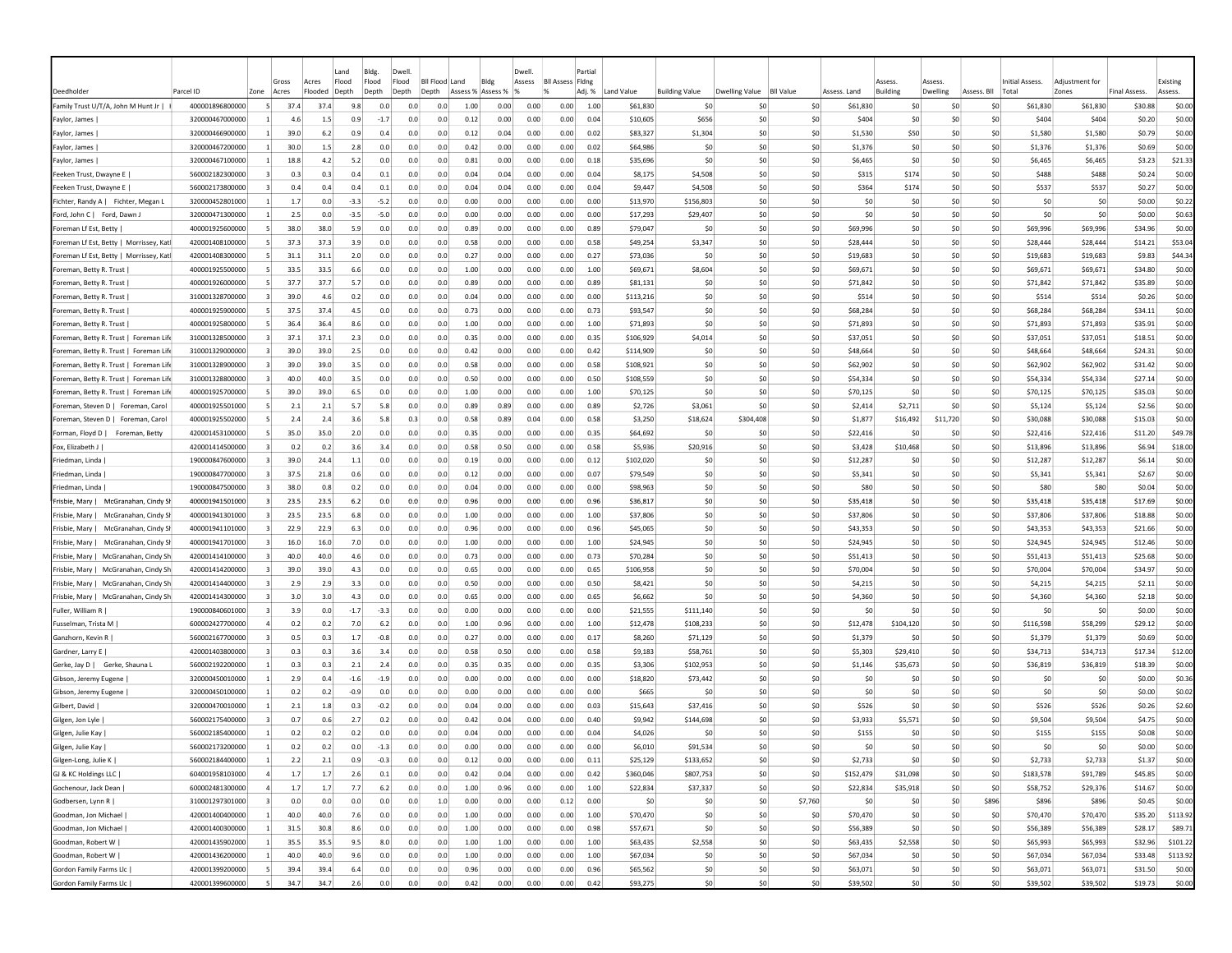|                                                                                |                                    |                 |             |             | Land       | Bldg.      | Dwell                     |            |                   |              | Dwell        |                         | Partial      |                     |                       |                          |                  |                |                       |           |             |                            |                     |                     |                  |
|--------------------------------------------------------------------------------|------------------------------------|-----------------|-------------|-------------|------------|------------|---------------------------|------------|-------------------|--------------|--------------|-------------------------|--------------|---------------------|-----------------------|--------------------------|------------------|----------------|-----------------------|-----------|-------------|----------------------------|---------------------|---------------------|------------------|
|                                                                                |                                    |                 | Gross       | Acres       | Flood      | Flood      | Flood<br><b>BII Flood</b> |            | Land              | Bldg         | Assess       | <b>Bll Assess Fldng</b> |              |                     |                       |                          |                  |                | Assess                | Assess    |             | <b>Initial Assess.</b>     | Adjustment for      |                     | Existing         |
| Deedholder                                                                     | Parcel ID                          | Zone            | Acres       | Flooded     | Depth      | Depth      | Depth<br>Depth            |            | Assess % Assess % |              |              |                         | Adj. %       | Land Value          | <b>Building Value</b> | Dwelling Value           | <b>BII Value</b> | Assess, Land   | Building              | Dwelling  | Assess. Bll | Total                      | Zones               | <b>Final Assess</b> | Assess.          |
| Gordon Family Farms Llc                                                        | 420001399500000                    | -51             | 38.1        | 38.1        | 4.5        | 0.0        | 0.0                       | 0.0        | 0.73              | 0.00         | 0.00         | 0.00                    | 0.73         | \$90,200            |                       | -SO<br>-SO               | \$0              | \$65,981       | -SO                   | -SO       | S0          | \$65,981                   | \$65,981            | \$32.96             | \$0.00           |
| Gordon Family Farms Llc                                                        | 420001399400000                    |                 | 39.         | 39.1        | 4.6        | 0.0        | 0.0                       | 0.0        | 0.73              | 0.00         | 0.00         | 0.00                    | 0.73         | \$73,634            |                       | \$C<br>\$0               | \$0              | \$53,863       | \$0                   | \$C       | \$0         | \$53,863                   | \$53,863            | \$26.91             | \$0.00           |
| Gordon Family Farms Llc                                                        | 420001399300000                    |                 | 39.1        | 39.1        | 4.3        | 0.0        | 0.0                       | 0.0        | 0.65              | 0.00         | 0.00         | 0.00                    | 0.65         | \$99,593            |                       | \$0<br>\$0               | \$0              | \$65.184       | \$0                   | \$0       |             | \$0<br>\$65,184            | \$65,184            | \$32.56             | \$0.00           |
| Gordon Family Farms Llc                                                        | 400001884100000                    |                 | 38.4        | 38.4        | 4.4        | 0.0        | 0.0                       | 0.0        | 0.65              | 0.00         | 0.00         | 0.00                    | 0.65         | \$94,796            |                       | \$0<br>-SO               | \$0              | \$62,044       | \$0                   | \$0       | \$0         | \$62,044                   | \$62,044            | \$30.99             | \$0.00           |
| Gordon Family Farms Llc                                                        | 400001884000000                    |                 | 37.1        | 37.1        | 5.3        | 0.0        | 0.0                       | 0.0        | 0.81              | 0.00         | 0.00         | 0.00                    | 0.81         | \$62,841            |                       | \$C<br>-SC               | \$0              | \$50,807       | \$0                   | \$C       | S0          | \$50,807                   | \$50,807            | \$25.38             | \$0.00           |
| Gordon Family Farms Llc                                                        | 420001399100000                    | -51             | 40.0        | 40.0        | 5.6        | 0.0        | 0.0                       | 0.0        | 0.89              | 0.00         | 0.00         | 0.00                    | 0.89         | \$69,976            |                       | \$0<br>-SO               | \$0              | \$61,964       | \$0                   | \$0       |             | \$0<br>\$61,964            | \$61,964            | \$30.95             | \$0.00           |
| GrainComm III, LLC                                                             | 310001322401000                    |                 | 0.0         | 0.0         | 0.0        | 0.0        | 0.0                       | 0.5        | 0.00              | 0.00         | 0.00         | 0.12                    | 0.00         | \$0                 |                       | \$0<br>-SO               | \$174,927        | -SO            | S0                    | \$0       | \$20,204    | \$20,204                   | \$20,204            | \$10.09             | \$0.00           |
| Graybill Revoc Trust, Joyce E<br>Green-Kirsch Revocable Trust, Carol S         | 200000615200000<br>190000863400000 | 10 <sup>1</sup> | 7.8<br>38.0 | 0.0<br>37.8 | 0.0        | 0.0        | 0.0                       | 0.0        | 0.00              | 0.00<br>0.00 | 0.00         | 0.00                    | 0.00         | \$1,286<br>\$68,985 |                       | \$0<br>-SO<br>\$0<br>-SO | \$0<br>\$0       | -SO<br>\$7,926 | -SO<br>S <sub>0</sub> | S0<br>\$0 | S0<br>\$0   | S0                         | \$0                 | \$0.00<br>\$3.96    | \$0.19<br>\$0.00 |
| Green-Kirsch Revocable Trust, Carol S                                          | 190000863500000                    | -31             | 39.0        | 39.0        | 0.6<br>3.1 | 0.0<br>0.0 | 0.0<br>0.0                | 0.0<br>0.0 | 0.12<br>0.50      | 0.00         | 0.00<br>0.00 | 0.00<br>0.00            | 0.11<br>0.50 | \$65,262            |                       | \$0<br>\$0               | \$0              | \$32,664       | \$0                   | \$0       |             | \$7,926<br>\$0<br>\$32,664 | \$7,926<br>\$32,664 | \$16.32             | \$0.00           |
| Green-Kirsch Revocable Trust, Carol S                                          | 190000847900000                    |                 | 18.5        | 18.5        | 1.7        | 0.0        | 0.0                       | 0.0        | 0.27              | 0.00         | 0.00         | 0.00                    | 0.27         | \$37,186            |                       | \$C<br>-SO               | \$0              | \$10,022       | \$0                   | \$C       |             | \$0<br>\$10,022            | \$10,022            | \$5.01              | \$0.00           |
| Green-Kirsch Revocable Trust, Carol S                                          | 190000848000000                    |                 | 19.0        | 15.7        | 1.1        | 0.0        | 0.0                       | 0.0        | 0.19              | 0.00         | 0.00         | 0.00                    | 0.16         | \$54,180            |                       | \$0<br>\$0               | \$0              | \$8,618        | \$0                   | \$0       |             | \$0<br>\$8,618             | \$8,618             | \$4.30              | \$0.00           |
| Green-Kirsch Revocable Trust, Carol S                                          | 190000863200000                    |                 | 20.0        | 19.6        | 2.1        | 0.0        | 0.0                       | 0.0        | 0.35              | 0.00         | 0.00         | 0.00                    | 0.34         | \$39,761            |                       | \$0<br>\$0               | \$0              | \$13,502       | \$0                   | \$0       |             | \$0<br>\$13,502            | \$13,502            | \$6.74              | \$0.00           |
|                                                                                |                                    |                 | 19.5        | 19.5        | 2.6        | 0.0        | 0.0                       | 0.0        | 0.42              | 0.00         | 0.00         | 0.00                    | 0.42         | \$32,448            |                       | \$0<br>\$0               | \$0              | \$13,742       | \$0                   | \$0       | \$0         | \$13,742                   | \$13,742            | \$6.86              | \$0.00           |
| Green-Kirsch Revocable Trust, Carol S<br>Green-Kirsch Revocable Trust, Carol S | 190000863100000<br>320000430800000 |                 | 39.0        | 39.0        | 1.9        | 0.4        | 0.0                       | 0.0        | 0.27              | 0.04         | 0.00         | 0.00                    | 0.27         | \$92,117            | \$3,651               | \$0                      | \$0              | \$24,826       | \$141                 | \$0       |             | \$0<br>\$24,966            | \$24,966            | \$12.47             | \$4.93           |
| Green-Kirsch Revocable Trust, Carol S                                          | 320000431100000                    |                 | 40.0        | 40.0        | 4.5        | 0.0        | 0.0                       | 0.0        | 0.73              | 0.00         | 0.00         | 0.00                    | 0.73         | \$70,548            |                       | \$0<br>\$0               | \$0              | \$51,606       | S <sub>0</sub>        | \$0       | \$0         | \$51,606                   | \$51,606            | \$25.78             | \$40.45          |
| Green-Kirsch Revocable Trust, Carol S                                          | 320000430900000                    |                 | 36.9        | 36.9        | 3.0        | 0.0        | 0.0                       | 0.0        | 0.50              | 0.00         | 0.00         | 0.00                    | 0.50         | \$63,174            |                       | \$0<br>\$0               | \$0              | \$31,619       | \$0                   | \$0       |             | \$0<br>\$31,619            | \$31,619            | \$15.79             | \$46.68          |
| Green-Kirsch Revocable Trust, Carol S                                          | 320000431000000                    |                 | 40.0        | 40.0        | 4.5        | 0.0        | 0.0                       | 0.0        | 0.73              | 0.00         | 0.00         | 0.00                    | 0.73         | \$91,813            |                       | \$0<br>\$0               | \$0              | \$67,161       | \$0                   | \$0       |             | \$0<br>\$67,161            | \$67,161            | \$33.55             | \$40.45          |
| Grubb, Dennis E                                                                | 600002401400000                    |                 | 0.5         | 0.5         | 7.3        | 6.2        | 0.0                       | 0.0        | 1.00              | 0.96         | 0.00         | 0.00                    | 1.00         | \$11,066            | \$42,647              | -SO                      | \$0              | \$11,066       | \$41,026              | \$0       |             | \$0<br>\$52,092            | \$26,046            | \$13.01             | \$0.00           |
| <b>Gschwend, Kelly G</b>                                                       | 420001383200000                    |                 | 0.7         | 0.7         | 4.5        | 3.7        | 0.0                       | 0.0        | 0.65              | 0.58         | 0.00         | 0.00                    | 0.65         | \$9,447             | \$110,161             | -SO                      | \$0              | \$6,183        | \$63,618              | \$0       | S0          | \$69,801                   | \$69,801            | \$34.87             | \$0.70           |
| Gschwend, Kelly G                                                              | 420001405700000                    | -31             | 0.3         | 0.3         | 3.0        | 2.2        | 0.0                       | 0.0        | 0.42              | 0.35         | 0.00         | 0.00                    | 0.42         | \$12,520            | \$103,783             | -SO                      | \$0              | \$5,302        | \$35,961              | \$0       | \$0         | \$41,263                   | \$41,263            | \$20.61             | \$6.00           |
| Gschwend, Kelly G                                                              | 420001436800000                    |                 | 0.2         | 0.2         | 4.7        | 0.0        | 0.0                       | 0.0        | 0.73              | 0.00         | 0.00         | 0.00                    | 0.73         | \$349               |                       | \$0<br>-SO               | \$0              | \$255          | S <sub>0</sub>        | \$0       |             | \$0<br>\$255               | \$255               | \$0.13              | \$0.20           |
| Gundy Trust, Sharon A.                                                         | 190000840700000                    |                 | 37.5        | 37.5        | 1.7        | 0.0        | 0.0                       | 0.0        | 0.27              | 0.00         | 0.00         | 0.00                    | 0.27         | \$62,989            |                       | \$0<br>\$0               | \$0              | \$16,976       | \$0                   | \$C       |             | \$0<br>\$16,976            | \$16,976            | \$8.48              | \$0.00           |
| Gundy Trust, Sharon A.                                                         | 190000840600000                    |                 | 33.6        | 21.2        | 0.3        | 0.0        | 0.0                       | 0.0        | 0.04              | 0.00         | 0.00         | 0.00                    | 0.02         | \$69,683            | \$2,516               | -SO                      | \$0              | \$1,693        | \$0                   | \$C       | \$0         | \$1,693                    | \$1,693             | \$0.85              | \$0.00           |
| Gundy Trust, Sharon A.                                                         | 190000840800000                    |                 | 39.0        | 12.7        | 0.7        | 0.0        | 0.0                       | 0.0        | 0.12              | 0.00         | 0.00         | 0.00                    | 0.04         | \$100,666           |                       | \$0<br>\$0               | \$0              | \$3,786        | \$0                   | \$0       |             | \$0<br>\$3,786             | \$3,786             | \$1.89              | \$0.00           |
| Gurney's Building Partnership                                                  | 600002450800000                    |                 | 0.2         | 0.2         | 7.3        | 6.2        | 0.0                       | 0.0        | 1.00              | 0.96         | 0.00         | 0.00                    | 1.00         | \$8,021             | \$77,549              | -SO                      | \$0              | \$8,021        | \$74,602              | \$0       | \$0         | \$82,623                   | \$41,312            | \$20.64             | \$0.00           |
| Gute, Vernon.                                                                  | 310001311900000                    |                 | 4.8         | 4.8         | 5.1        | 0.0        | 0.0                       | 0.0        | 0.81              | 0.00         | 0.00         | 0.00                    | 0.81         | \$11,400            |                       | \$0<br>-SO               | \$0              | \$9,217        | S0                    | \$0       | \$0         | \$9,217                    | \$9,217             | \$4.60              | \$0.00           |
| Gute, Vernon J                                                                 | 560002173700000                    |                 | 1.6         | 1.6         | 1.4        | 0.6        | 0.0                       | 0.0        | 0.19              | 0.12         | 0.00         | 0.00                    | 0.19         | \$14,781            | \$53,425              | \$0                      | \$0              | \$2,845        | \$6,171               | \$0       | \$0         | \$9,016                    | \$9,016             | \$4.50              | \$0.00           |
| Guttau, Glenna M                                                               | 190000825500000                    | $\vert$ 3       | 19.5        | 19.5        | 0.8        | 0.0        | 0.0                       | 0.0        | 0.12              | 0.00         | 0.00         | 0.00                    | 0.12         | \$43,544            |                       | \$C<br>-SO               | \$0              | \$5,029        | \$0                   | \$0       |             | \$0<br>\$5,029             | \$5,029             | \$2.51              | \$0.00           |
| Guttau, Glenna M                                                               | 190000825400000                    |                 | 20.0        | 20.0        | 1.4        | 0.0        | 0.0                       | 0.0        | 0.19              | 0.00         | 0.00         | 0.00                    | 0.19         | \$33,280            |                       | \$C<br>-SO               | \$0              | \$6,406        | \$C                   | \$0       |             | \$0<br>\$6,406             | \$6,406             | \$3.20              | \$0.00           |
| H & H Farms, GP                                                                | 310001310801000                    |                 | 5.6         | 5.0         | 0.6        | 0.0        | 0.0                       | 0.0        | 0.12              | 0.00         | 0.00         | 0.00                    | 0.10         | \$12,321            |                       | \$C<br>-SO               | \$0              | \$1,277        | \$0                   | \$0       |             | \$0<br>\$1,277             | \$1,277             | \$0.64              | \$0.00           |
| H & H Farms, GP                                                                | 420001418600000                    |                 | 39.0        | 39.0        | 4.5        | 0.0        | 0.0                       | 0.0        | 0.73              | 0.00         | 0.00         | 0.00                    | 0.73         | \$87,174            |                       | \$0<br>-SO               | \$0              | \$63,768       | \$0                   | \$0       |             | \$0<br>\$63,768            | \$63,768            | \$31.85             | \$66.64          |
| H & H Farms, GP                                                                | 420001418700000                    | -1              | 40.0        | 40.0        | 7.2        | 0.0        | 0.0                       | 0.0        | 1.00              | 0.00         | 0.00         | 0.00                    | 1.00         | \$83,000            |                       | -SO<br>\$0               | \$0              | \$83,000       | S0                    | S0        | S0          | \$83,000                   | \$83,000            | \$41.46             | \$68.35          |
| H & H Farms, GP<br>Hansen Funnel                                               | 310001309500000                    |                 | 32.4        | 9.6         | 0.6        | 0.0        | 0.0                       | 0.0        | 0.12              | 0.00         | 0.00         | 0.00                    | 0.03         | \$80,700            |                       | \$0<br>-SO               | \$0              | \$2,765        | \$0                   | \$0       | \$0         | \$2,765                    | \$2,765             | \$1.38              | \$0.00           |
| H & H Farms, GP  <br>Hansen Funnel                                             | 310001309600000                    |                 | 1.9         | 1.9         | 0.5        | 0.0        | 0.0                       | 0.0        | 0.12              | 0.00         | 0.00         | 0.00                    | 0.12         | \$4,284             |                       | \$0<br>-SO               | \$0              | \$495          | S <sub>0</sub>        | \$0       | \$0         | \$495                      | \$495               | \$0.25              | \$0.00           |
| H & H Farms, GP<br>Hansen Funnel                                               | 310001309700000                    |                 | 44.6        | 30.7        | 0.7        | 0.0        | 0.0                       | 0.0        | 0.12              | 0.00         | 0.00         | 0.00                    | 0.08         | \$101,334           | \$9,737               | \$0                      | \$0              | \$8,053        | \$0                   | \$0       | \$0         | \$8,053                    | \$8,053             | \$4.02              | \$0.00           |
| H & H Farms, GP<br>Hansen Funnel                                               | 310001309000000                    |                 | 35.8        | 0.2         | 0.1        | 0.0        | 0.0                       | 0.0        | 0.04              | 0.00         | 0.00         | 0.00                    | 0.00         | \$102,194           |                       | \$C<br>-SO               | \$0              | \$22           | -SC                   | \$C       |             | \$0<br>\$22                | \$22                | \$0.01              | \$0.00           |
| Hahn, Eric T   Hahn, Dawn I                                                    | 420001390200000                    |                 | 8.6         | 8.6         | 5.7        | 5.2        | 0.0                       | 0.0        | 0.89              | 0.81         | 0.00         | 0.00                    | 0.89         | \$25,226            | \$214,687             | \$0                      | \$0              | \$22,338       | \$173,574             | \$0       |             | \$0<br>\$195,912           | \$195,912           | \$97.86             | \$10.98          |
| Hall Family Ltd Partnership                                                    | 200000499700000                    |                 | 12.5        | 12.0        | 0.8        | 0.0        | 0.0                       | 0.0        | 0.12              | 0.00         | 0.00         | 0.00                    | 0.11         | \$21,037            |                       | -SO<br>-SO               | \$0              | \$2,338        | S0                    | \$0       | \$0         | \$2,338                    | \$2,338             | \$1.17              | \$0.00           |
| Hall Family Ltd Partnership                                                    | 200000629700000                    |                 | 9.0         | 3.8         | 0.6        | 0.0        | 0.0                       | 0.0        | 0.12              | 0.00         | 0.00         | 0.00                    | 0.05         | \$16,901            |                       | \$0<br>-SO               | \$0              | <b>\$824</b>   | \$0                   | \$0       | \$0         | \$824                      | \$824               | \$0.41              | \$0.00           |
| Hall Family Ltd Partnership                                                    | 200000630000000                    |                 | 1.8         | 1.8         | 1.0        | 0.0        | 0.0                       | 0.0        | 0.19              | 0.00         | 0.00         | 0.00                    | 0.19         | \$2,706             |                       | \$0<br>\$0               | \$0              | \$521          | S <sub>0</sub>        | \$0       |             | \$0<br>\$521               | \$521               | \$0.26              | \$0.00           |
| Hall Family Ltd Partnership                                                    | 200000613700000                    |                 | 7.8         | 1.1         | 0.6        | 0.0        | 0.0                       | 0.0        | 0.12              | 0.00         | 0.00         | 0.00                    | 0.02         | \$10,247            |                       | \$0<br>-SO               | \$0              | \$167          | \$0                   | \$0       | \$0         | \$167                      | \$167               | \$0.08              | \$0.00           |
| Hall Family Ltd Partnership                                                    | 200000629602000                    |                 | 2.6         | 2.6         | 1.1        | 0.0        | 0.0                       | 0.0        | 0.19              | 0.00         | 0.00         | 0.00                    | 0.19         | \$4,387             |                       | \$0<br>-SO               | \$0              | <b>\$844</b>   | \$0                   | \$C       |             | \$0<br>\$844               | \$844               | \$0.42              | \$0.00           |
| Hall Family Ltd Partnership                                                    | 200000620000000                    | $\mathbf{1}$    | 13.8        | 12.2        | 0.5        | 0.0        | 0.0                       | 0.0        | 0.12              | 0.00         | 0.00         | 0.00                    | 0.10         | \$22,897            |                       | \$0<br>-SO               | \$0              | \$2,345        | \$0                   | \$0       |             | \$0<br>\$2,345             | \$2,345             | \$1.17              | \$0.00           |
| Hall Family Ltd Partnership                                                    | 200000619900000                    | -11             | 16.0        | 6.9         | 0.5        | 0.0        | 0.0                       | 0.0        | 0.12              | 0.00         | 0.00         | 0.00                    | 0.05         | \$27,500            |                       | \$0<br>-SO               | \$0              | \$1,370        | -SO                   | S0        | S0          | \$1,370                    | \$1,370             | \$0.68              | \$0.00           |
| Hall Family Ltd Partnership                                                    | 200000498100000                    |                 | 40.0        | 5.3         | 0.5        | 0.0        | 0.0                       | 0.0        | 0.12              | 0.00         | 0.00         | 0.00                    | 0.02         | \$100,551           |                       | -SO<br>-SO               | \$0              | \$1,539        | -SO                   | so        | S0          | \$1,539                    | \$1,539             | \$0.77              | \$0.00           |
| Hall Family Ltd Partnership                                                    | 200000629600000                    |                 | 8.3         | 7.2         | 0.5        | 0.0        | 0.0                       | 0.0        | 0.12              | 0.00         | 0.00         | 0.00                    | 0.10         | \$15,860            |                       | \$0<br>-SO               | \$0              | \$1.581        | S <sub>0</sub>        | \$0       | \$0         | \$1,581                    | \$1.581             | \$0.79              | \$0.00           |
| Hall Family Ltd Partnership                                                    | 200000613800000                    |                 | 11.8        | 1.0         | 0.7        | 0.0        | 0.0                       | 0.0        | 0.12              | 0.00         | 0.00         | 0.00                    | 0.01         | \$21,305            |                       | \$0<br>-SO               | \$0              | \$209          | S <sub>0</sub>        | \$0       |             | \$0<br>\$209               | \$209               | \$0.10              | \$0.00           |
| Hall Family Ltd Partnership                                                    | 200000497600100                    | $\vert$ 1       | 32.5        | 4.2         | 0.3        | $-0.4$     | 0.0                       | 0.0        | 0.04              | 0.00         | 0.00         | 0.00                    | 0.00         | \$74,762            | \$8,709               | \$0                      | \$0              | \$372          | \$0                   | \$0       |             | \$0<br>\$372               | \$372               | \$0.19              | \$0.00           |
| Hall Family Ltd Partnership                                                    | 200000499600000                    | $\vert$ 1       | 15.0        | 7.7         | 0.6        | 0.0        | 0.0                       | 0.0        | 0.12              | 0.00         | 0.00         | 0.00                    | 0.06         | \$26,752            |                       | \$0<br>\$0               | \$0              | \$1,586        | \$0                   | 50        |             | \$0<br>\$1,586             | \$1,586             | \$0.79              | \$0.00           |
| Hall Family Ltd Partnership                                                    | 200000626900000                    | $\vert$ 1       | 29.1        | 28.8        | 1.5        | 0.0        | 0.0                       | 0.0        | 0.19              | 0.00         | 0.00         | 0.00                    | 0.19         | \$60,724            |                       | 50<br>\$0                | \$0              | \$11,569       | \$0                   | \$0       |             | \$0<br>\$11,569            | \$11,569            | \$5.78              | \$18.39          |
| Hall Family Ltd Partnership                                                    | 200000629801000                    | $\vert$ 1       | 0.9         | 0.9         | 1.2        | 0.0        | 0.0                       | 0.0        | 0.19              | 0.00         | 0.00         | 0.00                    | 0.19         | \$1,516             |                       | \$0<br>\$0               | \$0              | \$292          | \$0                   | 50        |             | \$0<br>\$292               | \$292               | \$0.15              | \$0.54           |
| Hall Family Ltd Partnership                                                    | 200000629800000                    | $\vert$ 1       | 9.0         | 5.9         | 1.3        | 0.0        | 0.0                       | 0.0        | 0.19              | 0.00         | 0.00         | 0.00                    | 0.13         | \$21,206            |                       | 50<br>50                 | 50               | \$2,685        | \$0                   | 50        |             | 50<br>\$2,685              | \$2,685             | \$1.34              | \$5.67           |
| Hall Family Ltd Partnership                                                    | 200000498500000                    | $\mathbf{1}$    | 40.0        | 16.3        | 1.4        | 0.0        | 0.0                       | 0.0        | 0.19              | 0.00         | 0.00         | 0.00                    | 0.08         | \$98,472            |                       | \$0<br>\$0               | \$0              | \$7,725        | \$0                   | 50        |             | 50<br>\$7,725              | \$7,725             | \$3.86              | \$15.17          |
| Hall Family Ltd Partnership                                                    | 200000614000000                    | $\vert$ 1       | 1.0         | 0.9         | $1.2$      | 0.0        | 0.0                       | 0.0        | 0.19              | 0.00         | 0.00         | 0.00                    | 0.18         | \$2,222             |                       | \$0<br>\$0               | \$0              | \$397          | \$0                   | 50        |             | \$0<br>\$397               | \$397               | \$0.20              | \$0.86           |
| Hammer, Norma Jean                                                             | 560002177700000                    | $\vert$ 1       | 4.3         | 4.3         | 5.1        | 0.0        | 0.0                       | 0.0        | 0.81              | 0.00         | 0.00         | 0.00                    | 0.81         | \$30,775            | \$7,087               | 50                       | 50               | \$24,882       | \$0                   | \$0       |             | \$0<br>\$24,882            | \$24,882            | \$12.43             | \$0.00           |
| Hanna, Brian J                                                                 | 400001862601000                    | $\Delta$        | 3.8         | 3.8         | 2.5        | 1.2        | 0.0                       | 0.0        | 0.35              | 0.19         | 0.00         | 0.00                    | 0.35         | \$21,338            | \$91,416              | \$0                      | \$0              | \$7,394        | \$17,598              | \$0<br>50 |             | \$0<br>\$24,991            | \$12,496            | \$6.24              | \$0.00           |
| Hanner, Robert E   Hanner, Mary R                                              | 420001453201000                    |                 | 0.1         | 0.1         | 4.0        | 0.0        | 0.0                       | 0.0        | 0.58              | 0.00         | 0.00         | 0.00                    | 0.58         | \$1,767             |                       | 50<br>\$0                | \$0              | \$1,020        | \$0                   |           |             | \$0<br>\$1,020             | \$1,020             | \$0.51              | \$4.00           |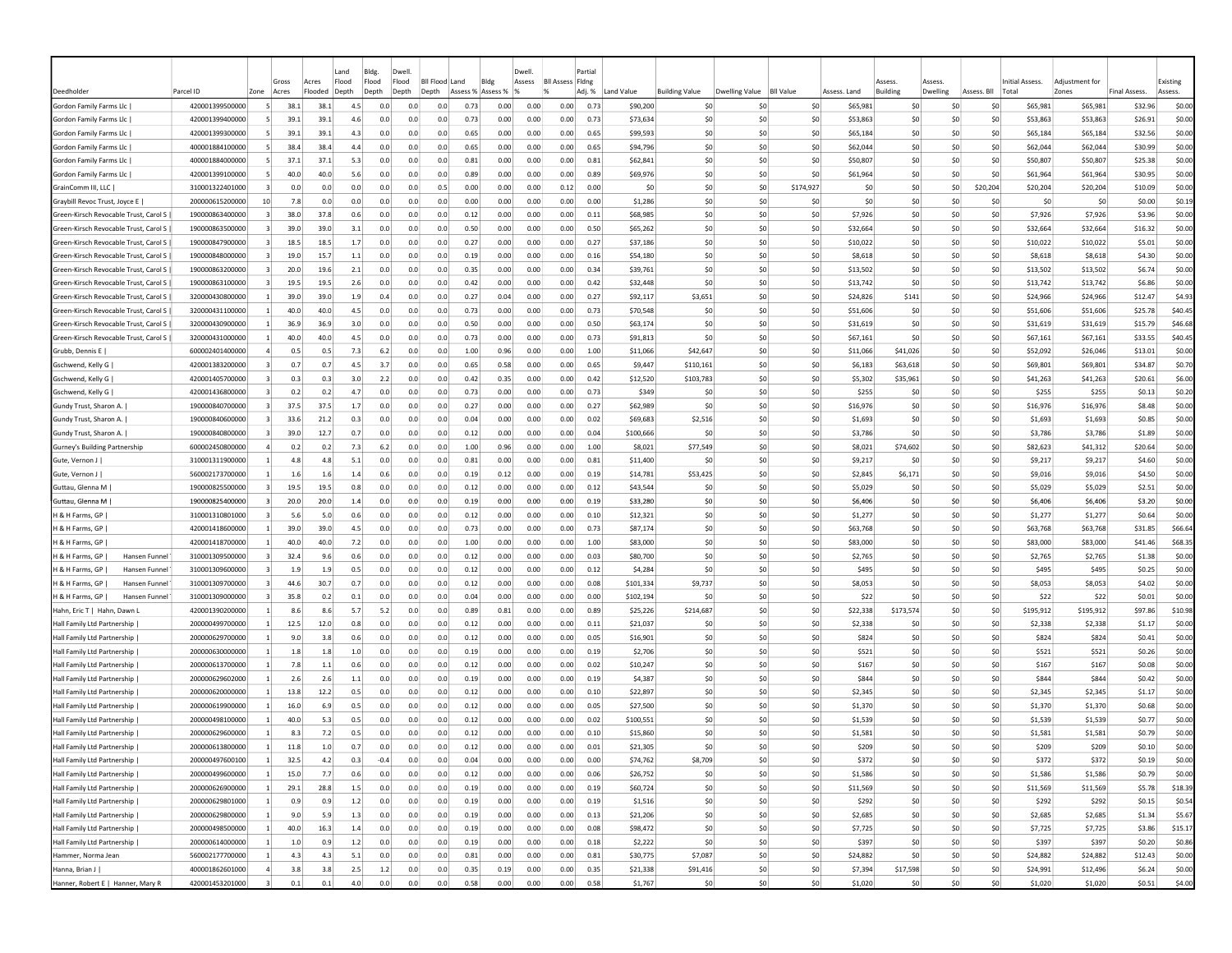|                                                                                |                                    |                |              |              | Land       | Bldg.      | Dwell                     |            |                   |              | Dwell        |                         | Partial      |                      |                       |                |                  |                      |                          |            |                |                      |                      |                     |                  |
|--------------------------------------------------------------------------------|------------------------------------|----------------|--------------|--------------|------------|------------|---------------------------|------------|-------------------|--------------|--------------|-------------------------|--------------|----------------------|-----------------------|----------------|------------------|----------------------|--------------------------|------------|----------------|----------------------|----------------------|---------------------|------------------|
|                                                                                |                                    |                | Gross        | Acres        | Flood      | Flood      | Flood<br><b>BII Flood</b> |            | Land              | Bldg         | Assess       | <b>Bll Assess Fldng</b> |              |                      |                       |                |                  |                      | ssess<br><b>Ruilding</b> |            |                | Initial Assess       | Adiustment fo        |                     | Existing         |
| Deedholder                                                                     | Parcel ID                          | Zone           | Acres        | Flooded      | Depth      | Depth      | Depth<br>Depth            |            | Assess % Assess % |              |              |                         | Adj. %       | Land Value           | <b>Building Value</b> | Dwelling Value | <b>BII Value</b> | Assess, Land         |                          | Dwelling   | Assess. Bll    | Total                | Zones                | <b>Final Assess</b> | Assess.          |
| Hanner, Robert.                                                                | 420001453200000                    |                | 0.6          | 0.6          | 3.2        | 2.2        | 0.0                       | 0.0        | 0.50              | 0.35         | 0.00         | 0.00                    | 0.50         | \$15,458             | \$63,335              | -SO            | \$0              | \$7,737              | \$21,946                 | -SO        | S0<br>\$0      | \$29,682             | \$29,682             | \$14.83             | \$12.00          |
| Hansen Funnel Trust, Richard J.   Han<br>Hansen Funnel Trust, Richard J.   Har | 310001310500000<br>310001310800000 |                | 32.0<br>32.6 | 27.1<br>28.6 | 0.7<br>1.4 | 0.0<br>0.0 | 0.0<br>0.0                | 0.0<br>0.0 | 0.12<br>0.19      | 0.00<br>0.00 | 0.00<br>0.00 | 0.00<br>0.00            | 0.10<br>0.17 | \$91,132<br>\$74,229 | -SO<br>-SO            | \$0<br>-SO     | \$0<br>\$0       | \$8,906<br>\$12,547  | -SC<br>\$0               | -SO<br>-SO | \$0            | \$8,906<br>\$12,547  | \$8,906<br>\$12,547  | \$4.45<br>\$6.27    | \$0.00<br>\$0.00 |
| Hansen Funnel Trust, Richard J.   Han                                          | 310001310700000                    |                | 38.5         | 32.8         | 0.9        | 0.0        | 0.0                       | 0.0        | 0.12              | 0.00         | 0.00         | 0.00                    | 0.10         | \$110,614            | \$0                   | -SO            | \$0              | \$10,884             | \$0                      | \$0        | \$0            | \$10,884             | \$10,884             | \$5.44              | \$0.00           |
| Hansen Funnel Trust, Richard J.   Han                                          | 310001310600000                    |                | 33.5         | 31.5         | 1.4        | 0.0        | 0.0                       | 0.0        | 0.19              | 0.00         | 0.00         | 0.00                    | 0.18         | \$64,657             | \$C                   | -SC            | \$0              | \$11,689             | \$C                      | \$C        | \$0            | \$11,689             | \$11,689             | \$5.84              | \$0.00           |
| Hansen, Dustin   Russman, Kevin                                                | 320000482200000                    |                | 2.7          | 2.7          | 5.6        | 1.9        | 0.0                       | 0.0        | 0.89              | 0.27         | 0.00         | 0.00                    | 0.89         | \$18,309             | \$99,755              | \$0            | \$0              | \$16,213             | \$26,884                 | \$0        | S <sub>0</sub> | \$43,097             | \$43,097             | \$21.53             | \$10.22          |
| Hansen, Dustin J   Russman, Kevin                                              | 560002178900000                    |                | 1.0          | 0.6          | 1.5        | $-1.3$     | 0.0                       | 0.0        | 0.19              | 0.00         | 0.00         | 0.00                    | 0.11         | \$15,350             | \$17,615              | \$0            | \$0              | \$1,708              | S0                       | S0         | S0             | \$1,708              | \$1,708              | \$0.85              | \$0.00           |
| Hansen, Lettie A.                                                              | 600002380700000                    |                | 0.2          | 0.2          | 7.0        | 6.2        | 0.0                       | 0.0        | 1.00              | 0.96         | 0.00         | 0.00                    | 1.00         | \$6,197              | \$48,273              | -SO            | \$0              | \$6,197              | \$46,439                 | S0         | S0             | \$52,636             | \$26,318             | \$13.15             | \$0.00           |
| Hansen, Mason   Hansen, Sara Chvala                                            | 420001460800000                    |                | 0.6          | 0.6          | 5.6        | 0.0        | 0.0                       | 0.0        | 0.89              | 0.00         | 0.00         | 0.00                    | 0.89         | \$2,291              | \$0                   | -SO            | \$0              | \$2,029              | -SO                      | \$0        | \$0            | \$2,029              | \$2,029              | \$1.01              | \$0.00           |
| Hansen, Mason   Hansen, Sara Chvala                                            | 420001426600000                    |                | 2.0          | 2.0          | 3.8        | 0.7        | 0.0                       | 0.0        | 0.58              | 0.12         | 0.00         | 0.00                    | 0.58         | \$15,470             | \$231,009             | \$0            | \$0              | \$8,934              | \$26,682                 | \$0        | \$0            | \$35,615             | \$35,615             | \$17.79             | \$5.75           |
| Hansen, Robert                                                                 | 560002168800000                    |                | 0.3          | 0.1          | 0.3        | 0.1        | 0.0                       | 0.0        | 0.04              | 0.04         | 0.00         | 0.00                    | 0.01         | \$8,126              | \$26,285              | -SO            | \$0              |                      | \$91<br>\$1,012          | \$0        | \$0            | \$1,103              | \$1,103              | \$0.55              | \$0.00           |
| Hansen, Robert T                                                               | 200000493101000                    |                | 2.5          | 1.2          | 1.1        | -0.9       | $-1.9$                    | 0.0        | 0.19              | 0.00         | 0.00         | 0.00                    | 0.09         | \$3,036              | \$580                 | \$49,988       | \$0              | \$277                | -SC                      | \$C        | \$0            | \$277                | \$277                | \$0.14              | \$0.00           |
| Haq, Zaka UI  <br>Haq, Farzana                                                 | 400001931900000                    |                | 9.2          | 9.2          | 6.3        | 0.0        | 0.0                       | 0.0        | 0.96              | 0.00         | 0.00         | 0.00                    | 0.96         | \$15,375             | \$C                   | \$0            | \$0              | \$14,791             | \$0                      | \$0        | \$0            | \$14,791             | \$7,395              | \$3.69              | \$0.00           |
| Hardisty, William<br>Hardisty, Anita                                           | 420001432900000                    |                | 0.3          | 0.3          | 2.7        | 2.2        | 0.0                       | 0.0        | 0.42              | 0.35         | 0.00         | 0.00                    | 0.42         | \$8,344              | \$35,033              | \$0            | \$0              | \$3,534              | \$12,139                 | \$0        | \$0            | \$15,673             | \$15,673             | \$7.83              | \$28.00          |
| Hardscratch Farms, LLC                                                         | 190000829800000                    |                | 38.5         | 2.1          | 0.6        | 0.0        | 0.0                       | 0.0        | 0.12              | 0.00         | 0.00         | 0.00                    | 0.01         | \$73,421             | -SO                   | -SO            | \$0              | \$463                | -SO                      | \$0        | \$0            | \$463                | \$463                | \$0.23              | \$0.00           |
| Hardscratch Farms, LLC                                                         | 190000829500000                    |                | 38.8         | 8.9          | 0.5        | 0.0        | 0.0                       | 0.0        | 0.12              | 0.00         | 0.00         | 0.00                    | 0.03         | \$29,348             | \$0                   | -SO            | \$0              | \$778                | S <sub>0</sub>           | \$0        | \$0            | \$778                | \$778                | \$0.39              | \$0.00           |
| Hardscratch Farms, LLC                                                         | 190000829600000                    |                | 40.0         | 36.6         | 0.7        | 0.0        | 0.0                       | 0.0        | 0.12              | 0.00         | 0.00         | 0.00                    | 0.11         | \$43,093             | \$C                   | -SO            | \$0              | \$4,554              | \$0                      | \$C        | \$0            | \$4,554              | \$4,554              | \$2.27              | \$0.00           |
| Hardscratch Farms, LLC                                                         | 190000849300000                    | $\vert$ 3      | 40.0         | 37.7         | 1.4        | 0.0        | 0.0                       | 0.0        | 0.19              | 0.00         | 0.00         | 0.00                    | 0.18         | \$65,291             | \$0                   | \$0            | \$0              | \$11,846             | \$0                      | \$0        | \$0            | \$11,846             | \$11,846             | \$5.92              | \$0.00           |
| Hardscratch Farms, LLC                                                         | 190000849200000                    |                | 39.0         | 39.0         | 1.5        | 0.0        | 0.0                       | 0.0        | 0.19              | 0.00         | 0.00         | 0.00                    | 0.19         | \$64,905             | \$0                   | -SO            | \$0              | \$12,494             | \$0                      | \$0        | S <sub>0</sub> | \$12,494             | \$12,494             | \$6.24              | \$0.00           |
| Harker, Sheri R                                                                | 560002174700000                    |                | 0.3          | 0.2          | $-0.1$     | $-0.9$     | 0.0                       | 0.0        | 0.00              | 0.00         | 0.00         | 0.00                    | 0.00         | \$6,355              | \$67,541              | -SO            | \$0              |                      | S0<br>-SO                | S0         | -SO            | S0                   | S0                   | \$0.00              | \$0.00           |
| <b>Harrison County</b>                                                         | 560002190300000                    |                | 0.1          | 0.1          | 0.9        | 0.0        | 0.0                       | 0.0        | 0.12              | 0.00         | 0.00         | 0.00                    | 0.12         | \$0                  | -SO                   | -SO            | \$0              |                      | \$0<br>-SO               | \$0        | S0             | S0                   | S0                   | \$0.00              | \$0.00           |
| <b>Harrison County</b>                                                         | 560002167200000                    |                | 0.1          | 0.0          | $-0.1$     | 0.0        | 0.0                       | 0.0        | 0.00              | 0.00         | 0.00         | 0.00                    | 0.00         | \$0                  | -SO                   | -SO            | \$0              |                      | \$0<br>S <sub>0</sub>    | \$0        | \$0            | \$0                  | \$0                  | \$0.00              | \$0.00           |
| <b>Harrison County</b>                                                         | 310001348100000                    |                | 1.8          | 1.8          | 0.6        | 0.0        | 0.0                       | 0.0        | 0.12              | 0.00         | 0.00         | 0.00                    | 0.12         | \$2,530              | \$0                   | \$0            | \$0              | \$292                | \$0                      | \$C        | \$0            | \$292                | \$292                | \$0.15              | \$1.93           |
| Harrison County                                                                | 320000477502000                    |                | 23.8         | 23.8         | 9.9        | 0.0        | 0.0                       | 0.0        | 1.00              | 0.00         | 0.00         | 0.00                    | 1.00         | \$8,333              | \$C                   | -SO            | \$0              | \$8,333              | \$0                      | \$C        | \$0            | \$8,333              | \$8,333              | \$4.16              | \$6.40           |
| Harrison County                                                                | 430001380201000                    |                | 0.0          | 0.0          | 0.0        | 0.0        | 0.0                       | 0.0        | 0.00              | 0.00         | 0.00         | 0.00                    | 0.00         | \$0                  | \$0                   | \$0            | \$0              |                      | \$0<br>\$0               | so         | \$0            | \$0                  | \$0                  | \$0.00              | \$0.00           |
| <b>Harrison County</b>                                                         | 320000477301000                    |                | 17.2         | 17.2         | 11.1       | 0.0        | 0.0                       | 0.0        | 1.00              | 0.00         | 0.00         | 0.00                    | 1.00         | \$6,836              | \$0                   | -SO            | \$0              | \$6,836              | S0                       | -SO        | \$0            | \$6,836              | \$6,836              | \$3.41              | \$2.18           |
| <b>Harrison County</b>                                                         | 420001400800000                    | 10             | 2.0          | 0.0          | 0.0        | 0.0        | 0.0                       | 0.0        | 0.00              | 0.00         | 0.00         | 0.00                    | 0.00         | \$640                | \$0                   | -SO            | \$0              |                      | \$0<br>S0                | so         | S0             | -SO                  | \$0                  | \$0.00              | \$5.70           |
| Harrison County Conservation                                                   | 310001297300000                    | $\overline{3}$ | 38.0         | 38.0         | 2.2        | 0.0        | 0.0                       | 0.0        | 0.35              | 0.00         | 0.00         | 0.00                    | 0.35         | \$45,211             | \$0                   | -SO            | \$0              | \$15,666             | S <sub>0</sub>           | \$0        | \$0            | \$15,666             | \$15,666             | \$7.83              | \$0.00           |
| Harrison County Conservation                                                   | 310001335000000                    | $\vert$ 3      | 40.5         | 39.0         | 1.9        | 0.0        | 0.0                       | 0.0        | 0.27              | 0.00         | 0.00         | 0.00                    | 0.26         | \$67,428             | \$0                   | -SO            | \$0              | \$17,520             | \$0                      | \$0        | \$0            | \$17,520             | \$17,520             | \$8.75              | \$0.00           |
| Harrison County Conservation                                                   | 310001334900000                    |                | 39.5         | 39.5         | 2.5        | 0.0        | 0.0                       | 0.0        | 0.42              | 0.00         | 0.00         | 0.00                    | 0.42         | \$65,678             | \$C                   | -SC            | \$0              | \$27,815             | \$C                      | \$C        | \$0            | \$27,815             | \$27,815             | \$13.89             | \$0.00           |
| <b>Harrison County Conservation</b>                                            | 400001950600000                    |                | 39.0         | 39.0         | 5.6        | 0.0        | 0.0                       | 0.0        | 0.89              | 0.00         | 0.00         | 0.00                    | 0.89         | \$48,592             | \$0                   | \$0            | \$0              | \$43,028             | \$0                      | \$0        | S <sub>0</sub> | \$43,028             | \$43,028             | \$21.49             | \$0.00           |
| Harrison County Conservation                                                   | 400001950700000                    |                | 39.0         | 39.0         | 6.1        | 0.0        | 0.0                       | 0.0        | 0.96              | 0.00         | 0.00         | 0.00                    | 0.96         | \$46,401             | \$0                   | -SO            | \$0              | \$44,638             | \$0                      | \$0        | S <sub>0</sub> | \$44,638             | \$44,638             | \$22.30             | \$0.00           |
| Harrison County Conservation                                                   | 310001297500000                    |                | 39.0         | 39.0         | 2.0        | 0.0        | 0.0                       | 0.0        | 0.35              | 0.00         | 0.00         | 0.00                    | 0.35         | \$46,401             | \$0                   | -SO            | \$0              | \$16,078             | S0                       | S0         | S0             | \$16,078             | \$16,078             | \$8.03              | \$0.00           |
| Harrison County Conservation                                                   | 310001297700000                    |                | 40.0         | 40.0         | 2.4        | 0.0        | 0.0                       | 0.0        | 0.35              | 0.00         | 0.00         | 0.00                    | 0.35         | \$48,548             | \$0                   | -SO            | \$0              | \$16,822             | S0                       | S0         | S0             | \$16,822             | \$16,822             | \$8.40              | \$0.00           |
| <b>Harrison County Conservation</b>                                            | 310001297400000                    |                | 38.0         | 38.0         | 1.9        | 0.0        | 0.0<br>0.0                | 0.0<br>0.0 | 0.27              | 0.00         | 0.00         | 0.00                    | 0.27         | \$45,211             | -SO                   | -SO<br>-SO     | -SO              | \$12,184             | S <sub>0</sub>           | \$0<br>\$0 | \$0<br>\$0     | \$12,184             | \$12,184             | \$6.09              | \$0.00           |
| Harrison County Conservation                                                   | 310001297600000                    |                | 39.0         | 39.0         | 1.9        | 0.0        | 0.0                       | 0.0        | 0.27              | 0.00         | 0.00         | 0.00                    | 0.27         | \$47,832             | \$0                   | -SC            | \$0              | \$12,891             | \$0                      | \$0        | \$0            | \$12,891             | \$12,891             | \$6.44              | \$0.00           |
| Harrison County Conservation<br>Harrison County Conservation                   | 310001297800000<br>310001335300000 |                | 39.0<br>20.4 | 39.0<br>20.4 | 2.7<br>2.0 | 0.0<br>0.0 | 0.0                       | 0.0        | 0.42<br>0.35      | 0.00<br>0.00 | 0.00<br>0.00 | 0.00<br>0.00            | 0.42<br>0.35 | \$46,401<br>\$33,896 | \$0<br>\$C            | \$0            | \$0<br>\$0       | \$19,651<br>\$11,745 | \$0<br>\$0               | \$C        | \$0            | \$19,651<br>\$11,745 | \$19,651<br>\$11,745 | \$9.82<br>\$5.87    | \$0.00<br>\$0.00 |
| Harrison County Conservation                                                   | 310001297900000                    |                | 20.0         | 20.0         | 2.5        | 0.0        | 0.0                       | 0.0        | 0.42              | 0.00         | 0.00         | 0.00                    | 0.42         | \$23,795             | \$0                   | -SO            | \$0              | \$10,077             | S0                       | \$0        | S0             | \$10,077             | \$10,077             | \$5.03              | \$0.00           |
| Harrison County Conservation                                                   | 310001298000000                    |                | 19.5         | 19.5         | 2.7        | 0.0        | 0.0                       | 0.0        | 0.42              | 0.00         | 0.00         | 0.00                    | 0.42         | \$23,200             | \$0                   | -SO            | \$0              | \$9,825              | S0                       | -SO        | S0             | \$9,825              | \$9,825              | \$4.91              | \$0.00           |
| Harrison County Conservation                                                   | 310001335100000                    |                | 15.7         | 12.7         | 1.4        | 0.0        | 0.0                       | 0.0        | 0.19              | 0.00         | 0.00         | 0.00                    | 0.16         | \$27,002             | \$0                   | -SO            | \$0              | \$4,197              | \$0                      | \$0        | \$0            | \$4,197              | \$4,197              | \$2.10              | \$0.00           |
| Harrison County Conservation                                                   | 310001335200000                    |                | 37.8         | 33.4         | 1.9        | 0.0        | 0.0                       | 0.0        | 0.27              | 0.00         | 0.00         | 0.00                    | 0.24         | \$63,725             | \$0                   | -SO            | \$0              | \$15,163             | \$0                      | \$0        | \$0            | \$15,163             | \$15,163             | \$7.57              | \$0.00           |
| Harrison County Conservation                                                   | 310001333501000                    |                | 3.4          | 2.0          | 1.9        | 0.0        | 0.0                       | 0.0        | 0.27              | 0.00         | 0.00         | 0.00                    | 0.16         | \$6,168              | \$0                   | -SO            | \$0              | \$978                | \$0                      | \$0        | \$0            | \$978                | \$978                | \$0.49              | \$0.00           |
| <b>Harrison County Conservation</b>                                            | 400001950900000                    |                | 40.0         | 40.0         | 6.5        | 0.0        | 0.0                       | 0.0        | 0.96              | 0.00         | 0.00         | 0.00                    | 0.96         | \$47,590             | \$0                   | \$0            | \$0              | \$45,782             | \$0                      | \$0        | \$0            | \$45,782             | \$45,782             | \$22.87             | \$0.00           |
| Harrison County Conservation                                                   | 400001950800000                    | -31            | 40.0         | 40.0         | 5.7        | 0.0        | 0.0                       | 0.0        | 0.89              | 0.00         | 0.00         | 0.00                    | 0.89         | \$47,590             | \$0                   | -SO            | \$0              | \$42,141             | S0                       | S0         | S0             | \$42,141             | \$42,141             | \$21.05             | \$0.00           |
| Harrison County Conservation                                                   | 400001951000000                    |                | 39.0         | 39.0         | 6.2        | 0.0        | 0.0                       | 0.0        | 0.96              | 0.00         | 0.00         | 0.00                    | 0.96         | \$47,243             | -SC                   | -SO            | \$0              | \$45,448             | -SO                      | S0         | -SO            | \$45,448             | \$45,448             | \$22.70             | \$0.00           |
| <b>Harrison County Conservation</b>                                            | 400001951100000                    |                | 39.8         | 39.8         | 6.2        | 0.0        | 0.0                       | 0.0        | 0.96              | 0.00         | 0.00         | 0.00                    | 0.96         | \$50,124             | \$0                   | -SO            | \$0              | \$48,219             | S <sub>0</sub>           | \$0        | S0             | \$48,219             | \$48,219             | \$24.09             | \$0.00           |
| Harrison County Fair Board                                                     | 600002350200000                    |                | 0.2          | 0.2          | 6.7        | 0.0        | 0.0                       | 0.0        | 1.00              | 0.00         | 0.00         | 0.00                    | 1.00         | \$1,581              | \$0                   | \$C            | \$0              | \$1,581              | S <sub>0</sub>           | \$0        | \$0            | \$1,581              | \$791                | \$0.39              | \$0.00           |
| Harrison County Fair Board                                                     | 600002362000000                    | $\overline{4}$ | 0.0          | 0.0          | 0.0        | 0.0        | 0.0                       | 7.2        | 0.00              | 0.00         | 0.00         | 1.00                    | 0.00         | \$0                  | \$0                   | \$0            | \$1,086          |                      | \$0<br>\$0               | \$0        | \$1,086        | \$1,086              | \$543                | \$0.27              | \$0.00           |
| Hayslip, Jennifer L                                                            | 420001385000000                    | -51            | 0.6          | 0.6          | 4.5        | 0.0        | 0.0                       | 0.0        | 0.73              | 0.00         | 0.00         | 0.00                    | 0.73         | \$1,158              | \$0                   | 50             | \$0              | \$847                | \$0                      | 50         | \$0            | \$847                | \$847                | \$0.42              | \$0.00           |
| Healey, Brian                                                                  | 420001419701000                    | -5             | 2.0          | 2.0          | 2.3        | $-1.2$     | 0.0                       | 0.0        | 0.35              | 0.00         | 0.00         | 0.00                    | 0.35         | \$15,398             | \$156,369             | 50             | \$0              | \$5,335              | \$0                      | \$0        | \$0            | \$5,335              | \$5,335              | \$2.67              | \$3.70           |
| Heartland Property, Coop                                                       | 400001850401000                    | -51            | 3.5          | 3.5          | 4.2        | 2.7        | 0.0                       | 0.0        | 0.65              | 0.42         | 0.00         | 0.00                    | 0.65         | \$48,717             | \$74,194              | 50             | \$0              | \$31,885             | \$31,421                 | 50         | \$0            | \$63,306             | \$63,306             | \$31.62             | \$0.00           |
| Henderson Etal, Maxine C                                                       | 420001454300000                    | $\mathbf{1}$   | 38.1         | 35.0         | 3.3        | 0.0        | $-0.7$                    | 0.0        | 0.50              | 0.00         | 0.00         | 0.00                    | 0.46         | \$75,123             | \$6,391               | \$99,718       | 50               | \$34,522             | \$0                      | 50         | 50             | \$34,522             | \$34,522             | \$17.24             | \$81.42          |
| Henderson Etal, Maxine C                                                       | 420001454000000                    | $\mathbf{1}$   | 40.0         | 40.0         | 6.0        | 0.0        | 0.0                       | 0.0        | 0.96              | 0.00         | 0.00         | 0.00                    | 0.96         | \$42,975             | \$0                   | \$0            | \$0              | \$41,342             | \$0                      | 50         | 50             | \$41,342             | \$41,342             | \$20.65             | \$85.44          |
| Henderson Etal, Maxine C                                                       | 420001454100000                    | $\mathbf{1}$   | 39.0         | 39.0         | 7.0        | 0.0        | 0.0                       | 0.0        | 1.00              | 0.00         | 0.00         | 0.00                    | 1.00         | \$41,635             | \$0                   | \$0            | 50               | \$41,635             | \$0                      | \$0        | \$0            | \$41,635             | \$41,635             | \$20.80             | \$83.30          |
| Henderson Etal, Maxine C                                                       | 420001454500000                    | $\vert$ 1      | 40.0         | 40.0         | 5.8        | 0.0        | 0.0                       | 0.0        | 0.89              | 0.00         | 0.00         | 0.00                    | 0.89         | \$61,875             | \$0                   | 50             | 50               | \$54,790             | \$0                      | \$0        | \$0            | \$54,790             | \$54,790             | \$27.37             | \$85.44          |
| Henderson Etal, Maxine C                                                       | 420001454600000                    | $\vert$ 1      | 38.1         | 38.1         | 6.5        | 0.0        | 0.0                       | 0.0        | 1.00              | 0.00         | 0.00         | 0.00                    | 1.00         | \$62,790             | \$0                   | \$0            | \$0              | \$62,790             | \$0                      | \$0        | \$0            | \$62,790             | \$62,790             | \$31.36             | \$81.45          |
| Henderson Etal, Maxine C                                                       | 420001454400000                    | $\overline{1}$ | 39.0         | 39.0         | 5.8        | 0.0        | 0.0                       | 0.0        | 0.89              | 0.00         | 0.00         | 0.00                    | 0.89         | \$47,976             | 50                    | 50             | \$0              | \$42,483             | \$0                      | 50         | \$0            | \$42,483             | \$42,483             | \$21.22             | \$77.75          |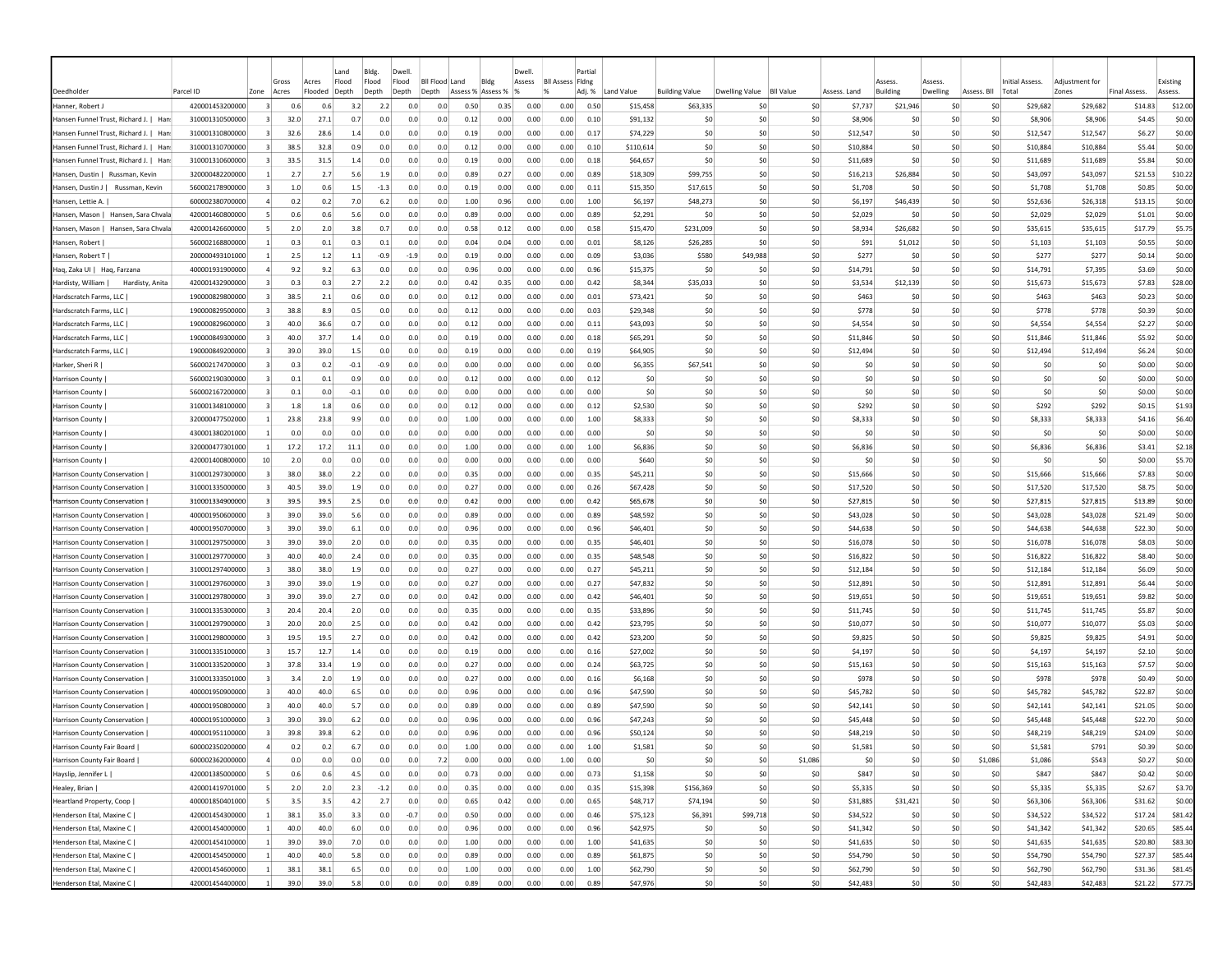|                                                                        |                                    |                         | Gross                             | Land<br>Flood<br>Acres | Bldg.<br>Flood |            | Dwell<br>Flood | <b>Bll Flood Land</b> | Bldg              |              | Dwell<br>Assess | <b>BII Assess Fidne</b> | Partia       |                      |                       |                       |                  |                      | Assess           | Assess     |             | Initial Assess.      | Adiustment for       |                     | Existing           |
|------------------------------------------------------------------------|------------------------------------|-------------------------|-----------------------------------|------------------------|----------------|------------|----------------|-----------------------|-------------------|--------------|-----------------|-------------------------|--------------|----------------------|-----------------------|-----------------------|------------------|----------------------|------------------|------------|-------------|----------------------|----------------------|---------------------|--------------------|
| Deedholder                                                             | Parcel ID                          | Zone                    | Acres                             | Flooded<br>Depth       | Depth          |            | Depth          | Depth                 | Assess % Assess % |              |                 |                         | Adj. %       | Land Value           | <b>Building Value</b> | Dwelling Value        | <b>BII Value</b> | Assess. Land         | <b>Building</b>  | Dwelling   | Assess. Bll | Total                | Zones                | <b>Final Assess</b> | Assess.            |
| Herman, Bradley  <br>Herman, Carey                                     | 600002384900000                    | $\overline{a}$          | 0.3                               | 0.3                    | 7.0            | 6.2        | 0.0            | 0.0                   | 1.00              | 0.96         | 0.00            | 0.00                    | 1.00         | \$8,586              | \$53,333              | -SC                   | \$0              | \$8,586              | \$51,306         | \$0        | \$0         | \$59,892             | \$29,946             | \$14.96             | \$0.00             |
| Herman, Robert M   Herman, Janet                                       | 560002172000000                    |                         | 1.0                               | $1.0\,$                | 3.9            | 1.1        | 0.0            | 0.0                   | 0.58              | 0.19         | 0.00            | 0.00                    | 0.58         | \$13,664             | \$133,061             | \$0                   | \$0              | \$7,891              | \$25,614         | \$0        | \$0         | \$33,505             | \$33,505             | \$16.74             | \$0.00             |
| Hetzel, Trevan                                                         | 310001316701000                    |                         | 2.7                               | 2.7                    | 3.2            | 1.9        | 0.0            | 0.0                   | 0.50              | 0.27         | 0.00            | 0.00                    | 0.50         | \$18,231             | \$123,941             | \$0                   | \$0              | \$9,125              | \$33,402         | \$0        | \$0         | \$42,527             | \$42,527             | \$21.24             | \$0.00             |
| Higgins, Christopher                                                   | 310001309010000                    | -3                      | 3.1                               | 0.0                    | $-3.8$         | -6.9       | 0.0            | 0.0                   | 0.00              | 0.00         | 0.00            | 0.00                    | 0.00         | \$19,461             | \$125,815             | \$0                   | \$0              | S <sub>0</sub>       | <b>SC</b>        | \$0        | \$0         | \$0                  | \$0                  | \$0.00              | \$0.00             |
| Hirst, Alan                                                            | 320000449803000                    |                         | 1.9                               | 0.3                    | 0.4            | 0.3        | 0.0            | 0.0                   | 0.04              | 0.04         | 0.00            | 0.00                    | 0.01         | \$14,955             | \$79,604              | \$0                   | \$0              | \$90                 | \$3.065          | \$0        | \$0         | \$3,155              | \$3,155              | \$1.58              | \$0.24             |
| Hirst, Ellis G                                                         | 320000449800000                    |                         | 5.0                               | 4.1                    | 1.4            | $-1.5$     | 0.0            | 0.0                   | 0.19              | 0.00         | 0.00            | 0.00                    | 0.16         | \$24,215             | \$51,167              | \$0                   | \$0              | \$3.838              | \$0              | \$0        | \$0         | \$3,838              | \$3,838              | \$1.92              | \$0.63             |
| Hirst, Ellis G                                                         | 320000459700000                    | $\mathbf{1}$            | 36.2                              | 5.5                    | 0.9            | 0.0        | 0.0            | 0.0                   | 0.12              | 0.00         | 0.00            | 0.00                    | 0.02         | \$16,568             | \$C                   | \$0                   | \$0              | \$291                | \$0              | \$0        | \$0         | \$291                | \$291                | \$0.15              | \$11.44            |
| Hirst, Ellis G                                                         | 320000459400000                    |                         | 39.0                              | $1.2$                  | 0.3            | 0.0        | 0.0            | 0.0                   | 0.04              | 0.00         | 0.00            | 0.00                    | 0.00         | \$86,272             | \$C                   | \$0                   | \$0              | \$102                | \$0              | \$0        | \$0         | \$102                | \$102                | \$0.05              | \$4.93             |
| Hirst, Ellis G                                                         | 320000459500000                    | -1                      | 1.0                               | 1.0                    | $-1.9$         | 0.0        | 0.0            | 0.0                   | 0.00              | 0.00         | 0.00            | 0.00                    | 0.00         | \$2,382              | <b>SC</b>             | S0                    | SO.              | S <sub>0</sub>       | S0               | \$0        | \$0         | S0                   | \$0                  | \$0.00              | \$0.13             |
| Hirst, Ellis G   Deitering, Beverly Jean                               | 310001331900000                    | -11                     | 27.3                              | 27.3                   | 0.6            | 0.0        | 0.0            | 0.0                   | 0.12              | 0.00         | 0.00            | 0.00                    | 0.12         | \$45,344             | \$0                   | S <sub>0</sub>        | \$0              | \$5,237              | \$0              | \$0        | \$0         | \$5,237              | \$5,237              | \$2.62              | \$31.00            |
| Hirst, Ellis G   Deitering, Beverly Jean                               | 310001331800000                    |                         | 20.8                              | 20.8                   | 1.0            | 0.0        | 0.0            | 0.0                   | 0.19              | 0.00         | 0.00            | 0.00                    | 0.19         | \$34,661             | \$0                   | \$0                   | \$0              | \$6.672              | \$0              | \$0        | \$0         | \$6,672              | \$6,672              | \$3.33              | \$23.70            |
| Hirst, Kevin M                                                         | 320000449801000                    |                         | 1.0                               | 0.7                    | 0.8            | 0.7        | 0.0            | 0.0                   | 0.12              | 0.12         | 0.00            | 0.00                    | 0.08         | \$9,855              | \$127,229             | \$0                   | \$0              | \$797                | \$14,695         | \$C        | \$0         | \$15,492             | \$15,492             | \$7.74              | \$0.13             |
| Hjellum, Wilma                                                         | 400001911000000                    |                         | 1.1                               | 1.1                    | 2.4            | 0.7        | 0.0            | 0.0                   | 0.35              | 0.12         | 0.00            | 0.00                    | 0.35         | \$10,421             | \$66,250              | \$0                   | \$0              | \$3,611              | \$7,652          | \$0        | \$0         | \$11,263             | \$5,631              | \$2.81              | \$0.00             |
| Hochstein, Scott D                                                     | 600002444300000                    |                         | 0.5                               | 0.5                    | 6.5            | 4.2        | 0.0            | 0.0                   | 0.96              | 0.65         | 0.00            | 0.00                    | 0.96         | \$14,227             | \$128,086             | \$0                   | \$0              | \$13,686             | \$83,832         | \$0        | \$0         | \$97,519             | \$48,759             | \$24.36             | \$0.00             |
| Hochstein, Scott D                                                     | 600002492400000                    |                         | 0.3                               | 0.3                    | 7.3            | 6.2        | 0.0            | 0.0                   | 1.00              | 0.96         | 0.00            | 0.00                    | 1.00         | \$11,685             | \$7,736               | \$0                   | \$0              | \$11,685             | \$7,442          | \$0        | \$0         | \$19,127             | \$9,564              | \$4.78              | \$0.00             |
| Hochstein, Scott D                                                     | 600002378300000                    |                         | 0.2                               | 0.2                    | 7.7            | 0.0        | 0.0            | 0.0                   | 1.00              | 0.00         | 0.00            | 0.00                    | 1.00         | \$4,742              | \$C                   | \$0                   | \$0              | \$4,742              | -SC              | \$0        | \$0         | \$4,742              | \$2,371              | \$1.18              | \$0.00             |
| Hoden, Courtn<br>Hoden, Tory Adam                                      | 600002468400000                    |                         | 0.3                               | 0.3                    | 6.3            | 6.2        | 0.0            | 0.0                   | 0.96              | 0.96         | 0.00            | 0.00                    | 0.96         | \$8,188              | \$20,644              | \$0                   | \$0              | \$7,877              | \$19,860         | \$0        | \$0         | \$27,736             | \$13,868             | \$6.93              | \$0.00             |
| Horan, John  <br>Horan, Debra J                                        | 560002180200000                    |                         | 0.2<br>1.0                        | 0.2<br>1.0             | 0.6<br>2.2     | 0.4<br>0.7 | 0.0<br>0.0     | 0.0<br>0.0            | 0.12              | 0.04<br>0.12 | 0.00            | 0.00                    | 0.12         | \$3,042              | \$38,549              | \$0                   | \$0              | \$351                | \$1,484          | \$0<br>\$0 | \$0         | \$1,835              | \$1,835              | \$0.92              | \$0.00             |
| Horizon Management, LLC                                                | 400001850900000                    | $\Delta$                |                                   |                        |                |            |                |                       | 0.35              |              | 0.00            | 0.00                    | 0.35         | \$80,440             | \$11,733              | \$0                   | \$0              | \$27,872             | \$1,355          |            | \$0         | \$29,228             | \$14,614             | \$7.30              | \$0.00             |
| Horizon Management, LLC                                                | 400001946600000                    | -3                      | 3.5<br>0.4                        | 3.5<br>0.4             | 4.0<br>3.2     | 2.8<br>2.2 | 0.0<br>0.0     | 0.0<br>0.0            | 0.65<br>0.50      | 0.42<br>0.35 | 0.00<br>0.00    | 0.00<br>0.00            | 0.65<br>0.50 | \$208,904            | \$713,156             | \$0<br>S <sub>0</sub> | \$0<br>\$0       | \$136,728            | \$302,022        | 50<br>\$0  | \$0<br>S0   | \$438,749            | \$219,375            | \$109.58            | \$0.00             |
| Howard, Darrell M   Howard, Angela                                     | 420001398900000<br>560002173600000 | -3                      | 0.3                               | 0.2                    | 1.0            | 0.3        | 0.0            | 0.0                   | 0.19              | 0.04         | 0.00            | 0.00                    | 0.13         | \$12,000<br>\$4,271  | \$100,492             | S <sub>0</sub>        | \$0              | \$6,006<br>\$575     | \$34,820<br>S687 | \$0        | S0          | \$40,826             | \$40,826<br>\$1,263  | \$20.39<br>\$0.63   | \$11.00<br>\$0.00  |
| Howerton, Steven M   Howerton, Alic<br>Hoyt, Adam S   Hoyt, Jennifer J | 400001953000000                    | -51                     | 39.0                              | 39.0                   | 5.4            | 0.0        | 0.0            | 0.0                   | 0.81              | 0.00         | 0.00            | 0.00                    | 0.81         | \$82,224             | \$17,853<br>\$0       | S0                    | \$0              | \$66,478             | S0               | \$0        | \$0         | \$1,263<br>\$66,478  | \$66,478             | \$33.21             | \$0.00             |
| Hoyt, Adam S   Hoyt, Jennifer J                                        | 400001952900000                    |                         | 31.6                              | 31.6                   | 5.5            | 0.0        | 0.0            | 0.0                   | 0.89              | 0.00         | 0.00            | 0.00                    | 0.89         | \$62,471             | \$0                   | \$0                   | \$0              | \$55,318             | S0               | \$0        | \$0         | \$55,318             | \$55,318             | \$27.63             | \$0.00             |
| Hubbard, Ellissa                                                       | 560002168700000                    |                         | 3.8                               | 3.8                    | 4.0            | 1.5        | 0.0            | 0.0                   | 0.65              | 0.27         | 0.00            | 0.00                    | 0.65         | \$25,895             | \$5,610               | \$0                   | \$0              | \$16,948             | \$1,512          | \$0        | \$0         | \$18,460             | \$18,460             | \$9.22              | \$0.00             |
| Hughes, Richard R                                                      | 400001985600000                    |                         | 2.0                               | 2.0                    | 6.5            | 3.2        | 0.0            | 0.0                   | 0.96              | 0.50         | 0.00            | 0.00                    | 0.96         | \$24,467             | \$122,548             | \$0                   | \$0              | \$23,537             | \$61,335         | \$0        | \$0         | \$84,873             | \$42,436             | \$21.20             | \$0.00             |
| Hurley Farms, LLC                                                      | 310001298900000                    |                         | 38.5                              | 35.1                   | 1.9            | 0.0        | 0.0            | 0.0                   | 0.27              | 0.00         | 0.00            | 0.00                    | 0.25         | \$63,908             | \$C                   | \$0                   | \$0              | \$15,706             | \$C              | \$0        | \$0         | \$15,706             | \$7,853              | \$3.92              | \$0.00             |
| Hurley Farms, LLC                                                      | 310001299000000                    | $\Delta$                | 38.5                              | 33.8                   | 1.6            | 0.0        | 0.0            | 0.0                   | 0.27              | 0.00         | 0.00            | 0.00                    | 0.24         | \$63,129             | \$C                   | \$0                   | \$0              | \$14,940             | \$0              | \$0        | \$0         | \$14,940             | \$7,470              | \$3.73              | \$0.00             |
| Hurley Farms, LLC                                                      | 310001299400000                    | $\overline{a}$          | 36.7                              | 33.1                   | 1.5            | 0.0        | 0.0            | 0.0                   | 0.27              | 0.00         | 0.00            | 0.00                    | 0.24         | \$60,204             | \$0                   | \$0                   | \$0              | \$14,637             | S0               | \$0        | \$0         | \$14,637             | \$7,319              | \$3.66              | \$0.00             |
| Hurley Farms, LLC                                                      | 310001299200000                    | 4                       | 20.0                              | 20.0                   | 2.8            | 0.0        | 0.0            | 0.0                   | 0.42              | 0.00         | 0.00            | 0.00                    | 0.42         | \$33,280             | \$0                   | \$0                   | \$0              | \$14,094             | \$0              | \$0        | \$0         | \$14.094             | \$7,047              | \$3.52              | \$0.00             |
| Hurley Farms, LLC                                                      | 310001299500000                    |                         | 19.3                              | 19.2                   | 1.9            | 0.0        | 0.0            | 0.0                   | 0.27              | 0.00         | 0.00            | 0.00                    | 0.27         | \$31,919             | \$0                   | \$2,087               | \$0              | \$8,580              | \$0              | \$0        | \$0         | \$8,580              | \$4,290              | \$2.14              | \$0.00             |
| Hurley Farms, LLC                                                      | 310001299100000                    |                         | 20.0                              | 20.0                   | 2.6            | 0.0        | 0.0            | 0.0                   | 0.42              | 0.00         | 0.00            | 0.00                    | 0.42         | \$33,280             | \$0                   | \$0                   | \$0              | \$14,094             | \$C              | \$0        | \$0         | \$14,094             | \$7,047              | \$3.52              | \$0.00             |
| Hurley Farms, LLC                                                      | 310001298800000                    | $\overline{a}$          | 13.1                              | 13.1                   | 3.2            | 2.7        | 0.0            | 0.0                   | 0.50              | 0.42         | 0.00            | 0.00                    | 0.50         | \$23,317             | \$1,313               | \$0                   | \$0              | \$11,670             | \$556            | 50         | \$0         | \$12,226             | \$6,113              | \$3.05              | \$0.00             |
| Hurley Farms, LLC                                                      | 310001299301500                    | $\overline{a}$          | 31.6                              | 29.1                   | 2.6            | 0.0        | 0.0            | 0.0                   | 0.42              | 0.00         | 0.00            | 0.00                    | 0.39         | \$52,490             | <b>SC</b>             | S0                    | SO.              | \$20,484             | S0               | S0         | S0          | \$20,484             | \$10,242             | \$5.12              | \$0.00             |
| Hurley Rentals, LLC                                                    | 310001298802010                    |                         | 1.9                               | 1.9                    | 2.7            | 0.0        | 0.0            | 0.0                   | 0.42              | 0.00         | 0.00            | 0.00                    | 0.42         | \$4,324              | \$C                   | S0                    | \$0              | \$1,831              | \$0              | \$0        | -SO         | \$1,831              | \$916                | \$0.46              | \$0.00             |
| Hurley Rentals, LLC                                                    | 310001298802000                    | 4                       | 1.9                               | 1.9                    | 2.2            | 0.0        | 0.0            | 0.0                   | 0.35              | 0.00         | 0.00            | 0.00                    | 0.35         | \$4,142              | \$0                   | S0                    | \$0              | \$1,435              | S0               | \$0        | \$0         | \$1,435              | \$718                | \$0.36              | \$0.00             |
| Hurley Rentals, LLC                                                    | 310001299301550                    |                         | 1.9                               | 1.9                    | 3.7            | 0.0        | 0.0            | 0.0                   | 0.58              | 0.00         | 0.00            | 0.00                    | 0.58         | \$3,638              | \$0                   | S0                    | \$0              | \$2,101              | S0               | \$0        | \$0         | \$2,101              | \$1,050              | \$0.52              | \$0.00             |
| Hurley Rentals, LLC                                                    | 310001299301530                    |                         | 1.9                               | 1.9                    | 3.1            | 0.0        | 0.0            | 0.0                   | 0.50              | 0.00         | 0.00            | 0.00                    | 0.50         | \$4,328              | \$0                   | \$0                   | \$0              | \$2,166              | \$0              | \$0        | \$0         | \$2,166              | \$1,083              | \$0.54              | \$0.00             |
| Hurley Rentals, LLC                                                    | 310001299301540                    |                         | 1.9                               | 1.9                    | 3.5            | 0.0        | 0.0            | 0.0                   | 0.58              | 0.00         | 0.00            | 0.00                    | 0.58         | \$4,188              | \$C                   | \$0                   | \$0              | \$2,419              | \$0              | \$0        | \$0         | \$2,419              | \$1,209              | \$0.60              | \$0.00             |
| Iowa State Cons Comm                                                   | 200000496602000                    |                         | 1.1                               | 0.0                    | $-1.3$         | 0.0        | 0.0            | 0.0                   | 0.00              | 0.00         | 0.00            | 0.00                    | 0.00         | \$0                  | \$C                   | \$0                   | \$0              | \$0                  | \$0              | \$0        | \$0         | \$0                  | \$0                  | \$0.00              | \$0.00             |
| Iowa State Cons Comm                                                   | 200000492102000                    |                         | 5.7                               | 0.0                    | $-2.3$         | 0.0        | 0.0            | 0.0                   | 0.00              | 0.00         | 0.00            | 0.00                    | 0.00         | S0                   | \$0                   | S0                    | \$0              | S <sub>0</sub>       | S0               | \$0        | \$0         | -SO                  | \$0                  | \$0.00              | \$0.00             |
| Jackson, George H                                                      | 560002176801000                    |                         | 0.6                               | 0.6                    | 1.9            | 0.9        | 0.0            | 0.0                   | 0.27              | 0.12         | 0.00            | 0.00                    | 0.27         | \$11,623             | \$151.153             | S0                    | \$0              | \$3.132              | \$17,458         | -SO        | \$0         | \$20,591             | \$20,591             | \$10.29             | \$0.00             |
| Jackson, Harry L   Bair, Robert O Wait                                 | 310001286000000                    | 3                       | 40.0                              | 40.0                   | 3.5            | 0.0        | 0.0            | 0.0                   | 0.50              | 0.00         | 0.00            | 0.00                    | 0.50         | \$94,460             | \$C                   | \$0                   | \$0              | \$47,277             | \$0              | \$0        | \$0         | \$47,277             | \$47,277             | \$23.62             | \$0.00             |
| Jackson, Harry L   Bair, Robert O Wait                                 | 310001285900000                    |                         | 39.0                              | 39.0                   | 3.5            | 0.0        | 0.0            | 0.0                   | 0.58              | 0.00         | 0.00            | 0.00                    | 0.58         | \$75,779             | \$0                   | \$0                   | \$0              | \$43.762             | \$0              | \$0        | \$0         | \$43,762             | \$43,762             | \$21.86             | \$0.00             |
| Jacobsen, Rolland   Jacobsen, Karen                                    | 600002432800000                    |                         | 0.7                               | 0.7                    | 7.0            | 6.2        | 0.0            | 0.0                   | 1.00              | 0.96         | 0.00            | 0.00                    | 1.00         | \$6,323              | \$67,527              | \$0                   | \$0              | \$6,323              | \$64,961         | \$0        | \$0         | \$71,284             | \$35,642             | \$17.80             | \$0.00             |
| Jaeckel, Jesse R   Jaeckel, Tammi M                                    | 310001339803000                    |                         | 2.4                               | 2.4                    | 3.6            | 2.8        | 0.0            | 0.0                   | 0.58              | 0.42         | 0.00            | 0.00                    | 0.58         | \$16,819             | \$74,551              | \$0                   | \$0              | \$9,713              | \$31,572         | \$0        | \$0         | \$41,285             | \$41,285             | \$20.62             | \$0.00             |
| Jarosz, Thomas Joseph                                                  | 320000472100000                    |                         | 4.5                               | 0.1                    | 1.4            | 0.0        | 0.0            | 0.0                   | 0.19              | 0.00         | 0.00            | 0.00                    | 0.00         | \$23,033             | \$144,747             | S0                    | \$0              | <b>S99</b>           | S0               | S0         | S0          | \$99                 | \$99                 | \$0.05              | \$2.56             |
| Jewell, Edward   Jewell, Linda                                         | 320000453801000                    |                         | 1.8                               | 0.5                    | 0.0            | $-0.8$     | 0.0            | 0.0                   | 0.00              | 0.00         | 0.00            | 0.00                    | 0.00         | \$14,240             | \$85,861              | -SO                   | \$0              | \$0                  | S0               | \$0        | \$0         | \$O                  | \$0                  | \$0.00              | \$0.00             |
| Jewett, Kevin                                                          | 560002168200000                    | $\overline{\mathbf{3}}$ | 0.4                               | 0.1                    | 0.2            | $-0.2$     | 0.0            | 0.0                   | 0.04              | 0.00         | 0.00            | 0.00                    | 0.01         | \$8,286              | \$21,132              | 50                    | \$0              | \$117                | \$0              | 50         | 50          | \$117                | \$117                | \$0.06              | \$0.00             |
| JLM Homes, LLC                                                         | 600002401500000                    | $\overline{4}$          | 0.3                               | 0.3                    | 7.3            | 6.2        | 0.0            | 0.0                   | 1.00              | 0.96         | 0.00            | 0.00                    | 1.00         | \$6,492              | \$32,321              | 50                    | \$0              | \$6,492              | \$31,093         | 50         | \$0         | \$37,585             | \$18,792             | \$9.39              | \$0.00             |
| Johnson, Amanda J                                                      | 560002192100000                    | $\vert$ 3               | 0.5                               | 0.1                    | $-0.4$         | $-1.4$     | 0.0            | 0.0                   | 0.00              | 0.00         | 0.00            | 0.00                    | 0.00         | \$10,289             | \$128,903             | \$0                   | \$0              | \$0                  | \$0              | \$0        | \$0         | \$0                  | \$0                  | \$0.00              | \$0.00             |
| Johnson, Harley R   Johnson, Deanna                                    | 310001329202000                    | $\vert$ 3               | 1.9                               | 0.0                    | $-0.3$         | 0.0        | 0.0            | 0.0                   | 0.00              | 0.00         | 0.00            | 0.00                    | 0.00         | \$14,731             | \$60,079              | 50                    | \$0              | \$0                  | \$0              | 50         | \$0         | \$0                  | \$0                  | \$0.00              | \$0.00             |
| Johnson, Michael P                                                     | 560002191900000                    |                         | 0.7<br>1 <sup>1</sup>             | 0.7                    | 2.6            | 0.0        | 0.0            | 0.0                   | 0.42              | 0.00         | 0.00            | 0.00                    | 0.42         | \$4,063              | \$0                   | 50                    | \$0              | \$1,721              | \$0              | 50         | \$0         | \$1,721              | \$1,721              | \$0.86              | \$0.00             |
| Johnston Trust, J J                                                    | 320000451600000                    |                         | 1<br>39.0                         | 39.0                   | 2.2            | 0.0        | 0.0            | 0.0                   | 0.35              | 0.00         | 0.00            | 0.00                    | 0.35         | \$97,834             | \$0                   | 50                    | \$0              | \$33,899             | \$0              | 50         | \$0         | \$33,899             | \$33,899             | \$16.93             | \$49.30            |
| Johnston Trust, J J<br>Johnston Trust, JJ                              | 320000451500000<br>320000452000000 |                         | 1<br>40.0<br>39.0<br>$\mathbf{1}$ | 40.0                   | 1.5<br>2.3     | 0.0        | 0.0            | 0.0                   | 0.27              | 0.00         | 0.00            | 0.00                    | 0.27         | \$95,282<br>\$94,706 | \$0<br>\$0            | \$0<br>\$0            | \$0<br>\$0       | \$25,678             | \$0<br>\$0       | 50<br>\$0  | 50<br>\$0   | \$25,678             | \$25,678<br>\$32,816 | \$12.83             | \$48.03            |
|                                                                        |                                    | $\mathbf{1}$            |                                   | 39.0                   | 1.6            | 0.0        | 0.0            | 0.0                   | 0.35              | 0.00         | 0.00            | 0.00                    | 0.35         |                      | \$0                   | \$0                   | \$0              | \$32,816             |                  | \$0        |             | \$32,816             |                      | \$16.39             | \$46.83            |
| Johnston Trust, J J<br>Johnston Trust, J J                             | 320000451900000<br>320000451700000 | $\mathbf{1}$            | 40.0<br>40.0                      | 40.0<br>40.0           | 2.6            | 0.0<br>0.0 | 0.0<br>0.0     | 0.0<br>0.0            | 0.27<br>0.42      | 0.00<br>0.00 | 0.00<br>0.00    | 0.00<br>0.00            | 0.27<br>0.42 | \$84,043<br>\$86,750 | \$0                   | 50                    | \$0              | \$22,650<br>\$36,739 | \$0<br>50        | 50         | \$0<br>\$0  | \$22,650<br>\$36,739 | \$22,650<br>\$36,739 | \$11.31<br>\$18.35  | \$45.50<br>\$50.56 |
|                                                                        |                                    |                         |                                   |                        |                |            |                |                       |                   |              |                 |                         |              |                      |                       |                       |                  |                      |                  |            |             |                      |                      |                     |                    |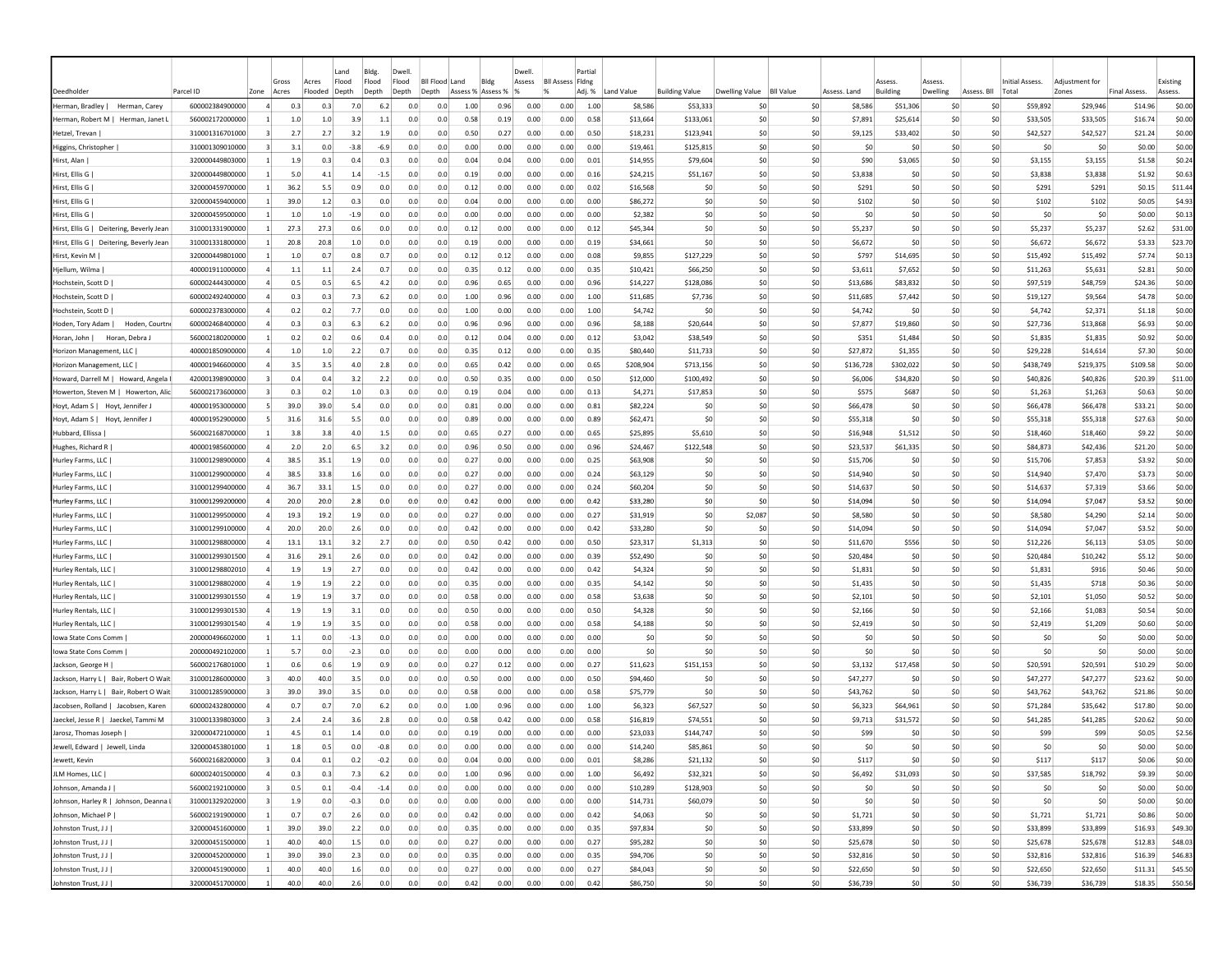|                                          |                 |                 |                |                  | Land           | Bldg.          | Dwell                                       |     |                                   |      | Dwell  |                         | Partial |            |                       |                |                  |              |                           |                    |                |                                 |                         |                     |                     |
|------------------------------------------|-----------------|-----------------|----------------|------------------|----------------|----------------|---------------------------------------------|-----|-----------------------------------|------|--------|-------------------------|---------|------------|-----------------------|----------------|------------------|--------------|---------------------------|--------------------|----------------|---------------------------------|-------------------------|---------------------|---------------------|
| Deedholder                               | Parcel ID       | Zone            | Gross<br>Acres | Acres<br>Flooded | Flood<br>Depth | Flood<br>Depth | Flood<br><b>BII Flood</b><br>Depth<br>Depth |     | Land<br>Bldg<br>Assess % Assess % |      | Assess | <b>Bll Assess Fldng</b> | Adj. %  | Land Value | <b>Building Value</b> | Dwelling Value | <b>BII Value</b> | Assess, Land | Assess<br><b>Building</b> | Assess<br>Dwelling | Assess. Bll    | <b>Initial Assess.</b><br>Total | Adiustment for<br>Zones | <b>Final Assess</b> | Existing<br>Assess. |
| Johnston Trust, J J                      | 320000451300000 | $\vert$ 1       | 36.0           | 34.0             | 2.4            | 0.4            | $-2.1$                                      | 0.0 | 0.35                              | 0.04 | 0.00   | 0.00                    | 0.33    | \$62,076   | \$12,334              | \$72,865       | \$0              | \$20,314     | \$475                     | -SO                | S0             | \$20,789                        | \$20,789                | \$10.38             | \$36.40             |
| Johnston Trust, J J                      | 320000451400000 |                 | 18.4           | 18.4             | 3.8            | 0.0            | 0.0                                         | 0.0 | 0.58                              | 0.00 | 0.00   | 0.00                    | 0.58    | \$30,429   | -SO                   | -SO            | \$0              | \$17,573     | S0                        | -SO                | \$0            | \$17,573                        | \$17,573                | \$8.78              | \$18.61             |
| Johnston, Michael J                      | 320000451100000 |                 | 39.8           | 36.6             | 1.6            | 0.0            | 0.0                                         | 0.0 | 0.27                              | 0.00 | 0.00   | 0.00                    | 0.25    | \$85,688   | \$0                   | -SO            | \$0              | \$21,234     | S <sub>0</sub>            | \$0                | \$0            | \$21,234                        | \$21,234                | \$10.61             | \$30.15             |
| Johnston, Michael J                      | 320000451000000 |                 | 38.0           | 32.5             | 1.8            | $-0.7$         | $-2.5$                                      | 0.0 | 0.27                              | 0.00 | 0.00   | 0.00                    | 0.23    | \$83,477   | \$23,629              | \$163,095      | \$0              | \$19,241     | \$0                       | \$0                | \$0            | \$19,241                        | \$19,241                | \$9.61              | \$19.21             |
| Jones, Edward L Jr                       | 400001977301000 |                 | 1.8            | 1.8              | 3.6            | 2.7            | 0.0                                         | 0.0 | 0.58                              | 0.42 | 0.00   | 0.00                    | 0.58    | \$14,117   | \$51,165              | -SC            | \$0              | \$8,153      | \$21,668                  | \$C                | \$0            | \$29,821                        | \$29,821                | \$14.90             | \$0.00              |
| Jones, Larry                             | 400001977100000 | -51             | 34.6           | 34.6             | 8.2            | 0.0            | 0.0                                         | 0.0 | 1.00                              | 0.00 | 0.00   | 0.00                    | 1.00    | \$59,862   | \$0                   | \$0            | \$0              | \$59,862     | \$0                       | \$0                | S <sub>0</sub> | \$59,862                        | \$59,862                | \$29.90             | \$0.00              |
| Jones, Michael K   Jones, Sandra D       | 560002190200000 |                 | 0.2            | 0.2              | 0.4            | 0.1            | 0.0                                         | 0.0 | 0.04                              | 0.04 | 0.00   | 0.00                    | 0.04    | \$5,816    | \$4,508               | \$0            | \$0              | \$224        | \$174                     | \$0                | S0             | \$397                           | \$397                   | \$0.20              | \$0.00              |
| Jones, Tammy Jo                          | 320000463300000 | -11             | 39.0           | 36.3             | 1.1            | 0.0            | 0.0                                         | 0.0 | 0.19                              | 0.00 | 0.00   | 0.00                    | 0.18    | \$75,190   | \$0                   | -SO            | \$0              | \$13,472     | S0                        | S0                 | S0             | \$13,472                        | \$13,472                | \$6.73              | \$29.58             |
| Jones, Tammy Jo                          | 320000463401000 |                 | 18.0           | 6.0              | 0.1            | 0.0            | 0.0                                         | 0.0 | 0.04                              | 0.00 | 0.00   | 0.00                    | 0.01    | \$46,747   | \$0                   | -SO            | \$0              | \$601        | S <sub>0</sub>            | S0                 | \$0            | <b>S601</b>                     | \$601                   | \$0.30              | \$2.27              |
| JP Olsen Farms LLC  <br>Pace, Clark B    | 430001375400000 |                 | 43.7           | 43.7             | 11.2           | 0.0            | 0.0                                         | 0.0 | 1.00                              | 0.00 | 0.00   | 0.00                    | 1.00    | \$94,435   | \$0                   | \$0            | \$0              | \$94,435     | \$0                       | \$0                | \$0            | \$94,435                        | \$94,435                | \$47.17             | \$120.86            |
| JP Olsen Farms LLC  <br>Pace, Clark B    | 420001414800000 |                 | 38.5           | 38.5             | 9.7            | 0.0            | 0.0                                         | 0.0 | 1.00                              | 0.00 | 0.00   | 0.00                    | 1.00    | \$93,337   | \$C                   | -SO            | \$0              | \$93,337     | \$0                       | \$C                | \$0            | \$93,337                        | \$93,337                | \$46.62             | \$104.11            |
| JP Olsen Farms LLC  <br>Pace, Clark B    | 430001375300000 |                 | 49.5           | 49.5             | 9.5            | 0.0            | 0.0                                         | 0.0 | 1.00                              | 0.00 | 0.00   | 0.00                    | 1.00    | \$113,232  | \$0                   | \$0            | \$0              | \$113,232    | \$0                       | \$0                | \$0            | \$113,232                       | \$113,232               | \$56.56             | \$147.08            |
| JP Olsen Farms LLC  <br>Pace, Clark B    | 430001375100000 |                 | 49.8           | 49.8             | 8.8            | 7.7            | 0.0                                         | 0.0 | 1.00                              | 1.00 | 0.00   | 0.00                    | 1.00    | \$104,890  | \$5,447               | \$0            | \$0              | \$104,890    | \$5,447                   | \$0                | \$0            | \$110,337                       | \$110,337               | \$55.11             | \$148.19            |
| JP Olsen Farms LLC  <br>Pace, Clark B    | 430001375500000 |                 | 7.9            | 7.9              | 10.3           | 0.0            | 0.0                                         | 0.0 | 1.00                              | 0.00 | 0.00   | 0.00                    | 1.00    | \$19,652   | -SO                   | \$0            | \$0              | \$19,652     | S0                        | \$0                | \$0            | \$19,652                        | \$19,652                | \$9.82              | \$21.48             |
| JP Olsen Farms LLC  <br>Pace, Clark B    | 430001375600000 |                 | 8.7            | 8.7              | 9.5            | 0.0            | 0.0                                         | 0.0 | 1.00                              | 0.00 | 0.00   | 0.00                    | 1.00    | \$15,981   | \$0                   | -SO            | \$0              | \$15,981     | S <sub>0</sub>            | \$0                | \$0            | \$15,981                        | \$15,981                | \$7.98              | \$25.85             |
| JP Olsen Farms LLC I<br>Pace, Clark B    | 430001375200000 |                 | 25.6           | 25.6             | 9.6            | 0.0            | 0.0                                         | 0.0 | 1.00                              | 0.00 | 0.00   | 0.00                    | 1.00    | \$62,691   | \$0                   | -SO            | \$0              | \$62,691     | S <sub>0</sub>            | \$0                | \$0            | \$62,691                        | \$62,691                | \$31.31             | \$69.51             |
| JP Olsen Farms LLC  <br>Pace, Clark B    | 430001375700000 |                 | 2.6            | 2.6              | 9.7            | 0.0            | 0.0                                         | 0.0 | 1.00                              | 0.00 | 0.00   | 0.00                    | 1.00    | \$4,955    | \$0                   | -SO            | \$0              | \$4,955      | \$0                       | \$0                | \$0            | \$4,955                         | \$4,955                 | \$2.48              | \$8.36              |
| JP Olsen Farms LLC  <br>Pace, Clark B    | 420001414700000 | $\vert$ 1       | 38.7           | 38.7             | 9.5            | 0.0            | 0.0                                         | 0.0 | 1.00                              | 0.00 | 0.00   | 0.00                    | 1.00    | \$81,719   | \$0                   | \$0            | \$0              | \$81,719     | \$0                       | \$0                | \$0            | \$81,719                        | \$81,719                | \$40.82             | \$104.65            |
| Kalasky, Mark R                          | 570002187100000 |                 | 0.2            | 0.2              | 0.4            | 0.1            | 0.0                                         | 0.0 | 0.04                              | 0.04 | 0.00   | 0.00                    | 0.04    | \$5,855    | \$4,508               | -SO            | \$0              | \$225        | \$174                     | \$0                | \$0            | \$399                           | \$399                   | \$0.20              | \$0.00              |
| Kantas, Diane                            | 320000452200000 | -11             | 40.0           | 26.1             | 4.9            | 0.0            | 0.0                                         | 0.0 | 0.73                              | 0.00 | 0.00   | 0.00                    | 0.48    | \$74,072   | -SO                   | -SO            | \$0              | \$35,355     | -SO                       | S0                 | S0             | \$35,355                        | \$35,355                | \$17.66             | \$0.00              |
| Kantas, Diane                            | 320000452400000 | -11             | 27.2           | 4.1              | 3.3            | 0.0            | 0.0                                         | 0.0 | 0.50                              | 0.00 | 0.00   | 0.00                    | 0.08    | \$53,176   | \$0                   | -SO            | \$0              | \$4,012      | S <sub>0</sub>            | \$0                | \$0            | \$4,012                         | \$4,012                 | \$2.00              | \$0.00              |
| Karlin, Stuart J                         | 600002384700000 |                 | 0.7            | 0.7              | 6.7            | 6.2            | 0.0                                         | 0.0 | 1.00                              | 0.96 | 0.00   | 0.00                    | 1.00    | \$8,188    | \$21,873              | \$0            | \$0              | \$8,188      | \$21,042                  | \$0                | \$0            | \$29,230                        | \$14,615                | \$7.30              | \$0.00              |
| Karlin, Stuart J                         | 600002384600000 |                 | 0.3            | 0.3              | 6.0            | 5.2            | 0.0                                         | 0.0 | 0.89                              | 0.81 | 0.00   | 0.00                    | 0.89    | \$8,188    | \$73,631              | \$0            | \$0              | \$7,250      | \$59,531                  | \$0                | \$0            | \$66,781                        | \$33,391                | \$16.68             | \$0.00              |
| Kauffman, Patricia A                     | 560002187400000 |                 | 0.2            | 0.2              | 3.9            | 2.4            | 0.0                                         | 0.0 | 0.58                              | 0.35 | 0.00   | 0.00                    | 0.58    | \$3,687    | \$35,667              | -SO            | \$0              | \$2,129      | \$12,359                  | \$0                | \$0            | \$14,488                        | \$14,488                | \$7.24              | \$0.00              |
| Kauffman, Patricia A                     | 560001917100000 |                 | 0.2            | 0.2              | 3.9            | 3.4            | 0.0                                         | 0.0 | 0.58                              | 0.50 | 0.00   | 0.00                    | 0.58    | \$3,028    | \$26,866              | \$0            | \$0              | \$1,749      | \$13,446                  | \$0                | \$0            | \$15,195                        | \$15,195                | \$7.59              | \$0.00              |
| Kauffman, Robert                         | 560002179305000 |                 | 0.0            | 0.0              | 0.0            | 4.9            | 0.0                                         | 0.0 | 0.00                              | 0.73 | 0.00   | 0.00                    | 0.00    | \$0        | \$8,584               | \$0            | \$0              | -SO          | \$6,279                   | S0                 | \$0            | \$6,279                         | \$6,279                 | \$3.14              | \$0.00              |
| Kaufman, Patricia                        | 560002179303000 |                 | 0.3            | 0.3              | 6.6            | 0.0            | 0.0                                         | 0.0 | 1.00                              | 0.00 | 0.00   | 0.00                    | 1.00    | \$2,595    | -SO                   | \$0            | \$0              | \$2,595      | S0                        | \$0                | S0             | \$2,595                         | \$2,595                 | \$1.30              | \$0.00              |
| Kaufman, Patricia                        | 560002179300000 |                 | 1.2            | 1.2              | 5.4            | 0.0            | 0.0                                         | 0.0 | 0.81                              | 0.00 | 0.00   | 0.00                    | 0.81    | \$4,927    | \$0                   | \$0            | \$0              | \$3,983      | S <sub>0</sub>            | \$0                | \$0            | \$3,983                         | \$3,983                 | \$1.99              | \$0.00              |
| Kaufman, Patricia                        | 560002179302000 |                 | 0.2            | 0.2              | 5.9            | 0.0            | 0.0                                         | 0.0 | 0.89                              | 0.00 | 0.00   | 0.00                    | 0.89    | \$1,774    | \$0                   | -SO            | \$0              | \$1,571      | \$0                       | \$0                | \$0            | \$1,571                         | \$1,571                 | \$0.78              | \$0.00              |
| Kenkel Living Trust, Merle  <br>Kenkel L | 400001952901000 |                 | 2.1            | 2.1              | 4.0            | 2.1            | 0.0                                         | 0.0 | 0.58                              | 0.35 | 0.00   | 0.00                    | 0.58    | \$15,916   | \$48,785              | -SO            | \$0              | \$9,191      | \$16,904                  | \$0                | \$0            | \$26,095                        | \$26,095                | \$13.03             | \$0.00              |
| Kierscht Family Trust, Orville           | 280001239400000 | $\overline{a}$  | 40.0           | 33.0             | $1.1\,$        | 0.0            | 0.0                                         | 0.0 | 0.19                              | 0.00 | 0.00   | 0.00                    | 0.16    | \$79,454   | -SC                   | \$0            | \$0              | \$12,618     | \$0                       | \$0                | \$0            | \$12,618                        | \$6,309                 | \$3.15              | \$0.00              |
| Kierscht Family Trust, Orville           | 280001239000000 |                 | 26.2           | 7.2              | 0.6            | 0.0            | 0.0                                         | 0.0 | 0.12                              | 0.00 | 0.00   | 0.00                    | 0.03    | \$60,899   | \$0                   | -SO            | \$0              | \$1,931      | \$0                       | \$0                | \$0            | \$1,931                         | \$966                   | \$0.48              | \$0.00              |
| Kierscht Family Trust, Orville           | 280001239600000 |                 | 38.8           | 38.8             | 1.3            | 0.0            | 0.0                                         | 0.0 | 0.19                              | 0.00 | 0.00   | 0.00                    | 0.19    | \$76,007   | \$0                   | -SO            | \$0              | \$14,631     | S0                        | S0                 | S0             | \$14,631                        | \$7,316                 | \$3.65              | \$0.00              |
| Kierscht Family Trust, Orville           | 280001239500000 |                 | 40.0           | 34.1             | 1.1            | 0.0            | 0.0                                         | 0.0 | 0.19                              | 0.00 | 0.00   | 0.00                    | 0.16    | \$71,315   | \$0                   | -SO            | \$0              | \$11,703     | -SO                       | \$0                | S0             | \$11,703                        | \$5,852                 | \$2.92              | \$0.00              |
| Kierscht Family Trust, Orville           | 280001238900000 |                 | 38.8           | 38.8             | 1.6            | 0.6            | 0.0                                         | 0.0 | 0.27                              | 0.12 | 0.00   | 0.00                    | 0.27    | \$64,539   | \$4,231               | \$0            | -SO              | \$17,393     | \$489                     | \$0                | \$0            | \$17,882                        | \$8,941                 | \$4.47              | \$0.00              |
| Kilbane, Janelle J.                      | 310001298801000 |                 | 2.9            | 2.9              | 2.6            | 0.2            | 0.0                                         | 0.0 | 0.42                              | 0.04 | 0.00   | 0.00                    | 0.42    | \$18,746   | \$114,001             | -SO            | \$0              | \$7,939      | \$4,389                   | \$0                | \$0            | \$12,328                        | \$6,164                 | \$3.08              | \$0.00              |
| Kiminski, Thomas A  <br>Kiminski, Darla  | 400001971400000 |                 | 0.9            | 0.9              | 5.1            | 4.1            | 0.0                                         | 0.0 | 0.81                              | 0.65 | 0.00   | 0.00                    | 0.81    | \$12,233   | \$133,078             | \$0            | \$0              | \$9,890      | \$87,100                  | \$C                | \$0            | \$96,990                        | \$96,990                | \$48.45             | \$0.00              |
| King Family Foundation, Dean J.          | 190000825100000 |                 | 24.2           | 15.6             | 0.6            | 0.0            | 0.0                                         | 0.0 | 0.12                              | 0.00 | 0.00   | 0.00                    | 0.07    | \$54,227   | -SO                   | \$0            | \$0              | \$4,037      | -SC                       | \$0                | \$0            | \$4,037                         | \$4,037                 | \$2.02              | \$0.00              |
| King Family Foundation, Dean J.          | 190000825600000 |                 | 24.9           | 21.7             | 0.8            | 0.0            | 0.0                                         | 0.0 | 0.12                              | 0.00 | 0.00   | 0.00                    | 0.10    | \$50,873   | -SO                   | -SO            | \$0              | \$5,127      | S0                        | \$0                | \$0            | \$5,127                         | \$5,127                 | \$2.56              | \$0.00              |
| King Family Foundation, Dean J.          | 190000851400000 |                 | 38.5           | 36.7             | 1.4            | 0.0            | 0.0                                         | 0.0 | 0.19                              | 0.00 | 0.00   | 0.00                    | 0.18    | \$64,941   | \$0                   | -SO            | \$0              | \$11,917     | \$0                       | \$0                | \$0            | \$11,917                        | \$11,917                | \$5.95              | \$0.00              |
| King Family Foundation, Dean J.          | 190000851500000 |                 | 37.5           | 37.5             | 2.1            | 0.0            | 0.0                                         | 0.0 | 0.35                              | 0.00 | 0.00   | 0.00                    | 0.35    | \$76,733   | \$0                   | \$0            | \$0              | \$26,588     | S <sub>0</sub>            | \$0                | \$0            | \$26,588                        | \$26,588                | \$13.28             | \$0.00              |
| King Family Foundation, Dean J.          | 190000852600000 |                 | 38.7           | 38.1             | 1.1            | 0.0            | 0.0                                         | 0.0 | 0.19                              | 0.00 | 0.00   | 0.00                    | 0.19    | \$74,109   | \$0                   | -SO            | \$0              | \$14,045     | \$0                       | \$0                | \$0            | \$14,045                        | \$14,045                | \$7.02              | \$0.00              |
| King Family Foundation, Dean J.          | 190000852500000 | $\vert$ 3       | 39.7           | 21.9             | 1.2            | 0.0            | 0.0                                         | 0.0 | 0.19                              | 0.00 | 0.00   | 0.00                    | 0.11    | \$92,708   | \$0                   | -SO            | \$0              | \$9,845      | \$0                       | \$0                | \$0            | \$9,845                         | \$9,845                 | \$4.92              | \$0.00              |
| King Family Foundation, Dean J.          | 190000852400000 | $\overline{3}$  | 38.0           | 0.8              | 0.2            | 0.0            | 0.0                                         | 0.0 | 0.04                              | 0.00 | 0.00   | 0.00                    | 0.00    | \$103,006  | \$363                 | \$0            | \$0              | \$83         | \$0                       | \$0                | \$0            | \$83                            | \$83                    | \$0.04              | \$0.00              |
| King Family Foundation, Dean J.          | 190000852300000 | -31             | 13.6           | 2.2              | 0.6            | 0.0            | 0.0                                         | 0.0 | 0.12                              | 0.00 | 0.00   | 0.00                    | 0.02    | \$40,114   | -SO                   | -SO            | \$0              | \$748        | -SO                       | S0                 | S0             | \$748                           | \$748                   | \$0.37              | \$0.00              |
| King Family Foundation, Dean J.          | 310001078600000 | 10              | 32.1           | 0.0              | 0.0            | 0.0            | 0.0                                         | 0.0 | 0.00                              | 0.00 | 0.00   | 0.00                    | 0.00    | \$92,419   | -SO                   | -SO            | \$0              | S0           | -SO                       | S0                 | -SO            | .so                             | \$0                     | \$0.00              | \$4.06              |
| King Family Foundation, Dean J.          | 310001324700000 | 10 <sup>1</sup> | 34.6           | 0.0              | 0.0            | 0.0            | 0.0                                         | 0.0 | 0.00                              | 0.00 | 0.00   | 0.00                    | 0.00    | \$99,648   | -SO                   | -SO            | \$0              | \$0          | S <sub>0</sub>            | \$0                | \$0            | \$0                             | \$0                     | \$0.00              | \$4.37              |
| King Family Foundation, Dean J.          | 310001336500000 | 10              | 1.0            | 0.0              | 0.0            | 0.0            | 0.0                                         | 0.0 | 0.00                              | 0.00 | 0.00   | 0.00                    | 0.00    | \$2,880    | \$0                   | -SO            | \$0              | \$0          | S <sub>0</sub>            | \$0                | \$0            | \$0                             | \$0                     | \$0.00              | \$0.70              |
| King, Andrew D   King, Kari S            | 320000431800000 |                 | 304.6          | 304.6            | 7.9            | 0.0            | 0.0                                         | 0.0 | 1.00                              | 0.00 | 0.00   | 0.00                    | 1.00    | \$367,844  | \$0                   | \$0            | \$0              | \$367,844    | \$0                       | \$0                | \$0            | \$367,844                       | \$367,844               |                     | \$183.74 \$1,126.11 |
| King, Karol  <br>King, Rozanne           | 200000505100000 |                 | 27.9           | 21.1             | 1.1            | 0.0            | 0.0                                         | 0.0 | 0.19                              | 0.00 | 0.00   | 0.00                    | 0.15    | \$75,771   | \$0                   | 50             | \$0              | \$11,039     | \$0                       | \$0                | \$0            | \$11,039                        | \$11,039                | \$5.51              | \$14.10             |
| King, Rozanne<br>King, Karol             | 200000505101000 | $\vert$ 1       | 4.9            | 4.6              | 0.1            | 0.3            | 0.0                                         | 0.0 | 0.04                              | 0.04 | 0.00   | 0.00                    | 0.04    | \$13,399   | \$42,294              | 50             | \$0              | \$487        | \$1,628                   | 50                 | \$0            | \$2,116                         | \$2,116                 | \$1.06              | \$2.46              |
| King, Karol   King, Rozanne              | 200000498000000 | $\vert$ 1       | 36.6           | 14.5             | 1.1            | 0.0            | 0.0                                         | 0.0 | 0.19                              | 0.00 | 0.00   | 0.00                    | 0.08    | \$85,687   | \$0                   | \$0            | 50               | \$6,544      | \$0                       | S0                 | \$0            | \$6,544                         | \$6,544                 | \$3.27              | \$0.00              |
| King, Karol D                            | 200000487100000 | $\vert$ 1       | 2.6            | 2.1              | 1.5            | 0.0            | 0.0                                         | 0.0 | 0.27                              | 0.00 | 0.00   | 0.00                    | 0.22    | \$5,658    | \$0                   | 50             | \$0              | \$1,232      | \$0                       | 50                 | \$0            | \$1,232                         | \$1,232                 | \$0.62              | \$0.00              |
| King, Karol D                            | 200000486900000 | $\mathbf{1}$    | 24.6           | 24.6             | 2.4            | 0.0            | 0.0                                         | 0.0 | 0.35                              | 0.00 | 0.00   | 0.00                    | 0.35    | \$50,570   | \$0                   | \$0            | \$0              | \$17,523     | \$0                       | 50                 | \$0            | \$17,523                        | \$17,523                | \$8.75              | \$18.62             |
| King, Karol D                            | 200000487000000 | $\mathbf{1}$    | 39.0           | 39.0             | 1.8            | 0.0            | 0.0                                         | 0.0 | 0.27                              | 0.00 | 0.00   | 0.00                    | 0.27    | \$77,643   | \$5,478               | \$0            | 50               | \$20,925     | \$0                       | 50                 | \$0            | \$20,925                        | \$20,925                | \$10.45             | \$49.30             |
| King, Karol D                            | 320000425700000 | $\vert$ 1       | 36.1           | 36.1             | 1.6            | 0.0            | 0.0                                         | 0.0 | 0.27                              | 0.00 | 0.00   | 0.00                    | 0.27    | \$67,967   | \$0                   | S <sub>0</sub> | 50               | \$18,317     | \$0                       | \$0                | \$0            | \$18,317                        | \$18,317                | \$9.15              | \$41.02             |
| King, Karol D                            | 200000487200000 | $\vert$ 1       | 39.0           | 39.0             | 1.9            | 0.0            | 0.0                                         | 0.0 | 0.27                              | 0.00 | 0.00   | 0.00                    | 0.27    | \$74,915   | \$0                   | \$0            | \$0              | \$20,190     | \$0                       | \$0                | \$0            | \$20,190                        | \$20,190                | \$10.08             | \$49.30             |
| King, Karol D                            | 200000487300000 | $\vert$ 1       | 59.3           | 42.8             | 1.4            | 0.0            | 0.0                                         | 0.0 | 0.19                              | 0.00 | 0.00   | 0.00                    | 0.14    | \$125,070  | \$0                   | \$0            | \$0              | \$17,365     | 50                        | 50                 | 50             | \$17,365                        | \$17,365                | \$8.67              | \$42.57             |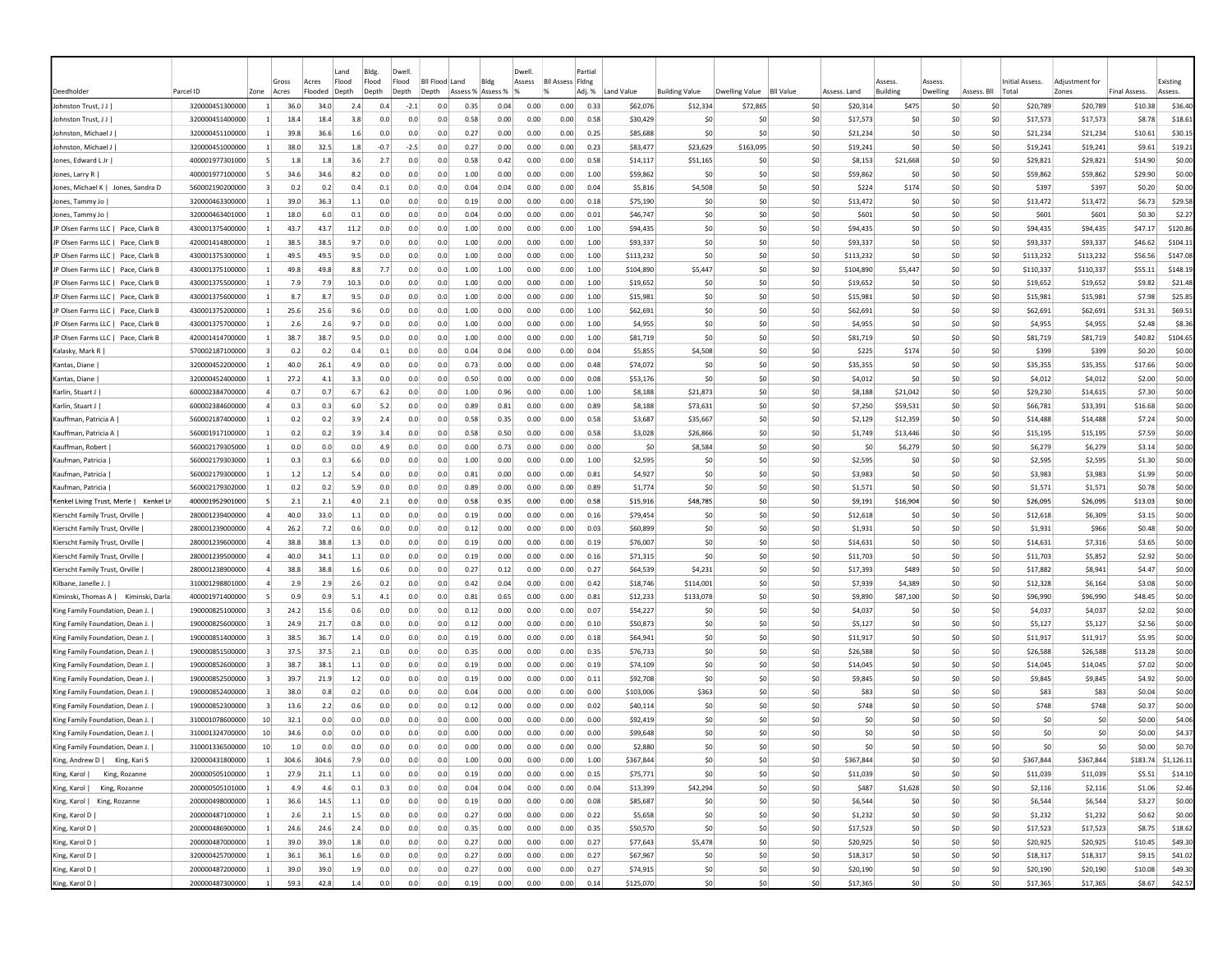|                                                                                |                                    |                         | Gross        | Acres        | Land<br>Flood | Bldg.<br>Flood | Dwell<br>Flood | <b>BII Flood</b><br>Land |              | Bldg              | Dwell.<br>Assess | <b>BII Assess Fidng</b> | Partial      |                      |                       |                |                  |                      | <i><b>SSESS</b></i> | Assess   |                | Initial Assess.                    | Adiustment fo        |                     | Existing          |
|--------------------------------------------------------------------------------|------------------------------------|-------------------------|--------------|--------------|---------------|----------------|----------------|--------------------------|--------------|-------------------|------------------|-------------------------|--------------|----------------------|-----------------------|----------------|------------------|----------------------|---------------------|----------|----------------|------------------------------------|----------------------|---------------------|-------------------|
| Deedholde                                                                      | Parcel ID                          | Zone                    | Acres        | Flooded      | Depth         | Depth          | Depth          | Depth                    |              | Assess % Assess % |                  | %                       | Adj. %       | Land Value           | <b>Building Value</b> | Dwelling Value | <b>BII Value</b> | Assess, Land         | <b>Building</b>     | Dwelling | Assess, Bll    | Total                              | Zones                | <b>Final Assess</b> | Assess.           |
| Kirk Revocable Living Trust, Mary Lou                                          | 400001909900000                    | $\overline{a}$          | 38.5         | 38.5         | 5.5           | 0.0            | 0.0            | 0.0                      | 0.89         | 0.00              | 0.00             | 0.00                    | 0.89         | \$63,154             | \$0                   | -SO            | \$0              | \$55,923             | \$0                 |          | -SO            | S0<br>\$55,923                     | \$27,961             | \$13.97             | \$0.00            |
| Kirk Revocable Living Trust, Mary Lou                                          | 400001909700000                    |                         | 39.C         | 39.0         | 3.5           | 0.0            | 0.0            | 0.0                      | 0.58         | 0.00              | 0.00             | 0.00                    | 0.58         | \$82,288             | \$0                   | \$0            | \$0              | \$47,521             | \$0                 |          | \$C            | \$0<br>\$47,521                    | \$47,521             | \$23.74             | \$0.00            |
| Kirk Revocable Living Trust. Mary Lou                                          | 400001910000000                    |                         | 34.1         | 34.1         | 5.5           | 0.0            | 0.0            | 0.0                      | 0.89         | 0.00              | 0.00             | 0.00                    | 0.89         | \$56,742             | \$0                   | \$0            | \$0              | \$50,245             | SO                  |          | \$0            | \$0<br>\$50,245                    | \$25,123             | \$12.55             | \$0.00            |
| Kirk Revocable Living Trust, Mary Lou                                          | 400001909800000                    |                         | 37.5         | 37.2         | 4.9           | 0.0            | 0.0            | 0.0                      | 0.73         | 0.00              | 0.00             | 0.00                    | 0.73         | \$61,485             | \$0                   | S0             | \$0              | \$44,640             | \$0                 |          | \$0            | \$0<br>\$44,640                    | \$22,320             | \$11.15             | \$0.00            |
| Kirk Revocable Living Trust, Mary Lou                                          | 400001909600000                    | -5                      | 36.1         | 36.1         | 2.8           | 0.0            | 0.0            | 0.0                      | 0.42         | 0.00              | 0.00             | 0.00                    | 0.42         | \$91,949             | \$0                   | \$0            | \$0              | \$38,940             | \$0                 |          | \$0            | \$0<br>\$38,940                    | \$38,940             | \$19.45             | \$0.00            |
| Kirk Revocable Living Trust, Mary Lou                                          | 400001910100000                    | $\overline{4}$          | 21.0         | 21.0         | 4.2           | 0.0            | 0.0            | 0.0                      | 0.65         | 0.00              | 0.00             | 0.00                    | 0.65         | \$34,766             | \$0                   | \$0            | \$0              | \$22,754             | \$0                 |          | \$0            | \$0<br>\$22,754                    | \$11,377             | \$5.68              | \$0.00            |
| Kirk Revocable Living Trust, Mary Lou                                          | 320000447201000                    |                         | 0.0          | 0.0          | 0.0           | 0.0            | 0.0            | 0.2                      | 0.00         | 0.00              | 0.00             | 0.04                    | 0.00         | \$0                  | \$0                   | S0             | \$1,338          | S0                   | \$0                 |          | \$0<br>\$52    | \$52                               | \$52                 | \$0.03              | \$0.00            |
| Kirk Revocable Living Trust, Mary Lou                                          | 200000501400000                    | -11                     | 39.0         | 38.1         | 4.3           | 0.0            | 0.0            | 0.0                      | 0.65         | 0.00              | 0.00             | 0.00                    | 0.64         | \$77,165             | \$145                 | S0             | \$0              | \$49,339             | \$0                 |          | S0             | S0<br>\$49,339                     | \$49,339             | \$24.65             | \$36.97           |
| Kirk Revocable Living Trust, Mary Lou                                          | 200000501500000                    | -1                      | 40.0         | 40.0         | 1.9           | 0.0            | 0.0            | 0.0                      | 0.27         | 0.00              | 0.00             | 0.00                    | 0.27         | \$88,008             | \$0                   | S0             | \$0              | \$23,718             | \$0                 |          | \$0            | \$0<br>\$23,718                    | \$23,718             | \$11.85             | \$50.56           |
| Kirk Revocable Living Trust, Mary Lou                                          | 200000501600000                    |                         | 40.0         | 40.0         | 5.5           | 0.0            | 0.0            | 0.0                      | 0.81         | 0.00              | 0.00             | 0.00                    | 0.81         | \$73,757             | \$0                   | \$0            | \$0              | \$59,633             | \$0                 |          | \$0            | \$0<br>\$59,633                    | \$59,633             | \$29.79             | \$37.92           |
| Kirk Revocable Living Trust, Mary Lou                                          | 200000501700000<br>200000501300000 |                         | 27.4         | 19.1         | 3.6           | 0.0            | 0.0            | 0.0                      | 0.58         | 0.00              | 0.00             | 0.00                    | 0.40         | \$61,814             | \$0                   | \$0            | \$0              | \$24,848             | \$0                 |          | \$C            | \$0<br>\$24,848                    | \$24,848             | \$12.41             | \$24.28           |
| Kirk Revocable Living Trust, Mary Lou                                          |                                    |                         | 39.0         | 39.0         | 3.5           | 0.0            | 0.0            | 0.0                      | 0.58         | 0.00              | 0.00             | 0.00                    | 0.58         | \$65,096             | \$0                   | \$0            | \$0              | \$37,593             | \$0                 |          | \$C            | \$0<br>\$37,593                    | \$37,593             | \$18.78             | \$32.04           |
| Kirlin, Barbara A                                                              | 310001320700000                    |                         | 39.0<br>39.0 | 39.0<br>39.0 | 2.0<br>3.3    | 0.0<br>0.0     | 0.0<br>0.0     | 0.0<br>0.0               | 0.35<br>0.50 | 0.00<br>0.00      | 0.00<br>0.00     | 0.00<br>0.00            | 0.35<br>0.50 | \$80,908             | \$0<br>\$0            | \$0<br>\$0     | \$0<br>\$0       | \$28,035<br>\$47,401 | \$0<br>\$0          |          | \$0<br>\$0     | \$0<br>\$28,035<br>\$0<br>\$47,401 | \$28,035             | \$14.00<br>\$23.68  | \$0.00<br>\$33.32 |
| Kirlin, Barbara A   Kirlin, William W<br>Kirlin, Barbara A   Kirlin, William W | 420001440200000<br>420001440100000 | -3                      | 37.8         | 37.8         | 4.1           | 0.0            | 0.0            | 0.0                      | 0.65         | 0.00              | 0.00             | 0.00                    | 0.65         | \$94,707<br>\$62,899 | \$0                   | S0             | \$0              | \$41,167             | \$0                 |          | \$0            | \$0<br>\$41,167                    | \$47,401<br>\$41,167 | \$20.56             | \$32.30           |
| Kirlin, Barbara A   Kirlin, William W                                          | 420001440000000                    | $\vert$ 3               | 37.8         | 37.8         | 3.5           | 0.0            | 0.0            | 0.0                      | 0.50         | 0.00              | 0.00             | 0.00                    | 0.50         | \$75,222             | \$0                   | \$0            | \$0              | \$37.649             | \$0                 |          | \$0            | \$0<br>\$37.649                    | \$37,649             | \$18.81             | \$32.30           |
| Kirlin, Barbara A   Kirlin, William W                                          | 420001439900000                    | $\vert$ 3               | 32.0         | 32.0         | 3.6           | 0.0            | 0.0            | 0.0                      | 0.58         | 0.00              | 0.00             | 0.00                    | 0.58         | \$57,251             | \$4,839               | \$0            | \$0              | \$33,062             | \$0                 |          | \$0            | \$0<br>\$33,062                    | \$33,062             | \$16.52             | \$27.34           |
| Kirlin, Michael J                                                              | 310001318600000                    | $\vert$ 3               | 35.6         | 19.0         | 0.9           | $-4.3$         | $-6.3$         | 0.0                      | 0.12         | 0.00              | 0.00             | 0.00                    | 0.06         | \$74,712             | \$8,433               | \$75,918       | \$0              | \$4,608              | \$0                 |          | \$0            | \$0<br>\$4,608                     | \$4,608              | \$2.30              | \$0.00            |
| Kirlin, Michael J                                                              | 310001319900000                    |                         | 36.6         | 30.2         | 1.4           | 0.0            | 0.0            | 0.0                      | 0.19         | 0.00              | 0.00             | 0.00                    | 0.16         | \$74,901             | \$0                   | \$0            | \$0              | \$11,904             | \$0                 |          | \$0            | \$0<br>\$11,904                    | \$11,904             | \$5.95              | \$0.00            |
| Kirlin, Robert D   Kirlin, Angela S                                            | 310001287100000                    | -1                      | 3.3          | 3.1          | 1.6           | 0.1            | $-0.4$         | 0.0                      | 0.27         | 0.04              | 0.00             | 0.00                    | 0.25         | \$8,562              | \$435                 | \$61,834       | \$0              | \$2,169              | \$17                |          | S0             | S0<br>\$2,186                      | \$2,186              | \$1.09              | \$0.00            |
| Kirlin, Robert D   Kirlin, Angela S                                            | 310001287000000                    | -11                     | 31.4         | 31.4         | 1.9           | 1.1            | 0.0            | 0.0                      | 0.27         | 0.19              | 0.00             | 0.00                    | 0.27         | \$86,605             | \$869                 | S0             | \$0              | \$23,340             | S <sub>167</sub>    |          | S <sub>0</sub> | \$0<br>\$23,507                    | \$23,507             | S <sub>11.74</sub>  | \$0.00            |
| Kirlin, Robert D   Kirlin, Angela S                                            | 570002196600000                    |                         | 28.6         | 28.6         | 4.8           | 0.0            | 0.0            | 0.0                      | 0.73         | 0.00              | 0.00             | 0.00                    | 0.73         | \$56,850             | \$0                   | S0             | \$0              | \$41,586             | S0                  |          | \$0            | \$0<br>\$41,586                    | \$41,586             | \$20.77             | \$0.00            |
| Kirlin, Robert D   Kirlin, Angela S                                            | 570002196500000                    |                         | 43.6         | 43.6         | 2.9           | 0.0            | 0.0            | 0.0                      | 0.42         | 0.00              | 0.00             | 0.00                    | 0.42         | \$89,312             | \$0                   | \$0            | \$0              | \$37,824             | \$0                 |          | \$0            | \$0<br>\$37,824                    | \$37,824             | \$18.89             | \$0.00            |
| Kirlin, Robert D   Kirlin, Angela S                                            | 570002196401000                    |                         | 39.9         | 39.9         | 2.5           | 3.5            | 0.0            | 0.0                      | 0.42         | 0.58              | 0.00             | 0.00                    | 0.42         | \$69,729             | \$12,830              | \$0            | \$0              | \$29,530             | \$7,409             |          | \$0            | \$0<br>\$36,940                    | \$36,940             | \$18.45             | \$0.00            |
| Kirlin, William W                                                              | 310001292900000                    |                         | 36.0         | 35.0         | 1.3           | 0.0            | 0.0            | 0.0                      | 0.19         | 0.00              | 0.00             | 0.00                    | 0.19         | \$59,871             | \$0                   | \$0            | \$0              | \$11,211             | \$0                 |          | \$0            | \$0<br>\$11,211                    | \$11,211             | \$5.60              | \$0.00            |
| Kirlin, William W                                                              | 310001293000000                    |                         | 38.7         | 38.4         | 3.3           | 1.4            | $-0.8$         | 0.0                      | 0.50         | 0.19              | 0.00             | 0.00                    | 0.50         | \$75,936             | \$9,637               | \$119,043      | \$0              | \$37,711             | \$1,855             |          | \$0            | \$0<br>\$39,566                    | \$39,566             | \$19.76             | \$0.00            |
| Kirlin, William W                                                              | 310001293500000                    |                         | 38.0         | 38.0         | 0.9           | 0.0            | 0.0            | 0.0                      | 0.12         | 0.00              | 0.00             | 0.00                    | 0.12         | \$79,362             | \$0                   | -SO            | \$0              | \$9,166              | S0                  |          | <b>SC</b>      | S0<br>\$9,166                      | \$9,166              | \$4.58              | \$0.00            |
| Kirlin, William W                                                              | 310001293300000                    | $\vert$ 3               | 35.9         | 20.8         | 0.1           | 0.0            | 0.0            | 0.0                      | 0.04         | 0.00              | 0.00             | 0.00                    | 0.02         | \$59,876             | \$0                   | \$0            | \$0              | \$1,334              | \$0                 |          | \$0            | \$0<br>\$1,334                     | \$1,334              | \$0.67              | \$0.00            |
| Kirlin, William W                                                              | 310001293400000                    | $\vert$ 3               | 23.4         | 12.0         | 0.3           | 0.0            | 0.0            | 0.0                      | 0.04         | 0.00              | 0.00             | 0.00                    | 0.02         | \$43,514             | \$0                   | -SO            | \$0              | \$861                | \$0                 |          | \$0            | \$0<br>\$861                       | \$861                | \$0.43              | \$0.00            |
| Kirlin, William W                                                              | 560002177900000                    |                         | 6.4          | 6.4          | 3.6           | 0.6            | 0.0            | 0.0                      | 0.58         | 0.12              | 0.00             | 0.00                    | 0.58         | \$36,229             | \$68,607              | \$0            | \$0              | \$20,922             | \$7,924             |          | \$0            | \$0<br>\$28,846                    | \$28,846             | \$14.41             | \$0.00            |
| Kirlin, William W                                                              | 570002196010000                    | $\mathbf{1}$            | 38.5         | 38.5         | 3.5           | 0.0            | 0.0            | 0.0                      | 0.58         | 0.00              | 0.00             | 0.00                    | 0.58         | \$86,031             | \$0                   | \$0            | \$0              | \$49,683             | \$0                 |          | \$0            | \$0<br>\$49,683                    | \$49,683             | \$24.82             | \$0.00            |
| Kirlin, William W   Kirlin, Susan K                                            | 310001327300000                    |                         | 40.0         | 33.2         | 2.6           | 0.0            | 0.0            | 0.0                      | 0.42         | 0.00              | 0.00             | 0.00                    | 0.35         | \$104,305            | \$0                   | \$0            | \$0              | \$36,664             | \$0                 |          | \$0            | \$36,664<br>\$0                    | \$36,664             | \$18.31             | \$0.00            |
| Kirlin, William W   Kirlin, Susan K                                            | 310001293600000                    | -11                     | 23.7         | 23.7         | 2.3           | 0.0            | 0.0            | 0.0                      | 0.35         | 0.00              | 0.00             | 0.00                    | 0.35         | \$45,785             | \$0                   | S0             | \$0              | \$15,865             | S0                  |          | \$0            | S0<br>\$15,865                     | \$15,865             | \$7.92              | \$0.00            |
| Kirlin, William W   Kirlin, Susan K                                            | 310001293700000                    | -3                      | 21.4         | 21.4         | 2.3           | 0.0            | 0.0            | 0.0                      | 0.35         | 0.00              | 0.00             | 0.00                    | 0.35         | \$60,708             | \$0                   | \$0            | \$0              | \$21,035             | \$0                 |          | \$0            | \$0<br>\$21,035                    | \$21,035             | \$10.51             | \$0.00            |
| Kirlin, William W   Kirlin, Susan K                                            | 310001293800000                    | -3                      | 40.0         | 40.0         | 3.1           | 0.0            | 0.0            | 0.0                      | 0.50         | 0.00              | 0.00             | 0.00                    | 0.50         | \$108,594            | \$0                   | \$0            | \$0              | \$54,351             | S0                  |          | \$0            | \$0<br>\$54,351                    | \$54,351             | \$27.15             | \$0.00            |
| Kirlin, William W  <br>Kirlin, Susan K                                         | 310001327200000                    | -3                      | 39.0         | 13.6         | 0.9           | $-0.1$         | $-0.5$         | 0.0                      | 0.12         | 0.00              | 0.00             | 0.00                    | 0.04         | \$110,826            | \$10,249              | \$79,865       | \$0              | \$4,464              | \$0                 |          | \$0            | \$0<br>\$4,464                     | \$4,464              | \$2.23              | \$0.00            |
| Kirlin, William W  <br>Kirlin, Susan K                                         | 310001294000000                    |                         | 0.2          | 0.2          | 3.0           | 0.0            | 0.0            | 0.0                      | 0.50         | 0.00              | 0.00             | 0.00                    | 0.50         | \$432                | \$0                   | \$0            | \$0              | \$216                | \$0                 |          | \$C            | \$0<br>\$216                       | \$216                | \$0.11              | \$0.00            |
| Kirlin, William W  <br>Kirlin, Susan I                                         | 310001293900000                    |                         | 20.7         | 20.7         | 2.6           | 0.0            | 0.0            | 0.0                      | 0.42         | 0.00              | 0.00             | 0.00                    | 0.42         | \$50,484             | \$0                   | \$0            | \$0              | \$21,380             | \$0                 |          | \$C            | \$0<br>\$21,380                    | \$21,380             | \$10.68             | \$0.00            |
| Klauser Trust LLC                                                              | 320000455701000                    |                         | 27.8         | 27.8         | 5.0           | 0.0            | 0.0            | 0.0                      | 0.73         | 0.00              | 0.00             | 0.00                    | 0.73         | \$50,308             | \$0                   | S0             | \$0              | \$36,800             | \$0                 |          | \$0            | \$0<br>\$36,800                    | \$36,800             | \$18.38             | \$31.58           |
| Klauser Trust LLC                                                              | 320000456200000                    |                         | 40.0         | 40.0         | 2.2           | 0.0            | 0.0            | 0.0                      | 0.35         | 0.00              | 0.00             | 0.00                    | 0.35         | \$90,785             | \$0                   | \$0            | \$0              | \$31,457             | \$0                 |          | -SO            | \$0<br>\$31,457                    | \$31,457             | \$15.71             | \$35.39           |
| Klauser Trust LLC                                                              | 320000456100000                    |                         | 39.0         | 39.0         | 4.2           | 0.7            | 0.0            | 0.0                      | 0.65         | 0.12              | 0.00             | 0.00                    | 0.65         | \$94,189             | \$6,955               | \$0            | \$0              | \$61.647             | \$803               |          | \$0            | \$0<br>\$62,450                    | \$62,450             | \$31.19             | \$34.51           |
| Klauser Trust LLC                                                              | 320000456300000                    |                         | 40.0         | 40.0         | 4.6           | 0.0            | 0.0            | 0.0                      | 0.73         | 0.00              | 0.00             | 0.00                    | 0.73         | \$87,184             | \$0                   | \$0            | \$0              | \$63,775             | \$0                 |          | \$0            | \$0<br>\$63,775                    | \$63,775             | \$31.86             | \$45.48           |
| Klauser Trust LLC                                                              | 320000455801000                    |                         | 2.9          | 2.9          | 7.8           | 0.0            | 0.0            | 0.0                      | 1.00         | 0.00              | 0.00             | 0.00                    | 1.00         | \$4,748              | \$0                   | \$0            | \$0              | \$4,748              | \$0                 |          | \$C            | \$0<br>\$4,748                     | \$4,748              | \$2.37              | \$3.34            |
| Klauser Trust LLC                                                              | 320000456400000                    | $\mathbf{1}$            | 19.5         | 19.5         | 5.8           | 0.0            | 0.0            | 0.0                      | 0.89         | 0.00              | 0.00             | 0.00                    | 0.89         | \$37,542             | \$0                   | \$0            | \$0              | \$33,243             | \$0                 |          | \$0            | \$0<br>\$33,243                    | \$33,243             | \$16.61             | \$20.91           |
| Klein, Janice A   Klein, Daniel I                                              | 190000828200000                    | -31                     | 20.0         | 20.0         | 1.9           | 0.0            | 0.0            | 0.0                      | 0.27         | 0.00              | 0.00             | 0.00                    | 0.27         | \$33,280             | S0                    | S0             | S0               | \$8,969              | S0                  |          | S0             | S0<br>\$8,969                      | \$8,969              | <b>S4.48</b>        | \$0.00            |
| Klein, Janice A   Klein, Daniel                                                | 190000827900000                    |                         | 36.3         | 30.0         | 0.6           | 0.0            | 0.0            | 0.0                      | 0.12         | 0.00              | 0.00             | 0.00                    | 0.10         | \$93,468             | S0                    | S0             | S0               | \$8,919              | -SO                 |          | S0             | .so<br>\$8,919                     | \$8,919              | S4.46               | \$0.00            |
| Klein, Janice A   Klein, Daniel I                                              | 190000828000000                    |                         | 38.0         | 38.0         | 1.4           | 0.0            | 0.0            | 0.0                      | 0.19         | 0.00              | 0.00             | 0.00                    | 0.19         | \$67,987             | \$0                   | S0             | S0               | \$13,087             | S0                  |          | \$0            | \$0<br>\$13,087                    | \$13,087             | \$6.54              | \$0.00            |
| Klein, Janice A   Klein, Daniel I                                              | 190000828100000                    |                         | 19.5         | 18.8         | $1.0$         | 0.0            | 0.0            | 0.0                      | 0.12         | 0.00              | 0.00             | 0.00                    | 0.11         | \$48,988             | \$0                   | S0             | \$0              | \$5,455              | S0                  |          | \$0            | \$0<br>\$5,455                     | \$5,455              | \$2.72              | \$0.00            |
| Klein, Janice A   Klein, Daniel I                                              | 320000432300000                    | $\mathbf{1}$            | 38.6         | 36.6         | 3.1           | 0.0            | 0.0            | 0.0                      | 0.50         | 0.00              | 0.00             | 0.00                    | 0.48         | \$71,774             | \$0                   | \$0            | \$0              | \$34,106             | \$0                 |          | 50             | \$0<br>\$34,106                    | \$34,106             | \$17.04             | \$24.36           |
| Klein, Janice A   Klein, Daniel I                                              | 320000432400000                    | $\mathbf{1}$            | 38.7         | 38.7         | 3.8           | 0.0            | 0.0            | 0.0                      | 0.58         | 0.00              | 0.00             | 0.00                    | 0.58         | \$67,528             | \$0                   | \$0            | 50               | \$38,997             | \$0                 |          | 50             | \$0<br>\$38,997                    | \$38,997             | \$19.48             | \$48.88           |
| Klein, Janice A   Klein, Daniel I                                              | 320000432700000                    | $\mathbf{1}$            | 39.1         | 32.0         | 3.8           | 0.0            | 0.0            | 0.0                      | 0.58         | 0.00              | 0.00             | 0.00                    | 0.47         | \$64,700             | \$0                   | \$0            | 50               | \$30,564             | \$0                 |          | 50             | \$0<br>\$30,564                    | \$30,564             | \$15.27             | \$19.78           |
| Klein, Janice A   Klein, Daniel I                                              | 320000432200000                    | $\overline{1}$          | 37.0         | 35.8         | 2.3           | $-0.5$         | $-0.5$         | 0.0                      | 0.35         | 0.00              | 0.00             | 0.00                    | 0.34         | \$77,162             | \$15,149              | \$25,218       | 50               | \$25,868             | \$0                 |          | \$0            | \$0<br>\$25,868                    | \$25,868             | \$12.92             | \$28.02           |
| Klein, Janice A   Klein, Daniel I                                              | 320000432500000                    | $\mathbf{1}$            | 39.4         | 39.4         | 1.6           | 0.0            | 0.0            | 0.0                      | 0.27         | 0.00              | 0.00             | 0.00                    | 0.27         | \$87,369             | \$0                   | \$0            | \$0              | \$23,546             | 50                  |          | 50             | 50<br>\$23,546                     | \$23,546             | \$11.76             | \$37.35           |
| Klein, Janice A   Klein, Daniel I                                              | 320000432600000                    | $\vert$ 1               | 20.1         | 20.1         | 1.5           | 0.0            | 0.0            | 0.0                      | 0.27         | 0.00              | 0.00             | 0.00                    | 0.27         | \$43,763             | \$0                   | \$0            | \$0              | \$11,794             | \$0                 |          | 50             | 50<br>\$11,794                     | \$11,794             | \$5.89              | \$20.33           |
| Kneeland Trust, Diane Coulthard                                                | 420001383500000                    | $\overline{\mathbf{3}}$ | 39.0         | 39.0         | 2.5           | 0.0            | 0.0            | 0.0                      | 0.42         | 0.00              | 0.00             | 0.00                    | 0.42         | \$64,896             | \$0                   | \$0            | \$0              | \$27,483             | \$0                 |          | 50             | \$0<br>\$27,483                    | \$27,483             | \$13.73             | \$0.00            |
| Kneeland Trust, Diane Coulthard                                                | 420001383700000                    | $\overline{\mathbf{3}}$ | 39.0         | 39.0         | 4.2           | 0.0            | 0.0            | 0.0                      | 0.65         | 0.00              | 0.00             | 0.00                    | 0.65         | \$64,896             | \$0                   | \$0            | \$0              | \$42,474             | 50                  |          | 50             | \$0<br>\$42,474                    | \$42,474             | \$21.22             | \$0.00            |
| Kneeland Trust, Diane Coulthard                                                | 420001383600000                    | $\overline{\mathbf{3}}$ | 39.0         | 39.0         | 3.6           | 0.0            | 0.0            | 0.0                      | 0.58         | 0.00              | 0.00             | 0.00                    | 0.58         | \$64,896             | \$0                   | \$0            | \$0              | \$37,477             | \$0                 |          | 50             | \$0<br>\$37,477                    | \$37,477             | \$18.72             | \$0.00            |
| Kneeland Trust, Diane Coulthard                                                | 320000420901000                    | $\vert$ 1               | 0.2          | 0.1          | 2.9           | 0.0            | 0.0            | 0.0                      | 0.42         | 0.00              | 0.00             | 0.00                    | 0.18         | \$452                | 50                    | \$0            | \$0              | \$83                 | \$0                 |          | 50             | \$0<br>\$83                        | \$83                 | \$0.04              | \$0.00            |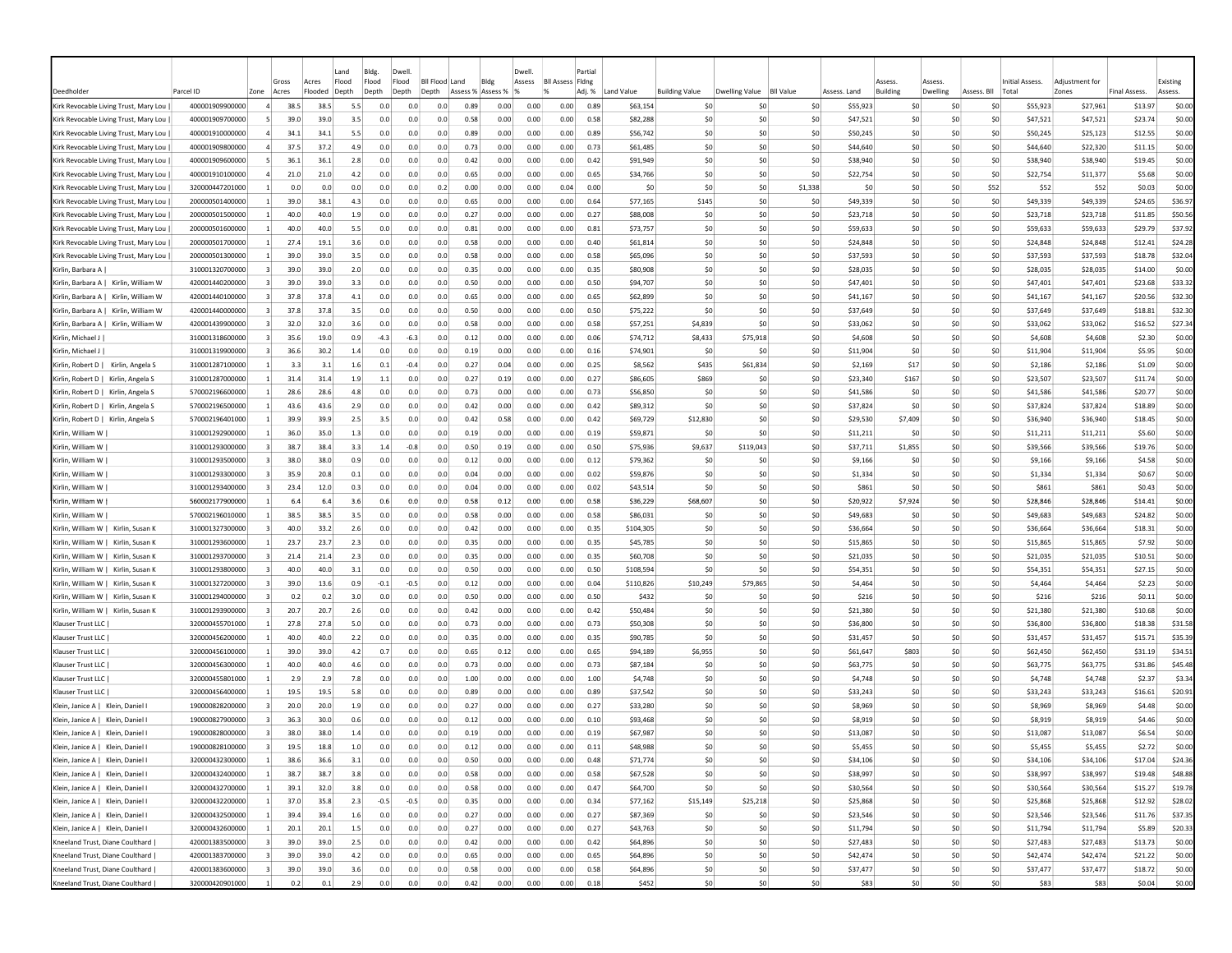|                                                                           |                                    |                                  |              |              | Land       | Bldg.      | Dwell                     |            |                   |              | Dwell.       |                         | Partial      |                      |                       |                |                  |                      |                |            |                |                      |                     |                     |                   |
|---------------------------------------------------------------------------|------------------------------------|----------------------------------|--------------|--------------|------------|------------|---------------------------|------------|-------------------|--------------|--------------|-------------------------|--------------|----------------------|-----------------------|----------------|------------------|----------------------|----------------|------------|----------------|----------------------|---------------------|---------------------|-------------------|
|                                                                           |                                    |                                  | Gross        | Acres        | Flood      | Flood      | Flood<br><b>BII Flood</b> |            | Land              | Bldg         | Assess       | <b>Bll Assess Fldng</b> |              |                      |                       |                |                  |                      | Assess         | Assess     |                | Initial Assess.      | Adjustment for      |                     | Existing          |
| Deedholder                                                                | Parcel ID                          | Zone                             | Acres        | Flooded      | Depth      | Depth      | Depth<br>Depth            |            | Assess % Assess % |              | 1%           |                         | Adj. %       | Land Value           | <b>Building Value</b> | Dwelling Value | <b>BII Value</b> | Assess, Land         | Building       | Dwelling   | Assess. Bll    | Total                | Zones               | <b>Final Assess</b> | Assess.           |
| Kneeland Trust, Diane Coulthard                                           | 420001383300000                    | $\overline{3}$                   | 38.0         | 38.0         | 3.1        | 2.2        | 0.0                       | 0.0        | 0.50              | 0.35         | 0.00         | 0.00                    | 0.50         | \$62,796             | \$3,311               | -SO            | \$0              | \$31,429             | \$1,147        | -SO        | S0             | \$32,577             | \$32,577            | \$16.27             | \$0.00            |
| Kneeland Trust, Diane Coulthard<br>Kneeland Trust. Diane Coulthard        | 420001383800000<br>420001383900000 |                                  | 39.0<br>39.0 | 39.0<br>39.0 | 4.3<br>4.1 | 0.0<br>0.0 | 0.0<br>0.0                | 0.0        | 0.65<br>0.65      | 0.00<br>0.00 | 0.00<br>0.00 | 0.00<br>0.00            | 0.65<br>0.65 | \$64,896<br>\$63,848 | -SO<br>\$0            | \$0<br>\$0     | \$0<br>\$0       | \$42,474<br>\$41.789 | \$0<br>S0      | \$0<br>\$0 | \$0<br>\$0     | \$42,474<br>\$41,789 | \$42,474            | \$21.22<br>\$20.87  | \$0.00<br>\$0.00  |
|                                                                           | 420001383400000                    |                                  | 38.0         | 38.0         | 6.0        | 0.0        | 0.0                       | 0.0<br>0.0 | 0.89              |              |              |                         |              |                      |                       | -SO            | \$0              |                      |                | \$0        |                |                      | \$41,789            |                     |                   |
| Kneeland Trust, Diane Coulthard                                           |                                    |                                  | 38.0         | 38.0         | 5.1        | 0.0        | 0.0                       | 0.0        | 0.81              | 0.00         | 0.00         | 0.00                    | 0.89         | \$62,255             | \$0                   | -SO            |                  | \$55,127             | \$0            | \$0        | \$0<br>\$0     | \$55,127             | \$55,127            | \$27.54             | \$32.47           |
| Kneeland Trust, Diane Coulthard<br>Kneip Revocable Living Trust, Ronald J | 420001384000000<br>310001300600000 | $\overline{a}$                   | 39.0         | 1.1          | 0.6        | 0.0        | 0.0                       | 0.0        | 0.12              | 0.00<br>0.00 | 0.00<br>0.00 | 0.00<br>0.00            | 0.81<br>0.00 | \$67,581<br>\$64,896 | \$C<br>\$0            | \$0            | \$0<br>\$0       | \$54,639<br>\$211    | \$0<br>\$0     | \$0        | \$0            | \$54,639<br>\$211    | \$54,639<br>\$106   | \$27.29<br>\$0.05   | \$43.29<br>\$0.00 |
| Kolb, Matthew T   Kolb, Patricia K                                        | 420001415001000                    |                                  | 4.2          | 4.2          | 2.0        | 0.8        | 0.0                       | 0.0        | 0.35              | 0.12         | 0.00         | 0.00                    | 0.35         | \$22,372             | \$144,316             | -SO            | \$0              | \$7,752              | \$16,668       | S0         | S <sub>0</sub> | \$24,420             | \$24,420            | \$12.20             | \$3.61            |
| Kollmorgen, Joan                                                          | 320000462800000                    | -11                              | 39.0         | 34.6         | 1.4        | 0.0        | $-0.5$                    | 0.0        | 0.19              | 0.00         | 0.00         | 0.00                    | 0.17         | \$99,948             | \$28,548              | \$36,076       | \$0              | \$17,069             | -SO            | S0         | S0             | \$17,069             | \$17,069            | \$8.53              | \$0.00            |
| Kollmorgen, Joan                                                          | 320000462900000                    |                                  | 20.0         | 20.0         | 1.3        | 0.0        | 0.0                       | 0.0        | 0.19              | 0.00         | 0.00         | 0.00                    | 0.19         | \$55,251             | \$0                   | -SO            | -SO              | \$10,636             | S <sub>0</sub> | \$0        | \$0            | \$10,636             | \$10,636            | \$5.31              | \$0.00            |
| Kraft, Jacquelyn                                                          | 310001356800000                    |                                  | 2.6          | 2.6          | 2.5        | 2.2        | 0.0                       | 0.0        | 0.42              | 0.35         | 0.00         | 0.00                    | 0.42         | \$17,687             | \$79,650              | \$0            | \$0              | \$7,490              | \$27,599       | \$0        | \$0            | \$35,089             | \$35,089            | \$17.53             | \$0.00            |
| Kreifels Living Trust, Barbara A                                          | 320000478000000                    |                                  | 34.8         | 34.8         | 2.0        | 0.0        | 0.0                       | 0.0        | 0.35              | 0.00         | 0.00         | 0.00                    | 0.35         | \$48,799             | \$1,826               | -SO            | \$0              | \$16,909             | \$0            | \$0        | \$0            | \$16,909             | \$16,909            | \$8.45              | \$21.15           |
| Kreifels Living Trust, Barbara A                                          | 320000478100000                    |                                  | 40.0         | 40.0         | 1.0        | 0.0        | 0.0                       | 0.0        | 0.19              | 0.00         | 0.00         | 0.00                    | 0.19         | \$66,560             | \$C                   | \$0            | \$0              | \$12,813             | \$0            | \$0        | \$0            | \$12,813             | \$12,813            | \$6.40              | \$45.50           |
| Kreigler, Kyle                                                            | 560002183600000                    |                                  | 1.1          | 1.1          | 2.5        | 0.8        | 0.0                       | 0.0        | 0.42              | 0.12         | 0.00         | 0.00                    | 0.42         | \$7,271              | \$12,920              | \$0            | \$0              | \$3,079              | \$1,492        | \$0        | \$0            | \$4,572              | \$4,572             | \$2.28              | \$0.00            |
| Krejci Revocable Trust, Frank R                                           | 613002503100000                    |                                  | 34.3         | 34.3         | 4.2        | 0.0        | 0.0                       | 0.0        | 0.65              | 0.00         | 0.00         | 0.00                    | 0.65         | \$75,980             | \$424                 | \$0            | \$0              | \$49,729             | S0             | \$0        | \$0            | \$49,729             | \$24,864            | \$12.42             | \$0.00            |
| Kuhlman, David W                                                          | 320000473601000                    |                                  | 4.0          | 3.8          | 5.8        | 0.0        | 0.0                       | 0.0        | 0.89              | 0.00         | 0.00         | 0.00                    | 0.84         | \$8,475              | \$0                   | \$0            | \$0              | \$7,112              | S <sub>0</sub> | \$0        | \$0            | \$7,112              | \$7,112             | \$3.55              | \$4.05            |
| Kuhlman, David W                                                          | 320000473401000                    |                                  | 3.7          | 2.4          | 5.9        | $-0.8$     | 0.0                       | 0.0        | 0.89              | 0.00         | 0.00         | 0.00                    | 0.57         | \$21,087             | \$72,878              | \$0            | \$0              | \$12,079             | S <sub>0</sub> | \$0        | \$0            | \$12,079             | \$12,079            | \$6.03              | \$0.47            |
| Kunkee, Matthew M  <br>Kunkee, Kimb                                       | 310001339401000                    |                                  | 0.3          | 0.3          | 0.3        | 0.0        | 0.0                       | 0.0        | 0.04              | 0.00         | 0.00         | 0.00                    | 0.04         | \$787                | \$0                   | -SO            | \$0              | \$30                 | \$0            | \$0        | \$0            | \$30                 | \$30                | \$0.02              | \$0.00            |
| Kunkee, Matthew M  <br>Kunkee, Kimb                                       | 560002170000000                    | $\overline{1}$                   | 1.7          | 1.5          | 0.4        | $-0.7$     | 0.0                       | 0.0        | 0.04              | 0.00         | 0.00         | 0.00                    | 0.03         | \$11,476             | \$118,545             | \$0            | \$0              | \$388                | \$0            | \$0        | \$0            | \$388                | \$388               | \$0.19              | \$0.00            |
| Kunneman, Rock T.                                                         | 560002190203000                    |                                  | 0.2          | 0.2          | 0.4        | 0.1        | 0.0                       | 0.0        | 0.04              | 0.04         | 0.00         | 0.00                    | 0.04         | \$5,641              | \$4,508               | -SO            | \$0              | \$217                | \$174          | \$0        | \$0            | \$391                | \$391               | \$0.20              | \$0.00            |
| Kunneman, Rock Tod                                                        | 560002191800000                    | -1                               | 5.8          | 5.8          | 3.8        | 1.0        | 0.0                       | 0.0        | 0.58              | 0.19         | 0.00         | 0.00                    | 0.58         | \$18,143             | \$17,929              | -SO            | \$0              | \$10,478             | \$3,451        | \$0        | \$0            | \$13,929             | \$13,929            | \$6.96              | \$0.00            |
| Lacy Enterprises, LTD                                                     | 420001406000000                    | -31                              | 39.0         | 39.0         | 4.2        | 0.0        | 0.0                       | 0.0        | 0.65              | 0.00         | 0.00         | 0.00                    | 0.65         | \$64,228             | \$0                   | S0             | -SO              | \$42.037             | S <sub>0</sub> | \$0        | \$0            | \$42,037             | \$42,037            | \$21.00             | \$0.00            |
| Lacy Enterprises, LTD                                                     | 420001406500000                    |                                  | 39.0         | 39.0         | 4.5        | 0.0        | 0.0                       | 0.0        | 0.65              | 0.00         | 0.00         | 0.00                    | 0.65         | \$64,896             | \$0                   | -SO            | \$0              | \$42,474             | S <sub>0</sub> | \$0        | \$0            | \$42,474             | \$42,474            | \$21.22             | \$0.00            |
| Lacy Enterprises, LTD                                                     | 420001406600000                    |                                  | 38.0         | 38.0         | 6.6        | 0.0        | 0.0                       | 0.0        | 1.00              | 0.00         | 0.00         | 0.00                    | 1.00         | \$61,881             | \$C                   | \$0            | \$0              | \$61,881             | \$0            | \$0        | \$0            | \$61,881             | \$61,881            | \$30.91             | \$32.47           |
| Landon, Steve C   Landon, Debora A                                        | 310001338700000                    |                                  | 40.0         | 40.0         | 4.1        | 0.0        | 0.0                       | 0.0        | 0.65              | 0.00         | 0.00         | 0.00                    | 0.65         | \$66,560             | \$C                   | -SO            | \$0              | \$43,564             | \$0            | \$C        | \$0            | \$43,564             | \$43,564            | \$21.76             | \$0.00            |
| Landon, Steve C  <br>Landon, Debora A                                     | 310001338600000                    |                                  | 37.5         | 34.9         | 3.8        | $-1.2$     | 0.0                       | 0.0        | 0.58              | 0.00         | 0.00         | 0.00                    | 0.54         | \$70,170             | \$3,074               | \$0            | \$0              | \$37,724             | \$0            | \$0        | \$0            | \$37,724             | \$37,724            | \$18.84             | \$0.00            |
| Landon, Steve C  <br>Landon, Debora A                                     | 310001338500000                    |                                  | 39.0         | 39.0         | 5.3        | 0.0        | 0.0                       | 0.0        | 0.81              | 0.00         | 0.00         | 0.00                    | 0.81         | \$69,389             | \$0                   | \$0            | \$0              | \$56,101             | \$0            | \$0        | \$0            | \$56,101             | \$56,101            | \$28.02             | \$0.00            |
| Landon, Steve C  <br>Landon, Debora A                                     | 310001338800000                    |                                  | 38.5         | 36.4         | 3.4        | 0.0        | 0.0                       | 0.0        | 0.50              | 0.00         | 0.00         | 0.00                    | 0.47         | \$72,601             | \$0                   | \$0            | \$0              | \$34,364             | \$0            | \$0        | \$0            | \$34,364             | \$34,364            | \$17.17             | \$0.00            |
| Lange Trust, Robert                                                       | 600002438500000                    |                                  | 0.3          | 0.3          | 6.1        | 4.7        | 0.0                       | 0.0        | 0.96              | 0.73         | 0.00         | 0.00                    | 0.96         | \$12,646             | \$46,507              | \$0            | \$0              | \$12.165             | \$34,020       | S0         | \$0            | \$46,185             | \$23,093            | \$11.54             | \$0.00            |
| Larsen, Ray   Larsen, Marlys M                                            | 560002189500000                    |                                  | 0.2          | 0.2          | 0.6        | 0.0        | 0.0                       | 0.0        | 0.12              | 0.00         | 0.00         | 0.00                    | 0.12         | \$4,143              | \$0                   | -SO            | \$0              | <b>\$479</b>         | \$0            | \$0        | \$0            | \$479                | \$479               | \$0.24              | \$0.00            |
| Larsen, Ray<br>Larsen, Marlys M                                           | 560002189800000                    |                                  | 0.2          | 0.2          | 0.4        | 0.1        | 0.0                       | 0.0        | 0.04              | 0.04         | 0.00         | 0.00                    | 0.04         | \$4,685              | \$6,227               | -SO            | \$0              | \$180                | \$240          | \$0        | \$0            | \$420                | \$420               | \$0.21              | \$0.00            |
| Larsen, Ray R                                                             | 310001309800000                    |                                  | 6.0          | 2.8          | 0.8        | 0.0        | 0.0                       | 0.0        | 0.12              | 0.00         | 0.00         | 0.00                    | 0.05         | \$43,222             | \$6,547               | \$0            | \$0              | \$2,330              | \$0            | \$0        | \$0            | \$2,330              | \$2,330             | \$1.16              | \$0.00            |
| Larsen, Ray R                                                             | 560002167400000                    |                                  | 0.5          | 0.1          | $-0.1$     | $-1.4$     | 0.0                       | 0.0        | 0.00              | 0.00         | 0.00         | 0.00                    | 0.00         | \$15,556             | \$83,407              | -SO            | \$0              | \$0                  | \$0            | \$0        | \$0            | \$0                  | \$0                 | \$0.00              | \$0.00            |
| Larsen, Ray R                                                             | 560002193102000                    |                                  | 0.3          | 0.3          | 0.4        | 0.1        | 0.0                       | 0.0        | 0.04              | 0.04         | 0.00         | 0.00                    | 0.04         | \$5,439              | \$4,508               | S0             | \$0              | \$209                | \$174          | SO.        | S0             | \$383                | \$383               | \$0.19              | \$0.00            |
| Larsen, Marlys M<br>Larsen, Ray R                                         | 560002193101000                    |                                  | 0.3          | 0.3          | 0.4        | 0.0        | 0.0                       | 0.0        | 0.04              | 0.00         | 0.00         | 0.00                    | 0.04         | \$6,011              | \$0                   | -SO            | \$0              | \$231                | S <sub>0</sub> | \$0        | \$0            | \$231                | \$231               | \$0.12              | \$0.00            |
| Larsen, Ray R  <br>Larsen, Marlys M                                       | 560002193100000                    |                                  | 0.3          | 0.3          | 0.4        | 0.0        | 0.0                       | 0.0        | 0.04              | 0.00         | 0.00         | 0.00                    | 0.04         | \$6,896              | \$0                   | -SO            | \$0              | \$265                | S <sub>0</sub> | S0         | \$0            | \$265                | \$265               | \$0.13              | \$0.00            |
| Larsen, Ray R  <br>Larsen, Marlys M                                       | 560002187500000                    |                                  | 0.3          | 0.3          | 0.4        | 0.1        | 0.0                       | 0.0        | 0.04              | 0.04         | 0.00         | 0.00                    | 0.03         | \$6,692              | \$14,749              | -SO            | \$0              | \$220                | \$568          | \$0        | \$0            | \$788                | \$788               | \$0.39              | \$0.00            |
| Larsen, Ray R  <br>Larsen, Marlys M                                       | 320000431301000                    |                                  | 0.8          | 0.4          | 2.9        | $-4.2$     | 0.0                       | 0.0        | 0.42              | 0.00         | 0.00         | 0.00                    | 0.20         | \$5,217              | \$104                 | -SO            | \$0              | \$1,065              | \$0            | \$C        | \$0            | \$1,065              | \$1,065             | \$0.53              | \$0.31            |
| Larson, Eric   Larson, Jennifer M                                         | 560002187300000                    |                                  | 0.4          | 0.4          | 3.1        | 2.0        | 0.0                       | 0.0        | 0.50              | 0.35         | 0.00         | 0.00                    | 0.50         | \$2,997              | \$14,291              | \$0            | \$0              | \$1,500              | \$4,952        | \$0        | \$0            | \$6,452              | \$6,452             | \$3.22              | \$0.00            |
| Layton, Kenneth D  <br>Layton, Julie Ka                                   | 560002174300000                    |                                  | 0.4          | 0.4          | 1.1        | 0.0        | 0.0                       | 0.0        | 0.19              | 0.00         | 0.00         | 0.00                    | 0.19         | \$8,108              | \$29,881              | \$0            | \$0              | \$1,561              | S0             | \$0        | \$0            | \$1,561              | \$1,561             | \$0.78              | \$0.00            |
| LBP, LLC                                                                  | 604002012600000                    |                                  | 4.5          | 4.5          | 3.8        | 2.0        | 0.0                       | 0.0        | 0.58              | 0.35         | 0.00         | 0.00                    | 0.58         | \$39,700             | \$1,931,023           | \$0            | \$0              | \$22,927             | \$669,099      | \$0        | \$0            | \$692,026            | \$346,013           | \$172.84            | \$0.00            |
| LBP, LLC                                                                  | 604001991101000                    |                                  | 2.0          | 2.0          | 3.8        | 2.5        | 0.0                       | 0.0        | 0.58              | 0.42         | 0.00         | 0.00                    | 0.58         | \$17,645             | \$112,365             | \$0            | \$0              | \$10,190             | \$47,587       | \$0        | \$0            | \$57,777             | \$28,888            | \$14.43             | \$0.00            |
| LBP, LLC                                                                  | 604001990901000                    |                                  | 1.1          | 1.1          | 3.5        | 2.5        | 0.0                       | 0.0        | 0.58              | 0.42         | 0.00         | 0.00                    | 0.58         | \$8,822              | \$49,285              | \$0            | \$0              | \$5,095              | \$20,872       | \$0        | \$0            | \$25,967             | \$12,983            | \$6.49              | \$0.00            |
| LBP, LLC                                                                  | 604001951400000                    |                                  | 5.3          | 5.3          | 2.9        | 0.0        | 0.0                       | 0.0        | 0.42              | 0.00         | 0.00         | 0.00                    | 0.42         | \$47,288             | \$589,293             | -SO            | \$0              | \$20,026             | \$0            | \$0        | \$0            | \$20,026             | \$10,013            | \$5.00              | \$0.00            |
| Leaders, Joy                                                              | 310001358800000                    | $\overline{3}$                   | 38.7         | 37.6         | 0.5        | 0.0        | 0.0                       | 0.0        | 0.12              | 0.00         | 0.00         | 0.00                    | 0.11         | \$66,519             | -SO                   | -SO            | \$0              | \$7,465              | \$0            | \$0        | \$0            | \$7,465              | \$7,465             | \$3.73              | \$0.00            |
| Leaders, Joy                                                              | 310001358700000                    | -31                              | 37.7         | 37.7         | 0.4        | 0.0        | 0.0                       | 0.0        | 0.04              | 0.00         | 0.00         | 0.00                    | 0.04         | \$62,733             | \$0                   | -SO            | \$0              | \$2,415              | -SO            | S0         | S0             | \$2,415              | \$2,415             | \$1.21              | \$0.00            |
| Leaders, Joy                                                              | 310001358600000                    |                                  | 39.0         | 39.0         | 0.4        | 0.0        | 0.0                       | 0.0        | 0.04              | 0.00         | 0.00         | 0.00                    | 0.04         | \$66,215             | -SO                   | -SO            | \$0              | \$2,549              | -SO            | S0         | S0             | \$2,549              | \$2,549             | \$1.27              | \$0.00            |
| Leonard Rev Trust, Edward L                                               | 400001911200000                    |                                  | 40.0         | 40.0         | 4.8        | 0.0        | 0.0                       | 0.0        | 0.73              | 0.00         | 0.00         | 0.00                    | 0.73         | \$89,022             | \$0                   | -SO            | \$0              | \$65.120             | S <sub>0</sub> | \$0        | \$0            | \$65,120             | \$32,560            | \$16.26             | \$0.00            |
| Leonard Rev Trust, Edward J                                               | 400001911010000                    |                                  | 34.8         | 34.0         | 3.2        | 0.0        | 0.0                       | 0.0        | 0.50              | 0.00         | 0.00         | 0.00                    | 0.49         | \$74,090             | \$0                   | -SO            | \$0              | \$36,188             | S <sub>0</sub> | \$0        | \$0            | \$36,188             | \$18,094            | \$9.04              | \$0.00            |
| Leonard Rev Trust, Edward J                                               | 400001911100000                    | $\overline{4}$                   | 12.8         | 12.2         | 2.8        | 0.0        | 0.0                       | 0.0        | 0.42              | 0.00         | 0.00         | 0.00                    | 0.40         | \$28,094             | \$0                   | \$0            | \$0              | \$11,331             | \$0            | \$0        | \$0            | \$11,331             | \$5,666             | \$2.83              | \$0.00            |
| Leonard Rev Trust, Edward J                                               | 400001862900000                    | $\overline{a}$                   | 9.8          | 9.8          | 4.9        | 0.0        | 0.0                       | 0.0        | 0.73              | 0.00         | 0.00         | 0.00                    | 0.73         | \$19,722             | \$0                   | \$0            | \$0              | \$14,427             | \$0            | 50         | \$0            | \$14,427             | \$7,213             | \$3.60              | \$0.00            |
| Leonard Rev Trust, Edward J                                               | 400001863000000                    | $\overline{4}$<br>$\overline{a}$ | 10.0         | 10.0         | 6.1        | 0.0        | 0.0<br>0.0                | 0.0        | 0.96              | 0.00         | 0.00         | 0.00                    | 0.96         | \$17,032             | \$0                   | 50<br>\$0      | \$0              | \$16,385             | \$0            | 50         | \$0            | \$16,385             | \$8,192<br>\$23,580 | \$4.09              | \$0.00            |
| Leonard Rev Trust, Edward J                                               | 400001862800000<br>400001862700000 | $\overline{a}$                   | 39.0<br>40.0 | 39.0<br>40.0 | 4.0<br>5.2 | 0.0<br>0.0 | 0.0                       | 0.0<br>0.0 | 0.58<br>0.81      | 0.00<br>0.00 | 0.00<br>0.00 | 0.00<br>0.00            | 0.58<br>0.81 | \$81,662<br>\$85,551 | \$0<br>\$0            | 50             | \$0<br>50        | \$47,160<br>\$69,168 | \$0<br>\$0     | 50<br>50   | \$0<br>50      | \$47,160             | \$34,584            | \$11.78<br>\$17.28  | \$0.00<br>\$0.00  |
| Leonard Rev Trust, Edward J  <br>Leonard Rev Trust, Edward J              | 400001862600000                    | $\overline{a}$                   | 38.3         | 38.3         | 3.1        | 2.7        | 0.0                       | 0.0        | 0.50              | 0.42         | 0.00         | 0.00                    | 0.50         | \$81,471             | \$2,905               | \$0            | \$0              | \$40,776             | \$1,230        | 50         | 50             | \$69,168<br>\$42,007 | \$21,003            | \$10.49             | \$0.00            |
| Leonard Rev Trust, Edward J                                               | 420001438000000                    | $\vert$ 3                        | 35.4         | 35.4         | 6.5        | 4.2        | 0.0                       | 0.0        | 0.96              | 0.65         | 0.00         | 0.00                    | 0.96         | \$70,978             | \$4,260               | \$0            | \$0              | \$68,281             | \$2,788        | \$0        | \$0            | \$71,069             | \$71,069            | \$35.50             | \$0.00            |
| Leonard Rev Trust, Edward J                                               | 420001438100000                    | $\overline{\mathbf{3}}$          | 36.8         | 36.8         | 6.6        | 0.0        | 0.0                       | 0.0        | 1.00              | 0.00         | 0.00         | 0.00                    | 1.00         | \$84,838             | \$0                   | 50             | \$0              | \$84,838             | \$0            | \$0        | \$0            | \$84,838             | \$84,838            | \$42.38             | \$0.00            |
| Leonard Rev Trust, Edward J                                               | 420001438200000                    | $\overline{3}$                   | 40.0         | 40.0         | 6.2        | 0.0        | 0.0                       | 0.0        | 0.96              | 0.00         | 0.00         | 0.00                    | 0.96         | \$86,006             | \$0                   | \$0            | \$0              | \$82,738             | \$0            | \$0        | \$0            | \$82,738             | \$82,738            | \$41.33             | \$0.00            |
| Leonard Rev Trust, Edward J                                               | 420001438500000                    |                                  | 39.6         | 39.6         | 6.2        | 0.0        | 0.0                       | 0.0        | 0.96              | 0.00         | 0.00         | 0.00                    | 0.96         | \$85,668             | \$0                   | \$0            | \$0              | \$82,413             | \$0            | \$0        | \$0            | \$82,413             | \$82,413            | \$41.17             | \$0.00            |
|                                                                           |                                    |                                  |              |              |            |            |                           |            |                   |              |              |                         |              |                      |                       |                |                  |                      |                |            |                |                      |                     |                     |                   |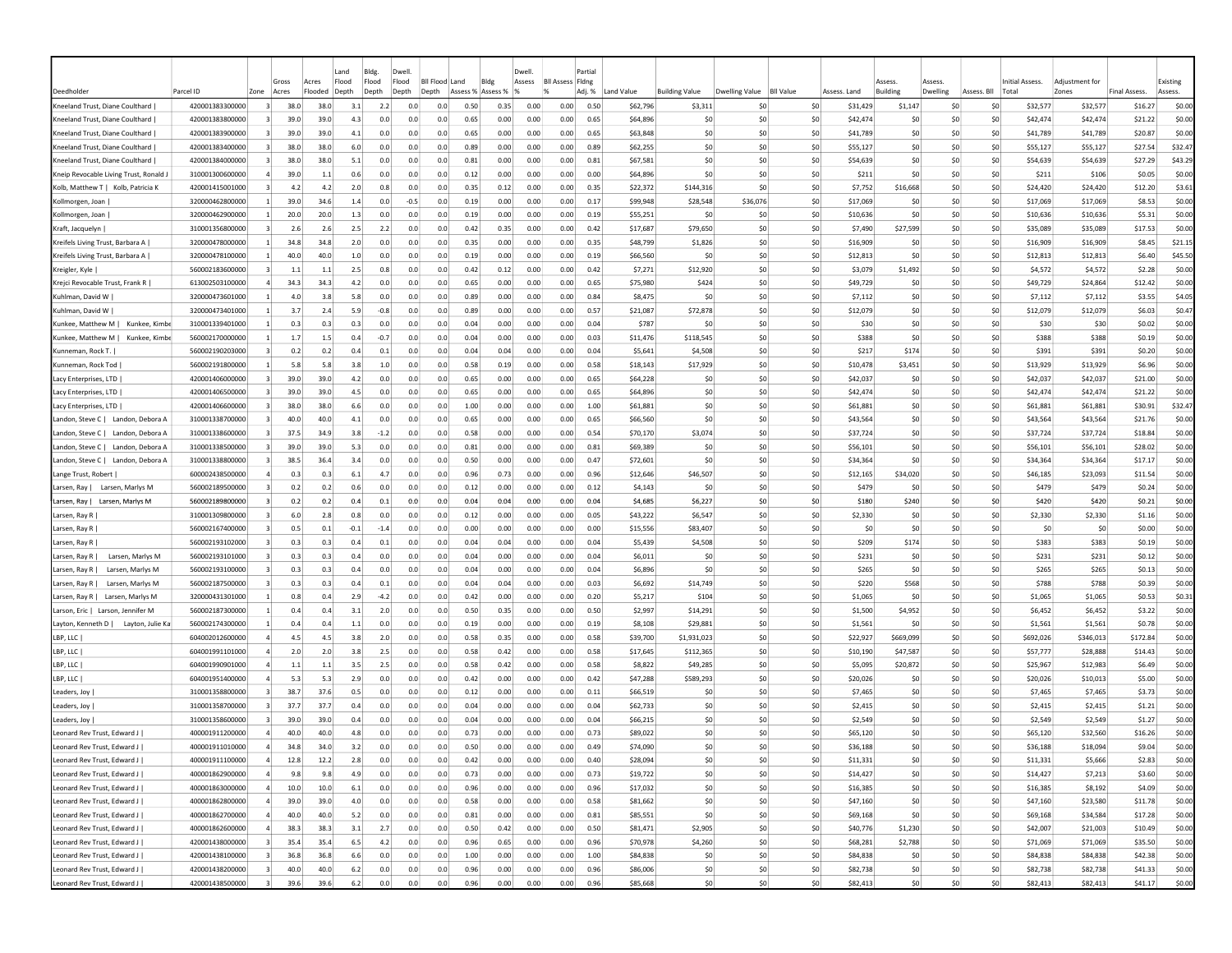|                                                                            |                                    |                | Gross                  | Land<br>Flood<br>Acres | Bldg.<br>Flood |            | Dwell<br>Flood | <b>BII Flood</b> | Land              | Bldg         | Dwell<br>Assess | <b>BII Assess Fidng</b> | Partial      |                      |                       |                       |                  |                      | <i><b>SSESS</b></i> | Assess     |                | <b>Initial Assess.</b> | Adiustment fo        |                     | Existing         |
|----------------------------------------------------------------------------|------------------------------------|----------------|------------------------|------------------------|----------------|------------|----------------|------------------|-------------------|--------------|-----------------|-------------------------|--------------|----------------------|-----------------------|-----------------------|------------------|----------------------|---------------------|------------|----------------|------------------------|----------------------|---------------------|------------------|
| Deedholde                                                                  | Parcel ID                          | Zone           | Acres                  | Flooded<br>Depth       | Depth          |            | Depth          | Depth            | Assess % Assess % |              |                 | $\alpha$                | Adj. %       | Land Value           | <b>Building Value</b> | Dwelling Value        | <b>BII Value</b> | Assess, Land         | <b>Building</b>     | Dwelling   | Assess, Bll    | Total                  | Zones                | <b>Final Assess</b> | Assess.          |
| Leonard Rev Trust. Edward J                                                | 420001438300000                    | 3              | 1.1                    | 1.1                    | 6.1            | 0.0        | 0.0            | 0.0              | 0.96              | 0.00         | 0.00            | 0.00                    | 0.96         | \$2,080              | \$C                   | -SO                   | \$0              | \$2,001              | S0                  | S0         | S0             | \$2,001                | \$2,001              | \$1.00              | \$0.00           |
| Leonard Rev Trust, Edward J                                                | 420001438400000<br>400001911601000 |                | 1.1<br>0.7             | 1.1<br>0.7             | 5.5<br>2.6     | 0.0<br>0.0 | 0.0<br>0.0     | 0.0<br>0.0       | 0.81<br>0.42      | 0.00<br>0.00 | 0.00<br>0.00    | 0.00<br>0.00            | 0.81<br>0.42 | \$1,780<br>\$1,469   | \$C<br>\$0            | \$0<br>S0             | \$0<br>\$0       | \$1,439<br>\$622     | \$0<br>S0           | \$C<br>\$0 | S0<br>\$0      | \$1,439<br><b>S622</b> | \$1,439<br>\$311     | \$0.72<br>\$0.16    | \$0.00<br>\$0.00 |
| Leonard Rev Trust, Edward J<br>Leonard Rev Trust, Edward J                 | 400001911501000                    |                | 10.0                   | 10.0                   | 4.8            | 0.0        | 0.0            | 0.0              | 0.73              | 0.00         | 0.00            | 0.00                    | 0.73         | \$22,044             | \$C                   | S0                    | \$0              | \$16,125             | \$C                 | \$0        | \$0            | \$16,125               | \$8,063              | \$4.03              | \$0.00           |
| Lewis, Glenn                                                               | 560002193400000                    |                | 4.4                    | 4.4                    | 3.6            | 1.2        | 0.0            | 0.0              | 0.58              | 0.19         | 0.00            | 0.00                    | 0.58         | \$12,935             | \$20,641              | S0                    | \$0              | \$7,470              | \$3,973             | \$C        | S0             | \$11,443               | \$11,443             | \$5.72              | \$0.00           |
| Lightwine Funnel Trust, Myrna A                                            | 320000422900000                    |                | 39.0                   | 29.7                   | 1.3            | 0.0        | 0.0            | 0.0              | 0.19              | 0.00         | 0.00            | 0.00                    | 0.15         | \$79,160             | \$C                   | \$0                   | \$0              | \$11,605             | \$0                 | \$0        | \$0            | \$11,605               | \$11,605             | \$5.80              | \$0.00           |
| Lightwine Funnel Trust, Myrna A                                            | 320000422300000                    | -11            | 38.0                   | 20.5                   | 0.4            | 0.2        | 0.0            | 0.0              | 0.04              | 0.04         | 0.00            | 0.00                    | 0.02         | \$82,473             | \$3,820               | S <sub>0</sub>        | \$0              | \$1,713              | \$147               | S0         | S0             | \$1,860                | \$1,860              | \$0.93              | \$0.00           |
| Lightwine Funnel Trust, Myrna A                                            | 320000423000000                    | -11            | 39.0                   | 31.0                   | 0.3            | 0.0        | 0.0            | 0.0              | 0.04              | 0.00         | 0.00            | 0.00                    | 0.03         | \$87,912             | \$C                   | -SO                   | \$0              | \$2,690              | \$0                 | S0         | S0             | \$2,690                | \$2,690              | \$1.34              | \$0.00           |
| Lightwine Funnel Trust, Myrna A                                            | 320000422500000                    | -11            | 39.0                   | 15.1                   | 1.1            | 0.0        | 0.0            | 0.0              | 0.19              | 0.00         | 0.00            | 0.00                    | 0.07         | \$84,637             | \$11,390              | S <sub>0</sub>        | \$0              | \$6,308              | \$0                 | \$0        | \$0            | \$6,308                | \$6,308              | \$3.15              | \$0.00           |
| Lightwine Funnel Trust, Myrna A                                            | 320000422800000                    |                | 40.0                   | 9.0                    | 3.8            | 0.0        | 0.0            | 0.0              | 0.58              | 0.00         | 0.00            | 0.00                    | 0.13         | \$71,061             | \$0                   | \$0                   | \$0              | \$9,233              | \$0                 | \$C        | \$0            | \$9,233                | \$9,233              | \$4.61              | \$40.45          |
| Lightwine Funnel Trust, Myrna A                                            | 320000422700000                    |                | 40.0                   | 37.0                   | 5.7            | 0.0        | 0.0            | 0.0              | 0.89              | 0.00         | 0.00            | 0.00                    | 0.82         | \$69,123             | \$C                   | S <sub>0</sub>        | \$0              | \$56,618             | \$C                 | \$C        | \$0            | \$56,618               | \$56,618             | \$28.28             | \$50.56          |
| Lightwine Funnel Trust, Myrna A                                            | 320000422600000                    |                | 40.0                   | 3.8                    | 0.4            | 0.0        | 0.0            | 0.0              | 0.04              | 0.00         | 0.00            | 0.00                    | 0.00         | \$96,496             | \$C                   | \$0                   | \$0              | \$353                | \$0                 | \$0        | \$0            | \$353                  | \$353                | \$0.18              | \$5.06           |
| Lightwine Funnel Trust, Myrna A                                            | 320000422400000                    |                | 40.0                   | 27.3                   | 1.9            | 0.0        | 0.0            | 0.0              | 0.27              | 0.00         | 0.00            | 0.00                    | 0.18         | \$82,686             | \$C                   | \$0                   | \$0              | \$15,209             | \$0                 | \$0        | \$0            | \$15,209               | \$15,209             | \$7.60              | \$5.06           |
| Lightwine Funnel Trust, Myrna A                                            | 320000423100000                    |                | 40.0                   | 32.1                   | 5.1            | 0.0        | 0.0            | 0.0              | 0.81              | 0.00         | 0.00            | 0.00                    | 0.65         | \$86,484             | \$C                   | S <sub>0</sub>        | \$0              | \$56,113             | \$0                 | \$0        | \$0            | \$56,113               | \$56,113             | \$28.03             | \$35.39          |
| Liljedahl, Briton E                                                        | 430001381500000                    |                | 44.2                   | 44.2                   | 8.5            | 0.0        | 0.0            | 0.0              | 1.00              | 0.00         | 0.00            | 0.00                    | 1.00         | \$105,027            | \$C                   | S <sub>0</sub>        | \$0              | \$105,027            | S0                  | \$0        | \$0            | \$105,027              | \$105,027            | \$52.46             | \$139.98         |
| Liljedahl, Briton E                                                        | 430001381400000                    |                | 37.8                   | 37.8                   | 9.5            | 9.3        | 0.0            | 0.0              | 1.00              | 1.00         | 0.00            | 0.00                    | 1.00         | \$84,608             | \$4,719               | \$0                   | \$0              | \$84,608             | \$4,719             | \$0        | \$0            | \$89,327               | \$89,327             | \$44.62             | \$126.83         |
| Liljedahl, Briton E                                                        | 430001381600000                    |                | 42.9                   | 42.9                   | 9.1            | 0.0        | 0.0            | 0.0              | 1.00              | 0.00         | 0.00            | 0.00                    | 1.00         | \$95,433             | \$C                   | S <sub>0</sub>        | \$0              | \$95,433             | \$C                 | \$0        | \$0            | \$95,433               | \$95,433             | \$47.67             | \$135.74         |
| Liljedahl, Susan<br>Liljedahl, Briton E                                    | 310001356900000                    | 3              | 1.7                    | 1.7                    | 3.8            | 0.0        | 0.0            | 0.0              | 0.58              | 0.00         | 0.00            | 0.00                    | 0.58         | \$3,555              | \$C                   | \$0                   | \$0              | \$2,053              | \$0                 | \$0        | \$0            | \$2,053                | \$2,053              | \$1.03              | \$0.00           |
| Liljedahl, Briton E  <br>Liljedahl, Susan                                  | 310001357000000                    |                | 31.1                   | 31.1                   | 3.1            | 0.0        | 0.0            | 0.0              | 0.50              | 0.00         | 0.00            | 0.00                    | 0.50         | \$57,977             | \$C                   | S <sub>0</sub>        | \$0              | \$29,017             | \$C                 | \$0        | \$0            | \$29,017               | \$29,017             | \$14.49             | \$0.00           |
| Liljedahl, Briton E  <br>Liljedahl, Susan                                  | 310001357200000                    | 3              | 30.1                   | 30.1                   | 2.8            | 0.0        | 0.0            | 0.0              | 0.42              | 0.00         | 0.00            | 0.00                    | 0.42         | \$57,934             | <b>SC</b>             | -SO                   | \$0              | \$24,535             | \$0                 | S0         | S0             | \$24,535               | \$24,535             | \$12.26             | \$0.00           |
| Liljedahl, Briton E  <br>Liljedahl, Susan                                  | 310001357100000                    | -31            | 40.0                   | 40.0                   | 3.6            | 0.0        | 0.0            | 0.0              | 0.58              | 0.00         | 0.00            | 0.00                    | 0.58         | \$74,370             | \$0                   | S <sub>0</sub>        | SO.              | \$42,949             | \$0                 | \$0        | \$0            | \$42,949               | \$42,949             | \$21.45             | \$0.00           |
| iljedahl, Briton E  <br>Liljedahl, Susan                                   | 310001357300000                    |                | 39.0                   | 39.0                   | 3.9            | 0.0        | 0.0            | 0.0              | 0.58              | 0.00         | 0.00            | 0.00                    | 0.58         | \$93,106             | \$C                   | S <sub>0</sub>        | \$0              | \$53,769             | \$0                 | \$0        | \$0            | \$53,769               | \$53,769             | \$26.86             | \$0.00           |
| iljedahl, Briton E  <br>Liljedahl, Susan                                   | 310001357500000                    |                | 1.7                    | 1.7                    | 2.6            | 0.0        | 0.0            | 0.0              | 0.42              | 0.00         | 0.00            | 0.00                    | 0.42         | \$2,746              | \$C                   | \$0                   | \$0              | \$1,163              | \$0                 | \$C        | \$0            | \$1,163                | \$1,163              | \$0.58              | \$0.00           |
| iljedahl, Briton E  <br>Liljedahl, Susan                                   | 310001356801000                    |                | 36.4                   | 36.4                   | 3.1            | 0.0        | 0.0            | 0.0              | 0.50              | 0.00         | 0.00            | 0.00                    | 0.50         | \$70,846             | \$C                   | S <sub>0</sub>        | \$0              | \$35,458             | \$0                 | \$C        | \$0            | \$35,458               | \$35,458             | \$17.71             | \$0.00           |
| Liljedahl, Carole B                                                        | 420001407900000                    |                | 38.0                   | 38.0                   | 5.0            | 0.0        | 0.0            | 0.0              | 0.73              | 0.00         | 0.00            | 0.00                    | 0.73         | \$107,800            | \$0                   | \$0                   | \$0              | \$78,856             | \$0                 | \$0        | \$0            | \$78,856               | \$78,856             | \$39.39             | \$37.88          |
| Liljedahl, Carole B                                                        | 420001407000000                    | $\vert$ 3      | 38.0                   | 38.0                   | 6.4            | 5.0        | 0.0            | 0.0              | 0.96              | 0.81         | 0.00            | 0.00                    | 0.96         | \$59,423             | \$1,166               | \$0                   | \$0              | \$57,165             | \$943               | \$0        | \$0            | \$58,108               | \$58,108             | \$29.03             | \$32.47          |
| Liljedahl, Carole B                                                        | 420001407500000                    | $\mathbf{R}$   | 38.0                   | 38.0                   | 4.2            | 3.7        | 1.0            | 0.0              | 0.65              | 0.58         | 0.19            | 0.00                    | 0.65         | \$67,860             | \$38,342              | \$143,424             | \$0              | \$44,414             | \$22,143            | \$27,609   | S0             | \$94,166               | \$94,166             | \$47.04             | \$37.88          |
| Liljedahl, Carole B                                                        | 420001407300000                    | $\vert$ 3      | 39.0                   | 39.0                   | 6.2            | 0.0        | 0.0            | 0.0              | 0.96              | 0.00         | 0.00            | 0.00                    | 0.96         | \$61.152             | \$C                   | S0                    | \$0              | \$58,828             | <b>SC</b>           | \$C        | \$0            | \$58,828               | \$58,828             | \$29.39             | \$33.32          |
| Liljedahl, Carole B                                                        | 420001407600000                    | $\vert$ 3      | 40.0                   | 40.0                   | 4.2            | 0.0        | 0.0            | 0.0              | 0.65              | 0.00         | 0.00            | 0.00                    | 0.65         | \$108,284            | \$C                   | S0                    | \$0              | \$70,872             | \$C                 | \$C        | \$0            | \$70,872               | \$70,872             | \$35.40             | \$34.18          |
| Liljedahl, Carole B                                                        | 420001407200000                    | 3              | 40.0                   | 40.0                   | 4.7            | 0.0        | 0.0            | 0.0              | 0.73              | 0.00         | 0.00            | 0.00                    | 0.73         | \$104,455            | \$C                   | S0                    | \$0              | \$76,409             | \$C                 | \$C        | \$0            | \$76,409               | \$76,409             | \$38.17             | \$34.18          |
| Liljedahl, Carole B                                                        | 420001407700000                    | 3              | 39.0                   | 39.0                   | 5.0            | 0.0        | 0.0            | 0.0              | 0.73              | 0.00         | 0.00            | 0.00                    | 0.73         | \$86,984             | \$C                   | \$0                   | \$0              | \$63,629             | \$C                 | \$0        | \$0            | \$63,629               | \$63,629             | \$31.78             | \$38.88          |
| Liljedahl, Carole B                                                        | 420001407800000                    |                | 39.0                   | 39.0                   | 5.2            | 0.0        | 0.0            | 0.0              | 0.81              | 0.00         | 0.00            | 0.00                    | 0.81         | \$69,181             | \$C                   | \$0                   | \$0              | \$55,933             | \$0                 | \$0        | S <sub>0</sub> | \$55,933               | \$55,933             | \$27.94             | \$33.32          |
| Liljedahl, Carole B                                                        | 420001407100000                    | 3              | 38.1                   | 38.1                   | 5.3            | 0.0        | 0.0            | 0.0              | 0.81              | 0.00         | 0.00            | 0.00                    | 0.81         | \$76,767             | \$0                   | -SO                   | \$0              | \$62,066             | S0                  | S0         | S0             | \$62,066               | \$62,066             | \$31.00             | \$32.59          |
| Liljedahl, Michael L                                                       | 320000445400000                    |                | 38.9                   | 37.0                   | 0.4            | 0.0        | $-3.6$         | 0.0              | 0.04              | 0.00         | 0.00            | 0.00                    | 0.04         | \$87,160             | \$0                   | \$291.548             | \$0              | \$3,193              | \$0                 | S0         | \$0            | \$3,193                | \$3,193              | \$1.59              | \$12.29          |
| Lindhorst Trust Agreement, Arlene M                                        | 400001984000000                    | 3<br>3         | 47.3                   | 47.3                   | 5.2<br>6.2     | 0.0<br>0.0 | 0.0<br>0.0     | 0.0<br>0.0       | 0.81<br>0.96      | 0.00         | 0.00            | 0.00                    | 0.81         | \$105,993            | \$0                   | S <sub>0</sub>        | SO.              | \$85.695             | \$0                 | \$0<br>\$C | \$0<br>\$0     | \$85,695               | \$85,695             | \$42.81             | \$0.00           |
| Lindhorst Trust Agreement, Arlene M<br>Lindhorst Trust Agreement, Arlene M | 400001984200000<br>400001984100000 |                | 37.5<br>38.5           | 37.5<br>38.5           | 4.7            | 0.0        | 0.0            | 0.0              | 0.73              | 0.00<br>0.00 | 0.00<br>0.00    | 0.00<br>0.00            | 0.96<br>0.73 | \$62,160<br>\$70,248 | \$0<br>\$C            | \$0<br>S <sub>0</sub> | \$0<br>\$0       | \$59,782<br>\$51,386 | \$0<br>\$C          | \$C        | \$0            | \$59,782<br>\$51,386   | \$59,782<br>\$51,386 | \$29.86<br>\$25.67  | \$0.00<br>\$0.00 |
| Lindhorst Trust Agreement, Arlene M                                        | 320000445500000                    |                | 27.0                   | 27.0                   | 1.6            | 0.0        | 0.0            | 0.0              | 0.27              | 0.00         | 0.00            | 0.00                    | 0.27         | \$61,673             | \$438                 | \$0                   | \$0              | \$16,621             | \$0                 | \$0        | \$0            | \$16,621               | \$16,621             | \$8.30              | \$20.48          |
| Lindhorst Trust Agreement, Arlene M                                        | 320000446700000                    |                | 32.0                   | 32.0                   | 5.0            | 0.0        | 0.0            | 0.0              | 0.81              | 0.00         | 0.00            | 0.00                    | 0.81         | \$59,553             | \$C                   | S <sub>0</sub>        | \$0              | \$48,149             | \$0                 | \$0        | \$0            | \$48,149               | \$48,149             | \$24.05             | \$36.40          |
| Lindhorst Trust Agreement, Arlene M                                        | 320000446400000                    |                | 38.0                   | 38.0                   | 1.8            | 0.0        | 0.0            | 0.0              | 0.27              | 0.00         | 0.00            | 0.00                    | 0.27         | \$79,873             | \$C                   | -SO                   | \$0              | \$21,526             | \$0                 | \$0        | S0             | \$21,526               | \$21,526             | \$10.75             | \$28.82          |
| Lindhorst Trust Agreement, Arlene M                                        | 320000446300000                    |                | 40.0                   | 40.0                   | 5.3            | 0.0        | 0.0            | 0.0              | 0.81              | 0.00         | 0.00            | 0.00                    | 0.81         | \$70,431             | \$0                   | S <sub>0</sub>        | \$0              | \$56,943             | \$0                 | \$0        | \$0            | \$56,943               | \$56,943             | \$28.44             | \$50.56          |
| Lindhorst Trust Agreement, Charles H                                       | 310001304400000                    |                | 5.2                    | 5.2                    | 5.5            | 0.0        | 0.0            | 0.0              | 0.81              | 0.00         | 0.00            | 0.00                    | 0.81         | \$15,041             | \$C                   | \$0                   | \$0              | \$12,161             | \$0                 | \$C        | \$0            | \$12,161               | \$12,161             | \$6.07              | \$8.83           |
| Lindhorst Trust Agreement, Charles H                                       | 320000419100000                    |                | 4.0                    | 4.0                    | 11.9           | 0.0        | 0.0            | 0.0              | 1.00              | 0.00         | 0.00            | 0.00                    | 1.00         | \$6,480              | \$C                   | S <sub>0</sub>        | \$0              | \$6,480              | \$0                 | \$C        | \$0            | \$6,480                | \$6,480              | \$3.24              | \$14.42          |
| Lindhorst Trust Agreement, Charles H                                       | 320000423600000                    |                | 1.2                    | $1.2$                  | 11.9           | 0.0        | 0.0            | 0.0              | 1.00              | 0.00         | 0.00            | 0.00                    | 1.00         | \$1,997              | \$C                   | \$0                   | \$0              | \$1,997              | \$C                 | \$0        | \$0            | \$1,997                | \$1,997              | \$1.00              | \$4.03           |
| Lindhorst Trust Agreement, Charles H                                       | 320000433300000                    | -11            | 21.3                   | 21.3                   | 9.0            | 0.0        | 0.0            | 0.0              | 1.00              | 0.00         | 0.00            | 0.00                    | 1.00         | \$35,985             | S0                    | -SO                   | SO.              | \$35,985             | \$0                 | S0         | S0             | \$35,985               | \$35,985             | \$17.97             | \$71.43          |
| Lindhorst Trust Agreement, Charles H                                       | 320000433100000                    |                | 40.0                   | 40.0                   | 8.4            | 0.0        | 0.0            | 0.0              | 1.00              | 0.00         | 0.00            | 0.00                    | 1.00         | \$85,406             | <b>SC</b>             | -SO                   | \$0              | \$85,406             | -SC                 | so         | -SO            | \$85,406               | \$85,406             | \$42.66             | \$101.89         |
| Lindhorst Trust Agreement, Charles H                                       | 320000433200000                    |                | 40.0                   | 40.0                   | 4.8            | 0.0        | 0.0            | 0.0              | 0.73              | 0.00         | 0.00            | 0.00                    | 0.73         | \$93.814             | \$0                   | S <sub>0</sub>        | \$0              | \$68,625             | \$0                 | \$C        | \$0            | \$68,625               | \$68,625             | \$34.28             | \$79.74          |
| Lions Club                                                                 | 600002428700000                    |                | 0.0                    | 0.0                    | 7.2            | 0.0        | 0.0            | 0.0              | 1.00              | 0.00         | 0.00            | 0.00                    | 1.00         | \$0                  | \$0                   | S0                    | \$0              | \$0                  | S0                  | \$0        | \$0            | 50                     | \$0                  | \$0.00              | \$0.00           |
| Livalou, LLC                                                               | 200000493200000                    |                | 38.6<br>$\mathbf{1}$   | 0.4                    | 0.6            | 0.0        | 0.0            | 0.0              | 0.12              | 0.00         | 0.00            | 0.00                    | 0.00         | \$83,398             | \$0                   | \$0                   | \$0              | \$100                | \$0                 | \$0        | \$0            | \$100                  | \$100                | \$0.05              | \$0.00           |
| ivengood, Brian                                                            | 420001391301000                    | $\vert$ 3      | 4.1                    | 3.0                    | 1.9            | $-0.3$     | 0.0            | 0.0              | 0.27              | 0.00         | 0.00            | 0.00                    | 0.20         | \$21,972             | \$68,215              | \$0                   | \$0              | \$4,365              | \$0                 | 50         | \$0            | \$4,365                | \$4,365              | \$2.18              | \$4.06           |
| Lodging Properties LLC                                                     | 613002503701000                    | $\overline{a}$ | 1.8                    | 1.8                    | 3.0            | 1.0        | 0.0            | 0.0              | 0.50              | 0.19         | 0.00            | 0.00                    | 0.50         | \$358,560            | \$959,380             | \$0                   | \$0              | \$179,459            | \$184,681           | 50         | \$0            | \$364,140              | \$182,070            | \$90.95             | \$0.00           |
| Logan State Bank                                                           | 613002503702000                    | $\overline{a}$ | 1.3                    | 1.3                    | 5.5            | 4.0        | 0.0            | 0.0              | 0.89              | 0.65         | 0.00            | 0.00                    | 0.89         | \$181,476            | \$705,629             | 50                    | \$0              | \$160,697            | \$461,834           | 50         | \$0            | \$622,531              | \$311,266            | \$155.48            | \$0.00           |
| Logan State Bank                                                           | 612001990601000                    | $\overline{a}$ | 0.1                    | 0.1                    | 6.6            | 0.0        | 0.0            | 0.0              | 1.00              | 0.00         | 0.00            | 0.00                    | 1.00         | \$13,233             | \$0                   | 50                    | \$0              | \$13,233             | \$0                 | 50         | 50             | \$13,233               | \$6,617              | \$3.31              | \$0.00           |
| Lomax Amended & Restated Living Tru:                                       | 420001455600000                    |                | 5 <sup>1</sup><br>39.4 | 39.4                   | 5.1            | 0.0        | 0.0            | 0.0              | 0.81              | 0.00         | 0.00            | 0.00                    | 0.81         | \$78,304             | \$0                   | \$0                   | \$0              | \$63,309             | \$0                 | 50         | \$0            | \$63,309               | \$63,309             | \$31.62             | \$0.00           |
| Lomax Amended & Restated Living Tru:                                       | 420001455700000                    | $\mathbf{5}$   | 40.0                   | 40.0                   | 6.3            | 0.0        | 0.0            | 0.0              | 0.96              | 0.00         | 0.00            | 0.00                    | 0.96         | \$67,309             | \$0                   | \$0                   | \$0              | \$64,751             | \$0                 | 50         | \$0            | \$64,751               | \$64,751             | \$32.34             | \$0.00           |
| Long Lines Metro, LLC                                                      | 600002448900000                    | $\overline{4}$ | 0.0                    | 0.0                    | 0.0            | 4.4        | 0.0            | 0.0              | 0.00              | 0.65         | 0.00            | 0.00                    | 0.00         | \$0                  | \$264,839             | \$0                   | \$0              | \$0                  | \$173,337           | 50         | \$0            | \$173,337              | \$86,669             | \$43.29             | \$0.00           |
| Lorand Limited                                                             | 614001958101000                    | $\overline{a}$ | 5.0                    | 5.0                    | 5.1            | 3.8        | 0.0            | 0.0              | 0.81              | 0.58         | 0.00            | 0.00                    | 0.81         | \$139,990            | \$69,995              | \$0                   | \$0              | \$113,182            | \$40,422            | 50         | \$0            | \$153,604              | \$76,802             | \$38.36             | \$0.00           |
| Loutomco, Inc                                                              | 310001358500000                    | $\vert$ 3      | 39.0                   | 31.4                   | 0.3            | 0.0        | 0.0            | 0.0              | 0.04              | 0.00         | 0.00            | 0.00                    | 0.03         | \$73,563             | \$0                   | \$0                   | \$0              | \$2,280              | \$0                 | 50         | \$0            | \$2,280                | \$2,280              | \$1.14              | \$0.00           |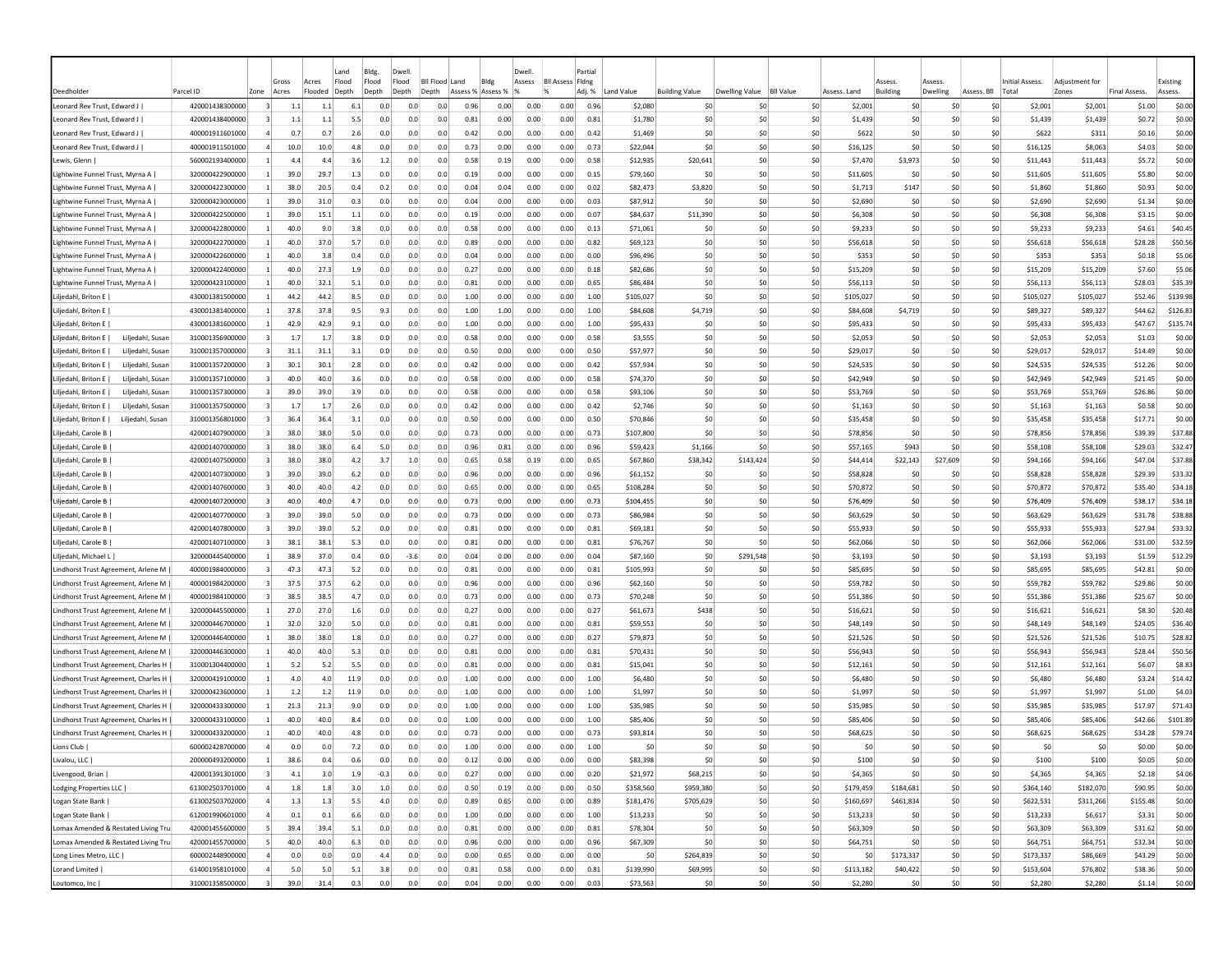|                                                              |                                    |                          |            |            | Land       | Bldg.      | Dwell                     |            |                   |              | Dwell        |                         | Partial      |                    |                       |                   |                  |                    |                       |          |             |                                   |                     |                     |                  |
|--------------------------------------------------------------|------------------------------------|--------------------------|------------|------------|------------|------------|---------------------------|------------|-------------------|--------------|--------------|-------------------------|--------------|--------------------|-----------------------|-------------------|------------------|--------------------|-----------------------|----------|-------------|-----------------------------------|---------------------|---------------------|------------------|
|                                                              |                                    |                          | Gross      | Acres      | Flood      | Flood      | Flood<br><b>BII Flood</b> |            | Land              | Bldg         | Assess       | <b>Bll Assess Fldng</b> |              |                    |                       |                   |                  |                    | ssess                 | Assess   |             | Initial Assess                    | Adiustment for      |                     | Existing         |
| Deedholder                                                   | Parcel ID                          | Zone                     | Acres      | Flooded    | Depth      | Depth      | Depth<br>Depth            |            | Assess % Assess % |              |              |                         | Adj. %       | Land Value         | <b>Building Value</b> | Dwelling Value    | <b>BII Value</b> | Assess, Land       | <b>Building</b>       | Dwelling | Assess. Bll | Total                             | Zones               | <b>Final Assess</b> | Assess.          |
| Maguire Farms LLC, Ylonda J                                  | 420001410500000                    | $\overline{3}$           | 1.9        | 1.9        | 7.3        | 0.0        | 0.0                       | 0.0        | 1.00              | 0.00         | 0.00         | 0.00                    | 1.00         | \$3,178            |                       | \$0<br>-SO        | \$0              | \$3,178            | -SO                   |          | -SO         | \$3,178<br>S0                     | \$3,178             | \$1.59              | \$1.64           |
| Maguire Farms LLC, Ylonda J                                  | 420001409900000                    |                          | 34.1       | 34.1       | 5.8        | 0.0        | 0.0                       | 0.0        | 0.89              | 0.00         | 0.00         | 0.00                    | 0.89         | \$94,465           |                       | \$0<br>\$0        | \$0              | \$83,649           | \$0                   |          | \$0         | \$0<br>\$83,649                   | \$83,649            | \$41.78             | \$29.16          |
| Maguire Farms LLC, Ylonda J                                  | 420001408900000                    |                          | 30.4       | 30.4       | 5.5        | 0.0        | 0.0                       | 0.0        | 0.89              | 0.00         | 0.00         | 0.00                    | 0.89         | \$50,092           |                       | \$0<br>\$0        | \$0              | \$44,356           | S <sub>0</sub>        |          | \$0         | \$0<br>\$44,356                   | \$44,356            | \$22.16             | \$25.97          |
| Maguire Farms LLC, Ylonda J                                  | 420001409000000                    | -5                       | 36.6       | 36.6       | 6.1        | 0.0        | 0.0                       | 0.0        | 0.96              | 0.00         | 0.00         | 0.00                    | 0.96         | \$60,819           |                       | \$0<br>-SO        | \$0              | \$58,508           | \$0                   |          | \$0         | \$0<br>\$58,508                   | \$58,508            | \$29.23             | \$31.23          |
| Maguire Farms LLC, Ylonda J                                  | 420001410000000                    |                          | 41.2       | 41.2       | 7.4        | 0.0        | 0.0                       | 0.0        | 1.00              | 0.00         | 0.00         | 0.00                    | 1.00         | \$73,011           |                       | \$C<br>-SO        | \$0              | \$73,011           | \$0                   |          | \$0         | \$0<br>\$73,011                   | \$73,011            | \$36.47             | \$35.21          |
| Mahoney Trust, Wendell L   Mahoney                           | 200000606100000                    |                          | 36.8       | 10.5       | 0.3        | 0.0        | 0.0                       | 0.0        | 0.04              | 0.00         | 0.00         | 0.00                    | 0.01         | \$92,201           |                       | \$0<br>\$0        | \$0              | \$1,014            | \$0                   |          | \$0         | \$0<br>\$1,014                    | \$1,014             | \$0.51              | \$0.00           |
| Mahoney Trust, Wendell L   Mahone                            | 310001329300000                    | -31                      | 32.5       | 2.8        | 0.2        | 0.0        | 0.0                       | 0.0        | 0.04              | 0.00         | 0.00         | 0.00                    | 0.00         | \$66,811           |                       | \$0<br>\$0        | \$0              |                    | \$221<br>S0           |          | S0          | S0<br>\$221                       | \$221               | \$0.11              | \$0.00           |
| Mahoney Trust, Wendell L   Mahone                            | 310001329200000                    | -31                      | 32.2       | 6.4        | 0.8        | 0.0        | 0.0                       | 0.0        | 0.12              | 0.00         | 0.00         | 0.00                    | 0.02         | \$92,776           |                       | \$0<br>-SO        | \$0              | \$2,128            | S0                    |          | S0          | S0<br>\$2,128                     | \$2,128             | \$1.06              | \$0.00           |
| Mahoney Trust, Wendell L   Mahone                            | 310001329600000                    | -31                      | 39.0       | 39.0       | 1.9        | 0.0        | 0.0                       | 0.0        | 0.27              | 0.00         | 0.00         | 0.00                    | 0.27         | \$90,850           |                       | \$0<br>-SO        | \$0              | \$24,484           | S <sub>0</sub>        |          | \$0         | \$0<br>\$24,484                   | \$24,484            | \$12.23             | \$0.00           |
| Mahoney Trust, Wendell L  <br>Mahone                         | 310001329500000                    |                          | 32.5       | 16.3       | 1.0        | 0.0        | 0.0                       | 0.0        | 0.19              | 0.00         | 0.00         | 0.00                    | 0.10         | \$92,718           |                       | \$0<br>\$0        | \$0              | \$8,943            | \$0                   |          | \$0         | \$0<br>\$8,943                    | \$8,943             | \$4.47              | \$0.00           |
| Mahoney Trust, Wendell L  <br>Mahone                         | 310001329400000                    |                          | 39.0       | 35.8       | 0.9        | 0.0        | 0.0                       | 0.0        | 0.12              | 0.00         | 0.00         | 0.00                    | 0.11         | \$110,921          |                       | \$C<br>-SO        | \$0              | \$11,760           | \$0                   |          | \$C         | \$0<br>\$11,760                   | \$11,760            | \$5.87              | \$0.00           |
| Mahoney Trust, Wendell L  <br>Mahone                         | 320000471700000                    |                          | 21.4       | 17.6       | 4.5        | 0.0        | 0.0                       | 0.0        | 0.73              | 0.00         | 0.00         | 0.00                    | 0.60         | \$47,409           |                       | \$0<br>\$0        | \$0              | \$28,522           | \$0                   |          | \$0         | \$0<br>\$28,522                   | \$28,522            | \$14.25             | \$17.58          |
| Mahoney Trust, Wendell L  <br>Mahone                         | 320000471500000                    |                          | 24.9       | 14.2       | 2.0        | $-3.0$     | 0.0                       | 0.0        | 0.35              | 0.00         | 0.00         | 0.00                    | 0.20         | \$36,690           | \$1,126               | \$0               | \$0              | \$7,250            | \$0                   |          | \$0         | \$0<br>\$7,250                    | \$7,250             | \$3.62              | \$14.16          |
| Mahoney Trust, Wendell L  <br>Mahone                         | 320000471600000                    |                          | 3.5        | 2.0        | 2.6        | 0.0        | 0.0                       | 0.0        | 0.42              | 0.00         | 0.00         | 0.00                    | 0.24         | \$7,302            |                       | \$0<br>\$0        | \$0              | \$1,757            | \$0                   |          | \$0         | \$0<br>\$1,757                    | \$1,757             | \$0.88              | \$1.78           |
| Mahoney Trust, Wendell L  <br>Mahone                         | 320000471900000                    |                          | 32.0       | 9.5        | 4.4        | 0.0        | 0.0                       | 0.0        | 0.65              | 0.00         | 0.00         | 0.00                    | 0.19         | \$38,949           |                       | \$0<br>\$0        | \$0              | \$7,563            | S <sub>0</sub>        |          | \$0         | \$0<br>\$7,563                    | \$7,563             | \$3.78              | \$8.09           |
| Mahoney Trust, Wendell L   Mahone                            | 320000471800000                    |                          | 3.0        | 0.6        | 3.1        | 0.0        | 0.0                       | 0.0        | 0.50              | 0.00         | 0.00         | 0.00                    | 0.10         | \$6.163            |                       | \$0<br>\$0        | \$0              |                    | \$627<br>\$0          |          | \$0         | \$0<br>\$627                      | \$627               | \$0.31              | \$2.24           |
| Mahoney, Carol A                                             | 600002457700000                    |                          | 0.2        | 0.2        | 7.3        | 6.2        | 0.0                       | 0.0        | 1.00              | 0.96         | 0.00         | 0.00                    | 1.00         | \$7,019            | \$48,178              | -SO               | \$0              | \$7,019            | \$46,347              |          | \$0         | \$0<br>\$53,366                   | \$26,683            | \$13.33             | \$0.00           |
| Mahoney, Corey A                                             | 600002432801000                    |                          | 0.3        | 0.3        | 7.0        | 6.2        | 0.0                       | 0.0        | 1.00              | 0.96         | 0.00         | 0.00                    | 1.00         | \$8,430            | \$60,664              | \$0               | \$0              | \$8,430            | \$58,359              |          | \$0         | \$0<br>\$66,789                   | \$33,394            | \$16.68             | \$0.00           |
| Mahoney, Jerry Dean                                          | 600002431300000                    |                          | 0.2        | 0.2        | 7.3        | 0.0        | 0.0<br>0.0                | 0.0        | 1.00              | 0.00         | 0.00         | 0.00                    | 1.00         | \$2,635            |                       | \$C<br>\$0<br>-SO | \$0              | \$2,635            | \$0                   |          | \$0<br>S0   | \$0<br>\$2,635                    | \$1,318             | \$0.66              | \$0.00           |
| Mahoney, Michele Leann                                       | 420001398700000<br>420001398600000 |                          | 0.5        | 0.5        | 4.0        | 0.0        |                           | 0.0        | 0.58<br>0.58      | 0.00<br>0.00 | 0.00         | 0.00<br>0.00            | 0.58         | \$13,575           |                       | \$0<br>-SO        | \$0<br>\$0       | \$7,840<br>\$3,918 | -SO<br>S <sub>0</sub> |          | S0          | S0<br>\$7,840<br>\$0              | \$7,840             | \$3.92              | \$4.00           |
| Mahoney, Michele Leann                                       |                                    |                          | 0.2        | 0.2        | 3.6        | 0.0        | 0.0                       | 0.0        |                   |              | 0.00         |                         | 0.58         | \$6,785            | \$62,049              |                   |                  |                    |                       |          |             | \$3,918                           | \$3,918             | \$1.96              | \$7.00           |
| Mahoney, Patricia A                                          | 420001417600000<br>420001408600000 |                          | 0.2        | 0.2        | 3.6        | 3.2        | 0.0<br>0.0                | 0.0<br>0.0 | 0.58              | 0.50         | 0.00         | 0.00                    | 0.58         | \$6,785            | \$42,752              | \$0               | \$0              | \$3,918            | \$21,397              |          | \$0         | \$0<br>\$25,316                   | \$25,316            | \$12.65             | \$7.00           |
| Mahoney, Patricia A<br>Mahoney, Patricia A                   | 420001417200000                    |                          | 0.1        | 0.1<br>0.4 | 3.3<br>4.2 | 3.2<br>3.4 | 0.0                       |            | 0.50              | 0.50         | 0.00         | 0.00                    | 0.50         | \$4,378            | \$35,411              | \$0               | \$0              | \$2,191            | \$17,723              |          | \$0<br>\$0  | \$0<br>\$19,914<br>\$0            | \$19,914            | \$9.95              | \$50.00          |
|                                                              |                                    |                          | 0.4        |            |            |            |                           | 0.0        | 0.65              | 0.50         | 0.00         | 0.00                    | 0.65         | \$9,025            | \$48,934              | \$0               | \$0              | \$5,907            | \$24,491              |          |             | \$30,398                          | \$30,398            | \$15.18             | \$7.00           |
| Mahoney, Patricia A                                          | 420001400600000<br>420001435400000 |                          | 0.2<br>0.2 | 0.2<br>0.2 | 3.4<br>3.8 | 0.0<br>3.4 | 0.0<br>0.0                | 0.0<br>0.0 | 0.50<br>0.58      | 0.00<br>0.50 | 0.00<br>0.00 | 0.00<br>0.00            | 0.50<br>0.58 | \$6,785            | \$27,760              | \$0<br>\$0<br>\$0 | \$0<br>\$0       | \$3,396<br>\$4,398 | \$0<br>\$13,894       |          | \$0<br>S0   | \$0<br>\$3,396<br>\$0<br>\$18,292 | \$3,396<br>\$18,292 | \$1.70<br>\$9.14    | \$7.00<br>\$6.00 |
| Mahoney, Patricia Ann                                        | 420001435300000                    |                          | 0.1        | 0.1        | 3.7        | 0.0        | 0.0                       | 0.0        | 0.58              | 0.00         | 0.00         | 0.00                    | 0.58         | \$7,616<br>\$1,087 |                       | \$0               | \$0              |                    | \$628<br>S0           |          | \$0         | \$0<br>\$628                      | \$628               | \$0.31              | \$2.00           |
| Mahoney, Patricia Ann<br>Mahoney, Timothy R   Mahoney, Crist | 420001408500000                    |                          | 0.2        | 0.2        | 2.8        | 2.2        | 0.0                       | 0.0        | 0.42              | 0.35         | 0.00         | 0.00                    | 0.42         | \$6,162            | \$285<br>\$81,387     | \$0               | \$0              | \$2,610            | \$28,201              |          | \$0         | \$30,810<br>\$0                   | \$30,810            | \$15.39             | \$7.00           |
| Main Trail, LLC                                              | 320000481701000                    |                          | 1.8        | 1.8        | 0.6        | 0.1        | 0.0                       | 0.0        | 0.12              | 0.04         | 0.00         | 0.00                    | 0.12         | \$11,728           | \$81,168              | -SO               | \$0              | \$1,355            | \$3,125               |          | \$0         | \$0<br>\$4,480                    | \$4,480             | \$2.24              | \$0.34           |
| Manley, Douglas L                                            | 420001479900000                    |                          | 2.5        | 2.5        | 4.5        | 3.7        | 0.0                       | 0.0        | 0.65              | 0.58         | 0.00         | 0.00                    | 0.65         | \$17,217           | \$86,983              | -SO               | \$0              | \$11,269           | \$50,233              |          | \$0         | \$0<br>\$61,501                   | \$61,501            | \$30.72             | \$3.50           |
| Marcum, Damon   Marcum, Jacquely                             | 420001407101000                    |                          | 0.9        | 0.9        | 3.8        | 1.7        | 0.0                       | 0.0        | 0.58              | 0.27         | 0.00         | 0.00                    | 0.58         | \$8,476            | \$150,579             | \$0               | \$0              | \$4,895            | \$40,581              |          | \$0         | \$0<br>\$45,476                   | \$45,476            | \$22.72             | \$0.73           |
| Marquardt, Henry W                                           | 400001926900000                    |                          | 2.0        | 2.0        | 4.5        | 3.0        | 0.0                       | 0.0        | 0.73              | 0.50         | 0.00         | 0.00                    | 0.73         | \$15,399           | \$86,955              | \$0               | \$0              | \$11,264           | \$43,521              |          | \$0         | \$54,785<br>S <sub>0</sub>        | \$54,785            | \$27.37             | \$0.00           |
| Marshall, Paul                                               | 310001313900000                    |                          | 2.7        | 0.0        | 0.7        | $-1.6$     | 0.0                       | 0.0        | 0.12              | 0.00         | 0.00         | 0.00                    | 0.00         | \$18,233           | \$59,560              | S0                | \$0              |                    | -S8<br>-SO            |          | S0          | S0                                | <b>S8</b><br>S8     | \$0.00              | \$0.00           |
| Marshall, Paul                                               | 310001314101000                    |                          | 0.7        | 0.2        | 1.3        | 0.0        | 0.0                       | 0.0        | 0.19              | 0.00         | 0.00         | 0.00                    | 0.05         | \$2,168            |                       | \$0<br>S0         | \$0              |                    | \$118<br>\$0          |          | \$0         | \$0<br>\$118                      | \$118               | \$0.06              | \$0.36           |
| Martens Life Estate, Rozella G   Neff.                       | 400001927700000                    |                          | 34.1       | 34.1       | 4.9        | 0.0        | 0.0                       | 0.0        | 0.73              | 0.00         | 0.00         | 0.00                    | 0.73         | \$60,324           |                       | \$0<br>-SO        | \$0              | \$44,127           | S <sub>0</sub>        |          | \$0         | \$44,127<br>\$0                   | \$22,064            | \$11.02             | \$0.00           |
| Martens Life Estate, Rozella G   Neff,                       | 400001928100000                    |                          | 36.7       | 36.7       | 4.4        | 0.0        | 0.0                       | 0.0        | 0.65              | 0.00         | 0.00         | 0.00                    | 0.65         | \$74,948           |                       | \$0<br>\$0        | \$0              | \$49,053           | \$0                   |          | \$0         | \$0<br>\$49,053                   | \$24,527            | \$12.25             | \$0.00           |
| Martens Life Estate, Rozella G   Neff,                       | 400001928200000                    |                          | 40.0       | 40.0       | 4.2        | 0.0        | 0.0                       | 0.0        | 0.65              | 0.00         | 0.00         | 0.00                    | 0.65         | \$81,771           |                       | \$0<br>-SO        | \$0              | \$53,519           | \$0                   |          | \$C         | \$0<br>\$53,519                   | \$26,760            | \$13.37             | \$0.00           |
| Martens Life Estate, Rozella G   Neff,                       | 400001928400000                    |                          | 40.0       | 40.0       | 5.4        | 0.0        | 0.0                       | 0.0        | 0.81              | 0.00         | 0.00         | 0.00                    | 0.81         | \$66,706           |                       | \$C<br>\$0        | \$0              | \$53,932           | \$0                   |          | \$0         | \$0<br>\$53,932                   | \$26,966            | \$13.47             | \$0.00           |
| Martens Life Estate, Rozella G   Neff,                       | 400001928300000                    |                          | 37.1       | 37.1       | 4.9        | 0.0        | 0.0                       | 0.0        | 0.73              | 0.00         | 0.00         | 0.00                    | 0.73         | \$63,826           |                       | \$0<br>\$0        | \$0              | \$46,689           | \$0                   |          | \$0         | \$0<br>\$46,689                   | \$23,344            | \$11.66             | \$0.00           |
| Martens Life Estate, Rozella G   Neff                        | 400001928000000                    |                          | 38.5       | 38.5       | 2.9        | 0.0        | 0.0                       | 0.0        | 0.42              | 0.00         | 0.00         | 0.00                    | 0.42         | \$92,343           | \$6,766               | \$0               | \$0              | \$39,107           | \$0                   |          | \$0         | \$0<br>\$39,107                   | \$19,554            | \$9.77              | \$0.00           |
| Martens Life Estate, Rozella G   Neff,                       | 400001928500000                    |                          | 36.7       | 36.7       | 5.3        | 0.0        | 0.0                       | 0.0        | 0.81              | 0.00         | 0.00         | 0.00                    | 0.81         | \$64,018           |                       | \$0<br>\$0        | \$0              | \$51,759           | \$0                   |          | \$0         | \$0<br>\$51,759                   | \$25,879            | \$12.93             | \$0.00           |
| Martens Life Estate, Rozella G   Neff,                       | 400001927800000                    | $\overline{a}$           | 36.6       | 35.1       | 4.8        | 0.0        | 0.0                       | 0.0        | 0.73              | 0.00         | 0.00         | 0.00                    | 0.70         | \$56,137           |                       | \$0<br>\$0        | \$0              | \$39,381           | \$0                   |          | \$0         | \$0<br>\$39,381                   | \$19,691            | \$9.84              | \$0.00           |
| Martens Life Estate, Rozella G   Neff,                       | 400001927600000                    |                          | 36.7       | 34.3       | 5.8        | 0.0        | 0.0                       | 0.0        | 0.89              | 0.00         | 0.00         | 0.00                    | 0.83         | \$61,638           |                       | \$0<br>-SO        | \$0              | \$50,969           | \$0                   |          | \$0         | \$0<br>\$50,969                   | \$25,485            | \$12.73             | \$0.00           |
| Martens Revocable Trust. Rozella G                           | 400001933000000                    |                          | 4.2        | 4.2        | 4.9        | 0.0        | 0.0                       | 0.0        | 0.73              | 0.00         | 0.00         | 0.00                    | 0.73         | \$4,294            |                       | \$0<br>\$0        | \$0              | \$3,141            | \$0                   |          | \$0         | \$0<br>\$3,141                    | \$1,571             | \$0.78              | \$0.00           |
| Martens Revocable Trust. Rozella G                           | 400001853400000                    |                          | 38.2       | 38.2       | 4.6        | 2.7        | 0.0                       | 0.0        | 0.73              | 0.42         | 0.00         | 0.00                    | 0.73         | \$96,023           | \$10,762              | -SO               | \$0              | \$70,241           | \$4,558               |          | S0          | S0<br>\$74,799                    | \$37,399            | \$18.68             | \$0.00           |
| Martens Revocable Trust, Rozella G                           | 400001932900000                    |                          | 23.3       | 22.2       | 4.4        | 0.0        | 0.0                       | 0.0        | 0.65              | 0.00         | 0.00         | 0.00                    | 0.62         | \$36,761           |                       | -SO<br>-SO        | \$0              | \$22,964           | -SO                   |          | S0          | S0<br>\$22,964                    | \$11,482            | \$5.74              | \$0.00           |
| Martens Revocable Trust, Rozella G                           | 400001853600000                    |                          | 4.7        | 4.7        | 2.5        | 0.0        | 0.0                       | 0.0        | 0.42              | 0.00         | 0.00         | 0.00                    | 0.42         | \$12,454           |                       | \$0<br>-SO        | \$0              | \$5,274            | S <sub>0</sub>        |          | \$0         | \$0<br>\$5,274                    | \$2,637             | \$1.32              | \$0.00           |
| Martens Revocable Trust, Rozella G                           | 400001854600000                    |                          | 39.0       | 39.0       | 5.1        | 0.0        | 0.0                       | 0.0        | 0.81              | 0.00         | 0.00         | 0.00                    | 0.81         | \$38,441           |                       | \$0<br>-SO        | \$0              | \$31,080           | S <sub>0</sub>        |          | \$0         | \$0<br>\$31,080                   | \$15,540            | \$7.76              | \$0.00           |
| Martens Revocable Trust, Rozella G                           | 400001854000000                    | $\overline{4}$           | 30.5       | 30.5       | 5.4        | 0.0        | 0.0                       | 0.0        | 0.81              | 0.00         | 0.00         | 0.00                    | 0.81         | \$50,769           |                       | \$0<br>\$0        | \$0              | \$41,047           | \$0                   |          | \$0         | \$0<br>\$41,047                   | \$20,523            | \$10.25             | \$0.00           |
| Martens Revocable Trust, Rozella G                           | 400001854400000                    | $\overline{4}$           | 34.0       | 34.0       | 4.1        | 0.0        | 0.0                       | 0.0        | 0.65              | 0.00         | 0.00         | 0.00                    | 0.65         | \$58,232           |                       | \$0<br>\$0        | \$0              | \$38,113           | \$0                   |          | \$0         | \$0<br>\$38,113                   | \$19,056            | \$9.52              | \$0.00           |
| Martens Revocable Trust, Rozella G                           | 400001853500000                    | $\overline{4}$           | 20.1       | 20.1       | 1.9        | 0.0        | 0.0                       | 0.0        | 0.27              | 0.00         | 0.00         | 0.00                    | 0.27         | \$38,141           |                       | \$0<br>\$0        | \$0              | \$10,279           | \$0                   |          | \$0         | \$0<br>\$10,279                   | \$5,139             | \$2.57              | \$0.00           |
| Martens Revocable Trust, Rozella G                           | 400001854500000                    | $\vert$                  | 7.7        | 7.7        | 5.9        | 0.0        | 0.0                       | 0.0        | 0.89              | 0.00         | 0.00         | 0.00                    | 0.89         | \$16,762           |                       | 50<br>\$0         | \$0              | \$14,843           | \$0                   |          | 50          | \$0<br>\$14,843                   | \$7,421             | \$3.71              | \$0.00           |
| Martens Revocable Trust, Rozella G                           | 400001854300000                    | $\overline{a}$           | 36.3       | 36.3       | 6.0        | 0.0        | 0.0                       | 0.0        | 0.96              | 0.00         | 0.00         | 0.00                    | 0.96         | \$68,066           |                       | \$0<br>50         | \$0              | \$65,479           | \$0                   |          | 50          | 50<br>\$65,479                    | \$32,740            | \$16.35             | \$0.00           |
| Martens, Robert E & Cheryl L                                 | 400001853300000                    | -51                      | 31.9       | 31.9       | 7.3        | 4.2        | 0.0                       | 0.0        | 1.00              | 0.65         | 0.00         | 0.00                    | 1.00         | \$54,069           |                       | \$145<br>\$0      | \$0              | \$54,069           | \$95                  |          | 50          | 50<br>\$54,164                    | \$54,164            | \$27.06             | \$0.00           |
| Martens, Robert E & Cheryl L                                 | 420001389000000                    | $\overline{\phantom{a}}$ | 1.7        | 1.7        | 7.4        | 0.0        | 0.0                       | 0.0        | 1.00              | 0.00         | 0.00         | 0.00                    | 1.00         | \$2,776            |                       | \$0<br>\$0        | \$0              | \$2,776            | \$0                   |          | 50          | \$0<br>\$2,776                    | \$2,776             | \$1.39              | \$0.00           |
| Martens, Robert E & Cheryl L                                 | 400001853900000                    | 5 <sup>1</sup>           | 29.7       | 29.7       | 5.5        | 0.0        | 0.0                       | 0.0        | 0.81              | 0.00         | 0.00         | 0.00                    | 0.81         | \$47,278           |                       | \$0<br> 50        | 50               | \$38,224           | \$0                   |          | \$0         | \$0<br>\$38,224                   | \$38,224            | \$19.09             | \$0.00           |
| Martens, Robert E & Cheryl L                                 | 400001853700000                    | -5                       | 38.4       | 38.4       | 5.2        | 0.0        | 0.0                       | 0.0        | 0.81              | 0.00         | 0.00         | 0.00                    | 0.81         | \$60,841           |                       | \$0<br>\$0        | \$0              | \$49,190           | \$0                   |          | \$0         | \$0<br>\$49,190                   | \$49,190            | \$24.57             | \$0.00           |
| Martens, Robert E & Cheryl L                                 | 400001853800000                    | -51                      | 25.3       | 25.3       | 6.8        | 0.0        | 0.0                       | 0.0        | 1.00              | 0.00         | 0.00         | 0.00                    | 1.00         | \$40,310           |                       | \$0<br>50         | \$0              | \$40,310           | \$0                   |          | 50          | \$0<br>\$40,310                   | \$40,310            | \$20.14             | \$0.00           |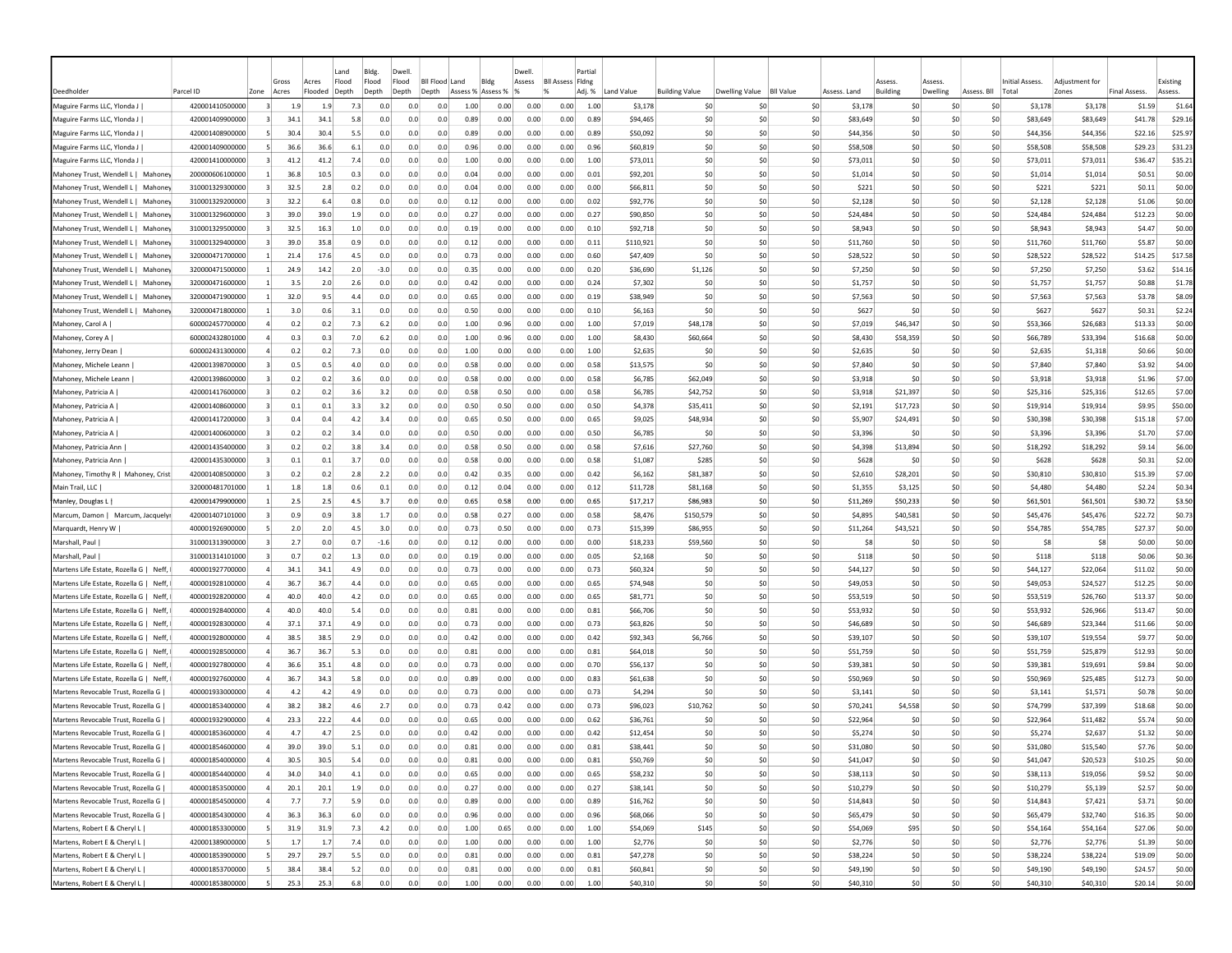|                                                        |                                    |                             |              |                  | Land           | Bldg.        | Dwell                     |     |                                   |              | Dwell  |                         | Partial        |                        |                                   |                       |                  |                   |                          |                                        |                   |                         |                        |                     |                   |
|--------------------------------------------------------|------------------------------------|-----------------------------|--------------|------------------|----------------|--------------|---------------------------|-----|-----------------------------------|--------------|--------|-------------------------|----------------|------------------------|-----------------------------------|-----------------------|------------------|-------------------|--------------------------|----------------------------------------|-------------------|-------------------------|------------------------|---------------------|-------------------|
|                                                        |                                    |                             | Gross        | Acres<br>Flooded | Flood<br>Depth | Flood        | Flood<br><b>BII Flood</b> |     | Land<br>Bldg<br>Assess % Assess % |              | Assess | <b>Bll Assess Fldng</b> |                |                        |                                   |                       | <b>BII Value</b> | Assess, Land      | ssess<br><b>Building</b> | <i><b><u>SSESS</u></b></i><br>Dwelling |                   | Initial Assess<br>Total | Adjustment fo<br>Zones | <b>Final Assess</b> | Existing          |
| Deedholder                                             | Parcel ID<br>600002444000000       | Zone                        | Acres<br>0.3 | 0.3              | 7.3            | Depth<br>6.2 | Depth<br>Depth<br>0.0     | 0.0 | 1.00                              | 0.96         | 0.00   | 0.00                    | Adj. %<br>1.00 | Land Value<br>\$12,646 | <b>Building Value</b><br>\$17,847 | Dwelling Value<br>-SO | \$0              |                   | \$17,169                 | -SO                                    | Assess. Bll<br>S0 | \$29,815                | \$14,907               | \$7.45              | Assess.<br>\$0.00 |
| Martens, Troy<br>Martin, Daniel R  <br>Martin, Theresa | 310001295000000                    |                             | 20.0         | 6.4              | 0.3            | 0.0          | 0.0                       | 0.0 | 0.04                              | 0.00         | 0.00   | 0.00                    | 0.01           | \$44,421               | -SO                               | \$0                   | \$0              | \$12,646<br>\$547 | -SC                      | \$C                                    | \$0               | \$547                   | \$547                  | \$0.27              | \$0.00            |
| Maule Living Trust, James A  <br>Maule                 | 190000859000000                    |                             | 40.0         | 40.0             | 1.6            | 0.0          | 0.0                       | 0.0 | 0.27                              | 0.00         | 0.00   | 0.00                    | 0.27           | \$40,664               | -SO                               | -SO                   | \$0              | \$10,959          | S <sub>0</sub>           | \$0                                    | \$0               | \$10,959                | \$10,959               | \$5.47              | \$0.00            |
| Maule Living Trust, James A  <br>Maule                 | 190000858900000                    |                             | 40.0         | 40.0             | 1.0            | 0.0          | 0.0                       | 0.0 | 0.12                              | 0.00         | 0.00   | 0.00                    | 0.12           | \$35,943               | \$C                               | -SO                   | \$0              | \$4,151           | \$0                      | \$0                                    | \$0               | \$4,151                 | \$4,151                | \$2.07              | \$0.00            |
| Maule Living Trust, Susan G                            | 190000873800000                    |                             | 37.1         | 36.9             | 1.4            | 0.0          | 0.0                       | 0.0 | 0.19                              | 0.00         | 0.00   | 0.00                    | 0.19           | \$58,888               | \$0                               | -SO                   | \$0              | \$11,269          | \$0                      | \$0                                    | \$0               | \$11,269                | \$11,269               | \$5.63              | \$0.00            |
| Maule Living Trust, Susan G                            | 190000873700000                    |                             | 40.0         | 37.7             | 1.9            | 0.0          | 0.0                       | 0.0 | 0.27                              | 0.00         | 0.00   | 0.00                    | 0.25           | \$25,576               | \$0                               | -SO                   | \$0              | \$6,496           | \$0                      | \$0                                    | \$0               | \$6,496                 | \$6,496                | \$3.25              | \$0.00            |
| Maule Living Trust, Susan G                            | 190000873300000                    | -31                         | 38.3         | 34.8             | 1.9            | 0.0          | 0.0                       | 0.0 | 0.27                              | 0.00         | 0.00   | 0.00                    | 0.25           | \$26,225               | \$0                               | -SO                   | \$0              | \$6,427           | S0                       | S0                                     | S0                | \$6,427                 | \$6,427                | \$3.21              | \$0.00            |
| Maule Living Trust, Susan G                            | 190000873200000                    | -31                         | 37.8         | 16.6             | 1.6            | 0.0          | 0.0                       | 0.0 | 0.27                              | 0.00         | 0.00   | 0.00                    | 0.12           | \$48,588               | \$146                             | -SO                   | \$0              | \$5,746           | -SO                      | S0                                     | S0                | \$5,746                 | \$5,746                | \$2.87              | \$0.00            |
| Maule, James A                                         | 190000861000000                    |                             | 40.0         | 11.8             | 0.7            | 0.0          | 0.0                       | 0.0 | 0.12                              | 0.00         | 0.00   | 0.00                    | 0.03           | \$90,726               | \$0                               | -SO                   | -SO              | \$3.091           | S <sub>0</sub>           | S0                                     | \$0               | \$3,091                 | \$3,091                | \$1.54              | \$0.00            |
| May, Bryan D                                           | 600002358000000                    |                             | 0.3          | 0.3              | 7.2            | 6.2          | 0.0                       | 0.0 | 1.00                              | 0.96         | 0.00   | 0.00                    | 1.00           | \$9,990                | \$78,719                          | \$0                   | \$0              | \$9,990           | \$75,728                 | \$0                                    | \$0               | \$85,718                | \$42,859               | \$21.41             | \$0.00            |
| McCall, Amber                                          | 600002498600000                    |                             | 0.4          | 0.4              | 7.0            | 6.2          | 0.0                       | 0.0 | 1.00                              | 0.96         | 0.00   | 0.00                    | 1.00           | \$11,677               | \$55,325                          | -SO                   | \$0              | \$11,677          | \$53,223                 | \$0                                    | \$0               | \$64,900                | \$32,450               | \$16.21             | \$0.00            |
| McClain, John L                                        | 420001425300000                    |                             | 0.5          | 0.5              | 2.3            | 1.8          | 0.0                       | 0.0 | 0.35                              | 0.27         | 0.00   | 0.00                    | 0.35           | \$2,833                | \$1,774                           | \$0                   | \$0              | \$982             | \$478                    | \$0                                    | \$0               | \$1,460                 | \$1,460                | \$0.73              | \$1.23            |
| McClain, John L                                        | 420001425400000                    |                             | 1.3          | 1.3              | 1.7            | 1.1          | 0.0                       | 0.0 | 0.27                              | 0.19         | 0.00   | 0.00                    | 0.27           | \$11,528               | \$67,958                          | \$0                   | \$0              | \$3,107           | \$13,082                 | \$0                                    | \$0               | \$16,189                | \$16,189               | \$8.09              | \$3.33            |
| McClain, Wayne L                                       | 310001326000000                    |                             | 0.9          | 0.9              | 1.9            | 1.4          | 0.0                       | 0.0 | 0.27                              | 0.19         | 0.00   | 0.00                    | 0.27           | \$9,855                | \$59,993                          | \$0                   | \$0              | \$2,656           | \$11,549                 | \$0                                    | \$0               | \$14,205                | \$14,205               | \$7.10              | \$0.00            |
| McClannahan, Royal                                     | 190000862800000                    |                             | 38.0         | 38.0             | 1.6            | 0.0          | 0.0                       | 0.0 | 0.27                              | 0.00         | 0.00   | 0.00                    | 0.27           | \$70,609               | -SO                               | -SO                   | \$0              | \$19,029          | -SO                      | \$0                                    | \$0               | \$19,029                | \$19,029               | \$9.51              | \$0.00            |
| McClannahan, Royal                                     | 190000862900000                    | $\overline{3}$              | 39.0         | 39.0             | 1.8            | 0.0          | 0.0                       | 0.0 | 0.27                              | 0.00         | 0.00   | 0.00                    | 0.27           | \$85.187               | \$0                               | -SO                   | \$0              | \$22,958          | S <sub>0</sub>           | \$0                                    | \$0               | \$22,958                | \$22,958               | \$11.47             | \$0.00            |
| McClannahan, Royal                                     | 200000609000000                    | $\vert$ 3                   | 32.0         | 32.0             | 0.9            | 0.0          | 0.0                       | 0.0 | 0.12                              | 0.00         | 0.00   | 0.00                    | 0.12           | \$65,728               | \$C                               | -SO                   | \$0              | \$7,592           | \$0                      | \$0                                    | \$0               | \$7,592                 | \$7,592                | \$3.79              | \$0.00            |
| McClannahan, Royal                                     | 200000608200000                    | $\vert$ 3                   | 39.0         | 39.0             | 1.5            | 0.0          | 0.0                       | 0.0 | 0.27                              | 0.00         | 0.00   | 0.00                    | 0.27           | \$90,071               | \$0                               | \$0                   | \$0              | \$24,274          | \$0                      | \$0                                    | \$0               | \$24,274                | \$24,274               | \$12.13             | \$0.00            |
| McClannahan, Royal                                     | 200000609300000                    |                             | 0.6          | 0.0              | $-0.9$         | 0.0          | 0.0                       | 0.0 | 0.00                              | 0.00         | 0.00   | 0.00                    | 0.00           | \$1,034                | \$0                               | -SO                   | \$0              | \$0               | \$0                      | \$0                                    | \$0               | \$0                     | \$0                    | \$0.00              | \$0.00            |
| McClannahan, Royal                                     | 310001327000000                    | -31                         | 38.0         | 38.0             | 1.4            | 0.0          | 0.0                       | 0.0 | 0.19                              | 0.00         | 0.00   | 0.00                    | 0.19           | \$81,423               | -SO                               | -SO                   | \$0              | \$15,674          | -SO                      | S0                                     | S0                | \$15,674                | \$15,674               | \$7.83              | \$0.00            |
| McClannahan, Royal                                     | 310001314300000                    | -31                         | 0.7          | 0.2              | 0.4            | 0.0          | 0.0                       | 0.0 | 0.04                              | 0.00         | 0.00   | 0.00                    | 0.01           | \$1,098                | \$0                               | -SO                   | \$0              | <b>S14</b>        | S <sub>0</sub>           | \$0                                    | \$0               | \$14                    | \$14                   | \$0.01              | \$0.00            |
| McClannahan, Royal                                     | 200000609200000                    |                             | 44.2         | 10.3             | 0.4            | 0.0          | 0.0                       | 0.0 | 0.04                              | 0.00         | 0.00   | 0.00                    | 0.01           | \$118,402              | -SO                               | -SO                   | \$0              | \$1,062           | S <sub>0</sub>           | \$0                                    | \$0               | \$1,062                 | \$1,062                | \$0.53              | \$0.00            |
| McClannahan, Royal                                     | 200000608900000                    |                             | 39.0         | 33.0             | 1.1            | 0.0          | 0.0                       | 0.0 | 0.19                              | 0.00         | 0.00   | 0.00                    | 0.16           | \$105,537              | \$0                               | \$0                   | \$0              | \$17,190          | \$0                      | \$C                                    | \$0               | \$17,190                | \$17,190               | \$8.59              | \$0.00            |
| McClannahan, Royal                                     | 310001326900000                    |                             | 39.0         | 39.0             | 1.5            | 0.0          | 0.0                       | 0.0 | 0.27                              | 0.00         | 0.00   | 0.00                    | 0.27           | \$100,075              | \$C                               | -SO                   | \$0              | \$26,970          | \$0                      | \$C                                    | \$0               | \$26,970                | \$26,970               | \$13.47             | \$0.00            |
| McClannahan, Royal                                     | 200000494400000                    |                             | 39.0         | 39.0             | 1.4            | 0.0          | 0.0                       | 0.0 | 0.19                              | 0.00         | 0.00   | 0.00                    | 0.19           | \$104,700              | \$0                               | \$0                   | \$0              | \$20,155          | \$0                      | \$0                                    | \$0               | \$20,155                | \$20,155               | \$10.07             | \$0.00            |
| McClannahan, Royal                                     | 200000609100000                    |                             | 35.7         | 35.7             | 1.3            | 0.0          | 0.0                       | 0.0 | 0.19                              | 0.00         | 0.00   | 0.00                    | 0.19           | \$59,426               | \$11,685                          | -SO                   | \$0              | \$11,440          | \$0                      | \$0                                    | \$0               | \$11,440                | \$11,440               | \$5.71              | \$0.00            |
| McClannahan, Royal                                     | 200000609501000                    |                             | 0.2          | 0.2              | 0.6            | 0.0          | 0.0                       | 0.0 | 0.12                              | 0.00         | 0.00   | 0.00                    | 0.12           | \$668                  | -SO                               | -SO                   | \$0              | \$77              | S0                       | \$C                                    | \$0               | \$77                    | \$77                   | \$0.04              | \$0.00            |
| McClannahan, Royal                                     | 200000494300000                    | $\overline{3}$              | 37.2         | 31.8             | 0.6            | 0.0          | 0.0                       | 0.0 | 0.12                              | 0.00         | 0.00   | 0.00                    | 0.10           | \$102,451              | \$0                               | \$0                   | \$0              | \$10,118          | S <sub>0</sub>           | \$0                                    | \$0               | \$10,118                | \$10,118               | \$5.05              | \$0.00            |
| McClannahan, Royal                                     | 310001199300000                    | $\vert$ 3                   | 32.8         | 32.0             | 1.4            | 0.0          | 0.0                       | 0.0 | 0.19                              | 0.00         | 0.00   | 0.00                    | 0.19           | \$54,567               | \$1,014                           | -SO                   | \$0              | \$10,264          | \$0                      | \$0                                    | \$0               | \$10,264                | \$10,264               | \$5.13              | \$22.77           |
| McClannahan, Royal                                     | 200000608300000                    |                             | 39.0         | 39.0             | 1.3            | 0.0          | 0.0                       | 0.0 | 0.19                              | 0.00         | 0.00   | 0.00                    | 0.19           | \$80,406               | <b>SC</b>                         | -SO                   | \$0              | \$15,478          | \$C                      | \$C                                    | \$0               | \$15,478                | \$15,478               | \$7.73              | \$4.93            |
| McClannahan, Royal                                     | 310001314100000                    |                             | 26.6         | 25.0             | 2.3            | 0.0          | 0.0                       | 0.0 | 0.35                              | 0.00         | 0.00   | 0.00                    | 0.33           | \$49,330               | \$C                               | -SO                   | \$0              | \$16,089          | \$0                      | \$0                                    | S <sub>0</sub>    | \$16,089                | \$16,089               | \$8.04              | \$13.43           |
| McClannahan, Royal                                     | 310001314000000                    |                             | 23.6         | 23.6             | 1.9            | 0.0          | 0.0                       | 0.0 | 0.27                              | 0.00         | 0.00   | 0.00                    | 0.27           | \$38,779               | \$0                               | -SO                   | \$0              | \$10,451          | \$0                      | \$0                                    | S <sub>0</sub>    | \$10,451                | \$10,451               | \$5.22              | \$25.35           |
| McClannahan, Royal                                     | 310001291400000                    |                             | 4.0          | 3.3              | 1.3            | 0.0          | 0.0                       | 0.0 | 0.19                              | 0.00         | 0.00   | 0.00                    | 0.16           | \$7,916                | \$0                               | -SO                   | \$0              | \$1,257           | S0                       | -SO                                    | S0                | \$1,257                 | \$1,257                | \$0.63              | \$0.51            |
| McClannahan, Royal                                     | 310001291500000                    |                             | 4.0          | 3.8              | 1.9            | 0.0          | 0.0                       | 0.0 | 0.27                              | 0.00         | 0.00   | 0.00                    | 0.26           | \$8,346                | \$0                               | -SO                   | \$0              | \$2,137           | \$0                      | \$0                                    | \$0               | \$2,137                 | \$2,137                | \$1.07              | \$0.51            |
| McClannahan, Royal                                     | 310001334100000                    |                             | 6.2          | 4.7              | 1.3            | $-0.2$       | $-1.2$                    | 0.0 | 0.19                              | 0.00         | 0.00   | 0.00                    | 0.15           | \$8,970                | \$27,971                          | \$67,364              | -SO              | \$1,305           | S <sub>0</sub>           | \$0                                    | \$0               | \$1,305                 | \$1,305                | \$0.65              | \$3.54            |
| McClannahan, Royal                                     | 310001345300000                    |                             | 48.9         | 48.9             | 0.9            | 0.0          | 0.0                       | 0.0 | 0.12                              | 0.00         | 0.00   | 0.00                    | 0.12           | \$85,877               | \$0                               | \$0                   | \$0              | \$9,919           | \$0                      | \$0                                    | \$0               | \$9,919                 | \$9,919                | \$4.95              | \$52.53           |
| McClannahan, Royal                                     | 310001314200000                    |                             | 23.0         | 21.4             | 1.4            | 0.0          | 0.0                       | 0.0 | 0.19                              | 0.00         | 0.00   | 0.00                    | 0.18           | \$39,614               | \$C                               | -SO                   | \$0              | \$7,108           | \$0                      | \$C                                    | \$0               | \$7,108                 | \$7,108                | \$3.55              | \$13.06           |
| McClannahan, Royal                                     | 310001291300000                    |                             | 34.6         | 34.4             | 2.2            | 0.0          | 0.0                       | 0.0 | 0.35                              | 0.00         | 0.00   | 0.00                    | 0.34           | \$56,543               | \$C                               | \$0                   | \$0              | \$19,496          | \$0                      | \$0                                    | \$0               | \$19,496                | \$19,496               | \$9.74              | \$26.22           |
| McClannahan, Royal                                     | 310001334200000                    |                             | 11.8         | 11.8             | 1.4            | 1.3          | 0.0                       | 0.0 | 0.19                              | 0.19         | 0.00   | 0.00                    | 0.19           | \$19,187               | \$27,822                          | -SO                   | \$0              | \$3,693           | \$5,356                  | \$0                                    | \$0               | \$9,049                 | \$9,049                | \$4.52              | \$8.91            |
| McClannahan, Teri D                                    | 200000609500000                    |                             | 3.5          | 2.7              | $-2.0$         | $-0.4$       | 0.0                       | 0.0 | 0.00                              | 0.00         | 0.00   | 0.00                    | 0.00           | \$20,599               | \$161,647                         | -SO                   | \$0              | \$0               | S0                       | \$0                                    | \$0               | \$0                     | \$0                    | \$0.00              | \$0.00            |
| McColley, Peggy                                        | 200000609700000                    |                             | 3.1          | 2.1              | 4.6            | 0.0          | 0.0                       | 0.0 | 0.73                              | 0.00         | 0.00   | 0.00                    | 0.50           | \$19,536               | \$109,093                         | \$0                   | \$0              | \$9,839           | S <sub>0</sub>           | \$0                                    | \$0               | \$9,839                 | \$9,839                | \$4.91              | \$0.00            |
| McDonald's Corporation                                 | 602222503701000                    |                             | 2.1          | 2.1              | 2.6            | 0.9          | 0.0                       | 0.0 | 0.42                              | 0.12         | 0.00   | 0.00                    | 0.42           | \$452,750              | \$741,359                         | \$0                   | \$0              | \$191,740         | \$85,627                 | \$0                                    | \$0               | \$277,367               | \$138,683              | \$69.27             | \$0.00            |
| McDunn, Donna J.                                       | 600002416700000                    |                             | 0.3          | 0.3              | 5.9            | 0.0          | 0.0                       | 0.0 | 0.89                              | 0.00         | 0.00   | 0.00                    | 0.89           | \$5,875                | \$C                               | -SO                   | \$0              | \$5,202           | \$0                      | \$C                                    | \$0               | \$5,202                 | \$2,601                | \$1.30              | \$0.00            |
| McElfish, Stacey C                                     | 600002367200000                    |                             | 0.5          | 0.5              | 7.5            | 6.2          | 0.0                       | 0.0 | 1.00                              | 0.96         | 0.00   | 0.00                    | 1.00           | \$15,966               | \$47,831                          | \$0                   | \$0              | \$15,966          | \$46,013                 | \$0                                    | \$0               | \$61,979                | \$30,990               | \$15.48             | \$0.00            |
| McFerrin 1996 Fam Trst, Edwin E                        | 430001373000000                    |                             | 110.0        | 96.5             | 6.0            | 0.0          | 0.0                       | 0.0 | 0.89                              | 0.00         | 0.00   | 0.00                    | 0.78           | \$106,491              | -SO                               | -SO                   | \$0              | \$82,725          | S0                       | S0                                     | S0                | \$82,725                | \$82,725               | \$41.32             | \$0.00            |
| McFerrin 2005 Family Trust, Helen G                    | 560002183200000                    |                             | 0.3          | 0.3              | 1.9            | 0.0          | 0.0                       | 0.0 | $0.2^{\circ}$                     | 0.00         | 0.00   | 0.00                    | $0.2^{\circ}$  | \$4,180                | -SO                               | -SO                   | \$0              | \$1,127           | -SO                      | so                                     | S0                | \$1,127                 | \$1,127                | \$0.56              | \$0.00            |
| McFerrin 2005 Family Trust, Helen G                    | 560002183000000                    |                             | 2.1          | 1.9              | 2.9            | $-1.3$       | 0.0                       | 0.0 | 0.42                              | 0.00         | 0.00   | 0.00                    | 0.38           | \$20.911               | \$195,452                         | -SO                   | \$0              | \$8,012           | S <sub>0</sub>           | \$0                                    | \$0               | \$8,012                 | \$8,012                | \$4.00              | \$0.00            |
| McFerrin 2005 Family Trust, Helen G                    | 570002195800000                    |                             | 16.6         | 16.6             | 4.3            | 0.0          | 0.0                       | 0.0 | 0.65                              | 0.00         | 0.00   | 0.00                    | 0.65           | \$32,848               | \$0                               | -SO                   | \$0              | \$21,499          | S <sub>0</sub>           | \$0                                    | \$0               | \$21,499                | \$21,499               | \$10.74             | \$0.00            |
| McFerrin 2005 Family Trust, Helen G                    | 430001373100000                    |                             | 429.1        | 277.1            | 5.0            | 0.0          | 0.0                       | 0.0 | 0.73                              | 0.00         | 0.00   | 0.00                    | 0.47           | \$319,791              | \$0                               | \$0                   | \$0              | \$151,070         | \$0                      | \$0                                    | \$0               | \$151,070               | \$151,070              | \$75.46             | \$0.00            |
| McFerrin 2005 Family Trust, Helen G                    | 320000461300000                    | $\vert$ 1                   | 172.3        | 124.1            | 1.3            | 0.0          | 0.0                       | 0.0 | 0.19                              | 0.00         | 0.00   | 0.00                    | 0.14           | \$100,141              | \$0                               | \$0                   | \$0              | \$13,883          | \$0                      | 50                                     | \$0               | \$13,883                | \$13,883               | \$6.93              | \$0.00            |
| McFerrin 2005 Family Trust, Helen G                    | 320000461400000                    | $\vert$ 1<br>$\vert$ 1      | 111.5        | 111.5            | 6.9            | 0.0          | 0.0                       | 0.0 | 1.00                              | 0.00         | 0.00   | 0.00                    | 1.00           | \$166,306              | \$0                               | 50                    | \$0              | \$166,306         | \$0                      | 50                                     | \$0               | \$166,306               | \$166,306              | \$83.07             | \$415.36          |
| McFerrin 2005 Family Trust, Helen G                    | 320000461200000                    |                             | 181.9        | 181.5            | 4.4            | 1.1          | 0.0                       | 0.0 | 0.65                              | 0.19         | 0.00   | 0.00                    | 0.65           | \$245,002              | \$5,028                           | 50                    | \$0              | \$160,001         | \$968                    | 50                                     | \$0               | \$160,969               | \$160,969              | \$80.41             | \$285.37          |
| McFerrin, LP                                           | 320000460000000<br>320000460200000 | $\vert$ 1                   | 166.8        | 122.3            | 3.1            | 0.0          | 0.0                       | 0.0 | 0.50                              | 0.00         | 0.00   | 0.00                    | 0.37           | \$226,375              | \$0                               | 50                    | \$0              | \$83,054          | \$0                      | 50                                     | 50                | \$83,054                | \$83,054               | \$41.49             | \$510.01          |
| McFerrin, LP                                           |                                    | $\vert$ 1                   | 1.4          | 0.8              | 7.5            | 0.0          | 0.0                       | 0.0 | 1.00                              | 0.00         | 0.00   | 0.00                    | 0.59           | \$136                  | \$0                               | \$0                   | \$0              | \$81              | \$0                      | 50                                     | \$0               | \$81                    | \$81                   | \$0.04              | \$1.02            |
| McFerrin, LP                                           | 320000460100000                    | 10<br>$\vert$ 1             | 74.9         | 0.0              | 0.0            | 0.0          | 0.0                       | 0.0 | 0.00                              | 0.00         | 0.00   | 0.00                    | 0.00           | \$38,961               | \$0<br>\$0                        | \$0<br>50             | \$0<br>50        | \$0               | \$0                      | 50<br>\$0                              | \$0               | \$0                     | \$0<br>\$17,848        | \$0.00              | \$3.41            |
| McFerrin, Shari<br>McFerrin, Shari                     | 320000460700000                    |                             | 9.8          | 9.8              | 8.6            | 0.0          | 0.0                       | 0.0 | 1.00                              | 0.00         | 0.00   | 0.00                    | 1.00           | \$17,848               |                                   |                       |                  | \$17,848          | \$0                      |                                        | \$0               | \$17,848                |                        | \$8.92              | \$6.19            |
|                                                        | 320000460800000<br>320000460900000 | $\vert$ 1<br>$\overline{1}$ | 39.0         | 39.0<br>32.7     | 1.7<br>4.3     | 0.0<br>0.0   | 0.0<br>0.0                | 0.0 | 0.27                              | 0.00<br>0.00 | 0.00   | 0.00                    | 0.27           | \$94,691               | \$0<br>\$0                        | \$0<br>\$0            | \$0<br>\$0       | \$25,519          | \$0<br>\$0               | \$0<br>\$0                             | \$0               | \$25,519                | \$25,519               | \$12.75             | \$9.86            |
| McFerrin, Shari                                        |                                    |                             | 32.7         |                  |                |              |                           | 0.0 | 0.65                              |              | 0.00   | 0.00                    | 0.65           | \$62,817               |                                   |                       |                  | \$41,114          |                          |                                        | \$0               | \$41,114                | \$41,114               | \$20.54             | \$20.65           |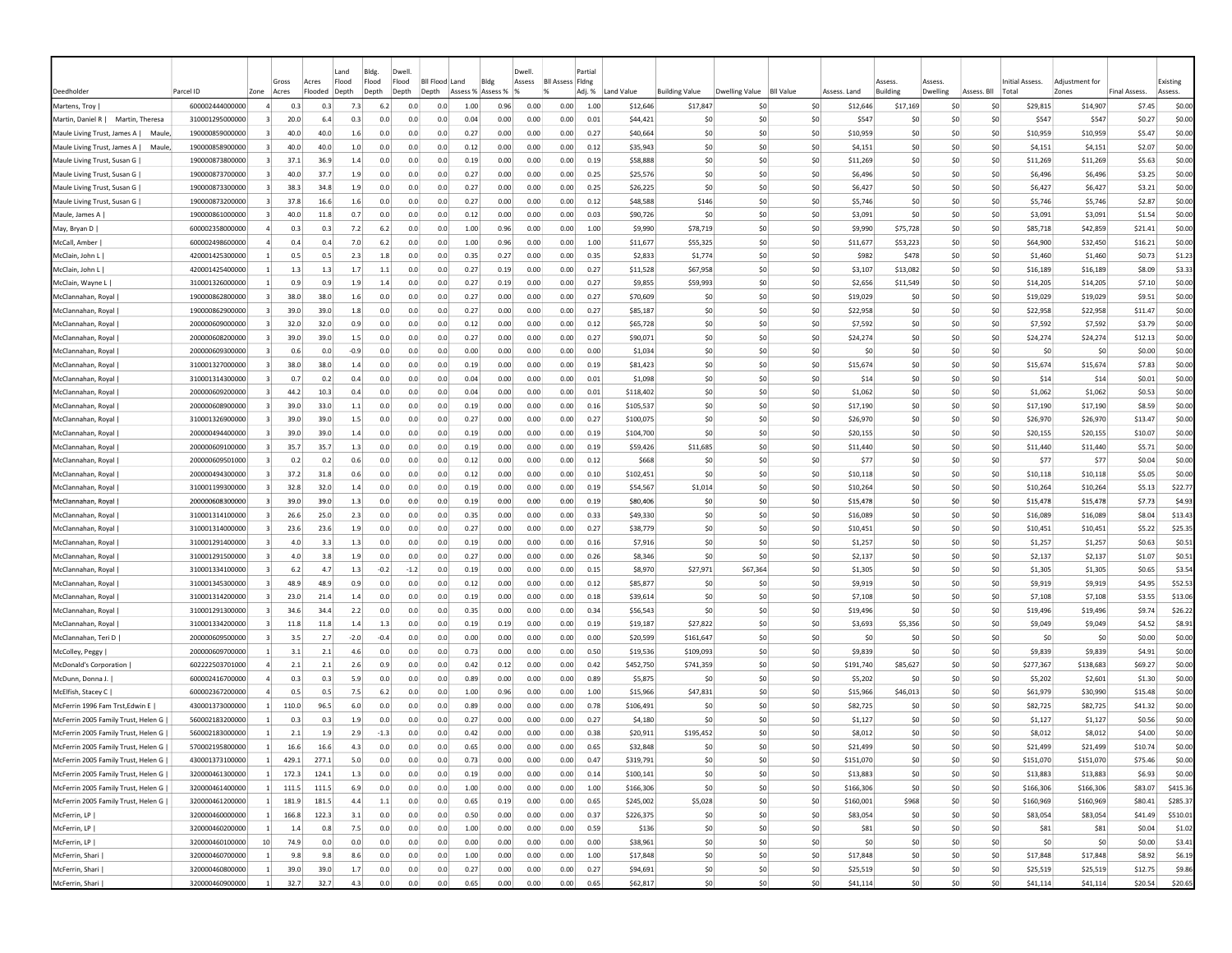|                                        |                 |                         |                | Land                               | Bldg.            | Dwell          |                           |                           |      | Dwell  |                                     | Partia |            |                       |                |                  |              |                          |                                 |             |                                 |                         |                     |                     |
|----------------------------------------|-----------------|-------------------------|----------------|------------------------------------|------------------|----------------|---------------------------|---------------------------|------|--------|-------------------------------------|--------|------------|-----------------------|----------------|------------------|--------------|--------------------------|---------------------------------|-------------|---------------------------------|-------------------------|---------------------|---------------------|
| Deedholder                             | Parcel ID       | Zone                    | Gross<br>Acres | Flood<br>Acres<br>Flooded<br>Depth | Flood<br>Depth   | Flood<br>Depth | <b>BII Flood</b><br>Depth | Land<br>Assess % Assess % | Bldg | Assess | <b>BII Assess Fidng</b><br>$\alpha$ | Adj. % | Land Value | <b>Building Value</b> | Dwelling Value | <b>BII Value</b> | Assess, Land | ssess<br><b>Building</b> | <i><b>SSESS</b></i><br>Dwelling | Assess. Bll | <b>Initial Assess.</b><br>Total | Adiustment for<br>Zones | <b>Final Assess</b> | Existing<br>Assess. |
| McFerrin, Shari                        | 320000461000000 |                         | 1.0            | 1.0                                | 8.6<br>0.0       | 0.0            | 0.0                       | 1.00                      | 0.00 | 0.00   | 0.00                                | 1.00   | \$1,467    | \$C                   | -SO            | \$0              | \$1,467      | S0                       | <b>SC</b>                       | S0          | \$1,467                         | \$1,467                 | \$0.73              | \$0.72              |
| McIntosh Revocable Trust, Richard L    | 190000865500000 |                         | 40.0           | 18.5                               | 1.1<br>0.0       | 0.0            | 0.0                       | 0.19                      | 0.00 | 0.00   | 0.00                                | 0.09   | \$74,076   | \$C                   | \$0            | \$0              | \$6,595      | \$C                      | \$C                             | \$0         | \$6,595                         | \$6,595                 | \$3.29              | \$0.00              |
| McIntosh Revocable Trust, Richard L    | 430001373300000 | 3                       | 40.0           | 40.0                               | 5.2<br>0.0       | 0.0            | 0.0                       | 0.81                      | 0.00 | 0.00   | 0.00                                | 0.81   | \$66,513   | \$1,978               | S <sub>0</sub> | \$0              | \$53,776     | \$0                      | \$C                             | \$0         | \$53,776                        | \$53,776                | \$26.86             | \$0.00              |
| McIntosh Revocable Trust, Richard L    | 430001411800000 | 3                       | 39.0           | 39.0                               | 6.0<br>0.0       | 0.0            | 0.0                       | 0.89                      | 0.00 | 0.00   | 0.00                                | 0.89   | \$64,896   | \$C                   | S <sub>0</sub> | \$0              | \$57,465     | \$0                      | \$0                             | \$0         | \$57,465                        | \$57,465                | \$28.70             | \$0.00              |
| McIntosh Revocable Trust, Richard L    | 430001373400000 |                         | 40.0           | 40.0                               | 4.2<br>0.0       | 0.0            | 0.0                       | 0.65                      | 0.00 | 0.00   | 0.00                                | 0.65   | \$66,560   | \$C                   | \$0            | \$0              | \$43,564     | \$C                      | \$C                             | \$0         | \$43,564                        | \$43,564                | \$21.76             | \$0.00              |
| McIntosh Revocable Trust, Richard L    | 430001373500000 |                         | 40.0           | 40.0                               | 3.5<br>0.0       | 0.0            | 0.0                       | 0.50                      | 0.00 | 0.00   | 0.00                                | 0.50   | \$66,560   | \$0                   | \$0            | \$0              | \$33,313     | \$0                      | \$0                             | \$0         | \$33,313                        | \$33,313                | \$16.64             | \$0.00              |
| McIntosh, Boone Travis   McIntosh, J   | 420001415200000 | 3                       | 33.0           | 33.0                               | 5.2<br>0.0       | 0.0            | 0.0                       | 0.81                      | 0.00 | 0.00   | 0.00                                | 0.81   | \$54,253   | \$C                   | -SO            | \$0              | \$43,864     | \$0                      | S0                              | S0          | \$43,864                        | \$43,864                | \$21.91             | \$0.00              |
| McIntosh, Boone Travis   McIntosh, J   | 420001416100000 | -31                     | 32.0           | 32.0                               | 5.8<br>0.0       | 0.0            | 0.0                       | 0.89                      | 0.00 | 0.00   | 0.00                                | 0.89   | \$52,821   | \$0                   | -SO            | \$0              | \$46,773     | \$0                      | S0                              | S0          | \$46,773                        | \$46,773                | \$23.36             | \$0.00              |
| McIntosh, Boone Travis   McIntosh, J   | 420001415900000 | 3                       | 39.0           | 39.0                               | 5.2<br>0.0       | 0.0            | 0.0                       | 0.81                      | 0.00 | 0.00   | 0.00                                | 0.81   | \$64,763   | \$0                   | S <sub>0</sub> | SO.              | \$52,361     | \$0                      | \$0                             | \$0         | \$52,361                        | \$52,361                | \$26.15             | \$0.00              |
| McIntosh, Boone Travis   McIntosh, J   | 420001416600000 | $\vert$ 3               | 27.0           | 27.0                               | 5.5<br>0.0       | 0.0            | 0.0                       | 0.81                      | 0.00 | 0.00   | 0.00                                | 0.81   | \$44,928   | \$0                   | \$0            | \$0              | \$36,324     | \$0                      | \$0                             | \$0         | \$36,324                        | \$36,324                | \$18.14             | \$0.00              |
| McIntosh, Boone Travis   McIntosh, J   | 420001416000000 |                         | 38.0           | 38.0                               | 4.1<br>3.3       | 0.0            | 0.0                       | 0.65                      | 0.50 | 0.00   | 0.00                                | 0.65   | \$63,047   | \$22,954              | \$0            | \$0              | \$41,264     | \$11,488                 | \$C                             | \$0         | \$52,753                        | \$52,753                | \$26.35             | \$0.00              |
| McIntosh, Boone Travis   McIntosh, J   | 420001416200000 |                         | 7.0            | 7.0                                | 6.2<br>0.0       | 0.0            | 0.0                       | 0.96                      | 0.00 | 0.00   | 0.00                                | 0.96   | \$11,325   | \$C                   | \$0            | \$0              | \$10,895     | \$C                      | \$C                             | \$0         | \$10,895                        | \$10,895                | \$5.44              | \$0.00              |
| McIntosh, Dean  <br>McIntosh, Don      | 320000457700000 |                         | 39.0           | 38.8                               | 1.9<br>0.0       | 0.0            | 0.0                       | 0.27                      | 0.00 | 0.00   | 0.00                                | 0.27   | \$111,182  | \$C                   | \$0            | \$0              | \$29,810     | \$0                      | \$0                             | \$0         | \$29,810                        | \$29,810                | \$14.89             | \$0.00              |
| McIntosh, Dean<br>McIntosh, Don        | 320000457800000 |                         | 40.0           | 40.0                               | 3.1<br>0.0       | 0.0            | 0.0                       | 0.50                      | 0.00 | 0.00   | 0.00                                | 0.50   | \$109,052  | \$C                   | \$0            | \$0              | \$54,581     | \$0                      | \$0                             | \$0         | \$54,581                        | \$54,581                | \$27.26             | \$0.00              |
| McIntosh, Dean  <br>McIntosh, Don      | 320000457900000 |                         | 39.0           | 39.0                               | 2.9<br>0.0       | 0.0            | 0.0                       | 0.42                      | 0.00 | 0.00   | 0.00                                | 0.42   | \$104,412  | \$1,978               | S0             | \$0              | \$44,218     | S0                       | \$0                             | \$0         | \$44,218                        | \$44,218                | \$22.09             | \$0.00              |
| McIntosh, Dean  <br>McIntosh. Don      | 400001928900000 |                         | 39.0           | 39.0                               | 7.2<br>0.0       | 0.0            | 0.0                       | 1.00                      | 0.00 | 0.00   | 0.00                                | 1.00   | \$64,896   | \$C                   | S0             | \$0              | \$64,896     | S0                       | \$0                             | \$0         | S64.896                         | \$32,448                | \$16.21             | \$0.00              |
| McIntosh, Dean  <br>McIntosh, Don      | 400001929000000 |                         | 38.0           | 38.0                               | 5.5<br>0.0       | 0.0            | 0.0                       | 0.81                      | 0.00 | 0.00   | 0.00                                | 0.81   | \$103,515  | \$C                   | S0             | \$0              | \$83,692     | \$0                      | \$0                             | \$0         | \$83,692                        | \$41,846                | \$20.90             | \$0.00              |
| McIntosh, Dean  <br>McIntosh, Don      | 400001928800000 | $\overline{a}$          | 39.0           | 39.0                               | 5.5<br>0.0       | 0.0            | 0.0                       | 0.89                      | 0.00 | 0.00   | 0.00                                | 0.89   | \$94,593   | \$6,263               | \$0            | \$0              | \$83,762     | \$0                      | \$0                             | \$0         | \$83,762                        | \$41,881                | \$20.92             | \$0.00              |
| McIntosh, Heath M                      | 560002184600000 |                         | 0.1            | 0.1                                | 1.3<br>0.0       | 0.0            | 0.0                       | 0.19                      | 0.00 | 0.00   | 0.00                                | 0.17   | \$2,567    | \$C                   | \$0            | \$0              | \$431        | \$C                      | \$0                             | \$0         | \$431                           | \$431                   | \$0.22              | \$0.00              |
| McIntosh, Heath M   McIntosh, Sara     | 560002180700000 | -1                      | 0.5            | 0.1                                | 1.0<br>$-1.2$    | 0.0            | 0.0                       | 0.19                      | 0.00 | 0.00   | 0.00                                | 0.06   | \$8,850    | \$160,822             | -SO            | \$0              | \$514        | \$0                      | S0                              | S0          | \$514                           | \$514                   | \$0.26              | \$0.00              |
| McIntosh, Jason F.   McIntosh, Roger   | 320000466100000 | -11                     | 38.0           | 0.0                                | $-2.4$<br>0.0    | 0.0            | 0.0                       | 0.00                      | 0.00 | 0.00   | 0.00                                | 0.00   | \$16,466   | S0                    | S <sub>0</sub> | SO.              | S0           | \$0                      | \$0                             | S0          | -SO                             | \$0                     | \$0.00              | \$0.00              |
| McIntosh, Jason F.   McIntosh, Roger   | 320000465800000 |                         | 39.0           | 12.3                               | 0.4<br>0.0       | 0.0            | 0.0                       | 0.04                      | 0.00 | 0.00   | 0.00                                | 0.01   | \$81,271   | \$C                   | S <sub>0</sub> | \$0              | \$987        | \$0                      | \$0                             | \$0         | \$987                           | \$987                   | \$0.49              | \$0.00              |
| McIntosh, Jason F.   McIntosh, Roger   | 320000466000000 |                         | 40.0           | 5.3                                | 0.3<br>0.0       | 0.0            | 0.0                       | 0.04                      | 0.00 | 0.00   | 0.00                                | 0.01   | \$80,775   | \$C                   | \$0            | \$0              | \$412        | \$0                      | \$C                             | \$0         | \$412                           | \$412                   | \$0.21              | \$0.00              |
| McIntosh, Jason F.   McIntosh, Roger   | 320000465900000 |                         | 34.0           | 33.9                               | $-3.1$<br>0.0    | 0.0            | 0.0                       | 0.00                      | 0.00 | 0.00   | 0.00                                | 0.00   | \$46,956   | \$C                   | S <sub>0</sub> | \$0              | \$0          | \$C                      | \$C                             | \$0         | \$0                             | \$0                     | \$0.00              | \$4.30              |
| McIntosh, Jason F.  <br>McIntosh, Roge | 320000465700000 |                         | 21.7           | 0.0                                | $-2.8$<br>$-1.5$ | 0.0            | 0.0                       | 0.00                      | 0.00 | 0.00   | 0.00                                | 0.00   | \$34,206   | \$7,911               | \$0            | \$0              | \$0          | \$0                      | so                              | \$0         | \$0                             | \$0                     | \$0.00              | \$2.74              |
| McIntosh, Karen S                      | 310001339400000 |                         | 35.8           | 35.8                               | 0.8<br>0.0       | 0.0            | 0.0                       | 0.12                      | 0.00 | 0.00   | 0.00                                | 0.12   | \$100,756  | \$C                   | -SO            | \$0              | \$11,637     | S0                       | S0                              | \$0         | \$11,637                        | \$11,637                | \$5.81              | \$0.00              |
| McIntosh, Karen S                      | 310001339600000 |                         | 22.0           | 22.0                               | 2.3<br>0.0       | 0.0            | 0.0                       | 0.35                      | 0.00 | 0.00   | 0.00                                | 0.35   | \$50,410   | \$C                   | -SO            | \$0              | \$17,467     | -SC                      | <b>SC</b>                       | S0          | \$17,467                        | \$17,467                | \$8.72              | \$0.00              |
| McIntosh, Karen S                      | 560002170001000 | -11                     | 4.3            | 4.3                                | 0.2<br>0.0       | 0.0            | 0.0                       | 0.04                      | 0.00 | 0.00   | 0.00                                | 0.04   | \$11,692   | \$0                   | S0             | \$0              | \$450        | S0                       | \$0                             | \$0         | \$450                           | \$450                   | \$0.22              | \$0.00              |
| McIntosh, Lemuel                       | 400001934000000 | $\mathbf{5}$            | 36.9           | 36.9                               | 4.3<br>0.0       | 0.0            | 0.0                       | 0.65                      | 0.00 | 0.00   | 0.00                                | 0.65   | \$102,680  | \$0                   | \$0            | \$0              | \$67,204     | \$C                      | \$0                             | \$0         | \$67,204                        | \$67,204                | \$33.57             | \$0.00              |
| McIntosh, Mark Richard   McIntosh,     | 310001362700000 | 3                       | 24.6           | 23.4                               | 2.3<br>0.0       | 0.0            | 0.0                       | 0.35                      | 0.00 | 0.00   | 0.00                                | 0.33   | \$59,486   | \$0                   | \$0            | \$0              | \$19,630     | \$C                      | \$C                             | \$0         | \$19,630                        | \$19,630                | \$9.81              | \$27.99             |
| McIntosh, Mark Richard   McIntosh,     | 310001362600000 |                         | 32.0           | 22.8                               | 0.5<br>0.0       | 0.0            | 0.0                       | 0.12                      | 0.00 | 0.00   | 0.00                                | 0.08   | \$88,670   | \$C                   | \$0            | \$0              | \$7,306      | \$0                      | \$0                             | \$0         | \$7,306                         | \$7,306                 | \$3.65              | \$18.20             |
| McIntosh, Roberta S   McIntosh, Dane   | 560002183400000 |                         | 3.8            | 3.8                                | 3.9<br>$1.5\,$   | 0.0            | 0.0                       | 0.58                      | 0.27 | 0.00   | 0.00                                | 0.58   | \$25,895   | \$58,638              | \$0            | \$0              | \$14,954     | \$15,803                 | \$0                             | \$0         | \$30,757                        | \$30,757                | \$15.36             | \$0.00              |
| McIntosh, Roger   McIntosh, Karen S    | 560002190205000 | -3                      | 1.5            | $1.5\,$                            | 0.0<br>-0.2      | 0.0            | 0.0                       | 0.00                      | 0.00 | 0.00   | 0.00                                | 0.00   | \$9,116    | \$20,284              | -SO            | \$0              | -SO          | -SC                      | S0                              | S0          | -SO                             | -SO                     | \$0.00              | \$0.00              |
| McIntosh, Roger   McIntosh, Karen S    | 560002190206000 |                         | 0.2            | 0.2                                | 0.1<br>0.0       | 0.0            | 0.0                       | 0.04                      | 0.00 | 0.00   | 0.00                                | 0.03   | \$6,520    | <b>SC</b>             | S <sub>0</sub> | \$0              | \$196        | \$0                      | S0                              | \$0         | \$196                           | \$196                   | \$0.10              | \$0.00              |
| McIntosh, Roger   McIntosh, Karen S    | 420001431700000 | -3                      | 11.3           | 11.3                               | 4.8<br>0.0       | 0.0            | 0.0                       | 0.73                      | 0.00 | 0.00   | 0.00                                | 0.73   | \$18,969   | <b>SC</b>             | S <sub>0</sub> | \$0              | \$13,876     | \$0                      | \$0                             | \$0         | \$13,876                        | \$13,876                | \$6.93              | \$14.42             |
| McIntosh, Roger   McIntosh, Karen S    | 420001431600000 |                         | 3.8            | 3.8                                | 4.2<br>0.0       | 0.0            | 0.0                       | 0.65                      | 0.00 | 0.00   | 0.00                                | 0.65   | \$8,723    | \$C                   | \$0            | \$0              | \$5,709      | \$0                      | \$C                             | \$0         | \$5,709                         | \$5,709                 | \$2.85              | \$4.87              |
| McIntosh, Roger  <br>McIntosh, Karen S | 420001431800000 |                         | 38.0           | 38.0                               | 5.0<br>0.0       | 0.0            | 0.0                       | 0.73                      | 0.00 | 0.00   | 0.00                                | 0.73   | \$83,890   | \$C                   | \$0            | \$0              | \$61,366     | \$C                      | \$C                             | \$0         | \$61,366                        | \$61,366                | \$30.65             | \$37.88             |
| McIntosh, Roger   McIntosh, Karen S    | 420001431900000 |                         | 17.0           | 17.0                               | 4.5<br>0.0       | 0.0            | 0.0                       | 0.65                      | 0.00 | 0.00   | 0.00                                | 0.65   | \$38,668   | \$C                   | \$0            | \$0              | \$25,308     | \$C                      | \$C                             | \$0         | \$25,308                        | \$25,308                | \$12.64             | \$16.98             |
| McIntosh, Roger F & Karen S            | 320000427100000 |                         | 56.0           | 22.3                               | 1.1<br>0.0       | 0.0            | 0.0                       | 0.19                      | 0.00 | 0.00   | 0.00                                | 0.08   | \$108,548  | \$C                   | -SO            | \$0              | \$8,312      | S0                       | \$0                             | \$0         | \$8,312                         | \$8,312                 | \$4.15              | \$0.00              |
| McIntosh, Roger F & Karen S            | 320000426800000 |                         | 39.0           | 31.5                               | 1.0<br>0.0       | 0.0            | 0.0                       | 0.19                      | 0.00 | 0.00   | 0.00                                | 0.16   | \$113,594  | \$0                   | S0             | \$0              | \$17,662     | S0                       | \$0                             | \$0         | \$17,662                        | \$17,662                | \$8.82              | \$0.00              |
| McIntosh, Roger F & Karen S            | 320000427200000 |                         | 39.0           | 35.5                               | 0.6<br>$-0.8$    | 0.0            | 0.0                       | 0.12                      | 0.00 | 0.00   | 0.00                                | 0.11   | \$111,401  | \$5,113               | S0             | \$0              | \$11,712     | S0                       | \$0                             | \$0         | \$11,712                        | \$11,712                | \$5.85              | \$0.00              |
| McIntosh, Roger F                      | 400001981900000 |                         | 36.7           | 34.5                               | 3.2<br>0.0       | 0.0            | 0.0                       | 0.50                      | 0.00 | 0.00   | 0.00                                | 0.47   | \$69,186   | \$C                   | \$0            | \$0              | \$32,587     | \$0                      | \$0                             | \$0         | \$32,587                        | \$16,294                | \$8.14              | \$0.00              |
| McIntosh, Roger F                      | 400001982000000 |                         | 35.7           | 33.8                               | 3.7<br>0.0       | 0.0            | 0.0                       | 0.58                      | 0.00 | 0.00   | 0.00                                | 0.55   | \$61,762   | \$C                   | \$0            | \$0              | \$33,768     | \$C                      | \$C                             | \$0         | \$33,768                        | \$16,884                | \$8.43              | \$0.00              |
| McIntosh, Roger F                      | 400001969900000 | $\Delta$                | 38.0           | 38.0                               | 5.2<br>3.2       | 0.0            | 0.0                       | 0.81                      | 0.50 | 0.00   | 0.00                                | 0.81   | \$96,679   | \$11,550              | \$0            | \$0              | \$78,165     | \$5,781                  | \$0                             | \$0         | \$83,946                        | \$41,973                | \$20.97             | \$0.00              |
| McIntosh, Roger F                      | 400001970000000 | 4                       | 39.0           | 39.0                               | 6.3<br>0.0       | 0.0            | 0.0                       | 0.96                      | 0.00 | 0.00   | 0.00                                | 0.96   | \$67,551   | <b>SC</b>             | -SO            | S0               | \$64,984     | S0                       | S0                              | S0          | \$64,984                        | \$32,492                | \$16.23             | \$0.00              |
| McIntosh, Roger F                      | 400001926700000 |                         | 36.7           | 35.4                               | 4.5<br>0.0       | 0.0            | 0.0                       | 0.65                      | 0.00 | 0.00   | 0.00                                | 0.63   | \$76,828   | <b>SC</b>             | -SO            | \$0              | \$48,556     | -SC                      | so                              | -SO         | \$48,556                        | \$24,278                | \$12.13             | \$0.00              |
| McIntosh, Roger F                      | 400001926600000 |                         | 36.8           | 36.7                               | 4.5<br>0.0       | 0.0            | 0.0                       | 0.65                      | 0.00 | 0.00   | 0.00                                | 0.65   | \$79,807   | \$0                   | S0             | \$0              | \$52,148     | S0                       | \$0                             | \$0         | \$52,148                        | \$26,074                | \$13.02             | \$0.00              |
| McIntosh, Tom                          | 310001352400000 |                         | 19.5           | 19.5                               | 4.0<br>4.5       | 0.0            | 0.0                       | 0.65                      | 0.73 | 0.00   | 0.00                                | 0.65   | \$34,855   | \$13,766              | S0             | \$0              | \$22,813     | \$10,070                 | \$0                             | \$0         | \$32,882                        | \$32,882                | \$16.43             | \$0.00              |
| McIntosh, Tom                          | 310001352500000 | $\vert$ 3               | 16.7           | 16.7                               | 4.0<br>0.0       | 0.0            | 0.0                       | 0.65                      | 0.00 | 0.00   | 0.00                                | 0.65   | \$27,789   | \$0                   | \$0            | \$0              | \$18,188     | \$0                      | \$0                             | \$0         | \$18,188                        | \$18,188                | \$9.09              | \$0.00              |
| McIntosh, Tom                          | 310001352600000 | $\vert$ 3               | 7.0            | 7.0                                | 5.9<br>0.0       | 0.0            | 0.0                       | 0.89                      | 0.00 | 0.00   | 0.00                                | 0.89   | \$11,648   | \$0                   | \$0            | \$0              | \$10,314     | \$0                      | 50                              | \$0         | \$10,314                        | \$10,314                | \$5.15              | \$0.00              |
| McIntosh, Tom                          | 310001352700000 | $\overline{\mathbf{3}}$ | 18.0           | 18.0                               | 4.5<br>0.0       | 0.0            | 0.0                       | 0.65                      | 0.00 | 0.00   | 0.00                                | 0.65   | \$43,206   | \$0                   | \$0            | \$0              | \$28,278     | \$0                      | 50                              | \$0         | \$28,278                        | \$28,278                | \$14.13             | \$0.00              |
| McIntosh, Tom                          | 310001352800000 | $\overline{3}$          | 20.0           | 20.0                               | 4.3<br>0.0       | 0.0            | 0.0                       | 0.65                      | 0.00 | 0.00   | 0.00                                | 0.65   | \$45,389   | \$0                   | 50             | \$0              | \$29,707     | \$0                      | 50                              | \$0         | \$29,707                        | \$29,707                | \$14.84             | \$0.00              |
| McIntosh, Tom                          | 310001352900000 | $\overline{\mathbf{3}}$ | 19.0           | 19.0                               | 3.4<br>0.0       | 0.0            | 0.0                       | 0.50                      | 0.00 | 0.00   | 0.00                                | 0.50   | \$33,405   | \$0                   | 50             | \$0              | \$16,719     | \$0                      | 50                              | 50          | \$16,719                        | \$16,719                | \$8.35              | \$0.00              |
| McIntosh, Tom                          | 200000494100000 |                         | 1<br>38.0      | 20.8                               | 0.3<br>0.0       | 0.0            | 0.0                       | 0.04                      | 0.00 | 0.00   | 0.00                                | 0.02   | \$105,034  | \$0                   | \$0            | \$0              | \$2,213      | \$0                      | 50                              | 50          | \$2,213                         | \$2,213                 | \$1.11              | \$0.00              |
| McIntosh, Tom                          | 200000494000000 | $\mathbf{1}$            | 38.2           | 26.0                               | 4.5<br>0.0       | 0.0            | 0.0                       | 0.73                      | 0.00 | 0.00   | 0.00                                | 0.50   | \$82,334   | \$0                   | \$0            | \$0              | \$40,992     | \$0                      | \$0                             | \$0         | \$40,992                        | \$40,992                | \$20.48             | \$6.03              |
| McLaughlin, Matthew G.                 | 320000426701000 |                         | 1<br>2.3       | 0.0                                | $-1.2$<br>0.0    | 0.0            | 0.0                       | 0.00                      | 0.00 | 0.00   | 0.00                                | 0.00   | \$16,505   | \$98,118              | \$0            | \$0              | \$0          | \$0                      | 50                              | \$0         | \$0                             | \$0                     | \$0.00              | \$0.29              |
| McLaughlin, Ryan                       | 400001991901000 | 3                       | 1.6            | 1.6                                | 8.1<br>7.0       | 0.0            | 0.0                       | 1.00                      | 1.00 | 0.00   | 0.00                                | 1.00   | \$12,959   | \$77,733              | \$0            | \$0              | \$12,959     | \$77,733                 | 50                              | \$0         | \$90,692                        | \$90,692                | \$45.30             | \$0.00              |
| McVay, Jim L                           | 400001955301000 | $\vert$ 4               | 1.2            | 1.2                                | 3.0<br>1.7       | 0.0            | 0.0                       | 0.42                      | 0.27 | 0.00   | 0.00                                | 0.42   | \$11,187   | \$73,534              | \$0            | \$0              | \$4,738      | \$19,817                 | 50                              | \$0         | \$24,555                        | \$12,278                | \$6.13              | \$0.00              |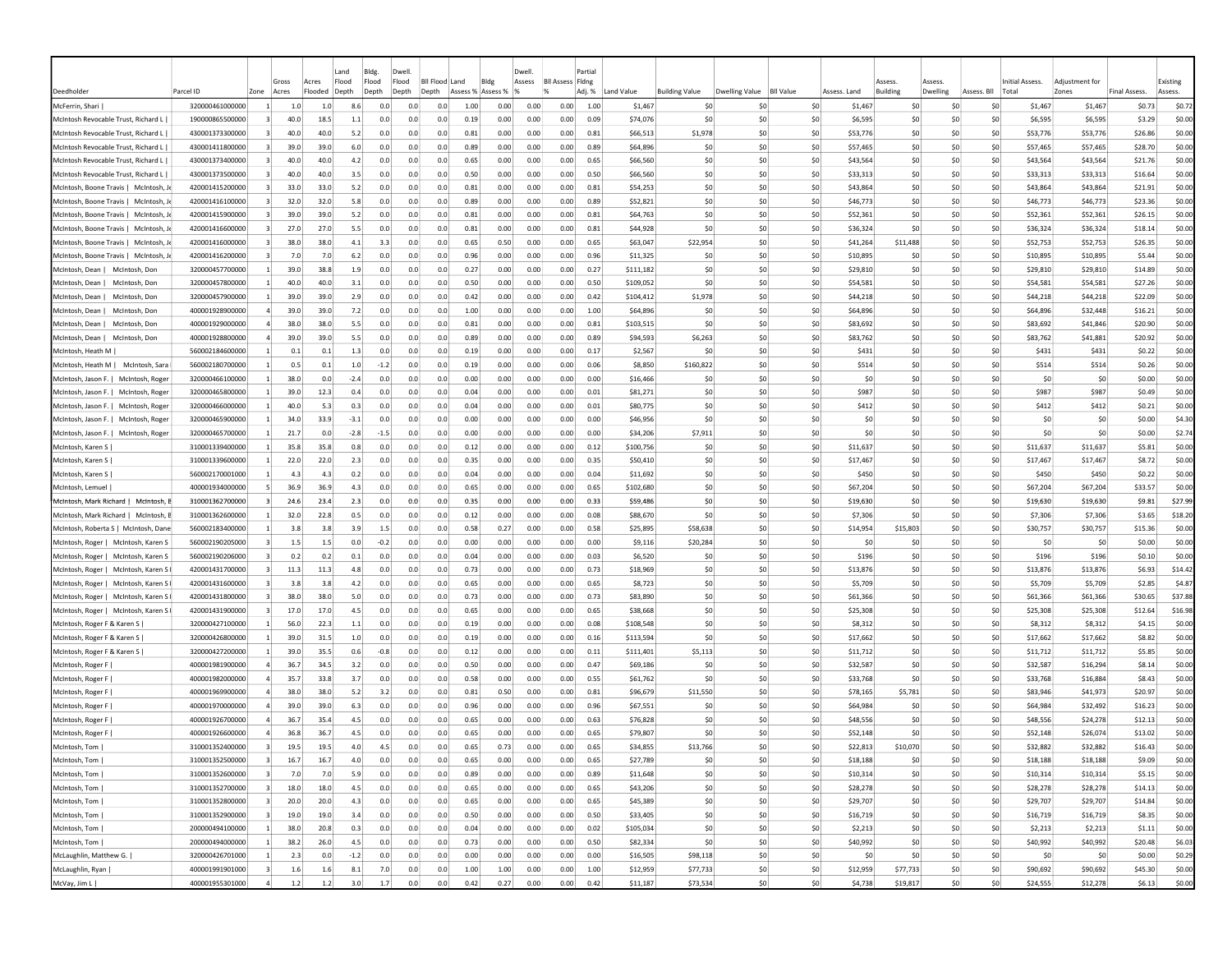|                                                        |                                    |                |              |              | Land       | Bldg.      | Dwell          |                |                   |              | Dwell        |                         | Partial      |                      |                       |                |                  |                      |                         |            |             |                      |                     |                     |                  |
|--------------------------------------------------------|------------------------------------|----------------|--------------|--------------|------------|------------|----------------|----------------|-------------------|--------------|--------------|-------------------------|--------------|----------------------|-----------------------|----------------|------------------|----------------------|-------------------------|------------|-------------|----------------------|---------------------|---------------------|------------------|
|                                                        |                                    |                | Gross        | Acres        | Flood      | Flood      | Flood          | Bil Flood Land |                   | Bldg         | Assess       | <b>BII Assess Fidne</b> |              |                      |                       |                |                  |                      | Assess                  | Assess     |             | Initial Assess.      | Adiustment for      |                     | Existing         |
| Deedholder                                             | Parcel ID                          | Zone           | Acres        | Flooded      | Depth      | Depth      | Depth<br>Depth |                | Assess % Assess % |              |              |                         | Adj. %       | Land Value           | <b>Building Value</b> | Dwelling Value | <b>BII Value</b> | Assess. Land         | Building                | Dwelling   | Assess. Bll | Total                | Zones               | <b>Final Assess</b> | Assess.          |
| McVay, Jim L                                           | 400001955501000                    | $\overline{a}$ | 0.6          | 0.6          | 3.2        | 0.0        | 0.0            | 0.0            | 0.50              | 0.00         | 0.00         | 0.00                    | 0.50         | \$3,327              | -SO                   | -SC            | \$0              | \$1,665              | \$0                     | -SO        | \$0         | \$1,665              | \$833               | \$0.42              | \$0.00           |
| Meade Brothers, LLC                                    | 310001285600000                    |                | 18.7         | 10.8         | 0.6        | 0.0        | 0.0            | 0.0            | 0.12              | 0.00         | 0.00         | 0.00                    | 0.07         | \$30,757             | \$0                   | \$0            | \$0              | \$2,047              | \$0                     | \$0        | \$0         | \$2,047              | \$1,024             | \$0.51              | \$0.00           |
| Meade Brothers, LLC                                    | 310001285500000                    |                | 36.5         | 15.8         | 0.6        | 0.0        | 0.0            | 0.0            | 0.12              | 0.00         | 0.00         | 0.00                    | 0.05         | \$59,648             | \$0                   | -SO            | \$0              | \$2,983              | \$0                     | \$0        | \$0         | \$2,983              | \$1,492             | \$0.75              | \$0.00           |
| Meade Revocable Trust, John A   Mea                    | 420001408902000                    |                | 1.7          | 1.7          | 4.7        | 4.2        | 0.0            | 0.0            | 0.73              | 0.65         | 0.00         | 0.00                    | 0.73         | \$13,847             | \$119,042             | -SO            | \$0              | \$10.129             | \$77,913                | \$0        | \$0         | \$88,042             | \$88,042            | \$43.98             | \$1.47           |
| Meade, Duane G                                         | 420001405900000                    |                | 1.7          | 1.7          | 4.4        | 3.1        | 0.0            | 0.0            | 0.65              | 0.50         | 0.00         | 0.00                    | 0.65         | \$13,847             | \$134,190             | \$0            | \$0              | \$9,063              | \$67,162                | \$0        | \$0         | \$76,225             | \$76.225            | \$38.08             | \$1.47           |
| Meade, Nicholas S                                      | 420001408903000                    |                | 1.7          | 1.7          | 4.4        | 2.1        | 0.0            | 0.0            | 0.65              | 0.35         | 0.00         | 0.00                    | 0.65         | \$13,844             | \$113,044             | -SO            | \$0              | \$9,061              | \$39,170                | \$0        | \$0         | \$48,231             | \$48,231            | \$24.09             | \$1.47           |
| Meyer, Alex J   Meyer, Larry C Meyer,                  | 310001362601000                    | $\overline{1}$ | 2.0          | 1.3          | 0.2        | 0.4        | $-0.4$         | 0.0            | 0.04              | 0.04         | 0.00         | 0.00                    | 0.03         | \$4,319              | \$13,853              | \$73,647       | \$0              | \$108                | \$533                   | \$0        | \$0         | \$641                | \$641               | \$0.32              | \$1.14           |
| Meyer, Larry C                                         | 420001409903000                    |                | 2.7          | 2.7          | 4.3        | 0.0        | 0.0            | 0.0            | 0.65              | 0.00         | 0.00         | 0.00                    | 0.65         | \$4,821              | -SO                   | \$0            | \$0              | \$3,155              | \$0                     | \$0        | \$0         | \$3,155              | \$3,155             | \$1.58              | \$2.34           |
| Meyer, Larry C                                         | 420001410700000                    |                | 1.8          | 1.8          | 4.5        | 0.0        | 2.2            | 0.0            | 0.65              | 0.00         | 0.35         | 0.00                    | 0.65         | \$2,796              | \$0                   | \$193,270      | \$0              | \$1,830              | -SO                     | \$66,968   | \$0         | \$68,798             | \$68,798            | \$34.37             | \$1.52           |
| Meyer, Larry C                                         | 420001440900000                    | -51            | 32.7         | 32.7         | 6.0        | 0.0        | 0.0            | 0.0            | 0.89              | 0.00         | 0.00         | 0.00                    | 0.89         | \$54,463             | \$0                   | -SO            | -SO              | \$48,227             | S <sub>0</sub>          | \$0        | \$0         | \$48,227             | \$48,227            | \$24.09             | \$27.96          |
| Meyer, Larry C                                         | 420001440800000                    |                | 26.0         | 26.0         | 5.1        | 0.0        | 0.0            | 0.0            | 0.81              | 0.00         | 0.00         | 0.00                    | 0.81         | \$43,314             | \$0                   | -SO            | \$0              | \$35,019             | S <sub>0</sub>          | \$0        | \$0         | \$35,019             | \$35,019            | \$17.49             | \$22.24          |
| Meyer, Larry C                                         | 420001409700000                    |                | 0.3          | 0.3          | 4.0        | 3.7        | 0.0            | 0.0            | 0.58              | 0.58         | 0.00         | 0.00                    | 0.58         | \$8,759              | \$60,872              | \$0            | \$0              | \$5,058              | \$35,154                | \$0        | \$0         | \$40,212             | \$40,212            | \$20.09             | \$25.00          |
| Meyer, Larry C                                         | 420001440700000                    |                | 24.8         | 24.8         | 5.7        | 0.0        | 0.0            | 0.0            | 0.89              | 0.00         | 0.00         | 0.00                    | 0.89         | \$41,323             | \$3,773               | -SO            | \$0              | \$36,592             | \$0                     | \$0        | \$0         | \$36,592             | \$36,592            | \$18.28             | \$21.20          |
| Meyer, Larry C                                         | 420001441000000                    |                | 36.6         | 36.6         | 5.8        | 0.0        | 0.0            | 0.0            | 0.89              | 0.00         | 0.00         | 0.00                    | 0.89         | \$60,919             | \$0                   | \$0            | \$0              | \$53,944             | \$0                     | \$0        | \$0         | \$53,944             | \$53,944            | \$26.95             | \$31.28          |
| Meyer, Larry C  <br>Meyer, Nancy A                     | 420001404800000                    |                | 39.0         | 39.0         | 4.2        | 0.0        | 0.0            | 0.0            | 0.65              | 0.00         | 0.00         | 0.00                    | 0.65         | \$98,017             | \$0                   | -SO            | \$0              | \$64,152             | S0                      | S0         | \$0         | \$64,152             | \$64,152            | \$32.04             | \$55.54          |
| Meyer, Larry C  <br>Meyer, Nancy A                     | 420001409904000                    |                | 0.0          | 0.0          | 7.2        | 0.0        | 0.0            | 0.0            | 1.00              | 0.00         | 0.00         | 0.00                    | 1.00         | \$33                 | -SO                   | -SO            | \$0              | \$33                 | S0                      | \$0        | \$0         | \$33                 | \$33                | \$0.02              | \$0.02           |
| Meyer, Larry C  <br>Meyer, Nancy A                     | 420001408000000                    |                | 0.4          | 0.4          | 4.3        | 0.0        | 0.0            | 0.0            | 0.65              | 0.00         | 0.00         | 0.00                    | 0.65         | \$996                | \$0                   | \$0            | \$0              | \$652                | S <sub>0</sub>          | \$0        | \$0         | \$652                | \$652               | \$0.33              | \$0.35           |
| Meyer, Larry C  <br>Meyer, Nancy A                     | 420001404900000                    |                | 39.1         | 39.1         | 5.7        | 0.0        | 0.0            | 0.0            | 0.89              | 0.00         | 0.00         | 0.00                    | 0.89         | \$87,296             | \$0                   | -SO            | \$0              | \$77,301             | S <sub>0</sub>          | \$0        | \$0         | \$77,301             | \$77,301            | \$38.61             | \$55.68          |
| Meyer, Larry C  <br>Meyer, Nancy A                     | 420001405000000                    |                | 24.9         | 24.9         | 4.2        | 3.3        | 0.0            | 0.0            | 0.65              | 0.50         | 0.00         | 0.00                    | 0.65         | \$72,367             | \$6,086               | -SO            | \$0              | \$47,364             | \$3,046                 | \$0        | \$0         | \$50,410             | \$50,410            | \$25.18             | \$31.91          |
| Meyer, Larry C  <br>Meyer, Nancy A                     | 420001405200000                    |                | 25.0         | 25.0         | 4.7        | 0.0        | 0.0            | 0.0            | 0.73              | 0.00         | 0.00         | 0.00                    | 0.73         | \$63,181             | -SO                   | -SO            | \$0              | \$46,217             | \$0                     | \$0        | \$0         | \$46,217             | \$46,217            | \$23.09             | \$32.04          |
| Meyer, Larry C   Meyer, Nancy A                        | 420001405300000                    | -11            | 37.9         | 37.9         | 6.5        | 0.0        | 0.0            | 0.0            | 0.96              | 0.00         | 0.00         | 0.00                    | 0.96         | \$62,718             | -SO                   | -SO            | \$0              | \$60,335             | S0                      | \$0        | S0          | \$60,335             | \$60,335            | \$30.14             | \$53.97          |
| Meyer, Larry C   Meyer, Nancy A                        | 420001404500000                    | -1             | 1.0          | 1.0          | 6.7        | 0.0        | 0.0            | 0.0            | 1.00              | 0.00         | 0.00         | 0.00                    | 1.00         | \$1,761              | -SO                   | -SO            | \$0              | \$1,761              | -SO                     | S0         | S0          | \$1,761              | \$1,761             | \$0.88              | \$1.71           |
| Meyer, Larry C   Meyer, Nancy A                        | 420001405400000                    |                | 40.0         | 40.0         | 3.2        | 0.0        | 0.0            | 0.0            | 0.50              | 0.00         | 0.00         | 0.00                    | 0.50         | \$116,923            | \$0                   | -SO            | \$0              | \$58,520             | S <sub>0</sub>          | S0         | \$0         | \$58,520             | \$58,520            | \$29.23             | \$56.96          |
| Meyer, Larry C   Meyer, Nancy A                        | 420001440702000                    |                | 4.6          | 4.6          | 4.7        | 0.0        | 0.0            | 0.0            | 0.73              | 0.00         | 0.00         | 0.00                    | 0.73         | \$8,719              | \$0                   | -SO            | \$0              | \$6.378              | S <sub>0</sub>          | \$0        | \$0         | \$6,378              | \$6,378             | \$3.19              | \$3.89           |
| Meyer, Larry C   Meyer, Nancy A                        | 320000458200000                    |                | 40.0         | 40.0         | 4.0        | 0.0        | 0.0            | 0.0            | 0.58              | 0.00         | 0.00         | 0.00                    | 0.58         | \$84,675             | \$0                   | -SO            | \$0              | \$48,900             | \$0                     | \$0        | \$0         | \$48,900             | \$48,900            | \$24.43             | \$68.35          |
| Meyer, Larry C   Meyer, Nancy A                        | 320000458100000                    |                | 40.0         | 40.0         | 4.3        | 0.0        | 0.0            | 0.0            | 0.65              | 0.00         | 0.00         | 0.00                    | 0.65         | \$86,318             | \$0                   | \$0            | \$0              | \$56,495             | \$0                     | \$0        | \$0         | \$56,495             | \$56,495            | \$28.22             | \$68.35          |
| Meyer, Larry C   Meyer, Nancy A                        | 420001409500000                    |                | 40.0         | 40.0         | 7.6        | 0.0        | 0.0            | 0.0            | 1.00              | 0.00         | 0.00         | 0.00                    | 1.00         | \$66,560             | \$1,978               | \$0            | \$0              | \$66,560             | \$0                     | \$0        | \$0         | \$66,560             | \$66,560            | \$33.25             | \$34.18          |
| Meyer, Larry C   Meyer, Nancy A                        | 420001409400000                    |                | 36.2         | 36.2         | 5.6        | 0.0        | 0.0            | 0.0            | 0.89              | 0.00         | 0.00         | 0.00                    | 0.89         | \$89,172             | \$0                   | \$0            | \$0              | \$78,962             | \$0                     | \$0        | \$0         | \$78,962             | \$78,962            | \$39.44             | \$30.95          |
| Meyer, Larry C   Meyer, Nancy A                        | 420001409901000                    |                | 2.0          | 2.0          | 3.5        | 2.7        | 0.0            | 0.0            | 0.50              | 0.42         | 0.00         | 0.00                    | 0.50         | \$3,771              | \$19,106              | \$0            | \$0              | \$1,887              | \$8,091                 | \$0        | \$0         | \$9,979              | \$9,979             | \$4.98              | \$1.69           |
| Meyer, Larry C   Meyer, Nancy A                        | 420001410200000                    | 3              | 39.0         | 39.0         | 5.5        | 0.0        | 0.0            | 0.0            | 0.81              | 0.00         | 0.00         | 0.00                    | 0.81         | \$96,116             | \$5,781               | \$0            | \$0              | \$77,710             | \$0                     | \$0        | \$0         | \$77,710             | \$77,710            | \$38.82             | \$33.32          |
| Meyer, Larry C   Meyer, Nancy A                        | 420001410001000                    |                | 0.5          | 0.5          | 7.1        | 0.0        | 0.0            | 0.0            | 1.00              | 0.00         | 0.00         | 0.00                    | 1.00         | <b>S897</b>          | \$C                   | -SO            | \$0              | \$897                | \$0                     | \$0        | \$0         | <b>S897</b>          | \$897               | <b>SO.45</b>        | \$0.40           |
| Meyer, Larry C   Meyer, Nancy A                        | 420001410300000                    |                | 40.0         | 40.0         | 6.5        | 0.0        | 0.0            | 0.0            | 0.96              | 0.00         | 0.00         | 0.00                    | 0.96         | \$84,427             | \$0                   | -SO            | \$0              | \$81,219             | \$0                     | \$0        | \$0         | \$81,219             | \$81,219            | \$40.57             | \$34.18          |
| Meyer, Larry C   Meyer, Nancy A                        | 420001410400000                    |                | 1.9          | 1.9          | 7.3        | 0.0        | 0.0            | 0.0            | 1.00              | 0.00         | 0.00         | 0.00                    | 1.00         | \$4,545              | \$0                   | \$0            | \$0              | \$4,545              | \$0                     | \$0        | \$0         | \$4,545              | \$4,545             | \$2.27              | \$1.61           |
| Meyer, Larry C   Meyer, Nancy A                        | 420001409902000                    | -31            | 0.0          | 0.0          | 7.2        | 0.0        | 0.0            | 0.0            | 1.00              | 0.00         | 0.00         | 0.00                    | 1.00         | \$33                 | \$0                   | -SO            | \$0              | \$33                 | -SO                     | S0         | S0          | \$33                 | \$33                | \$0.02              | \$0.02           |
| Meyer, Michael & Olenius, Patricia                     | 320000458600000                    |                | 40.0         | 37.3         | 1.2        | 0.0        | 0.0            | 0.0            | 0.19              | 0.00         | 0.00         | 0.00                    | 0.18         | \$50,487             | S0                    | -SO            | \$0              | \$9,063              | -SO                     | \$0        | \$0         | \$9,063              | \$9,063             | \$4.53              | \$0.00           |
| Meyer, Michael & Olenius, Patricia                     | 320000458700000                    |                | 1.3          | 0.6          | 0.5        | 0.0        | 0.0            | 0.0            | 0.12              | 0.00         | 0.00         | 0.00                    | 0.05         | S767                 | \$0                   | -SO            | \$0              | \$42                 | \$0                     | \$0        | \$0         | \$42                 | \$42                | \$0.02              | \$0.00           |
| Meyer, Michael & Olenius, Patricia                     | 320000458400000                    |                | 39.9         | 39.4         | 5.0        | 0.0        | 0.0            | 0.0            | 0.81              | 0.00         | 0.00         | 0.00                    | 0.80         | \$74,446             | \$0                   | -SO            | \$0              | \$59,465             | S0                      | \$0        | \$0         | \$59,465             | \$59,465            | \$29.70             | \$25.20          |
| Meyer, Michael & Olenius, Patricia                     | 320000458500000                    |                | 39.3         | 30.9         | 4.3        | 0.0        | 0.0            | 0.0            | 0.65              | 0.00         | 0.00         | 0.00                    | 0.51         | \$46,835             | \$0                   | \$0            | \$0              | \$24,108             | \$0                     | \$C        | \$0         | \$24,108             | \$24,108            | \$12.04             | \$9.93           |
| Michrina, Thomas J   Michrina, Viola.                  | 400001914600000                    |                | 1.8          | 1.8          | 4.7        | 3.2        | 0.0            | 0.0            | 0.73              | 0.50         | 0.00         | 0.00                    | 0.73         | \$14,289             | \$140,398             | \$0            | \$0              | \$10,452             | \$70,269                | \$0        | \$0         | \$80,722             | \$80,722            | \$40.32             | \$0.00           |
| Miller, Jeffrey A   Miller, Kristin K                  | 600002471600000                    |                | 0.5          | 0.5          | 6.2        | 4.7        | 0.0            | 0.0            | 0.96              | 0.73         | 0.00         | 0.00                    | 0.96         | \$10,059             | \$61,046              | \$0            | \$0              | \$9,677              | \$44,655                | \$0        | \$0         | \$54,332             | \$27,166            | \$13.57             | \$0.00           |
| Missouri River Farms, LLC<br>Missouri River Farms, LLC | 320000420200000<br>320000419900000 | $\vert$ 1      | 40.0<br>40.0 | 24.1<br>18.0 | 4.0<br>2.9 | 0.0        | 0.0<br>0.0     | 0.0            | 0.58<br>0.42      | 0.00<br>0.00 | 0.00<br>0.00 | 0.00<br>0.00            | 0.35<br>0.19 | \$74,696<br>\$80,945 | -SO                   | -SO<br>-SO     | \$0<br>\$0       | \$25,990<br>\$15,426 | S0<br>S <sub>0</sub>    | S0<br>S0   | \$0<br>\$0  | \$25,990             | \$25,990            | \$12.98<br>\$7.71   | \$0.00<br>\$0.00 |
|                                                        |                                    |                |              |              |            | 0.0        |                | 0.0            |                   |              |              |                         |              |                      | S0                    |                |                  |                      |                         |            |             | \$15,426             | \$15,426            |                     |                  |
| Missouri River Farms, LLC                              | 320000420000000                    |                | 30.0<br>40.0 | 0.4          | 4.0<br>1.8 | 0.0<br>0.0 | 0.0<br>0.0     | 0.0<br>0.0     | 0.65              | 0.00         | 0.00         | 0.00                    | 0.01         | \$51,280             | \$0                   | \$0<br>-SO     | \$0              | \$448                | S <sub>0</sub>          | \$0<br>\$0 | \$0<br>\$0  | \$448                | \$448               | \$0.22              | \$0.00           |
| Missouri River Farms, LLC                              | 320000419800000                    |                |              | 23.0         |            |            |                |                | 0.27              | 0.00         | 0.00         | 0.00                    | 0.15         | \$97,121             | \$C                   | -SO            | \$0              | \$15,050             | \$0                     |            |             | \$15,050             | \$15,050            | \$7.52              | \$0.00           |
| Missouri River Farms, LLC                              | 320000420400000                    |                | 40.0         | 25.9         | 0.8        | 0.0        | 0.0            | 0.0            | 0.12              | 0.00         | 0.00         | 0.00                    | 0.07         | \$76,171             | \$0                   | -SO            | \$0              | \$5,697              | \$0                     | \$0        | \$0         | \$5,697              | \$5,697             | \$2.85              | \$0.00           |
| Missouri River Farms, LLC                              | 320000420300000                    |                | 40.0<br>39.0 | 2.9<br>30.0  | 4.5<br>0.6 | 0.0<br>0.3 | 0.0<br>0.0     | 0.0<br>0.0     | 0.73<br>0.12      | 0.00<br>0.04 | 0.00<br>0.00 | 0.00<br>0.00            | 0.05<br>0.09 | \$63,947             | \$0                   | -SO            | \$0              | \$3,345              | \$0                     | S0<br>S0   | S0<br>S0    | \$3,345              | \$3,345             | \$1.67              | \$0.00           |
| Missouri River Farms, LLC<br>Missouri River Farms, LLC | 320000419500000<br>320000419600000 |                | 39.0         | 38.2         | 0.8        | 0.0        | 0.0            | 0.0            | 0.12              | 0.00         | 0.00         | 0.00                    | 0.11         | \$88,375<br>\$86,760 | \$8,034<br>\$0        | -SO            | \$0<br>\$0       | \$7,852<br>\$9,815   | \$309<br>S <sub>0</sub> | \$0        | \$0         | \$8,161<br>\$9,815   | \$8,161<br>\$9,815  | \$4.08<br>\$4.90    | \$0.00<br>\$0.00 |
| Missouri River Farms, LLC                              |                                    | $\vert$ 1      | 39.0         | 20.9         | 0.3        |            |                | 0.0            |                   |              |              | 0.00                    | 0.02         |                      | \$0                   | 50             |                  |                      | \$0                     | 50         |             |                      |                     | \$0.87              |                  |
|                                                        | 320000419700000                    | $\vert$ 1      |              |              |            | 0.0        | 0.0            |                | 0.04              | 0.00         | 0.00         |                         |              | \$84,864             |                       |                | \$0              | \$1,751              |                         |            | \$0         | \$1,751              | \$1,751             |                     | \$0.00           |
| Missouri River Farms, LLC                              | 320000420600000                    | $\overline{4}$ | 40.0         | 0.3          | 1.9        | 0.0        | 0.0            | 0.0            | 0.27              | 0.00         | 0.00         | 0.00                    | 0.00         | \$62,031             | \$0                   | \$0            | \$0              | \$125                | \$0                     | \$0        | \$0         | \$125                | \$125               | \$0.06              | \$0.00           |
| Missouri Valley Farm, LLC                              | 400001982100000                    | $\Delta$       | 40.0         | 40.0         | 6.7        | 0.0        | 0.0            | 0.0            | 1.00              | 0.00         | 0.00         | 0.00                    | 1.00         | \$82,391<br>\$10,370 | \$0<br>\$0            | \$0<br>50      | \$0<br>\$0       | \$82,391             | \$0                     | \$0<br>\$0 | \$0<br>\$0  | \$82,391             | \$41,196<br>\$3,793 | \$20.58             | \$0.00<br>\$0.00 |
| Missouri Valley Farm, LLC                              | 400001982200000                    | $\overline{a}$ | 6.4<br>39.0  | 6.4<br>39.0  | 4.7<br>5.7 | 0.0<br>3.2 | 0.0<br>0.0     | 0.0<br>0.0     | 0.73<br>0.89      | 0.00<br>0.50 | 0.00<br>0.00 | 0.00                    | 0.73<br>0.89 | \$79,267             | \$16,019              | 50             | 50               | \$7,586<br>\$70,191  | \$0<br>\$8,018          | 50         | \$0         | \$7,586              | \$39,104            | \$1.89<br>\$19.53   | \$0.00           |
| Missouri Valley Farm, LLC                              | 400001981500000<br>400001982300000 | $\overline{a}$ | 40.0         | 40.0         | 7.7        | 0.0        | 0.0            |                |                   | 0.00         |              | 0.00                    |              | \$84,067             | \$0                   | \$0            | \$0              | \$84,067             |                         | 50         | \$0         | \$78,208             | \$42,034            | \$21.00             | \$0.00           |
| Missouri Valley Farm, LLC<br>Missouri Valley Farm, LLC | 400001982500000                    | $\overline{a}$ | 40.0         | 40.0         | 6.7        | 0.0        | 0.0            | 0.0<br>0.0     | 1.00<br>1.00      | 0.00         | 0.00<br>0.00 | 0.00<br>0.00            | 1.00<br>1.00 | \$67,069             | \$0                   | \$0            | \$0              | \$67,069             | \$0<br>\$0              | 50         | 50          | \$84,067<br>\$67,069 | \$33,535            | \$16.75             | \$0.00           |
| Missouri Valley Farm, LLC                              | 400001982400000                    | $\overline{4}$ | 7.0          | 7.0          | 5.0        | 0.0        | 0.0            | 0.0            | 0.73              | 0.00         | 0.00         | 0.00                    | 0.73         | \$11,188             | \$0                   | \$0            | 50               | \$8,184              | \$0                     | \$0        | \$0         | \$8,184              | \$4,092             | \$2.04              | \$0.00           |
|                                                        | 400001874200000                    |                | 5.4          |              |            | 4.7        |                |                |                   |              |              |                         |              |                      | \$148,238             | \$0            | \$0              |                      | \$108,436               | \$0        | \$0         | \$145,879            | \$145,879           | \$72.87             |                  |
| Missouri Vly Antiques, Inc                             | 600002439402000                    | $\Delta$       |              | 5.4          | 6.3        |            | 0.0            | 0.0            | 0.96              | 0.73         | 0.00         | 0.00                    | 0.96         | \$38,922<br>\$0      | \$0                   | 50             | \$32,075         | \$37,443<br>\$0      |                         | 50         | \$32,075    | \$32,075             | \$16,038            |                     | \$0.00           |
| Missouri Vly Comm                                      |                                    |                | 0.0          | 0.0          | 0.0        | 0.0        | 0.0            | 7.2            | 0.00              | 0.00         | 0.00         | 1.00                    | 0.00         |                      |                       |                |                  |                      | \$0                     |            |             |                      |                     | \$8.01              | \$0.00           |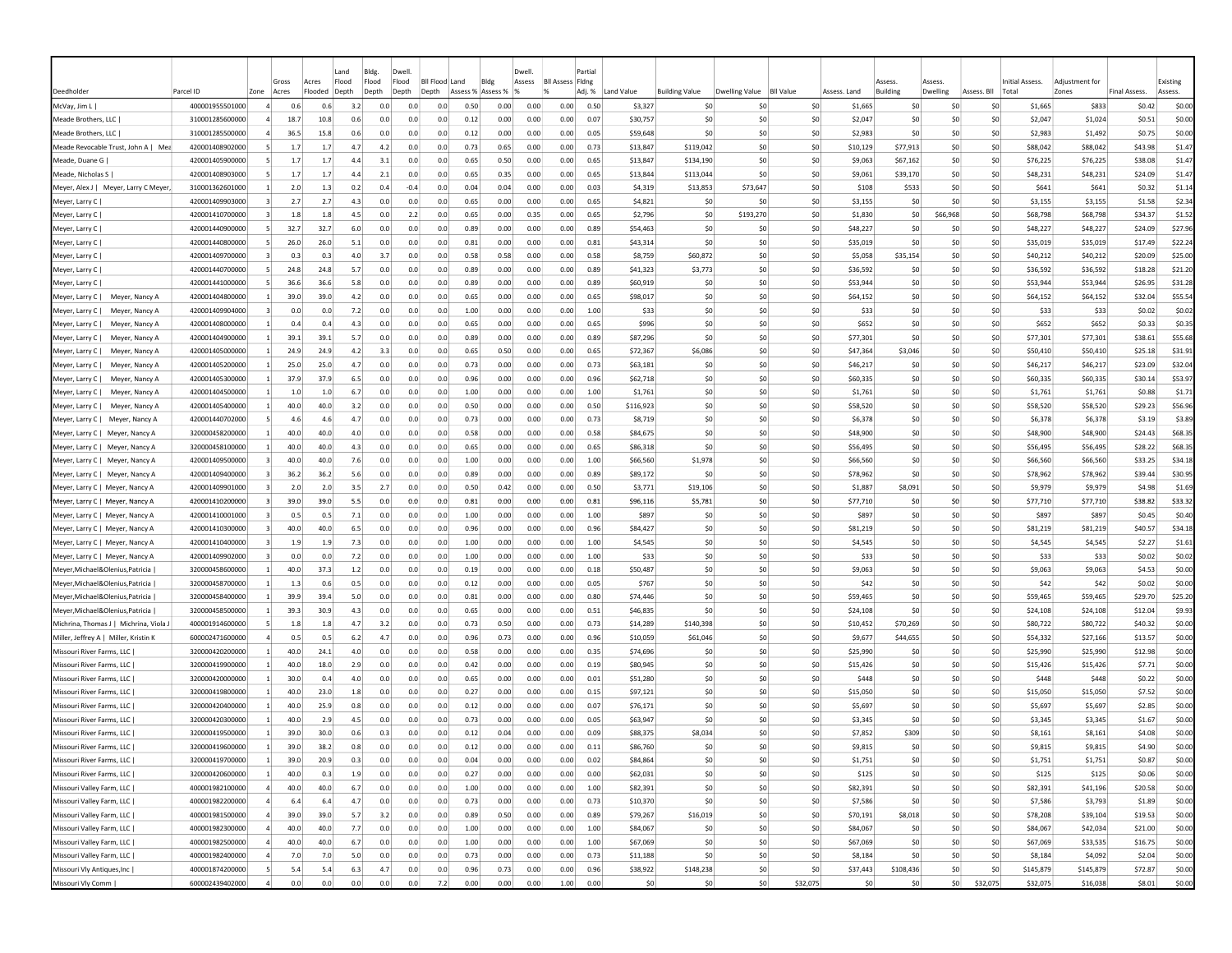|                                        |                                    |              | Gross                 | Land<br>Flood<br>Acres | Bldg.<br>Flood |               | Dwell<br>Flood | Bil Flood Land |                   | Bldg         | Dwell<br>Assess | <b>BII Assess Fidne</b> | Partia       |                      |                       |                |                  |                      | Assess          | Assess     |                 | Initial Assess.      | Adiustment for      |                     | Existing           |
|----------------------------------------|------------------------------------|--------------|-----------------------|------------------------|----------------|---------------|----------------|----------------|-------------------|--------------|-----------------|-------------------------|--------------|----------------------|-----------------------|----------------|------------------|----------------------|-----------------|------------|-----------------|----------------------|---------------------|---------------------|--------------------|
| Deedholder                             | Parcel ID                          | Zone         | Acres                 | Flooded<br>Depth       | Depth          |               | Depth          | Depth          | Assess % Assess % |              |                 |                         | Adj. %       | Land Value           | <b>Building Value</b> | Dwelling Value | <b>BII Value</b> | Assess. Land         | <b>Building</b> | Dwelling   | Assess. Bll     | Total                | Zones               | <b>Final Assess</b> | Assess.            |
| Missouri Vly Comm                      | 400001930100000                    |              | 0.9                   | 0.9                    | 4.9            | 0.0           | 0.0            | 0.0            | 0.73              | 0.00         | 0.00            | 0.00                    | 0.73         | \$0                  | \$C                   | -\$C           | \$0              | \$0                  | \$0             | \$0        | \$0             | \$0                  | \$0                 | \$0.00              | \$0.00             |
| MO MANAGEMENT                          | 614001958000000                    |              | 13.0                  | 13.0                   | 4.5            | 1.5           | 0.0            | 0.0            | 0.73              | 0.27         | 0.00            | 0.00                    | 0.73         | \$325,000            | \$1,738,730           | \$0            | \$0              | \$237,738            | \$468,588       | \$0        | \$0             | \$706,325            | \$353,163           | \$176.41            | \$0.00             |
| MO MANAGEMENT                          | 614001958200000                    |              | 15.8                  | 15.8                   | 5.0            | 0.0           | 0.0            | 0.0            | 0.73              | 0.00         | 0.00            | 0.00                    | 0.73         | \$391,545            | \$C                   | \$0            | \$0              | \$286,415            | S0              | \$0        | \$0             | \$286,415            | \$143,208           | \$71.53             | \$0.00             |
| Modale Co Op Assn                      | 310001351300000                    | 3            | 4.5                   | 4.5                    | 2.5            | 2.5           | 0.0            | 0.0            | 0.35              | 0.35         | 0.00            | 0.00                    | 0.35         | \$38,461             | \$391,899             | \$0            | \$0              | \$13,327             | \$135,793       | \$0        | \$0             | \$149,120            | \$149,120           | \$74.49             | \$0.00             |
| Modale Coop Ass'n                      | 560002167500000                    | 3            | 2.2                   | 2.0                    | 0.8            | 0.0           | 0.0            | 0.0            | 0.12              | 0.00         | 0.00            | 0.00                    | 0.11         | \$13,634             | \$C                   | S0             | \$0              | \$1,451              | -SC             | \$0        | \$0             | \$1,451              | \$1,451             | \$0.72              | \$0.00             |
| Modale Coop Ass'n                      | 560002181400000<br>560002167600000 | 3<br>3       | 1.1<br>0.4            | 0.9<br>0.3             | 0.6<br>0.3     | $-0.5$<br>0.0 | 0.0<br>0.0     | 0.0<br>0.0     | 0.12<br>0.04      | 0.00<br>0.00 | 0.00<br>0.00    | 0.00<br>0.00            | 0.09<br>0.03 | \$6,853<br>\$3,689   | \$42,261<br>\$0       | \$0<br>\$0     | \$0<br>\$0       | \$593<br>\$103       | \$0<br>\$0      | \$0<br>\$0 | \$0<br>\$0      | \$593<br>\$103       | \$593<br>\$103      | \$0.30<br>\$0.05    | \$0.00<br>\$0.00   |
| Modale Coop Ass'n<br>Modale Coop Ass'n | 420001389900000                    |              | 0.8                   | 0.8                    | 3.6            | 3.2           | 0.0            | 0.0            | 0.58              | 0.50         | 0.00            | 0.00                    | 0.58         | \$4,855              | \$30,142              | \$0            | \$0              | \$2,804              | \$15,086        | \$0        | \$0             | \$17,890             | \$17,890            | \$8.94              | \$0.80             |
| Modale Develop Cor                     | 560002181800000                    | -1           | 0.5                   | 0.5                    | 4.0            | 2.9           | 0.0            | 0.0            | 0.65              | 0.42         | 0.00            | 0.00                    | 0.65         | \$3,962              | \$71,440              | S0             | \$0              | \$2,593              | \$30,255        | \$0        | \$0             | \$32,848             | \$32,848            | \$16.41             | \$0.00             |
| Moore Living Trst, Terry L             | 400001931901000                    | 4            | 1.4                   | 1.4                    | 4.4            | 3.1           | 0.0            | 0.0            | 0.65              | 0.50         | 0.00            | 0.00                    | 0.65         | \$11,898             | \$27,496              | S0             | \$0              | \$7.787              | \$13,762        | \$0        | \$0             | \$21,549             | \$10,774            | \$5.38              | \$0.00             |
| Mordhorst, Living Trust, Dennis & Dona | 400001930700000                    |              | 9.5                   | 9.5                    | 6.6            | 0.0           | 0.0            | 0.0            | 1.00              | 0.00         | 0.00            | 0.00                    | 1.00         | \$15,504             | \$0                   | \$0            | \$0              | \$15,504             | -SO             | \$0        | \$0             | \$15,504             | \$7,752             | \$3.87              | \$0.00             |
| Morrin, Marianne   Spicer, Michael P   | 560002192400000                    |              | 0.6                   | 0.6                    | 2.1            | 1.4           | 0.0            | 0.0            | 0.35              | 0.19         | 0.00            | 0.00                    | 0.35         | \$4,063              | \$12,091              | \$0            | \$0              | \$1,408              | \$2,328         | \$0        | \$0             | \$3,735              | \$3,735             | \$1.87              | \$0.00             |
| Morris Revocable Trust, Carolyn J      | 600002446200000                    |              | 0.5                   | 0.5                    | 7.3            | 6.2           | 0.0            | 0.0            | 1.00              | 0.96         | 0.00            | 0.00                    | 1.00         | \$18,059             | \$108,859             | \$0            | \$0              | \$18,059             | \$104,722       | \$C        | \$0             | \$122,781            | \$61,391            | \$30.67             | \$0.00             |
| Morrissey, Kathryn Foreman  <br>Fost   | 420001408200000                    |              | 32.6                  | 32.6                   | 3.1            | 0.0           | 0.0            | 0.0            | 0.50              | 0.00         | 0.00            | 0.00                    | 0.50         | \$26,709             | \$C                   | \$0            | \$0              | \$13,368             | \$0             | \$0        | \$0             | \$13,368             | \$13,368            | \$6.68              | \$46.37            |
| Morrow, Brian W.                       | 560002179200000                    |              | 0.3                   | 0.3                    | 1.6            | 0.4           | 0.0            | 0.0            | 0.27              | 0.04         | 0.00            | 0.00                    | 0.27         | \$6,488              | \$13,166              | -SO            | \$0              | \$1,738              | \$507           | \$0        | \$0             | \$2,245              | \$2,245             | \$1.12              | \$0.00             |
| Moser, Leslie K                        | 560002194000000                    |              | 0.4                   | 0.2                    | 1.2            | 0.4           | 0.0            | 0.0            | 0.19              | 0.04         | 0.00            | 0.00                    | 0.11         | \$9,263              | \$80,212              | \$0            | \$0              | \$1,021              | \$3,088         | \$0        | \$0             | \$4,109              | \$4,109             | \$2.05              | \$0.00             |
| Motz, Rhonda M<br>Motz, Roger L        | 320000465901000                    | -1           | 1.7                   | 0.8                    | 1.4            | 0.0           | 0.0            | 0.0            | 0.19              | 0.00         | 0.00            | 0.00                    | 0.09         | \$554                | \$C                   | \$0            | \$0              | \$49                 | \$C             | \$0        | \$0             | \$49                 | \$49                | \$0.02              | \$0.22             |
| Motz, Roger L  <br>Motz, Rhonda M      | 320000465701000                    |              | $\mathbf{1}$<br>12.0  | 6.1                    | 1.3            | 0.0           | 0.0            | 0.0            | 0.19              | 0.00         | 0.00            | 0.00                    | 0.10         | \$16,446             | \$C                   | S0             | \$0              | \$1,615              | \$C             | \$0        | \$0             | \$1,615              | \$1,615             | \$0.81              | \$1.51             |
| Motz, Roger L  <br>Motz, Rhonda M      | 320000450200000                    |              | 25.0                  | 0.0                    | $-1.6$         | 0.0           | 0.0            | 0.0            | 0.00              | 0.00         | 0.00            | 0.00                    | 0.00         | \$59,192             | \$C                   | S0             | \$0              | \$0                  | \$C             | \$0        | \$0             | \$0                  | \$0                 | \$0.00              | \$3.15             |
| Motz, Roger L   Motz, Rhonda M         | 320000459200000                    |              | 38.6                  | 38.4                   | $1.1\,$        | 0.0           | 0.0            | 0.0            | 0.19              | 0.00         | 0.00            | 0.00                    | 0.19         | \$104,271            | \$0                   | \$0            | \$0              | \$19,968             | \$0             | \$0        | \$0             | \$19,968             | \$19,968            | \$9.97              | \$0.00             |
| Motz, Roger L   Motz, Rhonda M         | 320000459000000                    |              | 39.0<br>-11           | 26.5                   | 0.6            | 0.0           | 0.0            | 0.0            | 0.12              | 0.00         | 0.00            | 0.00                    | 0.08         | \$107,904            | \$0                   | S0             | \$0              | \$8,468              | S0              | S0         | S0              | \$8,468              | \$8,468             | \$4.23              | \$0.00             |
| Motz, Roger L   Motz, Rhonda M         | 320000426901000                    | -1           | 9.0                   | 9.0                    | 1.6            | 0.0           | 0.0            | 0.0            | 0.27              | 0.00         | 0.00            | 0.00                    | 0.27         | \$23,543             | \$0                   | S0             | \$0              | \$6,345              | S0              | S0         | S0              | \$6,345              | \$6,345             | \$3.17              | \$0.00             |
| Motz, Roger L   Motz, Rhonda M         | 320000459600000                    |              | 14.0<br>-11           | 12.8                   | 2.3            | 0.0           | 0.0            | 0.0            | 0.35              | 0.00         | 0.00            | 0.00                    | 0.32         | \$29,584             | \$0                   | S0             | \$0              | \$9.346              | S0              | \$0        | \$0             | \$9,346              | \$9,346             | \$4.67              | \$1.77             |
| Motz, Roger L   Motz, Rhonda M         | 320000458900000                    |              | 27.0                  | 7.5                    | 0.4            | -1.6          | $-1.1$         | 0.0            | 0.04              | 0.00         | 0.00            | 0.00                    | 0.01         | \$62,281             | \$25,110              | \$106,572      | \$0              | \$664                | S0              | \$0        | \$0             | <b>S664</b>          | \$664               | \$0.33              | \$3.41             |
| Motz, Roger L   Motz, Rhonda M         | 320000459100000                    |              | 22.1                  | 15.9                   | 0.4            | 0.0           | 0.0            | 0.0            | 0.04              | 0.00         | 0.00            | 0.00                    | 0.03         | \$61,399             | \$C                   | \$0            | \$0              | \$1,700              | \$0             | \$0        | \$0             | \$1,700              | \$1,700             | \$0.85              | \$2.80             |
| Muller, Uwe M   Muller, Janet          | 560002196020000                    |              | 1.7                   | 1.6                    | 2.1            | $-0.3$        | 0.0            | 0.0            | 0.35              | 0.00         | 0.00            | 0.00                    | 0.32         | \$6,061              | \$162,838             | \$0            | \$0              | \$1,931              | \$0             | \$0        | \$0             | \$1,931              | \$1,931             | \$0.96              | \$0.00             |
| Murphy, Justin Michael                 | 320000471901000                    |              | 1.6                   | 0.6                    | 2.9            | 0.8           | 0.0            | 0.0            | 0.42              | 0.12         | 0.00            | 0.00                    | 0.16         | \$13,228             | \$124,023             | \$0            | \$0              | \$2,088              | \$14,325        | \$0        | \$0             | \$16,412             | \$16,412            | \$8.20              | \$0.41             |
| Myers Sisters Family Farm, LLC         | 310001332900000                    | 3            | 36.5                  | 22.3                   | 1.9            | 0.0           | 0.0            | 0.0            | 0.27              | 0.00         | 0.00            | 0.00                    | 0.16         | \$67,732             | \$C                   | \$0            | \$0              | \$11,168             | -SC             | \$0        | \$0             | \$11,168             | \$11,168            | \$5.58              | \$0.00             |
| Myers Sisters Family Farm, LLC         | 310001333100000                    | 3            | 19.6                  | 19.6                   | 2.5            | 0.0           | 0.0            | 0.0            | 0.42              | 0.00         | 0.00            | 0.00                    | 0.42         | \$32,664             | \$C                   | \$0            | \$0              | \$13,833             | S0              | \$0        | \$0             | \$13,833             | \$13,833            | \$6.91              | \$0.00             |
| Myers Sisters Family Farm, LLC         | 310001333200000                    | 3            | 18.6                  | 17.8                   | 1.6            | 0.0           | 0.0            | 0.0            | 0.27              | 0.00         | 0.00            | 0.00                    | 0.26         | \$30,653             | \$0                   | \$0            | \$0              | \$7,927              | \$0             | \$0        | \$0             | \$7,927              | \$7,927             | \$3.96              | \$0.00             |
| Myers, David L                         | 430001365801000                    |              | 0.8                   | 0.8                    | 0.9            | $-0.1$        | 0.0            | 0.0            | 0.12              | 0.00         | 0.00            | 0.00                    | 0.12         | \$9,856              | \$84,554              | \$0            | \$0              | \$1,138              | \$0             | \$0        | \$0             | \$1,138              | \$1,138             | \$0.57              | \$0.84             |
| Nebr Ia Supply Co                      | 604001936100000                    |              | 3.5                   | 3.5                    | 2.9            | 1.4           | 0.0            | 0.0            | 0.42              | 0.19         | 0.00            | 0.00                    | 0.42         | \$151,022            | \$1,055,366           | \$0            | \$0              | \$63,958             | \$203,158       | \$0        | \$0             | \$267,116            | \$133,558           | \$66.71             | \$0.00             |
| Neff, Ardith                           | 310001334700000                    | $\mathbf{1}$ | 1.0                   | 1.0                    | 1.6            | 0.0           | 0.0            | 0.0            | 0.27              | 0.00         | 0.00            | 0.00                    | 0.27         | \$1,491              | \$C                   | \$0            | \$0              | \$402                | \$C             | \$0        | \$0             | \$402                | \$402               | \$0.20              | \$0.00             |
| Neff, Ardith                           | 310001334600000                    |              | $\vert$ 1<br>38.6     | 32.2                   | 0.7            | 0.0           | 0.0            | 0.0            | 0.12              | 0.00         | 0.00            | 0.00                    | 0.10         | \$104,467            | \$109                 | \$28,536       | SO.              | \$10,065             | S0              | \$0        | S0              | \$10,065             | \$10,065            | \$5.03              | \$4.88             |
| Neill, Duane                           | 320000461600000                    |              | 37.5<br>-11           | 37.5                   | 4.0            | 0.0           | 0.0            | 0.0            | 0.58              | 0.00         | 0.00            | 0.00                    | 0.58         | \$76,132             | <b>SC</b>             | -SO            | \$0              | \$43,966             | <b>SC</b>       | \$0        | \$0             | \$43,966             | \$43,966            | \$21.96             | \$47.44            |
| Neill, Duane                           | 320000461700000                    |              | 26.1<br>-11           | 24.4                   | 4.1            | 0.0           | 0.0            | 0.0            | 0.65              | 0.00         | 0.00            | 0.00                    | 0.61         | \$58,613             | \$0                   | S0             | \$0              | \$35,864             | S0              | \$0        | \$0             | \$35,864             | \$35,864            | \$17.91             | \$16.50            |
| Neill, Duane                           | 200000610900000                    |              | 39.4                  | 39.4                   | 1.5            | 0.0           | 0.0            | 0.0            | 0.27              | 0.00         | 0.00            | 0.00                    | 0.27         | \$85,900             | \$0                   | S0             | \$0              | \$23,150             | S0              | \$0        | \$0             | \$23,150             | \$23,150            | \$11.56             | \$47.31            |
| Neill, Duane                           | 320000461800000<br>200000611200000 |              | 35.7<br>32.6          | 35.5<br>23.4           | 2.3<br>1.6     | 0.0<br>0.0    | 0.0<br>0.0     | 0.0<br>0.0     | 0.35<br>0.27      | 0.00<br>0.00 | 0.00<br>0.00    | 0.00<br>0.00            | 0.34<br>0.19 | \$67,293<br>\$73,229 | \$0<br>\$C            | \$0<br>\$0     | \$0              | \$23,186<br>\$14,188 | \$0<br>\$0      | \$C<br>\$0 | \$0<br>\$0      | \$23,186<br>\$14,188 | \$23,186            | \$11.58<br>\$7.09   | \$45.12<br>\$20.57 |
| Neill, Duane<br>Neill, Duane R         | 320000449600000                    |              | 52.6                  | 16.6                   | 0.6            | 0.0           | 0.0            | 0.0            | 0.12              | 0.00         | 0.00            | 0.00                    | 0.04         | \$90,293             | \$C                   | \$0            | \$0<br>\$0       | \$3,297              | \$0             | \$0        | \$0             | \$3,297              | \$14,188<br>\$3,297 | \$1.65              | \$0.00             |
| Neill, Duane R                         | 320000449500000                    |              | 49.4<br>$\vert$ 1     | 10.0                   | 0.4            | 0.0           | 0.0            | 0.0            | 0.04              | 0.00         | 0.00            | 0.00                    | 0.01         | \$101,218            | \$1,217               | S0             | \$0              | \$789                | \$0             | \$0        | \$0             | \$789                | \$789               | \$0.39              | \$0.00             |
| Neill, Duane R                         | 320000463200000                    |              | 16.2<br>$\vert$ 1     | 15.6                   | 0.6            | 0.0           | 0.0            | 0.0            | 0.12              | 0.00         | 0.00            | 0.00                    | 0.11         | \$42,786             | \$C                   | S0             | \$0              | \$4,773              | S0              | \$0        | \$0             | \$4,773              | \$4,773             | \$2.38              | \$2.04             |
| Neill, Duane R                         | 320000463000000                    |              | 40.0                  | 40.0                   | 0.8            | 0.0           | 0.0            | 0.0            | 0.12              | 0.00         | 0.00            | 0.00                    | 0.12         | \$66,560             | \$C                   | \$0            | \$0              | \$7,688              | \$0             | \$C        | \$0             | \$7,688              | \$7,688             | \$3.84              | \$42.98            |
| Neill, Duane R                         | 320000463100000                    |              | 2.1                   | 2.1                    | 1.6            | 0.0           | 0.0            | 0.0            | 0.27              | 0.00         | 0.00            | 0.00                    | 0.27         | \$5,034              | \$0                   | S0             | \$0              | \$1,357              | \$C             | \$C        | \$0             | \$1,357              | \$1,357             | \$0.68              | \$0.26             |
| Neill, Duane F                         | 320000459301000                    |              | 31.2                  | 31.0                   | 0.9            | 0.0           | 0.0            | 0.0            | 0.12              | 0.00         | 0.00            | 0.00                    | 0.11         | \$75,648             | \$3,986               | \$0            | \$0              | \$8,692              | \$0             | \$0        | \$0             | \$8,692              | \$8,692             | \$4.34              | \$3.94             |
| Neill, Duane R                         | 320000462600000                    |              | 4.9                   | 4.1                    | 0.4            | 0.0           | 0.0            | 0.0            | 0.04              | 0.00         | 0.00            | 0.00                    | 0.03         | \$10,388             | \$C                   | \$0            | \$0              | \$335                | \$C             | so         | \$0             | \$335                | \$335               | \$0.17              | \$0.62             |
| Neill, Janet                           | 320000463400000                    |              | 10.3                  | 0.0                    | $-0.9$         | 0.0           | 0.0            | 0.0            | 0.00              | 0.00         | 0.00            | 0.00                    | 0.00         | \$25,247             | <b>SC</b>             | -SO            | \$0              | -SO                  | S0              | S0         | S0              | S0                   | S <sub>0</sub>      | \$0.00              | \$1.30             |
| Neill, Janet M                         | 320000462700000                    |              | 36.3                  | 2.0                    | $1.2$          | $-3.7$        | $-4.7$         | 0.0            | 0.19              | 0.00         | 0.00            | 0.00                    | 0.01         | \$82,400             | \$8,548               | \$72,920       | \$0              | \$874                | S0              | \$0        | \$0             | \$874                | \$874               | \$0.44              | \$4.59             |
| Neill, Janet M                         | 320000463500000                    |              | 0.3<br>$\mathbf{1}$   | 0.0                    | $-2.0$         | 0.0           | 0.0            | 0.0            | 0.00              | 0.00         | 0.00            | 0.00                    | 0.00         | \$327                | 50                    | 50             | \$0              | \$0                  | \$0             | 50         | 50              | \$0                  | 50                  | \$0.00              | \$0.03             |
| Neill, Kathi                           | 320000459300000                    |              | $\mathbf{1}$<br>1.0   | 1.0                    | 0.3            | $-0.2$        | 0.0            | 0.0            | 0.04              | 0.00         | 0.00            | 0.00                    | 0.04         | \$9,856              | \$56,370              | 50             | \$0              | \$379                | \$0             | \$0        | \$0             | \$379                | \$379               | \$0.19              | \$0.13             |
| Nichols, Vivian G<br>Nichols, John E   | 310001330000000                    |              | 4.8<br>$\mathbf{1}$   | 1.9                    | 0.6            | $-1.2$        | 0.0            | 0.0            | 0.12              | 0.00         | 0.00            | 0.00                    | 0.05         | \$23,871             | \$92,853              | \$0            | \$0              | \$1,082              | \$0             | \$0        | \$0             | \$1,082              | \$1,082             | \$0.54              | \$0.61             |
| Nichols, John E   Nichols, Vivian G    | 310001330200000                    |              | $\mathbf{1}$<br>3.5   | 0.0                    | $-1.0$         | 0.0           | 0.0            | 0.0            | 0.00              | 0.00         | 0.00            | 0.00                    | 0.00         | \$8,696              | \$0                   | 50             | \$0              | \$0                  | \$0             | 50         | \$0             | \$0                  | \$0                 | \$0.00              | \$0.00             |
| Nichols, John E   Nichols, Vivian G    | 310001330100000                    |              | 3.0<br>1 <sup>1</sup> | 0.5                    | 1.1            | 0.0           | 0.0            | 0.0            | 0.19              | 0.00         | 0.00            | 0.00                    | 0.03         | \$6,886              | \$0                   | 50             | \$0              | \$222                | \$0             | 50         | \$0             | \$222                | \$222               | \$0.11              | \$0.38             |
| Nicola, Joel                           | 200000621900000                    |              | 5.1<br>$\vert$ 1      | 2.1                    | 1.1            | $-2.2$        | 0.0            | 0.0            | 0.19              | 0.00         | 0.00            | 0.00                    | 0.08         | \$24,590             | \$137,624             | 50             | \$0              | \$1,942              | \$0             | 50         | \$0             | \$1,942              | \$1,942             | \$0.97              | \$0.00             |
| Nielsen, Derek                         | 600002457900000                    |              | $\overline{4}$<br>0.6 | 0.6                    | 7.3            | 6.7           | 0.0            | 0.0            | 1.00              | 1.00         | 0.00            | 0.00                    | 1.00         | \$14,739             | \$40,507              | \$0            | \$0              | \$14,739             | \$40,507        | 50         | 50              | \$55,246             | \$27,623            | \$13.80             | \$0.00             |
| Nielson Family Trust,Bert C Jr         | 310001316900000                    |              | 13.1<br>$\vert$ 3     | 13.1                   | 3.4            | 0.0           | 0.0            | 0.0            | 0.50              | 0.00         | 0.00            | 0.00                    | 0.50         | \$21,798             | \$0                   | 50             | \$0              | \$10,910             | \$0             | \$0        | \$0             | \$10,910             | \$10,910            | \$5.45              | \$0.00             |
| Nielson Family Trust, Bert C Jr        | 310001317200000                    |              | $\vert$ 3<br>1.6      | 1.6                    | 4.6            | 0.0           | 0.0            | 0.0            | 0.73              | 0.00         | 0.00            | 0.00                    | 0.73         | \$2,877              | \$0                   | \$0            | \$0              | \$2,105              | \$0             | \$0        | \$0             | \$2,105              | \$2,105             | \$1.05              | \$0.00             |
| Nielson Family Trust, Bert C Jr        | 310001317100000                    |              | $\vert$ 3<br>29.6     | 29.6                   | 4.0            | 0.0           | 0.0            | 0.0            | 0.65              | 0.00         | 0.00            | 0.00                    | 0.65         | \$63,119             | \$0                   | 50             | \$0              | \$41,311             | 50              | 50         | 50 <sub>2</sub> | \$41,311             | \$41,311            | \$20.64             | \$0.00             |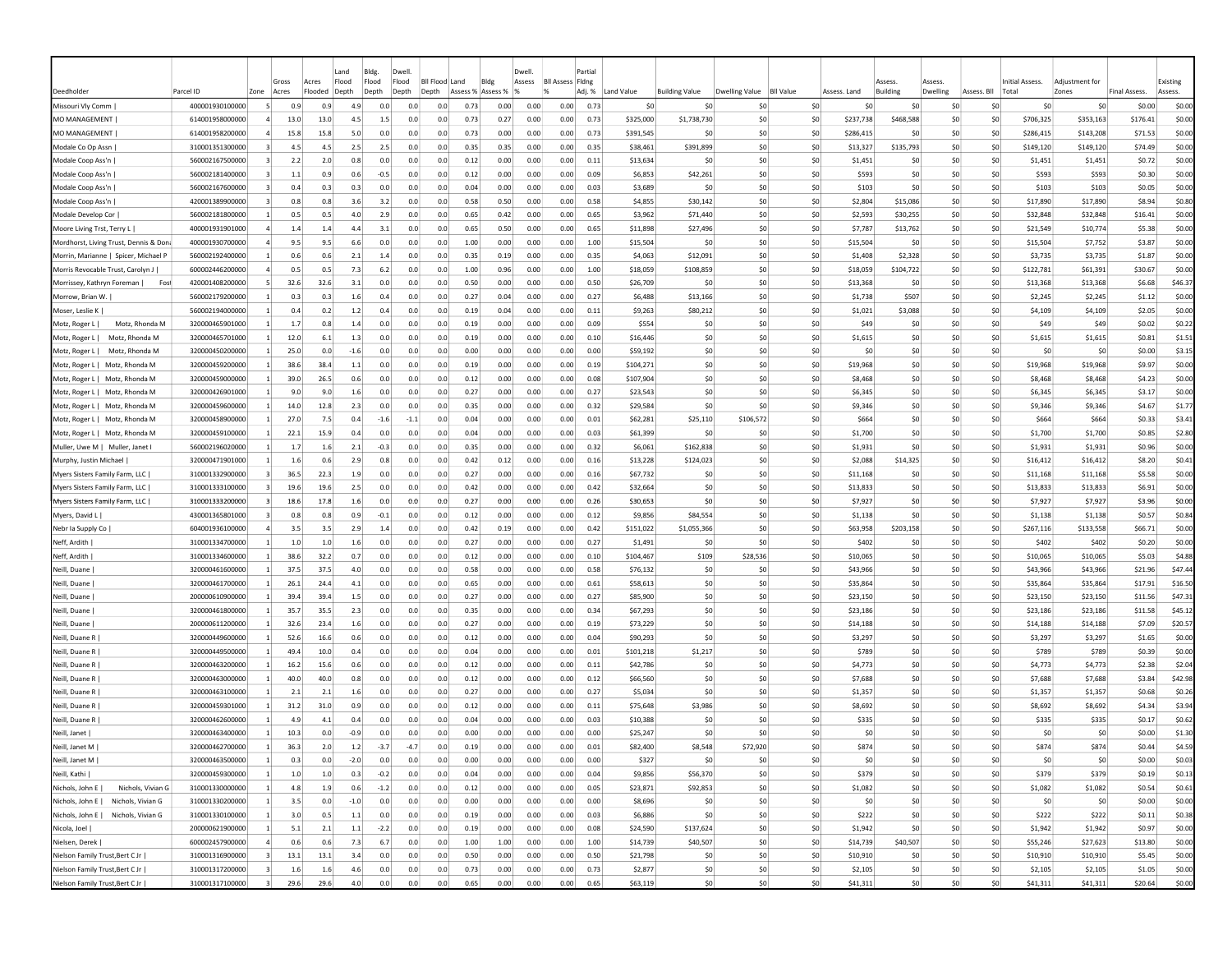| Deedholde                            | Parcel ID       | Zone                   | Gross<br>Acres        | Land<br>Flood<br>Acres<br>·looded<br>Depth |      | Bldg.<br>Flood<br>Depth | Dwell<br>Flood<br>Depth | Bil Flood<br>Depth | Land<br>Assess % | Bldg<br>Assess 9 | Dwell<br>Assess | <b>BII Assess Fidne</b> | Partia<br>Adj. %  | Land Value | <b>Building Value</b> | <b>Dwelling Value</b> | <b>BII Value</b> | Assess. Land | 229224<br><b>Building</b> | 229224<br>Dwelling | Assess. Bll            | <b>Initial Assess</b><br>Tota | Adiustment fo<br>Zones | <b>Final Assess</b> | Existing<br>Assess. |
|--------------------------------------|-----------------|------------------------|-----------------------|--------------------------------------------|------|-------------------------|-------------------------|--------------------|------------------|------------------|-----------------|-------------------------|-------------------|------------|-----------------------|-----------------------|------------------|--------------|---------------------------|--------------------|------------------------|-------------------------------|------------------------|---------------------|---------------------|
| Nielson Family Trust, Bert C Jr      | 310001317000000 |                        | 36.9                  | 36.9                                       | 2.6  | 2.5                     | 1.5                     | 0.0                | 0.42             | 0.35             | 0.19            | 0.00                    | 0.42              | \$63,671   | \$6,301               | \$131,777             | \$0              | \$26,965     | \$2,183                   | \$25,367           | S0                     | \$54,515                      | \$54,515               | \$27.23             | \$0.00              |
| NILS Holdings, LLC                   | 604001990801000 |                        | 1.7                   | 1.7                                        | 1.5  | $-0.3$                  | 0.0                     | 0.0                | 0.19             | 0.00             | 0.00            | 0.00                    | 0.19              | \$101,696  | \$130,446             | S0                    | \$0              | \$19,576     | -SC                       | \$C                | \$0                    | \$19,576                      | \$9,788                | \$4.89              | \$0.00              |
| Northwest Iowa Power Cooperative     | 320000485010000 |                        | 0.7                   | 0.7                                        | 3.8  | 0.0                     | 0.0                     | 0.0                | 0.58             | 0.00             | 0.00            | 0.00                    | 0.58              | \$0        | \$C                   | S0                    | \$0              | \$0          | \$C                       | \$C                | \$0                    | -SO                           | \$0                    | \$0.00              | \$0.00              |
| Northwest Iowa Power Cooperative     | 320000486010000 |                        | 3.8                   | 3.8                                        | 10.0 | 0.0                     | 0.0                     | 0.0                | 1.00             | 0.00             | 0.00            | 0.00                    | 1.00              | \$4,103    | \$0                   | S <sub>0</sub>        | \$0              | \$4,103      | \$0                       | \$0                | \$0                    | \$4,103                       | \$4,103                | \$2.05              | \$12.57             |
| Nuzum, Lee                           | 200000494301000 |                        | 1.7                   | 1.3                                        | 0.6  | $-0.2$                  | 0.0                     | 0.0                | 0.12             | 0.00             | 0.00            | 0.00                    | 0.09              | \$13,969   | \$97.502              | S <sub>0</sub>        | \$0              | \$1,205      | S0                        | \$0                | \$0                    | \$1,205                       | \$1,205                | \$0.60              | \$0.00              |
| O'Day, Carla E                       | 570002196102000 |                        | 0.3                   | 0.3                                        | 0.9  | 0.6                     | 0.0                     | 0.0                | 0.12             | 0.12             | 0.00            | 0.00                    | 0.12              | \$452      | \$1,155               | S0                    | \$0              | \$52         | \$133                     | \$C                | \$0                    | \$186                         | \$186                  | \$0.09              | \$0.00              |
| O'Day, Carla E                       | 560002184900000 | $\vert$ 1              | 0.2                   | 0.2                                        | 0.9  | 0.5                     | 0.0                     | 0.0                | 0.12             | 0.12             | 0.00            | 0.00                    | 0.12              | \$4,426    | \$36,227              | \$0                   | \$0              | \$511        | \$4,184                   | \$0                | \$0                    | \$4,695                       | \$4,695                | \$2.35              | \$0.00              |
| Oestreich, Gregory G                 | 560002170100000 |                        | 0.3                   | 0.2                                        | 0.0  | -0.9                    | 0.0                     | 0.0                | 0.00             | 0.00             | 0.00            | 0.00                    | 0.00              | \$6,692    | \$14,090              | \$0                   | \$0              | \$0          | \$C                       | \$0                | \$0                    | \$0                           | \$0                    | \$0.00              | \$0.00              |
| Oestreich, Gregory G                 | 560002177100000 | -1                     | 0.6                   | 0.6                                        | 2.4  | 0.0                     | 0.0                     | 0.0                | 0.35             | 0.00             | 0.00            | 0.00                    | 0.35              | \$4,028    | <b>SC</b>             | S0                    | \$0              | \$1,396      | <b>SC</b>                 | S0                 | \$0                    | \$1,396                       | \$1,396                | \$0.70              | \$0.00              |
| O'Keefe, Wanda                       | 320000450600000 | -11                    | 48.4                  | 17.8                                       | 0.9  | $-1.0$                  | 0.0                     | 0.0                | 0.12             | 0.00             | 0.00            | 0.00                    | 0.04              | \$105,647  | \$291                 | S0                    | \$0              | \$4,487      | S0                        | \$0                | \$0                    | \$4,487                       | \$4,487                | \$2.24              | \$15.30             |
| O'Keefe, Wanda                       | 200000507400000 |                        | 30.3                  | 11.7                                       | 0.6  | 0.0                     | 0.0                     | 0.0                | 0.12             | 0.00             | 0.00            | 0.00                    | 0.04              | \$66,155   | \$C                   | S0                    | \$0              | \$2,950      | \$0                       | \$0                | \$0                    | \$2,950                       | \$2,950                | \$1.47              | \$3.83              |
| Olinger Testamentary Trust, George W | 320000464500000 |                        | 9.4                   | 9.4                                        | 2.6  | 1.9                     | 1.9                     | 0.0                | 0.42             | 0.27             | 0.27            | 0.00                    | 0.42              | \$19,057   | \$601                 | \$36,285              | \$0              | \$8,071      | \$162                     | \$9,779            | \$0                    | \$18,011                      | \$18,011               | \$9.00              | \$0.00              |
| Olinger Testamentary Trust, George W | 320000469701000 |                        | 6.4                   | 6.4                                        | 7.6  | 0.0                     | 0.0                     | 0.0                | 1.00             | 0.00             | 0.00            | 0.00                    | 1.00              | \$9,985    | \$C                   | \$0                   | \$0              | \$9,985      | \$C                       | \$C                | \$0                    | \$9,985                       | \$9,985                | \$4.99              | \$17.77             |
| Olinger Testamentary Trust, George W | 320000469501000 |                        | 10.7                  | 10.7                                       | 7.9  | 0.0                     | 0.0                     | 0.0                | 1.00             | 0.00             | 0.00            | 0.00                    | 1.00              | \$17,798   | \$C                   | \$0                   | \$0              | \$17,798     | \$0                       | <b>SC</b>          | \$0                    | \$17,798                      | \$17,798               | \$8.89              | \$31.03             |
| Olinger Testamentary Trust, George W | 320000433000000 |                        | 34.5                  | 34.5                                       | 11.4 | 0.0                     | 0.0                     | 0.0                | 1.00             | 0.00             | 0.00            | 0.00                    | 1.00              | \$55,993   | \$0                   | S <sub>0</sub>        | \$0              | \$55,993     | \$0                       | \$0                | \$0                    | \$55,993                      | \$55,993               | \$27.97             | \$128.63            |
| Olinger Testamentary Trust, George W | 320000468202000 |                        | 10.0                  | 10.0                                       | 8.4  | 0.0                     | 0.0                     | 0.0                | 1.00             | 0.00             | 0.00            | 0.00                    | 1.00              | \$13,111   | \$C                   | -SO                   | \$0              | \$13,111     | \$0                       | \$C                | \$0                    | \$13,111                      | \$13,111               | \$6.55              | \$7.59              |
| Olinger Testamentary Trust, George W | 320000467603000 | -11                    | 14.3                  | 14.3                                       | 7.8  | 0.0                     | 0.0                     | 0.0                | 1.00             | 0.00             | 0.00            | 0.00                    | 1.00              | \$20,243   | \$0                   | S <sub>0</sub>        | \$0              | \$20.243     | \$0                       | \$C                | \$0                    | \$20,243                      | \$20,243               | \$10.11             | \$41.50             |
| Olinger Testamentary Trust, George W | 320000432900000 |                        | 46.5                  | 46.5                                       | 8.6  | 0.0                     | 0.0                     | 0.0                | 1.00             | 0.00             | 0.00            | 0.00                    | 1.00              | \$75,404   | \$C                   | S <sub>0</sub>        | \$0              | \$75,404     | \$0                       | \$C                | \$0                    | \$75,404                      | \$75,404               | \$37.67             | \$173.13            |
| Olinger Testamentary Trust, George W | 320000419400000 |                        | 1.4                   | 1.4                                        | 12.2 | 0.0                     | 0.0                     | 0.0                | 1.00             | 0.00             | 0.00            | 0.00                    | 1.00              | \$2,131    | \$C                   | -SC                   | \$0              | \$2,131      | \$C                       | \$C                | \$0                    | \$2,131                       | \$2,131                | \$1.06              | \$5.05              |
| Olinger Testamentary Trust, George W | 320000464800000 |                        | 25.4                  | 25.4                                       | 6.9  | 0.0                     | 0.0                     | 0.0                | 1.00             | 0.00             | 0.00            | 0.00                    | 1.00              | \$48,841   | \$C                   | \$0                   | \$0              | \$48,841     | \$C                       | \$C                | \$0                    | \$48,841                      | \$48,841               | \$24.40             | \$59.07             |
| Olinger Testamentary Trust, George W | 320000463800000 |                        | 40.0                  | 40.0                                       | 8.6  | 0.0                     | 0.0                     | 0.0                | 1.00             | 0.00             | 0.00            | 0.00                    | 1.00              | \$62,361   | \$0                   | S <sub>0</sub>        | \$0              | \$62,361     | \$0                       | \$0                | S0                     | \$62,361                      | \$62,361               | \$31.15             | \$144.26            |
| Olinger Testamentary Trust, George W | 320000464700000 | -1                     | 10.0                  | 10.0                                       | 6.1  | 0.0                     | 0.0                     | 0.0                | 0.96             | 0.00             | 0.00            | 0.00                    | 0.96              | \$18,393   | \$0                   | -SO                   | \$0              | \$17,694     | \$0                       | \$0                | S0                     | \$17,694                      | \$17,694               | \$8.84              | \$33.85             |
| Olinger Testamentary Trust, George W | 320000464600000 |                        | 40.0                  | 40.0                                       | 6.7  | 1.7                     | 1.7                     | 0.0                | 1.00             | 0.27             | 0.27            | 0.00                    | 1.00              | \$72,206   | \$21,746              | \$160,324             | SO.              | \$72,206     | \$5,861                   | \$43,207           | \$0                    | \$121,274                     | \$121,274              | \$60.58             | \$117.05            |
| Olinger Testamentary Trust, George W | 320000464100000 |                        | 30.0                  | 30.0                                       | 9.9  | 0.0                     | 0.0                     | 0.0                | 1.00             | 0.00             | 0.00            | 0.00                    | 1.00              | \$51,216   | \$0                   | S <sub>0</sub>        | \$0              | \$51,216     | \$C                       | \$C                | \$0                    | \$51,216                      | \$51,216               | \$25.58             | \$110.09            |
| Olinger Testamentary Trust, George W | 320000464300000 |                        | 40.0                  | 40.0                                       | 9.4  | 0.0                     | 0.0                     | 0.0                | 1.00             | 0.00             | 0.00            | 0.00                    | 1.00              | \$72,114   | \$0                   | -SC                   | \$0              | \$72,114     | \$0                       | \$C                | \$0                    | \$72,114                      | \$72,114               | \$36.02             | \$149.31            |
| Olinger Testamentary Trust, George W | 320000464200000 |                        | 40.0                  | 40.0                                       | 8.2  | 0.0                     | 0.0                     | 0.0                | 1.00             | 0.00             | 0.00            | 0.00                    | 1.00              | \$68,899   | \$0                   | \$0                   | \$0              | \$68,899     | \$0                       | \$0                | \$0                    | \$68,899                      | \$68,899               | \$34.42             | \$149.31            |
| Olinger, James W                     | 560002194500000 |                        | 0.4                   | 0.4                                        | 0.3  | -0.4                    | 0.0                     | 0.0                | 0.04             | 0.00             | 0.00            | 0.00                    | 0.04              | \$4,434    | \$43,518              | \$0                   | \$0              | \$171        | \$0                       | \$0                | \$0                    | \$171                         | \$171                  | \$0.09              | \$0.00              |
| Olinger, James W                     | 560002175500000 |                        | 0.5                   | 0.3                                        | 1.9  | $-0.8$                  | 0.0                     | 0.0                | 0.27             | 0.00             | 0.00            | 0.00                    | 0.15              | \$8,260    | \$58,261              | \$0                   | \$0              | \$1,271      | \$0                       | \$0                | \$0                    | \$1,271                       | \$1,271                | \$0.64              | \$0.00              |
| Oliver, Nicholas R                   | 320000417700000 |                        | 38.4                  | 28.3                                       | 2.6  | 0.0                     | 0.0                     | 0.0                | 0.42             | 0.00             | 0.00            | 0.00                    | 0.31              | \$71,888   | \$C                   | S0                    | \$0              | \$22,437     | S0                        | \$C                | \$0                    | \$22,437                      | \$22,437               | \$11.21             | \$24.27             |
| Oliver, Nicholas R                   | 320000417600000 | $\uparrow$             | 38.4                  | 35.3                                       | 1.5  | 0.0                     | 0.0                     | 0.0                | 0.27             | 0.00             | 0.00            | 0.00                    | 0.25              | \$69,862   | \$0                   | \$0                   | \$0              | \$17,308     | \$0                       | \$0                | \$0                    | \$17,308                      | \$17,308               | \$8.65              | \$9.71              |
| Oloff, Wayne E                       | 420001444600000 |                        | 0.3                   | 0.3                                        | 3.8  | 3.4                     | 0.0                     | 0.0                | 0.58             | 0.50             | 0.00            | 0.00                    | 0.58              | \$9,266    | \$1,600               | \$0                   | \$0              | \$5,351      | \$801                     | \$0                | \$0                    | \$6,152                       | \$6,152                | \$3.07              | \$8.00              |
| Olsen Agricultural Ltd               | 420001412200000 | $\mathbf{1}$           | 35.9                  | 35.9                                       | 4.1  | 0.0                     | 0.0                     | 0.0                | 0.65             | 0.00             | 0.00            | 0.00                    | 0.65              | \$74,937   | \$C                   | S <sub>0</sub>        | \$0              | \$49,046     | \$C                       | \$C                | \$0                    | \$49,046                      | \$49,046               | \$24.50             | \$45.96             |
| Olsen Agricultural Ltd               | 420001412000000 | 3                      | 36.9                  | 36.9                                       | 3.7  | 0.0                     | 0.0                     | 0.0                | 0.58             | 0.00             | 0.00            | 0.00                    | 0.58              | \$77,518   | \$C                   | \$0                   | \$0              | \$44,767     | \$C                       | \$0                | \$0                    | \$44,767                      | \$44,767               | \$22.36             | \$47.24             |
| Olsen Agricultural Ltd               | 420001412100000 | $\vert$ 3              | 39.0                  | 39.0                                       | 4.2  | 0.0                     | 0.0                     | 0.0                | 0.65             | 0.00             | 0.00            | 0.00                    | 0.65              | \$77,003   | S0                    | -SO                   | SO.              | \$50,398     | S0                        | S0                 | S0                     | \$50,398                      | \$50,398               | \$25.17             | \$38.88             |
| Olsen Agricultural Ltd               | 420001411900000 |                        | 38.0                  | 38.0                                       | 3.7  | 0.0                     | 0.0                     | 0.0                | 0.58             | 0.00             | 0.00            | 0.00                    | 0.58              | \$69,912   | <b>SC</b>             | S <sub>0</sub>        | \$0              | \$40,374     | -SC                       | \$0                | -SO                    | \$40,374                      | \$40,374               | \$20.17             | \$37.88             |
| Olsen Investments, LC                | 610002494500000 | 4                      | 1.9                   | 1.9                                        | 7.7  | 0.0                     | 0.0                     | 0.0                | 1.00             | 0.00             | 0.00            | 0.00                    | 1.00              | \$3,212    | \$0                   | S0                    | SO.              | \$3,212      | S0                        | \$0                | \$0                    | \$3,212                       | \$1,606                | \$0.80              | \$0.00              |
| Olsen Trust, Betty L                 | 310001344701000 |                        | 17.4                  | 8.5                                        | 0.2  | 0.0                     | 0.0                     | 0.0                | 0.04             | 0.00             | 0.00            | 0.00                    | 0.02              | \$49,530   | \$0                   | S0                    | \$0              | \$934        | S0                        | \$0                | \$0                    | \$934                         | \$934                  | \$0.47              | \$0.00              |
| Olsen Trust, Betty L                 | 310001344800000 |                        | 10.5                  | 10.5                                       | 1.0  | 0.0                     | 0.0                     | 0.0                | 0.12             | 0.00             | 0.00            | 0.00                    | 0.12              | \$29,749   | \$0                   | \$0                   | \$0              | \$3,436      | \$0                       | \$C                | \$0                    | \$3,436                       | \$3,436                | \$1.72              | \$0.00              |
| Olsen Trust, Betty L                 | 310001344900000 |                        | 21.1                  | 21.1                                       | 0.8  | 0.0                     | 0.0                     | 0.0                | 0.12             | 0.00             | 0.00            | 0.00                    | 0.12              | \$60,235   | \$C                   | \$0                   | \$0              | \$6,957      | \$0                       | \$0                | \$0                    | \$6,957                       | \$6,957                | \$3.48              | \$0.00              |
| Olsen Trust, Betty L                 | 310001344801000 |                        | 10.5                  | 10.5                                       | 1.5  | 0.0                     | 0.0                     | 0.0                | 0.19             | 0.00             | 0.00            | 0.00                    | 0.19              | \$23,097   | \$C                   | \$0                   | \$0              | \$4,446      | \$0                       | so                 | \$0                    | \$4,446                       | \$4,446                | \$2.22              | \$0.00              |
| Olsen, Randal H<br>Olsen, Edward C   | 310001345200000 | $\mathbf{R}$           | 0.3                   | 0.3                                        | 1.5  | 0.0                     | 0.0                     | 0.0                | 0.27             | 0.00             | 0.00            | 0.00                    | 0.27              | \$532      | \$0                   | S <sub>0</sub>        | \$0              | \$143        | \$0                       | \$0                | \$0                    | \$143                         | \$143                  | \$0.07              | \$0.00              |
| Olsen, Randal H  <br>Olsen, Edward C | 310001345101000 | 3                      | 18.4                  | 18.4                                       | 1.0  | 0.0                     | 0.0                     | 0.0                | 0.19             | 0.00             | 0.00            | 0.00                    | 0.19              | \$35,017   | \$0                   | S <sub>0</sub>        | \$0              | \$6,741      | \$0                       | \$0                | \$0                    | \$6,741                       | \$6,741                | \$3.37              | \$0.00              |
| Olsen, Wanda M                       | 310001344803000 |                        | 9.5                   | 6.5                                        | 0.2  | 0.0                     | 0.0                     | 0.0                | 0.04             | 0.00             | 0.00            | 0.00                    | 0.03              | \$27,029   | \$C                   | \$0                   | \$0              | \$714        | \$0                       | \$C                | \$0                    | \$714                         | \$714                  | \$0.36              | \$0.00              |
| Olsen, Wanda M                       | 310001344700000 |                        | 16.2                  | 0.4                                        | 0.1  | 0.0                     | 0.0                     | 0.0                | 0.04             | 0.00             | 0.00            | 0.00                    | 0.00              | \$46,495   | \$1,679               | S0                    | \$0              | \$44         | \$C                       | ŚC                 | \$0                    | \$44                          | \$44                   | \$0.02              | \$0.00              |
| Olsen, Wanda M                       | 310001344901000 |                        | 19.0                  | 3.8                                        | 0.2  | 0.0                     | 0.0                     | 0.0                | 0.04             | 0.00             | 0.00            | 0.00                    | 0.01              | \$54,308   | \$C                   | S <sub>0</sub>        | \$0              | \$419        | \$0                       | \$0                | \$0                    | \$419                         | \$419                  | \$0.21              | \$0.00              |
| Olsen, Wanda M                       | 310001344802000 |                        | 9.5                   | 9.0                                        | 0.5  | 0.0                     | 0.0                     | 0.0                | 0.04             | 0.00             | 0.00            | 0.00                    | 0.04              | \$26,987   | \$C                   | S <sub>0</sub>        | \$0              | \$986        | <b>SC</b>                 | so                 | S0                     | \$986                         | \$986                  | \$0.49              | \$0.00              |
| Olsen, Wanda M                       | 310001345100000 |                        | 18.4                  | 18.4                                       | 1.2  | 0.0                     | 0.0                     | 0.0                | 0.19             | 0.00             | 0.00            | 0.00                    | 0.19              | \$45,745   | <b>SC</b>             | -SO                   | \$0              | \$8,806      | -SC                       | S0                 | S0                     | \$8,806                       | \$8,806                | \$4.40              | \$0.00              |
| Olsen, Wanda M                       | 420001397102000 | 10                     | 16.5                  | 0.0                                        | 0.0  | 0.0                     | 0.0                     | 0.0                | 0.00             | 0.00             | 0.00            | 0.00                    | 0.00              | \$5,280    | \$0                   | S <sub>0</sub>        | \$0              | \$0          | S0                        | \$0                | \$0                    | 50                            | \$0                    | \$0.00              | \$44.64             |
| Olsen, Wanda M                       | 420001396900000 | 10                     | 4.3                   | 0.0                                        | 0.0  | 0.0                     | 0.0                     | 0.0                | 0.00             | 0.00             | 0.00            | 0.00                    | 0.00              | \$1,376    | \$0                   | 50 <sub>1</sub>       | \$0              | \$0          | \$0                       | 50                 | 50                     | <b>SO</b>                     | \$0                    | \$0.00              | \$0.61              |
| Olsen, Wanda M                       | 420001396501000 | $\mathbf{5}$           | 59.0                  | 59.0                                       | 8.0  | 0.0                     | 0.0                     | 0.0                | 1.00             | 0.00             | 0.00            | 0.00                    | 1.00              | \$70,568   | \$0                   | \$0                   | \$0              | \$70,568     | \$0                       | 50                 | \$0                    | \$70,568                      | \$70,568               | \$35.25             | \$80.80             |
| Olsen, Wanda M                       | 420001397900000 | $\mathbf{5}$           | 4.1                   | 0.5                                        | 7.0  | 0.0                     | 0.0                     | 0.0                | 1.00             | 0.00             | 0.00            | 0.00                    | 0.12              | \$1,312    | \$0                   | \$0                   | \$0              | \$160        | \$0                       | \$0                | \$0                    | \$160                         | \$160                  | \$0.08              | \$11.68             |
| Olsen, Wanda M                       | 420001397800000 | $\mathbf{5}$           | 40.4                  | 40.4                                       | 9.0  | 0.0                     | 0.0                     | 0.0                | 1.00             | 0.00             | 0.00            | 0.00                    | 1.00              | \$87,911   | \$0                   | \$0                   | \$0              | \$87,911     | \$0                       | 50                 | \$0                    | \$87,911                      | \$87,911               | \$43.91             | \$57.53             |
| O'Neill, Kimberly K                  | 560002180010000 |                        | 1 <sup>1</sup><br>1.4 | 1.4                                        | 4.3  | 2.3                     | 0.0                     | 0.0                | 0.65             | 0.35             | 0.00            | 0.00                    | 0.65              | \$8,911    | \$34,454              | 50                    | \$0              | \$5,832      | \$11,938                  | 50                 | \$0                    | \$17,771                      | \$17,771               | \$8.88              | \$0.00              |
| O'Neill, Kimberly K                  | 560002180000000 | $\vert$ 1              | $1.1$                 | 1.1                                        | 4.3  | 2.3                     | 0.0                     | 0.0                | 0.65             | 0.35             | 0.00            | 0.00                    | 0.65              | \$7,435    | \$13,427              | 50                    | \$0              | \$4,866      | \$4,652                   | 50                 | \$0                    | \$9,519                       | \$9,519                | \$4.75              | \$0.00              |
| Osborn Farms, Inc, D & D             | 400001939200000 | $\vert$ 3              | 8.9                   | 8.9                                        | 8.2  | 0.0                     | 0.0                     | 0.0                | 1.00             | 0.00             | 0.00            | 0.00                    | 1.00              | \$15,135   | \$0                   | \$0                   | \$0              | \$15,135     | \$0                       | 50                 | 50                     | \$15,135                      | \$15,135               | \$7.56              | \$0.00              |
| Osborn Farms, Inc, D & D             | 400001939000000 | $\vert$ 3              | 23.3                  | 23.3                                       | 6.3  | 0.0                     | 0.0                     | 0.0                | 0.96             | 0.00             | 0.00            | 0.00                    | 0.96              | \$38,843   | \$0                   | \$0                   | \$0              | \$37,367     | \$0                       | \$0                | \$0                    | \$37,367                      | \$37,367               | \$18.67             | \$0.00              |
| Osborn Farms, Inc, D & D             | 400001939100000 | $\vert$ 3<br>$\vert$ 3 | 0.9                   | 0.8                                        | 6.2  | 0.0                     | 0.0                     | 0.0                | 0.96             | 0.00             | 0.00            | 0.00                    | 0.86<br>0.00 0.79 | \$1,432    | \$0<br>50             | \$0<br>50             | \$0<br>\$0       | \$1,225      | \$0<br>50                 | \$0<br>50          | \$0<br>50 <sub>2</sub> | \$1,225                       | \$1,225<br>\$45,269    | \$0.61              | \$0.00              |
| Osborn Farms, Inc, D & D             | 400001939600000 |                        | 30.0                  | 26.9                                       | 6.0  | 0.0                     | 0.0                     | 0.0                | 0.89             | 0.00             | 0.00            |                         |                   | \$56,957   |                       |                       |                  | \$45,269     |                           |                    |                        | \$45,269                      |                        | \$22.61             | \$0.00              |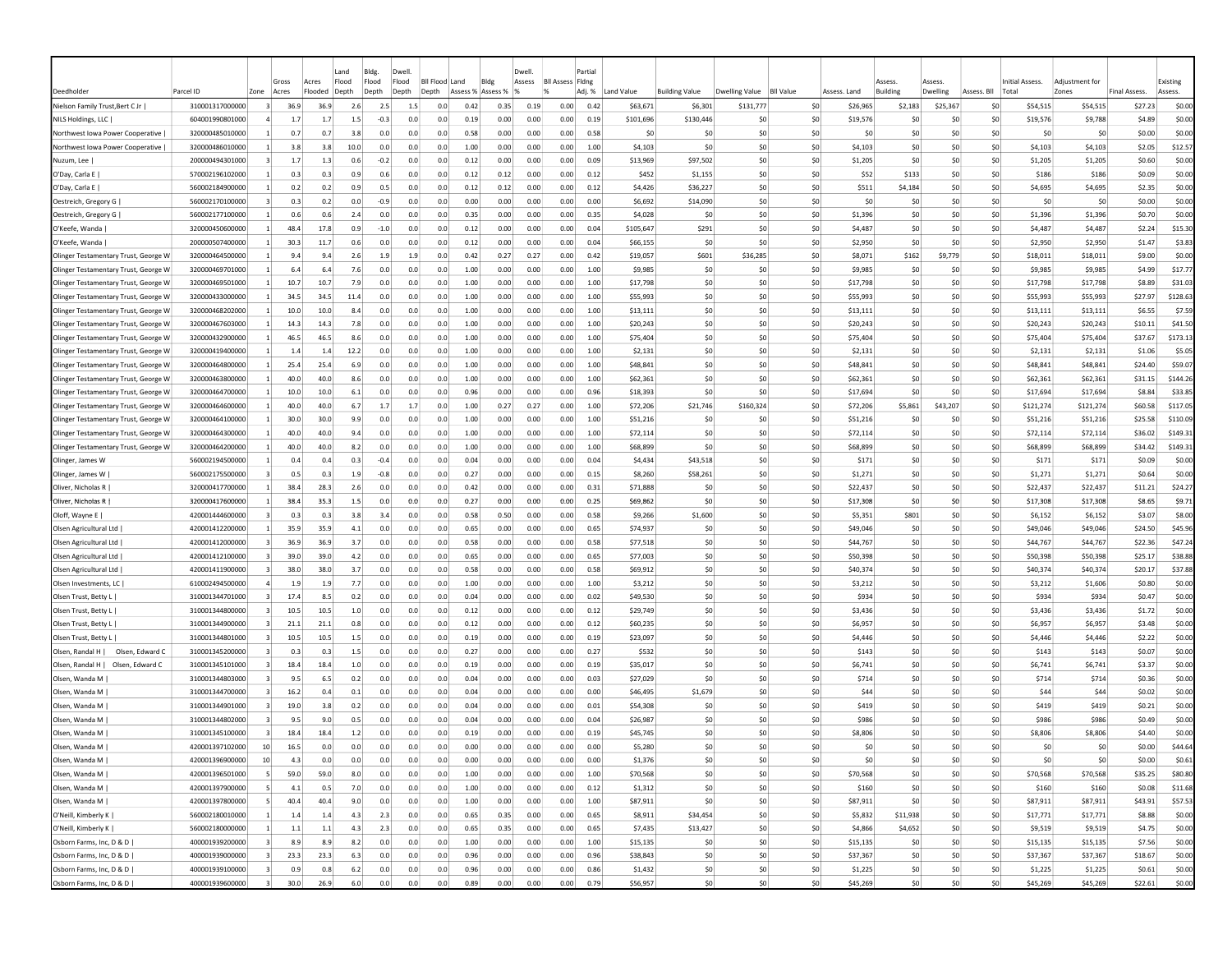|                                        |                 |                         |                |                  | Land           | Bldg.          | Dwell          |                           |                           |      | Dwell. |                                          | Partial |            |                       |                |                  |              |                |                    |                      |                 |                        |              |                    |
|----------------------------------------|-----------------|-------------------------|----------------|------------------|----------------|----------------|----------------|---------------------------|---------------------------|------|--------|------------------------------------------|---------|------------|-----------------------|----------------|------------------|--------------|----------------|--------------------|----------------------|-----------------|------------------------|--------------|--------------------|
| Deedholder                             | Parcel ID       | Zone                    | Gross<br>Acres | Acres<br>Flooded | Flood<br>Depth | Flood<br>Depth | Flood<br>Depth | <b>BII Flood</b><br>Depth | Land<br>Assess % Assess % | Bldg | Assess | <b>Bll Assess Fldng</b><br>$\frac{9}{6}$ | Adj. %  | Land Value | <b>Building Value</b> | Dwelling Value | <b>BII Value</b> | Assess, Land | Building       | Asses:<br>Dwelling | Assess. Bll<br>Total | Initial Assess. | Adiustment fo<br>Zones | Final Assess | Existing<br>Assess |
| Osborn Farms, Inc, D & D               | 400001939400000 | $\overline{3}$          | 29.5           | 26.2             | 6.3            | 0.0            | 0.0            | 0.0                       | 0.96                      | 0.00 | 0.00   | 0.00                                     | 0.85    | \$59,938   | S0                    | -SO            | \$0              | \$51,158     | -SO            | S0                 | S0                   | \$51,158        | \$51,158               | \$25.55      | \$0.00             |
| Osborn Farms, Inc, D & D               | 400001939500000 |                         | 39.0           | 39.0             | 6.2            | 0.0            | 0.0            | 0.0                       | 0.96                      | 0.00 | 0.00   | 0.00                                     | 0.96    | \$67,758   | \$0                   | \$0            | \$C              | \$65,183     | \$0            | \$0                | S0                   | \$65,183        | \$65,183               | \$32.56      | \$0.00             |
| Osborn Farms, Inc, D & D               | 400001939300000 | $\overline{3}$          | 37.0           | 37.0             | 7.2            | 0.0            | 0.0            | 0.0                       | 1.00                      | 0.00 | 0.00   | 0.00                                     | 1.00    | \$81.526   | \$0                   | \$0            | \$0              | \$81.526     | \$0            | \$0                | \$0                  | \$81.526        | \$81,526               | \$40.72      | \$0.00             |
| Osborn Farms, Inc, D & D               | 400001939801000 | $\overline{4}$          | 2.7            | 2.7              | 3.7            | 4.7            | 0.2            | 0.0                       | 0.58                      | 0.73 | 0.04   | 0.00                                     | 0.58    | \$3,389    | \$5,669               | \$66,517       | \$0              | \$1,957      | \$4,147        | \$2,561            | \$0                  | \$8,665         | \$4,332                | \$2.16       | \$0.00             |
| Osborn Farms, Inc, D & D               | 310001338400000 | $\overline{\mathbf{3}}$ | 38.0           | 38.0             | 1.5            | 0.0            | 0.0            | 0.0                       | 0.27                      | 0.00 | 0.00   | 0.00                                     | 0.27    | \$63,304   | \$0                   | -SO            | \$0              | \$17,060     | -SC            | \$0                | S0                   | \$17,060        | \$17,060               | \$8.52       | \$0.00             |
| Osborn Farms, Inc, D & D               | 310001338000000 | $\vert$ 3               | 40.0           | 37.2             | $1.1\,$        | 0.0            | 0.0            | 0.0                       | 0.19                      | 0.00 | 0.00   | 0.00                                     | 0.18    | \$78,385   | \$0                   | \$0            | \$0              | \$14,033     | \$0            | \$0                | \$0                  | \$14,033        | \$14,033               | \$7.01       | \$0.00             |
| Osborn Farms, Inc, D & D               | 310001338100000 | $\vert$ 3               | 40.0           | 39.3             | 0.6            | 0.0            | 0.0            | 0.0                       | 0.12                      | 0.00 | 0.00   | 0.00                                     | 0.11    | \$66,560   | S0                    | -SO            | \$0              | \$7,553      | S <sub>0</sub> | S0                 | S0                   | \$7,553         | \$7,553                | \$3.77       | \$0.00             |
| Osborn Farms, Inc, D & D               | 310001338200000 | -3                      | 39.0           | 39.0             | 0.9            | 0.0            | 0.0            | 0.0                       | 0.12                      | 0.00 | 0.00   | 0.00                                     | 0.12    | \$101,282  | S0                    | -SO            | \$0              | \$11,698     | -SO            | S0                 | S0                   | \$11,698        | \$11,698               | \$5.84       | \$0.00             |
| Osborn Farms, Inc, D & D               | 400001940700000 | $\overline{a}$          | 34.6           | 34.6             | 7.2            | 0.0            | 0.0            | 0.0                       | 1.00                      | 0.00 | 0.00   | 0.00                                     | 1.00    | \$66,430   | S0                    | -SO            | -SO              | \$66,430     | S <sub>0</sub> | S0                 | S0                   | \$66,430        | \$33,215               | \$16.59      | \$0.00             |
| Osborn Farms, Inc, D & D               | 400001940600000 | $\overline{4}$          | 32.2           | 32.2             | 6.7            | 0.0            | 0.0            | 0.0                       | 1.00                      | 0.00 | 0.00   | 0.00                                     | 1.00    | \$53,961   | \$0                   | -SO            | \$0              | \$53,961     | \$0            | \$0                | \$0                  | \$53,961        | \$26,981               | \$13.48      | \$0.00             |
| Osborn Farms, Inc, D & D               | 400001940300000 |                         | 39.0           | 39.0             | 7.5            | 0.0            | 0.0            | 0.0                       | 1.00                      | 0.00 | 0.00   | 0.00                                     | 1.00    | \$77,169   | \$0                   | -SO            | \$0              | \$77,169     | \$0            | \$0                | \$0                  | \$77,169        | \$38,585               | \$19.27      | \$0.00             |
| Osborn Farms, Inc, D & D               | 400001940800000 | $\overline{4}$          | 27.4           | 27.4             | 8.0            | 0.0            | 0.0            | 0.0                       | 1.00                      | 0.00 | 0.00   | 0.00                                     | 1.00    | \$45,614   | \$0                   | \$0            | \$0              | \$45,614     | \$0            | \$0                | \$0                  | \$45,614        | \$22,807               | \$11.39      | \$0.00             |
| Osborn Farms, Inc, D & D               | 400001940500000 | 4                       | 36.4           | 36.4             | 7.6            | 0.0            | 0.0            | 0.0                       | 1.00                      | 0.00 | 0.00   | 0.00                                     | 1.00    | \$97,311   | \$0                   | \$0            | \$0              | \$97,311     | \$0            | \$0                | \$0                  | \$97,311        | \$48,656               | \$24.30      | \$0.00             |
| Osborn Farms, Inc, D & D               | 400001940400000 | $\overline{a}$          | 39.0           | 39.0             | 6.3            | 0.0            | 0.0            | 0.0                       | 0.96                      | 0.00 | 0.00   | 0.00                                     | 0.96    | \$85,155   | \$0                   | -SO            | \$0              | \$81,919     | \$0            | S0                 | S0                   | \$81,919        | \$40,960               | \$20.46      | \$0.00             |
| Osborn Farms, Inc, D & D               | 400001939800000 | $\overline{a}$          | 35.3           | 35.3             | 6.2            | 0.0            | 0.0            | 0.0                       | 0.96                      | 0.00 | 0.00   | 0.00                                     | 0.96    | \$83,052   | S0                    | \$0            | \$0              | \$79.896     | S <sub>0</sub> | S0                 | \$0                  | \$79,896        | \$39,948               | \$19.95      | \$0.00             |
| Osborn Farms, Inc, D & D               | 400001940200000 | $\overline{a}$          | 15.0           | 14.3             | 6.3            | 0.0            | 0.0            | 0.0                       | 0.96                      | 0.00 | 0.00   | 0.00                                     | 0.92    | \$29,292   | \$0                   | \$0            | \$0              | \$26,864     | S <sub>0</sub> | S0                 | S0                   | \$26,864        | \$13,432               | \$6.71       | \$0.00             |
| Osborn Farms, Inc, D & D               | 400001939900000 | $\overline{4}$          | 10.0           | 8.5              | 6.3            | 0.0            | 0.0            | 0.0                       | 0.96                      | 0.00 | 0.00   | 0.00                                     | 0.82    | \$16,258   | S0                    | -SO            | \$0              | \$13,334     | \$0            | \$0                | S0                   | \$13,334        | \$6,667                | \$3.33       | \$0.00             |
| Osborn Farms, Inc, D & D               | 400001940000000 | $\overline{a}$          | 5.9            | 5.9              | 6.7            | 0.0            | 0.0            | 0.0                       | 1.00                      | 0.00 | 0.00   | 0.00                                     | 1.00    | \$9,552    | \$0                   | \$0            | \$0              | \$9,552      | \$0            | \$0                | \$0                  | \$9,552         | \$4,776                | \$2.39       | \$0.00             |
| Osborn Farms, Inc, D & D               | 400001940900000 | 4                       | 39.0           | 39.0             | 6.2            | 0.0            | 0.0            | 0.0                       | 0.96                      | 0.00 | 0.00   | 0.00                                     | 0.96    | \$64,896   | \$0                   | -SO            | \$0              | \$62,430     | \$0            | \$0                | \$0                  | \$62,430        | \$31,215               | \$15.59      | \$0.00             |
| Osborn Farms, Inc, D & D               | 400001940100000 | $\overline{a}$          | 14.0           | 12.8             | 5.8            | 0.0            | 0.0            | 0.0                       | 0.89                      | 0.00 | 0.00   | 0.00                                     | 0.81    | \$23,519   | S0                    | -SO            | \$0              | \$19,041     | \$0            | S0                 | S0                   | \$19,041        | \$9,520                | \$4.76       | \$0.00             |
| Osborn Farms, Inc, D & D               | 420001413200000 | -3                      | 40.0           | 40.0             | 6.6            | 0.0            | 0.0            | 0.0                       | 1.00                      | 0.00 | 0.00   | 0.00                                     | 1.00    | \$70,061   | S0                    | -SO            | \$0              | \$70,061     | \$0            | \$0                | S0                   | \$70,061        | \$70,061               | \$35.00      | \$34.18            |
| Osborn Farms, Inc, D & D               | 420001413300000 | -3                      | 39.0           | 39.0             | 5.7            | 0.0            | 0.0            | 0.0                       | 0.89                      | 0.00 | 0.00   | 0.00                                     | 0.89    | \$66,324   | S0                    | -SO            | -SO              | \$58,730     | S <sub>0</sub> | S0                 | S0                   | \$58,730        | \$58,730               | \$29.34      | \$44.43            |
| Osborn Farms, Inc, D & D               | 420001413400000 | 3                       | 40.0           | 40.0             | 6.8            | 0.0            | 0.0            | 0.0                       | 1.00                      | 0.00 | 0.00   | 0.00                                     | 1.00    | \$66,560   | \$0                   | \$0            | \$0              | \$66,560     | \$0            | \$0                | \$0                  | \$66,560        | \$66,560               | \$33.25      | \$22.78            |
| Osborn Farms, Inc, D & D               | 420001413100000 |                         | 39.0           | 39.0             | 5.5            | 0.0            | 0.0            | 0.0                       | 0.81                      | 0.00 | 0.00   | 0.00                                     | 0.81    | \$64,896   | \$0                   | -SO            | \$0              | \$52,468     | \$0            | \$0                | S0                   | \$52,468        | \$52,468               | \$26.21      | \$22.21            |
| Osborn Farms, Inc, D & D               | 420001413000000 | 3                       | 39.0           | 39.0             | 4.1            | 0.0            | 0.0            | 0.0                       | 0.65                      | 0.00 | 0.00   | 0.00                                     | 0.65    | \$64,896   | \$0                   | -SO            | \$0              | \$42,474     | \$0            | \$0                | \$0                  | \$42,474        | \$42,474               | \$21.22      | \$22.21            |
| Osborn Farms, Inc, D & D               | 420001413500000 | 3                       | 35.8           | 35.8             | 6.5            | 0.0            | 0.0            | 0.0                       | 0.96                      | 0.00 | 0.00   | 0.00                                     | 0.96    | \$57,240   | \$0                   | -SO            | \$0              | \$55,065     | \$0            | S0                 | S0                   | \$55,065        | \$55,065               | \$27.51      | \$35.17            |
| Osborn Life Estate, Frances R   Osborn | 320000455301000 |                         | 2.9            | 2.9              | 8.4            | 0.0            | 0.0            | 0.0                       | 1.00                      | 0.00 | 0.00   | 0.00                                     | 1.00    | \$5,000    | \$0                   | \$0            | \$0              | \$5,000      | S0             | S0                 | \$0                  | \$5,000         | \$5,000                | \$2.50       | \$2.39             |
| Osborn Life Estate, Frances R   Osborn | 320000466600000 | $\mathbf{1}$            | 38.2           | 38.2             | 1.4            | 0.0            | 0.0            | 0.0                       | 0.19                      | 0.00 | 0.00   | 0.00                                     | 0.19    | \$84,749   | \$0                   | \$0            | \$0              | \$16,314     | \$0            | \$0                | \$0                  | \$16,314        | \$16,314               | \$8.15       | \$43.43            |
| Osborn Life Estate, Frances R   Osborn | 320000466700000 | $\mathbf{1}$            | 40.0           | 40.0             | 1.9            | 0.0            | 0.0            | 0.0                       | 0.27                      | 0.00 | 0.00   | 0.00                                     | 0.27    | \$73,044   | \$0                   | -SO            | \$0              | \$19,685     | \$0            | \$0                | \$0                  | \$19,685        | \$19,685               | \$9.83       | \$35.39            |
| Osborn Life Estate, Frances R   Osborn | 320000466500000 | <sup>1</sup>            | 40.0           | 40.0             | 1.5            | 0.0            | 0.0            | 0.0                       | 0.27                      | 0.00 | 0.00   | 0.00                                     | 0.27    | \$101,169  | \$0                   | -SO            | \$0              | \$27,265     | \$0            | \$0                | \$0                  | \$27,265        | \$27,265               | \$13.62      | \$45.50            |
| Osborn Life Estate, Frances R   Osborn | 320000466400000 | $\vert$ 1               | 38.2           | 38.2             | 2.4            | 0.0            | 0.0            | 0.0                       | 0.35                      | 0.00 | 0.00   | 0.00                                     | 0.35    | \$88,167   | \$0                   | \$0            | \$0              | \$30,550     | \$0            | \$0                | \$0                  | \$30,550        | \$30,550               | \$15.26      | \$43.43            |
| Osborn Life Estate, Frances R   Osborn | 320000466300000 | -1                      | 38.1           | 38.1             | 4.2            | 0.0            | 0.0            | 0.0                       | 0.65                      | 0.00 | 0.00   | 0.00                                     | 0.65    | \$68,772   | \$0                   | \$0            | \$0              | \$45,011     | \$0            | \$0                | \$0                  | \$45,011        | \$45,011               | \$22.48      | \$38.53            |
| Osborn Life Estate, Frances R   Osborr | 320000473600000 | $\vert$ 1               | 34.6           | 34.6             | 5.7            | 0.0            | 0.0            | 0.0                       | 0.89                      | 0.00 | 0.00   | 0.00                                     | 0.89    | \$59,336   | S0                    | -SO            | \$0              | \$52,542     | -SO            | \$0                | \$0                  | \$52,542        | \$52,542               | \$26.25      | \$34.98            |
| Osborn Life Estate, Frances R   Osbori | 320000473900000 | -11                     | 40.0           | 40.0             | 1.9            | 0.0            | 0.0            | 0.0                       | 0.27                      | 0.00 | 0.00   | 0.00                                     | 0.27    | \$101,507  | S0                    | -SO            | \$0              | \$27,356     | S <sub>0</sub> | \$0                | \$0                  | \$27,356        | \$27,356               | \$13.66      | \$30.34            |
| Osborn Life Estate, Frances R   Osborn | 320000473800000 | -1                      | 37.6           | 37.6             | 3.6            | 0.0            | 0.0            | 0.0                       | 0.58                      | 0.00 | 0.00   | 0.00                                     | 0.58    | \$66,216   | S0                    | -SO            | \$0              | \$38,240     | S <sub>0</sub> | \$0                | \$0                  | \$38,240        | \$38,240               | \$19.10      | \$28.52            |
| Osborn Life Estate, Frances R   Osborn | 320000473700000 | $\mathbf{1}$            | 40.0           | 40.0             | 2.9            | 0.0            | 0.0            | 0.0                       | 0.42                      | 0.00 | 0.00   | 0.00                                     | 0.42    | \$92,201   | \$0                   | \$0            | \$0              | \$39,047     | \$0            | \$0                | \$0                  | \$39,047        | \$39,047               | \$19.50      | \$45.50            |
| Osborn Life Estate, Frances R   Osborn | 320000454100000 |                         | 36.8           | 36.8             | 4.2            | 0.0            | 0.0            | 0.0                       | 0.65                      | 0.00 | 0.00   | 0.00                                     | 0.65    | \$84,590   | -SO                   | -SO            | \$0              | \$55,364     | \$0            | \$C                | \$0                  | \$55,364        | \$55,364               | \$27.65      | \$27.92            |
| Osborn Life Estate, Frances R   Osborn | 320000473400000 | $\mathbf{1}$            | 33.5           | 17.1             | 5.9            | $-0.4$         | 0.0            | 0.0                       | 0.89                      | 0.00 | 0.00   | 0.00                                     | 0.45    | \$63,289   | \$15,847              | \$0            | \$0              | \$28,615     | \$0            | \$0                | \$0                  | \$28,615        | \$28,615               | \$14.29      | \$4.23             |
| Osborn Life Estate, Frances R   Small, | 320000454000000 | $\vert$ 1               | 19.9           | 19.9             | 4.4            | 0.0            | 0.0            | 0.0                       | 0.65                      | 0.00 | 0.00   | 0.00                                     | 0.65    | \$44,675   | \$0                   | -SO            | \$0              | \$29,240     | \$0            | S0                 | \$0                  | \$29,240        | \$29,240               | \$14.61      | \$15.05            |
| Osborn, Daniel                         | 400001941200000 | 3                       | 43.5           | 43.5             | 8.2            | 0.0            | 0.0            | 0.0                       | 1.00                      | 0.00 | 0.00   | 0.00                                     | 1.00    | \$72,430   | \$0                   | \$0            | \$0              | \$72,430     | \$0            | S0                 | S0                   | \$72,430        | \$72,430               | \$36.18      | \$0.00             |
| Osborn, Daniel                         | 400001941400000 | $\overline{3}$          | 43.3           | 43.3             | 7.3            | 0.0            | 0.0            | 0.0                       | 1.00                      | 0.00 | 0.00   | 0.00                                     | 1.00    | \$72,051   | \$0                   | \$0            | \$0              | \$72.051     | \$0            | \$0                | \$0                  | \$72,051        | \$72,051               | \$35.99      | \$0.00             |
| Osborn, Daniel                         | 400001941600000 | 3                       | 42.0           | 42.0             | 7.9            | 0.0            | 0.0            | 0.0                       | 1.00                      | 0.00 | 0.00   | 0.00                                     | 1.00    | \$69,821   | \$0                   | -SO            | \$0              | \$69,821     | \$0            | \$0                | S0                   | \$69,821        | \$69,821               | \$34.88      | \$0.00             |
| Osborn, Daniel                         | 400001941700000 | $\overline{\mathbf{3}}$ | 24.8           | 24.8             | 7.7            | 0.0            | 0.0            | 0.0                       | 1.00                      | 0.00 | 0.00   | 0.00                                     | 1.00    | \$39,931   | S0                    | S0             | \$0              | \$39,931     | \$0            | \$0                | \$0                  | \$39,931        | \$39,931               | \$19.95      | \$0.00             |
| Osborn, Daniel                         | 400001941500000 | $\overline{\mathbf{3}}$ | 19.7           | 19.7             | 7.5            | 0.0            | 0.0            | 0.0                       | 1.00                      | 0.00 | 0.00   | 0.00                                     | 1.00    | \$31,784   | \$0                   | S0             | \$0              | \$31,784     | \$0            | \$0                | \$0                  | \$31,784        | \$31,784               | \$15.88      | \$0.00             |
| Osborn, Daniel                         | 400001941300000 | -3                      | 21.0           | 21.0             | 7.2            | 0.0            | 0.0            | 0.0                       | 1.00                      | 0.00 | 0.00   | 0.00                                     | 1.00    | \$34,295   | S0                    | -SO            | \$0              | \$34,295     | -SO            | S0                 | S0                   | \$34,295        | \$34,295               | \$17.13      | \$0.00             |
| Osborn, Daniel                         | 400001941800000 | 3                       | 36.9           | 36.9             | 8.7            | 0.0            | 0.0            | 0.0                       | 1.00                      | 0.00 | 0.00   | 0.00                                     | 1.00    | \$60,408   | S0                    | -SO            | \$0              | \$60,408     | -SO            | \$0                | S0                   | \$60,408        | \$60,408               | \$30.17      | \$0.00             |
| Osborn, Daniel                         | 400001941100000 | - 3                     | 21.8           | 21.8             | 7.2            | 6.2            | 5.2            | 0.0                       | 1.00                      | 0.96 | 0.81   | 0.00                                     | 1.00    | \$38,000   | \$9,342               | \$152.111      | \$0              | \$38,000     | \$8,987        | \$122,982          | \$0                  | \$169,969       | \$169,969              | \$84.90      | \$0.00             |
| Osborn, Donna M   Osborn, Dennis       | 420001412900000 | 3                       | 2.3            | 2.3              | 4.2            | 3.2            | 1.7            | 0.0                       | 0.65                      | 0.50 | 0.27   | 0.00                                     | 0.65    | \$2,738    | \$33,415              | \$73,835       | \$0              | \$1,792      | \$16,724       | \$19,899           | \$0                  | \$38,415        | \$38,415               | \$19.19      | \$2.56             |
| Oviatt, Don S                          | 420001418500000 | $\vert$ 3               | 2.5            | 2.5              | 3.5            | 1.8            | 0.0            | 0.0                       | 0.58                      | 0.27 | 0.00   | 0.00                                     | 0.58    | \$17,172   | \$100,382             | \$0            | \$0              | \$9,917      | \$27,053       | \$0                | \$0                  | \$36,970        | \$36,970               | \$18.47      | \$2.09             |
| Pauley, Patrick J   Pauley, Sandra B   | 200000615500000 | 10                      | 7.9            | 0.0              | 0.0            | 0.0            | 0.0            | 0.0                       | 0.00                      | 0.00 | 0.00   | 0.00                                     | 0.00    | \$4,717    | \$0                   | \$0            | \$0              |              | \$0<br>\$0     | \$0                | \$0                  | \$0             | \$0                    | \$0.00       | \$6.99             |
| Pauley, Patrick J   Pauley, Sandra B   | 200000615400000 | 10                      | 7.7            | 0.0              | 0.0            | 0.0            | 0.0            | 0.0                       | 0.00                      | 0.00 | 0.00   | 0.00                                     | 0.00    | \$9,248    | \$0                   | \$0            | \$0              |              | \$0<br>\$0     | \$0                | \$0                  | \$0             | \$0                    | \$0.00       | \$5.84             |
| Pavlik, Jason L   Pavlik, Rebecca J    | 560002193600000 | $\vert$ 1               | 0.5            | 0.5              | 5.4            | 4.4            | 0.0            | 0.0                       | 0.81                      | 0.65 | 0.00   | 0.00                                     | 0.81    | \$6,309    | \$75,220              | \$0            | \$0              | \$5,101      | \$49,231       | -SO                | \$0                  | \$54,332        | \$54,332               | \$27.14      | \$0.00             |
| Pederson, Su<br>Pederson, Robert B I   | 610002494509000 | $\sim$                  | 0.2            | 0.2              | 5.6            | 4.2            | 0.0            | 0.0                       | 0.89                      | 0.65 | 0.00   | 0.00                                     | 0.89    | \$13,573   | \$108,814             | \$0            | \$0              | \$12,019     | \$71,219       | 50                 | \$0                  | \$83,238        | \$41,619               | \$20.79      | \$0.00             |
| Peers, Donald R   Peers, Jeanne A      | 600002363800000 | $\overline{a}$          | 0.1            | 0.1              | 5.6            | 5.2            | 0.0            | 0.0                       | 0.89                      | 0.81 | 0.00   | 0.00                                     | 0.89    | \$1,724    | \$22,218              | \$0            | \$0              | \$1,527      | \$17,963       | \$0                | SO                   | \$19,490        | \$9,745                | \$4.87       | \$0.00             |
| Peers, Donald R   Peers, Jeanne A      | 600002432600000 | $\overline{4}$          | 0.3            | 0.3              | 6.0            | 4.7            | 0.0            | 0.0                       | 0.89                      | 0.73 | 0.00   | 0.00                                     | 0.89    | \$10,037   | \$48,982              | 50             | \$0              | \$8,888      | \$35,830       | 50                 | \$0                  | \$44,718        | \$22,359               | \$11.17      | \$0.00             |
| Pennystreet Farms, Inc                 | 400001872500000 | $\vert$ 3               | 39.0           | 39.0             | 6.6            | 0.0            | 0.0            | 0.0                       | 1.00                      | 0.00 | 0.00   | 0.00                                     | 1.00    | \$73,844   | \$0                   | 50             | 50               | \$73,844     | \$0            | \$0                | \$0                  | \$73,844        | \$73,844               | \$36.89      | \$0.00             |
| Pennystreet Farms, Inc                 | 400001943800000 | 5 <sub>l</sub>          | 38.2           | 38.2             | 4.9            | 0.0            | 0.0            | 0.0                       | 0.73                      | 0.00 | 0.00   | 0.00                                     | 0.73    | \$93,128   | \$0                   | \$0            | \$0              | \$68,123     | \$0            | \$0                | \$0                  | \$68,123        | \$68,123               | \$34.03      | \$0.00             |
| Pennystreet Farms, Inc                 | 400001872200000 | $\vert$ 3               | 38.3           | 38.3             | 7.2            | 0.0            | 0.0            | 0.0                       | 1.00                      | 0.00 | 0.00   | 0.00                                     | 1.00    | \$64,958   | \$0                   | \$0            | \$0              | \$64,958     | 50             | 50                 | \$0                  | \$64,958        | \$64,958               | \$32.45      | \$0.00             |
|                                        |                 |                         |                |                  |                |                |                |                           |                           |      |        |                                          |         |            |                       |                |                  |              |                |                    |                      |                 |                        |              |                    |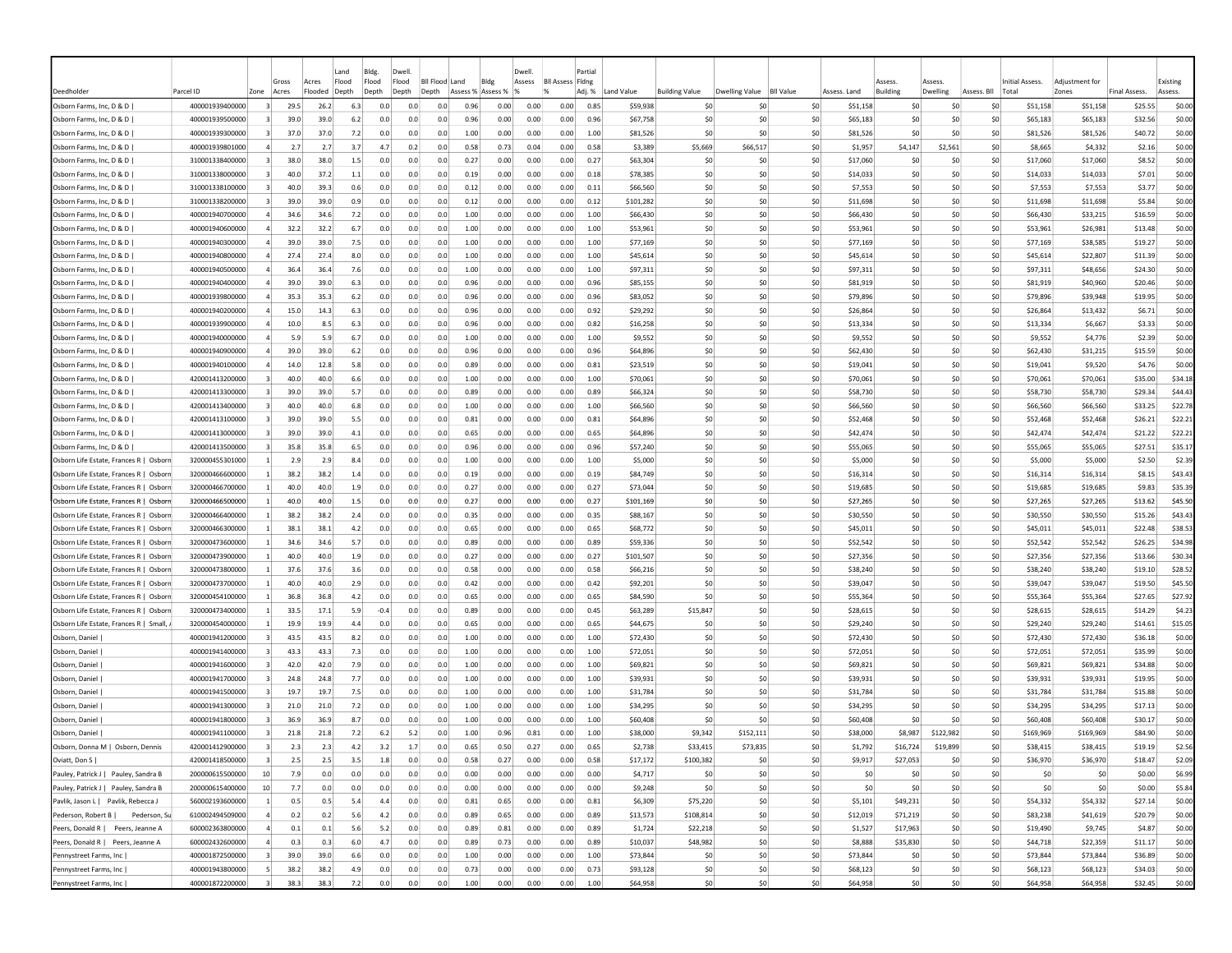| Flood<br><b>BII Assess Fidne</b><br>Existing<br>Flood<br>Flood<br>Bil Flood Land<br>Blde<br>Gross<br>Acres<br>Assess<br>159221<br>229224<br>Initial Assess.<br>Adiustment for<br><b>Building Value</b><br><b>Dwelling Value</b><br><b>BII Value</b><br><b>Building</b><br>Zones<br>Deedholde<br>Parcel ID<br>Zone<br>Acres<br>Flooded<br>Depth<br>Depth<br>Depth<br>Depth<br>Assess %<br>Assess %<br>Adj. %<br>Land Value<br>Assess. Land<br>Dwelling<br>Assess. Bll<br>Total<br><b>Final Assess</b><br>Assess.<br>420001416801000<br>2.5<br>0.50<br>0.42<br>0.35<br>0.00<br>0.50<br>\$3,553<br>\$8,063<br>\$54,447<br>\$0<br>\$18,866<br>\$24,059<br>\$24,059<br>\$12.02<br>Pennystreet Farms, Inc<br>2.0<br>2.0<br>3.3<br>2.0<br>0.0<br>\$1,778<br>\$3,415<br>S0<br>Pennystreet Farms, Inc<br>400001872800000<br>38.8<br>38.8<br>4.3<br>0.0<br>0.65<br>0.00<br>0.00<br>0.00<br>\$114,286<br>\$C<br>\$0<br>\$74,800<br>\$C<br>\$0<br>\$74,800<br>\$74,800<br>\$37.36<br>\$0.00<br>0.0<br>0.0<br>0.65<br>-SO<br>S0<br>0.73<br>\$51,682<br>\$81,194<br>\$0<br>\$28,134<br>\$0<br>\$124,876<br>\$62.38<br>\$0.00<br>Pennystreet Farms, Inc<br>400001943700000<br>39.1<br>39.1<br>4.6<br>3.9<br>2.4<br>0.0<br>0.58<br>0.35<br>0.00<br>0.73<br>\$91,451<br>\$66,896<br>\$29,846<br>\$124,876<br>0.89<br>0.00<br>\$0<br>\$0.00<br>400001872400000<br>16.0<br>16.0<br>0.0<br>0.00<br>0.00<br>0.89<br>\$29,486<br>-SO<br>\$26,110<br>\$0<br>\$0<br>\$26,110<br>\$26,110<br>\$13.04<br>Pennystreet Farms, Inc<br>6.0<br>0.0<br>0.0<br>-SO<br>-SO<br>\$0<br>\$0.00<br>400001872300000<br>14.6<br>7.3<br>0.0<br>1.00<br>0.00<br>1.00<br>\$24,294<br>\$0<br>-SO<br>\$24.294<br>S <sub>0</sub><br>\$0<br>\$0<br>\$24,294<br>\$24,294<br>\$12.14<br>Pennystreet Farms, Inc.<br>$\overline{3}$<br>14.6<br>0.0<br>0.0<br>0.00<br>0.00<br>Pennystreet Farms, Inc.<br>400001872100000<br>-5<br>36.8<br>36.8<br>4.0<br>5.0<br>0.0<br>0.0<br>0.65<br>0.81<br>0.00<br>0.00<br>0.65<br>\$79,461<br>\$53,127<br>\$141,935<br>\$0<br>\$52,007<br>\$42,953<br>\$0<br>\$0<br>\$94,960<br>\$94,960<br>\$47.43<br>\$0.00<br>35.4<br>35.4<br>7.2<br>0.0<br>0.0<br>1.00<br>0.00<br>0.00<br>0.00<br>1.00<br>\$60,331<br>\$0<br>\$0<br>\$0<br>\$60,331<br>\$30.14<br>\$0.00<br>Pennystreet Farms, Inc.<br>400001872600000<br>$\vert$ 3<br>0.0<br>-SO<br>-SO<br>\$60,331<br>S <sub>0</sub><br>\$60,331<br>400001872900000<br>40.0<br>40.0<br>1.00<br>0.00<br>0.00<br>1.00<br>\$89,092<br>\$C<br>-SO<br>\$0<br>\$89,092<br>\$0<br>\$0<br>\$89,092<br>\$89,092<br>\$44.50<br>\$0.00<br>Pennystreet Farms, Inc<br>7.6<br>0.0<br>0.0<br>0.0<br>0.00<br>S <sub>0</sub><br>\$0<br>\$0.00<br>Pennystreet Farms, Inc<br>400001872700000<br>36.4<br>36.4<br>5.2<br>4.2<br>0.0<br>0.0<br>0.81<br>0.65<br>0.00<br>0.00<br>0.81<br>\$88,354<br>\$25,604<br>-SO<br>\$71,434<br>\$16,758<br>\$0<br>S0<br>\$88,192<br>\$88,192<br>\$44.05<br>-51<br>400001873000000<br>38.5<br>38.5<br>0.89<br>0.00<br>0.89<br>-SO<br>\$0<br>\$0<br>\$63,980<br>\$63,980<br>\$31.96<br>\$0.00<br>Pennystreet Farms, Inc.<br>5.8<br>0.0<br>0.0<br>0.0<br>0.00<br>0.00<br>\$72,253<br>-SO<br>\$63,980<br>-SO<br>S0<br>-51<br>\$59,824<br>420001416900000<br>38.0<br>38.0<br>4.7<br>0.73<br>0.00<br>\$81,783<br>-SO<br>-SO<br>\$0<br>\$59,824<br>S <sub>0</sub><br>\$0<br>\$0<br>\$59,824<br>\$29.88<br>\$0.00<br>Pennystreet Farms, Inc<br>0.0<br>0.0<br>0.0<br>0.00<br>0.00<br>0.73<br>Pennystreet Farms, Inc<br>420001416800000<br>37.0<br>37.0<br>0.0<br>0.0<br>0.81<br>0.00<br>0.00<br>0.00<br>0.81<br>\$98,899<br>\$C<br>-SO<br>\$0<br>\$79,960<br>\$0<br>\$C<br>\$0<br>\$79,960<br>\$79,960<br>\$39.94<br>\$0.00<br>5.1<br>0.0<br>Performance Ag Services, LLC<br>400001952902000<br>5.3<br>0.0<br>0.81<br>0.73<br>0.00<br>0.00<br>\$26,083<br>\$363,140<br>-SO<br>\$0<br>\$21,088<br>\$265,637<br>\$0<br>\$0<br>\$286,725<br>\$286,725<br>\$143.22<br>\$0.00<br>3.1<br>3.1<br>4.8<br>0.0<br>0.81<br>Perry, Kenneth A   Perry, Andrea D<br>310001329201000<br>0.0<br>0.00<br>0.00<br>0.00<br>0.00<br>\$23,993<br>\$130,177<br>\$0<br>\$0<br>\$0<br>\$0.00<br>\$0.00<br>4.9<br>0.0<br>$-0.5$<br>0.0<br>0.0<br>0.00<br>\$0<br>-SC<br>so<br>\$0<br>S0<br>\$0<br>\$0<br>-SO<br>\$0<br>\$0.00<br>Perry, Kenneth A   Perry, Andrea D<br>310001329501000<br>0.0<br>0.0<br>0.0<br>0.0<br>0.0<br>$-1.0$<br>0.00<br>0.00<br>0.00<br>0.00<br>0.00<br>S0<br>-SO<br>-SO<br>\$13,418<br>\$0<br>S0<br>\$0.00<br>\$19,682<br>\$C<br>\$10,848<br>\$0.00<br>Peterson Trustees, Robert A<br>430001385501000<br>12.7<br>7.0<br>8.2<br>0.0<br>0.0<br>0.0<br>1.00<br>0.00<br>0.00<br>0.00<br>0.55<br>-SO<br>-SO<br>\$0<br>\$10,848<br>S0<br>S0<br>\$10,848<br>\$5.42<br>430001385502000<br>\$0<br>\$0<br>\$0.00<br>0.0<br>1.00<br>0.00<br>0.00<br>0.00<br>\$109<br>\$0<br>-SO<br>\$109<br>S <sub>0</sub><br>\$0<br>\$109<br>\$109<br>\$0.05<br>Peterson Trustees, Robert A<br>0.1<br>0.1<br>7.8<br>0.0<br>0.0<br>1.00<br>\$0<br>Peterson, Carol Decendant's Trst   Pe<br>320000470200000<br>12.9<br>12.9<br>5.9<br>0.0<br>0.0<br>0.0<br>0.89<br>0.00<br>0.00<br>0.00<br>0.89<br>\$21,516<br>-SO<br>-SO<br>\$19,052<br>\$0<br>\$0<br>\$0<br>\$19,052<br>\$19,052<br>\$9.52<br>\$13.07<br>Peterson, Carol Decendant's Trst   Pe<br>320000470300000<br>26.5<br>26.5<br>6.0<br>0.0<br>0.0<br>0.0<br>0.96<br>0.00<br>0.00<br>0.00<br>0.96<br>\$44,046<br>\$C<br>-SC<br>\$0<br>\$42,372<br>\$0<br>\$C<br>\$0<br>\$42,372<br>\$42,372<br>\$21.17<br>\$26.77<br>320000470000000<br>37.8<br>37.8<br>2.1<br>0.35<br>0.00<br>0.00<br>0.35<br>\$61,585<br>\$1,594<br>\$0<br>\$0<br>\$0<br>\$0<br>\$21,339<br>\$21,339<br>\$10.66<br>\$47.83<br>Peterson, Carol Decendant's Trst   P<br>$-0.1$<br>0.0<br>0.0<br>0.00<br>\$21,339<br>\$0<br>\$0<br>Peterson, Carol Decendant's Trst   Pe<br>320000470100000<br>46.7<br>46.7<br>4.0<br>0.0<br>0.0<br>0.0<br>0.58<br>0.00<br>0.00<br>0.00<br>0.58<br>\$107,418<br>-SO<br>-SO<br>\$62,034<br>S0<br>\$0<br>\$0<br>\$62,034<br>\$62,034<br>\$30.99<br>\$59.03<br>\$0<br>Peterson, Carol Decendant's Trst   Pe<br>320000470400000<br>22.0<br>22.0<br>3.0<br>0.0<br>0.0<br>0.0<br>0.50<br>0.00<br>0.00<br>0.00<br>0.50<br>\$49,812<br>-SO<br>-SO<br>\$24,931<br>-SO<br>S0<br>S0<br>\$24,931<br>\$24,931<br>\$12.45<br>\$27.81<br>-1<br>320000470500000<br>27.7<br>27.7<br>0.81<br>0.00<br>\$54,803<br>\$0<br>\$44,308<br>S <sub>0</sub><br>\$0<br>\$44,308<br>\$44,308<br>\$22.13<br>\$35.01<br>Peterson, Carol Decendant's Trst   Pe<br>0.0<br>0.0<br>0.00<br>0.00<br>0.81<br>-SO<br>-SO<br>S0<br>5.2<br>0.0<br>320000470700000<br>18.8<br>0.00<br>\$0<br>-SO<br>\$0<br>\$27,685<br>S <sub>0</sub><br>\$0<br>\$0<br>\$27,685<br>\$27,685<br>\$13.83<br>\$21.33<br>Peterson, Carol Decendant's Trst   Pe<br>18.1<br>0.0<br>0.0<br>0.81<br>0.00<br>0.00<br>0.78<br>\$35,472<br>5.1<br>0.0<br>Peterson, Carol Decendant's Trst   Pe<br>320000470600000<br>50.8<br>44.6<br>4.5<br>0.0<br>0.0<br>0.73<br>0.00<br>0.00<br>0.00<br>\$105,106<br>\$C<br>-SC<br>\$0<br>\$67,492<br>\$0<br>\$C<br>\$0<br>\$67,492<br>\$67,492<br>\$33.71<br>\$54.04<br>0.0<br>0.64<br>Peterson, Elmer E<br>420001417301000<br>4.7<br>0.0<br>0.73<br>0.00<br>0.00<br>0.00<br>0.73<br>\$1,833<br>\$C<br>\$0<br>\$0<br>\$1,341<br>\$0<br>\$0<br>\$0<br>\$1,341<br>\$1,341<br>\$0.67<br>\$2.00<br>0.2<br>0.2<br>0.0<br>0.0<br>560002196102000<br>0.8<br>0.12<br>0.00<br>0.00<br>0.00<br>0.09<br>\$7,588<br>\$132,351<br>\$0<br>\$0<br>\$683<br>\$0<br>\$0<br>\$683<br>\$683<br>\$0.34<br>\$0.00<br>Peterson, Lorraine Kay<br>0.6<br>0.8<br>-0.5<br>0.0<br>0.0<br>so<br>\$0<br>570002196101000<br>0.81<br>0.00<br>\$37,434<br>-SO<br>\$0<br>\$0<br>\$0<br>\$30,265<br>\$30,265<br>\$0.00<br>Peterson, Mary J<br>21.5<br>21.5<br>5.1<br>0.0<br>0.0<br>0.0<br>0.00<br>0.00<br>0.81<br>-SO<br>\$30,265<br>\$15.12<br>\$0<br>\$0.00<br>570002196100000<br>20.2<br>20.2<br>0.0<br>0.50<br>0.00<br>0.00<br>0.00<br>0.50<br>\$47,270<br>-SO<br>-SO<br>\$23.659<br>S <sub>0</sub><br>\$0<br>\$0<br>\$23,659<br>\$23,659<br>\$11.82<br>3.4<br>0.0<br>0.0<br>Peterson, Mary J<br>320000467401000<br>1.00<br>\$0<br>\$3,837<br>\$3,837<br>\$3,837<br>\$0.00<br>2.7<br>2.7<br>0.0<br>0.00<br>0.00<br>0.00<br>1.00<br>\$3,837<br>\$0<br>-SO<br>\$0<br>\$0<br>\$0<br>\$1.92<br>Peterson, Mary J<br>6.5<br>0.0<br>0.0<br>\$0<br>Peterson, Mary J<br>320000467601000<br>1.8<br>1.8<br>5.5<br>0.0<br>0.0<br>0.0<br>0.89<br>0.00<br>0.00<br>0.00<br>0.89<br>\$3,481<br>\$C<br>-SO<br>\$3,082<br>\$0<br>\$0<br>\$0<br>\$3,082<br>\$3,082<br>\$1.54<br>\$5.24<br>Peterson, Mary J<br>320000468201000<br>0.5<br>0.5<br>0.0<br>0.96<br>0.00<br>0.00<br>0.00<br>0.96<br>\$1,051<br>\$0<br>-SC<br>\$0<br>\$1,011<br>S <sub>0</sub><br>\$C<br>\$0<br>\$1,011<br>\$1,011<br>\$0.51<br>\$0.40<br>6.4<br>0.0<br>0.0<br>19.8<br>19.8<br>8.5<br>1.00<br>0.00<br>0.00<br>1.00<br>\$39,434<br>\$0<br>-SO<br>\$0<br>\$39,434<br>\$0<br>\$0<br>\$39,434<br>\$39,434<br>\$19.70<br>\$15.05<br>Peterson, Mary J<br>320000468200000<br>0.0<br>0.0<br>0.0<br>0.00<br>\$0<br>\$0<br>\$19.01<br>Peterson, Mary J<br>320000467600000<br>6.5<br>6.5<br>4.5<br>3.9<br>1.9<br>0.0<br>0.73<br>0.58<br>0.27<br>0.00<br>0.73<br>\$9,838<br>\$20,321<br>\$47,981<br>\$7,196<br>\$11,735<br>\$12,931<br>S0<br>\$31,863<br>\$31,863<br>\$15.92<br>-1<br>\$0<br>\$115,857<br>\$115,857<br>\$57.87<br>\$134.95<br>Peterson, Patricia M   Peterson Testa<br>430001376700000<br>48.7<br>48.7<br>8.4<br>0.0<br>0.0<br>0.0<br>1.00<br>0.00<br>0.00<br>0.00<br>1.00<br>\$115,857<br>-SO<br>-SO<br>\$115,857<br>-SC<br>S0<br>S0<br>Peterson, Patricia M   Peterson Testar<br>430001379900000<br>0.00<br>0.00<br>\$18,266<br>\$0<br>\$0<br>\$0<br>\$0<br>\$0<br>-SO<br>\$0<br>\$0.00<br>\$26.87<br>10 <sup>1</sup><br>9.9<br>0.0<br>0.0<br>0.0<br>0.0<br>0.00<br>0.00<br>0.00<br>-SO<br>-SO<br>0.0<br>\$0<br>\$0<br>\$42.83<br>Peterson, Patricia M   Peterson Testa<br>430001381700000<br>0.00<br>0.00<br>\$32,317<br>\$0<br>-SO<br>\$0<br>S <sub>0</sub><br>\$0<br>\$0<br>-SO<br>\$0.00<br>10 <sup>1</sup><br>15.8<br>0.0<br>0.0<br>0.0<br>0.0<br>0.00<br>0.00<br>0.00<br>0.0<br>Peterson, Patricia M   Peterson Testa<br>430001377000000<br>39.6<br>39.6<br>10.1<br>0.0<br>0.0<br>1.00<br>0.00<br>0.00<br>0.00<br>1.00<br>\$76,044<br>\$0<br>\$0<br>\$0<br>\$76,044<br>\$0<br>\$C<br>\$0<br>\$76,044<br>\$76,044<br>\$37.98<br>\$109.67<br>0.0<br>430001417900000<br>1.00<br>0.00<br>0.00<br>\$7,413<br>\$0<br>\$0<br>\$0<br>\$7,413<br>\$0<br>\$0<br>\$0<br>\$7,413<br>\$8.04<br>Peterson, Patricia M   Peterson Testa<br>3.0<br>3.0<br>9.4<br>0.0<br>0.0<br>0.0<br>0.00<br>1.00<br>\$7,413<br>\$3.70<br>Peterson, Patricia M   Peterson Testa<br>430001377200000<br>0.1<br>0.0<br>0.00<br>0.00<br>0.00<br>0.00<br>0.00<br>\$C<br>\$0<br>\$0<br>\$C<br>\$0<br>\$0<br>\$0<br>\$0.00<br>\$0.38<br>10<br>0.0<br>0.0<br>0.0<br>0.0<br>\$349<br>-SO<br>so<br>430001376800000<br>-SO<br>\$0<br>\$22,639<br>\$0<br>\$22,639<br>\$22,639<br>\$11.31<br>\$26.24<br>Peterson, Patricia M   Peterson Testa<br>9.7<br>9.7<br>8.4<br>0.0<br>0.0<br>0.0<br>1.00<br>0.00<br>0.00<br>0.00<br>1.00<br>\$22,639<br>-SO<br>S0<br>S0<br>\$84.37<br>430001376900000<br>30.5<br>30.5<br>1.00<br>0.00<br>1.00<br>\$0<br>-SO<br>\$0<br>\$65.636<br>\$0<br>\$0<br>\$0<br>\$65,636<br>\$32.79<br>Peterson, Patricia M   Peterson Testa<br>9.0<br>0.0<br>0.0<br>0.0<br>0.00<br>0.00<br>\$65,636<br>\$65,636<br>\$0<br>\$134.70<br>Peterson, Patricia M   Peterson Testa<br>430001381800000<br>46.3<br>46.3<br>7.0<br>1.00<br>0.00<br>0.00<br>0.00<br>1.00<br>\$53,512<br>\$0<br>-SO<br>\$53.512<br>\$0<br>\$0<br>\$0<br>\$53,512<br>\$53,512<br>\$26.73<br>0.0<br>0.0<br>0.0<br>\$0<br>Peterson, Patricia M   Peterson Testa<br>430001376500000<br>45.8<br>45.8<br>8.5<br>0.0<br>0.0<br>1.00<br>0.00<br>0.00<br>0.00<br>1.00<br>\$93,984<br>-SO<br>-SC<br>\$93,984<br>\$C<br>\$C<br>\$0<br>\$93,984<br>\$93,984<br>\$46.95<br>\$145.04<br>0.0<br>Peterson, Patricia M   Peterson Testa<br>10.0<br>10.0<br>7.9<br>1.00<br>0.00<br>0.00<br>\$0<br>\$0<br>\$0<br>\$20,411<br>\$29.11<br>430001376300000<br>0.0<br>0.0<br>0.0<br>0.00<br>1.00<br>\$20,411<br>-SO<br>\$20,411<br>\$0<br>\$0<br>\$20,411<br>\$10.20<br>Peterson, Patricia M   Peterson Testa<br>\$0<br>\$7,715<br>\$7,715<br>\$29.34<br>430001376200000<br>8.3<br>8.8<br>7.6<br>0.0<br>0.0<br>0.0<br>1.00<br>0.00<br>0.00<br>0.00<br>1.00<br>\$7,715<br>-SO<br>-SO<br>S0<br>so<br>S0<br>\$7,715<br>\$3.85<br>\$0<br>\$130.93<br>Peterson, Patricia M   Peterson Testa<br>430001376100000<br>39.0<br>39.0<br>8.0<br>0.0<br>0.0<br>0.0<br>1.00<br>0.00<br>0.00<br>0.00<br>1.00<br>\$55,793<br>\$0<br>-SO<br>\$55,793<br>-SO<br>S0<br>S0<br>\$55,793<br>\$55,793<br>\$27.87<br>Peterson, Patricia M   Peterson Testan<br>420001418000000<br>\$0<br>\$0<br>\$0<br>10 <sup>1</sup><br>47.9<br>0.0<br>0.0<br>0.0<br>0.00<br>0.00<br>0.00<br>0.00<br>0.00<br>\$95.577<br>\$0<br>-SO<br>S0<br>\$0<br>\$0<br>\$0<br>\$0.00<br>0.0<br>0.0<br>430001382000000<br>50<br>50<br>50<br>50<br>50<br>\$62.74<br>Peterson, Patricia M   Peterson Testar<br>22.7<br>22.7<br>7.0<br>0.0<br>0.0<br>0.0<br>1.00<br>0.00<br>0.00<br>0.00<br>1.00<br>\$55,296<br>-SO<br>\$55,296<br>\$55,296<br>\$55,296<br>\$27.62<br>$\mathbf{1}$<br>430001376600000<br>39.5<br>0.00<br>\$81,708<br>\$0<br>\$0<br>\$0<br>\$81,708<br>\$0<br>\$0<br>\$0<br>\$81,708<br>\$81,708<br>\$40.81<br>\$117.46<br>Peterson, Patricia M   Peterson Testar<br>$\vert$ 1<br>39.5<br>9.3<br>0.0<br>0.0<br>0.0<br>1.00<br>0.00<br>0.00<br>1.00<br>430001377400000<br>38.3<br>38.3<br>1.00<br>0.00<br>\$60,392<br>\$20,925<br>\$0<br>\$0<br>\$20,925<br>\$0<br>\$0<br>\$81,317<br>\$40.62<br>\$128.34<br>Peterson, Patricia M   Peterson Testar<br>$\vert$ 1<br>8.1<br>7.1<br>0.0<br>0.0<br>1.00<br>0.00<br>1.00<br>\$60,392<br>\$81,317<br>\$0<br>\$0<br>Peterson, Patricia M   Peterson Testan<br>430001376400000<br>$\vert$ 1<br>39.0<br>39.0<br>8.9<br>0.0<br>0.0<br>0.0<br>1.00<br>0.00<br>0.00<br>0.00<br>1.00<br>\$87,300<br>\$0<br>\$87,300<br>\$0<br>\$0<br>\$0<br>\$87,300<br>\$87,300<br>\$43.61<br>\$0<br>\$0<br>50<br>\$0<br>\$0<br>420001417800000<br>10<br>36.8<br>0.0<br>0.0<br>0.0<br>0.0<br>0.00<br>0.00<br>0.00<br>0.00<br>\$70,828<br>\$0<br>\$0<br>\$0<br>\$0<br>\$0.00<br>Peterson, Patricia M   Peterson Testar<br>0.0<br>0.00<br>\$0<br>\$52,567<br>\$55,250<br>\$0<br>\$0<br>\$52,567<br>50<br>\$0<br>\$52,567<br>\$57.71<br>430001380200000<br>25.3<br>24.1<br>9.9<br>0.0<br>0.0<br>1.00<br>0.00<br>0.00<br>0.00<br>0.95<br>\$0<br>\$26.26<br>Peterson, Wilma<br>$\overline{1}$<br>0.0<br>430001380400000<br>$\blacksquare$<br>12.0<br>12.0<br>12.7<br>0.0<br>0.0<br>1.00<br>0.00<br>0.00<br>0.00<br>\$19,717<br>\$0<br>\$0<br>\$0<br>\$19,717<br>\$0<br>50<br>50<br>\$19,717<br>\$19,717<br>\$9.85<br>Peterson, Wilma  <br>0.0<br>1.00<br>15.6<br>0.00<br>0.00<br>\$28,079<br>\$0<br>\$0<br>\$0<br>\$0<br>\$0<br>\$0<br>\$28,079<br>Peterson, Wilma  <br>430001380300000<br>$\vert$ 1<br>15.6<br>10.3<br>0.0<br>0.0<br>0.0<br>1.00<br>0.00<br>1.00<br>\$28,079<br>\$28,079<br>\$14.03<br>2.2<br>\$108,642<br>\$0<br>\$0<br>\$0<br>Pfeifer, Marvin J   Farmer, Carl E<br>420001439901000<br>$\vert$ 3<br>7.0<br>7.0<br>3.2<br>0.0<br>0.0<br>0.50<br>0.35<br>0.00<br>0.00<br>0.50<br>\$27,471<br>\$13,749<br>\$37,644<br>\$0<br>\$51,394<br>\$51,394<br>\$25.67<br>50 <sub>2</sub><br>\$35,829<br>50<br>50<br>\$15,595<br>600002376200000<br>$\Delta$<br>0.5<br>0.5<br>6.2<br>4.2<br>0.0<br>0.0<br>0.96<br>0.65<br>0.00<br>0.00<br>0.96<br>\$8,046<br>\$7,740<br>\$23,450<br>\$0<br>\$31,190<br>\$7.79 |                                   |  |  | Land | Bldg. | Dwel |  | Dwell | Partia |  |  |  |  |  |          |
|----------------------------------------------------------------------------------------------------------------------------------------------------------------------------------------------------------------------------------------------------------------------------------------------------------------------------------------------------------------------------------------------------------------------------------------------------------------------------------------------------------------------------------------------------------------------------------------------------------------------------------------------------------------------------------------------------------------------------------------------------------------------------------------------------------------------------------------------------------------------------------------------------------------------------------------------------------------------------------------------------------------------------------------------------------------------------------------------------------------------------------------------------------------------------------------------------------------------------------------------------------------------------------------------------------------------------------------------------------------------------------------------------------------------------------------------------------------------------------------------------------------------------------------------------------------------------------------------------------------------------------------------------------------------------------------------------------------------------------------------------------------------------------------------------------------------------------------------------------------------------------------------------------------------------------------------------------------------------------------------------------------------------------------------------------------------------------------------------------------------------------------------------------------------------------------------------------------------------------------------------------------------------------------------------------------------------------------------------------------------------------------------------------------------------------------------------------------------------------------------------------------------------------------------------------------------------------------------------------------------------------------------------------------------------------------------------------------------------------------------------------------------------------------------------------------------------------------------------------------------------------------------------------------------------------------------------------------------------------------------------------------------------------------------------------------------------------------------------------------------------------------------------------------------------------------------------------------------------------------------------------------------------------------------------------------------------------------------------------------------------------------------------------------------------------------------------------------------------------------------------------------------------------------------------------------------------------------------------------------------------------------------------------------------------------------------------------------------------------------------------------------------------------------------------------------------------------------------------------------------------------------------------------------------------------------------------------------------------------------------------------------------------------------------------------------------------------------------------------------------------------------------------------------------------------------------------------------------------------------------------------------------------------------------------------------------------------------------------------------------------------------------------------------------------------------------------------------------------------------------------------------------------------------------------------------------------------------------------------------------------------------------------------------------------------------------------------------------------------------------------------------------------------------------------------------------------------------------------------------------------------------------------------------------------------------------------------------------------------------------------------------------------------------------------------------------------------------------------------------------------------------------------------------------------------------------------------------------------------------------------------------------------------------------------------------------------------------------------------------------------------------------------------------------------------------------------------------------------------------------------------------------------------------------------------------------------------------------------------------------------------------------------------------------------------------------------------------------------------------------------------------------------------------------------------------------------------------------------------------------------------------------------------------------------------------------------------------------------------------------------------------------------------------------------------------------------------------------------------------------------------------------------------------------------------------------------------------------------------------------------------------------------------------------------------------------------------------------------------------------------------------------------------------------------------------------------------------------------------------------------------------------------------------------------------------------------------------------------------------------------------------------------------------------------------------------------------------------------------------------------------------------------------------------------------------------------------------------------------------------------------------------------------------------------------------------------------------------------------------------------------------------------------------------------------------------------------------------------------------------------------------------------------------------------------------------------------------------------------------------------------------------------------------------------------------------------------------------------------------------------------------------------------------------------------------------------------------------------------------------------------------------------------------------------------------------------------------------------------------------------------------------------------------------------------------------------------------------------------------------------------------------------------------------------------------------------------------------------------------------------------------------------------------------------------------------------------------------------------------------------------------------------------------------------------------------------------------------------------------------------------------------------------------------------------------------------------------------------------------------------------------------------------------------------------------------------------------------------------------------------------------------------------------------------------------------------------------------------------------------------------------------------------------------------------------------------------------------------------------------------------------------------------------------------------------------------------------------------------------------------------------------------------------------------------------------------------------------------------------------------------------------------------------------------------------------------------------------------------------------------------------------------------------------------------------------------------------------------------------------------------------------------------------------------------------------------------------------------------------------------------------------------------------------------------------------------------------------------------------------------------------------------------------------------------------------------------------------------------------------------------------------------------------------------------------------------------------------------------------------------------------------------------------------------------------------------------------------------------------------------------------------------------------------------------------------------------------------------------------------------------------------------------------------------------------------------------------------------------------------------------------------------------------------------------------------------------------------------------------------------------------------------------------------------------------------------------------------------------------------------------------------------------------------------------------------------------------------------------------------------------------------------------------------------------------------------------------------------------------------------------------------------------------------------------------------------------------------------------------------------------------------------------------------------------------------------------------------------------------------------------------------------------------------------------------------------------------------------------------------------------------------------------------------------------------------------------------------------------------------------------------------------------------------------------------------------------------------------------------------------------------------------------------------------------------------------------------------------------------------------------------------------------------------------------------------------------------------------------------------------------------------------------------------------------------------------------------------------------------------------------------------------------------------------------------------------------------------------------------------------------------------------------------------------------------------------------------------------------------------------------------------------------------------------------------------------------------------------------------------------------------------------------------------------------------------------------------------------------------------------------------------------------------------------------------------------------------------------------------------------------------------------------------------------------------------------------------------------------------------------------------------------------------------------------------------------------------------------------------------------------------------------------------------------------------------------------------------------------------------------------------------------------------------------------------------------------------------------------------------------------------------------------------------------------------------------------------------------------------------------------------------------------------------------------------------------------------------------------------------------------------------------------------------------------------------------------------------------------------------------------------------------------------------------------------------------------------------------------------------------------------------------------------------------------------------------------------------------------------------------------------------------------------------------------------------------------------------------------------------------------------------------------------------------------------------------------------------------------------------------------------------------------------------------------------------------------------------------------------------------------------------------------------------------------------------------------------------------------------------------------------------------------------------------------------------------------------------------------------------------------------------------------------------------------------------------------------------------------------------------------------------------------------------------------------------------------------------------------------------------------------------------------------------------------------------------------------------------------------------------------------------------------------------------------------------------------------------------------------------------------------------------------------------------------------------------------------------------------------------------------------------------------------------------------------------------------------------------------------------------------------------------------------------------------------------------------------------------------------------------------------------------------------------------------------------------------------------------------------------------------------------------------------------------------------------------------------------------------------------------------------------------------------------------------------------------------------------------------------------------------------------------------------------------------------------------------------------------------------------------------------------------------------------------------------------------------------------------------------------------------------------------------------------------------------------------------------------------------------------------------------------------------------------------------------------------------------------------------------------------------------------------------------|-----------------------------------|--|--|------|-------|------|--|-------|--------|--|--|--|--|--|----------|
|                                                                                                                                                                                                                                                                                                                                                                                                                                                                                                                                                                                                                                                                                                                                                                                                                                                                                                                                                                                                                                                                                                                                                                                                                                                                                                                                                                                                                                                                                                                                                                                                                                                                                                                                                                                                                                                                                                                                                                                                                                                                                                                                                                                                                                                                                                                                                                                                                                                                                                                                                                                                                                                                                                                                                                                                                                                                                                                                                                                                                                                                                                                                                                                                                                                                                                                                                                                                                                                                                                                                                                                                                                                                                                                                                                                                                                                                                                                                                                                                                                                                                                                                                                                                                                                                                                                                                                                                                                                                                                                                                                                                                                                                                                                                                                                                                                                                                                                                                                                                                                                                                                                                                                                                                                                                                                                                                                                                                                                                                                                                                                                                                                                                                                                                                                                                                                                                                                                                                                                                                                                                                                                                                                                                                                                                                                                                                                                                                                                                                                                                                                                                                                                                                                                                                                                                                                                                                                                                                                                                                                                                                                                                                                                                                                                                                                                                                                                                                                                                                                                                                                                                                                                                                                                                                                                                                                                                                                                                                                                                                                                                                                                                                                                                                                                                                                                                                                                                                                                                                                                                                                                                                                                                                                                                                                                                                                                                                                                                                                                                                                                                                                                                                                                                                                                                                                                                                                                                                                                                                                                                                                                                                                                                                                                                                                                                                                                                                                                                                                                                                                                                                                                                                                                                                                                                                                                                                                                                                                                                                                                                                                                                                                                                                                                                                                                                                                                                                                                                                                                                                                                                                                                                                                                                                                                                                                                                                                                                                                                                                                                                                                                                                                                                                                                                                                                                                                                                                                                                                                                                                                                                                                                                                                                                                                                                                                                                                                                                                                                                                                                                                                                                                                                                                                                                                                                                                                                                                                                                                                                                                                                                                                                                                                                                                                                                                                                                                                                                                                                                                                                                                                                                                                                                                                                                                                                                                                                                                                                                                                                                                                                                                                                                                                                                                                                                                                                                                                                                                                                                                                                                                                                                                                                                                                                                                                                                                                                                                                                                                                                                                                                                                                                                                                                                                                                                                                                                                                                                                                                                                                                                                                                                                                                                |                                   |  |  |      |       |      |  |       |        |  |  |  |  |  |          |
|                                                                                                                                                                                                                                                                                                                                                                                                                                                                                                                                                                                                                                                                                                                                                                                                                                                                                                                                                                                                                                                                                                                                                                                                                                                                                                                                                                                                                                                                                                                                                                                                                                                                                                                                                                                                                                                                                                                                                                                                                                                                                                                                                                                                                                                                                                                                                                                                                                                                                                                                                                                                                                                                                                                                                                                                                                                                                                                                                                                                                                                                                                                                                                                                                                                                                                                                                                                                                                                                                                                                                                                                                                                                                                                                                                                                                                                                                                                                                                                                                                                                                                                                                                                                                                                                                                                                                                                                                                                                                                                                                                                                                                                                                                                                                                                                                                                                                                                                                                                                                                                                                                                                                                                                                                                                                                                                                                                                                                                                                                                                                                                                                                                                                                                                                                                                                                                                                                                                                                                                                                                                                                                                                                                                                                                                                                                                                                                                                                                                                                                                                                                                                                                                                                                                                                                                                                                                                                                                                                                                                                                                                                                                                                                                                                                                                                                                                                                                                                                                                                                                                                                                                                                                                                                                                                                                                                                                                                                                                                                                                                                                                                                                                                                                                                                                                                                                                                                                                                                                                                                                                                                                                                                                                                                                                                                                                                                                                                                                                                                                                                                                                                                                                                                                                                                                                                                                                                                                                                                                                                                                                                                                                                                                                                                                                                                                                                                                                                                                                                                                                                                                                                                                                                                                                                                                                                                                                                                                                                                                                                                                                                                                                                                                                                                                                                                                                                                                                                                                                                                                                                                                                                                                                                                                                                                                                                                                                                                                                                                                                                                                                                                                                                                                                                                                                                                                                                                                                                                                                                                                                                                                                                                                                                                                                                                                                                                                                                                                                                                                                                                                                                                                                                                                                                                                                                                                                                                                                                                                                                                                                                                                                                                                                                                                                                                                                                                                                                                                                                                                                                                                                                                                                                                                                                                                                                                                                                                                                                                                                                                                                                                                                                                                                                                                                                                                                                                                                                                                                                                                                                                                                                                                                                                                                                                                                                                                                                                                                                                                                                                                                                                                                                                                                                                                                                                                                                                                                                                                                                                                                                                                                                                                                                                                |                                   |  |  |      |       |      |  |       |        |  |  |  |  |  |          |
|                                                                                                                                                                                                                                                                                                                                                                                                                                                                                                                                                                                                                                                                                                                                                                                                                                                                                                                                                                                                                                                                                                                                                                                                                                                                                                                                                                                                                                                                                                                                                                                                                                                                                                                                                                                                                                                                                                                                                                                                                                                                                                                                                                                                                                                                                                                                                                                                                                                                                                                                                                                                                                                                                                                                                                                                                                                                                                                                                                                                                                                                                                                                                                                                                                                                                                                                                                                                                                                                                                                                                                                                                                                                                                                                                                                                                                                                                                                                                                                                                                                                                                                                                                                                                                                                                                                                                                                                                                                                                                                                                                                                                                                                                                                                                                                                                                                                                                                                                                                                                                                                                                                                                                                                                                                                                                                                                                                                                                                                                                                                                                                                                                                                                                                                                                                                                                                                                                                                                                                                                                                                                                                                                                                                                                                                                                                                                                                                                                                                                                                                                                                                                                                                                                                                                                                                                                                                                                                                                                                                                                                                                                                                                                                                                                                                                                                                                                                                                                                                                                                                                                                                                                                                                                                                                                                                                                                                                                                                                                                                                                                                                                                                                                                                                                                                                                                                                                                                                                                                                                                                                                                                                                                                                                                                                                                                                                                                                                                                                                                                                                                                                                                                                                                                                                                                                                                                                                                                                                                                                                                                                                                                                                                                                                                                                                                                                                                                                                                                                                                                                                                                                                                                                                                                                                                                                                                                                                                                                                                                                                                                                                                                                                                                                                                                                                                                                                                                                                                                                                                                                                                                                                                                                                                                                                                                                                                                                                                                                                                                                                                                                                                                                                                                                                                                                                                                                                                                                                                                                                                                                                                                                                                                                                                                                                                                                                                                                                                                                                                                                                                                                                                                                                                                                                                                                                                                                                                                                                                                                                                                                                                                                                                                                                                                                                                                                                                                                                                                                                                                                                                                                                                                                                                                                                                                                                                                                                                                                                                                                                                                                                                                                                                                                                                                                                                                                                                                                                                                                                                                                                                                                                                                                                                                                                                                                                                                                                                                                                                                                                                                                                                                                                                                                                                                                                                                                                                                                                                                                                                                                                                                                                                                                                                                |                                   |  |  |      |       |      |  |       |        |  |  |  |  |  | \$0.00   |
|                                                                                                                                                                                                                                                                                                                                                                                                                                                                                                                                                                                                                                                                                                                                                                                                                                                                                                                                                                                                                                                                                                                                                                                                                                                                                                                                                                                                                                                                                                                                                                                                                                                                                                                                                                                                                                                                                                                                                                                                                                                                                                                                                                                                                                                                                                                                                                                                                                                                                                                                                                                                                                                                                                                                                                                                                                                                                                                                                                                                                                                                                                                                                                                                                                                                                                                                                                                                                                                                                                                                                                                                                                                                                                                                                                                                                                                                                                                                                                                                                                                                                                                                                                                                                                                                                                                                                                                                                                                                                                                                                                                                                                                                                                                                                                                                                                                                                                                                                                                                                                                                                                                                                                                                                                                                                                                                                                                                                                                                                                                                                                                                                                                                                                                                                                                                                                                                                                                                                                                                                                                                                                                                                                                                                                                                                                                                                                                                                                                                                                                                                                                                                                                                                                                                                                                                                                                                                                                                                                                                                                                                                                                                                                                                                                                                                                                                                                                                                                                                                                                                                                                                                                                                                                                                                                                                                                                                                                                                                                                                                                                                                                                                                                                                                                                                                                                                                                                                                                                                                                                                                                                                                                                                                                                                                                                                                                                                                                                                                                                                                                                                                                                                                                                                                                                                                                                                                                                                                                                                                                                                                                                                                                                                                                                                                                                                                                                                                                                                                                                                                                                                                                                                                                                                                                                                                                                                                                                                                                                                                                                                                                                                                                                                                                                                                                                                                                                                                                                                                                                                                                                                                                                                                                                                                                                                                                                                                                                                                                                                                                                                                                                                                                                                                                                                                                                                                                                                                                                                                                                                                                                                                                                                                                                                                                                                                                                                                                                                                                                                                                                                                                                                                                                                                                                                                                                                                                                                                                                                                                                                                                                                                                                                                                                                                                                                                                                                                                                                                                                                                                                                                                                                                                                                                                                                                                                                                                                                                                                                                                                                                                                                                                                                                                                                                                                                                                                                                                                                                                                                                                                                                                                                                                                                                                                                                                                                                                                                                                                                                                                                                                                                                                                                                                                                                                                                                                                                                                                                                                                                                                                                                                                                                                                                |                                   |  |  |      |       |      |  |       |        |  |  |  |  |  |          |
|                                                                                                                                                                                                                                                                                                                                                                                                                                                                                                                                                                                                                                                                                                                                                                                                                                                                                                                                                                                                                                                                                                                                                                                                                                                                                                                                                                                                                                                                                                                                                                                                                                                                                                                                                                                                                                                                                                                                                                                                                                                                                                                                                                                                                                                                                                                                                                                                                                                                                                                                                                                                                                                                                                                                                                                                                                                                                                                                                                                                                                                                                                                                                                                                                                                                                                                                                                                                                                                                                                                                                                                                                                                                                                                                                                                                                                                                                                                                                                                                                                                                                                                                                                                                                                                                                                                                                                                                                                                                                                                                                                                                                                                                                                                                                                                                                                                                                                                                                                                                                                                                                                                                                                                                                                                                                                                                                                                                                                                                                                                                                                                                                                                                                                                                                                                                                                                                                                                                                                                                                                                                                                                                                                                                                                                                                                                                                                                                                                                                                                                                                                                                                                                                                                                                                                                                                                                                                                                                                                                                                                                                                                                                                                                                                                                                                                                                                                                                                                                                                                                                                                                                                                                                                                                                                                                                                                                                                                                                                                                                                                                                                                                                                                                                                                                                                                                                                                                                                                                                                                                                                                                                                                                                                                                                                                                                                                                                                                                                                                                                                                                                                                                                                                                                                                                                                                                                                                                                                                                                                                                                                                                                                                                                                                                                                                                                                                                                                                                                                                                                                                                                                                                                                                                                                                                                                                                                                                                                                                                                                                                                                                                                                                                                                                                                                                                                                                                                                                                                                                                                                                                                                                                                                                                                                                                                                                                                                                                                                                                                                                                                                                                                                                                                                                                                                                                                                                                                                                                                                                                                                                                                                                                                                                                                                                                                                                                                                                                                                                                                                                                                                                                                                                                                                                                                                                                                                                                                                                                                                                                                                                                                                                                                                                                                                                                                                                                                                                                                                                                                                                                                                                                                                                                                                                                                                                                                                                                                                                                                                                                                                                                                                                                                                                                                                                                                                                                                                                                                                                                                                                                                                                                                                                                                                                                                                                                                                                                                                                                                                                                                                                                                                                                                                                                                                                                                                                                                                                                                                                                                                                                                                                                                                                                                |                                   |  |  |      |       |      |  |       |        |  |  |  |  |  |          |
|                                                                                                                                                                                                                                                                                                                                                                                                                                                                                                                                                                                                                                                                                                                                                                                                                                                                                                                                                                                                                                                                                                                                                                                                                                                                                                                                                                                                                                                                                                                                                                                                                                                                                                                                                                                                                                                                                                                                                                                                                                                                                                                                                                                                                                                                                                                                                                                                                                                                                                                                                                                                                                                                                                                                                                                                                                                                                                                                                                                                                                                                                                                                                                                                                                                                                                                                                                                                                                                                                                                                                                                                                                                                                                                                                                                                                                                                                                                                                                                                                                                                                                                                                                                                                                                                                                                                                                                                                                                                                                                                                                                                                                                                                                                                                                                                                                                                                                                                                                                                                                                                                                                                                                                                                                                                                                                                                                                                                                                                                                                                                                                                                                                                                                                                                                                                                                                                                                                                                                                                                                                                                                                                                                                                                                                                                                                                                                                                                                                                                                                                                                                                                                                                                                                                                                                                                                                                                                                                                                                                                                                                                                                                                                                                                                                                                                                                                                                                                                                                                                                                                                                                                                                                                                                                                                                                                                                                                                                                                                                                                                                                                                                                                                                                                                                                                                                                                                                                                                                                                                                                                                                                                                                                                                                                                                                                                                                                                                                                                                                                                                                                                                                                                                                                                                                                                                                                                                                                                                                                                                                                                                                                                                                                                                                                                                                                                                                                                                                                                                                                                                                                                                                                                                                                                                                                                                                                                                                                                                                                                                                                                                                                                                                                                                                                                                                                                                                                                                                                                                                                                                                                                                                                                                                                                                                                                                                                                                                                                                                                                                                                                                                                                                                                                                                                                                                                                                                                                                                                                                                                                                                                                                                                                                                                                                                                                                                                                                                                                                                                                                                                                                                                                                                                                                                                                                                                                                                                                                                                                                                                                                                                                                                                                                                                                                                                                                                                                                                                                                                                                                                                                                                                                                                                                                                                                                                                                                                                                                                                                                                                                                                                                                                                                                                                                                                                                                                                                                                                                                                                                                                                                                                                                                                                                                                                                                                                                                                                                                                                                                                                                                                                                                                                                                                                                                                                                                                                                                                                                                                                                                                                                                                                                                                                |                                   |  |  |      |       |      |  |       |        |  |  |  |  |  |          |
|                                                                                                                                                                                                                                                                                                                                                                                                                                                                                                                                                                                                                                                                                                                                                                                                                                                                                                                                                                                                                                                                                                                                                                                                                                                                                                                                                                                                                                                                                                                                                                                                                                                                                                                                                                                                                                                                                                                                                                                                                                                                                                                                                                                                                                                                                                                                                                                                                                                                                                                                                                                                                                                                                                                                                                                                                                                                                                                                                                                                                                                                                                                                                                                                                                                                                                                                                                                                                                                                                                                                                                                                                                                                                                                                                                                                                                                                                                                                                                                                                                                                                                                                                                                                                                                                                                                                                                                                                                                                                                                                                                                                                                                                                                                                                                                                                                                                                                                                                                                                                                                                                                                                                                                                                                                                                                                                                                                                                                                                                                                                                                                                                                                                                                                                                                                                                                                                                                                                                                                                                                                                                                                                                                                                                                                                                                                                                                                                                                                                                                                                                                                                                                                                                                                                                                                                                                                                                                                                                                                                                                                                                                                                                                                                                                                                                                                                                                                                                                                                                                                                                                                                                                                                                                                                                                                                                                                                                                                                                                                                                                                                                                                                                                                                                                                                                                                                                                                                                                                                                                                                                                                                                                                                                                                                                                                                                                                                                                                                                                                                                                                                                                                                                                                                                                                                                                                                                                                                                                                                                                                                                                                                                                                                                                                                                                                                                                                                                                                                                                                                                                                                                                                                                                                                                                                                                                                                                                                                                                                                                                                                                                                                                                                                                                                                                                                                                                                                                                                                                                                                                                                                                                                                                                                                                                                                                                                                                                                                                                                                                                                                                                                                                                                                                                                                                                                                                                                                                                                                                                                                                                                                                                                                                                                                                                                                                                                                                                                                                                                                                                                                                                                                                                                                                                                                                                                                                                                                                                                                                                                                                                                                                                                                                                                                                                                                                                                                                                                                                                                                                                                                                                                                                                                                                                                                                                                                                                                                                                                                                                                                                                                                                                                                                                                                                                                                                                                                                                                                                                                                                                                                                                                                                                                                                                                                                                                                                                                                                                                                                                                                                                                                                                                                                                                                                                                                                                                                                                                                                                                                                                                                                                                                                                                                |                                   |  |  |      |       |      |  |       |        |  |  |  |  |  |          |
|                                                                                                                                                                                                                                                                                                                                                                                                                                                                                                                                                                                                                                                                                                                                                                                                                                                                                                                                                                                                                                                                                                                                                                                                                                                                                                                                                                                                                                                                                                                                                                                                                                                                                                                                                                                                                                                                                                                                                                                                                                                                                                                                                                                                                                                                                                                                                                                                                                                                                                                                                                                                                                                                                                                                                                                                                                                                                                                                                                                                                                                                                                                                                                                                                                                                                                                                                                                                                                                                                                                                                                                                                                                                                                                                                                                                                                                                                                                                                                                                                                                                                                                                                                                                                                                                                                                                                                                                                                                                                                                                                                                                                                                                                                                                                                                                                                                                                                                                                                                                                                                                                                                                                                                                                                                                                                                                                                                                                                                                                                                                                                                                                                                                                                                                                                                                                                                                                                                                                                                                                                                                                                                                                                                                                                                                                                                                                                                                                                                                                                                                                                                                                                                                                                                                                                                                                                                                                                                                                                                                                                                                                                                                                                                                                                                                                                                                                                                                                                                                                                                                                                                                                                                                                                                                                                                                                                                                                                                                                                                                                                                                                                                                                                                                                                                                                                                                                                                                                                                                                                                                                                                                                                                                                                                                                                                                                                                                                                                                                                                                                                                                                                                                                                                                                                                                                                                                                                                                                                                                                                                                                                                                                                                                                                                                                                                                                                                                                                                                                                                                                                                                                                                                                                                                                                                                                                                                                                                                                                                                                                                                                                                                                                                                                                                                                                                                                                                                                                                                                                                                                                                                                                                                                                                                                                                                                                                                                                                                                                                                                                                                                                                                                                                                                                                                                                                                                                                                                                                                                                                                                                                                                                                                                                                                                                                                                                                                                                                                                                                                                                                                                                                                                                                                                                                                                                                                                                                                                                                                                                                                                                                                                                                                                                                                                                                                                                                                                                                                                                                                                                                                                                                                                                                                                                                                                                                                                                                                                                                                                                                                                                                                                                                                                                                                                                                                                                                                                                                                                                                                                                                                                                                                                                                                                                                                                                                                                                                                                                                                                                                                                                                                                                                                                                                                                                                                                                                                                                                                                                                                                                                                                                                                                                                                |                                   |  |  |      |       |      |  |       |        |  |  |  |  |  |          |
|                                                                                                                                                                                                                                                                                                                                                                                                                                                                                                                                                                                                                                                                                                                                                                                                                                                                                                                                                                                                                                                                                                                                                                                                                                                                                                                                                                                                                                                                                                                                                                                                                                                                                                                                                                                                                                                                                                                                                                                                                                                                                                                                                                                                                                                                                                                                                                                                                                                                                                                                                                                                                                                                                                                                                                                                                                                                                                                                                                                                                                                                                                                                                                                                                                                                                                                                                                                                                                                                                                                                                                                                                                                                                                                                                                                                                                                                                                                                                                                                                                                                                                                                                                                                                                                                                                                                                                                                                                                                                                                                                                                                                                                                                                                                                                                                                                                                                                                                                                                                                                                                                                                                                                                                                                                                                                                                                                                                                                                                                                                                                                                                                                                                                                                                                                                                                                                                                                                                                                                                                                                                                                                                                                                                                                                                                                                                                                                                                                                                                                                                                                                                                                                                                                                                                                                                                                                                                                                                                                                                                                                                                                                                                                                                                                                                                                                                                                                                                                                                                                                                                                                                                                                                                                                                                                                                                                                                                                                                                                                                                                                                                                                                                                                                                                                                                                                                                                                                                                                                                                                                                                                                                                                                                                                                                                                                                                                                                                                                                                                                                                                                                                                                                                                                                                                                                                                                                                                                                                                                                                                                                                                                                                                                                                                                                                                                                                                                                                                                                                                                                                                                                                                                                                                                                                                                                                                                                                                                                                                                                                                                                                                                                                                                                                                                                                                                                                                                                                                                                                                                                                                                                                                                                                                                                                                                                                                                                                                                                                                                                                                                                                                                                                                                                                                                                                                                                                                                                                                                                                                                                                                                                                                                                                                                                                                                                                                                                                                                                                                                                                                                                                                                                                                                                                                                                                                                                                                                                                                                                                                                                                                                                                                                                                                                                                                                                                                                                                                                                                                                                                                                                                                                                                                                                                                                                                                                                                                                                                                                                                                                                                                                                                                                                                                                                                                                                                                                                                                                                                                                                                                                                                                                                                                                                                                                                                                                                                                                                                                                                                                                                                                                                                                                                                                                                                                                                                                                                                                                                                                                                                                                                                                                                                                                |                                   |  |  |      |       |      |  |       |        |  |  |  |  |  |          |
|                                                                                                                                                                                                                                                                                                                                                                                                                                                                                                                                                                                                                                                                                                                                                                                                                                                                                                                                                                                                                                                                                                                                                                                                                                                                                                                                                                                                                                                                                                                                                                                                                                                                                                                                                                                                                                                                                                                                                                                                                                                                                                                                                                                                                                                                                                                                                                                                                                                                                                                                                                                                                                                                                                                                                                                                                                                                                                                                                                                                                                                                                                                                                                                                                                                                                                                                                                                                                                                                                                                                                                                                                                                                                                                                                                                                                                                                                                                                                                                                                                                                                                                                                                                                                                                                                                                                                                                                                                                                                                                                                                                                                                                                                                                                                                                                                                                                                                                                                                                                                                                                                                                                                                                                                                                                                                                                                                                                                                                                                                                                                                                                                                                                                                                                                                                                                                                                                                                                                                                                                                                                                                                                                                                                                                                                                                                                                                                                                                                                                                                                                                                                                                                                                                                                                                                                                                                                                                                                                                                                                                                                                                                                                                                                                                                                                                                                                                                                                                                                                                                                                                                                                                                                                                                                                                                                                                                                                                                                                                                                                                                                                                                                                                                                                                                                                                                                                                                                                                                                                                                                                                                                                                                                                                                                                                                                                                                                                                                                                                                                                                                                                                                                                                                                                                                                                                                                                                                                                                                                                                                                                                                                                                                                                                                                                                                                                                                                                                                                                                                                                                                                                                                                                                                                                                                                                                                                                                                                                                                                                                                                                                                                                                                                                                                                                                                                                                                                                                                                                                                                                                                                                                                                                                                                                                                                                                                                                                                                                                                                                                                                                                                                                                                                                                                                                                                                                                                                                                                                                                                                                                                                                                                                                                                                                                                                                                                                                                                                                                                                                                                                                                                                                                                                                                                                                                                                                                                                                                                                                                                                                                                                                                                                                                                                                                                                                                                                                                                                                                                                                                                                                                                                                                                                                                                                                                                                                                                                                                                                                                                                                                                                                                                                                                                                                                                                                                                                                                                                                                                                                                                                                                                                                                                                                                                                                                                                                                                                                                                                                                                                                                                                                                                                                                                                                                                                                                                                                                                                                                                                                                                                                                                                                                                                |                                   |  |  |      |       |      |  |       |        |  |  |  |  |  |          |
|                                                                                                                                                                                                                                                                                                                                                                                                                                                                                                                                                                                                                                                                                                                                                                                                                                                                                                                                                                                                                                                                                                                                                                                                                                                                                                                                                                                                                                                                                                                                                                                                                                                                                                                                                                                                                                                                                                                                                                                                                                                                                                                                                                                                                                                                                                                                                                                                                                                                                                                                                                                                                                                                                                                                                                                                                                                                                                                                                                                                                                                                                                                                                                                                                                                                                                                                                                                                                                                                                                                                                                                                                                                                                                                                                                                                                                                                                                                                                                                                                                                                                                                                                                                                                                                                                                                                                                                                                                                                                                                                                                                                                                                                                                                                                                                                                                                                                                                                                                                                                                                                                                                                                                                                                                                                                                                                                                                                                                                                                                                                                                                                                                                                                                                                                                                                                                                                                                                                                                                                                                                                                                                                                                                                                                                                                                                                                                                                                                                                                                                                                                                                                                                                                                                                                                                                                                                                                                                                                                                                                                                                                                                                                                                                                                                                                                                                                                                                                                                                                                                                                                                                                                                                                                                                                                                                                                                                                                                                                                                                                                                                                                                                                                                                                                                                                                                                                                                                                                                                                                                                                                                                                                                                                                                                                                                                                                                                                                                                                                                                                                                                                                                                                                                                                                                                                                                                                                                                                                                                                                                                                                                                                                                                                                                                                                                                                                                                                                                                                                                                                                                                                                                                                                                                                                                                                                                                                                                                                                                                                                                                                                                                                                                                                                                                                                                                                                                                                                                                                                                                                                                                                                                                                                                                                                                                                                                                                                                                                                                                                                                                                                                                                                                                                                                                                                                                                                                                                                                                                                                                                                                                                                                                                                                                                                                                                                                                                                                                                                                                                                                                                                                                                                                                                                                                                                                                                                                                                                                                                                                                                                                                                                                                                                                                                                                                                                                                                                                                                                                                                                                                                                                                                                                                                                                                                                                                                                                                                                                                                                                                                                                                                                                                                                                                                                                                                                                                                                                                                                                                                                                                                                                                                                                                                                                                                                                                                                                                                                                                                                                                                                                                                                                                                                                                                                                                                                                                                                                                                                                                                                                                                                                                                                                                |                                   |  |  |      |       |      |  |       |        |  |  |  |  |  |          |
|                                                                                                                                                                                                                                                                                                                                                                                                                                                                                                                                                                                                                                                                                                                                                                                                                                                                                                                                                                                                                                                                                                                                                                                                                                                                                                                                                                                                                                                                                                                                                                                                                                                                                                                                                                                                                                                                                                                                                                                                                                                                                                                                                                                                                                                                                                                                                                                                                                                                                                                                                                                                                                                                                                                                                                                                                                                                                                                                                                                                                                                                                                                                                                                                                                                                                                                                                                                                                                                                                                                                                                                                                                                                                                                                                                                                                                                                                                                                                                                                                                                                                                                                                                                                                                                                                                                                                                                                                                                                                                                                                                                                                                                                                                                                                                                                                                                                                                                                                                                                                                                                                                                                                                                                                                                                                                                                                                                                                                                                                                                                                                                                                                                                                                                                                                                                                                                                                                                                                                                                                                                                                                                                                                                                                                                                                                                                                                                                                                                                                                                                                                                                                                                                                                                                                                                                                                                                                                                                                                                                                                                                                                                                                                                                                                                                                                                                                                                                                                                                                                                                                                                                                                                                                                                                                                                                                                                                                                                                                                                                                                                                                                                                                                                                                                                                                                                                                                                                                                                                                                                                                                                                                                                                                                                                                                                                                                                                                                                                                                                                                                                                                                                                                                                                                                                                                                                                                                                                                                                                                                                                                                                                                                                                                                                                                                                                                                                                                                                                                                                                                                                                                                                                                                                                                                                                                                                                                                                                                                                                                                                                                                                                                                                                                                                                                                                                                                                                                                                                                                                                                                                                                                                                                                                                                                                                                                                                                                                                                                                                                                                                                                                                                                                                                                                                                                                                                                                                                                                                                                                                                                                                                                                                                                                                                                                                                                                                                                                                                                                                                                                                                                                                                                                                                                                                                                                                                                                                                                                                                                                                                                                                                                                                                                                                                                                                                                                                                                                                                                                                                                                                                                                                                                                                                                                                                                                                                                                                                                                                                                                                                                                                                                                                                                                                                                                                                                                                                                                                                                                                                                                                                                                                                                                                                                                                                                                                                                                                                                                                                                                                                                                                                                                                                                                                                                                                                                                                                                                                                                                                                                                                                                                                                                                                |                                   |  |  |      |       |      |  |       |        |  |  |  |  |  |          |
|                                                                                                                                                                                                                                                                                                                                                                                                                                                                                                                                                                                                                                                                                                                                                                                                                                                                                                                                                                                                                                                                                                                                                                                                                                                                                                                                                                                                                                                                                                                                                                                                                                                                                                                                                                                                                                                                                                                                                                                                                                                                                                                                                                                                                                                                                                                                                                                                                                                                                                                                                                                                                                                                                                                                                                                                                                                                                                                                                                                                                                                                                                                                                                                                                                                                                                                                                                                                                                                                                                                                                                                                                                                                                                                                                                                                                                                                                                                                                                                                                                                                                                                                                                                                                                                                                                                                                                                                                                                                                                                                                                                                                                                                                                                                                                                                                                                                                                                                                                                                                                                                                                                                                                                                                                                                                                                                                                                                                                                                                                                                                                                                                                                                                                                                                                                                                                                                                                                                                                                                                                                                                                                                                                                                                                                                                                                                                                                                                                                                                                                                                                                                                                                                                                                                                                                                                                                                                                                                                                                                                                                                                                                                                                                                                                                                                                                                                                                                                                                                                                                                                                                                                                                                                                                                                                                                                                                                                                                                                                                                                                                                                                                                                                                                                                                                                                                                                                                                                                                                                                                                                                                                                                                                                                                                                                                                                                                                                                                                                                                                                                                                                                                                                                                                                                                                                                                                                                                                                                                                                                                                                                                                                                                                                                                                                                                                                                                                                                                                                                                                                                                                                                                                                                                                                                                                                                                                                                                                                                                                                                                                                                                                                                                                                                                                                                                                                                                                                                                                                                                                                                                                                                                                                                                                                                                                                                                                                                                                                                                                                                                                                                                                                                                                                                                                                                                                                                                                                                                                                                                                                                                                                                                                                                                                                                                                                                                                                                                                                                                                                                                                                                                                                                                                                                                                                                                                                                                                                                                                                                                                                                                                                                                                                                                                                                                                                                                                                                                                                                                                                                                                                                                                                                                                                                                                                                                                                                                                                                                                                                                                                                                                                                                                                                                                                                                                                                                                                                                                                                                                                                                                                                                                                                                                                                                                                                                                                                                                                                                                                                                                                                                                                                                                                                                                                                                                                                                                                                                                                                                                                                                                                                                                                                                                |                                   |  |  |      |       |      |  |       |        |  |  |  |  |  |          |
|                                                                                                                                                                                                                                                                                                                                                                                                                                                                                                                                                                                                                                                                                                                                                                                                                                                                                                                                                                                                                                                                                                                                                                                                                                                                                                                                                                                                                                                                                                                                                                                                                                                                                                                                                                                                                                                                                                                                                                                                                                                                                                                                                                                                                                                                                                                                                                                                                                                                                                                                                                                                                                                                                                                                                                                                                                                                                                                                                                                                                                                                                                                                                                                                                                                                                                                                                                                                                                                                                                                                                                                                                                                                                                                                                                                                                                                                                                                                                                                                                                                                                                                                                                                                                                                                                                                                                                                                                                                                                                                                                                                                                                                                                                                                                                                                                                                                                                                                                                                                                                                                                                                                                                                                                                                                                                                                                                                                                                                                                                                                                                                                                                                                                                                                                                                                                                                                                                                                                                                                                                                                                                                                                                                                                                                                                                                                                                                                                                                                                                                                                                                                                                                                                                                                                                                                                                                                                                                                                                                                                                                                                                                                                                                                                                                                                                                                                                                                                                                                                                                                                                                                                                                                                                                                                                                                                                                                                                                                                                                                                                                                                                                                                                                                                                                                                                                                                                                                                                                                                                                                                                                                                                                                                                                                                                                                                                                                                                                                                                                                                                                                                                                                                                                                                                                                                                                                                                                                                                                                                                                                                                                                                                                                                                                                                                                                                                                                                                                                                                                                                                                                                                                                                                                                                                                                                                                                                                                                                                                                                                                                                                                                                                                                                                                                                                                                                                                                                                                                                                                                                                                                                                                                                                                                                                                                                                                                                                                                                                                                                                                                                                                                                                                                                                                                                                                                                                                                                                                                                                                                                                                                                                                                                                                                                                                                                                                                                                                                                                                                                                                                                                                                                                                                                                                                                                                                                                                                                                                                                                                                                                                                                                                                                                                                                                                                                                                                                                                                                                                                                                                                                                                                                                                                                                                                                                                                                                                                                                                                                                                                                                                                                                                                                                                                                                                                                                                                                                                                                                                                                                                                                                                                                                                                                                                                                                                                                                                                                                                                                                                                                                                                                                                                                                                                                                                                                                                                                                                                                                                                                                                                                                                                                                                                |                                   |  |  |      |       |      |  |       |        |  |  |  |  |  |          |
|                                                                                                                                                                                                                                                                                                                                                                                                                                                                                                                                                                                                                                                                                                                                                                                                                                                                                                                                                                                                                                                                                                                                                                                                                                                                                                                                                                                                                                                                                                                                                                                                                                                                                                                                                                                                                                                                                                                                                                                                                                                                                                                                                                                                                                                                                                                                                                                                                                                                                                                                                                                                                                                                                                                                                                                                                                                                                                                                                                                                                                                                                                                                                                                                                                                                                                                                                                                                                                                                                                                                                                                                                                                                                                                                                                                                                                                                                                                                                                                                                                                                                                                                                                                                                                                                                                                                                                                                                                                                                                                                                                                                                                                                                                                                                                                                                                                                                                                                                                                                                                                                                                                                                                                                                                                                                                                                                                                                                                                                                                                                                                                                                                                                                                                                                                                                                                                                                                                                                                                                                                                                                                                                                                                                                                                                                                                                                                                                                                                                                                                                                                                                                                                                                                                                                                                                                                                                                                                                                                                                                                                                                                                                                                                                                                                                                                                                                                                                                                                                                                                                                                                                                                                                                                                                                                                                                                                                                                                                                                                                                                                                                                                                                                                                                                                                                                                                                                                                                                                                                                                                                                                                                                                                                                                                                                                                                                                                                                                                                                                                                                                                                                                                                                                                                                                                                                                                                                                                                                                                                                                                                                                                                                                                                                                                                                                                                                                                                                                                                                                                                                                                                                                                                                                                                                                                                                                                                                                                                                                                                                                                                                                                                                                                                                                                                                                                                                                                                                                                                                                                                                                                                                                                                                                                                                                                                                                                                                                                                                                                                                                                                                                                                                                                                                                                                                                                                                                                                                                                                                                                                                                                                                                                                                                                                                                                                                                                                                                                                                                                                                                                                                                                                                                                                                                                                                                                                                                                                                                                                                                                                                                                                                                                                                                                                                                                                                                                                                                                                                                                                                                                                                                                                                                                                                                                                                                                                                                                                                                                                                                                                                                                                                                                                                                                                                                                                                                                                                                                                                                                                                                                                                                                                                                                                                                                                                                                                                                                                                                                                                                                                                                                                                                                                                                                                                                                                                                                                                                                                                                                                                                                                                                                                                                                |                                   |  |  |      |       |      |  |       |        |  |  |  |  |  |          |
|                                                                                                                                                                                                                                                                                                                                                                                                                                                                                                                                                                                                                                                                                                                                                                                                                                                                                                                                                                                                                                                                                                                                                                                                                                                                                                                                                                                                                                                                                                                                                                                                                                                                                                                                                                                                                                                                                                                                                                                                                                                                                                                                                                                                                                                                                                                                                                                                                                                                                                                                                                                                                                                                                                                                                                                                                                                                                                                                                                                                                                                                                                                                                                                                                                                                                                                                                                                                                                                                                                                                                                                                                                                                                                                                                                                                                                                                                                                                                                                                                                                                                                                                                                                                                                                                                                                                                                                                                                                                                                                                                                                                                                                                                                                                                                                                                                                                                                                                                                                                                                                                                                                                                                                                                                                                                                                                                                                                                                                                                                                                                                                                                                                                                                                                                                                                                                                                                                                                                                                                                                                                                                                                                                                                                                                                                                                                                                                                                                                                                                                                                                                                                                                                                                                                                                                                                                                                                                                                                                                                                                                                                                                                                                                                                                                                                                                                                                                                                                                                                                                                                                                                                                                                                                                                                                                                                                                                                                                                                                                                                                                                                                                                                                                                                                                                                                                                                                                                                                                                                                                                                                                                                                                                                                                                                                                                                                                                                                                                                                                                                                                                                                                                                                                                                                                                                                                                                                                                                                                                                                                                                                                                                                                                                                                                                                                                                                                                                                                                                                                                                                                                                                                                                                                                                                                                                                                                                                                                                                                                                                                                                                                                                                                                                                                                                                                                                                                                                                                                                                                                                                                                                                                                                                                                                                                                                                                                                                                                                                                                                                                                                                                                                                                                                                                                                                                                                                                                                                                                                                                                                                                                                                                                                                                                                                                                                                                                                                                                                                                                                                                                                                                                                                                                                                                                                                                                                                                                                                                                                                                                                                                                                                                                                                                                                                                                                                                                                                                                                                                                                                                                                                                                                                                                                                                                                                                                                                                                                                                                                                                                                                                                                                                                                                                                                                                                                                                                                                                                                                                                                                                                                                                                                                                                                                                                                                                                                                                                                                                                                                                                                                                                                                                                                                                                                                                                                                                                                                                                                                                                                                                                                                                                                                                                |                                   |  |  |      |       |      |  |       |        |  |  |  |  |  |          |
|                                                                                                                                                                                                                                                                                                                                                                                                                                                                                                                                                                                                                                                                                                                                                                                                                                                                                                                                                                                                                                                                                                                                                                                                                                                                                                                                                                                                                                                                                                                                                                                                                                                                                                                                                                                                                                                                                                                                                                                                                                                                                                                                                                                                                                                                                                                                                                                                                                                                                                                                                                                                                                                                                                                                                                                                                                                                                                                                                                                                                                                                                                                                                                                                                                                                                                                                                                                                                                                                                                                                                                                                                                                                                                                                                                                                                                                                                                                                                                                                                                                                                                                                                                                                                                                                                                                                                                                                                                                                                                                                                                                                                                                                                                                                                                                                                                                                                                                                                                                                                                                                                                                                                                                                                                                                                                                                                                                                                                                                                                                                                                                                                                                                                                                                                                                                                                                                                                                                                                                                                                                                                                                                                                                                                                                                                                                                                                                                                                                                                                                                                                                                                                                                                                                                                                                                                                                                                                                                                                                                                                                                                                                                                                                                                                                                                                                                                                                                                                                                                                                                                                                                                                                                                                                                                                                                                                                                                                                                                                                                                                                                                                                                                                                                                                                                                                                                                                                                                                                                                                                                                                                                                                                                                                                                                                                                                                                                                                                                                                                                                                                                                                                                                                                                                                                                                                                                                                                                                                                                                                                                                                                                                                                                                                                                                                                                                                                                                                                                                                                                                                                                                                                                                                                                                                                                                                                                                                                                                                                                                                                                                                                                                                                                                                                                                                                                                                                                                                                                                                                                                                                                                                                                                                                                                                                                                                                                                                                                                                                                                                                                                                                                                                                                                                                                                                                                                                                                                                                                                                                                                                                                                                                                                                                                                                                                                                                                                                                                                                                                                                                                                                                                                                                                                                                                                                                                                                                                                                                                                                                                                                                                                                                                                                                                                                                                                                                                                                                                                                                                                                                                                                                                                                                                                                                                                                                                                                                                                                                                                                                                                                                                                                                                                                                                                                                                                                                                                                                                                                                                                                                                                                                                                                                                                                                                                                                                                                                                                                                                                                                                                                                                                                                                                                                                                                                                                                                                                                                                                                                                                                                                                                                                                                                                |                                   |  |  |      |       |      |  |       |        |  |  |  |  |  |          |
|                                                                                                                                                                                                                                                                                                                                                                                                                                                                                                                                                                                                                                                                                                                                                                                                                                                                                                                                                                                                                                                                                                                                                                                                                                                                                                                                                                                                                                                                                                                                                                                                                                                                                                                                                                                                                                                                                                                                                                                                                                                                                                                                                                                                                                                                                                                                                                                                                                                                                                                                                                                                                                                                                                                                                                                                                                                                                                                                                                                                                                                                                                                                                                                                                                                                                                                                                                                                                                                                                                                                                                                                                                                                                                                                                                                                                                                                                                                                                                                                                                                                                                                                                                                                                                                                                                                                                                                                                                                                                                                                                                                                                                                                                                                                                                                                                                                                                                                                                                                                                                                                                                                                                                                                                                                                                                                                                                                                                                                                                                                                                                                                                                                                                                                                                                                                                                                                                                                                                                                                                                                                                                                                                                                                                                                                                                                                                                                                                                                                                                                                                                                                                                                                                                                                                                                                                                                                                                                                                                                                                                                                                                                                                                                                                                                                                                                                                                                                                                                                                                                                                                                                                                                                                                                                                                                                                                                                                                                                                                                                                                                                                                                                                                                                                                                                                                                                                                                                                                                                                                                                                                                                                                                                                                                                                                                                                                                                                                                                                                                                                                                                                                                                                                                                                                                                                                                                                                                                                                                                                                                                                                                                                                                                                                                                                                                                                                                                                                                                                                                                                                                                                                                                                                                                                                                                                                                                                                                                                                                                                                                                                                                                                                                                                                                                                                                                                                                                                                                                                                                                                                                                                                                                                                                                                                                                                                                                                                                                                                                                                                                                                                                                                                                                                                                                                                                                                                                                                                                                                                                                                                                                                                                                                                                                                                                                                                                                                                                                                                                                                                                                                                                                                                                                                                                                                                                                                                                                                                                                                                                                                                                                                                                                                                                                                                                                                                                                                                                                                                                                                                                                                                                                                                                                                                                                                                                                                                                                                                                                                                                                                                                                                                                                                                                                                                                                                                                                                                                                                                                                                                                                                                                                                                                                                                                                                                                                                                                                                                                                                                                                                                                                                                                                                                                                                                                                                                                                                                                                                                                                                                                                                                                                                                                                |                                   |  |  |      |       |      |  |       |        |  |  |  |  |  |          |
|                                                                                                                                                                                                                                                                                                                                                                                                                                                                                                                                                                                                                                                                                                                                                                                                                                                                                                                                                                                                                                                                                                                                                                                                                                                                                                                                                                                                                                                                                                                                                                                                                                                                                                                                                                                                                                                                                                                                                                                                                                                                                                                                                                                                                                                                                                                                                                                                                                                                                                                                                                                                                                                                                                                                                                                                                                                                                                                                                                                                                                                                                                                                                                                                                                                                                                                                                                                                                                                                                                                                                                                                                                                                                                                                                                                                                                                                                                                                                                                                                                                                                                                                                                                                                                                                                                                                                                                                                                                                                                                                                                                                                                                                                                                                                                                                                                                                                                                                                                                                                                                                                                                                                                                                                                                                                                                                                                                                                                                                                                                                                                                                                                                                                                                                                                                                                                                                                                                                                                                                                                                                                                                                                                                                                                                                                                                                                                                                                                                                                                                                                                                                                                                                                                                                                                                                                                                                                                                                                                                                                                                                                                                                                                                                                                                                                                                                                                                                                                                                                                                                                                                                                                                                                                                                                                                                                                                                                                                                                                                                                                                                                                                                                                                                                                                                                                                                                                                                                                                                                                                                                                                                                                                                                                                                                                                                                                                                                                                                                                                                                                                                                                                                                                                                                                                                                                                                                                                                                                                                                                                                                                                                                                                                                                                                                                                                                                                                                                                                                                                                                                                                                                                                                                                                                                                                                                                                                                                                                                                                                                                                                                                                                                                                                                                                                                                                                                                                                                                                                                                                                                                                                                                                                                                                                                                                                                                                                                                                                                                                                                                                                                                                                                                                                                                                                                                                                                                                                                                                                                                                                                                                                                                                                                                                                                                                                                                                                                                                                                                                                                                                                                                                                                                                                                                                                                                                                                                                                                                                                                                                                                                                                                                                                                                                                                                                                                                                                                                                                                                                                                                                                                                                                                                                                                                                                                                                                                                                                                                                                                                                                                                                                                                                                                                                                                                                                                                                                                                                                                                                                                                                                                                                                                                                                                                                                                                                                                                                                                                                                                                                                                                                                                                                                                                                                                                                                                                                                                                                                                                                                                                                                                                                                                                                |                                   |  |  |      |       |      |  |       |        |  |  |  |  |  |          |
|                                                                                                                                                                                                                                                                                                                                                                                                                                                                                                                                                                                                                                                                                                                                                                                                                                                                                                                                                                                                                                                                                                                                                                                                                                                                                                                                                                                                                                                                                                                                                                                                                                                                                                                                                                                                                                                                                                                                                                                                                                                                                                                                                                                                                                                                                                                                                                                                                                                                                                                                                                                                                                                                                                                                                                                                                                                                                                                                                                                                                                                                                                                                                                                                                                                                                                                                                                                                                                                                                                                                                                                                                                                                                                                                                                                                                                                                                                                                                                                                                                                                                                                                                                                                                                                                                                                                                                                                                                                                                                                                                                                                                                                                                                                                                                                                                                                                                                                                                                                                                                                                                                                                                                                                                                                                                                                                                                                                                                                                                                                                                                                                                                                                                                                                                                                                                                                                                                                                                                                                                                                                                                                                                                                                                                                                                                                                                                                                                                                                                                                                                                                                                                                                                                                                                                                                                                                                                                                                                                                                                                                                                                                                                                                                                                                                                                                                                                                                                                                                                                                                                                                                                                                                                                                                                                                                                                                                                                                                                                                                                                                                                                                                                                                                                                                                                                                                                                                                                                                                                                                                                                                                                                                                                                                                                                                                                                                                                                                                                                                                                                                                                                                                                                                                                                                                                                                                                                                                                                                                                                                                                                                                                                                                                                                                                                                                                                                                                                                                                                                                                                                                                                                                                                                                                                                                                                                                                                                                                                                                                                                                                                                                                                                                                                                                                                                                                                                                                                                                                                                                                                                                                                                                                                                                                                                                                                                                                                                                                                                                                                                                                                                                                                                                                                                                                                                                                                                                                                                                                                                                                                                                                                                                                                                                                                                                                                                                                                                                                                                                                                                                                                                                                                                                                                                                                                                                                                                                                                                                                                                                                                                                                                                                                                                                                                                                                                                                                                                                                                                                                                                                                                                                                                                                                                                                                                                                                                                                                                                                                                                                                                                                                                                                                                                                                                                                                                                                                                                                                                                                                                                                                                                                                                                                                                                                                                                                                                                                                                                                                                                                                                                                                                                                                                                                                                                                                                                                                                                                                                                                                                                                                                                                                                                                |                                   |  |  |      |       |      |  |       |        |  |  |  |  |  |          |
|                                                                                                                                                                                                                                                                                                                                                                                                                                                                                                                                                                                                                                                                                                                                                                                                                                                                                                                                                                                                                                                                                                                                                                                                                                                                                                                                                                                                                                                                                                                                                                                                                                                                                                                                                                                                                                                                                                                                                                                                                                                                                                                                                                                                                                                                                                                                                                                                                                                                                                                                                                                                                                                                                                                                                                                                                                                                                                                                                                                                                                                                                                                                                                                                                                                                                                                                                                                                                                                                                                                                                                                                                                                                                                                                                                                                                                                                                                                                                                                                                                                                                                                                                                                                                                                                                                                                                                                                                                                                                                                                                                                                                                                                                                                                                                                                                                                                                                                                                                                                                                                                                                                                                                                                                                                                                                                                                                                                                                                                                                                                                                                                                                                                                                                                                                                                                                                                                                                                                                                                                                                                                                                                                                                                                                                                                                                                                                                                                                                                                                                                                                                                                                                                                                                                                                                                                                                                                                                                                                                                                                                                                                                                                                                                                                                                                                                                                                                                                                                                                                                                                                                                                                                                                                                                                                                                                                                                                                                                                                                                                                                                                                                                                                                                                                                                                                                                                                                                                                                                                                                                                                                                                                                                                                                                                                                                                                                                                                                                                                                                                                                                                                                                                                                                                                                                                                                                                                                                                                                                                                                                                                                                                                                                                                                                                                                                                                                                                                                                                                                                                                                                                                                                                                                                                                                                                                                                                                                                                                                                                                                                                                                                                                                                                                                                                                                                                                                                                                                                                                                                                                                                                                                                                                                                                                                                                                                                                                                                                                                                                                                                                                                                                                                                                                                                                                                                                                                                                                                                                                                                                                                                                                                                                                                                                                                                                                                                                                                                                                                                                                                                                                                                                                                                                                                                                                                                                                                                                                                                                                                                                                                                                                                                                                                                                                                                                                                                                                                                                                                                                                                                                                                                                                                                                                                                                                                                                                                                                                                                                                                                                                                                                                                                                                                                                                                                                                                                                                                                                                                                                                                                                                                                                                                                                                                                                                                                                                                                                                                                                                                                                                                                                                                                                                                                                                                                                                                                                                                                                                                                                                                                                                                                                                                                |                                   |  |  |      |       |      |  |       |        |  |  |  |  |  |          |
|                                                                                                                                                                                                                                                                                                                                                                                                                                                                                                                                                                                                                                                                                                                                                                                                                                                                                                                                                                                                                                                                                                                                                                                                                                                                                                                                                                                                                                                                                                                                                                                                                                                                                                                                                                                                                                                                                                                                                                                                                                                                                                                                                                                                                                                                                                                                                                                                                                                                                                                                                                                                                                                                                                                                                                                                                                                                                                                                                                                                                                                                                                                                                                                                                                                                                                                                                                                                                                                                                                                                                                                                                                                                                                                                                                                                                                                                                                                                                                                                                                                                                                                                                                                                                                                                                                                                                                                                                                                                                                                                                                                                                                                                                                                                                                                                                                                                                                                                                                                                                                                                                                                                                                                                                                                                                                                                                                                                                                                                                                                                                                                                                                                                                                                                                                                                                                                                                                                                                                                                                                                                                                                                                                                                                                                                                                                                                                                                                                                                                                                                                                                                                                                                                                                                                                                                                                                                                                                                                                                                                                                                                                                                                                                                                                                                                                                                                                                                                                                                                                                                                                                                                                                                                                                                                                                                                                                                                                                                                                                                                                                                                                                                                                                                                                                                                                                                                                                                                                                                                                                                                                                                                                                                                                                                                                                                                                                                                                                                                                                                                                                                                                                                                                                                                                                                                                                                                                                                                                                                                                                                                                                                                                                                                                                                                                                                                                                                                                                                                                                                                                                                                                                                                                                                                                                                                                                                                                                                                                                                                                                                                                                                                                                                                                                                                                                                                                                                                                                                                                                                                                                                                                                                                                                                                                                                                                                                                                                                                                                                                                                                                                                                                                                                                                                                                                                                                                                                                                                                                                                                                                                                                                                                                                                                                                                                                                                                                                                                                                                                                                                                                                                                                                                                                                                                                                                                                                                                                                                                                                                                                                                                                                                                                                                                                                                                                                                                                                                                                                                                                                                                                                                                                                                                                                                                                                                                                                                                                                                                                                                                                                                                                                                                                                                                                                                                                                                                                                                                                                                                                                                                                                                                                                                                                                                                                                                                                                                                                                                                                                                                                                                                                                                                                                                                                                                                                                                                                                                                                                                                                                                                                                                                                                                                |                                   |  |  |      |       |      |  |       |        |  |  |  |  |  |          |
|                                                                                                                                                                                                                                                                                                                                                                                                                                                                                                                                                                                                                                                                                                                                                                                                                                                                                                                                                                                                                                                                                                                                                                                                                                                                                                                                                                                                                                                                                                                                                                                                                                                                                                                                                                                                                                                                                                                                                                                                                                                                                                                                                                                                                                                                                                                                                                                                                                                                                                                                                                                                                                                                                                                                                                                                                                                                                                                                                                                                                                                                                                                                                                                                                                                                                                                                                                                                                                                                                                                                                                                                                                                                                                                                                                                                                                                                                                                                                                                                                                                                                                                                                                                                                                                                                                                                                                                                                                                                                                                                                                                                                                                                                                                                                                                                                                                                                                                                                                                                                                                                                                                                                                                                                                                                                                                                                                                                                                                                                                                                                                                                                                                                                                                                                                                                                                                                                                                                                                                                                                                                                                                                                                                                                                                                                                                                                                                                                                                                                                                                                                                                                                                                                                                                                                                                                                                                                                                                                                                                                                                                                                                                                                                                                                                                                                                                                                                                                                                                                                                                                                                                                                                                                                                                                                                                                                                                                                                                                                                                                                                                                                                                                                                                                                                                                                                                                                                                                                                                                                                                                                                                                                                                                                                                                                                                                                                                                                                                                                                                                                                                                                                                                                                                                                                                                                                                                                                                                                                                                                                                                                                                                                                                                                                                                                                                                                                                                                                                                                                                                                                                                                                                                                                                                                                                                                                                                                                                                                                                                                                                                                                                                                                                                                                                                                                                                                                                                                                                                                                                                                                                                                                                                                                                                                                                                                                                                                                                                                                                                                                                                                                                                                                                                                                                                                                                                                                                                                                                                                                                                                                                                                                                                                                                                                                                                                                                                                                                                                                                                                                                                                                                                                                                                                                                                                                                                                                                                                                                                                                                                                                                                                                                                                                                                                                                                                                                                                                                                                                                                                                                                                                                                                                                                                                                                                                                                                                                                                                                                                                                                                                                                                                                                                                                                                                                                                                                                                                                                                                                                                                                                                                                                                                                                                                                                                                                                                                                                                                                                                                                                                                                                                                                                                                                                                                                                                                                                                                                                                                                                                                                                                                                                                                                |                                   |  |  |      |       |      |  |       |        |  |  |  |  |  |          |
|                                                                                                                                                                                                                                                                                                                                                                                                                                                                                                                                                                                                                                                                                                                                                                                                                                                                                                                                                                                                                                                                                                                                                                                                                                                                                                                                                                                                                                                                                                                                                                                                                                                                                                                                                                                                                                                                                                                                                                                                                                                                                                                                                                                                                                                                                                                                                                                                                                                                                                                                                                                                                                                                                                                                                                                                                                                                                                                                                                                                                                                                                                                                                                                                                                                                                                                                                                                                                                                                                                                                                                                                                                                                                                                                                                                                                                                                                                                                                                                                                                                                                                                                                                                                                                                                                                                                                                                                                                                                                                                                                                                                                                                                                                                                                                                                                                                                                                                                                                                                                                                                                                                                                                                                                                                                                                                                                                                                                                                                                                                                                                                                                                                                                                                                                                                                                                                                                                                                                                                                                                                                                                                                                                                                                                                                                                                                                                                                                                                                                                                                                                                                                                                                                                                                                                                                                                                                                                                                                                                                                                                                                                                                                                                                                                                                                                                                                                                                                                                                                                                                                                                                                                                                                                                                                                                                                                                                                                                                                                                                                                                                                                                                                                                                                                                                                                                                                                                                                                                                                                                                                                                                                                                                                                                                                                                                                                                                                                                                                                                                                                                                                                                                                                                                                                                                                                                                                                                                                                                                                                                                                                                                                                                                                                                                                                                                                                                                                                                                                                                                                                                                                                                                                                                                                                                                                                                                                                                                                                                                                                                                                                                                                                                                                                                                                                                                                                                                                                                                                                                                                                                                                                                                                                                                                                                                                                                                                                                                                                                                                                                                                                                                                                                                                                                                                                                                                                                                                                                                                                                                                                                                                                                                                                                                                                                                                                                                                                                                                                                                                                                                                                                                                                                                                                                                                                                                                                                                                                                                                                                                                                                                                                                                                                                                                                                                                                                                                                                                                                                                                                                                                                                                                                                                                                                                                                                                                                                                                                                                                                                                                                                                                                                                                                                                                                                                                                                                                                                                                                                                                                                                                                                                                                                                                                                                                                                                                                                                                                                                                                                                                                                                                                                                                                                                                                                                                                                                                                                                                                                                                                                                                                                                                                                                |                                   |  |  |      |       |      |  |       |        |  |  |  |  |  |          |
|                                                                                                                                                                                                                                                                                                                                                                                                                                                                                                                                                                                                                                                                                                                                                                                                                                                                                                                                                                                                                                                                                                                                                                                                                                                                                                                                                                                                                                                                                                                                                                                                                                                                                                                                                                                                                                                                                                                                                                                                                                                                                                                                                                                                                                                                                                                                                                                                                                                                                                                                                                                                                                                                                                                                                                                                                                                                                                                                                                                                                                                                                                                                                                                                                                                                                                                                                                                                                                                                                                                                                                                                                                                                                                                                                                                                                                                                                                                                                                                                                                                                                                                                                                                                                                                                                                                                                                                                                                                                                                                                                                                                                                                                                                                                                                                                                                                                                                                                                                                                                                                                                                                                                                                                                                                                                                                                                                                                                                                                                                                                                                                                                                                                                                                                                                                                                                                                                                                                                                                                                                                                                                                                                                                                                                                                                                                                                                                                                                                                                                                                                                                                                                                                                                                                                                                                                                                                                                                                                                                                                                                                                                                                                                                                                                                                                                                                                                                                                                                                                                                                                                                                                                                                                                                                                                                                                                                                                                                                                                                                                                                                                                                                                                                                                                                                                                                                                                                                                                                                                                                                                                                                                                                                                                                                                                                                                                                                                                                                                                                                                                                                                                                                                                                                                                                                                                                                                                                                                                                                                                                                                                                                                                                                                                                                                                                                                                                                                                                                                                                                                                                                                                                                                                                                                                                                                                                                                                                                                                                                                                                                                                                                                                                                                                                                                                                                                                                                                                                                                                                                                                                                                                                                                                                                                                                                                                                                                                                                                                                                                                                                                                                                                                                                                                                                                                                                                                                                                                                                                                                                                                                                                                                                                                                                                                                                                                                                                                                                                                                                                                                                                                                                                                                                                                                                                                                                                                                                                                                                                                                                                                                                                                                                                                                                                                                                                                                                                                                                                                                                                                                                                                                                                                                                                                                                                                                                                                                                                                                                                                                                                                                                                                                                                                                                                                                                                                                                                                                                                                                                                                                                                                                                                                                                                                                                                                                                                                                                                                                                                                                                                                                                                                                                                                                                                                                                                                                                                                                                                                                                                                                                                                                                                                                                |                                   |  |  |      |       |      |  |       |        |  |  |  |  |  |          |
|                                                                                                                                                                                                                                                                                                                                                                                                                                                                                                                                                                                                                                                                                                                                                                                                                                                                                                                                                                                                                                                                                                                                                                                                                                                                                                                                                                                                                                                                                                                                                                                                                                                                                                                                                                                                                                                                                                                                                                                                                                                                                                                                                                                                                                                                                                                                                                                                                                                                                                                                                                                                                                                                                                                                                                                                                                                                                                                                                                                                                                                                                                                                                                                                                                                                                                                                                                                                                                                                                                                                                                                                                                                                                                                                                                                                                                                                                                                                                                                                                                                                                                                                                                                                                                                                                                                                                                                                                                                                                                                                                                                                                                                                                                                                                                                                                                                                                                                                                                                                                                                                                                                                                                                                                                                                                                                                                                                                                                                                                                                                                                                                                                                                                                                                                                                                                                                                                                                                                                                                                                                                                                                                                                                                                                                                                                                                                                                                                                                                                                                                                                                                                                                                                                                                                                                                                                                                                                                                                                                                                                                                                                                                                                                                                                                                                                                                                                                                                                                                                                                                                                                                                                                                                                                                                                                                                                                                                                                                                                                                                                                                                                                                                                                                                                                                                                                                                                                                                                                                                                                                                                                                                                                                                                                                                                                                                                                                                                                                                                                                                                                                                                                                                                                                                                                                                                                                                                                                                                                                                                                                                                                                                                                                                                                                                                                                                                                                                                                                                                                                                                                                                                                                                                                                                                                                                                                                                                                                                                                                                                                                                                                                                                                                                                                                                                                                                                                                                                                                                                                                                                                                                                                                                                                                                                                                                                                                                                                                                                                                                                                                                                                                                                                                                                                                                                                                                                                                                                                                                                                                                                                                                                                                                                                                                                                                                                                                                                                                                                                                                                                                                                                                                                                                                                                                                                                                                                                                                                                                                                                                                                                                                                                                                                                                                                                                                                                                                                                                                                                                                                                                                                                                                                                                                                                                                                                                                                                                                                                                                                                                                                                                                                                                                                                                                                                                                                                                                                                                                                                                                                                                                                                                                                                                                                                                                                                                                                                                                                                                                                                                                                                                                                                                                                                                                                                                                                                                                                                                                                                                                                                                                                                                                                                                |                                   |  |  |      |       |      |  |       |        |  |  |  |  |  |          |
|                                                                                                                                                                                                                                                                                                                                                                                                                                                                                                                                                                                                                                                                                                                                                                                                                                                                                                                                                                                                                                                                                                                                                                                                                                                                                                                                                                                                                                                                                                                                                                                                                                                                                                                                                                                                                                                                                                                                                                                                                                                                                                                                                                                                                                                                                                                                                                                                                                                                                                                                                                                                                                                                                                                                                                                                                                                                                                                                                                                                                                                                                                                                                                                                                                                                                                                                                                                                                                                                                                                                                                                                                                                                                                                                                                                                                                                                                                                                                                                                                                                                                                                                                                                                                                                                                                                                                                                                                                                                                                                                                                                                                                                                                                                                                                                                                                                                                                                                                                                                                                                                                                                                                                                                                                                                                                                                                                                                                                                                                                                                                                                                                                                                                                                                                                                                                                                                                                                                                                                                                                                                                                                                                                                                                                                                                                                                                                                                                                                                                                                                                                                                                                                                                                                                                                                                                                                                                                                                                                                                                                                                                                                                                                                                                                                                                                                                                                                                                                                                                                                                                                                                                                                                                                                                                                                                                                                                                                                                                                                                                                                                                                                                                                                                                                                                                                                                                                                                                                                                                                                                                                                                                                                                                                                                                                                                                                                                                                                                                                                                                                                                                                                                                                                                                                                                                                                                                                                                                                                                                                                                                                                                                                                                                                                                                                                                                                                                                                                                                                                                                                                                                                                                                                                                                                                                                                                                                                                                                                                                                                                                                                                                                                                                                                                                                                                                                                                                                                                                                                                                                                                                                                                                                                                                                                                                                                                                                                                                                                                                                                                                                                                                                                                                                                                                                                                                                                                                                                                                                                                                                                                                                                                                                                                                                                                                                                                                                                                                                                                                                                                                                                                                                                                                                                                                                                                                                                                                                                                                                                                                                                                                                                                                                                                                                                                                                                                                                                                                                                                                                                                                                                                                                                                                                                                                                                                                                                                                                                                                                                                                                                                                                                                                                                                                                                                                                                                                                                                                                                                                                                                                                                                                                                                                                                                                                                                                                                                                                                                                                                                                                                                                                                                                                                                                                                                                                                                                                                                                                                                                                                                                                                                                                                                                |                                   |  |  |      |       |      |  |       |        |  |  |  |  |  |          |
|                                                                                                                                                                                                                                                                                                                                                                                                                                                                                                                                                                                                                                                                                                                                                                                                                                                                                                                                                                                                                                                                                                                                                                                                                                                                                                                                                                                                                                                                                                                                                                                                                                                                                                                                                                                                                                                                                                                                                                                                                                                                                                                                                                                                                                                                                                                                                                                                                                                                                                                                                                                                                                                                                                                                                                                                                                                                                                                                                                                                                                                                                                                                                                                                                                                                                                                                                                                                                                                                                                                                                                                                                                                                                                                                                                                                                                                                                                                                                                                                                                                                                                                                                                                                                                                                                                                                                                                                                                                                                                                                                                                                                                                                                                                                                                                                                                                                                                                                                                                                                                                                                                                                                                                                                                                                                                                                                                                                                                                                                                                                                                                                                                                                                                                                                                                                                                                                                                                                                                                                                                                                                                                                                                                                                                                                                                                                                                                                                                                                                                                                                                                                                                                                                                                                                                                                                                                                                                                                                                                                                                                                                                                                                                                                                                                                                                                                                                                                                                                                                                                                                                                                                                                                                                                                                                                                                                                                                                                                                                                                                                                                                                                                                                                                                                                                                                                                                                                                                                                                                                                                                                                                                                                                                                                                                                                                                                                                                                                                                                                                                                                                                                                                                                                                                                                                                                                                                                                                                                                                                                                                                                                                                                                                                                                                                                                                                                                                                                                                                                                                                                                                                                                                                                                                                                                                                                                                                                                                                                                                                                                                                                                                                                                                                                                                                                                                                                                                                                                                                                                                                                                                                                                                                                                                                                                                                                                                                                                                                                                                                                                                                                                                                                                                                                                                                                                                                                                                                                                                                                                                                                                                                                                                                                                                                                                                                                                                                                                                                                                                                                                                                                                                                                                                                                                                                                                                                                                                                                                                                                                                                                                                                                                                                                                                                                                                                                                                                                                                                                                                                                                                                                                                                                                                                                                                                                                                                                                                                                                                                                                                                                                                                                                                                                                                                                                                                                                                                                                                                                                                                                                                                                                                                                                                                                                                                                                                                                                                                                                                                                                                                                                                                                                                                                                                                                                                                                                                                                                                                                                                                                                                                                                                                                                                |                                   |  |  |      |       |      |  |       |        |  |  |  |  |  |          |
|                                                                                                                                                                                                                                                                                                                                                                                                                                                                                                                                                                                                                                                                                                                                                                                                                                                                                                                                                                                                                                                                                                                                                                                                                                                                                                                                                                                                                                                                                                                                                                                                                                                                                                                                                                                                                                                                                                                                                                                                                                                                                                                                                                                                                                                                                                                                                                                                                                                                                                                                                                                                                                                                                                                                                                                                                                                                                                                                                                                                                                                                                                                                                                                                                                                                                                                                                                                                                                                                                                                                                                                                                                                                                                                                                                                                                                                                                                                                                                                                                                                                                                                                                                                                                                                                                                                                                                                                                                                                                                                                                                                                                                                                                                                                                                                                                                                                                                                                                                                                                                                                                                                                                                                                                                                                                                                                                                                                                                                                                                                                                                                                                                                                                                                                                                                                                                                                                                                                                                                                                                                                                                                                                                                                                                                                                                                                                                                                                                                                                                                                                                                                                                                                                                                                                                                                                                                                                                                                                                                                                                                                                                                                                                                                                                                                                                                                                                                                                                                                                                                                                                                                                                                                                                                                                                                                                                                                                                                                                                                                                                                                                                                                                                                                                                                                                                                                                                                                                                                                                                                                                                                                                                                                                                                                                                                                                                                                                                                                                                                                                                                                                                                                                                                                                                                                                                                                                                                                                                                                                                                                                                                                                                                                                                                                                                                                                                                                                                                                                                                                                                                                                                                                                                                                                                                                                                                                                                                                                                                                                                                                                                                                                                                                                                                                                                                                                                                                                                                                                                                                                                                                                                                                                                                                                                                                                                                                                                                                                                                                                                                                                                                                                                                                                                                                                                                                                                                                                                                                                                                                                                                                                                                                                                                                                                                                                                                                                                                                                                                                                                                                                                                                                                                                                                                                                                                                                                                                                                                                                                                                                                                                                                                                                                                                                                                                                                                                                                                                                                                                                                                                                                                                                                                                                                                                                                                                                                                                                                                                                                                                                                                                                                                                                                                                                                                                                                                                                                                                                                                                                                                                                                                                                                                                                                                                                                                                                                                                                                                                                                                                                                                                                                                                                                                                                                                                                                                                                                                                                                                                                                                                                                                                                                                                |                                   |  |  |      |       |      |  |       |        |  |  |  |  |  |          |
|                                                                                                                                                                                                                                                                                                                                                                                                                                                                                                                                                                                                                                                                                                                                                                                                                                                                                                                                                                                                                                                                                                                                                                                                                                                                                                                                                                                                                                                                                                                                                                                                                                                                                                                                                                                                                                                                                                                                                                                                                                                                                                                                                                                                                                                                                                                                                                                                                                                                                                                                                                                                                                                                                                                                                                                                                                                                                                                                                                                                                                                                                                                                                                                                                                                                                                                                                                                                                                                                                                                                                                                                                                                                                                                                                                                                                                                                                                                                                                                                                                                                                                                                                                                                                                                                                                                                                                                                                                                                                                                                                                                                                                                                                                                                                                                                                                                                                                                                                                                                                                                                                                                                                                                                                                                                                                                                                                                                                                                                                                                                                                                                                                                                                                                                                                                                                                                                                                                                                                                                                                                                                                                                                                                                                                                                                                                                                                                                                                                                                                                                                                                                                                                                                                                                                                                                                                                                                                                                                                                                                                                                                                                                                                                                                                                                                                                                                                                                                                                                                                                                                                                                                                                                                                                                                                                                                                                                                                                                                                                                                                                                                                                                                                                                                                                                                                                                                                                                                                                                                                                                                                                                                                                                                                                                                                                                                                                                                                                                                                                                                                                                                                                                                                                                                                                                                                                                                                                                                                                                                                                                                                                                                                                                                                                                                                                                                                                                                                                                                                                                                                                                                                                                                                                                                                                                                                                                                                                                                                                                                                                                                                                                                                                                                                                                                                                                                                                                                                                                                                                                                                                                                                                                                                                                                                                                                                                                                                                                                                                                                                                                                                                                                                                                                                                                                                                                                                                                                                                                                                                                                                                                                                                                                                                                                                                                                                                                                                                                                                                                                                                                                                                                                                                                                                                                                                                                                                                                                                                                                                                                                                                                                                                                                                                                                                                                                                                                                                                                                                                                                                                                                                                                                                                                                                                                                                                                                                                                                                                                                                                                                                                                                                                                                                                                                                                                                                                                                                                                                                                                                                                                                                                                                                                                                                                                                                                                                                                                                                                                                                                                                                                                                                                                                                                                                                                                                                                                                                                                                                                                                                                                                                                                                                                                |                                   |  |  |      |       |      |  |       |        |  |  |  |  |  |          |
|                                                                                                                                                                                                                                                                                                                                                                                                                                                                                                                                                                                                                                                                                                                                                                                                                                                                                                                                                                                                                                                                                                                                                                                                                                                                                                                                                                                                                                                                                                                                                                                                                                                                                                                                                                                                                                                                                                                                                                                                                                                                                                                                                                                                                                                                                                                                                                                                                                                                                                                                                                                                                                                                                                                                                                                                                                                                                                                                                                                                                                                                                                                                                                                                                                                                                                                                                                                                                                                                                                                                                                                                                                                                                                                                                                                                                                                                                                                                                                                                                                                                                                                                                                                                                                                                                                                                                                                                                                                                                                                                                                                                                                                                                                                                                                                                                                                                                                                                                                                                                                                                                                                                                                                                                                                                                                                                                                                                                                                                                                                                                                                                                                                                                                                                                                                                                                                                                                                                                                                                                                                                                                                                                                                                                                                                                                                                                                                                                                                                                                                                                                                                                                                                                                                                                                                                                                                                                                                                                                                                                                                                                                                                                                                                                                                                                                                                                                                                                                                                                                                                                                                                                                                                                                                                                                                                                                                                                                                                                                                                                                                                                                                                                                                                                                                                                                                                                                                                                                                                                                                                                                                                                                                                                                                                                                                                                                                                                                                                                                                                                                                                                                                                                                                                                                                                                                                                                                                                                                                                                                                                                                                                                                                                                                                                                                                                                                                                                                                                                                                                                                                                                                                                                                                                                                                                                                                                                                                                                                                                                                                                                                                                                                                                                                                                                                                                                                                                                                                                                                                                                                                                                                                                                                                                                                                                                                                                                                                                                                                                                                                                                                                                                                                                                                                                                                                                                                                                                                                                                                                                                                                                                                                                                                                                                                                                                                                                                                                                                                                                                                                                                                                                                                                                                                                                                                                                                                                                                                                                                                                                                                                                                                                                                                                                                                                                                                                                                                                                                                                                                                                                                                                                                                                                                                                                                                                                                                                                                                                                                                                                                                                                                                                                                                                                                                                                                                                                                                                                                                                                                                                                                                                                                                                                                                                                                                                                                                                                                                                                                                                                                                                                                                                                                                                                                                                                                                                                                                                                                                                                                                                                                                                                                                                                |                                   |  |  |      |       |      |  |       |        |  |  |  |  |  |          |
|                                                                                                                                                                                                                                                                                                                                                                                                                                                                                                                                                                                                                                                                                                                                                                                                                                                                                                                                                                                                                                                                                                                                                                                                                                                                                                                                                                                                                                                                                                                                                                                                                                                                                                                                                                                                                                                                                                                                                                                                                                                                                                                                                                                                                                                                                                                                                                                                                                                                                                                                                                                                                                                                                                                                                                                                                                                                                                                                                                                                                                                                                                                                                                                                                                                                                                                                                                                                                                                                                                                                                                                                                                                                                                                                                                                                                                                                                                                                                                                                                                                                                                                                                                                                                                                                                                                                                                                                                                                                                                                                                                                                                                                                                                                                                                                                                                                                                                                                                                                                                                                                                                                                                                                                                                                                                                                                                                                                                                                                                                                                                                                                                                                                                                                                                                                                                                                                                                                                                                                                                                                                                                                                                                                                                                                                                                                                                                                                                                                                                                                                                                                                                                                                                                                                                                                                                                                                                                                                                                                                                                                                                                                                                                                                                                                                                                                                                                                                                                                                                                                                                                                                                                                                                                                                                                                                                                                                                                                                                                                                                                                                                                                                                                                                                                                                                                                                                                                                                                                                                                                                                                                                                                                                                                                                                                                                                                                                                                                                                                                                                                                                                                                                                                                                                                                                                                                                                                                                                                                                                                                                                                                                                                                                                                                                                                                                                                                                                                                                                                                                                                                                                                                                                                                                                                                                                                                                                                                                                                                                                                                                                                                                                                                                                                                                                                                                                                                                                                                                                                                                                                                                                                                                                                                                                                                                                                                                                                                                                                                                                                                                                                                                                                                                                                                                                                                                                                                                                                                                                                                                                                                                                                                                                                                                                                                                                                                                                                                                                                                                                                                                                                                                                                                                                                                                                                                                                                                                                                                                                                                                                                                                                                                                                                                                                                                                                                                                                                                                                                                                                                                                                                                                                                                                                                                                                                                                                                                                                                                                                                                                                                                                                                                                                                                                                                                                                                                                                                                                                                                                                                                                                                                                                                                                                                                                                                                                                                                                                                                                                                                                                                                                                                                                                                                                                                                                                                                                                                                                                                                                                                                                                                                                                                                                |                                   |  |  |      |       |      |  |       |        |  |  |  |  |  |          |
|                                                                                                                                                                                                                                                                                                                                                                                                                                                                                                                                                                                                                                                                                                                                                                                                                                                                                                                                                                                                                                                                                                                                                                                                                                                                                                                                                                                                                                                                                                                                                                                                                                                                                                                                                                                                                                                                                                                                                                                                                                                                                                                                                                                                                                                                                                                                                                                                                                                                                                                                                                                                                                                                                                                                                                                                                                                                                                                                                                                                                                                                                                                                                                                                                                                                                                                                                                                                                                                                                                                                                                                                                                                                                                                                                                                                                                                                                                                                                                                                                                                                                                                                                                                                                                                                                                                                                                                                                                                                                                                                                                                                                                                                                                                                                                                                                                                                                                                                                                                                                                                                                                                                                                                                                                                                                                                                                                                                                                                                                                                                                                                                                                                                                                                                                                                                                                                                                                                                                                                                                                                                                                                                                                                                                                                                                                                                                                                                                                                                                                                                                                                                                                                                                                                                                                                                                                                                                                                                                                                                                                                                                                                                                                                                                                                                                                                                                                                                                                                                                                                                                                                                                                                                                                                                                                                                                                                                                                                                                                                                                                                                                                                                                                                                                                                                                                                                                                                                                                                                                                                                                                                                                                                                                                                                                                                                                                                                                                                                                                                                                                                                                                                                                                                                                                                                                                                                                                                                                                                                                                                                                                                                                                                                                                                                                                                                                                                                                                                                                                                                                                                                                                                                                                                                                                                                                                                                                                                                                                                                                                                                                                                                                                                                                                                                                                                                                                                                                                                                                                                                                                                                                                                                                                                                                                                                                                                                                                                                                                                                                                                                                                                                                                                                                                                                                                                                                                                                                                                                                                                                                                                                                                                                                                                                                                                                                                                                                                                                                                                                                                                                                                                                                                                                                                                                                                                                                                                                                                                                                                                                                                                                                                                                                                                                                                                                                                                                                                                                                                                                                                                                                                                                                                                                                                                                                                                                                                                                                                                                                                                                                                                                                                                                                                                                                                                                                                                                                                                                                                                                                                                                                                                                                                                                                                                                                                                                                                                                                                                                                                                                                                                                                                                                                                                                                                                                                                                                                                                                                                                                                                                                                                                                                                                                |                                   |  |  |      |       |      |  |       |        |  |  |  |  |  |          |
|                                                                                                                                                                                                                                                                                                                                                                                                                                                                                                                                                                                                                                                                                                                                                                                                                                                                                                                                                                                                                                                                                                                                                                                                                                                                                                                                                                                                                                                                                                                                                                                                                                                                                                                                                                                                                                                                                                                                                                                                                                                                                                                                                                                                                                                                                                                                                                                                                                                                                                                                                                                                                                                                                                                                                                                                                                                                                                                                                                                                                                                                                                                                                                                                                                                                                                                                                                                                                                                                                                                                                                                                                                                                                                                                                                                                                                                                                                                                                                                                                                                                                                                                                                                                                                                                                                                                                                                                                                                                                                                                                                                                                                                                                                                                                                                                                                                                                                                                                                                                                                                                                                                                                                                                                                                                                                                                                                                                                                                                                                                                                                                                                                                                                                                                                                                                                                                                                                                                                                                                                                                                                                                                                                                                                                                                                                                                                                                                                                                                                                                                                                                                                                                                                                                                                                                                                                                                                                                                                                                                                                                                                                                                                                                                                                                                                                                                                                                                                                                                                                                                                                                                                                                                                                                                                                                                                                                                                                                                                                                                                                                                                                                                                                                                                                                                                                                                                                                                                                                                                                                                                                                                                                                                                                                                                                                                                                                                                                                                                                                                                                                                                                                                                                                                                                                                                                                                                                                                                                                                                                                                                                                                                                                                                                                                                                                                                                                                                                                                                                                                                                                                                                                                                                                                                                                                                                                                                                                                                                                                                                                                                                                                                                                                                                                                                                                                                                                                                                                                                                                                                                                                                                                                                                                                                                                                                                                                                                                                                                                                                                                                                                                                                                                                                                                                                                                                                                                                                                                                                                                                                                                                                                                                                                                                                                                                                                                                                                                                                                                                                                                                                                                                                                                                                                                                                                                                                                                                                                                                                                                                                                                                                                                                                                                                                                                                                                                                                                                                                                                                                                                                                                                                                                                                                                                                                                                                                                                                                                                                                                                                                                                                                                                                                                                                                                                                                                                                                                                                                                                                                                                                                                                                                                                                                                                                                                                                                                                                                                                                                                                                                                                                                                                                                                                                                                                                                                                                                                                                                                                                                                                                                                                                                                                                |                                   |  |  |      |       |      |  |       |        |  |  |  |  |  |          |
|                                                                                                                                                                                                                                                                                                                                                                                                                                                                                                                                                                                                                                                                                                                                                                                                                                                                                                                                                                                                                                                                                                                                                                                                                                                                                                                                                                                                                                                                                                                                                                                                                                                                                                                                                                                                                                                                                                                                                                                                                                                                                                                                                                                                                                                                                                                                                                                                                                                                                                                                                                                                                                                                                                                                                                                                                                                                                                                                                                                                                                                                                                                                                                                                                                                                                                                                                                                                                                                                                                                                                                                                                                                                                                                                                                                                                                                                                                                                                                                                                                                                                                                                                                                                                                                                                                                                                                                                                                                                                                                                                                                                                                                                                                                                                                                                                                                                                                                                                                                                                                                                                                                                                                                                                                                                                                                                                                                                                                                                                                                                                                                                                                                                                                                                                                                                                                                                                                                                                                                                                                                                                                                                                                                                                                                                                                                                                                                                                                                                                                                                                                                                                                                                                                                                                                                                                                                                                                                                                                                                                                                                                                                                                                                                                                                                                                                                                                                                                                                                                                                                                                                                                                                                                                                                                                                                                                                                                                                                                                                                                                                                                                                                                                                                                                                                                                                                                                                                                                                                                                                                                                                                                                                                                                                                                                                                                                                                                                                                                                                                                                                                                                                                                                                                                                                                                                                                                                                                                                                                                                                                                                                                                                                                                                                                                                                                                                                                                                                                                                                                                                                                                                                                                                                                                                                                                                                                                                                                                                                                                                                                                                                                                                                                                                                                                                                                                                                                                                                                                                                                                                                                                                                                                                                                                                                                                                                                                                                                                                                                                                                                                                                                                                                                                                                                                                                                                                                                                                                                                                                                                                                                                                                                                                                                                                                                                                                                                                                                                                                                                                                                                                                                                                                                                                                                                                                                                                                                                                                                                                                                                                                                                                                                                                                                                                                                                                                                                                                                                                                                                                                                                                                                                                                                                                                                                                                                                                                                                                                                                                                                                                                                                                                                                                                                                                                                                                                                                                                                                                                                                                                                                                                                                                                                                                                                                                                                                                                                                                                                                                                                                                                                                                                                                                                                                                                                                                                                                                                                                                                                                                                                                                                                                                                                |                                   |  |  |      |       |      |  |       |        |  |  |  |  |  |          |
|                                                                                                                                                                                                                                                                                                                                                                                                                                                                                                                                                                                                                                                                                                                                                                                                                                                                                                                                                                                                                                                                                                                                                                                                                                                                                                                                                                                                                                                                                                                                                                                                                                                                                                                                                                                                                                                                                                                                                                                                                                                                                                                                                                                                                                                                                                                                                                                                                                                                                                                                                                                                                                                                                                                                                                                                                                                                                                                                                                                                                                                                                                                                                                                                                                                                                                                                                                                                                                                                                                                                                                                                                                                                                                                                                                                                                                                                                                                                                                                                                                                                                                                                                                                                                                                                                                                                                                                                                                                                                                                                                                                                                                                                                                                                                                                                                                                                                                                                                                                                                                                                                                                                                                                                                                                                                                                                                                                                                                                                                                                                                                                                                                                                                                                                                                                                                                                                                                                                                                                                                                                                                                                                                                                                                                                                                                                                                                                                                                                                                                                                                                                                                                                                                                                                                                                                                                                                                                                                                                                                                                                                                                                                                                                                                                                                                                                                                                                                                                                                                                                                                                                                                                                                                                                                                                                                                                                                                                                                                                                                                                                                                                                                                                                                                                                                                                                                                                                                                                                                                                                                                                                                                                                                                                                                                                                                                                                                                                                                                                                                                                                                                                                                                                                                                                                                                                                                                                                                                                                                                                                                                                                                                                                                                                                                                                                                                                                                                                                                                                                                                                                                                                                                                                                                                                                                                                                                                                                                                                                                                                                                                                                                                                                                                                                                                                                                                                                                                                                                                                                                                                                                                                                                                                                                                                                                                                                                                                                                                                                                                                                                                                                                                                                                                                                                                                                                                                                                                                                                                                                                                                                                                                                                                                                                                                                                                                                                                                                                                                                                                                                                                                                                                                                                                                                                                                                                                                                                                                                                                                                                                                                                                                                                                                                                                                                                                                                                                                                                                                                                                                                                                                                                                                                                                                                                                                                                                                                                                                                                                                                                                                                                                                                                                                                                                                                                                                                                                                                                                                                                                                                                                                                                                                                                                                                                                                                                                                                                                                                                                                                                                                                                                                                                                                                                                                                                                                                                                                                                                                                                                                                                                                                                                                                                |                                   |  |  |      |       |      |  |       |        |  |  |  |  |  |          |
|                                                                                                                                                                                                                                                                                                                                                                                                                                                                                                                                                                                                                                                                                                                                                                                                                                                                                                                                                                                                                                                                                                                                                                                                                                                                                                                                                                                                                                                                                                                                                                                                                                                                                                                                                                                                                                                                                                                                                                                                                                                                                                                                                                                                                                                                                                                                                                                                                                                                                                                                                                                                                                                                                                                                                                                                                                                                                                                                                                                                                                                                                                                                                                                                                                                                                                                                                                                                                                                                                                                                                                                                                                                                                                                                                                                                                                                                                                                                                                                                                                                                                                                                                                                                                                                                                                                                                                                                                                                                                                                                                                                                                                                                                                                                                                                                                                                                                                                                                                                                                                                                                                                                                                                                                                                                                                                                                                                                                                                                                                                                                                                                                                                                                                                                                                                                                                                                                                                                                                                                                                                                                                                                                                                                                                                                                                                                                                                                                                                                                                                                                                                                                                                                                                                                                                                                                                                                                                                                                                                                                                                                                                                                                                                                                                                                                                                                                                                                                                                                                                                                                                                                                                                                                                                                                                                                                                                                                                                                                                                                                                                                                                                                                                                                                                                                                                                                                                                                                                                                                                                                                                                                                                                                                                                                                                                                                                                                                                                                                                                                                                                                                                                                                                                                                                                                                                                                                                                                                                                                                                                                                                                                                                                                                                                                                                                                                                                                                                                                                                                                                                                                                                                                                                                                                                                                                                                                                                                                                                                                                                                                                                                                                                                                                                                                                                                                                                                                                                                                                                                                                                                                                                                                                                                                                                                                                                                                                                                                                                                                                                                                                                                                                                                                                                                                                                                                                                                                                                                                                                                                                                                                                                                                                                                                                                                                                                                                                                                                                                                                                                                                                                                                                                                                                                                                                                                                                                                                                                                                                                                                                                                                                                                                                                                                                                                                                                                                                                                                                                                                                                                                                                                                                                                                                                                                                                                                                                                                                                                                                                                                                                                                                                                                                                                                                                                                                                                                                                                                                                                                                                                                                                                                                                                                                                                                                                                                                                                                                                                                                                                                                                                                                                                                                                                                                                                                                                                                                                                                                                                                                                                                                                                                                                                                |                                   |  |  |      |       |      |  |       |        |  |  |  |  |  |          |
|                                                                                                                                                                                                                                                                                                                                                                                                                                                                                                                                                                                                                                                                                                                                                                                                                                                                                                                                                                                                                                                                                                                                                                                                                                                                                                                                                                                                                                                                                                                                                                                                                                                                                                                                                                                                                                                                                                                                                                                                                                                                                                                                                                                                                                                                                                                                                                                                                                                                                                                                                                                                                                                                                                                                                                                                                                                                                                                                                                                                                                                                                                                                                                                                                                                                                                                                                                                                                                                                                                                                                                                                                                                                                                                                                                                                                                                                                                                                                                                                                                                                                                                                                                                                                                                                                                                                                                                                                                                                                                                                                                                                                                                                                                                                                                                                                                                                                                                                                                                                                                                                                                                                                                                                                                                                                                                                                                                                                                                                                                                                                                                                                                                                                                                                                                                                                                                                                                                                                                                                                                                                                                                                                                                                                                                                                                                                                                                                                                                                                                                                                                                                                                                                                                                                                                                                                                                                                                                                                                                                                                                                                                                                                                                                                                                                                                                                                                                                                                                                                                                                                                                                                                                                                                                                                                                                                                                                                                                                                                                                                                                                                                                                                                                                                                                                                                                                                                                                                                                                                                                                                                                                                                                                                                                                                                                                                                                                                                                                                                                                                                                                                                                                                                                                                                                                                                                                                                                                                                                                                                                                                                                                                                                                                                                                                                                                                                                                                                                                                                                                                                                                                                                                                                                                                                                                                                                                                                                                                                                                                                                                                                                                                                                                                                                                                                                                                                                                                                                                                                                                                                                                                                                                                                                                                                                                                                                                                                                                                                                                                                                                                                                                                                                                                                                                                                                                                                                                                                                                                                                                                                                                                                                                                                                                                                                                                                                                                                                                                                                                                                                                                                                                                                                                                                                                                                                                                                                                                                                                                                                                                                                                                                                                                                                                                                                                                                                                                                                                                                                                                                                                                                                                                                                                                                                                                                                                                                                                                                                                                                                                                                                                                                                                                                                                                                                                                                                                                                                                                                                                                                                                                                                                                                                                                                                                                                                                                                                                                                                                                                                                                                                                                                                                                                                                                                                                                                                                                                                                                                                                                                                                                                                                                                                                |                                   |  |  |      |       |      |  |       |        |  |  |  |  |  |          |
|                                                                                                                                                                                                                                                                                                                                                                                                                                                                                                                                                                                                                                                                                                                                                                                                                                                                                                                                                                                                                                                                                                                                                                                                                                                                                                                                                                                                                                                                                                                                                                                                                                                                                                                                                                                                                                                                                                                                                                                                                                                                                                                                                                                                                                                                                                                                                                                                                                                                                                                                                                                                                                                                                                                                                                                                                                                                                                                                                                                                                                                                                                                                                                                                                                                                                                                                                                                                                                                                                                                                                                                                                                                                                                                                                                                                                                                                                                                                                                                                                                                                                                                                                                                                                                                                                                                                                                                                                                                                                                                                                                                                                                                                                                                                                                                                                                                                                                                                                                                                                                                                                                                                                                                                                                                                                                                                                                                                                                                                                                                                                                                                                                                                                                                                                                                                                                                                                                                                                                                                                                                                                                                                                                                                                                                                                                                                                                                                                                                                                                                                                                                                                                                                                                                                                                                                                                                                                                                                                                                                                                                                                                                                                                                                                                                                                                                                                                                                                                                                                                                                                                                                                                                                                                                                                                                                                                                                                                                                                                                                                                                                                                                                                                                                                                                                                                                                                                                                                                                                                                                                                                                                                                                                                                                                                                                                                                                                                                                                                                                                                                                                                                                                                                                                                                                                                                                                                                                                                                                                                                                                                                                                                                                                                                                                                                                                                                                                                                                                                                                                                                                                                                                                                                                                                                                                                                                                                                                                                                                                                                                                                                                                                                                                                                                                                                                                                                                                                                                                                                                                                                                                                                                                                                                                                                                                                                                                                                                                                                                                                                                                                                                                                                                                                                                                                                                                                                                                                                                                                                                                                                                                                                                                                                                                                                                                                                                                                                                                                                                                                                                                                                                                                                                                                                                                                                                                                                                                                                                                                                                                                                                                                                                                                                                                                                                                                                                                                                                                                                                                                                                                                                                                                                                                                                                                                                                                                                                                                                                                                                                                                                                                                                                                                                                                                                                                                                                                                                                                                                                                                                                                                                                                                                                                                                                                                                                                                                                                                                                                                                                                                                                                                                                                                                                                                                                                                                                                                                                                                                                                                                                                                                                                                                                                |                                   |  |  |      |       |      |  |       |        |  |  |  |  |  |          |
|                                                                                                                                                                                                                                                                                                                                                                                                                                                                                                                                                                                                                                                                                                                                                                                                                                                                                                                                                                                                                                                                                                                                                                                                                                                                                                                                                                                                                                                                                                                                                                                                                                                                                                                                                                                                                                                                                                                                                                                                                                                                                                                                                                                                                                                                                                                                                                                                                                                                                                                                                                                                                                                                                                                                                                                                                                                                                                                                                                                                                                                                                                                                                                                                                                                                                                                                                                                                                                                                                                                                                                                                                                                                                                                                                                                                                                                                                                                                                                                                                                                                                                                                                                                                                                                                                                                                                                                                                                                                                                                                                                                                                                                                                                                                                                                                                                                                                                                                                                                                                                                                                                                                                                                                                                                                                                                                                                                                                                                                                                                                                                                                                                                                                                                                                                                                                                                                                                                                                                                                                                                                                                                                                                                                                                                                                                                                                                                                                                                                                                                                                                                                                                                                                                                                                                                                                                                                                                                                                                                                                                                                                                                                                                                                                                                                                                                                                                                                                                                                                                                                                                                                                                                                                                                                                                                                                                                                                                                                                                                                                                                                                                                                                                                                                                                                                                                                                                                                                                                                                                                                                                                                                                                                                                                                                                                                                                                                                                                                                                                                                                                                                                                                                                                                                                                                                                                                                                                                                                                                                                                                                                                                                                                                                                                                                                                                                                                                                                                                                                                                                                                                                                                                                                                                                                                                                                                                                                                                                                                                                                                                                                                                                                                                                                                                                                                                                                                                                                                                                                                                                                                                                                                                                                                                                                                                                                                                                                                                                                                                                                                                                                                                                                                                                                                                                                                                                                                                                                                                                                                                                                                                                                                                                                                                                                                                                                                                                                                                                                                                                                                                                                                                                                                                                                                                                                                                                                                                                                                                                                                                                                                                                                                                                                                                                                                                                                                                                                                                                                                                                                                                                                                                                                                                                                                                                                                                                                                                                                                                                                                                                                                                                                                                                                                                                                                                                                                                                                                                                                                                                                                                                                                                                                                                                                                                                                                                                                                                                                                                                                                                                                                                                                                                                                                                                                                                                                                                                                                                                                                                                                                                                                                                                                                                |                                   |  |  |      |       |      |  |       |        |  |  |  |  |  |          |
|                                                                                                                                                                                                                                                                                                                                                                                                                                                                                                                                                                                                                                                                                                                                                                                                                                                                                                                                                                                                                                                                                                                                                                                                                                                                                                                                                                                                                                                                                                                                                                                                                                                                                                                                                                                                                                                                                                                                                                                                                                                                                                                                                                                                                                                                                                                                                                                                                                                                                                                                                                                                                                                                                                                                                                                                                                                                                                                                                                                                                                                                                                                                                                                                                                                                                                                                                                                                                                                                                                                                                                                                                                                                                                                                                                                                                                                                                                                                                                                                                                                                                                                                                                                                                                                                                                                                                                                                                                                                                                                                                                                                                                                                                                                                                                                                                                                                                                                                                                                                                                                                                                                                                                                                                                                                                                                                                                                                                                                                                                                                                                                                                                                                                                                                                                                                                                                                                                                                                                                                                                                                                                                                                                                                                                                                                                                                                                                                                                                                                                                                                                                                                                                                                                                                                                                                                                                                                                                                                                                                                                                                                                                                                                                                                                                                                                                                                                                                                                                                                                                                                                                                                                                                                                                                                                                                                                                                                                                                                                                                                                                                                                                                                                                                                                                                                                                                                                                                                                                                                                                                                                                                                                                                                                                                                                                                                                                                                                                                                                                                                                                                                                                                                                                                                                                                                                                                                                                                                                                                                                                                                                                                                                                                                                                                                                                                                                                                                                                                                                                                                                                                                                                                                                                                                                                                                                                                                                                                                                                                                                                                                                                                                                                                                                                                                                                                                                                                                                                                                                                                                                                                                                                                                                                                                                                                                                                                                                                                                                                                                                                                                                                                                                                                                                                                                                                                                                                                                                                                                                                                                                                                                                                                                                                                                                                                                                                                                                                                                                                                                                                                                                                                                                                                                                                                                                                                                                                                                                                                                                                                                                                                                                                                                                                                                                                                                                                                                                                                                                                                                                                                                                                                                                                                                                                                                                                                                                                                                                                                                                                                                                                                                                                                                                                                                                                                                                                                                                                                                                                                                                                                                                                                                                                                                                                                                                                                                                                                                                                                                                                                                                                                                                                                                                                                                                                                                                                                                                                                                                                                                                                                                                                                                                                                |                                   |  |  |      |       |      |  |       |        |  |  |  |  |  |          |
|                                                                                                                                                                                                                                                                                                                                                                                                                                                                                                                                                                                                                                                                                                                                                                                                                                                                                                                                                                                                                                                                                                                                                                                                                                                                                                                                                                                                                                                                                                                                                                                                                                                                                                                                                                                                                                                                                                                                                                                                                                                                                                                                                                                                                                                                                                                                                                                                                                                                                                                                                                                                                                                                                                                                                                                                                                                                                                                                                                                                                                                                                                                                                                                                                                                                                                                                                                                                                                                                                                                                                                                                                                                                                                                                                                                                                                                                                                                                                                                                                                                                                                                                                                                                                                                                                                                                                                                                                                                                                                                                                                                                                                                                                                                                                                                                                                                                                                                                                                                                                                                                                                                                                                                                                                                                                                                                                                                                                                                                                                                                                                                                                                                                                                                                                                                                                                                                                                                                                                                                                                                                                                                                                                                                                                                                                                                                                                                                                                                                                                                                                                                                                                                                                                                                                                                                                                                                                                                                                                                                                                                                                                                                                                                                                                                                                                                                                                                                                                                                                                                                                                                                                                                                                                                                                                                                                                                                                                                                                                                                                                                                                                                                                                                                                                                                                                                                                                                                                                                                                                                                                                                                                                                                                                                                                                                                                                                                                                                                                                                                                                                                                                                                                                                                                                                                                                                                                                                                                                                                                                                                                                                                                                                                                                                                                                                                                                                                                                                                                                                                                                                                                                                                                                                                                                                                                                                                                                                                                                                                                                                                                                                                                                                                                                                                                                                                                                                                                                                                                                                                                                                                                                                                                                                                                                                                                                                                                                                                                                                                                                                                                                                                                                                                                                                                                                                                                                                                                                                                                                                                                                                                                                                                                                                                                                                                                                                                                                                                                                                                                                                                                                                                                                                                                                                                                                                                                                                                                                                                                                                                                                                                                                                                                                                                                                                                                                                                                                                                                                                                                                                                                                                                                                                                                                                                                                                                                                                                                                                                                                                                                                                                                                                                                                                                                                                                                                                                                                                                                                                                                                                                                                                                                                                                                                                                                                                                                                                                                                                                                                                                                                                                                                                                                                                                                                                                                                                                                                                                                                                                                                                                                                                                                                                                |                                   |  |  |      |       |      |  |       |        |  |  |  |  |  |          |
|                                                                                                                                                                                                                                                                                                                                                                                                                                                                                                                                                                                                                                                                                                                                                                                                                                                                                                                                                                                                                                                                                                                                                                                                                                                                                                                                                                                                                                                                                                                                                                                                                                                                                                                                                                                                                                                                                                                                                                                                                                                                                                                                                                                                                                                                                                                                                                                                                                                                                                                                                                                                                                                                                                                                                                                                                                                                                                                                                                                                                                                                                                                                                                                                                                                                                                                                                                                                                                                                                                                                                                                                                                                                                                                                                                                                                                                                                                                                                                                                                                                                                                                                                                                                                                                                                                                                                                                                                                                                                                                                                                                                                                                                                                                                                                                                                                                                                                                                                                                                                                                                                                                                                                                                                                                                                                                                                                                                                                                                                                                                                                                                                                                                                                                                                                                                                                                                                                                                                                                                                                                                                                                                                                                                                                                                                                                                                                                                                                                                                                                                                                                                                                                                                                                                                                                                                                                                                                                                                                                                                                                                                                                                                                                                                                                                                                                                                                                                                                                                                                                                                                                                                                                                                                                                                                                                                                                                                                                                                                                                                                                                                                                                                                                                                                                                                                                                                                                                                                                                                                                                                                                                                                                                                                                                                                                                                                                                                                                                                                                                                                                                                                                                                                                                                                                                                                                                                                                                                                                                                                                                                                                                                                                                                                                                                                                                                                                                                                                                                                                                                                                                                                                                                                                                                                                                                                                                                                                                                                                                                                                                                                                                                                                                                                                                                                                                                                                                                                                                                                                                                                                                                                                                                                                                                                                                                                                                                                                                                                                                                                                                                                                                                                                                                                                                                                                                                                                                                                                                                                                                                                                                                                                                                                                                                                                                                                                                                                                                                                                                                                                                                                                                                                                                                                                                                                                                                                                                                                                                                                                                                                                                                                                                                                                                                                                                                                                                                                                                                                                                                                                                                                                                                                                                                                                                                                                                                                                                                                                                                                                                                                                                                                                                                                                                                                                                                                                                                                                                                                                                                                                                                                                                                                                                                                                                                                                                                                                                                                                                                                                                                                                                                                                                                                                                                                                                                                                                                                                                                                                                                                                                                                                                                                                                |                                   |  |  |      |       |      |  |       |        |  |  |  |  |  |          |
|                                                                                                                                                                                                                                                                                                                                                                                                                                                                                                                                                                                                                                                                                                                                                                                                                                                                                                                                                                                                                                                                                                                                                                                                                                                                                                                                                                                                                                                                                                                                                                                                                                                                                                                                                                                                                                                                                                                                                                                                                                                                                                                                                                                                                                                                                                                                                                                                                                                                                                                                                                                                                                                                                                                                                                                                                                                                                                                                                                                                                                                                                                                                                                                                                                                                                                                                                                                                                                                                                                                                                                                                                                                                                                                                                                                                                                                                                                                                                                                                                                                                                                                                                                                                                                                                                                                                                                                                                                                                                                                                                                                                                                                                                                                                                                                                                                                                                                                                                                                                                                                                                                                                                                                                                                                                                                                                                                                                                                                                                                                                                                                                                                                                                                                                                                                                                                                                                                                                                                                                                                                                                                                                                                                                                                                                                                                                                                                                                                                                                                                                                                                                                                                                                                                                                                                                                                                                                                                                                                                                                                                                                                                                                                                                                                                                                                                                                                                                                                                                                                                                                                                                                                                                                                                                                                                                                                                                                                                                                                                                                                                                                                                                                                                                                                                                                                                                                                                                                                                                                                                                                                                                                                                                                                                                                                                                                                                                                                                                                                                                                                                                                                                                                                                                                                                                                                                                                                                                                                                                                                                                                                                                                                                                                                                                                                                                                                                                                                                                                                                                                                                                                                                                                                                                                                                                                                                                                                                                                                                                                                                                                                                                                                                                                                                                                                                                                                                                                                                                                                                                                                                                                                                                                                                                                                                                                                                                                                                                                                                                                                                                                                                                                                                                                                                                                                                                                                                                                                                                                                                                                                                                                                                                                                                                                                                                                                                                                                                                                                                                                                                                                                                                                                                                                                                                                                                                                                                                                                                                                                                                                                                                                                                                                                                                                                                                                                                                                                                                                                                                                                                                                                                                                                                                                                                                                                                                                                                                                                                                                                                                                                                                                                                                                                                                                                                                                                                                                                                                                                                                                                                                                                                                                                                                                                                                                                                                                                                                                                                                                                                                                                                                                                                                                                                                                                                                                                                                                                                                                                                                                                                                                                                                                                                                |                                   |  |  |      |       |      |  |       |        |  |  |  |  |  |          |
|                                                                                                                                                                                                                                                                                                                                                                                                                                                                                                                                                                                                                                                                                                                                                                                                                                                                                                                                                                                                                                                                                                                                                                                                                                                                                                                                                                                                                                                                                                                                                                                                                                                                                                                                                                                                                                                                                                                                                                                                                                                                                                                                                                                                                                                                                                                                                                                                                                                                                                                                                                                                                                                                                                                                                                                                                                                                                                                                                                                                                                                                                                                                                                                                                                                                                                                                                                                                                                                                                                                                                                                                                                                                                                                                                                                                                                                                                                                                                                                                                                                                                                                                                                                                                                                                                                                                                                                                                                                                                                                                                                                                                                                                                                                                                                                                                                                                                                                                                                                                                                                                                                                                                                                                                                                                                                                                                                                                                                                                                                                                                                                                                                                                                                                                                                                                                                                                                                                                                                                                                                                                                                                                                                                                                                                                                                                                                                                                                                                                                                                                                                                                                                                                                                                                                                                                                                                                                                                                                                                                                                                                                                                                                                                                                                                                                                                                                                                                                                                                                                                                                                                                                                                                                                                                                                                                                                                                                                                                                                                                                                                                                                                                                                                                                                                                                                                                                                                                                                                                                                                                                                                                                                                                                                                                                                                                                                                                                                                                                                                                                                                                                                                                                                                                                                                                                                                                                                                                                                                                                                                                                                                                                                                                                                                                                                                                                                                                                                                                                                                                                                                                                                                                                                                                                                                                                                                                                                                                                                                                                                                                                                                                                                                                                                                                                                                                                                                                                                                                                                                                                                                                                                                                                                                                                                                                                                                                                                                                                                                                                                                                                                                                                                                                                                                                                                                                                                                                                                                                                                                                                                                                                                                                                                                                                                                                                                                                                                                                                                                                                                                                                                                                                                                                                                                                                                                                                                                                                                                                                                                                                                                                                                                                                                                                                                                                                                                                                                                                                                                                                                                                                                                                                                                                                                                                                                                                                                                                                                                                                                                                                                                                                                                                                                                                                                                                                                                                                                                                                                                                                                                                                                                                                                                                                                                                                                                                                                                                                                                                                                                                                                                                                                                                                                                                                                                                                                                                                                                                                                                                                                                                                                                                                                                                |                                   |  |  |      |       |      |  |       |        |  |  |  |  |  |          |
|                                                                                                                                                                                                                                                                                                                                                                                                                                                                                                                                                                                                                                                                                                                                                                                                                                                                                                                                                                                                                                                                                                                                                                                                                                                                                                                                                                                                                                                                                                                                                                                                                                                                                                                                                                                                                                                                                                                                                                                                                                                                                                                                                                                                                                                                                                                                                                                                                                                                                                                                                                                                                                                                                                                                                                                                                                                                                                                                                                                                                                                                                                                                                                                                                                                                                                                                                                                                                                                                                                                                                                                                                                                                                                                                                                                                                                                                                                                                                                                                                                                                                                                                                                                                                                                                                                                                                                                                                                                                                                                                                                                                                                                                                                                                                                                                                                                                                                                                                                                                                                                                                                                                                                                                                                                                                                                                                                                                                                                                                                                                                                                                                                                                                                                                                                                                                                                                                                                                                                                                                                                                                                                                                                                                                                                                                                                                                                                                                                                                                                                                                                                                                                                                                                                                                                                                                                                                                                                                                                                                                                                                                                                                                                                                                                                                                                                                                                                                                                                                                                                                                                                                                                                                                                                                                                                                                                                                                                                                                                                                                                                                                                                                                                                                                                                                                                                                                                                                                                                                                                                                                                                                                                                                                                                                                                                                                                                                                                                                                                                                                                                                                                                                                                                                                                                                                                                                                                                                                                                                                                                                                                                                                                                                                                                                                                                                                                                                                                                                                                                                                                                                                                                                                                                                                                                                                                                                                                                                                                                                                                                                                                                                                                                                                                                                                                                                                                                                                                                                                                                                                                                                                                                                                                                                                                                                                                                                                                                                                                                                                                                                                                                                                                                                                                                                                                                                                                                                                                                                                                                                                                                                                                                                                                                                                                                                                                                                                                                                                                                                                                                                                                                                                                                                                                                                                                                                                                                                                                                                                                                                                                                                                                                                                                                                                                                                                                                                                                                                                                                                                                                                                                                                                                                                                                                                                                                                                                                                                                                                                                                                                                                                                                                                                                                                                                                                                                                                                                                                                                                                                                                                                                                                                                                                                                                                                                                                                                                                                                                                                                                                                                                                                                                                                                                                                                                                                                                                                                                                                                                                                                                                                                                                                                                                |                                   |  |  |      |       |      |  |       |        |  |  |  |  |  |          |
|                                                                                                                                                                                                                                                                                                                                                                                                                                                                                                                                                                                                                                                                                                                                                                                                                                                                                                                                                                                                                                                                                                                                                                                                                                                                                                                                                                                                                                                                                                                                                                                                                                                                                                                                                                                                                                                                                                                                                                                                                                                                                                                                                                                                                                                                                                                                                                                                                                                                                                                                                                                                                                                                                                                                                                                                                                                                                                                                                                                                                                                                                                                                                                                                                                                                                                                                                                                                                                                                                                                                                                                                                                                                                                                                                                                                                                                                                                                                                                                                                                                                                                                                                                                                                                                                                                                                                                                                                                                                                                                                                                                                                                                                                                                                                                                                                                                                                                                                                                                                                                                                                                                                                                                                                                                                                                                                                                                                                                                                                                                                                                                                                                                                                                                                                                                                                                                                                                                                                                                                                                                                                                                                                                                                                                                                                                                                                                                                                                                                                                                                                                                                                                                                                                                                                                                                                                                                                                                                                                                                                                                                                                                                                                                                                                                                                                                                                                                                                                                                                                                                                                                                                                                                                                                                                                                                                                                                                                                                                                                                                                                                                                                                                                                                                                                                                                                                                                                                                                                                                                                                                                                                                                                                                                                                                                                                                                                                                                                                                                                                                                                                                                                                                                                                                                                                                                                                                                                                                                                                                                                                                                                                                                                                                                                                                                                                                                                                                                                                                                                                                                                                                                                                                                                                                                                                                                                                                                                                                                                                                                                                                                                                                                                                                                                                                                                                                                                                                                                                                                                                                                                                                                                                                                                                                                                                                                                                                                                                                                                                                                                                                                                                                                                                                                                                                                                                                                                                                                                                                                                                                                                                                                                                                                                                                                                                                                                                                                                                                                                                                                                                                                                                                                                                                                                                                                                                                                                                                                                                                                                                                                                                                                                                                                                                                                                                                                                                                                                                                                                                                                                                                                                                                                                                                                                                                                                                                                                                                                                                                                                                                                                                                                                                                                                                                                                                                                                                                                                                                                                                                                                                                                                                                                                                                                                                                                                                                                                                                                                                                                                                                                                                                                                                                                                                                                                                                                                                                                                                                                                                                                                                                                                                                                                                |                                   |  |  |      |       |      |  |       |        |  |  |  |  |  |          |
|                                                                                                                                                                                                                                                                                                                                                                                                                                                                                                                                                                                                                                                                                                                                                                                                                                                                                                                                                                                                                                                                                                                                                                                                                                                                                                                                                                                                                                                                                                                                                                                                                                                                                                                                                                                                                                                                                                                                                                                                                                                                                                                                                                                                                                                                                                                                                                                                                                                                                                                                                                                                                                                                                                                                                                                                                                                                                                                                                                                                                                                                                                                                                                                                                                                                                                                                                                                                                                                                                                                                                                                                                                                                                                                                                                                                                                                                                                                                                                                                                                                                                                                                                                                                                                                                                                                                                                                                                                                                                                                                                                                                                                                                                                                                                                                                                                                                                                                                                                                                                                                                                                                                                                                                                                                                                                                                                                                                                                                                                                                                                                                                                                                                                                                                                                                                                                                                                                                                                                                                                                                                                                                                                                                                                                                                                                                                                                                                                                                                                                                                                                                                                                                                                                                                                                                                                                                                                                                                                                                                                                                                                                                                                                                                                                                                                                                                                                                                                                                                                                                                                                                                                                                                                                                                                                                                                                                                                                                                                                                                                                                                                                                                                                                                                                                                                                                                                                                                                                                                                                                                                                                                                                                                                                                                                                                                                                                                                                                                                                                                                                                                                                                                                                                                                                                                                                                                                                                                                                                                                                                                                                                                                                                                                                                                                                                                                                                                                                                                                                                                                                                                                                                                                                                                                                                                                                                                                                                                                                                                                                                                                                                                                                                                                                                                                                                                                                                                                                                                                                                                                                                                                                                                                                                                                                                                                                                                                                                                                                                                                                                                                                                                                                                                                                                                                                                                                                                                                                                                                                                                                                                                                                                                                                                                                                                                                                                                                                                                                                                                                                                                                                                                                                                                                                                                                                                                                                                                                                                                                                                                                                                                                                                                                                                                                                                                                                                                                                                                                                                                                                                                                                                                                                                                                                                                                                                                                                                                                                                                                                                                                                                                                                                                                                                                                                                                                                                                                                                                                                                                                                                                                                                                                                                                                                                                                                                                                                                                                                                                                                                                                                                                                                                                                                                                                                                                                                                                                                                                                                                                                                                                                                                                                                                                |                                   |  |  |      |       |      |  |       |        |  |  |  |  |  |          |
|                                                                                                                                                                                                                                                                                                                                                                                                                                                                                                                                                                                                                                                                                                                                                                                                                                                                                                                                                                                                                                                                                                                                                                                                                                                                                                                                                                                                                                                                                                                                                                                                                                                                                                                                                                                                                                                                                                                                                                                                                                                                                                                                                                                                                                                                                                                                                                                                                                                                                                                                                                                                                                                                                                                                                                                                                                                                                                                                                                                                                                                                                                                                                                                                                                                                                                                                                                                                                                                                                                                                                                                                                                                                                                                                                                                                                                                                                                                                                                                                                                                                                                                                                                                                                                                                                                                                                                                                                                                                                                                                                                                                                                                                                                                                                                                                                                                                                                                                                                                                                                                                                                                                                                                                                                                                                                                                                                                                                                                                                                                                                                                                                                                                                                                                                                                                                                                                                                                                                                                                                                                                                                                                                                                                                                                                                                                                                                                                                                                                                                                                                                                                                                                                                                                                                                                                                                                                                                                                                                                                                                                                                                                                                                                                                                                                                                                                                                                                                                                                                                                                                                                                                                                                                                                                                                                                                                                                                                                                                                                                                                                                                                                                                                                                                                                                                                                                                                                                                                                                                                                                                                                                                                                                                                                                                                                                                                                                                                                                                                                                                                                                                                                                                                                                                                                                                                                                                                                                                                                                                                                                                                                                                                                                                                                                                                                                                                                                                                                                                                                                                                                                                                                                                                                                                                                                                                                                                                                                                                                                                                                                                                                                                                                                                                                                                                                                                                                                                                                                                                                                                                                                                                                                                                                                                                                                                                                                                                                                                                                                                                                                                                                                                                                                                                                                                                                                                                                                                                                                                                                                                                                                                                                                                                                                                                                                                                                                                                                                                                                                                                                                                                                                                                                                                                                                                                                                                                                                                                                                                                                                                                                                                                                                                                                                                                                                                                                                                                                                                                                                                                                                                                                                                                                                                                                                                                                                                                                                                                                                                                                                                                                                                                                                                                                                                                                                                                                                                                                                                                                                                                                                                                                                                                                                                                                                                                                                                                                                                                                                                                                                                                                                                                                                                                                                                                                                                                                                                                                                                                                                                                                                                                                                                                                                |                                   |  |  |      |       |      |  |       |        |  |  |  |  |  | \$136.45 |
|                                                                                                                                                                                                                                                                                                                                                                                                                                                                                                                                                                                                                                                                                                                                                                                                                                                                                                                                                                                                                                                                                                                                                                                                                                                                                                                                                                                                                                                                                                                                                                                                                                                                                                                                                                                                                                                                                                                                                                                                                                                                                                                                                                                                                                                                                                                                                                                                                                                                                                                                                                                                                                                                                                                                                                                                                                                                                                                                                                                                                                                                                                                                                                                                                                                                                                                                                                                                                                                                                                                                                                                                                                                                                                                                                                                                                                                                                                                                                                                                                                                                                                                                                                                                                                                                                                                                                                                                                                                                                                                                                                                                                                                                                                                                                                                                                                                                                                                                                                                                                                                                                                                                                                                                                                                                                                                                                                                                                                                                                                                                                                                                                                                                                                                                                                                                                                                                                                                                                                                                                                                                                                                                                                                                                                                                                                                                                                                                                                                                                                                                                                                                                                                                                                                                                                                                                                                                                                                                                                                                                                                                                                                                                                                                                                                                                                                                                                                                                                                                                                                                                                                                                                                                                                                                                                                                                                                                                                                                                                                                                                                                                                                                                                                                                                                                                                                                                                                                                                                                                                                                                                                                                                                                                                                                                                                                                                                                                                                                                                                                                                                                                                                                                                                                                                                                                                                                                                                                                                                                                                                                                                                                                                                                                                                                                                                                                                                                                                                                                                                                                                                                                                                                                                                                                                                                                                                                                                                                                                                                                                                                                                                                                                                                                                                                                                                                                                                                                                                                                                                                                                                                                                                                                                                                                                                                                                                                                                                                                                                                                                                                                                                                                                                                                                                                                                                                                                                                                                                                                                                                                                                                                                                                                                                                                                                                                                                                                                                                                                                                                                                                                                                                                                                                                                                                                                                                                                                                                                                                                                                                                                                                                                                                                                                                                                                                                                                                                                                                                                                                                                                                                                                                                                                                                                                                                                                                                                                                                                                                                                                                                                                                                                                                                                                                                                                                                                                                                                                                                                                                                                                                                                                                                                                                                                                                                                                                                                                                                                                                                                                                                                                                                                                                                                                                                                                                                                                                                                                                                                                                                                                                                                                                                                                                |                                   |  |  |      |       |      |  |       |        |  |  |  |  |  |          |
|                                                                                                                                                                                                                                                                                                                                                                                                                                                                                                                                                                                                                                                                                                                                                                                                                                                                                                                                                                                                                                                                                                                                                                                                                                                                                                                                                                                                                                                                                                                                                                                                                                                                                                                                                                                                                                                                                                                                                                                                                                                                                                                                                                                                                                                                                                                                                                                                                                                                                                                                                                                                                                                                                                                                                                                                                                                                                                                                                                                                                                                                                                                                                                                                                                                                                                                                                                                                                                                                                                                                                                                                                                                                                                                                                                                                                                                                                                                                                                                                                                                                                                                                                                                                                                                                                                                                                                                                                                                                                                                                                                                                                                                                                                                                                                                                                                                                                                                                                                                                                                                                                                                                                                                                                                                                                                                                                                                                                                                                                                                                                                                                                                                                                                                                                                                                                                                                                                                                                                                                                                                                                                                                                                                                                                                                                                                                                                                                                                                                                                                                                                                                                                                                                                                                                                                                                                                                                                                                                                                                                                                                                                                                                                                                                                                                                                                                                                                                                                                                                                                                                                                                                                                                                                                                                                                                                                                                                                                                                                                                                                                                                                                                                                                                                                                                                                                                                                                                                                                                                                                                                                                                                                                                                                                                                                                                                                                                                                                                                                                                                                                                                                                                                                                                                                                                                                                                                                                                                                                                                                                                                                                                                                                                                                                                                                                                                                                                                                                                                                                                                                                                                                                                                                                                                                                                                                                                                                                                                                                                                                                                                                                                                                                                                                                                                                                                                                                                                                                                                                                                                                                                                                                                                                                                                                                                                                                                                                                                                                                                                                                                                                                                                                                                                                                                                                                                                                                                                                                                                                                                                                                                                                                                                                                                                                                                                                                                                                                                                                                                                                                                                                                                                                                                                                                                                                                                                                                                                                                                                                                                                                                                                                                                                                                                                                                                                                                                                                                                                                                                                                                                                                                                                                                                                                                                                                                                                                                                                                                                                                                                                                                                                                                                                                                                                                                                                                                                                                                                                                                                                                                                                                                                                                                                                                                                                                                                                                                                                                                                                                                                                                                                                                                                                                                                                                                                                                                                                                                                                                                                                                                                                                                                                                                                |                                   |  |  |      |       |      |  |       |        |  |  |  |  |  |          |
|                                                                                                                                                                                                                                                                                                                                                                                                                                                                                                                                                                                                                                                                                                                                                                                                                                                                                                                                                                                                                                                                                                                                                                                                                                                                                                                                                                                                                                                                                                                                                                                                                                                                                                                                                                                                                                                                                                                                                                                                                                                                                                                                                                                                                                                                                                                                                                                                                                                                                                                                                                                                                                                                                                                                                                                                                                                                                                                                                                                                                                                                                                                                                                                                                                                                                                                                                                                                                                                                                                                                                                                                                                                                                                                                                                                                                                                                                                                                                                                                                                                                                                                                                                                                                                                                                                                                                                                                                                                                                                                                                                                                                                                                                                                                                                                                                                                                                                                                                                                                                                                                                                                                                                                                                                                                                                                                                                                                                                                                                                                                                                                                                                                                                                                                                                                                                                                                                                                                                                                                                                                                                                                                                                                                                                                                                                                                                                                                                                                                                                                                                                                                                                                                                                                                                                                                                                                                                                                                                                                                                                                                                                                                                                                                                                                                                                                                                                                                                                                                                                                                                                                                                                                                                                                                                                                                                                                                                                                                                                                                                                                                                                                                                                                                                                                                                                                                                                                                                                                                                                                                                                                                                                                                                                                                                                                                                                                                                                                                                                                                                                                                                                                                                                                                                                                                                                                                                                                                                                                                                                                                                                                                                                                                                                                                                                                                                                                                                                                                                                                                                                                                                                                                                                                                                                                                                                                                                                                                                                                                                                                                                                                                                                                                                                                                                                                                                                                                                                                                                                                                                                                                                                                                                                                                                                                                                                                                                                                                                                                                                                                                                                                                                                                                                                                                                                                                                                                                                                                                                                                                                                                                                                                                                                                                                                                                                                                                                                                                                                                                                                                                                                                                                                                                                                                                                                                                                                                                                                                                                                                                                                                                                                                                                                                                                                                                                                                                                                                                                                                                                                                                                                                                                                                                                                                                                                                                                                                                                                                                                                                                                                                                                                                                                                                                                                                                                                                                                                                                                                                                                                                                                                                                                                                                                                                                                                                                                                                                                                                                                                                                                                                                                                                                                                                                                                                                                                                                                                                                                                                                                                                                                                                                                                                                |                                   |  |  |      |       |      |  |       |        |  |  |  |  |  |          |
|                                                                                                                                                                                                                                                                                                                                                                                                                                                                                                                                                                                                                                                                                                                                                                                                                                                                                                                                                                                                                                                                                                                                                                                                                                                                                                                                                                                                                                                                                                                                                                                                                                                                                                                                                                                                                                                                                                                                                                                                                                                                                                                                                                                                                                                                                                                                                                                                                                                                                                                                                                                                                                                                                                                                                                                                                                                                                                                                                                                                                                                                                                                                                                                                                                                                                                                                                                                                                                                                                                                                                                                                                                                                                                                                                                                                                                                                                                                                                                                                                                                                                                                                                                                                                                                                                                                                                                                                                                                                                                                                                                                                                                                                                                                                                                                                                                                                                                                                                                                                                                                                                                                                                                                                                                                                                                                                                                                                                                                                                                                                                                                                                                                                                                                                                                                                                                                                                                                                                                                                                                                                                                                                                                                                                                                                                                                                                                                                                                                                                                                                                                                                                                                                                                                                                                                                                                                                                                                                                                                                                                                                                                                                                                                                                                                                                                                                                                                                                                                                                                                                                                                                                                                                                                                                                                                                                                                                                                                                                                                                                                                                                                                                                                                                                                                                                                                                                                                                                                                                                                                                                                                                                                                                                                                                                                                                                                                                                                                                                                                                                                                                                                                                                                                                                                                                                                                                                                                                                                                                                                                                                                                                                                                                                                                                                                                                                                                                                                                                                                                                                                                                                                                                                                                                                                                                                                                                                                                                                                                                                                                                                                                                                                                                                                                                                                                                                                                                                                                                                                                                                                                                                                                                                                                                                                                                                                                                                                                                                                                                                                                                                                                                                                                                                                                                                                                                                                                                                                                                                                                                                                                                                                                                                                                                                                                                                                                                                                                                                                                                                                                                                                                                                                                                                                                                                                                                                                                                                                                                                                                                                                                                                                                                                                                                                                                                                                                                                                                                                                                                                                                                                                                                                                                                                                                                                                                                                                                                                                                                                                                                                                                                                                                                                                                                                                                                                                                                                                                                                                                                                                                                                                                                                                                                                                                                                                                                                                                                                                                                                                                                                                                                                                                                                                                                                                                                                                                                                                                                                                                                                                                                                                                                                                                                |                                   |  |  |      |       |      |  |       |        |  |  |  |  |  | \$130.69 |
|                                                                                                                                                                                                                                                                                                                                                                                                                                                                                                                                                                                                                                                                                                                                                                                                                                                                                                                                                                                                                                                                                                                                                                                                                                                                                                                                                                                                                                                                                                                                                                                                                                                                                                                                                                                                                                                                                                                                                                                                                                                                                                                                                                                                                                                                                                                                                                                                                                                                                                                                                                                                                                                                                                                                                                                                                                                                                                                                                                                                                                                                                                                                                                                                                                                                                                                                                                                                                                                                                                                                                                                                                                                                                                                                                                                                                                                                                                                                                                                                                                                                                                                                                                                                                                                                                                                                                                                                                                                                                                                                                                                                                                                                                                                                                                                                                                                                                                                                                                                                                                                                                                                                                                                                                                                                                                                                                                                                                                                                                                                                                                                                                                                                                                                                                                                                                                                                                                                                                                                                                                                                                                                                                                                                                                                                                                                                                                                                                                                                                                                                                                                                                                                                                                                                                                                                                                                                                                                                                                                                                                                                                                                                                                                                                                                                                                                                                                                                                                                                                                                                                                                                                                                                                                                                                                                                                                                                                                                                                                                                                                                                                                                                                                                                                                                                                                                                                                                                                                                                                                                                                                                                                                                                                                                                                                                                                                                                                                                                                                                                                                                                                                                                                                                                                                                                                                                                                                                                                                                                                                                                                                                                                                                                                                                                                                                                                                                                                                                                                                                                                                                                                                                                                                                                                                                                                                                                                                                                                                                                                                                                                                                                                                                                                                                                                                                                                                                                                                                                                                                                                                                                                                                                                                                                                                                                                                                                                                                                                                                                                                                                                                                                                                                                                                                                                                                                                                                                                                                                                                                                                                                                                                                                                                                                                                                                                                                                                                                                                                                                                                                                                                                                                                                                                                                                                                                                                                                                                                                                                                                                                                                                                                                                                                                                                                                                                                                                                                                                                                                                                                                                                                                                                                                                                                                                                                                                                                                                                                                                                                                                                                                                                                                                                                                                                                                                                                                                                                                                                                                                                                                                                                                                                                                                                                                                                                                                                                                                                                                                                                                                                                                                                                                                                                                                                                                                                                                                                                                                                                                                                                                                                                                                                                                                |                                   |  |  |      |       |      |  |       |        |  |  |  |  |  | \$104.72 |
|                                                                                                                                                                                                                                                                                                                                                                                                                                                                                                                                                                                                                                                                                                                                                                                                                                                                                                                                                                                                                                                                                                                                                                                                                                                                                                                                                                                                                                                                                                                                                                                                                                                                                                                                                                                                                                                                                                                                                                                                                                                                                                                                                                                                                                                                                                                                                                                                                                                                                                                                                                                                                                                                                                                                                                                                                                                                                                                                                                                                                                                                                                                                                                                                                                                                                                                                                                                                                                                                                                                                                                                                                                                                                                                                                                                                                                                                                                                                                                                                                                                                                                                                                                                                                                                                                                                                                                                                                                                                                                                                                                                                                                                                                                                                                                                                                                                                                                                                                                                                                                                                                                                                                                                                                                                                                                                                                                                                                                                                                                                                                                                                                                                                                                                                                                                                                                                                                                                                                                                                                                                                                                                                                                                                                                                                                                                                                                                                                                                                                                                                                                                                                                                                                                                                                                                                                                                                                                                                                                                                                                                                                                                                                                                                                                                                                                                                                                                                                                                                                                                                                                                                                                                                                                                                                                                                                                                                                                                                                                                                                                                                                                                                                                                                                                                                                                                                                                                                                                                                                                                                                                                                                                                                                                                                                                                                                                                                                                                                                                                                                                                                                                                                                                                                                                                                                                                                                                                                                                                                                                                                                                                                                                                                                                                                                                                                                                                                                                                                                                                                                                                                                                                                                                                                                                                                                                                                                                                                                                                                                                                                                                                                                                                                                                                                                                                                                                                                                                                                                                                                                                                                                                                                                                                                                                                                                                                                                                                                                                                                                                                                                                                                                                                                                                                                                                                                                                                                                                                                                                                                                                                                                                                                                                                                                                                                                                                                                                                                                                                                                                                                                                                                                                                                                                                                                                                                                                                                                                                                                                                                                                                                                                                                                                                                                                                                                                                                                                                                                                                                                                                                                                                                                                                                                                                                                                                                                                                                                                                                                                                                                                                                                                                                                                                                                                                                                                                                                                                                                                                                                                                                                                                                                                                                                                                                                                                                                                                                                                                                                                                                                                                                                                                                                                                                                                                                                                                                                                                                                                                                                                                                                                                                                                                                |                                   |  |  |      |       |      |  |       |        |  |  |  |  |  |          |
|                                                                                                                                                                                                                                                                                                                                                                                                                                                                                                                                                                                                                                                                                                                                                                                                                                                                                                                                                                                                                                                                                                                                                                                                                                                                                                                                                                                                                                                                                                                                                                                                                                                                                                                                                                                                                                                                                                                                                                                                                                                                                                                                                                                                                                                                                                                                                                                                                                                                                                                                                                                                                                                                                                                                                                                                                                                                                                                                                                                                                                                                                                                                                                                                                                                                                                                                                                                                                                                                                                                                                                                                                                                                                                                                                                                                                                                                                                                                                                                                                                                                                                                                                                                                                                                                                                                                                                                                                                                                                                                                                                                                                                                                                                                                                                                                                                                                                                                                                                                                                                                                                                                                                                                                                                                                                                                                                                                                                                                                                                                                                                                                                                                                                                                                                                                                                                                                                                                                                                                                                                                                                                                                                                                                                                                                                                                                                                                                                                                                                                                                                                                                                                                                                                                                                                                                                                                                                                                                                                                                                                                                                                                                                                                                                                                                                                                                                                                                                                                                                                                                                                                                                                                                                                                                                                                                                                                                                                                                                                                                                                                                                                                                                                                                                                                                                                                                                                                                                                                                                                                                                                                                                                                                                                                                                                                                                                                                                                                                                                                                                                                                                                                                                                                                                                                                                                                                                                                                                                                                                                                                                                                                                                                                                                                                                                                                                                                                                                                                                                                                                                                                                                                                                                                                                                                                                                                                                                                                                                                                                                                                                                                                                                                                                                                                                                                                                                                                                                                                                                                                                                                                                                                                                                                                                                                                                                                                                                                                                                                                                                                                                                                                                                                                                                                                                                                                                                                                                                                                                                                                                                                                                                                                                                                                                                                                                                                                                                                                                                                                                                                                                                                                                                                                                                                                                                                                                                                                                                                                                                                                                                                                                                                                                                                                                                                                                                                                                                                                                                                                                                                                                                                                                                                                                                                                                                                                                                                                                                                                                                                                                                                                                                                                                                                                                                                                                                                                                                                                                                                                                                                                                                                                                                                                                                                                                                                                                                                                                                                                                                                                                                                                                                                                                                                                                                                                                                                                                                                                                                                                                                                                                                                                                                                                |                                   |  |  |      |       |      |  |       |        |  |  |  |  |  | \$34.18  |
|                                                                                                                                                                                                                                                                                                                                                                                                                                                                                                                                                                                                                                                                                                                                                                                                                                                                                                                                                                                                                                                                                                                                                                                                                                                                                                                                                                                                                                                                                                                                                                                                                                                                                                                                                                                                                                                                                                                                                                                                                                                                                                                                                                                                                                                                                                                                                                                                                                                                                                                                                                                                                                                                                                                                                                                                                                                                                                                                                                                                                                                                                                                                                                                                                                                                                                                                                                                                                                                                                                                                                                                                                                                                                                                                                                                                                                                                                                                                                                                                                                                                                                                                                                                                                                                                                                                                                                                                                                                                                                                                                                                                                                                                                                                                                                                                                                                                                                                                                                                                                                                                                                                                                                                                                                                                                                                                                                                                                                                                                                                                                                                                                                                                                                                                                                                                                                                                                                                                                                                                                                                                                                                                                                                                                                                                                                                                                                                                                                                                                                                                                                                                                                                                                                                                                                                                                                                                                                                                                                                                                                                                                                                                                                                                                                                                                                                                                                                                                                                                                                                                                                                                                                                                                                                                                                                                                                                                                                                                                                                                                                                                                                                                                                                                                                                                                                                                                                                                                                                                                                                                                                                                                                                                                                                                                                                                                                                                                                                                                                                                                                                                                                                                                                                                                                                                                                                                                                                                                                                                                                                                                                                                                                                                                                                                                                                                                                                                                                                                                                                                                                                                                                                                                                                                                                                                                                                                                                                                                                                                                                                                                                                                                                                                                                                                                                                                                                                                                                                                                                                                                                                                                                                                                                                                                                                                                                                                                                                                                                                                                                                                                                                                                                                                                                                                                                                                                                                                                                                                                                                                                                                                                                                                                                                                                                                                                                                                                                                                                                                                                                                                                                                                                                                                                                                                                                                                                                                                                                                                                                                                                                                                                                                                                                                                                                                                                                                                                                                                                                                                                                                                                                                                                                                                                                                                                                                                                                                                                                                                                                                                                                                                                                                                                                                                                                                                                                                                                                                                                                                                                                                                                                                                                                                                                                                                                                                                                                                                                                                                                                                                                                                                                                                                                                                                                                                                                                                                                                                                                                                                                                                                                                                                                                                                |                                   |  |  |      |       |      |  |       |        |  |  |  |  |  | \$48.37  |
|                                                                                                                                                                                                                                                                                                                                                                                                                                                                                                                                                                                                                                                                                                                                                                                                                                                                                                                                                                                                                                                                                                                                                                                                                                                                                                                                                                                                                                                                                                                                                                                                                                                                                                                                                                                                                                                                                                                                                                                                                                                                                                                                                                                                                                                                                                                                                                                                                                                                                                                                                                                                                                                                                                                                                                                                                                                                                                                                                                                                                                                                                                                                                                                                                                                                                                                                                                                                                                                                                                                                                                                                                                                                                                                                                                                                                                                                                                                                                                                                                                                                                                                                                                                                                                                                                                                                                                                                                                                                                                                                                                                                                                                                                                                                                                                                                                                                                                                                                                                                                                                                                                                                                                                                                                                                                                                                                                                                                                                                                                                                                                                                                                                                                                                                                                                                                                                                                                                                                                                                                                                                                                                                                                                                                                                                                                                                                                                                                                                                                                                                                                                                                                                                                                                                                                                                                                                                                                                                                                                                                                                                                                                                                                                                                                                                                                                                                                                                                                                                                                                                                                                                                                                                                                                                                                                                                                                                                                                                                                                                                                                                                                                                                                                                                                                                                                                                                                                                                                                                                                                                                                                                                                                                                                                                                                                                                                                                                                                                                                                                                                                                                                                                                                                                                                                                                                                                                                                                                                                                                                                                                                                                                                                                                                                                                                                                                                                                                                                                                                                                                                                                                                                                                                                                                                                                                                                                                                                                                                                                                                                                                                                                                                                                                                                                                                                                                                                                                                                                                                                                                                                                                                                                                                                                                                                                                                                                                                                                                                                                                                                                                                                                                                                                                                                                                                                                                                                                                                                                                                                                                                                                                                                                                                                                                                                                                                                                                                                                                                                                                                                                                                                                                                                                                                                                                                                                                                                                                                                                                                                                                                                                                                                                                                                                                                                                                                                                                                                                                                                                                                                                                                                                                                                                                                                                                                                                                                                                                                                                                                                                                                                                                                                                                                                                                                                                                                                                                                                                                                                                                                                                                                                                                                                                                                                                                                                                                                                                                                                                                                                                                                                                                                                                                                                                                                                                                                                                                                                                                                                                                                                                                                                                                                                                |                                   |  |  |      |       |      |  |       |        |  |  |  |  |  | \$5.98   |
|                                                                                                                                                                                                                                                                                                                                                                                                                                                                                                                                                                                                                                                                                                                                                                                                                                                                                                                                                                                                                                                                                                                                                                                                                                                                                                                                                                                                                                                                                                                                                                                                                                                                                                                                                                                                                                                                                                                                                                                                                                                                                                                                                                                                                                                                                                                                                                                                                                                                                                                                                                                                                                                                                                                                                                                                                                                                                                                                                                                                                                                                                                                                                                                                                                                                                                                                                                                                                                                                                                                                                                                                                                                                                                                                                                                                                                                                                                                                                                                                                                                                                                                                                                                                                                                                                                                                                                                                                                                                                                                                                                                                                                                                                                                                                                                                                                                                                                                                                                                                                                                                                                                                                                                                                                                                                                                                                                                                                                                                                                                                                                                                                                                                                                                                                                                                                                                                                                                                                                                                                                                                                                                                                                                                                                                                                                                                                                                                                                                                                                                                                                                                                                                                                                                                                                                                                                                                                                                                                                                                                                                                                                                                                                                                                                                                                                                                                                                                                                                                                                                                                                                                                                                                                                                                                                                                                                                                                                                                                                                                                                                                                                                                                                                                                                                                                                                                                                                                                                                                                                                                                                                                                                                                                                                                                                                                                                                                                                                                                                                                                                                                                                                                                                                                                                                                                                                                                                                                                                                                                                                                                                                                                                                                                                                                                                                                                                                                                                                                                                                                                                                                                                                                                                                                                                                                                                                                                                                                                                                                                                                                                                                                                                                                                                                                                                                                                                                                                                                                                                                                                                                                                                                                                                                                                                                                                                                                                                                                                                                                                                                                                                                                                                                                                                                                                                                                                                                                                                                                                                                                                                                                                                                                                                                                                                                                                                                                                                                                                                                                                                                                                                                                                                                                                                                                                                                                                                                                                                                                                                                                                                                                                                                                                                                                                                                                                                                                                                                                                                                                                                                                                                                                                                                                                                                                                                                                                                                                                                                                                                                                                                                                                                                                                                                                                                                                                                                                                                                                                                                                                                                                                                                                                                                                                                                                                                                                                                                                                                                                                                                                                                                                                                                                                                                                                                                                                                                                                                                                                                                                                                                                                                                                                                                                | Pike, Daniel N   Pike, Nannette S |  |  |      |       |      |  |       |        |  |  |  |  |  | \$0.00   |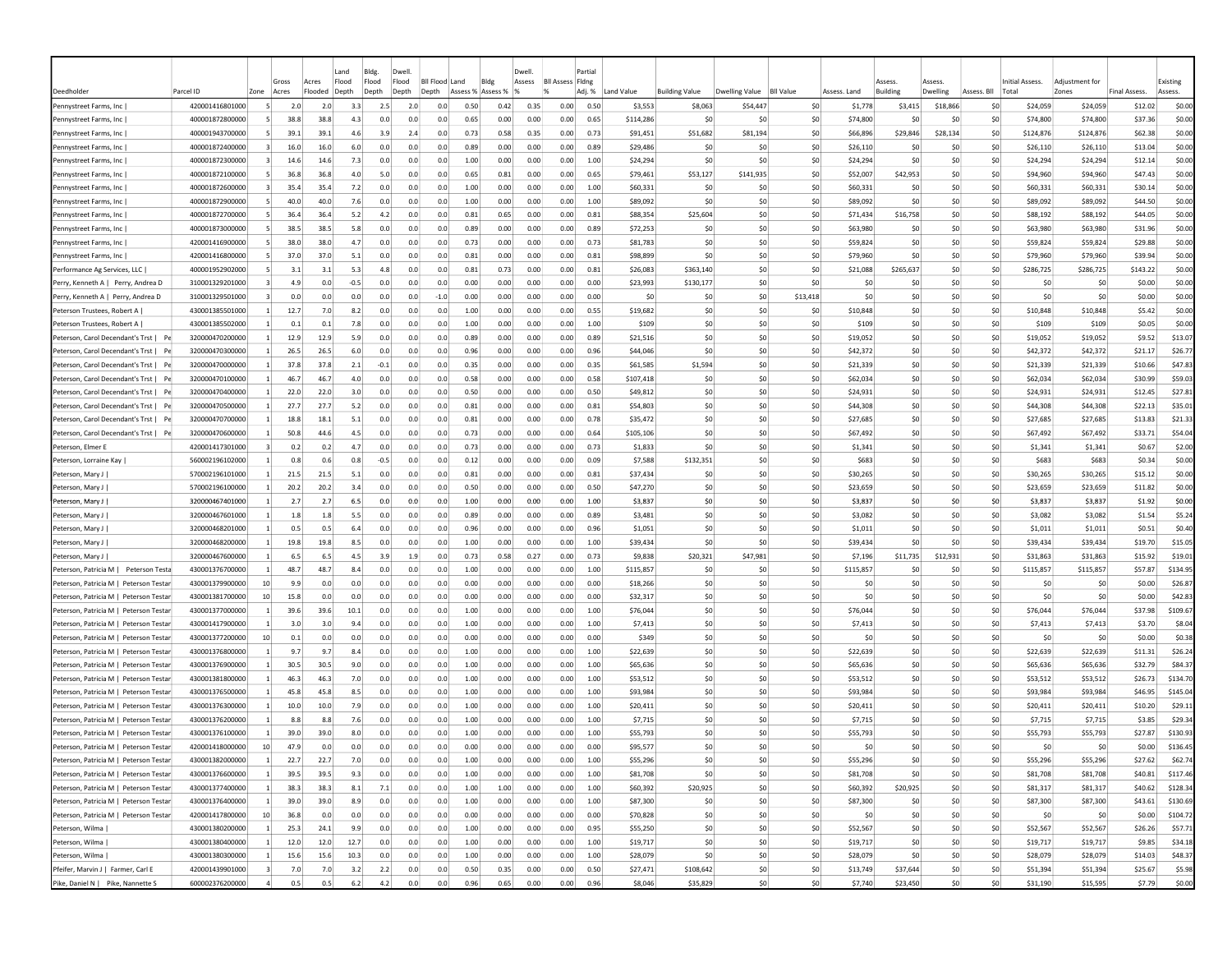|                                        |                 |                |                |                  | Land           | Bldg.          | Dwel                    |                |                  |          | Dwell  |                         | Partia |             |                       |                       |                  |              |                           |                    |                 |                          |                         |                     |                     |
|----------------------------------------|-----------------|----------------|----------------|------------------|----------------|----------------|-------------------------|----------------|------------------|----------|--------|-------------------------|--------|-------------|-----------------------|-----------------------|------------------|--------------|---------------------------|--------------------|-----------------|--------------------------|-------------------------|---------------------|---------------------|
| Deedholder                             | Parcel ID       | Zone           | Gross<br>Acres | Acres<br>Flooded | Flood<br>Depth | Flood<br>Depth | Flood<br>Depth<br>Depth | Bil Flood Land | Blde<br>Assess % | Assess % | Assess | <b>BII Assess Fidne</b> | Adj. % | Land Value  | <b>Building Value</b> | <b>Dwelling Value</b> | <b>BII Value</b> | Assess. Land | Assess<br><b>Building</b> | Assess<br>Dwelling | Assess. Bll     | Initial Assess.<br>Total | Adiustment for<br>Zones | <b>Final Assess</b> | Existing<br>Assess. |
| Plath, Barbara J   Plath, Roger J Bree | 320000456001000 |                | 1.5            | 1.5              | 5.0            | $-0.3$         | 0.0                     | 0.0            | 0.81             | 0.00     | 0.00   | 0.00                    | 0.81   | \$12,637    | \$68,143              | -SC                   | \$0              | \$10,217     | \$0                       | \$0                | \$0             | \$10,217                 | \$10,217                | \$5.10              | \$1.61              |
| Pritchard, Meredith G   Ardery, Kevir  | 400001889900000 |                | 3.2            | 3.2              | 6.1            | 4.7            | 0.0                     | 0.0            | 0.96             | 0.73     | 0.00   | 0.00                    | 0.96   | \$29,362    | \$121,521             | \$0                   | \$0              | \$28,246     | \$88,893                  | \$0                | \$0             | \$117,139                | \$117,139               | \$58.51             | \$0.00              |
| Promise 4 Paws Dog Rescue Inc          | 420001452900000 |                | 0.4            | 0.4              | 3.8            | 3.4            | 0.0                     | 0.0            | 0.58             | 0.50     | 0.00   | 0.00                    | 0.58   | \$9,288     | \$31,445              | \$0                   | \$0              | \$5,364      | \$15,738                  | \$0                | \$0             | \$21,102                 | \$21,102                | \$10.54             | \$7.00              |
| Purcell Revocable Trust, Robert I      | 600002457600000 |                | 0.6            | 0.6              | 6.5            | 6.7            | 0.0                     | 0.0            | 0.96             | 1.00     | 0.00   | 0.00                    | 0.96   | \$21,182    | \$8,786               | \$0                   | \$0              | \$20,377     | \$8,786                   | S0                 | \$0             | \$29,163                 | \$14,582                | \$7.28              | \$0.00              |
| Rand Estate, Roger E                   | 420001420400000 | -51            | 53.4           | 53.4             | 11.1           | 0.0            | 0.0                     | 0.0            | 1.00             | 0.00     | 0.00   | 0.00                    | 1.00   | \$110,625   | -SO                   | -SO                   | \$0              | \$110,625    | S <sub>0</sub>            | \$0                | \$0             | \$110,625                | \$110,625               | \$55.26             | \$121.55            |
| Rand Estate, Roger E                   | 420001420300000 | -5             | 21.4           | 21.4             | 11.1           | 0.0            | 0.0                     | 0.0            | 1.00             | 0.00     | 0.00   | 0.00                    | 1.00   | \$47,404    | -SO                   | -SO                   | \$0              | \$47,404     | S <sub>0</sub>            | \$0                | \$0             | \$47,404                 | \$47,404                | \$23.68             | \$42.66             |
| Rand Estate, Roger E                   | 420001420200000 | -51            | 4.3            | 4.3              | 10.1           | 0.0            | 0.0                     | 0.0            | 1.00             | 0.00     | 0.00   | 0.00                    | 1.00   | \$11,493    | \$0                   | \$0                   | \$0              | \$11,493     | \$0                       | \$0                | \$0             | \$11,493                 | \$11,493                | \$5.74              | \$5.51              |
| Rand Estate, Roger E                   | 420001420100000 |                | 17.1           | 17.1             | 10.0           | 0.0            | 0.0                     | 0.0            | 1.00             | 0.00     | 0.00   | 0.00                    | 1.00   | \$46,720    | \$C                   | -SO                   | \$0              | \$46,720     | \$0                       | \$0                | \$0             | \$46,720                 | \$46,720                | \$23.34             | \$21.92             |
| Rand Estate, Roger E                   | 420001419700000 | -51            | 16.5           | 16.5             | 4.1            | 0.0            | 0.0                     | 0.0            | 0.65             | 0.00     | 0.00   | 0.00                    | 0.65   | \$41,049    | -SO                   | -SO                   | \$0              | \$26,867     | S <sub>0</sub>            | \$0                | S0              | \$26,867                 | \$26,867                | \$13.42             | \$30.54             |
| Rand Estate, Roger E                   | 420001419800000 | -11            | 33.0           | 33.0             | 3.0            | 0.0            | 0.0                     | 0.0            | 0.42             | 0.00     | 0.00   | 0.00                    | 0.42   | \$81,325    | \$0                   | -SO                   | \$0              | \$34,441     | S <sub>0</sub>            | \$0                | \$0             | \$34,441                 | \$34,441                | \$17.20             | \$61.07             |
| Rand Estate, Roger E                   | 420001419600000 |                | 36.4           | 36.4             | 5.4            | 0.0            | 0.0                     | 0.0            | 0.81             | 0.00     | 0.00   | 0.00                    | 0.81   | \$91,241    | \$1,826               | -SO                   | \$0              | \$73.768     | S <sub>0</sub>            | \$0                | \$0             | \$73,768                 | \$73,768                | \$36.85             | \$46.65             |
| Rand Estate, Roger E                   | 420001419900000 |                | 3.8            | 3.8              | 2.4            | 0.0            | 0.0                     | 0.0            | 0.35             | 0.00     | 0.00   | 0.00                    | 0.35   | \$9,852     | \$0                   | \$0                   | \$0              | \$3,414      | \$0                       | \$C                | \$0             | \$3,414                  | \$3,414                 | \$1.71              | \$8.12              |
| Rand Estate, Roger E                   | 420001420000000 |                | 37.4           | 37.4             | 2.9            | 0.0            | 0.0                     | 0.0            | 0.42             | 0.00     | 0.00   | 0.00                    | 0.42   | \$82,586    | \$C                   | -SO                   | \$0              | \$34,975     | \$0                       | \$C                | \$0             | \$34,975                 | \$34,975                | \$17.47             | \$69.27             |
| Rand Trust #1                          | 420001431000000 |                | 22.8           | 22.8             | 9.8            | 0.0            | 0.0                     | 0.0            | 1.00             | 0.00     | 0.00   | 0.00                    | 1.00   | \$29,503    | \$0                   | \$0                   | \$0              | \$29,503     | \$0                       | \$0                | \$0             | \$29,503                 | \$29,503                | \$14.74             | \$29.22             |
| Rand Trust #1                          | 420001430900000 |                | 12.8           | 12.8             | 9.8            | 0.0            | 0.0                     | 0.0            | 1.00             | 0.00     | 0.00   | 0.00                    | 1.00   | \$12,803    | \$0                   | -SO                   | \$0              | \$12,803     | \$0                       | \$0                | \$0             | \$12,803                 | \$12,803                | \$6.40              | \$16.40             |
| Rand Trust #1                          | 420001430700000 |                | 32.8           | 32.8             | 11.5           | 0.0            | 0.0                     | 0.0            | 1.00             | 0.00     | 0.00   | 0.00                    | 1.00   | \$37,869    | \$C                   | -SO                   | \$0              | \$37,869     | S0                        | \$0                | \$0             | \$37,869                 | \$37,869                | \$18.92             | \$41.97             |
| Rand Trust #1                          | 420001430500000 |                | 8.5            | 8.5              | 4.4            | 0.0            | 0.0                     | 0.0            | 0.65             | 0.00     | 0.00   | 0.00                    | 0.65   | \$18,377    | \$0                   | -SO                   | \$0              | \$12,028     | S <sub>0</sub>            | \$0                | \$0             | \$12,028                 | \$12,028                | \$6.01              | \$10.93             |
| Rand Trust #1                          | 420001430600000 |                | 55.1           | 55.1             | 10.5           | 0.0            | 0.0                     | 0.0            | 1.00             | 0.00     | 0.00   | 0.00                    | 1.00   | \$59,372    | \$0                   | -SO                   | \$0              | \$59,372     | \$0                       | \$0                | \$0             | \$59,372                 | \$59,372                | \$29.66             | \$70.63             |
| Rand, Cheryl Ann                       | 420001425900000 |                | 0.7            | 0.7              | 8.1            | 0.0            | 4.9                     | 0.0            | 1.00             | 0.00     | 0.73   | 0.00                    | 1.00   | <b>S944</b> | \$C                   | \$170,112             | \$0              | \$944        | \$0                       | \$124,437          | \$0             | \$125,381                | \$125,381               | \$62.63             | \$1.99              |
| Rand, John Robert                      | 420001425500000 |                | 40.0           | 40.0             | 7.7            | 0.0            | 0.0                     | 0.0            | 1.00             | 0.00     | 0.00   | 0.00                    | 1.00   | \$66,560    | \$0                   | -SO                   | \$0              | \$66,560     | -SC                       | \$0                | \$0             | \$66,560                 | \$66,560                | \$33.25             | \$113.92            |
| Rand, John Robert                      | 420001425800000 | -11            | 37.7           | 37.7             | 8.3            | 0.0            | 0.0                     | 0.0            | 1.00             | 0.00     | 0.00   | 0.00                    | 1.00   | \$63,379    | \$0                   | -SO                   | \$0              | \$63,379     | -SO                       | \$0                | S0              | \$63,379                 | \$63,379                | \$31.66             | \$101.92            |
| Rand, John Robert                      | 420001425700000 | -1             | 1.8            | 1.8              | 6.1            | 0.0            | 0.0                     | 0.0            | 0.96             | 0.00     | 0.00   | 0.00                    | 0.96   | \$2,924     | S0                    | -SO                   | \$0              | \$2,813      | -SO                       | S0                 | S0              | \$2,813                  | \$2,813                 | \$1.41              | \$4.98              |
| Rand, John Robert                      | 420001425600000 |                | 3.3            | 3.3              | 5.9            | 0.0            | 0.0                     | 0.0            | 0.89             | 0.00     | 0.00   | 0.00                    | 0.89   | \$5,086     | \$0                   | -SO                   | \$0              | \$4.504      | S <sub>0</sub>            | \$0                | \$0             | \$4,504                  | \$4,504                 | \$2.25              | \$9.01              |
| Rand, John Robert                      | 420001423600000 |                | 63.8           | 63.8             | 11.2           | 0.0            | 0.0                     | 0.0            | 1.00             | 0.00     | 0.00   | 0.00                    | 1.00   | \$170,011   | \$0                   | -SO                   | \$0              | \$170,011    | S <sub>0</sub>            | \$0                | \$0             | \$170,011                | \$170,011               | \$84.92             | \$172.62            |
| Rand, John Robert                      | 420001423500000 |                | 37.6           | 37.6             | 12.3           | 0.0            | 0.0                     | 0.0            | 1.00             | 0.00     | 0.00   | 0.00                    | 1.00   | \$62,041    | \$0                   | -SO                   | \$0              | \$62,041     | \$0                       | \$C                | \$0             | \$62,041                 | \$62,041                | \$30.99             | \$107.14            |
| Rand, John Robert                      | 420001423400000 |                | 40.0           | 40.0             | 10.7           | 0.0            | 0.0                     | 0.0            | 1.00             | 0.00     | 0.00   | 0.00                    | 1.00   | \$83,877    | \$0                   | \$0                   | \$0              | \$83,877     | \$0                       | \$0                | \$0             | \$83,877                 | \$83,877                | \$41.90             | \$113.92            |
| Rand, John Robert                      | 420001423300000 |                | 38.4           | 38.4             | 10.5           | 0.0            | 0.0                     | 0.0            | 1.00             | 0.00     | 0.00   | 0.00                    | 1.00   | \$70,907    | \$0                   | \$0                   | \$0              | \$70,907     | \$0                       | \$0                | \$0             | \$70,907                 | \$70,907                | \$35.42             | \$98.38             |
| Rand, John Robert                      | 420001423000000 |                | 38.7           | 38.7             | 10.0           | 7.5            | 0.0                     | 0.0            | 1.00             | 1.00     | 0.00   | 0.00                    | 1.00   | \$84,408    | \$12,294              | \$0                   | \$0              | \$84,408     | \$12,294                  | \$0                | \$0             | \$96,702                 | \$96,702                | \$48.30             | \$110.22            |
| Rand, John Robert                      | 420001435800000 |                | 37.6           | 37.6             | 10.6           | 0.0            | 0.0                     | 0.0            | 1.00             | 0.00     | 0.00   | 0.00                    | 1.00   | \$89,953    | \$0                   | \$0                   | \$0              | \$89,953     | S <sub>0</sub>            | \$0                | \$0             | \$89,953                 | \$89,953                | \$44.93             | \$101.73            |
| Rand, John Robert                      | 420001430400000 | -5             | 1.0            | 1.0              | 4.5            | 0.0            | 2.3                     | 0.0            | 0.73             | 0.00     | 0.35   | 0.00                    | 0.73   | \$307       | \$0                   | \$248,200             | \$0              | \$225        | \$0                       | \$86,001           | \$0             | \$86,226                 | \$86,226                | \$43.07             | \$2.73              |
| Rand, John Robert                      | 420001435200000 | -5             | 16.5           | 16.5             | 11.0           | 0.0            | 0.0                     | 0.0            | 1.00             | 0.00     | 0.00   | 0.00                    | 1.00   | \$45,126    | \$C                   | -SO                   | \$0              | \$45,126     | -SC                       | \$C                | \$0             | \$45,126                 | \$45,126                | \$22.54             | \$44.64             |
| Rand, John Robert                      | 420001423200000 | -5             | 37.7           | 37.7             | 11.1           | 0.0            | 0.0                     | 0.0            | 1.00             | 0.00     | 0.00   | 0.00                    | 1.00   | \$86,317    | \$0                   | -SO                   | \$0              | \$86,317     | S <sub>0</sub>            | \$C                | \$0             | \$86,317                 | \$86,317                | \$43.12             | \$107.37            |
| Rand, John Robert                      | 420001435700000 | -51            | 38.8           | 38.8             | 9.2            | 0.0            | 0.0                     | 0.0            | 1.00             | 0.00     | 0.00   | 0.00                    | 1.00   | \$75,433    | \$C                   | -SO                   | \$0              | \$75,433     | \$0                       | \$0                | \$0             | \$75,433                 | \$75,433                | \$37.68             | \$110.50            |
| Rand, John Robert                      | 420001434300000 | -51            | 32.5           | 32.5             | 11.2           | 0.0            | 0.0                     | 0.0            | 1.00             | 0.00     | 0.00   | 0.00                    | 1.00   | \$82,875    | -SO                   | -SO                   | \$0              | \$82,875     | -SO                       | S0                 | S0              | \$82,875                 | \$82,875                | \$41.40             | \$87.93             |
| Rand, Timothy E Rand<br>Rand, Todd R   | 420001424000000 | -51            | 24.3           | 24.3             | 10.5           | 0.0            | 0.0                     | 0.0            | 1.00             | 0.00     | 0.00   | 0.00                    | 1.00   | \$52,077    | -SO                   | -SO                   | \$0              | \$52,077     | -SO                       | \$0                | S0              | \$52,077                 | \$52,077                | \$26.01             | \$69.21             |
| Rand, Todd R  <br>Rand, Timothy E Rand | 420001424100000 |                | 27.7           | 27.7             | 10.5           | 0.0            | 0.0                     | 0.0            | 1.00             | 0.00     | 0.00   | 0.00                    | 1.00   | \$74,533    | \$0                   | -SO                   | \$0              | \$74,533     | S0                        | \$0                | \$0             | \$74,533                 | \$74,533                | \$37.23             | \$74.18             |
| Rand, Todd R   Thompson, Rebecca E     | 420001424900000 |                | 21.0           | 5.5              | 6.6            | 0.0            | 0.0                     | 0.0            | 1.00             | 0.00     | 0.00   | 0.00                    | 0.26   | \$6,710     | \$0                   | -SO                   | \$0              | \$1.760      | S0                        | \$0                | \$0             | \$1,760                  | \$1,760                 | \$0.88              | \$0.00              |
| Rand, Todd R   Thompson, Rebecca E     | 420001423800000 |                | 39.9           | 39.9             | 8.9            | 0.0            | 0.0                     | 0.0            | 1.00             | 0.00     | 0.00   | 0.00                    | 1.00   | \$59,593    | \$0                   | \$0                   | \$0              | \$59,593     | \$0                       | \$C                | \$0             | \$59,593                 | \$59,593                | \$29.77             | \$0.00              |
| Rand, Todd R   Thompson, Rebecca E     | 420001424500000 |                | 9.0            | 9.0              | 7.8            | 0.0            | 0.0                     | 0.0            | 1.00             | 0.00     | 0.00   | 0.00                    | 1.00   | \$2,880     | \$0                   | \$0                   | \$0              | \$2,880      | \$0                       | \$0                | \$0             | \$2,880                  | \$2,880                 | \$1.44              | \$0.00              |
| Rand, Todd R   Thompson, Rebecca I     | 420001424400000 |                | 35.5           | 35.5             | 10.8           | 0.0            | 0.0                     | 0.0            | 1.00             | 0.00     | 0.00   | 0.00                    | 1.00   | \$73,267    | \$0                   | \$0                   | \$0              | \$73,267     | \$0                       | \$0                | \$0             | \$73,267                 | \$73,267                | \$36.60             | \$0.00              |
| Rand, Todd R   Thompson, Rebecca &     | 420001424600000 |                | 3.0            | 3.0              | 9.7            | 0.0            | 0.0                     | 0.0            | 1.00             | 0.00     | 0.00   | 0.00                    | 1.00   | \$960       | \$0                   | -SO                   | \$0              | \$960        | \$0                       | \$0                | \$0             | \$960                    | \$960                   | \$0.48              | \$0.00              |
| Rand, Todd R   Thompson, Rebecca E     | 420001424700000 |                | 1.2            | 1.2              | 11.3           | 0.0            | 0.0                     | 0.0            | 1.00             | 0.00     | 0.00   | 0.00                    | 1.00   | \$2,524     | \$0                   | -SO                   | \$0              | \$2.524      | S0                        | \$0                | \$0             | \$2,524                  | \$2,524                 | \$1.26              | \$0.00              |
| Rand, Todd R   Thompson, Rebecca B     | 420001425000000 | 11             | 15.5           | 0.0              | 0.0            | 0.0            | 0.0                     | 0.0            | 0.00             | 0.00     | 0.00   | 0.00                    | 0.00   | \$7,402     | \$0                   | \$0                   | \$0              | \$0          | S0                        | \$0                | \$0             | \$0                      | \$0                     | \$0.00              | \$0.00              |
| Rand, Todd R   Thompson, Rebecca I     | 420001425100000 | 11             | 4.2            | 0.0              | 0.0            | 0.0            | 0.0                     | 0.0            | 0.00             | 0.00     | 0.00   | 0.00                    | 0.00   | \$8,979     | \$C                   | -SO                   | \$0              | \$0          | S0                        | \$C                | \$0             | \$0                      | \$0                     | \$0.00              | \$0.00              |
| Rand, Todd R   Thompson, Tiffany B     | 420001423900000 |                | 16.6           | 16.6             | 8.1            | 7.0            | 0.0                     | 0.0            | 1.00             | 1.00     | 0.00   | 0.00                    | 1.00   | \$16,098    | \$363                 | \$0                   | \$0              | \$16,098     | \$363                     | \$0                | \$0             | \$16,461                 | \$16,461                | \$8.22              | \$0.00              |
| Rankin, Beverly J   McCarthy, Judy L   | 420001383100000 |                | 1.0            | 1.0              | 9.2            | 0.0            | 0.0                     | 0.0            | 1.00             | 0.00     | 0.00   | 0.00                    | 1.00   | \$2,300     | -SO                   | -SO                   | \$0              | \$2,300      | \$0                       | \$0                | S0              | \$2,300                  | \$2,300                 | \$1.15              | \$1.85              |
| Rankin, Beverly J   McCarthy, Judy L   | 420001383000000 |                | 9.8            | 9.8              | 8.2            | 4.2            | 4.2                     | 0.0            | 1.00             | 0.65     | 0.65   | 0.00                    | 1.00   | \$16,236    | \$473                 | \$116,998             | \$0              | \$16,236     | \$310                     | \$76,575           | S0              | \$93,121                 | \$93,121                | \$46.51             | \$20.83             |
| Rath Inc, Eugene J                     | 604001949700000 |                | 0.0            | 0.0              | 0.0            | 0.0            | 0.0                     | 2.1            | 0.00             | 0.00     | 0.00   | 0.35                    | 0.00   | \$0         | \$0                   | S0                    | \$464,374        | \$0          | S <sub>0</sub>            | \$0                | \$160,906       | \$160,906                | \$80,453                | \$40.19             | \$0.00              |
| Rath Inc, Eugene J                     | 604001958010000 | $\overline{4}$ | 4.0            | 4.0              | 3.9            | 0.0            | 0.0                     | 0.0            | 0.58             | 0.00     | 0.00   | 0.00                    | 0.58   | \$245,163   | \$0                   | 50                    | \$0              | \$141,582    | \$0                       | 50                 | \$0             | \$141,582                | \$70,791                | \$35.36             | \$0.00              |
| RBDH Farms, LLC                        | 430001367300000 | $\vert$ 1      | 0.3            | 0.3              | 11.0           | 0.0            | 0.0                     | 0.0            | 1.00             | 0.00     | 0.00   | 0.00                    | 1.00   | \$749       | \$0                   | \$0                   | \$0              | \$749        | \$0                       | \$0                | \$0             | \$749                    | \$749                   | \$0.37              | \$0.94              |
| RBDH Farms, LLC                        | 430001370300000 | $\vert$ 1      | 21.8           | 21.8             | 11.5           | 0.0            | 0.0                     | 0.0            | 1.00             | 0.00     | 0.00   | 0.00                    | 1.00   | \$50,194    | \$0                   | \$0                   | \$0              | \$50,194     | \$0                       | \$0                | \$0             | \$50,194                 | \$50,194                | \$25.07             | \$68.81             |
| RBDH Farms, LLC                        | 430001370100000 | $\vert$ 1      | 40.0           | 40.0             | 10.3           | 0.0            | 0.0                     | 0.0            | 1.00             | 0.00     | 0.00   | 0.00                    | 1.00   | \$87,757    | \$0                   | 50                    | \$0              | \$87,757     | \$0                       | 50                 | \$0             | \$87,757                 | \$87,757                | \$43.84             | \$126.56            |
| RBDH Farms, LLC                        | 430001370900000 | $\overline{1}$ | 3.0            | 3.0              | 10.8           | 0.0            | 0.0                     | 0.0            | 1.00             | 0.00     | 0.00   | 0.00                    | 1.00   | \$7,488     | \$0                   | 50                    | \$0              | \$7,488      | \$0                       | 50                 | \$0             | \$7,488                  | \$7,488                 | \$3.74              | \$9.49              |
| RBDH Farms, LLC                        | 430001370200000 | $\vert$ 1      | 36.8           | 36.8             | 11.0           | 0.0            | 0.0                     | 0.0            | 1.00             | 0.00     | 0.00   | 0.00                    | 1.00   | \$90,999    | \$0                   | \$0                   | \$0              | \$90,999     | \$0                       | 50                 | \$0             | \$90,999                 | \$90,999                | \$45.45             | \$116.41            |
| RBDH Farms, LLC                        | 430001369700000 | $\vert$ 1      | 5.0            | 5.0              | 12.5           | 0.0            | 0.0                     | 0.0            | 1.00             | 0.00     | 0.00   | 0.00                    | 1.00   | \$13,201    | \$0                   | \$0                   | \$0              | \$13,201     | \$0                       | 50                 | \$0             | \$13,201                 | \$13,201                | \$6.59              | \$15.79             |
| RBDH Farms, LLC                        | 430001369900000 | $\mathbf{1}$   | 39.0           | 39.0             | 10.4           | 0.0            | 0.0                     | 0.0            | 1.00             | 0.00     | 0.00   | 0.00                    | 1.00   | \$92,845    | \$0                   | \$0                   | \$0              | \$92,845     | \$0                       | \$0                | \$0             | \$92,845                 | \$92,845                | \$46.38             | \$135.72            |
| RBDH Farms, LLC                        | 430001367500000 |                | 1.0            | 1.0              | 10.2           | 0.0            | 0.0                     | 0.0            | 1.00             | 0.00     | 0.00   | 0.00                    | 1.00   | \$2,336     | \$0                   | \$0                   | \$0              | \$2,336      | \$0                       | \$0                | \$0             | \$2,336                  | \$2,336                 | \$1.17              | \$3.48              |
| RBDH Farms, LLC                        | 430001370000000 | $\vert$ 1      | 38.0           | 38.0             | 10.0           | 9.2            | 0.0                     | 0.0            | 1.00             | 1.00     | 0.00   | 0.00                    | 1.00   | \$84,265    | \$13,176              | 50                    | \$0              | \$84,265     | \$13,176                  | 50                 | 50 <sub>2</sub> | \$97,441                 | \$97,441                |                     | \$48.67 \$132.24    |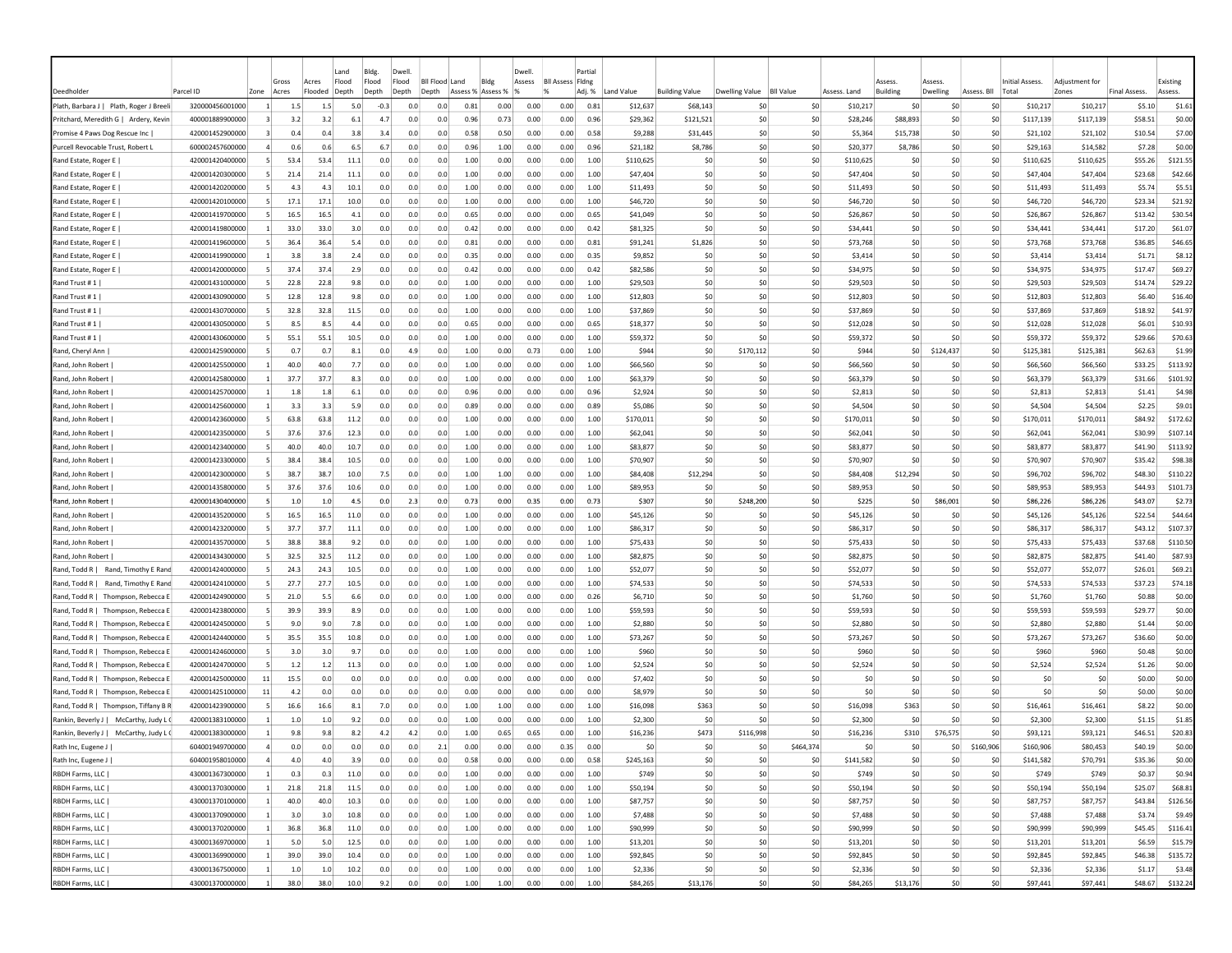|                                   |                 |                 | Gross | Acres   | Land<br>Flood | Bldg.<br>Flood | Dwell<br>Flood | Bll Flood Land | Bldg              |      | Dwell<br>Assess | <b>BII Assess Fidne</b> | Partia |            |                       |                                    |     |              | Assess          | Assess         |             | Initial Assess. | Adiustment fo |                     | Existing |
|-----------------------------------|-----------------|-----------------|-------|---------|---------------|----------------|----------------|----------------|-------------------|------|-----------------|-------------------------|--------|------------|-----------------------|------------------------------------|-----|--------------|-----------------|----------------|-------------|-----------------|---------------|---------------------|----------|
| Deedholde                         | Parcel ID       | Zone            | Acres | Flooded | Depth         | Depth          | Depth          | Depth          | Assess % Assess % |      |                 |                         | Adj. % | Land Value | <b>Building Value</b> | Dwelling Value<br><b>BII Value</b> |     | Assess. Land | <b>Building</b> | Dwelling       | Assess. Bll | Total           | Zones         | <b>Final Assess</b> | Assess.  |
| RBDH Farms, LLC                   | 430001369800000 |                 | 29.6  | 29.6    | 9.3           | 0.0            | 0.0            | 0.0            | 1.00              | 0.00 | 0.00            | 0.00                    | 1.00   | \$66,786   | \$0                   | S0                                 | \$0 | \$66,786     | \$0             | \$C            | \$0         | \$66,786        | \$66,786      | \$33.36             | \$103.01 |
| RCW Farm Management, LLC          | 310001296700000 |                 | 38.5  | 35.9    | 2.6           | 0.0            | 0.0            | 0.0            | 0.42              | 0.00 | 0.00            | 0.00                    | 0.40   | \$51,731   | \$0                   | \$0                                | \$0 | \$20,434     | \$0             | \$0            | \$0         | \$20,434        | \$20,434      | \$10.21             | \$0.00   |
| <b>RCW Farm Management, LLC</b>   | 310001296400000 | -31             | 40.0  | 39.2    | 1.7           | 0.0            | 0.0            | 0.0            | 0.27              | 0.00 | 0.00            | 0.00                    | 0.26   | \$66,560   | \$0                   | \$0                                | \$0 | \$17,579     | \$0             | \$0            | \$0         | \$17,579        | \$17,579      | \$8.78              | \$0.00   |
| RCW Farm Management, LLC          | 310001296300000 | 3               | 40.0  | 40.0    | 2.3           | 2.3            | 2.3            | 0.0            | 0.35              | 0.35 | 0.35            | 0.00                    | 0.35   | \$66,039   | \$5,928               | \$26,261                           | \$0 | \$22,883     | \$2,054         | \$9,099        | \$0         | \$34,036        | \$34,036      | \$17.00             | \$0.00   |
| RCW Farm Management, LLC          | 310001296800000 | $\vert$ 3       | 38.8  | 38.8    | 2.7           | 0.0            | 0.0            | 0.0            | 0.42              | 0.00 | 0.00            | 0.00                    | 0.42   | \$64,027   | \$0                   | S0                                 | \$0 | \$27,115     | S0              | -SO            | \$0         | \$27.115        | \$27,115      | \$13.54             | \$0.00   |
| RCW Farm Management, LLC          | 310001296500000 | $\vert$ 3       | 38.5  | 36.7    | 2.4           | 0.0            | 0.0            | 0.0            | 0.35              | 0.00 | 0.00            | 0.00                    | 0.33   | \$64,685   | \$0                   | \$0                                | \$0 | \$21,371     | \$0             | \$0            | \$0         | \$21,371        | \$21,371      | \$10.68             | \$0.00   |
| RCW Farm Management, LLC          | 310001326400000 | $\vert$ 3       | 38.7  | 34.0    | 0.9           | 0.0            | 0.0            | 0.0            | 0.12              | 0.00 | 0.00            | 0.00                    | 0.10   | \$64,735   | \$0                   | \$0                                | \$0 | \$6,569      | \$0             | 50             | \$0         | \$6,569         | \$6,569       | \$3.28              | \$0.00   |
| RCW Farm Management, LLC          | 310001296600000 |                 | 40.0  | 40.0    | 2.5           | 0.0            | 0.0            | 0.0            | 0.42              | 0.00 | 0.00            | 0.00                    | 0.42   | \$66,560   | \$0                   | \$0                                | \$0 | \$28,188     | \$0             | \$0            | \$0         | \$28,188        | \$28,188      | \$14.08             | \$0.00   |
| Richards, Roy Martin Jr           | 560002190600000 | -1              | 0.6   | 0.6     | 4.6           | 2.1            | 0.0            | 0.0            | 0.73              | 0.35 | 0.00            | 0.00                    | 0.73   | \$9,408    | \$31,605              | \$0                                | \$0 | \$6,882      | \$10,951        | \$0            | \$0         | \$17,833        | \$17,833      | \$8.91              | \$0.00   |
| Riesenberg, Ronald                | 200000621901000 | -11             | 33.9  | 18.9    | 1.1           | 0.0            | 0.0            | 0.0            | 0.19              | 0.00 | 0.00            | 0.00                    | 0.11   | \$79,105   | \$0                   | \$0                                | 50  | \$8,495      | S0              | \$0            | \$0         | \$8,495         | \$8,495       | \$4.24              | \$0.00   |
| Riesenberg, Ronald                | 200000622000000 |                 | 38.0  | 22.1    | 1.1           | 0.0            | 0.0            | 0.0            | 0.19              | 0.00 | 0.00            | 0.00                    | 0.11   | \$104,458  | \$0                   | \$0                                | \$0 | \$11,694     | \$0             | \$0            | \$0         | \$11,694        | \$11,694      | \$5.84              | \$0.00   |
| Riesenberg, Ronald                | 200000622100000 |                 | 38.1  | 35.7    | 2.0           | 0.0            | 0.0            | 0.0            | 0.35              | 0.00 | 0.00            | 0.00                    | 0.32   | \$77,748   | \$0                   | \$0                                | \$0 | \$25,243     | \$0             | \$C            | \$0         | \$25,243        | \$25,243      | \$12.61             | \$28.90  |
| Riesenberg, Ronald                | 200000622200000 |                 | 38.0  | 38.0    | 2.6           | 0.0            | 0.0            | 0.0            | 0.42              | 0.00 | 0.00            | 0.00                    | 0.42   | \$82,989   | \$0                   | \$C                                | \$0 | \$35,146     | \$0             | \$C            | \$0         | \$35,146        | \$35,146      | \$17.56             | \$31.22  |
| Rife, Florine M                   | 320000448000000 |                 | 20.1  | 20.1    | 4.5           | 0.0            | 0.0            | 0.0            | 0.73              | 0.00 | 0.00            | 0.00                    | 0.73   | \$33,446   | \$0                   | \$0                                | \$0 | \$24,466     | \$0             | \$0            | \$0         | \$24,466        | \$24,466      | \$12.22             | \$15.24  |
| Rife, Florine M                   | 320000448100000 |                 | 39.9  | 39.0    | 4.0           | 0.0            | 0.0            | 0.0            | 0.65              | 0.00 | 0.00            | 0.00                    | 0.64   | \$82,417   | \$0                   | S0                                 | \$0 | \$52,699     | \$0             | -SO            | \$0         | \$52,699        | \$52,699      | \$26.32             | \$10.09  |
| Rife, Florine M                   | 320000448200000 |                 | 37.4  | 37.4    | 3.8           | 0.0            | 0.0            | 0.0            | 0.58              | 0.00 | 0.00            | 0.00                    | 0.58   | \$62,300   | \$0                   | S0                                 | \$0 | \$35,978     | \$0             | -SO            | \$0         | \$35,978        | \$35,978      | \$17.97             | \$47.32  |
| Rife, Florine M                   | 320000447200000 | -11             | 32.3  | 32.1    | 2.7           | 1.7            | 0.0            | 0.0            | 0.42              | 0.27 | 0.00            | 0.00                    | 0.42   | \$71,723   | \$7,659               | \$0                                | \$0 | \$30.159     | \$2,064         | \$0            | \$0         | \$32,223        | \$32,223      | \$16.10             | \$36.78  |
| Rife, Florine M                   | 200000493700000 | 1               | 20.0  | 20.0    | 2.5           | 0.0            | 0.0            | 0.0            | 0.42              | 0.00 | 0.00            | 0.00                    | 0.42   | \$56,000   | \$0                   | S0                                 | \$0 | \$23,716     | \$0             | \$0            | \$0         | \$23,716        | \$23,716      | \$11.85             | \$25.28  |
| Rife, Florine M                   | 320000447600000 |                 | 40.0  | 40.0    | 6.8           | 0.0            | 0.0            | 0.0            | 1.00              | 0.00 | 0.00            | 0.00                    | 1.00   | \$66,560   | \$0                   | S0                                 | \$0 | \$66,560     | \$0             | \$0            | \$0         | \$66,560        | \$66,560      | \$33.25             | \$50.56  |
| Rife, Florine M                   | 320000447500000 |                 | 31.2  | 31.2    | 3.9           | 0.0            | 0.0            | 0.0            | 0.58              | 0.00 | 0.00            | 0.00                    | 0.58   | \$68,767   | \$0                   | \$0                                | \$0 | \$39,713     | \$0             | \$0            | \$0         | \$39,713        | \$39,713      | \$19.84             | \$35.46  |
| Rife, Florine M                   | 320000447400000 | -1              | 32.5  | 30.9    | 1.3           | 0.0            | 0.0            | 0.0            | 0.19              | 0.00 | 0.00            | 0.00                    | 0.18   | \$61,898   | \$0                   | S0                                 | \$0 | \$11,343     | \$0             | \$0            | S0          | \$11,343        | \$11,343      | \$5.67              | \$36.93  |
| Rife, Florine M                   | 320000448500000 | -11             | 37.4  | 36.6    | 6.0           | 0.0            | 0.0            | 0.0            | 0.96              | 0.00 | 0.00            | 0.00                    | 0.94   | \$69,622   | \$0                   | S0                                 | \$0 | \$65,631     | \$0             | S0             | S0          | \$65,631        | \$65,631      | \$32.78             | \$44.85  |
| Rife, Florine M                   | 320000448400000 | -11             | 35.2  | 21.1    | 0.9           | 0.0            | 0.0            | 0.0            | 0.12              | 0.00 | 0.00            | 0.00                    | 0.07   | \$72,805   | \$0                   | S0                                 | 50  | \$5,038      | S0              | \$0            | \$0         | \$5,038         | \$5,038       | \$2.52              | \$28.94  |
| Rife, Florine M                   | 320000447800000 |                 | 40.0  | 40.0    | 3.7           | 0.0            | 0.0            | 0.0            | 0.58              | 0.00 | 0.00            | 0.00                    | 0.58   | \$85,942   | \$0                   | S0                                 | \$0 | \$49,632     | S0              | \$0            | \$0         | \$49,632        | \$49,632      | \$24.79             | \$40.45  |
| Rife, Florine M                   | 320000446800000 |                 | 37.3  | 37.1    | 1.8           | 0.0            | 0.0            | 0.0            | 0.27              | 0.00 | 0.00            | 0.00                    | 0.27   | \$84,797   | \$0                   | \$C                                | \$0 | \$22,761     | \$0             | \$0            | \$0         | \$22,761        | \$22,761      | \$11.37             | \$28.25  |
| Rife, Florine M                   | 320000447900000 |                 | 39.0  | 39.0    | 1.6           | 0.0            | 0.0            | 0.0            | 0.27              | 0.00 | 0.00            | 0.00                    | 0.27   | \$83,526   | \$0                   | \$0                                | \$0 | \$22,510     | \$0             | \$0            | \$0         | \$22,510        | \$22,510      | \$11.24             | \$39.44  |
| Rife, Florine M                   | 320000448300000 |                 | 38.0  | 38.0    | 3.5           | 0.0            | 0.0            | 0.0            | 0.50              | 0.00 | 0.00            | 0.00                    | 0.50   | \$66,260   | \$0                   | \$0                                | \$0 | \$33,163     | \$0             | \$0            | \$0         | \$33,163        | \$33,163      | \$16.57             | \$48.08  |
| Rife, Florine M                   | 200000501900000 |                 | 40.0  | 40.0    | 3.5           | 0.0            | 0.0            | 0.0            | 0.58              | 0.00 | 0.00            | 0.00                    | 0.58   | \$97,679   | \$0                   | S0                                 | \$0 | \$56,410     | \$0             | -SO            | \$0         | \$56,410        | \$56,410      | \$28.18             | \$50.56  |
| Rife, Florine M                   | 200000501800000 | -11             | 39.1  | 39.1    | 4.2           | 0.0            | 0.0            | 0.0            | 0.65              | 0.00 | 0.00            | 0.00                    | 0.65   | \$78,637   | \$0                   | \$0                                | \$0 | \$51,468     | \$0             | \$0            | \$0         | \$51,468        | \$51,468      | \$25.71             | \$49.42  |
| Rife, Florine M                   | 320000447700000 | -1              | 39.7  | 39.3    | 1.6           | 0.0            | 0.0            | 0.0            | 0.27              | 0.00 | 0.00            | 0.00                    | 0.27   | \$88,701   | \$0                   | \$0                                | \$0 | \$23.694     | \$0             | \$0            | \$0         | \$23,694        | \$23,694      | \$11.84             | \$30.07  |
| Rife, Florine M                   | 320000446500000 |                 | 39.0  | 39.0    | 1.4           | 0.0            | 0.0            | 0.0            | 0.19              | 0.00 | 0.00            | 0.00                    | 0.19   | \$90,380   | \$0                   | \$0                                | \$0 | \$17,398     | \$0             | \$0            | \$0         | \$17,398        | \$17,398      | \$8.69              | \$39.44  |
| Rife, Florine M                   | 320000445700000 |                 | 12.3  | 12.3    | 1.4           | 0.1            | 0.0            | 0.0            | 0.19              | 0.04 | 0.00            | 0.00                    | 0.19   | \$27,600   | \$6,718               | \$0                                | \$0 | \$5,313      | \$259           | \$0            | \$0         | \$5,572         | \$5,572       | \$2.78              | \$9.29   |
| Rife, Florine M                   | 200000493800000 | 1               | 19.6  | 19.6    | 3.2           | 0.0            | 0.0            | 0.0            | 0.50              | 0.00 | 0.00            | 0.00                    | 0.50   | \$51,488   | \$0                   | \$0                                | \$0 | \$25,770     | \$0             | \$0            | \$0         | \$25,770        | \$25,770      | \$12.87             | \$24.71  |
| Rife, Florine M                   | 320000447202000 | -11             | 1.3   | 1.3     | 1.0           | 0.2            | $-0.3$         | 0.0            | 0.12              | 0.04 | 0.00            | 0.00                    | 0.12   | \$1,849    | \$38,357              | \$46,301                           | \$0 | \$214        | \$1,477         | S <sub>0</sub> | \$0         | \$1,690         | \$1,690       | \$0.84              | \$1.52   |
| Rife, Sheryl Anne                 | 560002186300000 |                 | 0.1   | 0.0     | 0.2           | $-0.1$         | 0.0            | 0.0            | 0.04              | 0.00 | 0.00            | 0.00                    | 0.02   | \$941      | \$5,955               | S0                                 | \$0 | \$15         | \$0             | \$0            | \$0         | \$15            | \$15          | \$0.01              | \$0.00   |
| Rigar, Llc                        | 602002503702000 | 4               | 0.8   | 0.8     | 2.4           | $-0.5$         | 0.0            | 0.0            | 0.35              | 0.00 | 0.00            | 0.00                    | 0.35   | \$194,035  | \$300,754             | S0                                 | \$0 | \$67,233     | \$0             | \$0            | \$0         | \$67,233        | \$33,617      | \$16.79             | \$0.00   |
| Rigg, Nathan E  <br>Rigg, Heidi A | 310001291200000 | 10              | 0.7   | 0.7     | 2.0           | 1.5            | 0.0            | 0.0            | 0.35              | 0.27 | 0.00            | 0.00                    | 0.35   | \$6,895    | \$74,912              | \$0                                | \$0 | \$2,389      | \$20,189        | -SO            | \$0         | \$22,578        | \$0           | \$0.00              | \$0.49   |
| Riverside Farms Ltd               | 420001456701000 |                 | 5.9   | 5.9     | 7.3           | 8.2            | 0.0            | 0.0            | 1.00              | 1.00 | 0.00            | 0.00                    | 1.00   | \$7,981    | \$176,078             | \$0                                | \$0 | \$7,981      | \$176,078       | \$0            | \$0         | \$184,059       | \$184,059     | \$91.94             | \$16.83  |
| Riverside Farms Ltd               | 420001421200000 |                 | 19.2  | 19.2    | 8.0           | 0.0            | 0.0            | 0.0            | 1.00              | 0.00 | 0.00            | 0.00                    | 1.00   | \$10,787   | \$0                   | \$0                                | \$0 | \$10,787     | \$0             | \$0            | \$0         | \$10,787        | \$10,787      | \$5.39              | \$0.00   |
| Riverside Farms Ltd               | 420001421600000 |                 | 39.4  | 39.4    | 7.1           | 0.0            | 0.0            | 0.0            | 1.00              | 0.00 | 0.00            | 0.00                    | 1.00   | \$20,015   | \$0                   | \$0                                | \$0 | \$20,015     | \$0             | \$C            | \$0         | \$20,015        | \$20,015      | \$10.00             | \$0.00   |
| Riverside Farms Ltd               | 420001421300000 | -5              | 18.6  | 1.8     | 6.9           | 0.0            | 0.0            | 0.0            | 1.00              | 0.00 | 0.00            | 0.00                    | 0.10   | \$5,952    | \$0                   | \$0                                | \$0 | \$576        | \$0             | -SO            | \$0         | \$576           | \$576         | \$0.29              | \$0.00   |
| Riverside Farms Ltd               | 420001422400000 | -51             | 0.4   | 0.4     | 5.9           | 0.0            | 0.0            | 0.0            | 0.89              | 0.00 | 0.00            | 0.00                    | 0.89   | \$112      | \$0                   | \$0                                | \$0 | \$99         | S0              | \$0            | \$0         | \$99            | \$99          | \$0.05              | \$0.00   |
| Riverside Farms Ltd               | 420001421800000 | -5              | 40.0  | 15.8    | 5.7           | 0.0            | 0.0            | 0.0            | 0.89              | 0.00 | 0.00            | 0.00                    | 0.35   | \$12,800   | \$0                   | \$0                                | \$0 | \$4,477      | \$0             | \$0            | \$0         | \$4,477         | \$4,477       | \$2.24              | \$0.00   |
| Riverside Farms Ltd               | 420001421000000 | 5               | 55.4  | 55.4    | 9.3           | 0.0            | 0.0            | 0.0            | 1.00              | 0.00 | 0.00            | 0.00                    | 1.00   | \$107,827  | \$0                   | \$0                                | \$0 | \$107,827    | \$0             | \$0            | \$0         | \$107,827       | \$107,827     | \$53.86             | \$157.78 |
| Riverside Farms Ltd               | 420001421100000 | -5              | 1.7   | 1.7     | 6.5           | 0.0            | 0.0            | 0.0            | 1.00              | 0.00 | 0.00            | 0.00                    | 1.00   | \$537      | \$0                   | \$0                                | \$0 | \$537        | \$0             | \$0            | \$0         | \$537           | \$537         | \$0.27              | \$4.78   |
| Riverside Farms Ltd               | 420001421700000 | 11              | 40.0  | 0.0     | 0.0           | 0.0            | 0.0            | 0.0            | 0.00              | 0.00 | 0.00            | 0.00                    | 0.00   | \$12,800   | \$0                   | \$0                                | \$0 | \$C          | \$0             | S0             | S0          | s٥              | \$0           | \$0.00              | \$0.00   |
| Riverside Farms Ltd               | 420001428400000 | 10              | 40.0  | 0.0     | 0.0           | 0.0            | 0.0            | 0.0            | 0.00              | 0.00 | 0.00            | 0.00                    | 0.00   | \$22,199   | \$0                   | S0                                 | \$0 | S0           | -SO             | S0             | S0          | \$0             | S0            | \$0.00              | \$5.70   |
| Riverside Farms Ltd               | 420001421400000 | 11              | 52.5  | 0.0     | 0.0           | 0.0            | 0.0            | 0.0            | 0.00              | 0.00 | 0.00            | 0.00                    | 0.00   | \$41,754   | \$0                   | \$0                                | \$0 | \$0          | \$0             | \$0            | \$0         | \$0             | \$0           | \$0.00              | \$0.00   |
| Riverside Farms Ltd               | 420001421500000 | 11              | 30.2  | 0.0     | 0.0           | 0.0            | 0.0            | 0.0            | 0.00              | 0.00 | 0.00            | 0.00                    | 0.00   | \$70,381   | -SO                   | 50                                 | 50  | \$0          | \$0             | S <sub>0</sub> | \$0         | \$0             | \$0           | \$0.00              | \$0.00   |
| Riverside Farms Ltd               | 420001421900000 | 11              | 40.0  | 0.0     | 0.0           | 0.0            | 0.0            | 0.0            | 0.00              | 0.00 | 0.00            | 0.00                    | 0.00   | \$74,155   | \$0                   | \$0                                | \$0 | \$0          | \$0             | 50             | \$0         | 50              | \$0           | \$0.00              | \$0.00   |
| Riverside Farms Ltd               | 420001397300000 | 10 <sup>1</sup> | 8.6   | 0.0     | 0.0           | 0.0            | 0.0            | 0.0            | 0.00              | 0.00 | 0.00            | 0.00                    | 0.00   | \$2,752    | \$0                   | \$0                                | \$0 | \$0          | \$0             | 50             | \$0         | 50              | \$0           | \$0.00              | \$23.27  |
| Riverside Farms Ltd               | 420001420900000 | $\mathbf{5}$    | 45.8  | 27.2    | 5.4           | 0.0            | 0.0            | 0.0            | 0.81              | 0.00 | 0.00            | 0.00                    | 0.48   | \$17,951   | \$0                   | \$0                                | \$0 | \$8,625      | \$0             | 50             | \$0         | \$8,625         | \$8,625       | \$4.31              | \$130.25 |
| Riverside Farms Ltd               | 420001450400000 | 10 <sup>1</sup> | 2.5   | 0.0     | 0.0           | 0.0            | 0.0            | 0.0            | 0.00              | 0.00 | 0.00            | 0.00                    | 0.00   | \$800      | \$0                   | \$0                                | \$0 | \$0          | \$0             | 50             | \$0         | \$0             | 50            | \$0.00              | \$6.76   |
| Riverside Farms Ltd               | 420001397000000 | 10 <sup>1</sup> | 17.0  | 0.0     | 0.0           | 0.0            | 0.0            | 0.0            | 0.00              | 0.00 | 0.00            | 0.00                    | 0.00   | \$5,440    | \$0                   | \$0                                | \$0 | \$0          | \$0             | 50             | \$0         | \$0             | \$0           | \$0.00              | \$46.00  |
| <b>Riverside Farms Ltd</b>        | 420001428700000 | 10 <sup>1</sup> | 40.0  | 0.0     | 0.0           | 0.0            | 0.0            | 0.0            | 0.00              | 0.00 | 0.00            | 0.00                    | 0.00   | \$70,782   | \$0                   | \$0                                | 50  | \$0          | \$0             | 50             | \$0         | \$0             | \$0           | \$0.00              | \$5.70   |
| Riverside Farms Ltd               | 420001428900000 | 10 <sup>1</sup> | 40.0  | 0.0     | 0.0           | 0.0            | 0.0            | 0.0            | 0.00              | 0.00 | 0.00            | 0.00                    | 0.00   | \$51,548   | \$0                   | \$0                                | \$0 | \$0          | \$0             | 50             | \$0         | 50              | \$0           | \$0.00              | \$5.70   |
| Riverside Farms Ltd               | 420001429000000 | 10 <sup>1</sup> | 40.0  | 0.0     | 0.0           | 0.0            | 0.0            | 0.0            | 0.00              | 0.00 | 0.00            | 0.00                    | 0.00   | \$45,654   | \$0                   | \$0                                | \$0 | \$0          | \$0             | \$0            | \$0         | 50              | \$0           | \$0.00              | \$5.70   |
| Riverside Farms Ltd               | 420001428100000 | -51             | 40.0  | 7.7     | 5.1           | 0.0            | 0.0            | 0.0            | 0.81              | 0.00 | 0.00            | 0.00                    | 0.16   | \$34,045   | 50                    | 50                                 | \$0 | \$5,299      | 50              | 50             | \$0         | \$5,299         | \$5,299       | \$2.65              | \$5.70   |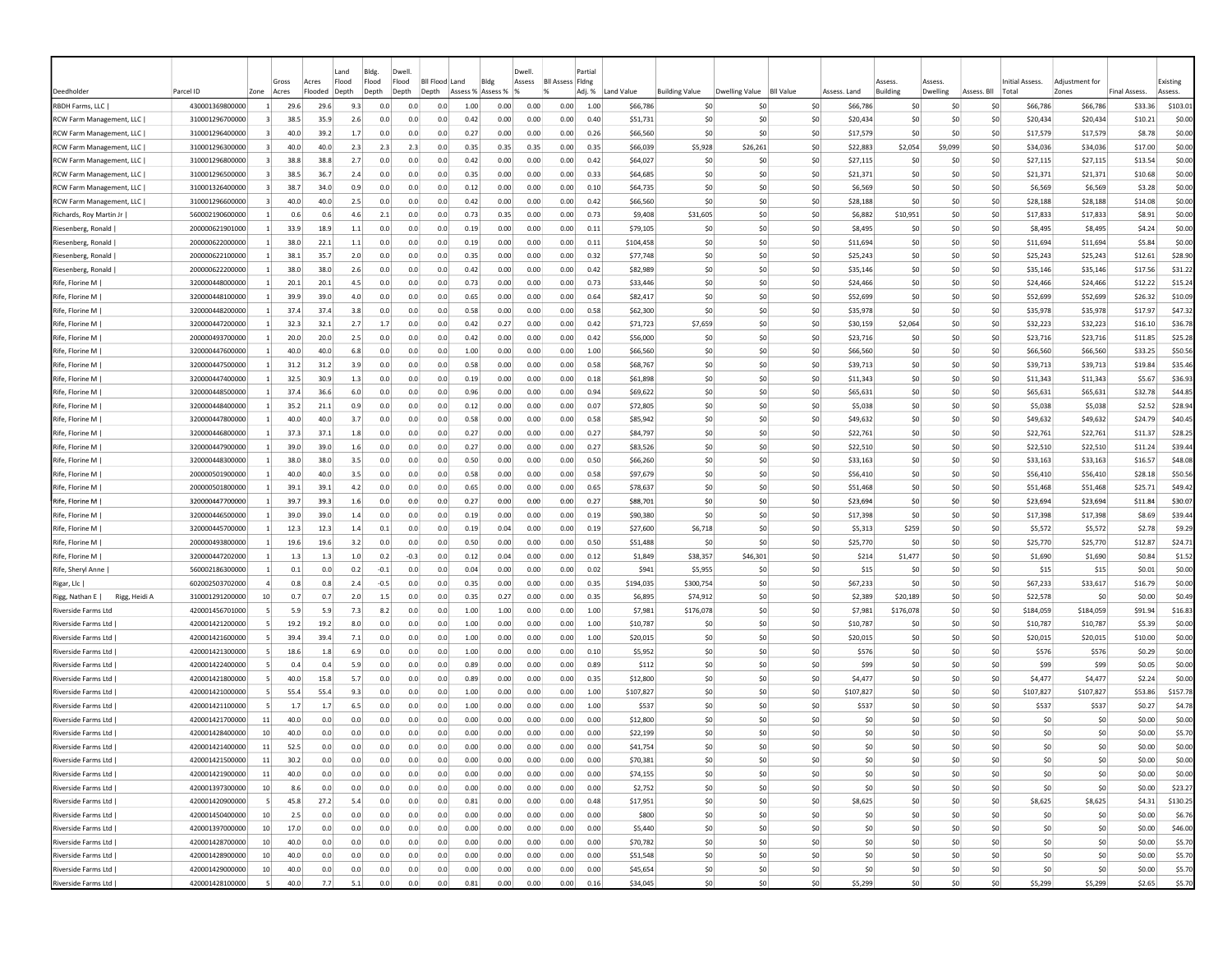|                                          |                                    |                         |                |                  | Land           | Bldg.          | Dwel                    |                 |                  |                  | Dwell        |                         | Partia       |                        |                       |                       |                  |                      |                           |                    |             |                                       |                         |                     |                     |
|------------------------------------------|------------------------------------|-------------------------|----------------|------------------|----------------|----------------|-------------------------|-----------------|------------------|------------------|--------------|-------------------------|--------------|------------------------|-----------------------|-----------------------|------------------|----------------------|---------------------------|--------------------|-------------|---------------------------------------|-------------------------|---------------------|---------------------|
| Deedholder                               | Parcel ID                          | Zone                    | Gross<br>Acres | Acres<br>Flooded | Flood<br>Depth | Flood<br>Depth | Flood<br>Depth<br>Depth | <b>BILFlood</b> | Land<br>Assess % | Blde<br>Assess % | Assess       | <b>BII Assess Fidne</b> | Adj. %       | Land Value             | <b>Building Value</b> | <b>Dwelling Value</b> | <b>BII Value</b> | Assess. Land         | Assess<br><b>Building</b> | 229224<br>Dwelling | Assess. Bll | Initial Assess.<br>Tota               | Adiustment for<br>Zones | <b>Final Assess</b> | Existing<br>Assess. |
| Riverside Farms Ltd                      | 420001420700000                    |                         | 49.6           | 49.6             | 9.8            | 0.0            | 0.0                     | 0.0             | 1.00             | 0.00             | 0.00         | 0.00                    | 1.00         | \$117,188              | -SO                   |                       | \$0              | \$117,188            | S0                        |                    | \$C         | \$117,188<br>S <sub>0</sub>           | \$117,188               | \$58.54             | \$141.23            |
| Riverside Farms Ltd                      | 420001428000000                    | 10                      | 40.0           | 0.0              | 0.0            | 0.0            | 0.0                     | 0.0             | 0.00             | 0.00             | 0.00         | 0.00                    | 0.00         | \$69,231               | \$C                   | \$0                   | \$0              |                      | \$0<br>\$0                |                    | \$C         | \$0<br>\$0                            | \$0                     | \$0.00              | \$5.55              |
| Riverside Farms Ltd                      | 420001426300000                    | 11                      | 10.3           | 0.0              | 0.0            | 0.0            | 0.0                     | 0.0             | 0.00             | 0.00             | 0.00         | 0.00                    | 0.00         | \$23,549               | \$0                   | -SO                   | \$0              |                      | S0<br>S0                  |                    | S0          | S0<br>S0                              | S0                      | \$0.00              | \$0.00              |
| Riverside Farms Ltd                      | 420001427100000                    | 11                      | 40.0           | 0.0              | 0.0            | 0.0            | 0.0                     | 0.0             | 0.00             | 0.00             | 0.00         | 0.00                    | 0.00         | \$52,399               | \$0                   | -SO                   | \$0              |                      | \$0<br>S <sub>0</sub>     |                    | \$0         | \$0<br>\$0                            | \$0                     | \$0.00              | \$0.00              |
| Riverside Farms Ltd                      | 420001429300000                    | 10                      | 40.0           | 0.0              | 0.0            | 0.0            | 0.0                     | 0.0             | 0.00             | 0.00             | 0.00         | 0.00                    | 0.00         | \$36,228               | \$0                   | -SO                   | \$0              |                      | \$0<br>S <sub>0</sub>     |                    | \$0         | \$0<br>\$0                            | \$0                     | \$0.00              | \$2.28              |
| Riverside Farms Ltd                      | 420001426400000                    | 11                      | 35.4           | 0.0              | 0.0            | 0.0            | 0.0                     | 0.0             | 0.00             | 0.00             | 0.00         | 0.00                    | 0.00         | \$82,696               | \$0                   | -SO                   | \$0              |                      | \$0<br>S <sub>0</sub>     |                    | \$0         | \$0<br>\$0                            | \$0                     | \$0.00              | \$0.00              |
| Riverside Farms Ltd                      | 420001422100000                    | 11                      | 40.0           | 0.0              | 0.0            | 0.0            | 0.0                     | 0.0             | 0.00             | 0.00             | 0.00         | 0.00                    | 0.00         | \$17,518               | \$0                   | \$0                   | \$0              |                      | \$0<br>\$0                |                    | \$0         | \$0<br>\$0                            | \$0                     | \$0.00              | \$0.00              |
| Riverside Farms Ltd                      | 420001429200000                    | 10 <sup>1</sup>         | 23.0           | 0.0              | 0.0            | 0.0            | 0.0                     | 0.0             | 0.00             | 0.00             | 0.00         | 0.00                    | 0.00         | \$10,183               | \$0                   | -SO                   | \$0              |                      | \$0<br>\$0                |                    | \$0         | \$0<br>\$0                            | \$0                     | \$0.00              | \$3.28              |
| Riverside Farms Ltd                      | 420001426700000                    | -11                     | 40.0           | 0.0              | 0.0            | 0.0            | 0.0                     | 0.0             | 0.00             | 0.00             | 0.00         | 0.00                    | 0.00         | \$35,449               | -SO                   | -SO                   | \$0              |                      | \$0<br>-SO                |                    | -SO         | \$0<br>S0                             | \$0                     | \$0.00              | \$0.00              |
| Riverside Farms Ltd                      | 420001420600000                    | -51                     | 64.9           | 64.9             | 7.6            | 5.7            | 0.0                     | 0.0             | 1.00             | 0.89             | 0.00         | 0.00                    | 1.00         | \$79,991               | \$56,048              | -SO                   | \$0              | \$79,991             | \$49,631                  |                    | \$0         | \$0<br>\$129,622                      | \$129,622               | \$64.75             | \$184.84            |
| Riverside Farms Ltd                      | 420001422500000                    | -11                     | 21.8           | 0.0              | 0.0            | 0.0            | 0.0                     | 0.0             | 0.00             | 0.00             | 0.00         | 0.00                    | 0.00         | \$49,626               | -SO                   | -SO                   | -SO              |                      | S <sub>0</sub><br>S0      |                    | \$0         | \$0<br>\$0                            | \$0                     | \$0.00              | \$0.00              |
| Riverside Farms Ltd                      | 420001429400000                    | 10 <sup>1</sup>         | 40.0           | 0.0              | 0.0            | 0.0            | 0.0                     | 0.0             | 0.00             | 0.00             | 0.00         | 0.00                    | 0.00         | \$70,697               | \$0                   | \$0                   | \$0              |                      | \$0<br>\$0                |                    | \$0         | \$0<br>\$0                            | \$0                     | \$0.00              | \$0.71              |
| Riverside Farms Ltd                      | 420001422600000                    | -11                     | 34.2           | 0.0              | 0.0            | 0.0            | 0.0                     | 0.0             | 0.00             | 0.00             | 0.00         | 0.00                    | 0.00         | \$76,671               | \$C                   | -SC                   | \$0              |                      | \$0<br>-SC                |                    | ŚC          | \$0<br>\$0                            | \$0                     | \$0.00              | \$0.00              |
| Riverside Farms Ltd                      | 420001426500000                    | 11                      | 12.0           | 0.0              | 0.0            | 0.0            | 0.0                     | 0.0             | 0.00             | 0.00             | 0.00         | 0.00                    | 0.00         | \$10,127               | \$0                   | -SO                   | \$0              |                      | \$0<br>S0                 |                    | sc          | \$0<br>\$0                            | \$0                     | \$0.00              | \$0.00              |
| Riverside Farms Ltd                      | 420001430100000                    | 11                      | 58.3           | 0.0              | 0.0            | 0.0            | 0.0                     | 0.0             | 0.00             | 0.00             | 0.00         | 0.00                    | 0.00         | \$132,625              | \$0                   | -SO                   | \$0              |                      | S0<br>-SO                 |                    | -SO         | \$0<br>S0                             | \$0                     | \$0.00              | \$0.00              |
| Riverside Farms Ltd                      | 420001426800000                    | 11                      | 40.0           | 0.0              | 0.0            | 0.0            | 0.0                     | 0.0             | 0.00             | 0.00             | 0.00         | 0.00                    | 0.00         | \$66,954               | \$0                   | -SO                   | \$0              |                      | \$0<br>-SO                |                    | sc          | \$0<br>\$0                            | \$0                     | \$0.00              | \$0.00              |
| Riverside Farms Ltd                      | 420001420800000                    |                         | 62.4           | 60.2             | 6.5            | 0.0            | 0.0                     | 0.0             | 1.00             | 0.00             | 0.00         | 0.00                    | 0.96         | \$46,829               | \$0                   | -SO                   | \$0              | \$45.178             | S <sub>0</sub>            |                    | \$0         | \$45,178<br>\$0                       | \$45,178                | \$22.57             | \$177.72            |
| Riverside Farms Ltd                      | 420001428500000                    | 10                      | 40.0           | 0.0              | 0.0            | 0.0            | 0.0                     | 0.0             | 0.00             | 0.00             | 0.00         | 0.00                    | 0.00         | \$43,263               | \$C                   | -SO                   | \$0              |                      | \$0<br>S <sub>0</sub>     |                    | \$0         | \$0<br>\$0                            | \$0                     | \$0.00              | \$5.70              |
| Riverside Farms Ltd                      | 420001426200000                    | 10                      | 0.5            | 0.0              | 0.0            | 0.0            | 0.0                     | 0.0             | 0.00             | 0.00             | 0.00         | 0.00                    | 0.00         | \$563                  | \$C                   | -SC                   | \$0              |                      | \$0<br>-SC                |                    | \$C         | \$0<br>\$0                            | \$0                     | \$0.00              | \$1.42              |
| Riverside Farms Ltd                      | 420001397101000                    | 10 <sup>1</sup>         | 7.1            | 0.0              | 0.0            | 0.0            | 0.0                     | 0.0             | 0.00             | 0.00             | 0.00         | 0.00                    | 0.00         | \$2,259                | \$0                   | -SO                   | \$0              |                      | \$0<br>\$0                |                    | S0          | S0<br>\$0                             | \$0                     | \$0.00              | \$19.10             |
| Riverside Farms Ltd                      | 420001428600000                    | 10 <sup>1</sup>         | 40.0           | 0.0              | 0.0            | 0.0            | 0.0                     | 0.0             | 0.00             | 0.00             | 0.00         | 0.00                    | 0.00         | \$101,937              | \$0                   | -SO                   | \$0              |                      | S0<br>S0                  |                    | S0          | S0<br>\$0                             | S0                      | \$0.00              | \$5.70              |
| Riverside Farms Ltd                      | 420001426900000                    | -11                     | 40.0           | 0.0              | 0.0            | 0.0            | 0.0                     | 0.0             | 0.00             | 0.00             | 0.00         | 0.00                    | 0.00         | \$70,861               | -SO                   | -SO                   | \$0              |                      | S0<br>-SO                 |                    | S0          | S0<br>S0                              | \$0                     | \$0.00              | \$0.00              |
| Riverside Farms Ltd                      | 420001429100000                    | 10 <sup>1</sup>         | 17.0           | 0.0              | 0.0            | 0.0            | 0.0                     | 0.0             | 0.00             | 0.00             | 0.00         | 0.00                    | 0.00         | \$12,591               | \$0                   | -SO                   | \$0              |                      | \$0<br>-SO                |                    | S0          | \$0<br>\$0                            | \$0                     | \$0.00              | \$46.00             |
| Riverside Farms Ltd                      | 420001426000000                    |                         | 29.5           | 23.3             | 5.8            | 0.0            | 0.0                     | 0.0             | 0.89             | 0.00             | 0.00         | 0.00                    | 0.70         | \$19,611               | \$0                   | -SO                   | \$0              | \$13,734             | S <sub>0</sub>            |                    | \$0         | \$0<br>\$13,734                       | \$13,734                | \$6.86              | \$83.90             |
| Riverside Farms Ltd                      | 420001426100000                    |                         | $1.0$          | 1.0              | 4.5            | 0.0            | 0.0                     | 0.0             | 0.73             | 0.00             | 0.00         | 0.00                    | 0.73         | \$320                  | \$0                   | -SO                   | \$0              | \$234                | \$0                       |                    | \$C         | \$0<br>\$234                          | \$234                   | \$0.12              | \$2.85              |
| Riverside Farms Ltd                      | 420001397400000                    | 10 <sup>1</sup>         | 0.8            | 0.0              | 0.0            | 0.0            | 0.0                     | 0.0             | 0.00             | 0.00             | 0.00         | 0.00                    | 0.00         | \$269                  | \$0                   | \$0                   | \$0              |                      | \$0<br>\$0                |                    | \$0         | \$0<br>\$0                            | \$0                     | \$0.00              | \$0.12              |
| Riverside Farms Ltd                      | 420001456700000                    |                         | 31.5           | 31.5             | 7.6            | 0.0            | 0.0                     | 0.0             | 1.00             | 0.00             | 0.00         | 0.00                    | 1.00         | \$48,109               | \$0                   | \$0                   | \$0              | \$48,109             | \$0                       |                    | \$C         | \$0<br>\$48,109                       | \$48,109                | \$24.03             | \$89.63             |
| Riverside Farms Ltd                      | 420001428300000                    | 10                      | 9.6            | 0.0              | 0.0            | 0.0            | 0.0                     | 0.0             | 0.00             | 0.00             | 0.00         | 0.00                    | 0.00         | \$3,072                | \$0                   | \$0                   | \$0              |                      | \$0<br>S0                 |                    | -SO         | \$0<br>-SO                            | \$0                     | \$0.00              | \$25.97             |
| Riverside Farms Ltd                      | 420001428200000                    |                         | 39.7           | 24.4             | 5.3            | 0.0            | 0.0                     | 0.0             | 0.81             | 0.00             | 0.00         | 0.00                    | 0.50         | \$12,688               | \$0                   | -SO                   | \$0              | \$6,313              | S <sub>0</sub>            |                    | \$0         | \$0<br>\$6,313                        | \$6,313                 | \$3.15              | \$5.65              |
| Robbins, Clyde  <br>Brewster, Audrey     | 560002170500000                    |                         | 0.2            | 0.2              | 1.0            | 0.3            | 0.0                     | 0.0             | 0.19             | 0.04             | 0.00         | 0.00                    | 0.19         | \$3,892                | \$13,320              | -SO                   | \$0              | \$749                | \$513                     |                    | \$0         | \$0<br>\$1,262                        | \$1,262                 | \$0.63              | \$0.00              |
| Robbins, Clyde C   Brewster, Audrey      | 560002181000000                    |                         | 0.4            | 0.3              | 1.5            | 0.3            | 0.0                     | 0.0             | 0.27             | 0.04             | 0.00         | 0.00                    | 0.25         | \$3,423                | \$2,884               | -SO                   | \$0              | <b>\$845</b>         | \$111                     |                    | \$0         | \$0<br>\$956                          | \$956                   | \$0.48              | \$0.00              |
| Roberts Revocable Trust, W David         | 310001337700000                    |                         | 37.5           | 10.3             | 0.6            | 0.0            | 0.0                     | 0.0             | 0.12             | 0.00             | 0.00         | 0.00                    | 0.03         | \$63,674               | \$C                   | -SC                   | \$0              | \$2,025              | \$0                       |                    | \$C         | \$0<br>\$2,025                        | \$1,012                 | \$0.51              | \$0.00              |
| Roberts Revocable Trust, W David         | 310001337800000                    |                         | 39.0           | 0.7              | 0.6            | 0.0            | 0.0                     | 0.0             | 0.12             | 0.00             | 0.00         | 0.00                    | 0.00         | \$64,896               | \$C                   | \$0                   | \$0              | \$135                | \$0                       |                    | \$0         | \$0<br>\$135                          | \$67                    | \$0.03              | \$0.00              |
| Roberts Trust, RLC                       | 310001341000000                    | -31                     | 38.5           | 35.8             | 4.0            | 0.0            | 0.0                     | 0.0             | 0.65             | 0.00             | 0.00         | 0.00                    | 0.61         | \$64,530               | \$0                   | -SO                   | \$0              | \$39,283             | -SO                       |                    | S0          | S0<br>\$39,283                        | \$39,283                | \$19.62             | \$0.00              |
| Roberts Trust, RLC                       | 310001340500000                    |                         | 38.4           | 38.4             | 4.3            | 0.0            | 0.0                     | 0.0             | 0.65             | 0.00             | 0.00         | 0.00                    | 0.65         | \$63,873               | \$2,921               | -SO                   | \$0              | \$41,805             | -SO                       |                    | S0          | S0<br>\$41,805                        | \$41,805                | \$20.88             | \$0.00              |
| Roberts Trust, RLC                       | 310001340600000                    |                         | 36.7           | 34.8             | 3.2            | 0.0            | 0.0                     | 0.0             | 0.50             | 0.00             | 0.00         | 0.00                    | 0.47         | \$60,626               | S0                    | -SO                   | \$0              | \$28,780             | -SO                       |                    | \$0         | \$28,780<br>S0                        | \$28,780                | \$14.38             | \$0.00              |
| Roberts Trust, RLC                       | 310001340400000                    |                         | 40.0           | 40.0             | 4.1            | 0.0            | 0.0                     | 0.0             | 0.65             | 0.00             | 0.00         | 0.00                    | 0.65         | \$66,560               | -SO                   | -SO                   | \$0              | \$43,564             | S <sub>0</sub>            |                    | \$0         | \$0<br>\$43,564                       | \$43,564                | \$21.76             | \$0.00              |
| Roberts, Donald Bruce<br>Roberts, Sł     | 400001952200000                    |                         | 5.5            | 1.3              | 2.5            | 0.0            | 0.0                     | 0.0             | 0.42             | 0.00             | 0.00         | 0.00                    | 0.10         | \$5,735                | \$C                   | \$0                   | \$0              | \$577                | \$0                       |                    | \$C         | \$0<br>\$577                          | \$289                   | \$0.14              | \$0.00              |
| Rockford Farms Inc                       | 400001869200000                    |                         | 37.7           | 35.5             | 4.8            | 0.0            | 0.0                     | 0.0             | 0.73             | 0.00             | 0.00         | 0.00                    | 0.69         | \$74,068               | \$C                   | \$0                   | \$0              | \$50,992             | \$0                       |                    | \$0         | \$0<br>\$50,992                       | \$50,992                | \$25.47             | \$0.00              |
| Rockford Farms Inc                       | 400001934400000                    |                         | 39.0           | 39.0             | 3.9            | 0.0            | 0.0                     | 0.0             | 0.58             | 0.00             | 0.00         | 0.00                    | 0.58         | \$96,736               | \$C                   | \$0                   | \$0              | \$55,865             | \$0                       |                    | \$C         | \$0<br>\$55,865                       | \$55,865                | \$27.91             | \$0.00              |
| Rockford Farms Inc                       | 400001934500000                    |                         | 28.9<br>38.0   | 28.7<br>37.9     | 4.6            | 0.0            | 0.0                     | 0.0             | 0.73<br>0.19     | 0.00<br>0.00     | 0.00<br>0.00 | 0.00<br>0.00            | 0.73         | \$57,268               | \$0<br>\$0            | -SO<br>-SO            | \$0<br>\$0       | \$41,659             | -SO<br>S <sub>0</sub>     |                    | \$0<br>\$0  | \$0<br>\$41,659<br>\$0                | \$41,659                | \$20.81<br>\$8.78   | \$0.00<br>\$0.00    |
| Rockford Farms Inc                       | 310001320100000                    |                         |                |                  | 1.1            | 0.0            | 0.0                     | 0.0             |                  |                  |              |                         | 0.19         | \$91,557               |                       |                       |                  | \$17,578             |                           |                    |             | \$17,578                              | \$17,578                |                     |                     |
| Rockford Farms Inc                       | 310001320000000<br>310001320200000 |                         | 38.0           | 18.1             | 0.6<br>0.4     | 0.0<br>0.0     | 0.0<br>0.0              | 0.0<br>0.0      | 0.12<br>0.04     | 0.00             | 0.00         | 0.00                    | 0.06         | \$87,842               | \$0<br>\$C            | -SO<br>-SO            | \$0<br>\$0       | \$4,833              | S <sub>0</sub><br>-SC     |                    | \$C<br>\$C  | \$0<br>\$4,833<br>\$0                 | \$4,833                 | \$2.41              | \$0.00              |
| Rockford Farms Inc<br>Rockford Farms Inc | 310001353800000                    |                         | 39.0<br>39.0   | 21.1<br>39.0     | 3.0            | 0.0            | 0.0                     | 0.0             | 0.42             | 0.00<br>0.00     | 0.00<br>0.00 | 0.00<br>0.00            | 0.02<br>0.42 | \$111,247<br>\$116,381 | \$C                   | -SO                   | \$0              | \$2,317<br>\$49,287  | \$0                       |                    | \$0         | \$2,317<br>S <sub>0</sub><br>\$49,287 | \$2,317<br>\$49,287     | \$1.16<br>\$24.62   | \$0.00<br>\$0.00    |
| Rockford Farms Inc                       | 310001354300000                    |                         | 40.0           | 40.0             | 3.3            | 0.0            | 0.0                     | 0.0             | 0.50             | 0.00             | 0.00         | 0.00                    | 0.50         | \$112,830              | \$C                   | -SO                   | \$0              | \$56,471             | \$0                       |                    | so          | S0<br>\$56,471                        |                         | \$28.21             | \$0.00              |
| Rockford Farms Inc                       | 400001934100000                    |                         | 39.0           | 39.0             | 5.3            | 5.3            | 0.0                     | 0.0             | 0.81             | 0.81             | 0.00         | 0.00                    | 0.81         | \$101,627              | \$5,031               | -SO                   | \$0              | \$82,165             | \$4,068                   |                    | S0          | S0<br>\$86,233                        | \$56,471<br>\$86,233    | \$43.07             | \$0.00              |
| Rockford Farms Inc                       | 400001934200000                    |                         | 39.0           | 39.0             | 4.5            | 0.0            | 0.0                     | 0.0             | 0.73             | 0.00             | 0.00         | 0.00                    | 0.73         | \$101,961              | \$0                   | -SO                   | \$0              | \$74,584             | S <sub>0</sub>            |                    | \$0         | \$74,584<br>\$0                       | \$74,584                | \$37.26             | \$0.00              |
| Rockford Farms Inc                       | 400001934300000                    | -51                     | 38.5           | 37.7             | 5.0            | 0.0            | 0.0                     | 0.0             | 0.73             | 0.00             | 0.00         | 0.00                    | 0.72         | \$71,092               | \$0                   | 50                    | \$0              |                      | 50                        |                    | 50          | 50<br>\$50,950                        | \$50,950                | \$25.45             | \$0.00              |
| Rocking K Ranch, LLC                     | 400001903300000                    | $\overline{\mathbf{3}}$ | 39.0           | 39.0             | 7.0            | 0.0            | 0.0                     | 0.0             | 1.00             | 0.00             | 0.00         | 0.00                    | 1.00         | \$77,642               | \$0                   | 50                    | \$0              | \$50,950<br>\$77,642 | \$0                       |                    | \$0         | \$0<br>\$77,642                       | \$77,642                | \$38.78             | \$0.00              |
| Rocking K Ranch, LLC                     | 400001903400000                    | $\vert$ 3               | 14.6           | 14.6             | 8.0            | 0.0            | 0.0                     | 0.0             | 1.00             | 0.00             | 0.00         | 0.00                    | 1.00         | \$24,328               | \$0                   | \$0                   | \$0              | \$24,328             | \$0                       |                    | \$0         | \$0<br>\$24,328                       | \$24,328                | \$12.15             | \$0.00              |
| Rocking K Ranch, LLC                     | 400001903200000                    | $\vert$ 3               | 24.4           | 24.4             | 7.6            | 0.0            | 0.0                     | 0.0             | 1.00             | 0.00             | 0.00         | 0.00                    | 1.00         | \$40,568               | \$0                   | 50                    | \$0              | \$40,568             | \$0                       |                    | \$0         | \$0<br>\$40,568                       | \$40,568                | \$20.26             | \$0.00              |
| Rocking K Ranch, LLC                     | 400001902800000                    | $\overline{3}$          | 4.5            | 3.8              | 5.5            | 0.0            | 0.0                     | 0.0             | 0.81             | 0.00             | 0.00         | 0.00                    | 0.69         | \$8,220                | \$0                   | 50                    | 50               | \$5,675              | \$0                       |                    | 50          | \$0<br>\$5,675                        | \$5,675                 | \$2.83              | \$0.00              |
| Rocking K Ranch, LLC                     | 400001903500000                    | $\mathbf{R}$            | 5.6            | 4.8              | 5.7            | 0.0            | 0.0                     | 0.0             | 0.89             | 0.00             | 0.00         | 0.00                    | 0.77         | \$9,943                | \$0                   | \$0                   | \$0              | \$7,615              | \$0                       |                    | 50          | \$0<br>\$7,615                        | \$7,615                 | \$3.80              | \$0.00              |
| Rocking K Ranch, LLC                     | 400001903600000                    | $\overline{\mathbf{3}}$ | 23.0           | 21.2             | 6.0            | 0.0            | 0.0                     | 0.0             | 0.89             | 0.00             | 0.00         | 0.00                    | 0.82         | \$39,927               | \$0                   | \$0                   | \$0              | \$32,588             | \$0                       |                    | 50          | 50<br>\$32,588                        | \$32,588                | \$16.28             | \$0.00              |
| Rodewald, Garald L                       | 610002494508000                    | $\overline{4}$          | 0.2            | 0.2              | 5.5            | 4.2            | 0.0                     | 0.0             | 0.89             | 0.65             | 0.00         | 0.00                    | 0.89         | \$13,573               | \$107,758             | 50                    | \$0              | \$12,019             | \$70,528                  |                    | \$0         | \$0<br>\$82,547                       | \$41,273                | \$20.62             | \$0.00              |
| Rodewald, Garald L                       | 610002494503000                    | $\overline{a}$          | 0.2            | 0.2              | 5.9            | 0.0            | 0.0                     | 0.0             | 0.89             | 0.00             | 0.00         | 0.00                    | 0.89         | \$9,502                | \$0                   | \$0                   | \$0              | \$8,414              | \$0                       |                    | \$0         | \$0<br>\$8,414                        | \$4,207                 | \$2.10              | \$0.00              |
| Rodewald, Garald L                       | 610002494505000                    | $\Delta$                | 0.3            | 0.3              | 5.9            | 0.0            | 0.0                     | 0.0             | 0.89             | 0.00             | 0.00         | 0.00                    | 0.89         | \$6,020                | \$0                   | \$0                   | \$0              | \$5,331              | 50                        |                    | \$0         | 50<br>\$5,331                         | \$2,665                 | \$1.33              | \$0.00              |
|                                          |                                    |                         |                |                  |                |                |                         |                 |                  |                  |              |                         |              |                        |                       |                       |                  |                      |                           |                    |             |                                       |                         |                     |                     |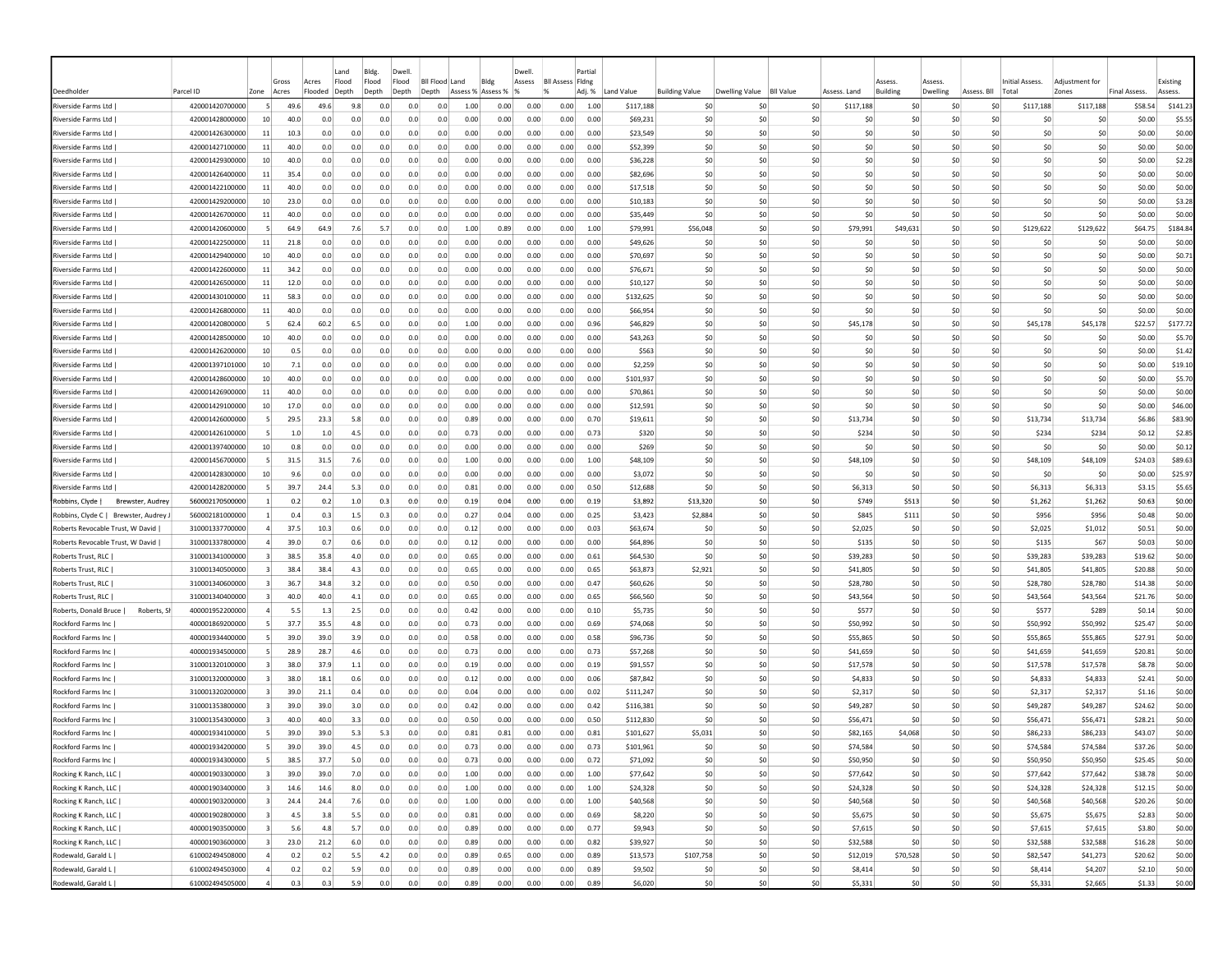|                                                                          |                                    |                |             |             | Land       | Bldg.         | Dwell          |                  |                   |              | Dwell        |                         | Partial       |                       |                       |                |                  |                    |                    |                |             |                        |                       |                     |                  |
|--------------------------------------------------------------------------|------------------------------------|----------------|-------------|-------------|------------|---------------|----------------|------------------|-------------------|--------------|--------------|-------------------------|---------------|-----------------------|-----------------------|----------------|------------------|--------------------|--------------------|----------------|-------------|------------------------|-----------------------|---------------------|------------------|
|                                                                          |                                    |                | Gross       | Acres       | Flood      | Flood         | Flood          | <b>BII Flood</b> | Land              | Bldg         | Assess       | <b>Bll Assess Fldng</b> |               |                       |                       |                |                  |                    | Assess             | Assess         |             | <b>Initial Assess.</b> | Adjustment for        |                     | Existing         |
| Deedholder                                                               | Parcel ID                          | Zone           | Acres       | Flooded     | Depth      | Depth         | Depth<br>Depth |                  | Assess % Assess % |              |              |                         | Adj. %        | Land Value            | <b>Building Value</b> | Dwelling Value | <b>BII Value</b> | Assess, Land       | <b>Building</b>    | Dwelling       | Assess. Bll | Total                  | Zones                 | <b>Final Assess</b> | Assess.          |
| Rodgers, Charles L                                                       | 560002180300000                    |                | 0.6         | 0.6         | 2.3        | 1.0           | 0.0            | 0.0              | 0.35              | 0.19         | 0.00         | 0.00                    | 0.35          | \$3,802               | \$44,168              | -SO            | \$0<br>\$0       | \$1,317            | \$8,502            | -SO            | S0<br>\$0   | \$9,820                | \$9,820               | \$4.91              | \$0.00           |
| Rohde, Ferne H<br>Rohe, Larry                                            | 310001340700000<br>410001835300000 |                | 39.5<br>2.8 | 2.6<br>2.5  | 0.4<br>2.6 | 0.0<br>$-0.5$ | 0.0<br>0.0     | 0.0<br>0.0       | 0.04<br>0.42      | 0.00<br>0.00 | 0.00<br>0.00 | 0.00<br>0.00            | 0.00<br>0.38  | \$102,167<br>\$18,406 | \$2,800<br>\$157,525  | \$0<br>\$0     | \$0              | \$259<br>\$7,061   | S0<br>\$0          | \$C<br>\$0     | \$0         | \$259<br>\$7,061       | \$259<br>\$7,061      | \$0.13<br>\$3.53    | \$0.00<br>\$0.00 |
| Romey Investments, LLC                                                   | 600002490010000                    |                | 0.1         | 0.1         | 6.5        | 6.2           | 0.0            | 0.0              | 0.96              | 0.96         | 0.00         | 0.00                    | 0.96          | \$1,818               | \$63,574              | -SO            | \$0              | \$1,749            | \$61,158           | \$0            | \$0         | \$62,907               | \$31,454              | \$15.71             | \$0.00           |
| Romey Investments, LLC                                                   | 600002487600000                    |                | 1.0         | 1.0         | 6.5        | 5.7           | 0.0            | 0.0              | 0.96              | 0.89         | 0.00         | 0.00                    | 0.96          | \$24,357              | \$192,832             | -SO            | \$0              | \$23,431           | \$170,753          | \$0            | \$0         | \$194,184              | \$97,092              | \$48.50             | \$0.00           |
| Romey Investments, LLC                                                   | 600002490000000                    |                | 0.1         | 0.1         | 6.5        | 6.2           | 0.0            | 0.0              | 0.96              | 0.96         | 0.00         | 0.00                    | 0.96          | \$1,818               | \$63,574              | -SO            | \$0              | \$1,749            | \$61,158           | \$0            | \$0         | \$62,907               | \$31,454              | \$15.71             | \$0.00           |
| Romey Investments, LLC                                                   | 600002433901000                    |                | 0.2         | 0.2         | 6.1        | 4.7           | 0.0            | 0.0              | 0.96              | 0.73         | 0.00         | 0.00                    | 0.96          | \$2,969               | \$12,708              | -SO            | \$0              | \$2,856            | \$9,296            | \$0            | S0          | \$12,152               | \$6,076               | \$3.04              | \$0.00           |
| Root Living Trust, Michelle R                                            | 560002176600000                    |                | 0.4         | 0.4         | 0.1        | $-0.9$        | 0.0            | 0.0              | 0.04              | 0.00         | 0.00         | 0.00                    | 0.04          | \$7,376               | \$63,610              | -SO            | \$0              | \$284              | S0                 | \$0            | S0          | \$284                  | \$284                 | \$0.14              | \$0.00           |
| Ruffcorn Family Trust                                                    | 320000473100000                    | -11            | 34.2        | 34.2        | 1.2        | 0.0           | 0.0            | 0.0              | 0.19              | 0.00         | 0.00         | 0.00                    | 0.19          | \$56,462              | -SO                   | -SO            | \$0              | \$10,869           | S <sub>0</sub>     | \$0            | \$0         | \$10,869               | \$10,869              | \$5.43              | \$32.40          |
| <b>Ruffcorn Family Trust</b>                                             | 320000472700000                    |                | 36.1        | 35.6        | 4.5        | 0.0           | 0.0            | 0.0              | 0.73              | 0.00         | 0.00         | 0.00                    | 0.72          | \$75,795              | \$0                   | \$0            | \$0              | \$54,722           | \$0                | \$0            | \$0         | \$54,722               | \$54,722              | \$27.33             | \$15.96          |
| <b>Ruffcorn Family Trust</b>                                             | 320000472800000                    |                | 37.1        | 37.1        | 5.8        | 0.0           | 0.0            | 0.0              | 0.89              | 0.00         | 0.00         | 0.00                    | 0.89          | \$71,513              | \$C                   | -SO            | \$0              | \$63,325           | \$0                | \$C            | \$0         | \$63,325               | \$63,325              | \$31.63             | \$46.86          |
| <b>Ruffcorn Family Trust</b>                                             | 320000473000000                    |                | 37.6        | 37.6        | 1.1        | 0.0           | 0.0            | 0.0              | 0.19              | 0.00         | 0.00         | 0.00                    | 0.19          | \$62,616              | \$C                   | \$0            | \$0              | \$12,054           | \$0                | \$0            | \$0         | \$12,054               | \$12,054              | \$6.02              | \$42.81          |
| <b>Ruffcorn Family Trust</b>                                             | 320000472900000                    |                | 37.3        | 37.3        | 2.4        | 0.0           | 0.0            | 0.0              | 0.35              | 0.00         | 0.00         | 0.00                    | 0.35          | \$86,816              | \$0                   | \$0            | \$0              | \$30,082           | \$0                | \$0            | \$0         | \$30,082               | \$30,082              | \$15.03             | \$16.50          |
| Ruffcorn, Richard L                                                      | 320000457501000                    |                | 4.5         | 0.0         | -4.5       | 0.0           | 0.0            | 0.0              | 0.00              | 0.00         | 0.00         | 0.00                    | 0.00          | \$10,471              | \$3,026               | -SO            | \$0              | \$0                | \$0                | \$0            | \$0         | \$0                    | \$0                   | \$0.00              | \$0.57           |
| Ruffcorn, Richard L                                                      | 320000457502000                    |                | 1.8         | 0.0         | $-3.1$     | 0.0           | 0.0            | 0.0              | 0.00              | 0.00         | 0.00         | 0.00                    | 0.00          | \$14,240              | \$66,838              | -SO            | \$0              | \$0                | S <sub>0</sub>     | \$0            | \$0         | \$0                    | \$0                   | \$0.00              | \$0.23           |
| <b>Rumsey Revoc Trust</b>                                                | 420001404100000                    | -51            | 32.7        | 32.7        | 5.8        | 0.0           | 0.0            | 0.0              | 0.89              | 0.00         | 0.00         | 0.00                    | 0.89          | \$54,875              | -SO                   | -SO            | \$0              | \$48,592           | S <sub>0</sub>     | \$0            | \$0         | \$48,592               | \$48,592              | \$24.27             | \$0.00           |
| Rumsey Revoc Trust                                                       | 420001404200000                    | -5             | 32.8        | 32.8        | 4.7        | 0.0           | 0.0            | 0.0              | 0.73              | 0.00         | 0.00         | 0.00                    | 0.73          | \$64,204              | \$C                   | -SO            | \$0              | \$46,965           | S <sub>0</sub>     | \$0            | \$0         | \$46,965               | \$46,965              | \$23.46             | \$0.00           |
| Rumsey Revoc Trust                                                       | 420001404400000                    | -5             | 38.0        | 38.0        | 5.1        | 0.0           | 0.0            | 0.0              | 0.81              | 0.00         | 0.00         | 0.00                    | 0.81          | \$69,648              | \$0                   | \$0            | \$0              | \$56,310           | \$0                | \$0            | \$0         | \$56,310               | \$56,310              | \$28.13             | \$0.00           |
| Rumsey Revoc Trust                                                       | 420001404300000                    |                | 37.0        | 37.0        | 6.4        | 0.0           | 0.0            | 0.0              | 0.96              | 0.00         | 0.00         | 0.00                    | 0.96          | \$61,568              | \$0                   | -SO            | \$0              | \$59,228           | \$0                | \$0            | \$0         | \$59,228               | \$59,228              | \$29.59             | \$0.00           |
| Ryan, Joan                                                               | 310001328501000                    |                | 0.9         | 0.9         | 1.3        | 0.0           | 0.0            | 0.0              | 0.19              | 0.00         | 0.00         | 0.00                    | 0.19          | \$8,476               | \$53,071              | -SO            | \$0              | \$1,632            | -SO                | \$0            | S0          | \$1,632                | \$1,632               | \$0.82              | \$0.00           |
| Sabel Farms, Inc.                                                        | 560002183300000                    | -31            | 1.1         | 1.1         | 3.8        | 2.3           | 0.0            | 0.0              | 0.58              | 0.35         | 0.00         | 0.00                    | 0.58          | \$5,139               | \$58,980              | -SO            | \$0              | \$2,968            | \$20,437           | \$0            | \$0         | \$23,404               | \$23,404              | \$11.69             | \$0.00           |
| Salter Living Trust, Charles A & Marylin                                 | 310001348600000                    |                | 15.3        | 15.3        | 1.2        | 0.0           | 0.0            | 0.0              | 0.19              | 0.00         | 0.00         | 0.00                    | 0.19          | \$25,459              | -SO                   | -SO            | \$0              | \$4,901            | S0                 | \$0            | \$0         | \$4,901                | \$4,901               | \$2.45              | \$0.00           |
| Salter Living Trust, Charles A & Marylin                                 | 310001348200000                    |                | 39.0        | 39.0        | 1.1        | 0.0           | 0.0            | 0.0              | 0.19              | 0.00         | 0.00         | 0.00                    | 0.19          | \$64,896              | \$1,826               | \$0            | \$0              | \$12,492           | \$0                | \$C            | \$0         | \$12,492               | \$12,492              | \$6.24              | \$41.90          |
| Salter Living Trust, Charles A & Marylin                                 | 310001348400000                    |                | 1.0         | 1.0         | 0.8        | 0.0           | 0.0            | 0.0              | 0.12              | 0.00         | 0.00         | 0.00                    | 0.12          | \$1,664               | \$C                   | -SO            | \$0              | \$192              | \$0                | \$C            | \$0         | \$192                  | \$192                 | \$0.10              | \$0.51           |
| Salter Living Trust, Charles A & Marylin                                 | 430001378900000                    |                | 2.7         | 2.7         | 8.8        | 0.0           | 0.0            | 0.0              | 1.00              | 0.00         | 0.00         | 0.00                    | 1.00          | \$5,940               | \$0                   | \$0            | \$0              | \$5,940            | \$0                | \$0            | \$0         | \$5,940                | \$5,940               | \$2.97              | \$7.66           |
| Salter Living Trust, Charles A & Marylin                                 | 310001348300000                    |                | 6.0         | 6.0         | 0.9        | 0.0           | 0.0            | 0.0              | 0.12              | 0.00         | 0.00         | 0.00                    | 0.12          | \$9,984               | \$0                   | \$0            | \$0              | \$1,153            | \$0                | \$0            | \$0         | \$1,153                | \$1,153               | \$0.58              | \$6.45           |
| Salter Living Trust, Charles A & Marylin                                 | 310001348700000                    |                | 1.9         | 1.9         | 0.5        | 0.0           | 0.0            | 0.0              | 0.12              | 0.00         | 0.00         | 0.00                    | 0.12          | \$2,919               | \$0                   | -SO            | \$0              | \$337              | \$0                | \$0            | \$0         | \$337                  | \$337                 | \$0.17              | \$1.43           |
| Salter Living Trust, Charles A & Marylin                                 | 430001379000000                    |                | 35.9        | 35.9        | 9.9        | 0.0           | 0.0            | 0.0              | 1.00              | 0.00         | 0.00         | 0.00                    | 1.00          | \$71,597              | \$0                   | -SO            | \$0              | \$71,597           | S0                 | \$0            | \$0         | \$71,597               | \$71,597              | \$35.76             | \$71.49          |
| Salter Living Trust, Charles A & Marylin                                 | 310001348500000                    | $\vert$ 3      | 38.8        | 38.8        | 1.2        | 0.0           | 0.0            | 0.0              | 0.19              | 0.00         | 0.00         | 0.00                    | 0.19          | \$67,221              | \$0                   | -SO            | \$0              | \$12,940           | \$0                | \$0            | \$0         | \$12,940               | \$12,940              | \$6.46              | \$41.64          |
| Salter Living Trust, Charles A & Marylin                                 | 430001379100000                    |                | 35.4        | 35.4        | 10.4       | 0.0           | 0.0            | 0.0              | 1.00              | 0.00         | 0.00         | 0.00                    | 1.00          | \$58,549              | \$C                   | \$0            | \$0              | \$58,549           | \$C                | \$0            | \$0         | \$58,549               | \$58,549              | \$29.25             | \$70.57          |
| Salter, Anthony W                                                        | 310001308300000                    |                | 1.6         | $1.1\,$     | 0.3        | 0.3           | $-1.7$         | 0.0              | 0.04              | 0.04         | 0.00         | 0.00                    | 0.03          | \$1,918               | \$45,907              | \$118,226      | \$0              | \$51               | \$1,767            | \$0            | \$0         | \$1,818                | \$1,818               | \$0.91              | \$0.00           |
| Salter, Anthony W                                                        | 420001399700000                    |                | 0.6         | 0.6         | 10.2       | 0.0           | 0.0            | 0.0              | 1.00              | 0.00         | 0.00         | 0.00                    | 1.00          | \$785                 | \$C                   | -SO            | \$0              | \$785              | \$0                | \$0            | \$0         | \$785                  | \$785                 | \$0.39              | \$0.77           |
| Salter, Anthony W                                                        | 430001369502000                    |                | 2.3<br>38.4 | 2.3<br>38.4 | 6.8<br>0.3 | 7.8           | 0.0<br>0.0     | 0.0<br>0.0       | 1.00<br>0.04      | 1.00<br>0.04 | 0.00<br>0.00 | 0.00<br>0.00            | 1.00<br>0.04  | \$3,439               | \$78,806              | -SO<br>-SO     | \$0              | \$3,439            | \$78,806           | \$0<br>\$0     | \$0<br>\$0  | \$82,245               | \$82,245              | \$41.08             | \$5.15<br>\$0.00 |
| Salter, Anthony W   Salter, Mary F                                       | 310001321400000<br>430001369505000 |                | 2.8         | 2.8         | 7.4        | 0.3<br>7.8    | 0.0            | 0.0              | 1.00              | 1.00         | 0.00         | 0.00                    | 1.00          | \$70,510<br>\$3,688   | \$14,627              | -SO            | \$0<br>-SO       | \$2,715<br>\$3,688 | \$563<br>\$260,970 | \$0            | \$0         | \$3,278<br>\$264,658   | \$3,278               | \$1.64<br>\$132.20  | \$6.31           |
| Salter, Anthony W   Salter, Mary F<br>Salter, Anthony W   Salter, Mary F | 420001456100000                    |                | 35.8        | 35.8        | 3.0        | 0.0           | 0.0            | 0.0              | 0.42              | 0.00         | 0.00         | 0.00                    | 0.42          | \$89,087              | \$260,970<br>\$0      | \$0            | \$0              | \$37,728           | \$0                | \$0            | \$0         | \$37,728               | \$264,658<br>\$37,728 | \$18.85             | \$66.31          |
| Salter, Anthony W   Salter, Mary F                                       | 420001456000000                    |                | 35.9        | 35.9        | 3.0        | 2.5           | 1.0            | 0.0              | 0.50              | 0.42         | 0.19         | 0.00                    | 0.50          | \$84,956              | \$29,990              | \$47,564       | \$0              | \$42,520           | \$12,701           | \$9,156        | \$0         | \$64,377               | \$64,377              | \$32.16             | \$66.42          |
| Salter, Anthony W   Salter, Mary F                                       | 420001456400000                    |                | 36.4        | 36.4        | 2.4        | 0.0           | 0.0            | 0.0              | 0.35              | 0.00         | 0.00         | 0.00                    | 0.35          | \$74,111              | -SO                   | -SC            | \$0              | \$25,679           | -SC                | \$0            | \$0         | \$25,679               | \$25,679              | \$12.83             | \$67.44          |
| Salter, Anthony W   Salter, Mary F                                       | 430001369500000                    |                | 22.1        | 22.1        | 10.0       | 0.0           | 0.0            | 0.0              | 1.00              | 0.00         | 0.00         | 0.00                    | 1.00          | \$44,509              | -SO                   | -SO            | \$0              | \$44,509           | S0                 | \$0            | \$0         | \$44,509               | \$44,509              | \$22.23             | \$50.31          |
| Salter, Anthony W   Salter, Mary F                                       | 420001456200000                    |                | 32.1        | 32.1        | 7.2        | 0.0           | 0.0            | 0.0              | 1.00              | 0.00         | 0.00         | 0.00                    | 1.00          | \$76,924              | -SO                   | -SO            | \$0              | \$76,924           | S0                 | \$0            | \$0         | \$76,924               | \$76,924              | \$38.42             | \$73.11          |
| Salter, Anthony W   Salter, Mary F                                       | 420001456300000                    |                | 38.4        | 38.4        | 4.0        | 0.0           | 0.0            | 0.0              | 0.58              | 0.00         | 0.00         | 0.00                    | 0.58          | \$78,671              | \$0                   | -SO            | \$0              | \$45.433           | S <sub>0</sub>     | \$0            | \$0         | \$45,433               | \$45,433              | \$22.69             | \$71.09          |
| Salter, Anthony W   Salter, Mary F                                       | 420001456500000                    |                | 32.9        | 32.9        | 7.0        | 0.0           | 0.0            | 0.0              | 1.00              | 0.00         | 0.00         | 0.00                    | 1.00          | \$70,837              | \$0                   | -SO            | \$0              | \$70,837           | \$0                | \$0            | \$0         | \$70,837               | \$70,837              | \$35.38             | \$44.51          |
| Salter, Anthony W   Salter, Mary F                                       | 420001456600000                    |                | 58.6        | 58.6        | 4.0        | 0.0           | 0.0            | 0.0              | 0.58              | 0.00         | 0.00         | 0.00                    | 0.58          | \$162,090             | -SO                   | -SO            | \$0              | \$93,607           | \$0                | \$0            | \$0         | \$93,607               | \$93,607              | \$46.76             | \$75.11          |
| Salter, Frank J   Salter, Cheryl K                                       | 430001371000000                    |                | 28.0        | 28.0        | 12.7       | 0.0           | 0.0            | 0.0              | 1.00              | 0.00         | 0.00         | 0.00                    | 1.00          | \$46,308              | \$0                   | -SO            | \$0              | \$46,308           | \$0                | \$0            | \$0         | \$46,308               | \$46,308              | \$23.13             | \$23.92          |
| Salter, Franklin J  <br>Salter, Chervl K                                 | 310001321500000                    | -31            | 38.0        | 38.0        | 1.4        | 0.0           | 0.0            | 0.0              | 0.19              | 0.00         | 0.00         | 0.00                    | 0.19          | \$63,232              | -SO                   | -SO            | \$0              | \$12,172           | -SO                | S0             | S0          | \$12,172               | \$12,172              | \$6.08              | \$0.00           |
| Salter, Franklin J  <br>Salter, Cheryl K                                 | 310001321600000                    |                | 39.0        | 39.0        | 1.7        | 0.0           | 0.0            | 0.0              | $0.2^{\circ}$     | 0.00         | 0.00         | 0.00                    | $0.2^{\circ}$ | \$64,896              | -SO                   | -SO            | \$0              | \$17,489           | -SO                | S0             | -SO         | \$17,489               | \$17,489              | \$8.74              | \$0.00           |
| Salter, Franklin J   Salter, Cheryl K                                    | 430001369504000                    |                | 6.2         | 6.2         | 11.8       | 0.0           | 0.0            | 0.0              | 1.00              | 0.00         | 0.00         | 0.00                    | 1.00          | \$11.324              | \$0                   | -SO            | \$0              | \$11.324           | S <sub>0</sub>     | \$0            | \$0         | \$11,324               | \$11,324              | \$5.66              | \$14.22          |
| Salter, Franklin John  <br>Salter, Chen                                  | 430001364300000                    |                | 31.4        | 31.4        | 12.3       | 0.0           | 0.0            | 0.0              | 1.00              | 0.00         | 0.00         | 0.00                    | 1.00          | \$51,863              | -SO                   | -SO            | \$0              | \$51,863           | S <sub>0</sub>     | \$0            | \$0         | \$51,863               | \$51,863              | \$25.91             | \$89.43          |
| Salter, Franklin John  <br>Salter, Chery                                 | 430001364200000                    |                | 38.8        | 38.8        | 11.9       | 0.0           | 0.0            | 0.0              | 1.00              | 0.00         | 0.00         | 0.00                    | 1.00          | \$75,114              | \$0                   | \$0            | \$0              | \$75,114           | \$0                | \$0            | \$0         | \$75,114               | \$75,114              | \$37.52             | \$110.50         |
| Salter, Franklin John<br>Salter, Chen                                    | 430001364100000                    |                | 38.8        | 38.8        | 11.3       | 0.0           | 0.0            | 0.0              | 1.00              | 0.00         | 0.00         | 0.00                    | 1.00          | \$60,774              | \$0                   | \$0            | \$0              | \$60,774           | \$0                | \$0            | \$0         | \$60,774               | \$60,774              | \$30.36             | \$110.50         |
| Salter, Martin W                                                         | 560002174400000                    | $\vert$ 1      | 0.7         | 0.7         | 1.9        | 0.0           | 0.0            | 0.0              | 0.27              | 0.00         | 0.00         | 0.00                    | 0.27          | \$4,414               | \$0                   | \$0            | \$0              | \$1,190            | \$0                | \$0            | \$0         | \$1,190                | \$1,190               | \$0.59              | \$0.00           |
| Salter, Martin W                                                         | 560002183701000                    | $\vert$ 1      | 0.8         | 0.8         | 2.1        | 0.9           | 0.0            | 0.0              | 0.35              | 0.12         | 0.00         | 0.00                    | 0.35          | \$5,477               | \$101,410             | 50             | \$0              | \$1,898            | \$11,713           | S <sub>0</sub> | \$0         | \$13,611               | \$13,611              | \$6.80              | \$0.00           |
| Sampson III, Herbert M                                                   | 320000456000000                    | $\vert$ 1      | 25.7        | 25.7        | 6.3        | 0.0           | 0.0            | 0.0              | 0.96              | 0.00         | 0.00         | 0.00                    | 0.96          | \$51,592              | \$0                   | 50             | \$0              | \$49,632           | \$0                | 50             | \$0         | \$49,632               | \$49,632              | \$24.79             | \$27.60          |
| Sandbothe Trust, Joseph P   Sandboth                                     | 320000462000000                    | 10             | 5.6         | 0.0         | 0.0        | 0.0           | 0.0            | 0.0              | 0.00              | 0.00         | 0.00         | 0.00                    | 0.00          | \$11,825              | \$0                   | \$0            | \$0              | \$0                | \$0                | 50             | \$0         | \$0                    | \$0                   | \$0.00              | \$4.56           |
| Scebold Revocable Trust, Jonetta   Sc                                    | 420001408302000                    | -5             | 3.1         | 2.7         | 1.1        | 0.0           | 0.0            | 0.0              | 0.19              | 0.00         | 0.00         | 0.00                    | 0.17          | \$8,784               | \$0                   | \$0            | \$0              | \$1,497            | \$0                | 50             | \$0         | \$1,497                | \$1,497               | \$0.75              | \$4.34           |
| Scebold Revocable Trust, Richard E                                       | 420001433800000                    | 5 <sup>1</sup> | 35.6        | 35.6        | 5.6        | 0.0           | 0.0            | 0.0              | 0.89              | 0.00         | 0.00         | 0.00                    | 0.89          | \$73,051              | \$0                   | \$0            | \$0              | \$64,687           | \$0                | \$0            | \$0         | \$64,687               | \$64,687              | \$32.31             | \$65.90          |
| Scebold Revocable Trust, Richard E                                       | 420001433400000                    | -5             | 37.2        | 37.2        | 4.5        | 2.2           | 0.0            | 0.0              | 0.65              | 0.35         | 0.00         | 0.00                    | 0.65          | \$74,031              | \$57,819              | \$0            | \$0              | \$48,453           | \$20,034           | \$0            | \$0         | \$68,488               | \$68,488              | \$34.21             | \$68.86          |
| Scebold Revocable Trust, Richard E                                       | 420001433300000                    | -51            | 36.8        | 36.8        | 2.9        | 0.0           | 0.0            | 0.0              | 0.42              | 0.00         | 0.00         | 0.00                    | 0.42          | \$82,285              | \$0                   | \$67,830       | \$0              | \$34,848           | \$0                | \$0            | \$0         | \$34,848               | \$34,848              | \$17.41             | \$62.80          |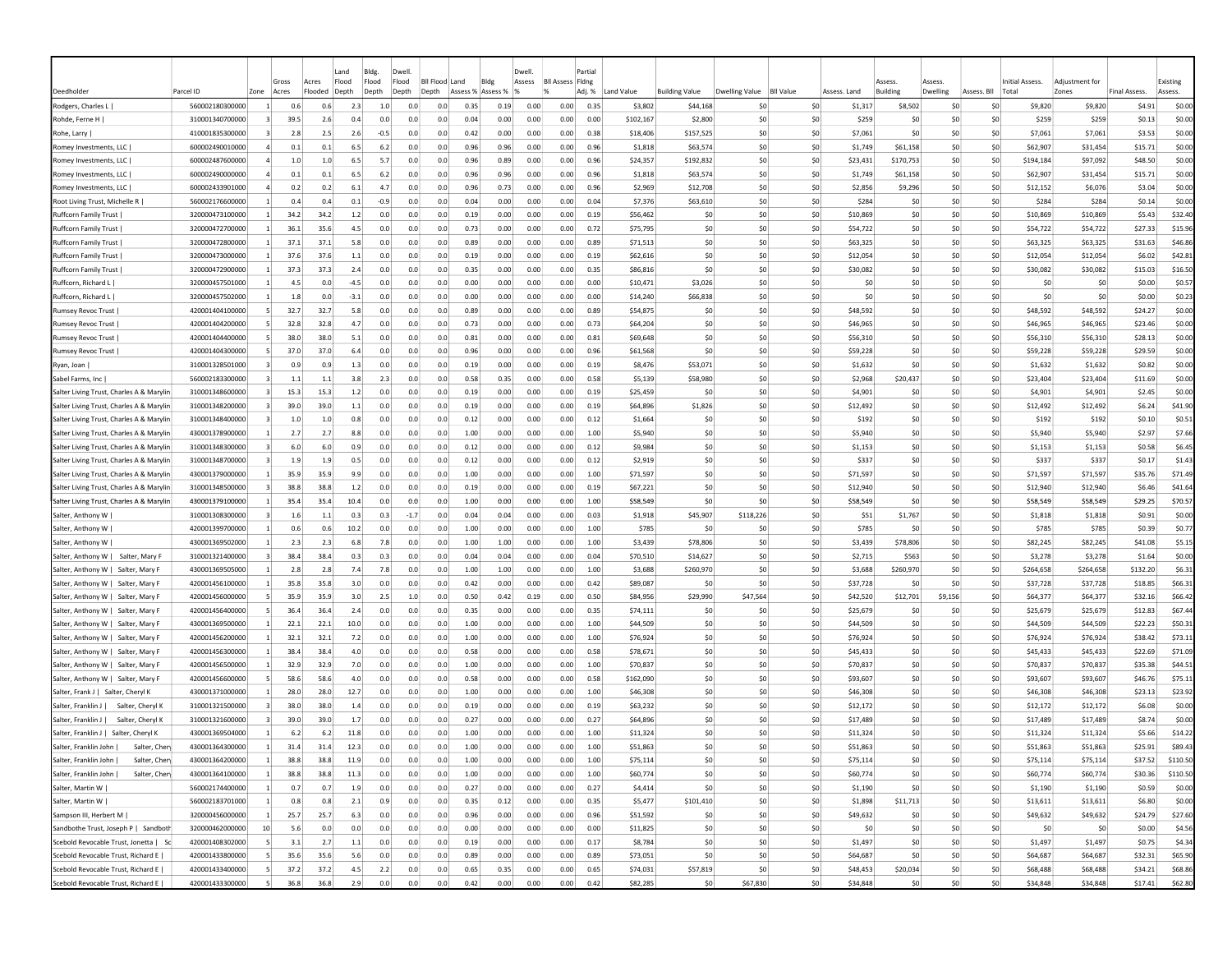|                                         |                 |                         | Gross                           | Land<br>Flood<br>Acres | Bldg.<br>Flood | Dwell<br>Flood | <b>BII Flood</b> | Bldg<br>Land      |      | Dwell<br>Assess | <b>BII Assess Fidng</b> | Partia |            |                       |                |                  |              | <b>ssess</b>    | <i><b>SSESS</b></i> |                | Initial Assess | Adiustment fo |                     | Existing |
|-----------------------------------------|-----------------|-------------------------|---------------------------------|------------------------|----------------|----------------|------------------|-------------------|------|-----------------|-------------------------|--------|------------|-----------------------|----------------|------------------|--------------|-----------------|---------------------|----------------|----------------|---------------|---------------------|----------|
| Deedholde                               | Parcel ID       | Zone                    | Acres                           | Flooded<br>Depth       | Depth          | Depth          | Depth            | Assess % Assess % |      |                 |                         | Adj. % | Land Value | <b>Building Value</b> | Dwelling Value | <b>BII Value</b> | Assess, Land | <b>Building</b> | Dwelling            | Assess, Bll    | Total          | Zones         | <b>Final Assess</b> | Assess   |
| Scebold Revocable Trust, Richard E      | 420001433500000 | -51                     | 31.5                            | 31.5                   | 3.9<br>0.0     | 0.0            | 0.0              | 0.58              | 0.00 | 0.00            | 0.00                    | 0.58   | \$68,464   | <b>SC</b>             | -SO            | \$0              | \$39,538     | S0              | <b>SC</b>           | S0             | \$39,538       | \$39,538      | \$19.75             | \$53.76  |
| Scebold Revocable Trust, Richard E      | 420001433700000 |                         | 35.5                            | 35.5                   | 4.0<br>0.0     | 0.0            | 0.0              | 0.65              | 0.00 | 0.00            | 0.00                    | 0.65   | \$74,838   | \$C                   | S0             | \$0              | \$48,981     | \$C             | \$C                 | \$0            | \$48,981       | \$48,981      | \$24.47             | \$65.72  |
| Scebold Revocable Trust. Richard E      | 420001433600000 |                         | 33.0                            | 32.0                   | 6.1<br>0.0     | 0.0            | 0.0              | 0.96              | 0.00 | 0.00            | 0.00                    | 0.93   | \$70,168   | \$0                   | S <sub>0</sub> | \$0              | S65.516      | \$C             | \$C                 | \$0            | \$65.516       | \$65,516      | \$32.73             | \$61.03  |
| Scebold Revocable Trust, Richard E   S  | 420001433502000 |                         | 1.2                             | 1.2                    | 2.7<br>0.0     | 0.0            | 0.0              | 0.42              | 0.00 | 0.00            | 0.00                    | 0.42   | \$3,647    | \$C                   | S <sub>0</sub> | \$0              | \$1,545      | \$C             | \$C                 | \$0            | \$1,545        | \$1,545       | \$0.77              | \$2.00   |
| Scebold Revocable Trust, Richard E   S  | 420001453101000 |                         | 2.7                             | 2.7                    | 1.1<br>0.0     | 0.0            | 0.0              | 0.19              | 0.00 | 0.00            | 0.00                    | 0.19   | \$7,158    | \$C                   | S <sub>0</sub> | \$0              | \$1,378      | \$C             | \$C                 | \$0            | \$1,378        | \$1,378       | \$0.69              | \$3.84   |
| Scebold Revocable Trust, Richard E Sce  | 400001892000000 |                         | 31.7                            | 31.7                   | 6.1<br>5.7     | 0.0            | 0.0              | 0.96              | 0.89 | 0.00            | 0.00                    | 0.96   | \$96,518   | \$2,095               | \$0            | \$0              | \$92,850     | \$1,855         | \$0                 | \$0            | \$94,705       | \$94,705      | \$47.31             | \$0.00   |
| Scebold Revocable Trust, Richard E Sce  | 400001890000000 | -3                      | 39.0                            | 39.0                   | 6.7<br>0.0     | 0.0            | 0.0              | 1.00              | 0.00 | 0.00            | 0.00                    | 1.00   | \$117,000  | <b>SC</b>             | -SO            | \$0              | \$117,000    | \$0             | S0                  | S0             | \$117,000      | \$117,000     | \$58.44             | \$0.00   |
| Scebold Revocable Trust, Richard E Sce  | 400001890300000 | -3                      | 9.9                             | 9.9                    | 7.5<br>0.0     | 0.0            | 0.0              | 1.00              | 0.00 | 0.00            | 0.00                    | 1.00   | \$19,523   | <b>SC</b>             | -SO            | S0               | \$19,523     | \$0             | S0                  | S0             | \$19,523       | \$19,523      | \$9.75              | \$0.00   |
| Scebold Revocable Trust, Richard E Sce  | 400001890100000 | -3                      | 36.2                            | 36.2                   | 7.2<br>0.0     | 0.0            | 0.0              | 1.00              | 0.00 | 0.00            | 0.00                    | 1.00   | \$89,047   | S0                    | S <sub>0</sub> | SO.              | S89.047      | \$0             | \$0                 | S0             | \$89,047       | \$89,047      | \$44.48             | \$0.00   |
| Scebold Revocable Trust, Richard E Sce  | 400001890200000 |                         | 39.7                            | 39.7                   | 8.1<br>0.0     | 0.0            | 0.0              | 1.00              | 0.00 | 0.00            | 0.00                    | 1.00   | \$94,376   | \$0                   | \$0            | \$0              | \$94,376     | \$0             | \$C                 | \$0            | \$94,376       | \$94,376      | \$47.14             | \$0.00   |
| Scebold, Richard E                      | 420001405500000 |                         | 1.0                             | 1.0                    | 3.2<br>0.0     | 0.7            | 0.0              | 0.50              | 0.00 | 0.12            | 0.00                    | 0.50   | \$1,495    | \$C                   | \$167,859      | \$0              | \$748        | \$0             | \$19,388            | \$0            | \$20,136       | \$20,136      | \$10.06             | \$1.85   |
| Scheffel Investments Inc                | 430001379600000 |                         | 38.8                            | 38.8                   | 10.1<br>0.0    | 0.0            | 0.0              | 1.00              | 0.00 | 0.00            | 0.00                    | 1.00   | \$61,538   | \$C                   | -SC            | \$0              | \$61,538     | \$C             | \$C                 | \$0            | \$61,538       | \$61,538      | \$30.74             | \$104.98 |
| Scheffel Investments Inc                | 430001374901000 |                         | 2.8                             | 2.8                    | 10.2<br>0.0    | 0.0            | 0.0              | 1.00              | 0.00 | 0.00            | 0.00                    | 1.00   | \$4,655    | \$C                   | \$0            | \$0              | \$4,655      | \$0             | \$C                 | \$0            | \$4,655        | \$4,655       | \$2.33              | \$6.29   |
| Scheffel Investments Inc                | 430001379700000 |                         | 40.0                            | 40.0                   | 12.0<br>0.0    | 0.0            | 0.0              | 1.00              | 0.00 | 0.00            | 0.00                    | 1.00   | \$75,622   | \$C                   | S0             | \$0              | \$75,622     | \$0             | S0                  | \$0            | \$75,622       | \$75,622      | \$37.77             | \$113.92 |
| Scheffel Investments Inc                | 430001379800000 |                         | 40.0                            | 40.0                   | 12.0<br>0.0    | 0.0            | 0.0              | 1.00              | 0.00 | 0.00            | 0.00                    | 1.00   | \$88,561   | \$0                   | S0             | \$0              | \$88,561     | S0              | \$0                 | \$0            | \$88,561       | \$88,561      | \$44.24             | \$113.92 |
| Scheffel Investments Inc                | 430001379500000 |                         | 39.8                            | 39.8                   | 11.8<br>0.0    | 0.0            | 0.0              | 1.00              | 0.00 | 0.00            | 0.00                    | 1.00   | \$74,492   | \$0                   | S0             | \$0              | \$74,492     | S0              | \$0                 | \$0            | \$74,492       | \$74,492      | \$37.21             | \$113.41 |
| Scheffel Investments Inc                | 430001381300000 |                         | 2.0                             | 2.0                    | 11.2<br>0.0    | 0.0            | 0.0              | 1.00              | 0.00 | 0.00            | 0.00                    | 1.00   | \$3,177    | \$C                   | S0             | \$0              | \$3,177      | \$0             | \$0                 | \$0            | \$3,177        | \$3,177       | \$1.59              | \$5.95   |
| Scheffel Investments Inc                | 430001379300000 | $\mathbf{1}$            | 36.6                            | 36.6                   | 7.9<br>4.6     | 0.0            | 0.0              | 1.00              | 0.73 | 0.00            | 0.00                    | 1.00   | \$73,185   | \$729                 | \$0            | \$0              | \$73,185     | \$533           | \$0                 | S <sub>0</sub> | \$73,718       | \$73,718      | \$36.82             | \$83.46  |
| Scheffel Investments Inc                | 430001380000000 |                         | 32.7                            | 32.7                   | 10.3<br>0.0    | 0.0            | 0.0              | 1.00              | 0.00 | 0.00            | 0.00                    | 1.00   | \$43,677   | \$C                   | \$0            | \$0              | \$43,677     | \$C             | \$0                 | S <sub>0</sub> | \$43,677       | \$43,677      | \$21.82             | \$88.45  |
| Scheffel Investments Inc                | 430001380010000 | -1                      | 2.4                             | 2.4                    | 4.7<br>0.0     | 0.0            | 0.0              | 0.73              | 0.00 | 0.00            | 0.00                    | 0.73   | \$1,789    | <b>SC</b>             | -SO            | \$0              | \$1,309      | S0              | S0                  | S0             | \$1,309        | \$1,309       | \$0.65              | \$0.00   |
| Scheffel Investments Inc                | 430001379400000 | -11                     | 37.1                            | 37.1                   | 10.2<br>3.6    | 0.0            | 0.0              | 1.00              | 0.58 | 0.00            | 0.00                    | 1.00   | \$64,769   | \$2,505               | S0             | SO.              | S64.769      | \$1,447         | S0                  | S0             | \$66,216       | \$66,216      | S33.08              | \$105.60 |
| Schiltz, Alvin A                        | 560002187200000 |                         | 1.0                             | 1.0                    | 2.6<br>2.4     | 0.0            | 0.0              | 0.42              | 0.35 | 0.00            | 0.00                    | 0.42   | \$11,156   | \$65,912              | S0             | \$0              | \$4,725      | \$22,839        | \$0                 | \$0            | \$27,563       | \$27,563      | \$13.77             | \$0.00   |
| Schiltz, Alvin A                        | 560002183702000 |                         | 0.3                             | 0.3                    | 2.0<br>0.0     | 0.0            | 0.0              | 0.35              | 0.00 | 0.00            | 0.00                    | 0.35   | \$1,282    | \$C                   | \$0            | \$0              | \$444        | \$0             | \$C                 | \$0            | \$444          | \$444         | \$0.22              | \$0.00   |
| Schulz, Donna Ruth  <br>Middleton, Deb  | 310001286600000 |                         | 39.0                            | 39.0                   | 2.6<br>0.0     | 0.0            | 0.0              | 0.42              | 0.00 | 0.00            | 0.00                    | 0.42   | \$64,896   | \$C                   | S <sub>0</sub> | \$0              | \$27,483     | \$C             | \$C                 | \$0            | \$27,483       | \$27,483      | \$13.73             | \$0.00   |
| Schulz, Donna Ruth  <br>Middleton, Deb  | 310001286500000 |                         | 40.0                            | 40.0                   | 2.6<br>0.0     | 0.0            | 0.0              | 0.42              | 0.00 | 0.00            | 0.00                    | 0.42   | \$70,500   | \$C                   | \$0            | \$0              | \$29,857     | \$0             | <b>SC</b>           | \$0            | \$29,857       | \$29,857      | \$14.91             | \$0.00   |
| Schulz, Donna Ruth  <br>Middleton, Deb  | 310001285800000 | -31                     | 38.0                            | 38.0                   | 2.0<br>$1.5\,$ | 0.0            | 0.0              | 0.35              | 0.27 | 0.00            | 0.00                    | 0.35   | \$62,574   | \$6,873               | -SO            | \$0              | \$21,682     | \$1,852         | S0                  | \$0            | \$23,534       | \$23,534      | \$11.76             | \$0.00   |
| Schulz, Donna Ruth  <br>Middleton, Deb  | 310001286200000 |                         | 37.7                            | 37.7                   | 2.7<br>0.0     | 0.0            | 0.0              | 0.42              | 0.00 | 0.00            | 0.00                    | 0.42   | \$62,733   | \$C                   | -SO            | \$0              | \$26,567     | \$C             | <b>SC</b>           | S0             | \$26,567       | \$26,567      | \$13.27             | \$0.00   |
| Schulz, Donna Ruth  <br>Middleton. Deb  | 310001286300000 | 3                       | 40.0                            | 40.0                   | 2.3<br>0.0     | 0.0            | 0.0              | 0.35              | 0.00 | 0.00            | 0.00                    | 0.35   | \$80,271   | \$0                   | S <sub>0</sub> | \$0              | \$27,814     | \$0             | \$0                 | \$0            | \$27,814       | \$27,814      | \$13.89             | \$0.00   |
| Schulz, Donna Ruth  <br>Middleton, Deb  | 310001286400000 | 3                       | 38.7                            | 38.7                   | 2.7<br>0.0     | 0.0            | 0.0              | 0.42              | 0.00 | 0.00            | 0.00                    | 0.42   | \$64,397   | \$C                   | S <sub>0</sub> | \$0              | \$27,272     | \$C             | \$0                 | \$0            | \$27,272       | \$27,272      | \$13.62             | \$0.00   |
| Schulz, Ronald C  <br>Schulz, Sheri I   | 310001339000000 |                         | 1.7                             | 1.3                    | 0.9<br>$-1.4$  | 0.0            | 0.0              | 0.12              | 0.00 | 0.00            | 0.00                    | 0.09   | \$13,845   | \$76,994              | S0             | \$0              | \$1,209      | \$C             | \$C                 | \$0            | \$1,209        | \$1,209       | \$0.60              | \$0.00   |
| Schulz, Ronald C.<br>Schulz, Sheri I    | 310001330400000 |                         | 34.3                            | 34.3                   | 3.8<br>3.2     | 0.0            | 0.0              | 0.58              | 0.50 | 0.00            | 0.00                    | 0.58   | \$56,834   | \$8,972               | \$0            | \$0              | \$32,822     | \$4,490         | \$0                 | \$0            | \$37,312       | \$37,312      | \$18.64             | \$0.00   |
| Schulz, Ronald C.<br>Schulz, Sheri L    | 310001330500000 |                         | 39.0                            | 39.0                   | 3.6<br>0.0     | 0.0            | 0.0              | 0.58              | 0.00 | 0.00            | 0.00                    | 0.58   | \$64,896   | \$C                   | \$0            | \$0              | \$37,477     | \$C             | \$0                 | \$0            | \$37,477       | \$37,477      | \$18.72             | \$0.00   |
| Schulz, Ronald C.  <br>Schulz, Sheri I  | 310001330600000 | 3                       | 39.0                            | 39.0                   | 3.4<br>0.0     | 0.0            | 0.0              | 0.50              | 0.00 | 0.00            | 0.00                    | 0.50   | \$64,896   | \$C                   | -SO            | \$0              | \$32,480     | \$0             | S0                  | S0             | \$32,480       | \$32,480      | \$16.22             | \$0.00   |
| Schulz, Ronald C.<br>Schulz, Sheri L    | 310001330700000 | -3.                     | 40.0                            | 40.0                   | 3.4<br>0.0     | 0.0            | 0.0              | 0.50              | 0.00 | 0.00            | 0.00                    | 0.50   | \$66,560   | S0                    | -SO            | \$0              | \$33,313     | S0              | S0                  | S0             | \$33,313       | \$33,313      | \$16.64             | \$0.00   |
| Schulz, Ronald C.  <br>Schulz, Sheri L  | 310001330800000 | -3                      | 40.0                            | 40.0                   | 2.2<br>0.0     | 0.0            | 0.0              | 0.35              | 0.00 | 0.00            | 0.00                    | 0.35   | S67.400    | <b>SC</b>             | S <sub>0</sub> | SO.              | \$23,354     | \$0             | \$0                 | \$0            | \$23,354       | \$23,354      | \$11.67             | \$0.00   |
| Schulz, Ronald C.<br>Schulz, Sheri L    | 310001330900000 | 3                       | 39.0                            | 39.0                   | 2.5<br>0.0     | 0.0            | 0.0              | 0.35              | 0.00 | 0.00            | 0.00                    | 0.35   | \$64,896   | \$C                   | S <sub>0</sub> | \$0              | \$22,486     | \$0             | \$C                 | \$0            | \$22,486       | \$22,486      | \$11.23             | \$0.00   |
| Schulz, Ronald C.<br>Schulz, Sheri L    | 310001331000000 |                         | 38.0                            | 38.0                   | 2.5<br>0.0     | 0.0            | 0.0              | 0.35              | 0.00 | 0.00            | 0.00                    | 0.35   | \$63,232   | \$C                   | S <sub>0</sub> | \$0              | \$21,910     | \$C             | \$C                 | \$0            | \$21,910       | \$21,910      | \$10.94             | \$0.00   |
| Schulz, Ronald C.<br>Schulz, Sheri L    | 310001331100000 |                         | 39.0                            | 39.0                   | 2.3<br>0.0     | 0.0            | 0.0              | 0.35              | 0.00 | 0.00            | 0.00                    | 0.35   | \$71,496   | \$C                   | \$0            | \$0              | \$24,773     | \$C             | so                  | \$0            | \$24,773       | \$24,773      | \$12.37             | \$0.00   |
| Schwertley Trust, Frederick W   Schwe   | 310001344000000 |                         | 38.5                            | 35.3                   | 1.2<br>0.0     | 0.0            | 0.0              | 0.19              | 0.00 | 0.00            | 0.00                    | 0.18   | \$64,875   | \$C                   | -SO            | \$0              | \$11,453     | \$0             | \$0                 | S0             | \$11,453       | \$11,453      | \$5.72              | \$0.00   |
| Schwertley Trust, Frederick W   Schwe   | 310001343900000 |                         | 9.4                             | 9.0                    | 1.0<br>0.0     | 0.0            | 0.0              | 0.19              | 0.00 | 0.00            | 0.00                    | 0.18   | \$15,858   | \$C                   | -SO            | \$0              | \$2,932      | \$0             | \$0                 | S0             | \$2,932        | \$2,932       | \$1.46              | \$0.00   |
| Schwertley Trust, Rosemary   Schwert    | 310001343901000 |                         | 28.1                            | 25.7                   | 1.5<br>0.0     | 0.0            | 0.0              | 0.27              | 0.00 | 0.00            | 0.00                    | 0.25   | \$47,105   | \$0                   | S <sub>0</sub> | \$0              | \$11,602     | \$0             | \$0                 | \$0            | \$11,602       | \$11,602      | \$5.80              | \$0.00   |
| Schwertley, James F Trustee, Family Tri | 280001235300000 |                         | 38.5                            | 8.3                    | 0.9<br>0.0     | 0.0            | 0.0              | 0.12              | 0.00 | 0.00            | 0.00                    | 0.02   | \$87,251   | \$C                   | S <sub>0</sub> | \$0              | \$2,173      | \$0             | \$C                 | \$0            | \$2,173        | \$1,086       | \$0.54              | \$0.00   |
| Schwertley, James F Trustee, Family Tr  | 280001235200000 |                         | 40.0                            | 26.8                   | 1.4<br>0.0     | 0.0            | 0.0              | 0.19              | 0.00 | 0.00            | 0.00                    | 0.13   | \$82,864   | \$C                   | S <sub>0</sub> | \$0              | \$10,687     | \$0             | \$C                 | \$0            | \$10,687       | \$5,344       | \$2.67              | \$0.00   |
| Schwertley, James F Trustee, Family Tr  | 280001235600000 |                         | 28.9                            | 4.7                    | 0.6<br>0.0     | 0.0            | 0.0              | 0.12              | 0.00 | 0.00            | 0.00                    | 0.02   | \$58,084   | \$C                   | \$0            | \$0              | \$1,092      | \$C             | \$0                 | \$0            | \$1,092        | \$546         | \$0.27              | \$0.00   |
| Schwertley, James F Trustee, Family Tr  | 310001343500000 | -31                     | 37.5                            | 36.7                   | 2.5<br>0.0     | 0.0            | 0.0              | 0.42              | 0.00 | 0.00            | 0.00                    | 0.41   | \$62,104   | S0                    | -SO            | S0               | \$25,747     | \$0             | S0                  | S0             | \$25,747       | \$25,747      | \$12.86             | \$0.00   |
| Schwertley, James F Trustee, Family Tr  | 280001235700000 |                         | 28.7                            | 17.9                   | 0.6<br>0.0     | 0.0            | 0.0              | 0.12              | 0.00 | 0.00            | 0.00                    | 0.0    | \$62,405   | <b>SC</b>             | -SO            | S0               | \$4,503      | -SC             | so                  | -SO            | \$4,503        | \$2,252       | \$1.12              | \$0.00   |
| Schwertley, James F Trustee, Family Tr  | 310001343600000 |                         | 36.3                            | 35.1                   | 1.8<br>0.0     | 0.0            | 0.0              | $0.2^{\circ}$     | 0.00 | 0.00            | 0.00                    | 0.26   | \$59,386   | <b>SC</b>             | -SO            | \$0              | \$15,480     | \$0             | \$C                 | S0             | \$15,480       | \$15,480      | \$7.73              | \$0.00   |
| Schwertley, James F Trustee, Family Tri | 310001343300000 |                         | 37.8                            | 37.8                   | 2.4<br>0.0     | 0.0            | 0.0              | 0.35              | 0.00 | 0.00            | 0.00                    | 0.35   | \$62,899   | \$C                   | S <sub>0</sub> | \$0              | \$21,795     | \$0             | \$0                 | \$0            | \$21,795       | \$21,795      | \$10.89             | \$0.00   |
| Schwertley, James F Trustee, Family Tri | 310001344200000 | $\vert$ 3               | 19.5                            | 19.5                   | 2.5<br>0.0     | 0.0            | 0.0              | 0.35              | 0.00 | 0.00            | 0.00                    | 0.35   | \$32,410   | \$3,850               | \$0            | \$0              | \$11,230     | \$0             | \$0                 | \$0            | \$11,230       | \$11,230      | \$5.61              | \$0.00   |
| Schwertley, James F Trustee, Family Tri | 310001344300000 | $\vert$ 3               | 20.0                            | 20.0                   | 2.3<br>0.0     | 0.0            | 0.0              | 0.35              | 0.00 | 0.00            | 0.00                    | 0.35   | \$31,274   | \$0                   | \$0            | \$0              | \$10,836     | \$0             | 50                  | \$0            | \$10,836       | \$10,836      | \$5.41              | \$0.00   |
| Schwertley, James F Trustee, Family Tri | 310001344400000 |                         | $\overline{\mathbf{3}}$<br>40.0 | 40.0                   | 2.3<br>0.0     | 0.0            | 0.0              | 0.35              | 0.00 | 0.00            | 0.00                    | 0.35   | \$74,460   | \$0                   | \$0            | \$0              | \$25,800     | \$0             | 50                  | \$0            | \$25,800       | \$25,800      | \$12.89             | \$0.00   |
| Schwertley, James F Trustee, Family Tri | 310001344500000 | $\overline{3}$          | 39.0                            | 39.0                   | 2.5<br>0.0     | 0.0            | 0.0              | 0.42              | 0.00 | 0.00            | 0.00                    | 0.42   | \$65,208   | \$0                   | 50             | \$0              | \$27,616     | \$0             | 50                  | \$0            | \$27,616       | \$27,616      | \$13.79             | \$0.00   |
| Schwertley, James F Trustee, Family Tri | 310001343400000 | $\overline{\mathbf{3}}$ | 38.8                            | 38.8                   | 2.5<br>0.0     | 0.0            | 0.0              | 0.42              | 0.00 | 0.00            | 0.00                    | 0.42   | \$64,563   | \$0                   | \$0            | \$0              | \$27,342     | \$0             | 50                  | 50             | \$27,342       | \$27,342      | \$13.66             | \$0.00   |
| Schwertley, L Alan                      | 310001286800000 | $\overline{\mathbf{3}}$ | 1.1                             | 0.8                    | 0.5<br>$-0.5$  | 0.0            | 0.0              | 0.12              | 0.00 | 0.00            | 0.00                    | 0.09   | \$10,125   | \$144,067             | \$0            | \$0              | \$891        | \$0             | 50                  | 50             | \$891          | \$891         | \$0.45              | \$0.00   |
| Schwertley, Michael J  <br>Schwertley   | 320000474400000 | $\mathbf{1}$            | 2.0                             | 2.0                    | 3.0<br>0.3     | 1.7            | 0.0              | 0.50              | 0.04 | 0.27            | 0.00                    | 0.50   | \$2,703    | \$1,812               | \$23,368       | \$0              | \$1,353      | \$70            | \$6,298             | \$0            | \$7,720        | \$7,720       | \$3.86              | \$0.00   |
| Schwertley, Robert J                    | 310001347100000 | $\sim$                  | 35.8                            | 32.1                   | $1.1$<br>0.0   | 0.0            | 0.0              | 0.19              | 0.00 | 0.00            | 0.00                    | 0.17   | \$58,860   | \$0                   | \$0            | \$0              | \$10,160     | \$0             | 50                  | \$0            | \$10,160       | \$5,080       | \$2.54              | \$0.00   |
| Schwertley, Robert J                    | 310001347000000 | $\overline{a}$          | 18.8                            | 16.3                   | 0.9<br>0.0     | 0.0            | 0.0              | 0.12              | 0.00 | 0.00            | 0.00                    | 0.10   | \$30,821   | \$0                   | \$0            | \$0              | \$3,095      | \$0             | \$0                 | \$0            | \$3,095        | \$1,547       | \$0.77              | \$0.00   |
| Schwertley, Robert J                    | 310001347300000 | $\overline{a}$          | 18.8                            | 13.5                   | 0.4<br>0.0     | 0.0            | 0.0              | 0.04              | 0.00 | 0.00            | 0.00                    | 0.03   | \$30,758   | \$0                   | \$0            | \$0              | \$853        | \$0             | \$0                 | \$0            | \$853          | \$426         | \$0.21              | \$0.00   |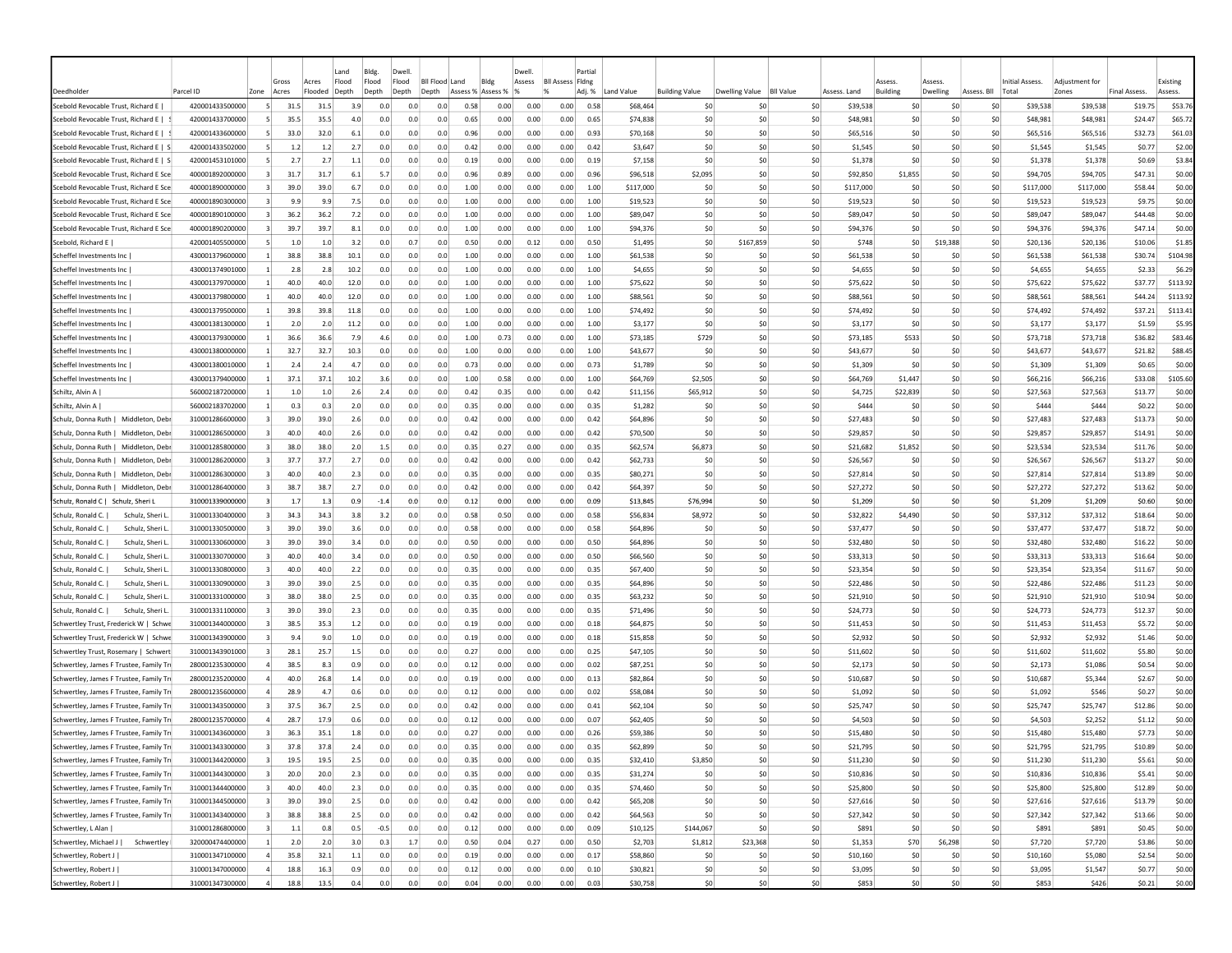|                                         |                 |                |                        | Land                               | Bldg.          | Dwell          |     |                         |                           |      | Dwell  |                                     | Partial |            |                       |                |                  |              |                    |                    |             |                          | Adjustment for |                     |                     |
|-----------------------------------------|-----------------|----------------|------------------------|------------------------------------|----------------|----------------|-----|-------------------------|---------------------------|------|--------|-------------------------------------|---------|------------|-----------------------|----------------|------------------|--------------|--------------------|--------------------|-------------|--------------------------|----------------|---------------------|---------------------|
| Deedholder                              | Parcel ID       | Zone           | Gross<br>Acres         | Flood<br>Acres<br>Flooded<br>Depth | Flood<br>Depth | Flood<br>Depth |     | Bll Flood Land<br>Depth | Bldg<br>Assess % Assess % |      | Assess | <b>BII Assess Fidng</b><br>$\alpha$ | Adj. %  | Land Value | <b>Building Value</b> | Dwelling Value | <b>BII Value</b> | Assess, Land | Assess<br>Building | Assess<br>Dwelling | Assess, Bll | Initial Assess.<br>Total | Zones          | <b>Final Assess</b> | Existing<br>Assess. |
| Schwertley, Robert J                    | 310001347400000 | $\overline{a}$ | 18.7                   | 14.4                               | 0.7            | 0.0            | 0.0 | 0.0                     | 0.12                      | 0.00 | 0.00   | 0.00                                | 0.09    | \$30,804   | \$C                   | -SO            | \$0              | \$2,734      | S0                 | S0                 | S0          | \$2,734                  | \$1,367        | \$0.68              | \$0.00              |
| Schwertley, Robert J                    | 310001346200000 |                | 39.0                   | 27.0                               | 0.8            | 0.0            | 0.0 | 0.0                     | 0.12                      | 0.00 | 0.00   | 0.00                                | 0.08    | \$64,801   | \$3,188               | \$0            | \$0              | \$5,182      | -SC                | -SC                | \$0         | \$5,182                  | \$5,182        | \$2.59              | \$0.00              |
| Schwertley, Robert J                    | 310001346300000 |                | 40.0                   | 34.2                               | 1.5            | 0.0            | 0.0 | 0.0                     | 0.27                      | 0.00 | 0.00   | 0.00                                | 0.23    | \$66,560   | \$C                   | S0             | \$0              | \$15,337     | S0                 | \$C                | \$0         | \$15,337                 | \$15,337       | \$7.66              | \$0.00              |
| Schwertley, William F   Schwertley, D   | 200000620400000 | 3              | 39.0                   | 14.5                               | 0.4            | 0.0            | 0.0 | 0.0                     | 0.04                      | 0.00 | 0.00   | 0.00                                | 0.01    | \$97,186   | \$C                   | S <sub>0</sub> | \$0              | \$1,391      | \$0                | \$0                | \$0         | \$1,391                  | \$1,391        | \$0.69              | \$0.00              |
| Schwertley, William F   Schwertley, D   | 200000620500000 |                | 40.0                   | 36.1                               | 0.3            | 0.0            | 0.0 | 0.0                     | 0.04                      | 0.00 | 0.00   | 0.00                                | 0.03    | \$83,267   | \$C                   | S <sub>0</sub> | \$0              | \$2,893      | \$C                | \$C                | \$0         | \$2,893                  | \$2,893        | \$1.45              | \$0.00              |
| Schwertley, William F   Schwertley, D   | 614001958100000 | $\overline{a}$ | 8.6                    | 8.6                                | 6.3            | 5.8            | 0.0 | 0.0                     | 0.96                      | 0.89 | 0.00   | 0.00                                | 0.96    | \$14,377   | \$585                 | \$0            | \$0              | \$13,831     | \$518              | \$0                | \$0         | \$14,349                 | \$7,174        | \$3.58              | \$0.00              |
| Schwertley, William F   Schwertley, D   | 200000620600000 | 3              | 25.7                   | 1.8                                | 0.1            | 0.0            | 0.0 | 0.0                     | 0.04                      | 0.00 | 0.00   | 0.00                                | 0.00    | \$66,481   | <b>SC</b>             | -SO            | \$0              | \$179        | \$0                | S0                 | S0          | \$179                    | \$179          | \$0.09              | \$0.00              |
| Schwertley, William F   Schwertley, D   | 400001958300000 |                | 33.1                   | 33.1                               | 6.4            | 0.0            | 0.0 | 0.0                     | 0.96                      | 0.00 | 0.00   | 0.00                                | 0.96    | \$55,095   | \$0                   | -SO            | \$0              | \$53,001     | \$0                | S0                 | S0          | \$53,001                 | \$26,501       | \$13.24             | \$0.00              |
| Sekera, Robert J Jr                     | 560002193200000 |                | 0.9                    | 0.9                                | 1.2            | 0.6            | 0.0 | 0.0                     | 0.19                      | 0.12 | 0.00   | 0.00                                | 0.19    | \$17,309   | \$52,941              | S0             | S0               | \$3,332      | \$6,115            | \$0                | \$0         | \$9,447                  | \$9,447        | \$4.72              | \$0.00              |
| Sell, Kimberly K                        | 560002171500000 |                | 0.4                    | 0.4                                | 3.5            | 2.5            | 0.0 | 0.0                     | 0.58                      | 0.42 | 0.00   | 0.00                                | 0.58    | \$5,992    | \$7,443               | \$0            | \$0              | \$3,460      | \$3,152            | \$0                | \$0         | \$6,612                  | \$6,612        | \$3.30              | \$0.00              |
| Sell, Richard E                         | 560002187010000 |                | 0.0                    | 0.0                                | 0.0            | 3.5            | 0.0 | 0.0                     | 0.00                      | 0.58 | 0.00   | 0.00                                | 0.00    | \$0        | \$18,324              | \$0            | \$0              | \$0          | \$10,582           | \$C                | \$0         | \$10,582                 | \$10,582       | \$5.29              | \$0.00              |
| Shafer, John T                          | 400001883400000 |                | 39.0                   | 39.0                               | 4.2            | 0.0            | 0.0 | 0.0                     | 0.65                      | 0.00 | 0.00   | 0.00                                | 0.65    | \$71,569   | \$C                   | \$0            | \$0              | \$46,842     | \$C                | \$0                | \$0         | \$46,842                 | \$23,421       | \$11.70             | \$0.00              |
| Shafer, John T                          | 400001883500000 |                | 40.0                   | 40.0                               | 4.2            | 0.0            | 0.0 | 0.0                     | 0.65                      | 0.00 | 0.00   | 0.00                                | 0.65    | \$66,560   | \$C                   | \$0            | \$0              | \$43,564     | \$C                | \$0                | \$0         | \$43,564                 | \$21,782       | \$10.88             | \$0.00              |
| Shafer, John T                          | 400001883300000 |                | 41.3                   | 41.3                               | 3.2            | 0.0            | 0.0 | 0.0                     | 0.50                      | 0.00 | 0.00   | 0.00                                | 0.50    | \$72,788   | \$C                   | S0             | \$0              | \$36,430     | \$0                | \$0                | \$0         | \$36,430                 | \$18,215       | \$9.10              | \$0.00              |
| Shafer, John T                          | 400001883600000 |                | 40.0                   | 40.0                               | 4.2            | 0.0            | 0.0 | 0.0                     | 0.65                      | 0.00 | 0.00   | 0.00                                | 0.65    | \$66,560   | \$0                   | S0             | \$0              | \$43.564     | S0                 | \$0                | \$0         | \$43,564                 | \$21,782       | \$10.88             | \$0.00              |
| Shafer, John T                          | 400001883200000 |                | 39.0                   | 39.0                               | 4.2            | 0.0            | 0.0 | 0.0                     | 0.65                      | 0.00 | 0.00   | 0.00                                | 0.65    | \$77.546   | \$0                   | S0             | \$0              | \$50.754     | S0                 | \$0                | \$0         | \$50,754                 | \$25,377       | \$12.68             | \$0.00              |
| Shannon, Vickie J                       | 400001950500000 |                | 1.0                    | 1.0                                | 3.3            | 0.0            | 1.1 | 0.0                     | 0.50                      | 0.00 | 0.19   | 0.00                                | 0.50    | \$1,457    | \$0                   | \$64,443       | \$0              | \$729        | \$0                | \$12,405           | \$0         | \$13,135                 | \$6,567        | \$3.28              | \$0.00              |
| Shannon, Vickie J                       | 400001950400000 | $\overline{a}$ | 14.5                   | 14.5                               | 7.9            | 0.0            | 0.0 | 0.0                     | 1.00                      | 0.00 | 0.00   | 0.00                                | 1.00    | \$2,170    | \$0                   | \$0            | \$0              | \$2,170      | \$C                | \$0                | \$0         | \$2,170                  | \$1,085        | \$0.54              | \$0.00              |
| Shannon, Vickie J                       | 400001950301000 |                | 1.6                    | 1.6                                | 4.1            | 3.1            | 0.0 | 0.0                     | 0.65                      | 0.50 | 0.00   | 0.00                                | 0.65    | \$2,430    | \$473                 | \$0            | \$0              | \$1,590      | \$237              | \$0                | \$0         | \$1,827                  | \$914          | \$0.46              | \$0.00              |
| Shearer Revocable Trust. Travis and Ja  | 190000848400000 | 3              | 39.0                   | 10.0                               | 0.3            | 0.0            | 0.0 | 0.0                     | 0.04                      | 0.00 | 0.00   | 0.00                                | 0.01    | \$121,056  | <b>SC</b>             | -SO            | SO.              | \$1,195      | \$0                | S0                 | S0          | \$1,195                  | \$1,195        | \$0.60              | \$0.00              |
| Shearer Revocable Trust. Travis and Jar | 190000848100000 | -31            | 38.6                   | 8.0                                | 0.3            | $-4.4$         | 0.0 | 0.0                     | 0.04                      | 0.00 | 0.00   | 0.00                                | 0.01    | \$117.185  | \$4,791               | S <sub>0</sub> | SO.              | \$935        | \$0                | \$0                | \$0         | \$935                    | \$935          | \$0.47              | \$0.00              |
| Shearer Revocable Trust, Travis and Ja  | 190000848200000 |                | 38.8                   | 5.1                                | 0.3            | 0.0            | 0.0 | 0.0                     | 0.04                      | 0.00 | 0.00   | 0.00                                | 0.01    | \$119,563  | \$C                   | S <sub>0</sub> | \$0              | \$606        | \$0                | \$0                | \$0         | \$606                    | \$606          | \$0.30              | \$0.00              |
| Shelton, Jeffrey J                      | 320000469900000 |                | 2.4                    | 1.1                                | 2.4            | $-3.2$         | 0.0 | 0.0                     | 0.35                      | 0.00 | 0.00   | 0.00                                | 0.16    | \$16,923   | \$50,124              | \$0            | \$0              | \$2,699      | \$0                | \$C                | \$0         | \$2,699                  | \$2,699        | \$1.35              | \$0.76              |
| Shelton, Jeffrey J   Shelton, Julie A   | 320000465902000 |                | 1.8                    | 0.8                                | 0.9            | 0.0            | 0.0 | 0.0                     | 0.12                      | 0.00 | 0.00   | 0.00                                | 0.05    | \$701      | \$C                   | S <sub>0</sub> | \$0              | \$36         | \$C                | \$C                | \$0         | \$36                     | \$36           | \$0.02              | \$0.23              |
| Shelton, Jerry                          | 320000453100000 |                | 6.6                    | 5.8                                | 1.0            | 0.0            | 0.0 | 0.0                     | 0.19                      | 0.00 | 0.00   | 0.00                                | 0.17    | \$10,594   | \$0                   | \$0            | \$0              | \$1,789      | \$0                | \$0                | \$0         | \$1,789                  | \$1,789        | \$0.89              | \$3.76              |
| Shelton, Jerry                          | 320000453000000 |                | 40.0                   | 37.1                               | 1.6            | 0.0            | 0.0 | 0.0                     | 0.27                      | 0.00 | 0.00   | 0.00                                | 0.25    | \$77,280   | \$C                   | \$0            | \$0              | \$19,317     | S0                 | \$0                | \$0         | \$19,317                 | \$19,317       | \$9.65              | \$25.28             |
| Shelton, Jerry                          | 320000452800000 |                | 36.                    | 0.0                                | $-3.0$         | $-2.3$         | 0.0 | 0.0                     | 0.00                      | 0.00 | 0.00   | 0.00                                | 0.00    | \$52,572   | \$13,706              | S0             | \$0              | \$0          | \$C                | \$C                | \$0         | \$0                      | \$0            | \$0.00              | \$4.58              |
| Shelton, Jerry                          | 320000452900000 | $\vert$ 1      | 34.4                   | 31.2                               | 1.3            | 0.0            | 0.0 | 0.0                     | 0.19                      | 0.00 | 0.00   | 0.00                                | 0.17    | \$71,673   | \$0                   | S0             | \$0              | \$12,503     | S0                 | \$0                | \$0         | \$12,503                 | \$12,503       | \$6.25              | \$17.41             |
| Shelton, Jerry                          | 320000457500000 |                | 0.1                    | 0.0                                | $-3.5$         | 0.0            | 0.0 | 0.0                     | 0.00                      | 0.00 | 0.00   | 0.00                                | 0.00    | \$42       | \$C                   | S0             | \$0              | \$0          | <b>SC</b>          | \$0                | \$0         | \$0                      | \$0            | \$0.00              | \$0.02              |
| Shelton, Jerry                          | 320000481500000 | $\mathbf{1}$   | 32.6                   | 5.7                                | 1.5            | 0.0            | 0.0 | 0.0                     | 0.27                      | 0.00 | 0.00   | 0.00                                | 0.05    | \$41,874   | \$3,499               | S0             | \$0              | \$1,973      | \$C                | \$C                | \$0         | \$1,973                  | \$1,973        | \$0.99              | \$4.12              |
| Shelton, Jerry                          | 320000481400000 |                | 38.8                   | 12.3                               | 1.3            | 0.0            | 0.0 | 0.0                     | 0.19                      | 0.00 | 0.00   | 0.00                                | 0.06    | \$54,806   | \$C                   | \$0            | \$0              | \$3,349      | \$C                | \$0                | \$0         | \$3,349                  | \$3,349        | \$1.67              | \$4.90              |
| Shelton, Jerry                          | 320000481300000 |                | 40.0                   | 35.7                               | 1.7            | 0.0            | 0.0 | 0.0                     | 0.27                      | 0.00 | 0.00   | 0.00                                | 0.24    | \$81,462   | \$C                   | \$0            | \$0              | \$19,594     | \$0                | \$0                | \$0         | \$19,594                 | \$19,594       | \$9.79              | \$32.86             |
| Shepard, Leo D                          | 420001396500000 | -5.            | 1.2                    | 1.2                                | 6.7            | 3.9            | 0.0 | 0.0                     | 1.00                      | 0.58 | 0.00   | 0.00                                | 1.00    | \$10,962   | \$100,498             | -SO            | \$0              | \$10,962     | \$58,038           | \$0                | \$0         | \$69,000                 | \$69,000       | \$34.47             | \$0.00              |
| Shilling, Matthew W                     | 420001410900000 | -3             | 2.1                    | 2.1                                | 4.8            | 4.2            | 0.0 | 0.0                     | 0.73                      | 0.65 | 0.00   | 0.00                                | 0.73    | \$15,597   | \$153,293             | S0             | \$0              | \$11,409     | \$100,330          | \$0                | \$0         | \$111,739                | \$111,739      | \$55.81             | \$1.76              |
| Shimon, Dennis                          | 410001835500000 | 3              | 10.4                   | 10.4                               | 4.1            | 0.0            | 0.0 | 0.0                     | 0.65                      | 0.00 | 0.00   | 0.00                                | 0.65    | \$19,023   | \$C                   | S0             | \$0              | \$12,451     | S0                 | \$0                | \$0         | \$12,451                 | \$12,451       | \$6.22              | \$0.00              |
| Shimon, Dennis                          | 410001835600000 | $\vert$ 3      | 33.9                   | 33.9                               | 4.0            | 0.0            | 0.0 | 0.0                     | 0.65                      | 0.00 | 0.00   | 0.00                                | 0.65    | \$83,384   | \$0                   | \$0            | \$0              | \$54,575     | \$0                | \$0                | \$0         | \$54,575                 | \$54,575       | \$27.26             | \$0.00              |
| Shimon, Dennis                          | 410001835400000 |                | 14.0                   | 14.0                               | 4.3            | 0.0            | 0.0 | 0.0                     | 0.65                      | 0.00 | 0.00   | 0.00                                | 0.65    | \$25,813   | \$C                   | \$0            | \$0              | \$16,895     | \$C                | \$C                | \$0         | \$16,895                 | \$16,895       | \$8.44              | \$0.00              |
| Sirius Farms, LLC                       | 320000419200000 |                | 20.0                   | 20.0                               | 0.5            | 0.0            | 0.0 | 0.0                     | 0.12                      | 0.00 | 0.00   | 0.00                                | 0.12    | \$47,869   | \$C                   | \$0            | \$0              | \$5,529      | \$0                | \$0                | \$0         | \$5,529                  | \$5,529        | \$2.76              | \$0.00              |
| Sirius Farms, LLC                       | 320000419000000 |                | 38.0                   | 37.4                               | 0.8            | 0.0            | 0.0 | 0.0                     | 0.12                      | 0.00 | 0.00   | 0.00                                | 0.11    | \$89,785   | \$C                   | S0             | \$0              | \$10,206     | S0                 | \$0                | \$0         | \$10,206                 | \$10,206       | \$5.10              | \$0.00              |
| Sirius Farms, LLC                       | 320000417400000 |                | 39.0                   | 20.4                               | 0.8            | 0.0            | 0.0 | 0.0                     | 0.12                      | 0.00 | 0.00   | 0.00                                | 0.06    | \$93,565   | \$C                   | -SO            | \$0              | \$5,653      | S0                 | \$0                | \$0         | \$5,653                  | \$5,653        | \$2.82              | \$0.00              |
| Sirius Farms, LLC                       | 320000417500000 |                | 36.0                   | 29.0                               | 1.1            | 0.0            | 0.0 | 0.0                     | 0.19                      | 0.00 | 0.00   | 0.00                                | 0.16    | \$76,931   | \$0                   | S0             | \$0              | \$11,930     | \$0                | \$0                | \$0         | \$11,930                 | \$11,930       | \$5.96              | \$9.10              |
| Sirius Farms, LLC                       | 320000421000000 |                | 39.0                   | 38.7                               | 1.6            | 0.0            | 0.0 | 0.0                     | 0.27                      | 0.00 | 0.00   | 0.00                                | 0.27    | \$84,324   | \$C                   | \$0            | \$0              | \$22,551     | \$0                | \$0                | \$0         | \$22,551                 | \$22,551       | \$11.26             | \$9.86              |
| Sirius Farms, LLC                       | 320000421200000 |                | 39.0                   | 30.1                               | 1.6            | 0.0            | 0.0 | 0.0                     | 0.27                      | 0.00 | 0.00   | 0.00                                | 0.21    | \$84,924   | \$C                   | S0             | \$0              | \$17,664     | \$0                | \$C                | \$0         | \$17,664                 | \$17,664       | \$8.82              | \$7.33              |
| Sirius Farms, LLC                       | 320000421100000 |                | 37.6                   | 36.3                               | 1.6            | 0.0            | 0.0 | 0.0                     | 0.27                      | 0.00 | 0.00   | 0.00                                | 0.26    | \$84,636   | \$0                   | \$0            | \$0              | \$22,021     | \$0                | \$0                | \$0         | \$22,021                 | \$22,021       | \$11.00             | \$4.75              |
| SITARAM, LLC                            | 604001958030000 | $\Delta$       | 2.2                    | 2.2                                | 1.5            | -0.2           | 0.0 | 0.0                     | 0.27                      | 0.00 | 0.00   | 0.00                                | 0.27    | \$133,054  | \$916,946             | -SO            | SO.              | \$35,858     | S0                 | S0                 | S0          | \$35,858                 | \$17,929       | \$8.96              | \$0.00              |
| SJP Farms, LLC   Danker Revocable Tru   | 400001865200000 |                | 36.3                   | 36.3                               | 6.9            | 0.0            | 0.0 | 0.0                     | 1.00                      | 0.00 | 0.00   | 0.00                                | 1.00    | \$58,918   | <b>SC</b>             | -SO            | SO.              | \$58,918     | -SC                | so                 | -SO         | \$58,918                 | \$58,918       | \$29.43             | \$0.00              |
| SJP Farms, LLC   Danker Revocable Tru   | 400001865300000 |                | 39.0                   | 39.0                               | 7.5            | 0.0            | 0.0 | 0.0                     | 1.00                      | 0.00 | 0.00   | 0.00                                | 1.00    | \$66,306   | \$C                   | S <sub>0</sub> | \$0              | \$66,306     | \$0                | \$0                | \$0         | \$66,306                 | \$66,306       | \$33.12             | \$0.00              |
| SJP Farms, LLC   Danker Revocable Tru   | 400001865100000 |                | 38.5                   | 38.2                               | 5.9            | 0.0            | 0.0 | 0.0                     | 0.89                      | 0.00 | 0.00   | 0.00                                | 0.88    | \$63,372   | \$0                   | S <sub>0</sub> | \$0              | \$55,708     | \$0                | \$0                | \$0         | \$55,708                 | \$55,708       | \$27.83             | \$0.00              |
| SJP Farms, LLC   Danker Revocable Tri   | 400001865000000 | -5             | 39.0                   | 39.0                               | 6.2            | 0.0            | 0.0 | 0.0                     | 0.96                      | 0.00 | 0.00   | 0.00                                | 0.96    | \$70,129   | \$0                   | \$0            | \$0              | \$67,464     | \$0                | 50                 | \$0         | \$67,464                 | \$67,464       | \$33.70             | \$0.00              |
| SJP Farms, LLC   Danker Revocable Tru   | 400001865600000 | $\mathbf{5}$   | 36.7                   | 36.7                               | 7.1            | 0.0            | 0.0 | 0.0                     | 1.00                      | 0.00 | 0.00   | 0.00                                | 1.00    | \$62,912   | \$0                   | \$0            | \$0              | \$62,912     | \$0                | 50                 | \$0         | \$62,912                 | \$62,912       | \$31.43             | \$0.00              |
| SJP Farms, LLC   Danker Revocable Tru   | 400001865500000 | -5             | 30.5                   | 30.5                               | 4.4            | 0.0            | 0.0 | 0.0                     | 0.65                      | 0.00 | 0.00   | 0.00                                | 0.65    | \$73,614   | \$0                   | \$0            | \$0              | \$48,180     | \$0                | 50                 | \$0         | \$48,180                 | \$48,180       | \$24.07             | \$0.00              |
| SJP Farms, LLC   Danker Revocable Tru   | 400001865800000 | 5 <sup>1</sup> | 37.4                   | 37.4                               | 9.0            | 0.0            | 0.0 | 0.0                     | 1.00                      | 0.00 | 0.00   | 0.00                                | 1.00    | \$69,298   | \$0                   | 50             | \$0              | \$69,298     | \$0                | 50                 | \$0         | \$69,298                 | \$69,298       | \$34.62             | \$0.00              |
| SJP Farms, LLC   Danker Revocable Tru   | 400001865900000 |                | 5 <sup>1</sup><br>38.0 | 38.0                               | 4.8            | 0.0            | 0.0 | 0.0                     | 0.73                      | 0.00 | 0.00   | 0.00                                | 0.73    | \$80,679   | \$0                   | 50             | 50               | \$59,017     | \$0                | 50                 | 50          | \$59,017                 | \$59,017       | \$29.48             | \$0.00              |
| SJP Farms, LLC   Danker Revocable Tru   | 400001865700000 |                | 5 <sup>1</sup><br>40.0 | 40.0                               | 7.3            | 0.0            | 0.0 | 0.0                     | 1.00                      | 0.00 | 0.00   | 0.00                                | 1.00    | \$96,493   | \$0                   | \$0            | \$0              | \$96,493     | \$0                | 50                 | 50          | \$96,493                 | \$96,493       | \$48.20             | \$0.00              |
| Skelton, Diane Adell                    | 600002361301000 | $\overline{4}$ | 0.2                    | 0.2                                | 6.2            | 0.0            | 0.0 | 0.0                     | 0.96                      | 0.00 | 0.00   | 0.00                                | 0.96    | \$3,098    | \$0                   | \$0            | \$0              | \$2,980      | \$0                | 50                 | \$0         | \$2,980                  | \$1,490        | \$0.74              | \$0.00              |
| Skelton, Diane Adell                    | 600002385000000 | $\overline{a}$ | 0.2                    | 0.2                                | 6.2            | 4.2            | 0.0 | 0.0                     | 0.96                      | 0.65 | 0.00   | 0.00                                | 0.96    | \$5,370    | \$83,352              | 50             | 50               | \$5,166      | \$54,554           | \$0                | \$0         | \$59,720                 | \$29,860       | \$14.92             | \$0.00              |
| Skelton, Diane Adell                    | 600002361300000 | $\overline{a}$ | 0.2                    | 0.2                                | 6.0            | 4.2            | 0.0 | 0.0                     | 0.89                      | 0.65 | 0.00   | 0.00                                | 0.89    | \$8,802    | \$91,862              | \$0            | \$0              | \$7,794      | \$60,124           | 50                 | \$0         | \$67,918                 | \$33,959       | \$16.96             | \$0.00              |
| Skelton, Jerry R   Skelton, Nancy S     | 610002494507000 | $\overline{a}$ | 0.2                    | 0.2                                | 5.7            | 0.0            | 0.0 | 0.0                     | 0.89                      | 0.00 | 0.00   | 0.00                                | 0.89    | \$6,166    | 50                    | \$0            | \$0              | \$5,460      | \$0                | 50                 | \$0         | \$5,460                  | \$2,730        | \$1.36              | \$0.00              |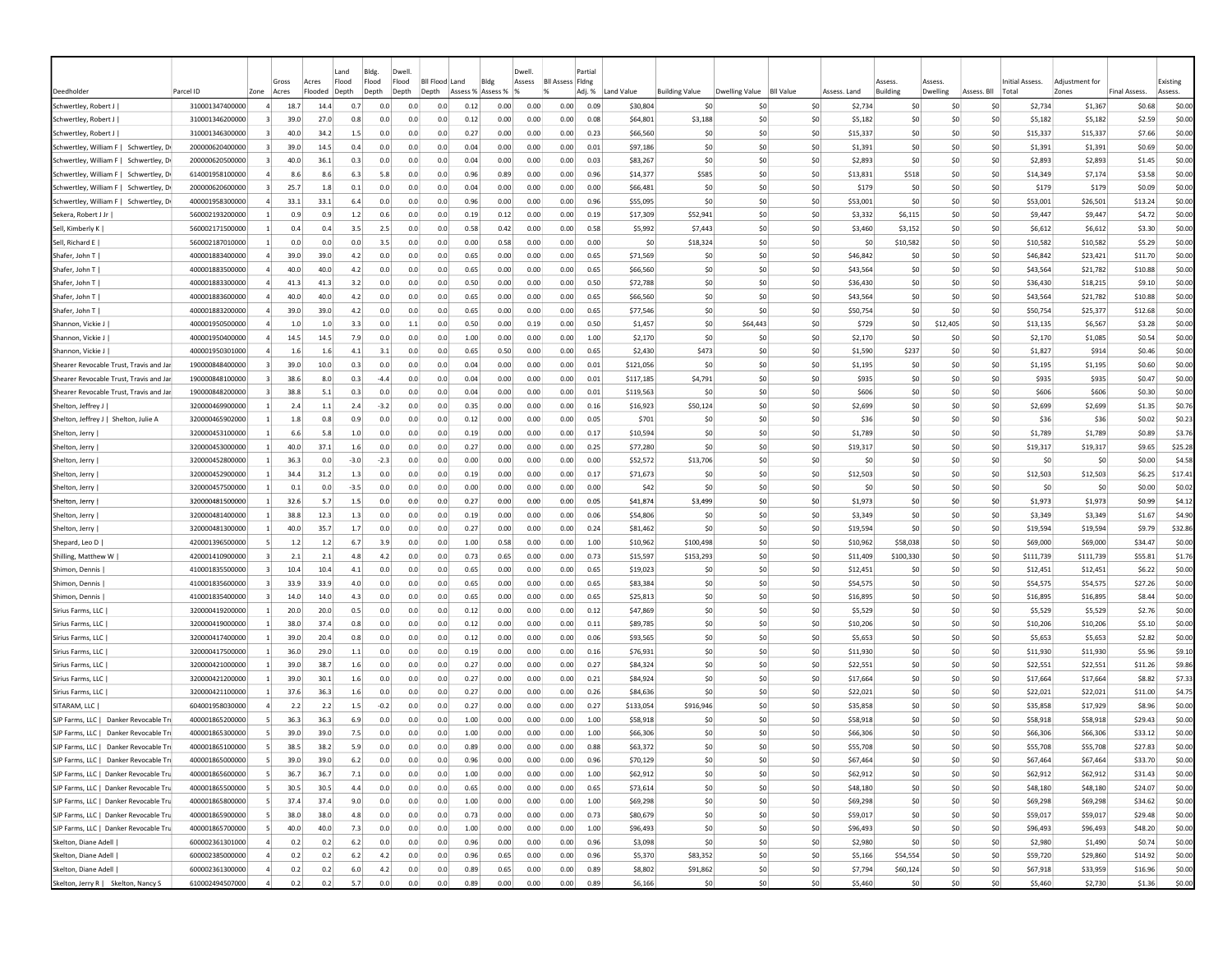|                                           |                 |                         | Gross                           | Land<br>Flood<br>Acres | Bldg.<br>Flood | Dwell<br>Flood |        | <b>Bll Flood Land</b> | Bldg              | Dwell<br>Assess | <b>BII Assess Fidne</b> | Partia      |            |                       |                 |                  |                | Assess          | Asspss   |                 | Initial Assess. | Adiustment for |                     | Existing |
|-------------------------------------------|-----------------|-------------------------|---------------------------------|------------------------|----------------|----------------|--------|-----------------------|-------------------|-----------------|-------------------------|-------------|------------|-----------------------|-----------------|------------------|----------------|-----------------|----------|-----------------|-----------------|----------------|---------------------|----------|
| Deedholde                                 | Parcel ID       | Zone                    | Acres                           | Flooded<br>Depth       | Depth          | Depth          | Depth  |                       | Assess % Assess % |                 |                         | Adj. %      | Land Value | <b>Building Value</b> | Dwelling Value  | <b>BII Value</b> | Assess. Land   | <b>Building</b> | Dwelling | Assess. Bll     | Total           | Zones          | <b>Final Assess</b> | Assess.  |
| Skelton, Patrick S                        | 600002361302000 | $\overline{a}$          | 0.2                             | 0.2                    | 5.6<br>4.2     |                | 0.0    | 0.0<br>0.89           | 0.65              | 0.00            | 0.00                    | 0.89        | \$7,701    | \$81,139              | -SC             | \$0              | \$6,819        | \$53,105        | \$C      | S0              | \$59,925        | \$29,962       | \$14.97             | \$0.00   |
| Skinner, Christopher  <br>Skinner, Jenn   | 560002168500000 |                         | 2.8                             | 2.8                    | 4.3            | 4.5            | 0.0    | 0.0<br>0.65           | 0.73              | 0.00            | 0.00                    | 0.65        | \$31,102   | \$9,315               | \$0             | \$0              | \$20,356       | \$6,814         | \$0      | \$0             | \$27,170        | \$27,170       | \$13.57             | \$0.00   |
| Skinner, Christopher  <br>Skinner, Jennif | 560002168501000 |                         | 2.5                             | 2.5                    | 4.6            | 4.5            | 0.0    | 0.73<br>0.0           | 0.73              | 0.00            | 0.00                    | 0.73        | \$27,946   | \$117,396             | \$0             | \$0              | \$20,442       | \$85,875        | \$0      | \$0             | \$106,318       | \$106,318      | \$53.11             | \$0.00   |
| Sleepy Hollow Farm                        | 400001962700000 | $\overline{a}$          | 36.7                            | 33.4                   | 2.7            | 0.0            | 0.0    | 0.0<br>0.42           | 0.00              | 0.00            | 0.00                    | 0.39        | \$68,577   | \$C                   | S0              | \$0              | \$26,460       | -SC             | \$0      | \$0             | \$26,460        | \$13,230       | \$6.61              | \$0.00   |
| Sleepy Hollow Farm                        | 400001961300000 |                         | 40.2                            | 19.4                   | 2.7            | 0.0            | 0.0    | 0.42<br>0.0           | 0.00              | 0.00            | 0.00                    | 0.20        | \$82,274   | \$C                   | S0              | \$0              | \$16,802       | S0              | \$0      | \$0             | \$16,802        | \$8,401        | \$4.20              | \$0.00   |
| Sleepy Hollow Farm                        | 400001961400000 |                         | 36.7                            | 32.7                   | 2.7            | 0.0            | 0.0    | 0.0<br>0.42           | 0.00              | 0.00            | 0.00                    | 0.38        | \$65,272   | \$C                   | S0              | \$0              | \$24,657       | <b>SC</b>       | \$C      | \$0             | \$24,657        | \$12,328       | \$6.16              | \$0.00   |
| Smith Family Trust                        | 310001326100000 | $\mathbf{1}$            | 41.2                            | 41.2                   | 3.8            | 0.0            | 0.0    | 0.0<br>0.58           | 0.00              | 0.00            | 0.00                    | 0.58        | \$95,427   | \$C                   | \$0             | \$0              | \$55,109       | \$0             | \$0      | \$0             | \$55,109        | \$55,109       | \$27.53             | \$0.00   |
| Smith Family Trust                        | 310001326010000 |                         | 41.6                            | 41.6                   | 3.3            | 0.0            | 0.0    | 0.0<br>0.50           | 0.00              | 0.00            | 0.00                    | 0.50        | \$91,815   | \$C                   | \$0             | \$0              | \$45,953       | \$0             | \$0      | \$0             | \$45,953        | \$45,953       | \$22.95             | \$0.00   |
| Smith Family Trust                        | 310001347900000 | 3                       | 39.C                            | 11.2                   | 0.7            | 0.0            | 0.0    | 0.0<br>0.12           | 0.00              | 0.00            | 0.00                    | 0.03        | \$68,413   | <b>SC</b>             | S0              | \$0              | \$2,269        | <b>SC</b>       | \$0      | -SO             | \$2,269         | \$2,269        | \$1.13              | \$0.00   |
| Smith Family Trust                        | 310001348000000 | -31                     | 40.0                            | 33.7                   | 0.2            | 0.0            | 0.0    | 0.0<br>0.04           | 0.00              | 0.00            | 0.00                    | 0.03        | \$73,118   | \$0                   | S0              | S0               | \$2,372        | S0              | \$0      | \$0             | \$2,372         | \$2,372        | \$1.18              | \$0.00   |
| Smith Revocable Trust, Gene H             | 610001964600000 |                         | 39.0                            | 39.0                   | 6.8            | 0.0            | 0.0    | 1.00<br>0.0           | 0.00              | 0.00            | 0.00                    | 1.00        | \$68,632   | \$0                   | S0              | \$0              | \$68,632       | S0              | \$0      | \$0             | \$68,632        | \$34,316       | \$17.14             | \$0.00   |
| Smith Revocable Trust, Gene H             | 610001964400000 |                         | 39.0                            | 39.0                   | 6.7            | 0.0            | 0.0    | 0.0<br>1.00           | 0.00              | 0.00            | 0.00                    | 1.00        | \$78,272   | \$C                   | \$0             | \$0              | \$78,272       | \$0             | \$0      | \$0             | \$78,272        | \$39,136       | \$19.55             | \$0.00   |
| Smith Revocable Trust, Gene H             | 610001964300000 |                         | 40.0                            | 40.0                   | 7.2            | 0.0            | 0.0    | 0.0<br>1.00           | 0.00              | 0.00            | 0.00                    | 1.00        | \$80,891   | \$C                   | S0              | \$0              | \$80,891       | <b>SC</b>       | \$0      | \$0             | \$80,891        | \$40,446       | \$20.20             | \$0.00   |
| Smith Revocable Trust, Gene H             | 610001964200000 |                         | 39.0                            | 39.0                   | 6.2            | 5.8            | 0.0    | 0.0<br>0.96           | 0.89              | 0.00            | 0.00                    | 0.96        | \$108,503  | \$1,166               | \$0             | \$0              | \$104,380      | \$1,032         | \$0      | \$0             | \$105,412       | \$52,706       | \$26.33             | \$0.00   |
| Smith Revocable Trust, Gene H             | 610001964800000 |                         | 32.0                            | 32.0                   | 6.8            | 0.0            | 0.0    | 1.00<br>0.0           | 0.00              | 0.00            | 0.00                    | 1.00        | \$53,186   | \$C                   | S0              | \$0              | \$53,186       | S0              | \$0      | \$0             | \$53,186        | \$26,593       | \$13.28             | \$0.00   |
| Smith Revocable Trust, Gene H             | 610001964700000 |                         | 40.0                            | 40.0                   | 7.0            | 0.0            | 0.0    | 1.00<br>0.0           | 0.00              | 0.00            | 0.00                    | 1.00        | \$69,242   | \$C                   | S0              | \$0              | \$69,242       | \$C             | \$0      | -SO             | \$69,242        | \$34,621       | \$17.29             | \$0.00   |
| Smith Revocable Trust, Gene H             | 610001964500000 |                         | 40.0                            | 40.0                   | 6.7            | 0.0            | 0.0    | 0.0<br>1.00           | 0.00              | 0.00            | 0.00                    | 1.00        | \$82,726   | \$C                   | \$0             | \$0              | \$82.726       | S0              | \$0      | \$0             | \$82,726        | \$41,363       | \$20.66             | \$0.00   |
| Smith Revocable Trust, Margaret           | 570002196300000 |                         | 9.2                             | 6.9                    | 2.0            | 0.5            | 0.0    | 0.0<br>0.35           | 0.12              | 0.00            | 0.00                    | 0.26        | \$24,175   | \$1,348               | \$0             | \$0              | \$6,276        | \$156           | \$0      | \$0             | \$6,431         | \$6,431        | \$3.21              | \$0.00   |
| Smith Revocable Trust, Margaret           | 560002187700000 |                         | 0.0                             | 0.0                    | 0.0            | 0.0            | $-1.0$ | 0.0<br>0.00           | 0.00              | 0.00            | 0.00                    | 0.00        | \$0        | \$C                   | \$126,863       | \$0              | S <sub>0</sub> | \$C             | \$C      | \$0             | \$0             | \$0            | \$0.00              | \$0.00   |
| Smith Revocable Trust, Margaret           | 560002189300000 |                         | 0.2                             | 0.2                    | 0.6            | 0.1            | 0.0    | 0.0<br>0.12           | 0.04              | 0.00            | 0.00                    | 0.12        | \$5,855    | \$4,508               | \$0             | \$0              | \$676          | \$174           | \$0      | \$0             | \$850           | \$850          | \$0.42              | \$0.00   |
| Smith, David C                            | 600002424000000 | 4                       | 0.2                             | 0.2                    | 7.8            | 0.0            | 0.0    | 0.0<br>1.00           | 0.00              | 0.00            | 0.00                    | 1.00        | \$5,533    | \$C                   | -SO             | \$0              | \$5,533        | S0              | \$0      | S0              | \$5,533         | \$2,767        | \$1.38              | \$0.00   |
| Smith, Mildred                            | 430001381900000 | -1                      | 2.5                             | 2.5                    | 6.6            | 0.0            | 0.0    | 0.0<br>1.00           | 0.00              | 0.00            | 0.00                    | 1.00        | \$5,522    | <b>SC</b>             | -SO             | \$0              | \$5,522        | S0              | S0       | S0              | \$5,522         | \$5,522        | \$2.76              | \$0.00   |
| Smith, Mildred                            | 430001382500000 | 10                      | 12.1                            | 0.0                    | 0.0            | 0.0            | 0.0    | 0.00<br>0.0           | 0.00              | 0.00            | 0.00                    | 0.00        | \$21,256   | \$0                   | S0              | SO.              | S <sub>0</sub> | S0              | \$0      | \$0             | -SO             | S <sub>0</sub> | \$0.00              | \$34.46  |
| Smith, Mildred                            | 430001382104000 |                         | 16.0                            | 16.0                   | 7.3            | 0.0            | 0.0    | 1.00<br>0.0           | 0.00              | 0.00            | 0.00                    | 1.00        | \$21,590   | \$0                   | S0              | \$0              | \$21.590       | S0              | \$0      | \$0             | \$21,590        | \$21,590       | \$10.78             | \$45.57  |
| Smith, Mildred                            | 430001382501000 | 10                      | 1.0                             | 0.0                    | 0.0            | 0.0            | 0.0    | 0.0<br>0.00           | 0.00              | 0.00            | 0.00                    | 0.00        | \$2,102    | \$C                   | \$0             | \$0              | \$0            | \$C             | \$C      | \$0             | S0              | \$0            | \$0.00              | \$2.76   |
| Smith, Mildred                            | 430001386010000 | 10                      | 6.4                             | 0.0                    | 0.0            | 0.0            | 0.0    | 0.0<br>0.00           | 0.00              | 0.00            | 0.00                    | 0.00        | \$5,857    | \$0                   | \$0             | \$0              | \$0            | \$0             | \$0      | \$0             | \$0             | \$0            | \$0.00              | \$1.08   |
| Smith, Mildred                            | 430001386000000 | 10                      | 51.0                            | 0.0                    | 0.0            | 0.0            | 0.0    | 0.0<br>0.00           | 0.00              | 0.00            | 0.00                    | 0.00        | \$103,018  | \$C                   | \$0             | \$0              | \$0            | \$C             | \$C      | \$0             | \$0             | \$0            | \$0.00              | \$74.10  |
| Smith, Mildred                            | 320000482400000 |                         | 62.9                            | 61.7                   | 4.6            | 0.0            | 0.0    | 0.73<br>0.0           | 0.00              | 0.00            | 0.00                    | 0.72        | \$119,489  | \$C                   | \$0             | \$0              | \$85,766       | \$0             | \$0      | \$0             | \$85,766        | \$85,766       | \$42.84             | \$179.08 |
| Smith, Roger                              | 400001965200000 | $\overline{a}$          | 30.7                            | 30.7                   | 4.9            | 4.0            | 0.0    | 0.0<br>0.73           | 0.65              | 0.00            | 0.00                    | 0.73        | \$72,525   | \$10,282              | S0              | \$0              | \$53,052       | \$6,730         | \$0      | \$0             | \$59,782        | \$29,891       | \$14.93             | \$0.00   |
| Smith, Roger                              | 400001965600000 | 4                       | 31.1                            | 31.1                   | 5.5            | 0.0            | 0.0    | 0.0<br>0.89           | 0.00              | 0.00            | 0.00                    | 0.89        | \$51,800   | \$C                   | \$0             | \$0              | \$45.869       | \$C             | \$0      | \$0             | \$45,869        | \$22,934       | \$11.46             | \$0.00   |
| Smith, Roger                              | 400001965700000 |                         | 31.6                            | 31.6                   | 4.8            | 0.0            | 0.0    | 0.0<br>0.73           | 0.00              | 0.00            | 0.00                    | 0.73        | \$86,867   | \$C                   | \$0             | \$0              | \$63,543       | \$C             | \$0      | \$0             | \$63,543        | \$31,772       | \$15.87             | \$0.00   |
| Smith, Roger                              | 400001965300000 |                         | 39.3                            | 39.3                   | 5.8            | 0.0            | 0.0    | 0.0<br>0.89           | 0.00              | 0.00            | 0.00                    | 0.89        | \$65,058   | \$C                   | \$0             | \$0              | \$57,609       | \$C             | \$C      | \$0             | \$57,609        | \$28,804       | \$14.39             | \$0.00   |
| Smith, Roger                              | 400001965500000 | $\Delta$                | 38.5                            | 36.4                   | 4.9            | 0.0            | 0.0    | 0.0<br>0.73           | 0.00              | 0.00            | 0.00                    | 0.69        | \$63,178   | \$C                   | \$0             | \$0              | \$43,729       | \$0             | \$0      | \$0             | \$43,729        | \$21,864       | \$10.92             | \$0.00   |
| Smith, Roger                              | 400001965400000 | $\overline{a}$          | 38.5                            | 37.8                   | 5.1            | 0.0            | 0.0    | 0.0<br>0.81           | 0.00              | 0.00            | 0.00                    | 0.79        | \$63,291   | S0                    | -SO             | SO.              | \$50,267       | S0              | S0       | S0              | \$50,267        | \$25,133       | \$12.55             | \$0.00   |
| Smith, Roger J                            | 400001963400000 |                         | 34.4                            | 34.4                   | 6.5            | 0.0            | 0.0    | 0.0<br>1.00           | 0.00              | 0.00            | 0.00                    | 1.00        | \$64,443   | <b>SC</b>             | S0              | \$0              | \$64,443       | -SC             | \$0      | -SO             | \$64,443        | \$64,443       | \$32.19             | \$0.00   |
| Smith, Roger J                            | 400001964000000 | 4                       | 31.4                            | 31.4                   | 5.4            | 0.0            | 0.0    | 0.81<br>0.0           | 0.00              | 0.00            | 0.00                    | 0.81        | \$51,647   | \$0                   | S0              | SO.              | \$41,757       | S0              | \$0      | \$0             | \$41,757        | \$20,878       | \$10.43             | \$0.00   |
| Smith, Roger J                            | 400001963900000 |                         | 29.8                            | 29.8                   | 3.0            | 0.0            | 0.0    | 0.50<br>0.0           | 0.00              | 0.00            | 0.00                    | 0.50        | \$61,605   | \$0                   | S0              | \$0              | \$30,833       | S0              | \$0      | \$0             | \$30,833        | \$15,417       | \$7.70              | \$0.00   |
| Smith, Roger J                            | 400001963800000 |                         | 20.0                            | 20.0                   | 4.5            | 0.0            | 0.0    | 0.0<br>0.73           | 0.00              | 0.00            | 0.00                    | 0.73        | \$33,048   | \$C                   | \$0             | \$0              | \$24,175       | \$0             | \$C      | \$0             | \$24,175        | \$12,087       | \$6.04              | \$0.00   |
| Smith, Roger J                            | 400001963600000 |                         | 38.5                            | 37.2                   | 4.3            | 0.0            | 0.0    | 0.0<br>0.65           | 0.00              | 0.00            | 0.00                    | 0.63        | \$74,173   | \$C                   | \$0             | \$0              | \$46,931       | \$0             | \$0      | \$0             | \$46,931        | \$46,931       | \$23.44             | \$0.00   |
| Smith, Roger J                            | 400001963200000 |                         | 36.4                            | 35.6                   | 4.0            | 0.0            | 0.0    | 0.0<br>0.65           | 0.00              | 0.00            | 0.00                    | 0.64        | \$73,212   | \$291                 | \$0             | \$0              | \$46,903       | \$0             | \$0      | \$0             | \$46,903        | \$46,903       | \$23.43             | \$0.00   |
| Smith, Roger J                            | 400001963300000 |                         | 37.5                            | 37.2                   | 5.4            | 0.0            | 0.0    | 0.81<br>0.0           | 0.00              | 0.00            | 0.00                    | 0.80        | \$61,395   | \$C                   | S0              | \$0              | \$49,267       | \$0             | \$0      | \$0             | \$49,267        | \$24,634       | \$12.30             | \$0.00   |
| Smith, Roger J                            | 400001963500000 | -51                     | 39.0                            | 39.0                   | 5.6            | 0.0            | 0.0    | 0.89<br>0.0           | 0.00              | 0.00            | 0.00                    | 0.89        | \$91.042   | \$0                   | S0              | \$0              | \$80,618       | S0              | \$0      | \$0             | \$80,618        | \$80,618       | \$40.27             | \$0.00   |
| Smith, Roger J                            | 400001963402000 |                         | 0.9                             | 0.9                    | 6.0            | 5.3            | 0.0    | 0.96<br>0.0           | 0.81              | 0.00            | 0.00                    | 0.96        | \$1,290    | \$9,461               | S0              | \$0              | \$1,241        | \$7,649         | \$0      | \$0             | \$8,890         | \$8,890        | \$4,44              | \$0.00   |
| Smith, Roger J                            | 400001966000000 |                         | 1.8                             | 1.8                    | 3.5            | 0.0            | 0.3    | 0.0<br>0.58           | 0.00              | 0.04            | 0.00                    | 0.58        | \$2,414    | \$C                   | \$183,668       | \$0              | \$1,394        | \$0             | \$7,071  | \$0             | \$8,465         | \$8,465        | \$4.23              | \$0.00   |
| Sorick Amended & Restated Revocable       | 430001371300000 |                         | 26.6                            | 26.6                   | 11.3           | 0.0            | 0.0    | 0.0<br>1.00           | 0.00              | 0.00            | 0.00                    | 1.00        | \$42,165   | \$C                   | \$0             | \$0              | \$42,165       | \$C             | \$0      | \$0             | \$42,165        | \$42,165       | \$21.06             | \$22.73  |
| Sorick Amended & Restated Revocable       | 430001371200000 |                         | 42.5                            | 42.5                   | 12.4           | 0.0            | 0.0    | 1.00<br>0.0           | 0.00              | 0.00            | 0.00                    | 1.00        | \$70,376   | \$C                   | \$0             | \$0              | \$70,376       | \$C             | so       | S0              | \$70,376        | \$70,376       | \$35.15             | \$47.05  |
| Sorick Amended & Restated Revocable       | 320000452600000 |                         | 38.5                            | 38.5                   | 7.7            | 0.0            | 0.0    | 0.0<br>1.00           | 0.00              | 0.00            | 0.00                    | 1.00        | \$75,062   | <b>SC</b>             | -SO             | \$0              | \$75,062       | S0              | S0       | S0              | \$75,062        | \$75,062       | \$37.49             | \$103.47 |
| Sorick Amended & Restated Revocable       | 430001371400000 |                         | 10.6                            | 10.6                   | 11.8           | 0.0            | 0.0    | 1.00<br>0.0           | 0.00              | 0.00            | 0.00                    | 1.00        | \$14,446   | \$0                   | S <sub>0</sub>  | \$0              | \$14,446       | \$0             | \$0      | \$0             | \$14,446        | \$14,446       | \$7.22              | \$9.06   |
| Sorick Amended & Restated Revocable       | 430001371100000 | $\vert$ 1               | 11.0                            | 11.0                   | 11.9           | 0.0            | 0.0    | 0.0<br>1.00           | 0.00              | 0.00            | 0.00                    | 1.00        | \$18,446   | \$0                   | 50 <sub>1</sub> | \$0              | \$18,446       | \$0             | 50       | \$0             | \$18,446        | \$18,446       | \$9.21              | \$27.67  |
| Soule, Perry S                            | 420001403702000 | $\overline{\mathbf{3}}$ | 0.1                             | 0.1                    | 3.0            | 0.0            | 0.0    | 0.0<br>0.42           | 0.00              | 0.00            | 0.00                    | 0.42        | \$566      | \$0                   | 50              | \$0              | \$240          | \$0             | \$0      | \$0             | \$240           | \$240          | \$0.12              | \$0.10   |
| Soule, Perry S                            | 420001403700000 | $\vert$ 3               | 0.5                             | 0.5                    | 2.8            | 2.2            | 0.0    | 0.0<br>0.42           | 0.35              | 0.00            | 0.00                    | 0.42        | \$12,608   | \$22,494              | \$0             | \$0              | \$5,339        | \$7,794         | \$0      | \$0             | \$13,134        | \$13,134       | \$6.56              | \$12.18  |
| Splittgerber, Garla   Splittgerber, Stefa | 560002183703000 | $\mathbf{1}$            | 0.4                             | 0.4                    | 1.9            | 0.9            | 0.0    | 0.0<br>0.27           | 0.12              | 0.00            | 0.00                    | 0.27        | \$5,354    | \$68,721              | 50              | \$0              | \$1,443        | \$7,937         | 50       | \$0             | \$9,380         | \$9,380        | \$4.69              | \$0.00   |
| Spooner Family Living Trust               | 200000621000000 |                         | $\overline{3}$<br>32.8          | 25.3                   | 0.4            | 0.0            | 0.0    | 0.0<br>0.04           | 0.00              | 0.00            | 0.00                    | 0.03        | \$78,080   | \$2,355               | 50              | \$0              | \$2,317        | \$0             | 50       | \$0             | \$2,317         | \$2,317        | \$1.16              | \$0.00   |
| Spooner Family Living Trust               | 200000621100000 |                         | $\overline{\mathbf{3}}$<br>32.5 | 32.5                   | 1.5            | 0.0            | 0.0    | 0.27<br>0.0           | 0.00              | 0.00            | 0.00                    | 0.27        | \$66,419   | \$0                   | 50              | \$0              | \$17,900       | \$0             | 50       | \$0             | \$17,900        | \$17,900       | \$8.94              | \$0.00   |
| Sproul, Timothy D                         | 310001296100000 |                         | $\overline{\mathbf{3}}$<br>39.4 | 16.9                   | 0.5            | 0.0            | 0.0    | 0.0<br>0.12           | 0.00              | 0.00            | 0.00                    | 0.05        | \$105,457  | \$0                   | \$0             | \$0              | \$5,225        | \$0             | 50       | 50              | \$5,225         | \$5,225        | \$2.61              | \$0.00   |
| Sproul, Timothy D                         | 310001296200000 |                         | $\overline{\mathbf{3}}$<br>38.7 | 18.7                   | 0.7            | 0.0            | 0.0    | 0.0<br>0.12           | 0.00              | 0.00            | 0.00                    | 0.06        | \$64,458   | \$0                   | \$0             | \$0              | \$3,597        | \$0             | \$0      | \$0             | \$3,597         | \$3,597        | \$1.80              | \$0.00   |
| Sproul, Timothy D                         | 310001350700000 | $\vert$ 3               | 38.4                            | 38.4                   | 1.1            | 0.0            | 0.0    | 0.0<br>0.19           | 0.00              | 0.00            | 0.00                    | 0.19        | \$80,631   | \$0                   | \$0             | \$0              | \$15,521       | \$0             | \$0      | \$0             | \$15,521        | \$15,521       | \$7.75              | \$0.00   |
| Sproul, Timothy D                         | 310001350800000 | $\vert$ 3               | 39.4                            | 39.4                   | 1.4            | 0.0            | 0.0    | 0.0<br>0.19           | 0.00              | 0.00            |                         | $0.00$ 0.19 | \$103,398  | 50                    | 50              | \$0              | \$19,904       | 50              | 50       | 50 <sub>2</sub> | \$19,904        | \$19,904       | \$9.94              | \$0.00   |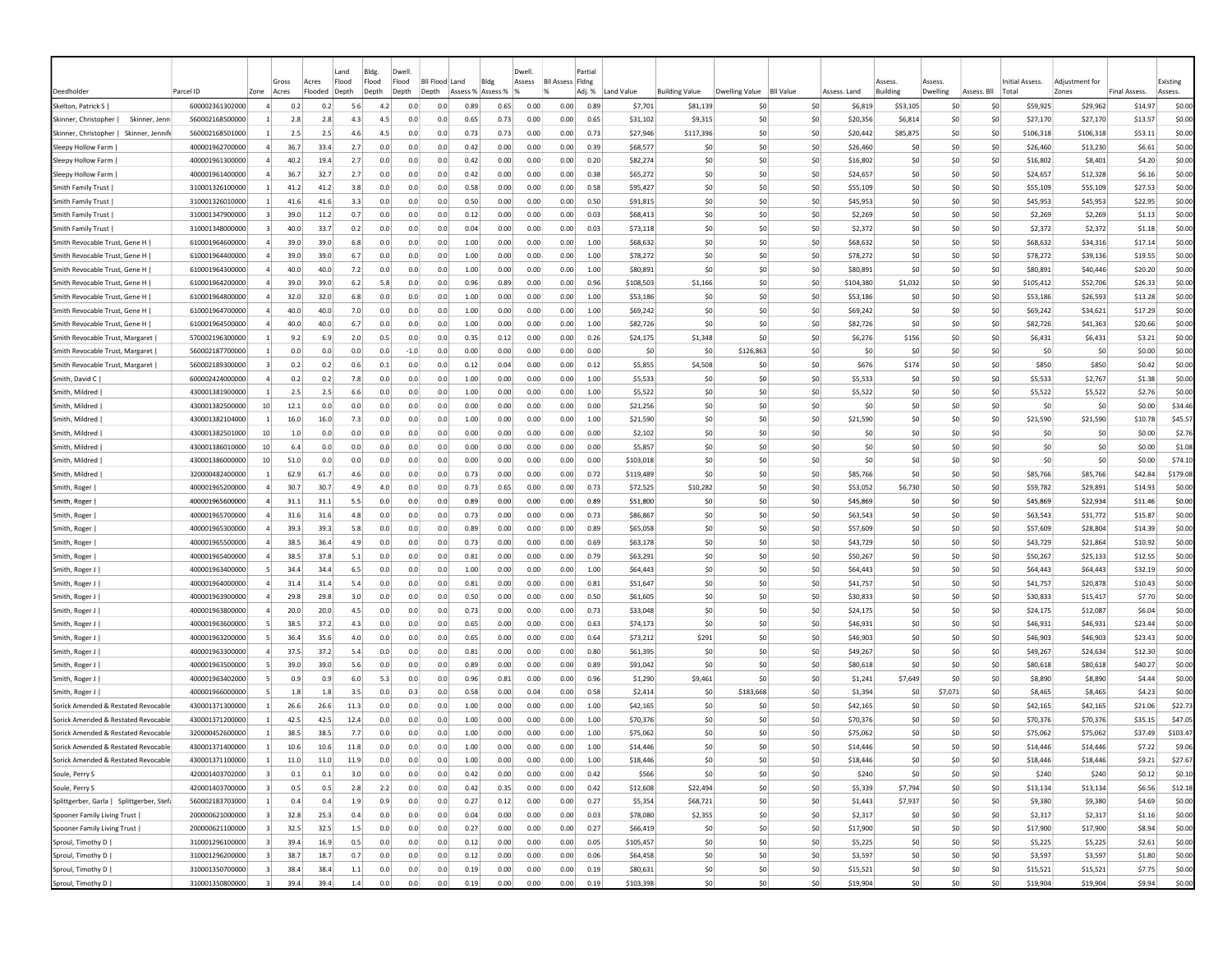|                                             |                 |                         | Gross | Land<br>Flood<br>Acres | Bldg.<br>Flood |         | Dwell<br>Flood | <b>BII Flood</b> | Land              | Bldg | Dwell<br>Assess | <b>BII Assess Fidng</b> | Partial |            |                       |                |                  |                | <i><b>SSESS</b></i> | <i><b>SSESS</b></i> |                | <b>Initial Assess.</b> | Adjustment for |                     | Existing |
|---------------------------------------------|-----------------|-------------------------|-------|------------------------|----------------|---------|----------------|------------------|-------------------|------|-----------------|-------------------------|---------|------------|-----------------------|----------------|------------------|----------------|---------------------|---------------------|----------------|------------------------|----------------|---------------------|----------|
| Deedholder                                  | Parcel ID       | Zone                    | Acres | Flooded<br>Depth       | Depth          |         | Depth          | Depth            | Assess % Assess % |      |                 | $\alpha$                | Adj. %  | Land Value | <b>Building Value</b> | Dwelling Value | <b>BII Value</b> | Assess, Land   | <b>Building</b>     | Dwelling            | Assess. Bll    | Total                  | Zones          | <b>Final Assess</b> | Assess.  |
| SSJ, LLC                                    | 320000483000000 | -11                     | 31.9  | 16.0                   | 1.4            | 0.5     | 0.0            | 0.0              | 0.19              | 0.12 | 0.00            | 0.00                    | 0.10    | \$57,404   | \$2,753               | \$78,934       | \$0              | \$5,546        | \$318               | <b>SC</b>           | S0             | \$5,864                | \$5,864        | \$2.93              | \$0.00   |
| SSJ, LLC                                    | 320000483100000 |                         | 51.4  | 6.7                    | 3.5            | 0.0     | 0.0            | 0.0              | 0.58              | 0.00 | 0.00            | 0.00                    | 0.08    | \$116,907  | \$C                   | S0             | \$0              | \$8,800        | \$C                 | \$C                 | \$0            | \$8,800                | \$8,800        | \$4.40              | \$0.00   |
| SSJ, LLC                                    | 320000483300000 |                         | 18.8  | 10.7                   | 2.6            | 0.0     | 0.0            | 0.0              | 0.42              | 0.00 | 0.00            | 0.00                    | 0.24    | \$37,180   | \$C                   | S <sub>0</sub> | \$0              | \$8,962        | \$0                 | \$C                 | \$0            | \$8,962                | \$8,962        | \$4,48              | \$0.00   |
| State Of Iowa                               | 320000425500000 | -1                      | 1.3   | 0.9                    | 0.8            | 0.0     | 0.0            | 0.0              | 0.12              | 0.00 | 0.00            | 0.00                    | 0.08    | \$2,163    | \$C                   | S <sub>0</sub> | \$0              | \$173          | \$0                 | \$C                 | \$0            | \$173                  | \$173          | \$0.09              | \$0.00   |
| State Of Iowa                               | 320000476900000 | 10                      | 40.0  | 0.0                    | 0.0            | 0.0     | 0.0            | 0.0              | 0.00              | 0.00 | 0.00            | 0.00                    | 0.00    | \$9,349    | \$C                   | \$0            | \$0              | \$0            | \$C                 | \$C                 | S0             | \$0                    | \$0            | \$0.00              | \$40.45  |
| State Of Iowa                               | 320000476504000 | 10 <sup>1</sup>         | 87.0  | 0.0                    | 0.0            | 0.0     | 0.0            | 0.0              | 0.00              | 0.00 | 0.00            | 0.00                    | 0.00    | \$18,051   | \$0                   | \$0            | \$0              | \$0            | \$0                 | \$0                 | \$0            | \$0                    | \$0            | \$0.00              | \$34.38  |
| State Of Iowa                               | 320000425600000 | -1                      | 1.1   | 1.1                    | 2.3            | 0.0     | 0.0            | 0.0              | 0.35              | 0.00 | 0.00            | 0.00                    | 0.35    | \$1,830    | \$C                   | -SO            | \$0              | \$634          | S0                  | S0                  | S0             | \$634                  | \$634          | \$0.32              | \$0.97   |
| State Of Iowa                               | 320000421601000 | 10                      | 39.7  | 0.0                    | 0.0            | 0.0     | 0.0            | 0.0              | 0.00              | 0.00 | 0.00            | 0.00                    | 0.00    | \$11,414   | \$0                   | -SO            | S0               | -SO            | S0                  | S0                  | S0             | S0                     | -SO            | \$0.00              | \$30.06  |
| State Of Iowa                               | 320000446601000 |                         | 0.2   | 0.2                    | 4.0            | 0.0     | 0.0            | 0.0              | 0.65              | 0.00 | 0.00            | 0.00                    | 0.65    | \$294      | \$0                   | S <sub>0</sub> | \$0              | \$192          | S0                  | \$0                 | \$0            | \$192                  | \$192          | \$0.10              | \$0.30   |
| State Of Iowa                               | 420001461200000 | 10 <sup>1</sup>         | 0.2   | 0.0                    | 0.0            | 0.0     | 0.0            | 0.0              | 0.00              | 0.00 | 0.00            | 0.00                    | 0.00    | \$64       | \$0                   | \$0            | \$0              | \$0            | \$0                 | \$C                 | \$0            | \$0                    | \$0            | \$0.00              | \$0.54   |
| State Of Iowa                               | 420001461700000 | 10                      | 3.2   | 0.0                    | 0.0            | 0.0     | 0.0            | 0.0              | 0.00              | 0.00 | 0.00            | 0.00                    | 0.00    | \$845      | \$C                   | \$0            | \$0              | \$0            | \$C                 | \$C                 | \$0            | \$0                    | \$0            | \$0.00              | \$9.11   |
| State Of Iowa                               | 420001461400000 | 10                      | 0.7   | 0.0                    | 0.0            | 0.0     | 0.0            | 0.0              | 0.00              | 0.00 | 0.00            | 0.00                    | 0.00    | \$647      | \$C                   | \$0            | \$0              | \$0            | \$0                 | \$C                 | \$0            | \$0                    | \$0            | \$0.00              | \$1.99   |
| State Of Iowa                               | 420001461300000 | 10                      | 6.0   | 0.0                    | 0.0            | 0.0     | 0.0            | 0.0              | 0.00              | 0.00 | 0.00            | 0.00                    | 0.00    | \$1,712    | \$C                   | \$0            | \$0              | \$0            | \$C                 | \$0                 | \$0            | \$0                    | \$0            | \$0.00              | \$17.00  |
| State Of Iowa                               | 420001461100000 | 10                      | 2.4   | 0.0                    | 0.0            | 0.0     | 0.0            | 0.0              | 0.00              | 0.00 | 0.00            | 0.00                    | 0.00    | \$477      | \$0                   | -SO            | \$0              | \$0            | S0                  | \$C                 | \$0            | S0                     | \$0            | \$0.00              | \$6.84   |
| State Of Iowa                               | 420001461000000 | 10 <sub>1</sub>         | 24.1  | 0.0                    | 0.0            | 0.0     | 0.0            | 0.0              | 0.00              | 0.00 | 0.00            | 0.00                    | 0.00    | \$6,698    | \$0                   | S <sub>0</sub> | \$0              | \$0            | S0                  | \$C                 | \$0            | \$0                    | \$0            | \$0.00              | \$68.72  |
| State Of Iowa                               | 420001450401000 | 10                      | 1.0   | 0.0                    | 0.0            | 0.0     | 0.0            | 0.0              | 0.00              | 0.00 | 0.00            | 0.00                    | 0.00    | \$307      | \$0                   | S <sub>0</sub> | \$0              | \$0            | S0                  | \$C                 | \$0            | \$0                    | \$0            | \$0.00              | \$0.14   |
| State Of Iowa                               | 420001440600000 | 10                      | 32.0  | 0.0                    | 0.0            | 0.0     | 0.0            | 0.0              | 0.00              | 0.00 | 0.00            | 0.00                    | 0.00    | \$4,811    | \$0                   | S <sub>0</sub> | \$0              | \$0            | S0                  | \$C                 | \$0            | \$0                    | \$0            | \$0.00              | \$86.58  |
| State Of Iowa                               | 420001440300000 | $\mathbf{1}$            | 15.0  | 0.1                    | 7.5            | 0.0     | 0.0            | 0.0              | 1.00              | 0.00 | 0.00            | 0.00                    | 0.01    | \$5,126    | \$0                   | \$0            | \$0              | \$41           | \$0                 | \$0                 | \$0            | \$41                   | \$41           | \$0.02              | \$42.72  |
| State Of Iowa                               | 420001461500000 | 10                      | 0.4   | 0.0                    | 0.0            | 0.0     | 0.0            | 0.0              | 0.00              | 0.00 | 0.00            | 0.00                    | 0.00    | \$454      | \$C                   | \$0            | \$0              | \$0            | \$0                 | \$0                 | \$0            | \$0                    | \$0            | \$0.00              | \$1.14   |
| State Of Iowa                               | 320000475000000 | 10                      | 47.2  | 0.0                    | 0.0            | 0.0     | 0.0            | 0.0              | 0.00              | 0.00 | 0.00            | 0.00                    | 0.00    | \$7,526    | <b>SC</b>             | -SO            | SO.              | S0             | S0                  | S0                  | S0             | S0                     | S0             | \$0.00              | \$0.00   |
| State Of Iowa                               | 320000477000000 | 10                      | 8.5   | 0.0                    | 0.0            | 0.0     | 0.0            | 0.0              | 0.00              | 0.00 | 0.00            | 0.00                    | 0.00    | \$1,750    | \$0                   | S <sub>0</sub> | \$0              | S <sub>0</sub> | S0                  | \$0                 | \$0            | S0                     | \$0            | \$0.00              | \$0.00   |
| State Of Iowa                               | 320000477200000 | 10                      | 4.2   | 0.0                    | 0.0            | 0.0     | 0.0            | 0.0              | 0.00              | 0.00 | 0.00            | 0.00                    | 0.00    | \$795      | \$0                   | S <sub>0</sub> | \$0              | \$0            | S0                  | \$0                 | \$0            | \$0                    | \$0            | \$0.00              | \$12.08  |
| State Of Iowa                               | 200000616906000 | 10 <sup>1</sup>         | 15.5  | 0.0                    | 0.0            | 0.0     | 0.0            | 0.0              | 0.00              | 0.00 | 0.00            | 0.00                    | 0.00    | \$3,785    | \$0                   | \$0            | \$0              | \$0            | \$0                 | \$C                 | \$0            | \$0                    | \$0            | \$0.00              | \$7.84   |
| State Of Iowa                               | 320000425301000 | 10                      | 0.3   | 0.0                    | 0.0            | 0.0     | 0.0            | 0.0              | 0.00              | 0.00 | 0.00            | 0.00                    | 0.00    | \$10       | \$C                   | S <sub>0</sub> | \$0              | \$0            | <b>SC</b>           | \$C                 | \$0            | \$0                    | \$0            | \$0.00              | \$0.27   |
| State Of Iowa                               | 200000616908000 | 10                      | 21.8  | 0.0                    | 0.0            | 0.0     | 0.0            | 0.0              | 0.00              | 0.00 | 0.00            | 0.00                    | 0.00    | \$2,285    | \$0                   | \$0            | \$0              | \$0            | \$0                 | so                  | \$0            | \$0                    | \$0            | \$0.00              | \$5.46   |
| State Of Iowa                               | 420001460900000 | 10                      | 25.9  | 0.0                    | 0.0            | 0.0     | 0.0            | 0.0              | 0.00              | 0.00 | 0.00            | 0.00                    | 0.00    | \$8,278    | \$0                   | -SO            | \$0              | S0             | S0                  | S0                  | \$0            | S0                     | \$0            | \$0.00              | \$73.76  |
| State Of Iowa                               | 320000476700000 | 10                      | 28.4  | 0.0                    | 0.0            | 0.0     | 0.0            | 0.0              | 0.00              | 0.00 | 0.00            | 0.00                    | 0.00    | \$5,486    | \$0                   | -SO            | \$0              | S0             | -SC                 | so                  | \$0            | -SO                    | S0             | \$0.00              | \$21.54  |
| Stensrud, Gilbert James                     | 320000462201000 | -11                     | 1.3   | 0.8                    | 1.5            | 0.0     | 0.0            | 0.0              | 0.27              | 0.00 | 0.00            | 0.00                    | 0.17    | \$911      | \$0                   | S0             | \$0              | \$153          | S0                  | \$0                 | \$0            | \$153                  | \$153          | \$0.08              | \$0.00   |
| Stensrud, Gilbert James                     | 200000611901000 |                         | 1.8   | 0.7                    | 0.8            | 0.0     | 0.0            | 0.0              | 0.12              | 0.00 | 0.00            | 0.00                    | 0.04    | \$589      | \$0                   | \$0            | \$0              | \$26           | \$0                 | \$0                 | \$0            | \$26                   | \$26           | \$0.01              | \$0.00   |
| Stensrud, Gilbert James                     | 320000462010000 | 1                       | 26.8  | 23.9                   | 1.2            | 0.4     | 0.0            | 0.0              | 0.19              | 0.04 | 0.00            | 0.00                    | 0.17    | \$8,560    | \$4,927               | \$100,626      | \$0              | \$1,472        | \$190               | \$C                 | \$0            | \$1,662                | \$1,662        | \$0.83              | \$21.98  |
| Stevens, Patrick A                          | 320000482900000 |                         | 0.9   | 0.9                    | 3.9            | 2.4     | 0.0            | 0.0              | 0.58              | 0.35 | 0.00            | 0.00                    | 0.58    | \$8,866    | \$62,436              | S0             | \$0              | \$5,120        | \$21,634            | \$0                 | \$0            | \$26,754               | \$26,754       | \$13.36             | \$0.00   |
| Stewart, LaVonne G                          | 600002494502000 |                         | 0.2   | 0.2                    | 5.7            | 4.2     | 0.0            | 0.0              | 0.89              | 0.65 | 0.00            | 0.00                    | 0.89    | \$13,573   | \$85,522              | \$0            | \$0              | \$12,019       | \$55,974            | \$0                 | S <sub>0</sub> | \$67,993               | \$33,997       | \$16.98             | \$0.00   |
| Stirtz Farms, Inc                           | 310001345201000 | -3                      | 7.0   | 5.8                    | 0.6            | 0.0     | 0.0            | 0.0              | 0.12              | 0.00 | 0.00            | 0.00                    | 0.10    | \$14,081   | <b>SC</b>             | -SO            | \$0              | \$1,351        | -SC                 | \$0                 | S0             | \$1,351                | \$1,351        | \$0.68              | \$0.00   |
| Stirtz, Jeffrey L   Stirtz, Starlene Ann    | 310001351200000 |                         | 5.2   | 4.6                    | 0.6            | 0.0     | 0.0            | 0.0              | 0.12              | 0.00 | 0.00            | 0.00                    | 0.10    | \$13,089   | S0                    | S <sub>0</sub> | \$0              | \$1,343        | \$0                 | \$0                 | S0             | \$1,343                | \$1,343        | \$0.67              | \$0.00   |
| Stirtz, Jeffrey L   Stirtz, Starlene Ann    | 310001351000000 | -3                      | 22.4  | 18.4                   | 0.7            | 0.0     | 0.0            | 0.0              | 0.12              | 0.00 | 0.00            | 0.00                    | 0.09    | \$44,432   | \$0                   | S <sub>0</sub> | SO.              | \$4,214        | \$0                 | \$0                 | \$0            | \$4,214                | \$4,214        | \$2.10              | \$0.00   |
| Stirtz, Jeffrey L   Stirtz, Starlene Ann    | 310001351100000 | 3                       | 35.5  | 32.1                   | 0.6            | 0.0     | 0.0            | 0.0              | 0.12              | 0.00 | 0.00            | 0.00                    | 0.10    | \$97,729   | \$0                   | \$0            | \$0              | \$10,218       | \$0                 | \$0                 | \$0            | \$10,218               | \$10,218       | \$5.10              | \$0.00   |
| Stirtz, Jeffrey L  <br>Stirtz, Starlene Ann | 190000872000000 |                         | 24.5  | 17.1                   | 1.5            | 0.0     | 0.0            | 0.0              | 0.27              | 0.00 | 0.00            | 0.00                    | 0.19    | \$45,120   | \$C                   | \$0            | \$0              | \$8,494        | \$C                 | \$C                 | \$0            | \$8,494                | \$8,494        | \$4.24              | \$0.00   |
| Stirtz, Jeffrey L  <br>Stirtz, Starlene Ann | 190000871900000 |                         | 36.6  | 11.6                   | 0.7            | 0.0     | 0.0            | 0.0              | 0.12              | 0.00 | 0.00            | 0.00                    | 0.04    | \$90,248   | \$3,637               | \$0            | \$0              | \$3,303        | \$0                 | \$C                 | \$0            | \$3,303                | \$3,303        | \$1.65              | \$0.00   |
| Stirtz, Jeffrey L   Stirtz, Starlene Ann    | 190000872010000 |                         | 10.0  | 5.7                    | 0.6            | -0.9    | $-0.9$         | 0.0              | 0.12              | 0.00 | 0.00            | 0.00                    | 0.07    | \$19,275   | \$19,496              | \$151,737      | \$0              | \$1,269        | \$0                 | \$0                 | \$0            | \$1,269                | \$1,269        | \$0.63              | \$0.00   |
| Straight, Rochelle                          | 430001369503000 |                         | 0.5   | 0.5                    | 5.2            | 0.0     | 0.0            | 0.0              | 0.81              | 0.00 | 0.00            | 0.00                    | 0.81    | \$248      | \$C                   | S0             | \$0              | \$201          | \$0                 | \$0                 | \$0            | \$201                  | \$201          | \$0.10              | \$1.03   |
| Straight, Rochelle                          | 430001369501000 |                         | 2.0   | 2.0                    | 6.8            | 7.3     | 0.0            | 0.0              | 1.00              | 1.00 | 0.00            | 0.00                    | 1.00    | \$15,398   | \$257,968             | \$0            | \$0              | \$15,398       | \$257,968           | \$0                 | \$0            | \$273,366              | \$273,366      | \$136.55            | \$4.56   |
| Strain, John                                | 560002179100000 |                         | 0.1   | 0.1                    | 5.9            | 0.0     | 0.0            | 0.0              | 0.89              | 0.00 | 0.00            | 0.00                    | 0.89    | \$10,310   | \$C                   | \$0            | \$0              | \$9,130        | \$C                 | \$C                 | \$0            | \$9,130                | \$9,130        | \$4.56              | \$0.00   |
| Strain, John                                | 560002189600000 |                         | 0.4   | 0.4                    | 3.6            | 2.4     | 0.0            | 0.0              | 0.58              | 0.35 | 0.00            | 0.00                    | 0.58    | \$10,414   | \$14,877              | \$0            | \$0              | \$6,014        | \$5,155             | \$C                 | \$0            | \$11,169               | \$11,169       | \$5.58              | \$0.00   |
| Strain, Kent   Strain, Sandra               | 420001387201000 |                         | 1.0   | 1.0                    | 2.5            | 0.0     | 0.0            | 0.0              | 0.42              | 0.00 | 0.00            | 0.00                    | 0.42    | \$2,489    | \$C                   | \$0            | \$0              | \$1,054        | \$C                 | \$0                 | S <sub>0</sub> | \$1,054                | \$1,054        | \$0.53              | \$2.59   |
| Strain, Kent   Strain, Sandra               | 420001387303000 |                         | 6.9   | 6.9                    | 7.9            | 0.0     | 0.0            | 0.0              | 1.00              | 0.00 | 0.00            | 0.00                    | 1.00    | \$9,314    | \$0                   | -SO            | \$0              | \$9,314        | S0                  | \$0                 | S0             | \$9,314                | \$9,314        | \$4.65              | \$19.68  |
| Strain, Kent   Strain, Sandra               | 420001387301000 |                         | 2.4   | 2.4                    | 2.3            | $1.5\,$ | 0.0            | 0.0              | 0.35              | 0.27 | 0.00            | 0.00                    | 0.35    | \$16,898   | \$103,163             | -SO            | \$0              | \$5,855        | \$27,802            | so                  | -SO            | \$33,658               | \$33,658       | \$16.81             | \$6.78   |
| Struble, Sherman                            | 600002479800000 |                         | 0.3   | 0.3                    | 6.6            | 5.2     | 0.0            | 0.0              | 1.00              | 0.81 | 0.00            | 0.00                    | 1.00    | \$12,267   | \$47,129              | S0             | \$0              | \$12,267       | \$38,104            | \$C                 | \$0            | \$50,371               | \$25,185       | \$12.58             | \$0.00   |
| Struble, Sherman                            | 600002493700000 |                         | 0.2   | 0.2                    | 7.2            | 0.0     | 0.0            | 0.0              | 1.00              | 0.00 | 0.00            | 0.00                    | 1.00    | \$6,692    | \$0                   | S0             | \$0              | \$6,692        | S0                  | \$0                 | \$0            | \$6,692                | \$3,346        | \$1.67              | \$0.00   |
| Stuart Living Trust, James E. B.            | 310001354900000 | $\vert$ 3               | 39.0  | 37.2                   | 0.4            | 0.0     | 0.0            | 0.0              | 0.04              | 0.00 | 0.00            | 0.00                    | 0.04    | \$85,000   | \$0                   | \$0            | \$0              | \$3,121        | \$0                 | \$0                 | \$0            | \$3,121                | \$3,121        | \$1.56              | \$0.00   |
| Stuart Living Trust, James E. B.            | 310001354800000 | $\vert$ 3               | 38.0  | 38.0                   | 1.3            | 0.0     | 0.0            | 0.0              | 0.19              | 0.00 | 0.00            | 0.00                    | 0.19    | \$63,518   | \$0                   | \$0            | \$0              | \$12,227       | \$0                 | 50                  | \$0            | \$12,227               | \$12,227       | \$6.11              | \$0.00   |
| Stuart, Robert C                            | 310001353900000 | $\overline{\mathbf{3}}$ | 39.0  | 39.0                   | 1.7            | 0.0     | 0.0            | 0.0              | 0.27              | 0.00 | 0.00            | 0.00                    | 0.27    | \$69,227   | \$0                   | \$0            | \$0              | \$18,657       | \$0                 | 50                  | \$0            | \$18,657               | \$18,657       | \$9.32              | \$0.00   |
| Stuart, Robert C                            | 310001354000000 | $\overline{\mathbf{3}}$ | 38.0  | 38.0                   | 3.4            | 0.0     | 0.0            | 0.0              | 0.50              | 0.00 | 0.00            | 0.00                    | 0.50    | \$64,569   | \$290                 | \$0            | \$0              | \$32,317       | \$0                 | 50                  | \$0            | \$32,317               | \$32,317       | \$16.14             | \$0.00   |
| Stuart, Robert C                            | 310001354100000 | $\overline{\mathbf{3}}$ | 38.0  | 38.0                   | 4.8            | 0.0     | 0.0            | 0.0              | 0.73              | 0.00 | 0.00            | 0.00                    | 0.73    | \$76,568   | \$0                   | 50             | \$0              | \$56,009       | \$0                 | 50                  | 50             | \$56,009               | \$56,009       | \$27.98             | \$0.00   |
| Stuart, Robert C                            | 310001354200000 | $\overline{\mathbf{3}}$ | 39.0  | 39.0                   | 2.8            | 0.0     | 0.0            | 0.0              | 0.42              | 0.00 | 0.00            | 0.00                    | 0.42    | \$73,550   | \$0                   | \$0            | \$0              | \$31,148       | \$0                 | 50                  | 50             | \$31,148               | \$31,148       | \$15.56             | \$0.00   |
| Sudds, Charles                              | 400001902900000 | $\mathbf{5}$            | 1.0   | 1.0                    | 3.0            | 2.7     | 0.0            | 0.0              | 0.50              | 0.42 | 0.00            | 0.00                    | 0.50    | \$9,856    | \$54,866              | \$0            | \$0              | \$4,933        | \$23,236            | 50                  | \$0            | \$28,169               | \$28,169       | \$14.07             | \$0.00   |
| Sullivan Land Company Llc                   | 602002503703000 | $\sim$                  | $1.1$ | 1.1                    | 4.3            | 1.4     | 0.0            | 0.0              | 0.65              | 0.19 | 0.00            | 0.00                    | 0.65    | \$198,490  | \$539,926             | 50             | \$0              | \$129,912      | \$103,936           | \$0                 | \$0            | \$233,847              | \$116,924      | \$58.40             | \$0.00   |
| Svejda Revocable Trust, Mary Ann            | 310001351700000 | 3                       | 1.6   | 1.6                    | 3.8            | 3.5     | 0.0            | 0.0              | 0.58              | 0.58 | 0.00            | 0.00                    | 0.58    | \$6,947    | \$13,330              | \$0            | \$0              | \$4,012        | \$7,698             | 50                  | \$0            | \$11,710               | \$11,710       | \$5.85              | \$0.00   |
| Swan Family Farms, LLC                      | 400001846500000 | -51                     | 39.2  | 39.2                   | 4.0            | 0.0     | 0.0            | 0.0              | 0.65              | 0.00 | 0.00            | 0.00                    | 0.65    | \$74,944   | \$0                   | \$0            | \$0              | \$49,051       | \$0                 | 50                  | \$0            | \$49,051               | \$49,051       | \$24.50             | \$0.00   |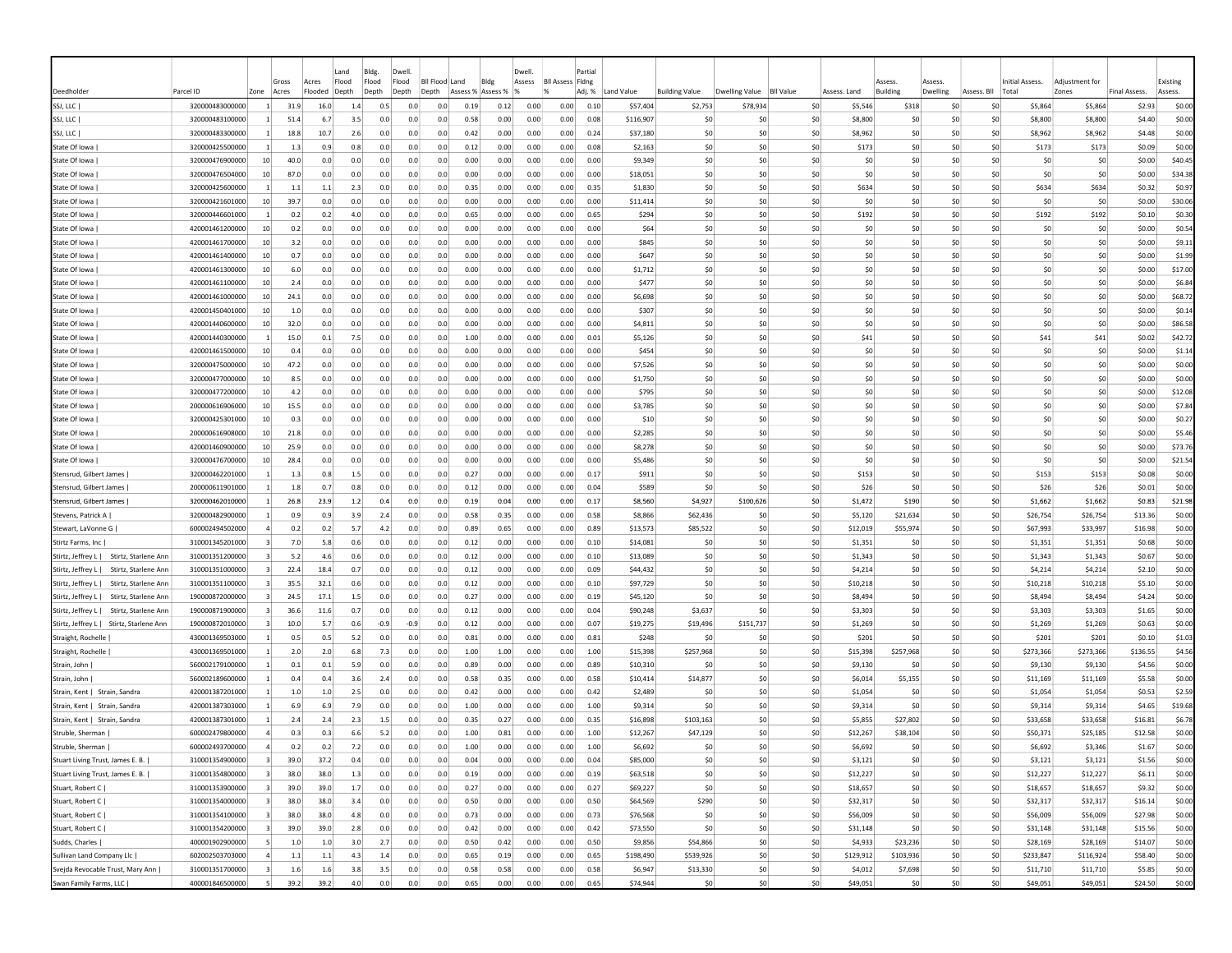|                                        |                                    |                         |             |              | Land       | Bldg.      | Dwell                     |            |                   |              | Dwell.       |                         | Partial      |                      |                       |                |                  |                     |                |                            |             |                     |                     |                     |                    |
|----------------------------------------|------------------------------------|-------------------------|-------------|--------------|------------|------------|---------------------------|------------|-------------------|--------------|--------------|-------------------------|--------------|----------------------|-----------------------|----------------|------------------|---------------------|----------------|----------------------------|-------------|---------------------|---------------------|---------------------|--------------------|
|                                        |                                    |                         | Gross       | Acres        | Flood      | Flood      | Flood<br><b>BII Flood</b> |            | Land<br>Bldg      |              | Assess       | <b>Bll Assess Fldng</b> |              |                      |                       |                |                  |                     | Assess         | <i><b><u>SSESS</u></b></i> |             | Initial Assess.     | Adiustment fo       |                     | Existing           |
| Deedholder                             | Parcel ID                          | Zone                    | Acres       | Flooded      | Depth      | Depth      | Depth<br>Depth            |            | Assess % Assess % |              |              |                         | Adj. %       | Land Value           | <b>Building Value</b> | Dwelling Value | <b>BII Value</b> | Assess, Land        | Building       | Dwelling                   | Assess, Bll | Total               | Zones               | <b>Final Assess</b> | Assess.            |
| Swan Family Farms, LLC                 | 400001846700000                    | -51                     | 38.3        | 38.3         | 6.6        | 0.0        | 0.0                       | 0.0        | 1.00              | 0.00         | 0.00         | 0.00                    | 1.00         | \$68,832             | \$0                   | -SO            | \$0              | \$68,832            | \$0            | -SO                        | S0          | \$68,832            | \$68,832            | \$34.38             | \$0.00             |
| Swan Family Farms, LLC                 | 400001846600000                    |                         | 36.9        | 36.9         | 6.9        | 0.0        | 0.0                       | 0.0        | 1.00              | 0.00         | 0.00         | 0.00                    | 1.00         | \$63,502             | \$0                   | \$0            | \$0              | \$63,502            | \$0            | \$0                        | \$0         | \$63,502            | \$63,502            | \$31.72             | \$0.00             |
| Swan Family Farms, LLC                 | 420001437400000                    |                         | 37.5        | 37.5         | 8.5        | 0.0        | 0.0                       | 0.0        | 1.00              | 0.00         | 0.00         | 0.00                    | 1.00         | \$70,237             | \$0                   | \$0            | \$0              | \$70.237            | \$0            | \$0                        | \$0         | \$70,237            | \$70,237            | \$35.08             | \$0.00             |
| Swan Family Farms, LLC                 | 420001437300000                    | -5                      | 39.0        | 39.0         | 6.8        | 0.0        | 0.0                       | 0.0        | 1.00              | 0.00         | 0.00         | 0.00                    | 1.00         | \$68,152             | \$2,738               | -SO            | \$0              | \$68,152            | \$0            | \$0                        | \$0         | \$68,152            | \$68,152            | \$34.04             | \$0.00             |
| Swan Family Farms, LLC                 | 420001437800000                    | $\mathbf{5}$            | 40.0        | 40.0         | 6.1        | 0.0        | 0.0                       | 0.0        | 0.96              | 0.00         | 0.00         | 0.00                    | 0.96         | \$81,323             | \$C                   | -SO            | \$0              | \$78,233            | \$0            | \$0                        | \$0         | \$78,233            | \$78,233            | \$39.08             | \$0.00             |
| Swan Family Farms, LLC                 | 420001437700000                    | -51                     | 38.0        | 38.0         | 8.8        | 0.0        | 0.0                       | 0.0        | 1.00              | 0.00         | 0.00         | 0.00                    | 1.00         | \$63,232             | \$0                   | \$0            | \$0              | \$63,232            | \$0            | \$0                        | \$0         | \$63,232            | \$63,232            | \$31.59             | \$0.00             |
| Swan Family Farms, LLC                 | 420001437600000                    | -51                     | 39.0        | 39.0         | 6.9        | 0.0        | 0.0                       | 0.0        | 1.00              | 0.00         | 0.00         | 0.00                    | 1.00         | \$68,554             | \$0                   | -SO            | \$0              | \$68,554            | \$0            | S0                         | S0          | \$68,554            | \$68,554            | \$34.24             | \$0.00             |
| Swan Family Farms, LLC                 | 420001437500000                    | -51                     | 38.5        | 38.5         | 8.1        | 0.0        | 0.0                       | 0.0        | 1.00              | 0.00         | 0.00         | 0.00                    | 1.00         | \$65,245             | \$0                   | -SO            | \$0              | \$65,245            | -SO            | S0                         | S0          | \$65,245            | \$65,245            | \$32.59             | \$0.00             |
| Sweeney Revocable Trust, Robert E.     | 310001321300000                    | -31                     | 39.4        | 39.4<br>17.3 | 1.0        | 0.0<br>0.0 | 0.0<br>0.0                | 0.0<br>0.0 | 0.19<br>0.42      | 0.00         | 0.00         | 0.00                    | 0.19         | \$71,314             | \$0                   | -SO            | \$0              | \$13,728            | \$0            | \$0<br>\$0                 | \$0         | \$13,728            | \$13,728            | \$6.86              | \$0.00             |
| T & S Farms Inc                        | 420001401500000<br>420001401600000 |                         | 17.3        |              | 2.5        | 0.0        | 0.0                       | 0.0        |                   | 0.00         | 0.00         | 0.00                    | 0.42         | \$28,787             | \$0                   | \$0<br>-SO     | \$0<br>\$0       | \$12,191            | \$0            | \$0                        | \$0<br>\$0  | \$12,191            | \$12,191<br>\$8,735 | \$6.09              | \$39.42            |
| T & S Farms Inc<br>T & S Farms Inc     | 420001401700000                    |                         | 6.7<br>40.0 | 6.7<br>40.0  | 5.0<br>3.0 | 0.0        | 0.0                       | 0.0        | 0.73<br>0.42      | 0.00<br>0.00 | 0.00<br>0.00 | 0.00<br>0.00            | 0.73<br>0.42 | \$11,941<br>\$71,018 | \$0<br>\$0            | \$0            | \$0              | \$8,735<br>\$30,076 | \$0<br>\$0     | \$0                        | \$0         | \$8,735<br>\$30,076 | \$30,076            | \$4.36<br>\$15.02   | \$15.20<br>\$56.96 |
| & S Farms Inc                          | 420001400900000                    |                         | 34.9        | 34.9         | 4.0        | 3.3        | 0.0                       | 0.0        | 0.58              | 0.50         | 0.00         | 0.00                    | 0.58         | \$84,428             | \$18,330              | \$0            | \$0              | \$48,757            | \$9,174        | \$0                        | \$0         | \$57,931            | \$57,931            | \$28.94             | \$34.83            |
| ୮ & S Farms Inc                        | 420001401200000                    |                         | 35.9        | 35.9         | 4.1        | 0.0        | 0.0                       | 0.0        | 0.65              | 0.00         | 0.00         | 0.00                    | 0.65         | \$59,840             | \$0                   | \$0            | \$0              | \$39,165            | \$0            | \$0                        | \$0         | \$39,165            | \$39,165            | \$19.56             | \$40.85            |
| T & S Farms Inc                        | 420001401100000                    |                         | 38.1        | 38.1         | 3.0        | 0.0        | 0.0                       | 0.0        | 0.50              | 0.00         | 0.00         | 0.00                    | 0.50         | \$61,929             | \$0                   | \$0            | \$0              | \$30,995            | \$0            | \$0                        | \$0         | \$30,995            | \$30,995            | \$15.48             | \$43.43            |
| T & S Farms Inc                        | 420001401000000                    | $\vert$ 3               | 38.8        | 38.3         | 5.1        | 0.0        | 0.0                       | 0.0        | 0.81              | 0.00         | 0.00         | 0.00                    | 0.80         | \$71,097             | \$0                   | \$0            | \$0              | \$56,742            | S <sub>0</sub> | \$0                        | \$0         | \$56,742            | \$56,742            | \$28.34             | \$38.71            |
| T & S Farms Inc                        | 420001419200000                    |                         | 39.0        | 39.0         | 5.2        | 0.0        | 0.0                       | 0.0        | 0.81              | 0.00         | 0.00         | 0.00                    | 0.81         | \$64,959             | \$0                   | -SO            | \$0              | \$52,519            | \$0            | \$0                        | \$0         | \$52,519            | \$52,519            | \$26.23             | \$55.54            |
| T & S Farms Inc                        | 420001401300000                    | $\vert$ 3               | 36.9        | 36.9         | 4.2        | 0.0        | 0.0                       | 0.0        | 0.65              | 0.00         | 0.00         | 0.00                    | 0.65         | \$66,229             | \$0                   | \$0            | \$0              | \$43,347            | \$0            | \$0                        | \$0         | \$43,347            | \$43,347            | \$21.65             | \$41.99            |
| T & S Farms Inc                        | 420001401400000                    |                         | 39.0        | 39.0         | 2.3        | 0.0        | 0.0                       | 0.0        | 0.35              | 0.00         | 0.00         | 0.00                    | 0.35         | \$64,896             | \$0                   | \$0            | \$0              | \$22,486            | \$0            | \$0                        | \$0         | \$22,486            | \$22,486            | \$11.23             | \$55.54            |
| T & S Farms Inc                        | 420001401800000                    | $\vert$ 1               | 20.0        | 20.0         | 5.2        | 0.0        | 0.0                       | 0.0        | 0.81              | 0.00         | 0.00         | 0.00                    | 0.81         | \$35,476             | -SO                   | -SO            | \$0              | \$28,682            | -SO            | S0                         | S0          | \$28,682            | \$28,682            | \$14.33             | \$28.48            |
| T & S Farms Inc                        | 420001402000000                    | -11                     | 9.2         | 9.2          | 6.7        | 0.0        | 0.0                       | 0.0        | 1.00              | 0.00         | 0.00         | 0.00                    | 1.00         | \$15,304             | \$0                   | -SO            | \$0              | \$15,304            | S <sub>0</sub> | S0                         | \$0         | \$15,304            | \$15,304            | \$7.64              | \$17.07            |
| T & S Farms Inc                        | 420001419300000                    |                         | 19.5        | 19.5         | 4.7        | 0.0        | 0.0                       | 0.0        | 0.73              | 0.00         | 0.00         | 0.00                    | 0.73         | \$31,968             | \$0                   | -SO            | \$0              | \$23,385            | S <sub>0</sub> | 50                         | \$0         | \$23,385            | \$23,385            | \$11.68             | \$36.10            |
| T & S Farms Inc                        | 420001419400000                    |                         | 20.0        | 20.0         | 5.2        | 0.0        | 0.0                       | 0.0        | 0.81              | 0.00         | 0.00         | 0.00                    | 0.81         | \$33,280             | \$0                   | \$0            | \$0              | \$26,907            | \$0            | \$0                        | \$0         | \$26,907            | \$26,907            | \$13.44             | \$28.48            |
| T & S Farms Inc                        | 420001418900000                    |                         | 35.4        | 35.4         | 4.4        | 0.0        | 0.0                       | 0.0        | 0.65              | 0.00         | 0.00         | 0.00                    | 0.65         | \$58,489             | \$0                   | \$0            | \$0              | \$38,281            | \$0            | \$0                        | \$0         | \$38,281            | \$38,281            | \$19.12             | \$50.47            |
| T.I.P.'s                               | 560002170200000                    |                         | 0.4         | 0.3          | 0.1        | 0.0        | 0.0                       | 0.0        | 0.04              | 0.00         | 0.00         | 0.00                    | 0.03         | \$7,307              | \$26,836              | \$0            | \$0              | \$221               | \$0            | \$0                        | \$0         | \$221               | \$221               | \$0.11              | \$0.00             |
| Taco John's                            | 604001958020000                    |                         | 0.0         | 0.0          | 0.0        | 0.0        | 0.0                       | $-0.8$     | 0.00              | 0.00         | 0.00         | 0.00                    | 0.00         | \$0                  | \$0                   | \$0            | \$481,908        | \$0                 | \$0            | \$0                        | \$0         | \$0                 | \$0                 | \$0.00              | \$0.00             |
| Tamisiea & Carter Irrevocable Trust    | 420001441100000                    |                         | 36.0        | 36.0         | 5.0        | 0.0        | 0.0                       | 0.0        | 0.73              | 0.00         | 0.00         | 0.00                    | 0.73         | \$59,935             | \$0                   | \$0            | \$0              | \$43,842            | \$0            | \$0                        | \$0         | \$43,842            | \$43,842            | \$21.90             | \$35.88            |
| Tamisiea & Carter Irrevocable Trust    | 420001441200000                    | -51                     | 37.0        | 37.0         | 3.8        | 0.0        | 0.0                       | 0.0        | 0.58              | 0.00         | 0.00         | 0.00                    | 0.58         | \$60,472             | \$0                   | \$0            | \$0              | \$34,923            | S <sub>0</sub> | \$0                        | \$0         | \$34.923            | \$34,923            | \$17.44             | \$42.15            |
| Tamisiea & Carter Irrevocable Trust    | 420001441300000                    | -5                      | 31.7        | 31.7         | 3.3        | 0.0        | 0.0                       | 0.0        | 0.50              | 0.00         | 0.00         | 0.00                    | 0.50         | \$36,695             | \$0                   | -SO            | \$0              | \$18,366            | \$0            | \$0                        | \$0         | \$18,366            | \$18,366            | \$9.17              | \$31.56            |
| Tamisiea & Carter Irrevocable Trust    | 420001441400000                    |                         | 30.5        | 30.5         | 5.0        | 0.0        | 0.0                       | 0.0        | 0.81              | 0.00         | 0.00         | 0.00                    | 0.81         | \$53,893             | \$0                   | -SO            | \$0              | \$43,572            | \$0            | \$0                        | \$0         | \$43,572            | \$43,572            | \$21.76             | \$30.35            |
| Tamisiea Life Estate, Marilynn   Tami: | 310001355800000                    |                         | $1.0\,$     | 1.0          | 5.5        | 0.0        | 0.0                       | 0.0        | 0.81              | 0.00         | 0.00         | 0.00                    | 0.81         | \$1,417              | \$0                   | \$0            | \$0              | \$1,146             | \$0            | \$0                        | \$0         | \$1,146             | \$1,146             | \$0.57              | \$0.00             |
| Tamisiea Life Estate, Marilynn   Tami: | 310001355500000                    |                         | 39.0        | 39.0         | 2.5        | 0.0        | 0.0                       | 0.0        | 0.42              | 0.00         | 0.00         | 0.00                    | 0.42         | \$75,817             | \$0                   | \$0            | \$0              | \$32,108            | \$0            | \$0                        | \$0         | \$32,108            | \$32,108            | \$16.04             | \$0.00             |
| Tamisiea Life Estate, Marilynn   Tami: | 310001353400000                    | -31                     | 40.0        | 40.0         | 1.4        | 0.0        | 0.0                       | 0.0        | 0.19              | 0.00         | 0.00         | 0.00                    | 0.19         | \$120,318            | \$0                   | -SO            | \$0              | \$23,161            | S0             | SO.                        | \$0         | \$23,161            | \$23,161            | \$11.57             | \$0.00             |
| Tamisiea Life Estate, Marilynn   Tamis | 310001353500000                    |                         | 39.0        | 39.0         | 2.2        | 0.0        | 0.0                       | 0.0        | 0.35              | 0.00         | 0.00         | 0.00                    | 0.35         | \$112,933            | \$0                   | -SO            | \$0              | \$39,131            | \$0            | \$0                        | \$0         | \$39,131            | \$39,131            | \$19.55             | \$0.00             |
| Tamisiea Life Estate, Marilynn   Tamis | 310001353600000                    |                         | 38.0        | 38.0         | 2.4        | 0.0        | 0.0                       | 0.0        | 0.35              | 0.00         | 0.00         | 0.00                    | 0.35         | \$97,436             | \$0                   | -SO            | \$0              | \$33,762            | S <sub>0</sub> | \$0                        | \$0         | \$33,762            | \$33,762            | \$16.86             | \$0.00             |
| Tamisiea Life Estate, Marilynn   Tamis | 310001355400000                    |                         | 19.9        | 19.9         | 4.4        | 0.0        | 0.0                       | 0.0        | 0.65              | 0.00         | 0.00         | 0.00                    | 0.65         | \$43,649             | \$0                   | -SO            | \$0              | \$28,568            | \$0            | \$0                        | \$0         | \$28,568            | \$28,568            | \$14.27             | \$0.00             |
| Tamisiea Life Estate, Marilynn   Tami: | 310001355100000                    |                         | 37.9        | 37.9         | 3.8        | 0.0        | 0.0                       | 0.0        | 0.58              | 0.00         | 0.00         | 0.00                    | 0.58         | \$67,360             | \$0                   | -SO            | \$0              | \$38,900            | \$0            | \$C                        | \$0         | \$38,900            | \$38,900            | \$19.43             | \$0.00             |
| Tamisiea Life Estate, Marilynn   Tamis | 430001378200000                    |                         | 29.3        | 29.3         | 3.0        | 0.0        | 0.0                       | 0.0        | 0.50              | 0.00         | 0.00         | 0.00                    | 0.50         | \$63,604             | \$0                   | \$0            | \$0              | \$31,834            | \$0            | \$0                        | \$0         | \$31,834            | \$31,834            | \$15.90             | \$24.99            |
| Tamisiea Life Estate, Marilynn   Tami: | 430001378100000                    |                         | 30.0        | 30.0         | 3.9        | 0.0        | 0.0                       | 0.0        | 0.58              | 0.00         | 0.00         | 0.00                    | 0.58         | \$81,195             | \$0                   | \$0            | \$0              | \$46,890            | \$0            | \$0                        | \$0         | \$46,890            | \$46,890            | \$23.42             | \$25.63            |
| Tamisiea Life Estate, Marilynn   Tamis | 430001378000000                    |                         | 17.2        | 17.2         | 3.2        | 0.0        | 0.0                       | 0.0        | 0.50              | 0.00         | 0.00         | 0.00                    | 0.50         | \$45,622             | \$0                   | \$0            | \$0              | \$22,834            | \$0            | \$0                        | \$0         | \$22,834            | \$22,834            | \$11.41             | \$19.59            |
| Tamisiea, Marilynn                     | 430001380600000                    |                         | 32.0        | 32.0         | 2.9        | 2.5        | 2.5                       | 0.0        | 0.42              | 0.42         | 0.42         | 0.00                    | 0.42         | \$56,209             | \$17,802              | \$59,104       | \$0              | \$23,805            | \$7,539        | \$25,031                   | \$0         | \$56,374            | \$56,374            | \$28.16             | \$0.00             |
| Tamisiea, Mark                         | 430001381000000                    | $\vert$ 3               | 40.0        | 40.0         | 3.4        | 0.0        | 0.0                       | 0.0        | 0.50              | 0.00         | 0.00         | 0.00                    | 0.50         | \$66,560             | \$0                   | -SO            | \$0              | \$33,313            | -SC            | \$0                        | \$0         | \$33,313            | \$33,313            | \$16.64             | \$0.00             |
| Tamisiea, Mark                         | 430001381100000                    | $\vert$ 3               | 40.0        | 40.0         | 3.0        | 0.0        | 0.0                       | 0.0        | 0.50              | 0.00         | 0.00         | 0.00                    | 0.50         | \$66,560             | \$0                   | -SO            | \$0              | \$33,313            | \$0            | \$0                        | \$0         | \$33,313            | \$33,313            | \$16.64             | \$0.00             |
| Tamisiea, Mark                         | 430001380900000                    | $\overline{3}$          | 39.0        | 39.0         | 2.6        | 0.0        | 0.0                       | 0.0        | 0.42              | 0.00         | 0.00         | 0.00                    | 0.42         | \$64,896             | \$0                   | -SO            | \$0              | \$27,483            | \$0            | \$0                        | \$0         | \$27,483            | \$27,483            | \$13.73             | \$0.00             |
| Tamisiea, Mark                         | 430001380800000                    | $\overline{3}$          | 59.2        | 59.2         | 2.8        | 0.0        | 0.0                       | 0.0        | 0.42              | 0.00         | 0.00         | 0.00                    | 0.42         | \$98,754             | \$0                   | -SO            | \$0              | \$41,822            | -SO            | S0                         | S0          | \$41,822            | \$41,822            | \$20.89             | \$0.00             |
| Tamisiea, Mark                         | 430001380700000                    |                         | 59.2        | 59.2         | 3.8        | 0.0        | 0.0                       | 0.0        | 0.58              | 0.00         | 0.00         | 0.00                    | 0.58         | \$119,941            | -SO                   | -SO            | \$0              | \$69,266            | -SO            | S0                         | -SO         | \$69,266            | \$69,266            | \$34.60             | \$0.00             |
| Tamisiea, Mark                         | 420001441600000                    |                         | 35.6        | 35.6         | 11.3       | 0.0        | 0.0                       | 0.0        | 1.00              | 0.00         | 0.00         | 0.00                    | 1.00         | \$55,403             | \$0                   | -SO            | \$0              | \$55,403            | S <sub>0</sub> | \$0                        | \$0         | \$55,403            | \$55,403            | \$27.67             | \$0.00             |
| Tamisiea, Mark                         | 430001381200000                    |                         | 17.8        | 17.8         | 4.1        | 0.0        | 0.0                       | 0.0        | 0.65              | 0.00         | 0.00         | 0.00                    | 0.65         | \$51,656             | \$0                   | -SO            | \$0              | \$33,809            | S <sub>0</sub> | \$0                        | \$0         | \$33,809            | \$33,809            | \$16.89             | \$15.23            |
| Tamisiea, Mark                         | 310001356100000                    | $\overline{\mathbf{3}}$ | 16.4        | 15.6         | 0.7        | 0.0        | 0.0                       | 0.0        | 0.12              | 0.00         | 0.00         | 0.00                    | 0.11         | \$26,742             | \$0                   | \$0            | \$0              | \$2,940             | \$0            | \$0                        | \$0         | \$2,940             | \$2,940             | \$1.47              | \$12.43            |
| Tamisiea, Mark                         | 310001355900000                    | $\vert$ 3               | 22.9        | 11.7         | 0.6        | 0.0        | 0.0                       | 0.0        | 0.12              | 0.00         | 0.00         | 0.00                    | 0.06         | \$38,021             | \$0                   | \$0            | \$0              | \$2,240             | \$0            | 50                         | \$0         | \$2,240             | \$2,240             | \$1.12              | \$2.90             |
| Tamisiea, Robert                       | 310001352300000                    | $\overline{\mathbf{3}}$ | 11.1        | 11.1         | 3.2        | 3.0        | 0.0                       | 0.0        | 0.50              | 0.42         | 0.00         | 0.00                    | 0.50         | \$28,002             | \$145                 | 50             | \$0              | \$14,015            | \$61           | \$0                        | \$0         | \$14,076            | \$14,076            | \$7.03              | \$0.00             |
| Tamisiea, Robert                       | 310001352200000                    | $\overline{3}$          | 15.0        | 15.0         | 3.0        | 0.0        | 0.0                       | 0.0        | 0.42              | 0.00         | 0.00         | 0.00                    | 0.42         | \$34,142             | \$0                   | 50             | \$0              | \$14,459            | \$0            | 50                         | \$0         | \$14,459            | \$14,459            | \$7.22              | \$0.00             |
| Tamisiea, Robert                       | 410001835000000                    | $\overline{\mathbf{3}}$ | 32.1        | 32.1         | 2.8        | 0.0        | 0.0                       | 0.0        | 0.42              | 0.00         | 0.00         | 0.00                    | 0.42         | \$82,573             | \$0                   | 50             | 50               | \$34,970            | \$0            | 50                         | 50          | \$34,970            | \$34,970            | \$17.47             | \$0.00             |
| Tamisiea, Robert                       | 410001835100000                    | $\overline{\mathbf{3}}$ | 27.3        | 27.3         | 3.7        | 0.0        | 0.0                       | 0.0        | 0.58              | 0.00         | 0.00         | 0.00                    | 0.58         | \$64,332             | \$0                   | \$0            | \$0              | \$37,152            | \$0            | 50                         | 50          | \$37,152            | \$37,152            | \$18.56             | \$0.00             |
| Tamisiea, Robert E                     | 310001316702000                    | $\vert$ 3               | 6.0         | 6.0          | 4.0        | 0.0        | 0.0                       | 0.0        | 0.65              | 0.00         | 0.00         | 0.00                    | 0.65         | \$9,901              | \$0                   | \$0            | \$0              | \$6,480             | \$0            | 50                         | \$0         | \$6,480             | \$6,480             | \$3.24              | \$0.00             |
| Tamisiea, Robert E                     | 310001354700000                    | $\overline{\mathbf{3}}$ | 18.0        | 18.0         | 3.8        | 0.0        | 0.0                       | 0.0        | 0.58              | 0.00         | 0.00         | 0.00                    | 0.58         | \$50,414             | \$0                   | 50             | \$0              | \$29,114            | \$0            | \$0                        | \$0         | \$29,114            | \$29,114            | \$14.54             | \$0.00             |
| Tamisiea, Robert E                     | 310001354401000                    |                         | 17.9        | 17.7         | 4.0        | 2.9        | $-1.1$                    | 0.0        | 0.65              | 0.42         | 0.00         | 0.00                    | 0.65         | \$26,276             | \$44,855              | \$117,162      | \$0              | \$17,025            | \$18,996       | \$0                        | \$0         | \$36,021            | \$36,021            | \$17.99             | \$0.00             |
| Tamisiea, Robert E                     | 310001354500000                    |                         | 32.0        | 32.0         | 3.3        | 0.0        | 0.0                       | 0.0        | 0.50              | 0.00         | 0.00         | 0.00                    | 0.50         | \$57,323             | \$0                   | \$0            | \$0              | \$28,690            | \$0            | 50                         | \$0         | \$28,690            | \$28,690            | \$14.33             | \$0.00             |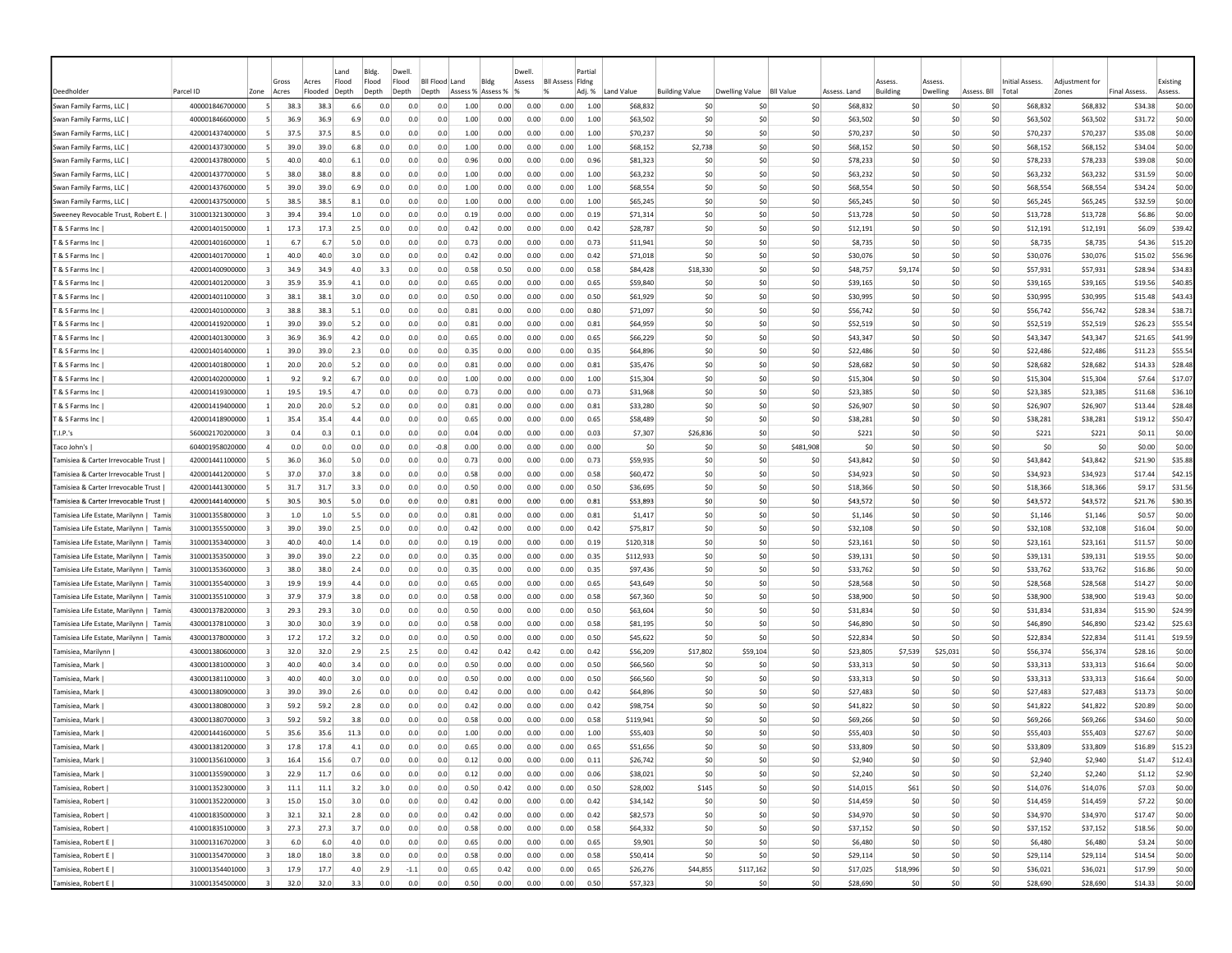|                                      |                 |                |                | Land                               | Bldg.          | Dwell          |                                |                   |      | Dwell  |                                     | Partial |            |                       |                |                  |              |                                        |                    |             |                          |                         |                     |                     |
|--------------------------------------|-----------------|----------------|----------------|------------------------------------|----------------|----------------|--------------------------------|-------------------|------|--------|-------------------------------------|---------|------------|-----------------------|----------------|------------------|--------------|----------------------------------------|--------------------|-------------|--------------------------|-------------------------|---------------------|---------------------|
| Deedholder                           | Parcel ID       | Zone           | Gross<br>Acres | Flood<br>Acres<br>Flooded<br>Depth | Flood<br>Depth | Flood<br>Depth | <b>Bll Flood Land</b><br>Depth | Assess % Assess % | Bldg | Assess | <b>Bll Assess Fldng</b><br>$\alpha$ | Adj. %  | Land Value | <b>Building Value</b> | Dwelling Value | <b>BII Value</b> | Assess, Land | <i><b>SSESS</b></i><br><b>Building</b> | Assess<br>Dwelling | Assess, Bll | Initial Assess.<br>Total | Adiustment for<br>Zones | <b>Final Assess</b> | Existing<br>Assess. |
| Tamisiea, Robert E                   | 310001354600000 | $\vert$ 3      | 21.0           | 21.0                               | 3.1<br>0.0     | 0.0            | 0.0                            | 0.50              | 0.00 | 0.00   | 0.00                                | 0.50    | \$55,351   | \$C                   | S0             | \$0              | \$27,703     | \$0                                    | -SO                | S0          | \$27,703                 | \$27,703                | \$13.84             | \$0.00              |
| Tamisiea, Robert E                   | 310001354400000 |                | 2.9            | 2.9                                | 3.5<br>0.0     | 0.0            | 0.0                            | 0.50              | 0.00 | 0.00   | 0.00                                | 0.50    | \$4,859    | \$0                   | \$0            | \$0              | \$2,432      | \$0                                    | \$C                | \$0         | \$2,432                  | \$2,432                 | \$1.21              | \$0.00              |
| Taylor Oil Co Inc                    | 602002503701000 |                | 1.8            | 1.8                                | 5.4<br>0.0     | 0.0            | 0.0                            | 0.81              | 0.00 | 0.00   | 0.00                                | 0.81    | \$37,943   | \$0                   | S0             | \$0              | \$30.677     | \$0                                    | \$0                | \$0         | \$30,677                 | \$15,338                | \$7.66              | \$0.00              |
| Taylor Oil Co Inc                    | 602001881800000 |                | 3.3            | 3.3                                | 4.6<br>2.9     | 0.0            | 0.0                            | 0.73              | 0.42 | 0.00   | 0.00                                | 0.73    | \$70,070   | \$733,647             | S0             | \$0              | \$51,256     | \$310,700                              | \$0                | \$0         | \$361,956                | \$180,978               | \$90.40             | \$0.00              |
| TF PTNS, LLC                         | 560002179301000 |                | 0.2            | 0.2                                | 4.6<br>4.4     | 0.0            | 0.0                            | 0.73              | 0.65 | 0.00   | 0.00                                | 0.73    | \$3,004    | \$27,893              | S <sub>0</sub> | \$0              | \$2,197      | \$18,256                               | \$0                | \$0         | \$20,453                 | \$20,453                | \$10.22             | \$0.00              |
| The Edge Sports Bar & Grill LLC      | 604001949800000 | $\overline{a}$ | 0.0            | 0.0                                | 0.0<br>0.0     | 0.0            | 1.1                            | 0.00              | 0.00 | 0.00   | 0.19                                | 0.00    | \$0        | \$0                   | \$0            | \$176,099        | \$0          | \$C                                    | \$0                | \$33,899    | \$33,899                 | \$16,950                | \$8.47              | \$0.00              |
| Thiele, Anthony R                    | 420001423901000 | -5.            | 1.9            | 1.9                                | 7.9<br>6.4     | 0.0            | 0.0                            | 1.00              | 0.96 | 0.00   | 0.00                                | 1.00    | \$15,007   | \$201,037             | \$0            | \$0              | \$15,007     | \$193,398                              | \$0                | S0          | \$208,405                | \$208,405               | \$104.10            | \$0.00              |
| Thiele, Anthony R                    | 420001423801000 | -5.            | 0.1            | 0.1                                | 8.1<br>0.0     | 0.0            | 0.0                            | 1.00              | 0.00 | 0.00   | 0.00                                | 1.00    | \$443      | S0                    | -SO            | \$0              | \$443        | S0                                     | S0                 | S0          | \$443                    | \$443                   | \$0.22              | \$0.00              |
| Thien Farm Management, Inc   Truste  | 420001396401000 |                | 0.3            | 0.3                                | 6.8<br>0.0     | 0.0            | 0.0                            | 1.00              | 0.00 | 0.00   | 0.00                                | 1.00    | \$93       | \$0                   | S <sub>0</sub> | SO.              | \$93         | \$C                                    | \$0                | \$0         | \$93                     | \$93                    | \$0.05              | \$0.37              |
| Thien Farm Management, Inc   Truste  | 310001297000000 | $\vert$ 3      | 37.2           | 37.2                               | 2.6<br>0.0     | 0.0            | 0.0                            | 0.42              | 0.00 | 0.00   | 0.00                                | 0.42    | \$61,493   | \$0                   | \$0            | \$0              | \$26,042     | \$0                                    | \$0                | \$0         | \$26,042                 | \$26,042                | \$13.01             | \$0.00              |
| Thien Farm Management, Inc   Truste  | 310001297100000 |                | 37.8           | 37.8                               | 2.6<br>0.0     | 0.0            | 0.0                            | 0.42              | 0.00 | 0.00   | 0.00                                | 0.42    | \$62,899   | \$C                   | S <sub>0</sub> | \$0              | \$26,638     | \$C                                    | \$C                | \$0         | \$26,638                 | \$26,638                | \$13.31             | \$0.00              |
| Thien Farm Management, Inc   Truste  | 420001391300000 |                | 34.9           | 34.9                               | 0.9<br>0.0     | 0.0            | 0.0                            | 0.12              | 0.00 | 0.00   | 0.00                                | 0.12    | \$100,301  | \$12,767              | \$0            | \$0              | \$11,585     | \$0                                    | \$0                | \$0         | \$11,585                 | \$11,585                | \$5.79              | \$34.82             |
| Thien Farm Management, Inc   Truste  | 430001368600000 |                | 18.7           | 18.7                               | 7.4<br>0.0     | 0.0            | 0.0                            | 1.00              | 0.00 | 0.00   | 0.00                                | 1.00    | \$38,108   | \$C                   | \$0            | \$0              | \$38,108     | \$0                                    | \$0                | \$0         | \$38,108                 | \$38,108                | \$19.04             | \$42.65             |
| Thien Farm Management, Inc   Truste  | 430001367000000 | $\vert$ 3      | 40.0           | 40.0                               | 2.0<br>0.0     | 0.0            | 0.0                            | 0.27              | 0.00 | 0.00   | 0.00                                | 0.27    | \$104,323  | \$C                   | \$0            | \$0              | \$28,115     | \$0                                    | \$0                | \$0         | \$28,115                 | \$28,115                | \$14.04             | \$22.78             |
| Thien Farm Management, Inc   Truste  | 430001367201000 |                | 20.0           | 20.0                               | 8.9<br>0.0     | 0.0            | 0.0                            | 1.00              | 0.00 | 0.00   | 0.00                                | 1.00    | \$29,061   | \$0                   | \$0            | \$0              | \$29,061     | \$0                                    | \$0                | \$0         | \$29,061                 | \$29,061                | \$14.52             | \$37.02             |
| Thien Farm Management, Inc   Truste  | 420001395500000 | 3              | 40.0           | 40.0                               | 2.3<br>0.0     | 0.0            | 0.0                            | 0.35              | 0.00 | 0.00   | 0.00                                | 0.35    | \$99,453   | \$0                   | \$0            | \$0              | \$34,460     | \$0                                    | \$0                | \$0         | \$34,460                 | \$34,460                | \$17.21             | \$22.78             |
| Thien Farm Management, Inc   Truste  | 430001367700000 | $\vert$ 3      | 40.0           | 40.0                               | 2.8<br>0.0     | 0.0            | 0.0                            | 0.42              | 0.00 | 0.00   | 0.00                                | 0.42    | \$97,584   | \$0                   | S <sub>0</sub> | \$0              | \$41,327     | \$0                                    | \$0                | \$0         | \$41,327                 | \$41,327                | \$20.64             | \$39.87             |
| Thien Farm Management, Inc   Truste  | 430001367100000 | $\mathbf{1}$   | 35.4           | 35.4                               | 2.0<br>0.0     | 0.0            | 0.0                            | 0.35              | 0.00 | 0.00   | 0.00                                | 0.35    | \$75,975   | \$0                   | \$0            | \$0              | \$26,325     | \$0                                    | 50                 | \$0         | \$26,325                 | \$26,325                | \$13.15             | \$35.15             |
| Thien Farm Management, Inc   Truste  | 430001366600000 |                | 35.2           | 35.2                               | 3.4<br>0.9     | 0.0            | 0.0                            | 0.50              | 0.12 | 0.00   | 0.00                                | 0.50    | \$72,086   | \$1,458               | S <sub>0</sub> | \$0              | \$36,079     | \$168                                  | \$0                | \$0         | \$36,247                 | \$36,247                | \$18.11             | \$30.07             |
| Thien Farm Management, Inc   Truste  | 430001368100000 | -3             | 6.2            | 6.2                                | 3.0<br>0.0     | 0.0            | 0.0                            | 0.42              | 0.00 | 0.00   | 0.00                                | 0.42    | \$14,646   | <b>SC</b>             | S <sub>0</sub> | SO.              | \$6,203      | \$0                                    | \$0                | \$0         | \$6,203                  | \$6,203                 | \$3.10              | \$7.93              |
| Thien Farm Management, Inc   Truster | 430001366800000 | -31            | 19.0           | 19.0                               | 4.8<br>0.0     | 0.0            | 0.0                            | 0.73              | 0.00 | 0.00   | 0.00                                | 0.73    | \$36,627   | \$0                   | S <sub>0</sub> | \$0              | \$26,793     | \$0                                    | \$0                | \$0         | \$26,793                 | \$26,793                | \$13.38             | \$16.23             |
| Thien Farm Management, Inc   Truste  | 430001368500000 |                | 39.5           | 39.5                               | 9.9<br>0.0     | 0.0            | 0.0                            | 1.00              | 0.00 | 0.00   | 0.00                                | 1.00    | \$67,406   | \$C                   | S <sub>0</sub> | \$0              | \$67,406     | \$0                                    | \$0                | \$0         | \$67,406                 | \$67,406                | \$33.67             | \$84.37             |
| Thien Farm Management, Inc   Truste  | 420001392800000 |                | 28.0           | 1.3                                | 5.0<br>0.0     | 0.0            | 0.0                            | 0.81              | 0.00 | 0.00   | 0.00                                | 0.04    | \$64,031   | \$0                   | \$0            | \$0              | \$2,404      | \$0                                    | \$C                | \$0         | \$2,404                  | \$2,404                 | \$1.20              | \$0.00              |
| Thien Farm Management, Inc   Truste  | 420001395000000 |                | 37.0           | 28.5                               | 5.8<br>0.0     | 0.0            | 0.0                            | 0.89              | 0.00 | 0.00   | 0.00                                | 0.68    | \$72,558   | \$C                   | S <sub>0</sub> | \$0              | \$49,490     | \$C                                    | \$C                | \$0         | \$49,490                 | \$49,490                | \$24.72             | \$0.00              |
| Thien Farm Management, Inc   Truste  | 420001393900000 |                | 29.1           | 4.6                                | 5.3<br>0.0     | 0.0            | 0.0                            | 0.81              | 0.00 | 0.00   | 0.00                                | 0.13    | \$16,039   | \$0                   | \$0            | \$0              | \$2,049      | \$0                                    | \$0                | \$0         | \$2,049                  | \$2,049                 | \$1.02              | \$0.00              |
| Thien Farm Management, Inc   Truste  | 420001395800000 |                | 31.0           | 8.6                                | 4.8<br>0.0     | 0.0            | 0.0                            | 0.73              | 0.00 | 0.00   | 0.00                                | 0.20    | \$39,626   | \$0                   | \$0            | \$0              | \$8,041      | \$0                                    | \$0                | \$0         | \$8,041                  | \$8,041                 | \$4.02              | \$0.00              |
| Thien Farm Management, Inc   Truste  | 420001395700000 |                | 24.9           | 24.9                               | 6.1<br>0.0     | 0.0            | 0.0                            | 0.96              | 0.00 | 0.00   | 0.00                                | 0.96    | \$7,968    | \$C                   | \$0            | \$0              | \$7,665      | \$0                                    | \$0                | \$0         | \$7,665                  | \$7,665                 | \$3.83              | \$0.00              |
| Thien Farm Management, Inc   Truste  | 420001399000000 | -11            | 7.6            | 7.6                                | 6.3<br>0.0     | 0.0            | 0.0                            | 0.96              | 0.00 | 0.00   | 0.00                                | 0.96    | \$2,438    | \$0                   | \$0            | \$0              | \$2,345      | \$0                                    | \$0                | \$0         | \$2,345                  | \$2,345                 | \$1.17              | \$0.00              |
| Thien Farm Management, Inc   Truste  | 420001392200000 | 10             | 5.1            | 0.0                                | 0.0<br>0.0     | 0.0            | 0.0                            | 0.00              | 0.00 | 0.00   | 0.00                                | 0.00    | \$8,989    | \$C                   | S <sub>0</sub> | \$0              | \$0          | \$C                                    | \$0                | \$0         | \$0                      | \$0                     | \$0.00              | \$14.52             |
| Thien Farm Management, Inc   Truste  | 420001395400000 |                | 40.0           | 40.0                               | 8.7<br>0.0     | 0.0            | 0.0                            | 1.00              | 0.00 | 0.00   | 0.00                                | 1.00    | \$83,111   | \$C                   | S0             | \$0              | \$83,111     | \$C                                    | \$0                | \$0         | \$83,111                 | \$83,111                | \$41.51             | \$113.92            |
| Thien Farm Management, Inc   Truste  | 420001391400000 |                | 55.5           | 38.1                               | 4.9            | 1.0<br>0.0     | 0.0                            | 0.73              | 0.19 | 0.00   | 0.00                                | 0.50    | \$115,227  | \$146                 | \$0            | \$0              | \$57,863     | \$28                                   | \$0                | \$0         | \$57,891                 | \$57,891                | \$28.92             | \$75.89             |
| Thien Farm Management, Inc   Truste  | 420001392600000 |                | 69.2           | 69.2                               | 4.3<br>0.0     | 0.0            | 0.0                            | 0.65              | 0.00 | 0.00   | 0.00                                | 0.65    | \$132,358  | \$C                   | S <sub>0</sub> | \$0              | \$86,628     | \$0                                    | \$0                | \$0         | \$86,628                 | \$86,628                | \$43.27             | \$187.20            |
| Thien Farm Management, Inc   Truste  | 420001392700000 | -11            | 35.5           | 35.5                               | 4.1<br>0.0     | 0.0            | 0.0                            | 0.65              | 0.00 | 0.00   | 0.00                                | 0.65    | \$75,873   | <b>SC</b>             | S <sub>0</sub> | \$0              | \$49,659     | \$0                                    | \$0                | \$0         | \$49,659                 | \$49,659                | \$24.81             | \$95.91             |
| Thien Farm Management, Inc   Truster | 420001394700000 |                | 39.0           | 39.0                               | 4.5<br>0.0     | 0.0            | 0.0                            | 0.73              | 0.00 | 0.00   | 0.00                                | 0.73    | \$88,253   | \$0                   | S <sub>0</sub> | \$0              | \$64,557     | \$0                                    | \$0                | \$0         | \$64,557                 | \$64,557                | \$32.25             | \$105.52            |
| Thien Farm Management, Inc   Truster | 420001397200000 | 3              | 39.0           | 39.0                               | 2.9<br>0.0     | 0.0            | 0.0                            | 0.42              | 0.00 | 0.00   | 0.00                                | 0.42    | \$95,016   | \$0                   | S <sub>0</sub> | \$0              | \$40,239     | \$0                                    | \$0                | \$0         | \$40,239                 | \$40,239                | \$20.10             | \$22.21             |
| Thien Farm Management, Inc   Truste  | 420001391500000 | 3              | 40.0           | 40.0                               | $1.2$<br>0.0   | 0.0            | 0.0                            | 0.19              | 0.00 | 0.00   | 0.00                                | 0.19    | \$112,209  | \$0                   | \$0            | \$0              | \$21,600     | \$0                                    | \$0                | \$0         | \$21,600                 | \$21,600                | \$10.79             | \$39.87             |
| Thien Farm Management, Inc   Truste  | 430001366900000 |                | 29.9           | 29.9                               | 4.1<br>0.0     | 0.0            | 0.0                            | 0.65              | 0.00 | 0.00   | 0.00                                | 0.65    | \$66,503   | \$C                   | S <sub>0</sub> | \$0              | \$43,526     | \$C                                    | \$C                | \$0         | \$43,526                 | \$43,526                | \$21.74             | \$17.03             |
| Thien Farm Management, Inc   Truste  | 420001394500000 |                | 5.5            | 5.5                                | 4.9<br>0.0     | 0.0            | 0.0                            | 0.73              | 0.00 | 0.00   | 0.00                                | 0.73    | \$12,231   | \$C                   | \$0            | \$0              | \$8,947      | \$0                                    | \$C                | \$0         | \$8,947                  | \$8,947                 | \$4.47              | \$14.88             |
| Thien Farm Management, Inc   Truste  | 420001392100000 |                | 59.0           | 11.8                               | 8.2<br>0.0     | 0.0            | 0.0                            | 1.00              | 0.00 | 0.00   | 0.00                                | 0.20    | \$110,396  | \$C                   | S <sub>0</sub> | \$0              | \$22,079     | \$0                                    | \$0                | \$0         | \$22,079                 | \$22,079                | \$11.03             | \$168.03            |
| Thien Farm Management, Inc   Truste  | 420001395100000 |                | 30.8           | 30.8                               | 6.6<br>0.0     | 0.0            | 0.0                            | 1.00              | 0.00 | 0.00   | 0.00                                | 1.00    | \$24,480   | \$0                   | S <sub>0</sub> | \$0              | \$24,480     | \$0                                    | \$0                | \$0         | \$24,480                 | \$24,480                | \$12.23             | \$0.00              |
| Thien Farm Management, Inc   Truste  | 420001394300000 |                | 1.2            | 1.2                                | 6.8<br>0.0     | 0.0            | 0.0                            | 1.00              | 0.00 | 0.00   | 0.00                                | 1.00    | \$368      | \$0                   | \$0            | \$0              | \$368        | \$0                                    | \$0                | \$0         | \$368                    | \$368                   | \$0.18              | \$1.47              |
| Thien Farm Management, Inc   Truster | 420001394400000 |                | 6.2            | 6.2                                | 5.5<br>0.0     | 0.0            | 0.0                            | 0.81              | 0.00 | 0.00   | 0.00                                | 0.81    | \$10,183   | \$0                   | \$0            | \$0              | \$8,233      | \$0                                    | \$0                | \$0         | \$8,233                  | \$8,233                 | \$4.11              | \$16.75             |
| Thien Farm Management, Inc   Truste  | 420001394800000 |                | 31.4           | 31.4                               | 3.6<br>0.0     | 0.0            | 0.0                            | 0.58              | 0.00 | 0.00   | 0.00                                | 0.58    | \$58,360   | \$C                   | -SC            | \$0              | \$33,703     | \$C                                    | \$C                | \$0         | \$33,703                 | \$33,703                | \$16.83             | \$84.98             |
| Thien Farm Management, Inc   Truste  | 420001392900000 | $\mathbf{1}$   | 37.6           | 37.6                               | 6.1<br>0.0     | 0.0            | 0.0                            | 0.96              | 0.00 | 0.00   | 0.00                                | 0.96    | \$81,797   | \$0                   | \$0            | \$0              | \$78,689     | \$0                                    | \$0                | \$0         | \$78,689                 | \$78,689                | \$39.31             | \$85.67             |
| Thien Farm Management, Inc   Truste  | 430001367400000 | $\vert$ 3      | 54.3           | 54.3                               | 1.5<br>0.0     | 0.0            | 0.0                            | 0.19              | 0.00 | 0.00   | 0.00                                | 0.19    | \$143,812  | \$0                   | -SO            | SO.              | \$27,684     | \$0                                    | S0                 | S0          | \$27,684                 | \$27,684                | \$13.83             | \$46.35             |
| Thien Farm Management, Inc   Truste  | 420001396100000 |                | 40.0           | 40.0                               | 4.8<br>0.0     | 0.0            | 0.0                            | 0.73              | 0.00 | 0.00   | 0.00                                | 0.73    | \$81,736   | <b>SC</b>             | -SO            | \$0              | \$59,790     | -SC                                    | \$C                | S0          | \$59,790                 | \$59,790                | \$29.87             | \$85.44             |
| Thien Farm Management, Inc   Truster | 430001368900000 |                | 38.2           | 38.2                               | 11.4<br>0.0    | 0.0            | 0.0                            | 1.00              | 0.00 | 0.00   | 0.00                                | 1.00    | \$62,660   | \$C                   | S <sub>0</sub> | \$0              | \$62,660     | \$0                                    | \$0                | \$0         | \$62,660                 | \$62,660                | \$31.30             | \$81.60             |
| Thien Farm Management, Inc   Truster | 430001368800000 |                | 38.2           | 38.2                               | 11.2<br>0.0    | 0.0            | 0.0                            | 1.00              | 0.00 | 0.00   | 0.00                                | 1.00    | \$63,454   | \$0                   | S <sub>0</sub> | \$0              | \$63,454     | \$0                                    | \$0                | \$0         | \$63,454                 | \$63,454                | \$31.70             | \$81.60             |
| Thien Farm Management, Inc   Trustei | 430001367600000 | $\mathbf{1}$   | 58.6           | 58.6                               | 5.2<br>0.0     | 0.0            | 0.0                            | 0.81              | 0.00 | 0.00   | 0.00                                | 0.81    | \$110,666  | \$0                   | \$0            | \$0              | \$89,473     | \$0                                    | \$0                | \$0         | \$89,473                 | \$89,473                | \$44.69             | \$125.19            |
| Thien Farm Management, Inc   Truster | 420001393000000 | $\mathbf{1}$   | 39.4           | 39.4                               | 6.3<br>0.0     | 0.0            | 0.0                            | 0.96              | 0.00 | 0.00   | 0.00                                | 0.96    | \$85,924   | \$0                   | \$0            | \$0              | \$82,659     | \$0                                    | 50                 | \$0         | \$82,659                 | \$82,659                | \$41.29             | \$84.16             |
| Thien Farm Management, Inc   Truster | 420001396200000 | 1              | 40.0           | 40.0                               | 5.2<br>0.0     | 0.0            | 0.0                            | 0.81              | 0.00 | 0.00   | 0.00                                | 0.81    | \$88,390   | \$0                   | \$0            | \$0              | \$71,463     | \$0                                    | 50                 | \$0         | \$71,463                 | \$71,463                | \$35.70             | \$85.44             |
| Thien Farm Management, Inc   Truste  | 420001395900000 | 1              | 37.9           | 37.9                               | 5.9<br>0.0     | 0.0            | 0.0                            | 0.89              | 0.00 | 0.00   | 0.00                                | 0.89    | \$84,840   | \$0                   | 50             | \$0              | \$75,126     | \$0                                    | 50                 | \$0         | \$75,126                 | \$75,126                | \$37.53             | \$91.75             |
| Thien Farm Management, Inc   Truster | 420001396000000 | $\mathbf{1}$   | 37.2           | 37.2                               | 5.9<br>0.0     | 0.0            | 0.0                            | 0.89              | 0.00 | 0.00   | 0.00                                | 0.89    | \$80,691   | \$0                   | \$0            | \$0              | \$71,452     | \$0                                    | 50                 | 50          | \$71,452                 | \$71,452                | \$35.69             | \$90.05             |
| Thien Farm Management, Inc   Truster | 430001369000000 | $\mathbf{1}$   | 33.3           | 33.3                               | 11.0<br>0.0    | 0.0            | 0.0                            | 1.00              | 0.00 | 0.00   | 0.00                                | 1.00    | \$66,753   | \$0                   | \$0            | \$0              | \$66,753     | \$0                                    | 50                 | \$0         | \$66,753                 | \$66,753                | \$33.34             | \$75.96             |
| Thien Farm Management, Inc   Truster | 430001368700000 | $\mathbf{1}$   | 38.6           | 38.6                               | 9.8<br>0.0     | 0.0            | 0.0                            | 1.00              | 0.00 | 0.00   | 0.00                                | 1.00    | \$62,608   | \$0                   | \$0            | \$0              | \$62,608     | \$0                                    | \$0                | \$0         | \$62,608                 | \$62,608                | \$31.27             | \$82.36             |
| Thomas Profit Sharing Plan, Bruce W  | 420001396503000 | $\mathbf{5}$   | 0.1            | 0.1                                | 7.6<br>0.0     | 0.0            | 0.0                            | 1.00              | 0.00 | 0.00   | 0.00                                | 1.00    | \$200      | \$0                   | \$0            | \$0              | \$200        | \$0                                    | 50                 | \$0         | \$200                    | \$200                   | \$0.10              | \$0.00              |
| Thomas Profit Sharing Plan, Bruce W  | 420001396400000 | -51            | 41.3           | 41.3                               | 6.5<br>7.2     | 0.0            | 0.0                            | 0.96              | 1.00 | 0.00   | 0.00                                | 0.96    | \$92,575   | \$8,280               | \$0            | \$0              | \$89,057     | \$8,280                                | \$0                | \$0         | \$97,337                 | \$97,337                | \$48.62             | \$52.89             |
| Thomas Profit Sharing Plan, Bruce W  | 420001397600000 | -51            | 26.0           | 26.0                               | 5.9<br>0.0     | 0.0            | 0.0                            | 0.89              | 0.00 | 0.00   | 0.00                                | 0.89    | \$65,935   | \$0                   | \$0            | \$0              | \$58,385     | \$0                                    | \$0                | 50          | \$58,385                 | \$58,385                | \$29.16             | \$33.28             |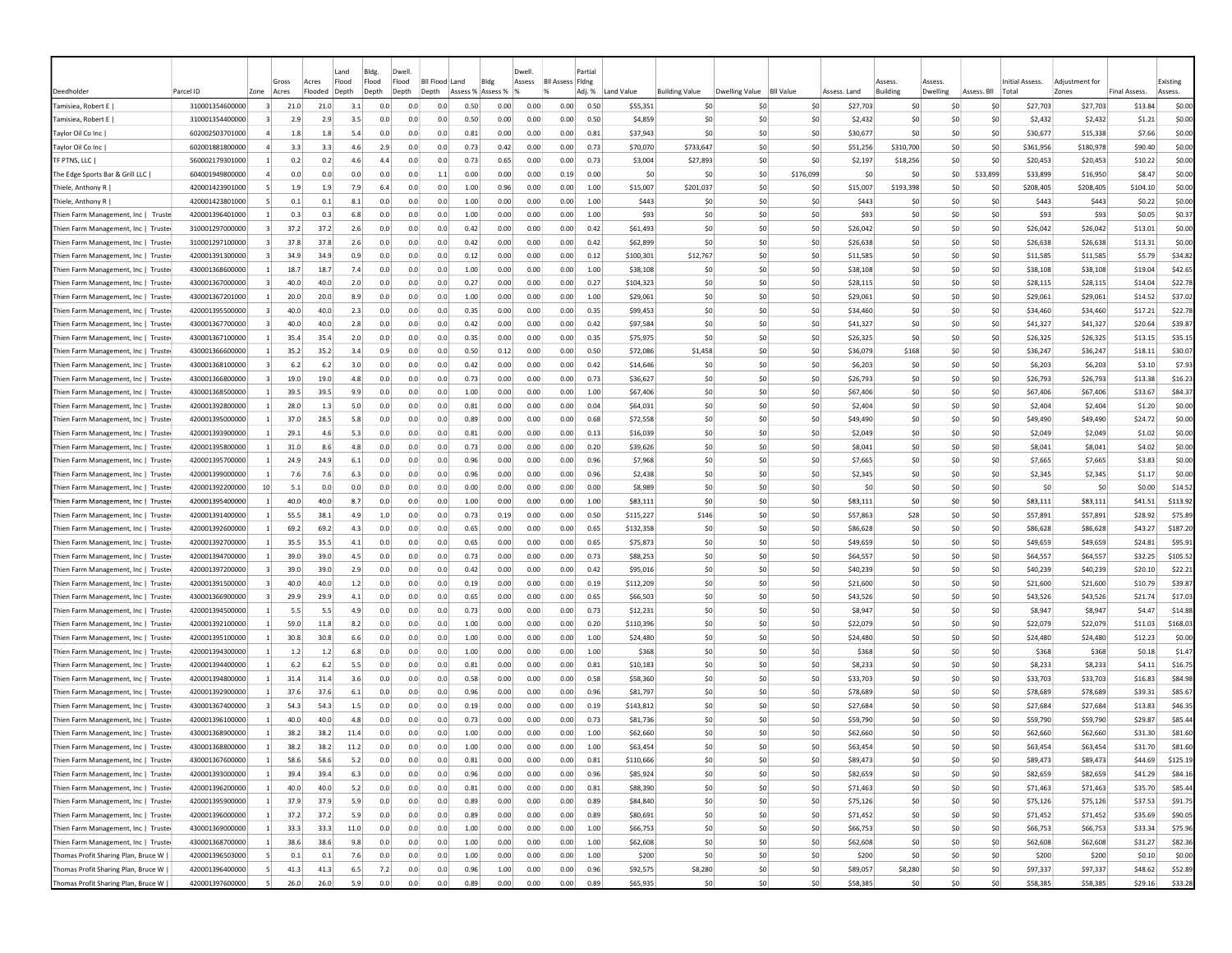|                                       |                 |                 |                |                  | Land           | Bldg.          | Dwell                   |                       |                           |      | Dwell  |                         | Partial |            |                       |                |                  |              |                       |                    |             |                          |                         |                     |                     |
|---------------------------------------|-----------------|-----------------|----------------|------------------|----------------|----------------|-------------------------|-----------------------|---------------------------|------|--------|-------------------------|---------|------------|-----------------------|----------------|------------------|--------------|-----------------------|--------------------|-------------|--------------------------|-------------------------|---------------------|---------------------|
| Deedholder                            | Parcel ID       | Zone            | Gross<br>Acres | Acres<br>Flooded | Flood<br>Depth | Flood<br>Depth | Flood<br>Depth<br>Depth | <b>Bll Flood Land</b> | Bldg<br>Assess % Assess % | 1%   | Assess | <b>Bll Assess Fldng</b> | Adj. %  | Land Value | <b>Building Value</b> | Dwelling Value | <b>BII Value</b> | Assess, Land | Assess<br>Building    | Assess<br>Dwelling | Assess. Bll | Initial Assess.<br>Total | Adiustment for<br>Zones | <b>Final Assess</b> | Existing<br>Assess. |
| Thomas Profit Sharing Plan, Kent W    | 420001439300000 | -51             | 46.9           | 46.9             | 10.2           | 0.0            | 0.0                     | 0.0                   | 1.00                      | 0.00 | 0.00   | 0.00                    | 1.00    | \$101,212  |                       | -SO<br>-SO     | \$0              | \$101,212    | -SO                   | -SO                | S0          | \$101,212                | \$101,212               | \$50.56             | \$66.79             |
| Thomas Profit Sharing Plan, Kent W    | 420001439200000 |                 | 21.6           | 21.6             | 9.4            | 0.0            | 0.0                     | 0.0                   | 1.00                      | 0.00 | 0.00   | 0.00                    | 1.00    | \$47,145   |                       | \$0<br>-SO     | \$0              | \$47,145     | \$0                   | \$0                | \$0         | \$47,145                 | \$47,145                | \$23.55             | \$30.76             |
| Thomas, Bruce W                       | 420001443300000 | $\overline{1}$  | 37.9           | 37.9             | 8.2            | 0.0            | 0.0                     | 0.0                   | 1.00                      | 0.00 | 0.00   | 0.00                    | 1.00    | \$66,266   |                       | \$0<br>-SO     | \$0              | \$66,266     | S <sub>0</sub>        | \$0                | \$0         | \$66,266                 | \$66,266                | \$33.10             | \$80.87             |
| Thomas, Bruce W                       | 420001441800000 |                 | 37.9           | 37.9             | 6.3            | 0.0            | 0.0                     | 0.0                   | 0.96                      | 0.00 | 0.00   | 0.00                    | 0.96    | \$82,861   |                       | \$0<br>-SO     | \$0              | \$79,712     | \$0                   | \$0                | \$0         | \$79,712                 | \$79,712                | \$39.82             | \$75.50             |
| Thomas, Bruce W                       | 420001441700000 |                 | 32.3           | 32.3             | 6.7            | 2.2            | 0.0                     | 0.0                   | 1.00                      | 0.35 | 0.00   | 0.00                    | 1.00    | \$57,952   | \$291                 | -SO            | \$0              | \$57,952     | \$101                 | \$0                | \$0         | \$58,053                 | \$58,053                | \$29.00             | \$64.47             |
| Thomas, Bruce W                       | 420001443200000 |                 | 38.1           | 38.1             | 6.8            | 0.0            | 0.0                     | 0.0                   | 1.00                      | 0.00 | 0.00   | 0.00                    | 1.00    | \$73,486   |                       | \$0<br>S0      | \$0              | \$73,486     | \$0                   | \$0                | \$0         | \$73,486                 | \$73,486                | \$36.71             | \$81.34             |
| Thomas, Bruce W   Thomas, Katherin    | 420001396800000 | -51             | 6.2            | 6.2              | 9.1            | 0.0            | 0.0                     | 0.0                   | 1.00                      | 0.00 | 0.00   | 0.00                    | 1.00    | \$1,997    |                       | -SO<br>-SO     | \$0              | \$1,997      | S0                    | -SO                | S0          | \$1,997                  | \$1,997                 | \$1.00              | \$0.00              |
| Thomas, Bruce W   Thomas, Katherin    | 420001396600000 | -51             | 4.2            | 4.2              | 7.1            | 0.0            | 0.0                     | 0.0                   | 1.00                      | 0.00 | 0.00   | 0.00                    | 1.00    | \$1,344    |                       | \$0<br>-SO     | \$0              | \$1,344      | S0                    | S0                 | S0          | \$1,344                  | \$1,344                 | \$0.67              | \$0.00              |
| Thomas, Bruce W   Thomas, Katherin    | 420001396502000 | -51             | 2.3            | 2.3              | 9.5            | 0.0            | 0.0                     | 0.0                   | 1.00                      | 0.00 | 0.00   | 0.00                    | 1.00    | \$3,507    |                       | \$0<br>-SO     | -SO              | \$3,507      | S0                    | \$0                | \$0         | \$3,507                  | \$3,507                 | \$1.75              | \$0.00              |
| Thomas, Bruce W   Thomas, Katherin    | 420001442000000 |                 | 34.4           | 34.4             | 2.3            | 0.9            | 0.2                     | 0.0                   | 0.35                      | 0.12 | 0.04   | 0.00                    | 0.35    | \$79,566   | \$28,686              | \$46,950       | \$0              | \$27,570     | \$3,313               | \$1,808            | \$0         | \$32,690                 | \$32,690                | \$16.33             | \$63.68             |
| Thomas, Bruce W   Thomas, Katherir    | 420001397700000 |                 | 4.4            | 4.4              | 8.6            | 0.0            | 0.0                     | 0.0                   | 1.00                      | 0.00 | 0.00   | 0.00                    | 1.00    | \$2,353    |                       | \$0<br>-SO     | \$0              | \$2,353      | \$0                   | \$C                | \$0         | \$2,353                  | \$2,353                 | \$1.18              | \$5.63              |
| Thomas, Bruce W  <br>Thomas, Katheri  | 420001397901000 |                 | 0.6            | 0.6              | 9.6            | 0.0            | 0.0                     | 0.0                   | 1.00                      | 0.00 | 0.00   | 0.00                    | 1.00    | \$566      |                       | \$0<br>-SO     | \$0              | \$566        | \$0                   | \$C                | \$0         | \$566                    | \$566                   | \$0.28              | \$1.59              |
| Thomas, Bruce W  <br>Thomas, Katheri  | 420001397601000 |                 | 3.5            | 3.5              | 5.4            | 0.0            | 0.0                     | 0.0                   | 0.81                      | 0.00 | 0.00   | 0.00                    | 0.81    | \$8,370    |                       | \$0<br>\$0     | \$0              | \$6,767      | \$0                   | \$0                | \$0         | \$6,767                  | \$6,767                 | \$3.38              | \$9.58              |
| Thomas, Bruce W  <br>Thomas, Katherii | 420001397100000 |                 | 3.7            | 3.3              | 4.6            | 0.0            | 0.0                     | 0.0                   | 0.73                      | 0.00 | 0.00   | 0.00                    | 0.65    | \$1,190    |                       | \$0<br>\$0     | \$0              | \$772        | \$0                   | \$0                | \$0         | \$772                    | \$772                   | \$0.39              | \$10.06             |
| Thomas, Bruce W   Thomas, Katherii    | 420001396901000 |                 | 1.1            | 1.1              | 8.6            | 0.0            | 0.0                     | 0.0                   | 1.00                      | 0.00 | 0.00   | 0.00                    | 1.00    | \$339      |                       | \$0<br>-SO     | \$0              | \$339        | \$0                   | \$0                | \$0         | \$339                    | \$339                   | \$0.17              | \$0.15              |
| Thomas. Katherii<br> Thomas, Bruce W  | 420001442700000 |                 | 23.4           | 23.4             | 8.1            | 0.0            | 0.0                     | 0.0                   | 1.00                      | 0.00 | 0.00   | 0.00                    | 1.00    | \$40,006   |                       | \$0<br>-SO     | \$0              | \$40,006     | S0                    | \$0                | \$0         | \$40,006                 | \$40,006                | \$19.98             | \$49.88             |
| Thomas, Bruce W  <br>Thomas, Katherin | 420001396700000 | 10 <sup>1</sup> | 1.6            | 0.0              | 0.0            | 0.0            | 0.0                     | 0.0                   | 0.00                      | 0.00 | 0.00   | 0.00                    | 0.00    | \$512      |                       | \$0<br>-SO     | \$0              |              | \$0<br>\$0            | \$0                | \$0         | \$0                      | \$0                     | \$0.00              | \$4.33              |
| Thomas, Bruce W   Thomas, Katheri     | 420001442300000 | $\vert$ 1       | 39.0           | 39.0             | 6.2            | 0.0            | 0.0                     | 0.0                   | 0.96                      | 0.00 | 0.00   | 0.00                    | 0.96    | \$64,896   |                       | \$0<br>\$0     | \$0              | \$62,430     | \$0                   | \$0                | \$0         | \$62,430                 | \$62,430                | \$31.18             | \$77.75             |
| Thomas, Bruce W   Thomas, Katheri     | 420001442500000 |                 | 36.0           | 36.0             | 8.6            | 0.0            | 0.0                     | 0.0                   | 1.00                      | 0.00 | 0.00   | 0.00                    | 1.00    | \$61,237   |                       | \$0<br>-SO     | \$0              | \$61,237     | \$0                   | \$0                | \$0         | \$61,237                 | \$61,237                | \$30.59             | \$61.52             |
| Thomas, Bruce W   Thomas, Katherin    | 420001396402000 | -51             | 32.1           | 32.1             | 7.1            | 0.0            | 0.0                     | 0.0                   | 1.00                      | 0.00 | 0.00   | 0.00                    | 1.00    | \$38,533   |                       | -SO<br>-SO     | \$0              | \$38,533     | -SO                   | \$0                | S0          | \$38,533                 | \$38,533                | \$19.25             | \$41.16             |
| Thomas, Bruce W   Thomas, Katherin    | 420001442400000 | -11             | 39.4           | 39.4             | 6.0            | 0.0            | 0.0                     | 0.0                   | 0.89                      | 0.00 | 0.00   | 0.00                    | 0.89    | S65.478    |                       | \$0<br>-SO     | -SO              | \$57,981     | S0                    | \$0                | \$0         | \$57,981                 | \$57,981                | \$28.96             | \$78.45             |
| Thomas, Bruce W   Thomas, Katherin    | 420001442600000 |                 | 39.0           | 39.0             | 4.1            | 0.0            | 0.0                     | 0.0                   | 0.65                      | 0.00 | 0.00   | 0.00                    | 0.65    | \$88,122   |                       | \$0<br>-SO     | \$0              | \$57,676     | S0                    | \$0                | \$0         | \$57,676                 | \$57,676                | \$28.81             | \$72.20             |
| Thomas, Bruce W   Thomas, Katherin    | 420001442200000 |                 | 37.0           | 37.0             | 6.8            | 0.0            | 0.0                     | 0.0                   | 1.00                      | 0.00 | 0.00   | 0.00                    | 1.00    | \$61,568   |                       | \$0<br>\$0     | \$0              | \$61,568     | \$0                   | \$0                | \$0         | \$61,568                 | \$61,568                | \$30.75             | \$63.23             |
| Thomas, Kent W   Thomas, Dixie L      | 420001416500000 |                 | 39.0           | 39.0             | 6.1            | 0.0            | 0.0                     | 0.0                   | 0.96                      | 0.00 | 0.00   | 0.00                    | 0.96    | \$85,639   |                       | \$C<br>-SO     | \$0              | \$82,385     | \$0                   | \$C                | \$0         | \$82,385                 | \$82,385                | \$41.15             | \$0.00              |
| Thomas, Kent W   Thomas, Dixie L      | 420001415100000 |                 | 39.0           | 39.0             | 6.0            | 4.2            | 0.0                     | 0.0                   | 0.89                      | 0.65 | 0.00   | 0.00                    | 0.89    | \$80,143   | \$8,668               | \$0            | \$0              | \$70,967     | \$5,673               | \$0                | \$0         | \$76,640                 | \$76,640                | \$38.28             | \$0.00              |
| Thomas, Kent W   Thomas, Dixie L      | 420001416101000 |                 | 7.0            | 7.0              | 4.8            | 0.0            | 0.0                     | 0.0                   | 0.73                      | 0.00 | 0.00   | 0.00                    | 0.73    | \$14,018   |                       | \$0<br>\$0     | \$0              | \$10,254     | S0                    | \$0                | \$0         | \$10,254                 | \$10,254                | \$5.12              | \$0.00              |
| Thomas, Kent W   Thomas, Dixie L      | 420001416400000 |                 | 38.0           | 38.0             | 5.8            | 0.0            | 0.0                     | 0.0                   | 0.89                      | 0.00 | 0.00   | 0.00                    | 0.89    | \$74,525   |                       | -SO<br>\$0     | \$0              | \$65,992     | S0                    | \$0                | S0          | \$65,992                 | \$65,992                | \$32.96             | \$0.00              |
| Thomas, Kent W   Thomas, Dixie I      | 420001416201000 | $\overline{3}$  | 33.0           | 33.0             | 4.2            | 0.0            | 0.0                     | 0.0                   | 0.65                      | 0.00 | 0.00   | 0.00                    | 0.65    | \$59,669   |                       | \$0<br>-SO     | \$0              | \$39,053     | S <sub>0</sub>        | \$0                | \$0         | \$39,053                 | \$39,053                | \$19.51             | \$0.00              |
| Thomas, Kent W   Thomas, Dixie L      | 420001416300000 | $\vert$ 3       | 40.0           | 40.0             | 5.0            | 0.0            | 0.0                     | 0.0                   | 0.73                      | 0.00 | 0.00   | 0.00                    | 0.73    | \$95,277   |                       | \$0<br>-SO     | \$0              | \$69,695     | \$0                   | \$0                | \$0         | \$69,695                 | \$69,695                | \$34.81             | \$0.00              |
| Thomas, Kent W   Thomas, Dixie L      | 420001416601000 |                 | 12.0           | 12.0             | 4.1            | 0.0            | 0.0                     | 0.0                   | 0.65                      | 0.00 | 0.00   | 0.00                    | 0.65    | \$18,484   |                       | \$0<br>-SO     | \$0              | \$12,098     | \$0                   | \$0                | \$0         | \$12,098                 | \$12,098                | \$6.04              | \$0.00              |
| Thomas, Kent W   Thomas, Dixie I      | 420001415201000 |                 | 6.0            | 6.0              | 5.6            | 0.0            | 0.0                     | 0.0                   | 0.89                      | 0.00 | 0.00   | 0.00                    | 0.89    | \$8,628    |                       | \$0<br>\$0     | \$0              | \$7,640      | \$0                   | \$0                | \$0         | \$7,640                  | \$7,640                 | \$3.82              | \$0.00              |
| Thomas, Kent W   Thomas, Dixie L      | 420001425401000 |                 | 37.4           | 37.4             | 2.9            | 0.0            | 0.0                     | 0.0                   | 0.42                      | 0.00 | 0.00   | 0.00                    | 0.42    | \$82,189   |                       | \$0<br>-SO     | \$0              | \$34,807     | \$0                   | \$0                | \$0         | \$34,807                 | \$34,807                | \$17.39             | \$95.84             |
| Thomas, Kent W   Thomas, Dixie L      | 420001425701000 | -11             | 38.2           | 38.2             | 7.5            | 0.0            | 0.0                     | 0.0                   | 1.00                      | 0.00 | 0.00   | 0.00                    | 1.00    | \$79,951   |                       | -SO<br>-SO     | \$0              | \$79,951     | S0                    | S0                 | S0          | \$79,951                 | \$79,951                | \$39.94             | \$103.25            |
| Thomas, Kent W   Thomas, Dixie L      | 420001425601000 |                 | 36.8           | 36.8             | 5.8            | 0.0            | 0.0                     | 0.0                   | 0.89                      | 0.00 | 0.00   | 0.00                    | 0.89    | \$78,675   |                       | \$0<br>-SO     | \$0              | \$69,667     | S <sub>0</sub>        | \$0                | \$0         | \$69,667                 | \$69,667                | \$34.80             | \$99.48             |
| Thomas, Kent W   Thomas, Dixie L      | 420001425801000 |                 | 2.3            | 2.3              | 6.2            | 0.0            | 0.0                     | 0.0                   | 0.96                      | 0.00 | 0.00   | 0.00                    | 0.96    | \$3,616    |                       | \$0<br>-SO     | -SO              | \$3,479      | S <sub>0</sub>        | \$0                | \$0         | \$3,479                  | \$3,479                 | \$1.74              | \$6.30              |
| Thomas, Kent W   Thomas, Dixie L      | 420001443000000 |                 | 3.8            | 3.8              | 4.0            | 0.0            | 0.0                     | 0.0                   | 0.58                      | 0.00 | 0.00   | 0.00                    | 0.58    | \$9,934    |                       | \$0<br>-SO     | \$0              | \$5,737      | \$0                   | \$0                | \$0         | \$5,737                  | \$5,737                 | \$2.87              | \$9.08              |
| Thomas, Kent W   Thomas, Dixie L      | 420001442800000 |                 | 57.2           | 57.2             | 6.9            | 0.0            | 0.0                     | 0.0                   | 1.00                      | 0.00 | 0.00   | 0.00                    | 1.00    | \$143,536  |                       | \$C<br>-SO     | \$0              | \$143,536    | \$0                   | \$C                | \$0         | \$143,536                | \$143,536               | \$71.70             | \$81.51             |
| Thomas, Kent W   Thomas, Dixie L      | 420001442900000 |                 | 2.9            | 2.9              | 5.0            | 0.0            | 0.0                     | 0.0                   | 0.73                      | 0.00 | 0.00   | 0.00                    | 0.73    | \$7,811    |                       | \$0<br>\$0     | \$0              | \$5,714      | \$0                   | \$0                | \$0         | \$5,714                  | \$5,714                 | \$2.85              | \$7.95              |
| Thomas, Kent W   Thomas, Dixie L      | 420001425301000 |                 | 38.8           | 38.8             | 8.0            | 1.8            | 0.0                     | 0.0                   | 1.00                      | 0.27 | 0.00   | 0.00                    | 1.00    | \$76,108   | \$9,246               | -SO            | \$0              | \$76,108     | \$2,492               | \$0                | \$0         | \$78,600                 | \$78,600                | \$39.26             | \$94.02             |
| Thomas, Kent W   Thomas, Dixie L      | 420001442100000 |                 | 28.5           | 28.5             | 4.9            | 0.0            | 0.0                     | 0.0                   | 0.73                      | 0.00 | 0.00   | 0.00                    | 0.73    | \$76,801   |                       | -SO<br>\$0     | \$0              | \$56,180     | S0                    | \$0                | \$0         | \$56,180                 | \$56,180                | \$28.06             | \$40.58             |
| Thomas, Michael L                     | 600002494506000 |                 | 0.3            | 0.3              | 5.7            | 4.2            | 0.0                     | 0.0                   | 0.89                      | 0.65 | 0.00   | 0.00                    | 0.89    | \$12,039   | \$93,916              | \$0            | \$0              | \$10,661     | \$61,468              | 50                 | \$0         | \$72,129                 | \$36,064                | \$18.01             | \$0.00              |
| Thompson, Jason D                     | 600002494501100 |                 | 0.1            | 0.1              | 5.8            | 4.2            | 0.0                     | 0.0                   | 0.89                      | 0.65 | 0.00   | 0.00                    | 0.89    | \$17,620   | \$77,320              | -SO            | \$0              | \$15,603     | \$50,606              | \$0                | \$0         | \$66,208                 | \$33,104                | \$16.54             | \$0.00              |
| Thompson, Robert D                    | 600002363600000 |                 | 0.3            | 0.3              | 7.0            | 6.2            | 0.0                     | 0.0                   | 1.00                      | 0.96 | 0.00   | 0.00                    | 1.00    | \$5,379    | \$24,746              | -SO            | \$0              | \$5,379      | \$23,806              | \$0                | \$0         | \$29,185                 | \$14,592                | \$7.29              | \$0.00              |
| Thompson, Robert D                    | 600002363801000 |                 | 0.1            | 0.1              | 6.2            | 0.0            | 0.0                     | 0.0                   | 0.96                      | 0.00 | 0.00   | 0.00                    | 0.96    | \$2,759    |                       | \$C<br>-SO     | \$0              | \$2,654      | \$0                   | \$0                | \$0         | \$2,654                  | \$1,327                 | \$0.66              | \$0.00              |
| Thompson, Robert D                    | 600002381900000 |                 | 0.3            | 0.3              | 7.0            | 6.2            | 0.0                     | 0.0                   | 1.00                      | 0.96 | 0.00   | 0.00                    | 1.00    | \$10,644   | \$47,215              | -SO            | \$0              | \$10,644     | \$45,421              | S0                 | S0          | \$56,065                 | \$28,032                | \$14.00             | \$0.00              |
| Thompson, Robert D                    | 600002382000000 |                 | 0.2            | 0.2              | 7.2            | 0.0            | 0.0                     | 0.0                   | 1.00                      | 0.00 | 0.00   | 0.00                    | 1.00    | \$3,725    |                       | -SO<br>-SO     | \$0              | \$3,725      | -SO                   | S0                 | S0          | \$3,725                  | \$1,863                 | \$0.93              | \$0.00              |
| Thompson, Robert D                    | 600002487200000 |                 | 0.2            | 0.2              | 6.9            | 0.0            | 0.0                     | 0.0                   | 1.00                      | 0.00 | 0.00   | 0.00                    | 1.00    | \$3,725    |                       | -SO<br>-SO     | \$0              | \$3.725      | S <sub>0</sub>        | \$0                | \$0         | \$3,725                  | \$1,863                 | \$0.93              | \$0.00              |
| Tierney, Mark R                       | 400001957501000 |                 | 0.0            | 0.0              | 0.0            | 0.0            | 0.0                     | 5.7                   | 0.00                      | 0.00 | 0.00   | 0.89                    | 0.00    | \$0        |                       | \$0<br>-SO     | \$4,959          |              | \$0<br>S <sub>0</sub> | \$0                | \$4,391     | \$4,391                  | \$4,391                 | \$2.19              | \$0.00              |
| Tiffey, Terigene R                    | 560002172700000 |                 | 0.3            | 0.3              | 4.3            | 3.5            | 0.0                     | 0.0                   | 0.65                      | 0.58 | 0.00   | 0.00                    | 0.65    | \$4,280    | \$51,272              | \$0            | \$0              | \$2,801      | \$29,610              | \$0                | \$0         | \$32,411                 | \$32,411                | \$16.19             | \$0.00              |
| Tilbury, Kelli                        | 560002176800000 | $\vert$ 1       | 0.6            | 0.6              | 1.5            | 0.9            | 0.0                     | 0.0                   | 0.27                      | 0.12 | 0.00   | 0.00                    | 0.27    | \$7,296    | \$43,362              | 50             | \$0              | \$1,966      | \$5,008               | 50                 | \$0         | \$6,975                  | \$6,975                 | \$3.48              | \$0.00              |
| Tjaket Corp                           | 400001849300000 | $\overline{a}$  | 40.5           | 40.5             | 4.9            | 0.0            | 0.0                     | 0.0                   | 0.73                      | 0.00 | 0.00   | 0.00                    | 0.73    | \$67,292   | \$2,727               | 50             | \$0              | \$49,224     | \$0                   | \$0                | \$0         | \$49,224                 | \$24,612                | \$12.29             | \$0.00              |
| Tjaket Corp                           | 400001849400000 | $\overline{a}$  | 39.6           | 39.6             | 3.5            | 0.0            | 0.0                     | 0.0                   | 0.50                      | 0.00 | 0.00   | 0.00                    | 0.50    | \$73,386   |                       | \$0<br>\$0     | \$0              | \$36,730     | \$0                   | 50                 | \$0         | \$36,730                 | \$18,365                | \$9.17              | \$0.00              |
| Tjaket Corp                           | 320000477600000 | $\vert$ 1       | 40.0           | 40.0             | 2.6            | 0.0            | 0.0                     | 0.0                   | 0.42                      | 0.00 | 0.00   | 0.00                    | 0.42    | \$40,845   |                       | \$0<br>50      | 50               | \$17,298     | \$0                   | 50                 | \$0         | \$17,298                 | \$17,298                | \$8.64              | \$0.00              |
| Tjaket Corp                           | 320000477400000 | $\blacksquare$  | 40.0           | 40.0             | 1.9            | 0.0            | 0.0                     | 0.0                   | 0.27                      | 0.00 | 0.00   | 0.00                    | 0.27    | \$83,332   |                       | \$0<br>\$0     | \$0              | \$22,458     | \$0                   | 50                 | \$0         | \$22,458                 | \$22,458                | \$11.22             | \$0.00              |
| Tjaket Corp                           | 320000477700000 | $\mathbf{1}$    | 40.0           | 39.8             | 1.4            | 0.0            | 0.0                     | 0.0                   | 0.19                      | 0.00 | 0.00   | 0.00                    | 0.19    | \$17,620   |                       | \$0<br>\$0     | \$0              | \$3,375      | \$0                   | 50                 | \$0         | \$3,375                  | \$3,375                 | \$1.69              | \$0.00              |
| Tjaket Corp                           | 320000477800000 | $\vert$ 1       | 39.0           | 22.4             | 2.3            | 0.0            | 0.0                     | 0.0                   | 0.35                      | 0.00 | 0.00   | 0.00                    | 0.20    | \$46,884   |                       | \$0<br> 50     | 50               | \$9,331      | \$0                   | \$0                | \$0         | \$9,331                  | \$9,331                 | \$4.66              | \$0.00              |
| Tjaket Corp                           | 320000467400000 | $\overline{1}$  | 5.9            | 5.9              | 7.6            | 0.0            | 0.0                     | 0.0                   | 1.00                      | 0.00 | 0.00   | 0.00                    | 1.00    | \$8,576    |                       | \$0<br>\$0     | \$0              | \$8,576      | \$0                   | \$0                | \$0         | \$8,576                  | \$8,576                 | \$4.28              | \$0.00              |
| Tjaket Corp                           | 320000477300000 | $\overline{1}$  | 19.2           | 19.2             | 3.5            | 3.4            | 0.0                     | 0.0                   | 0.58                      | 0.50 | 0.00   | 0.00                    | 0.58    | \$37,743   |                       | \$290<br>50    | \$0              | \$21,797     | \$145                 | 50                 | \$0         | \$21,942                 | \$21,942                | \$10.96             | \$5.17              |
|                                       |                 |                 |                |                  |                |                |                         |                       |                           |      |        |                         |         |            |                       |                |                  |              |                       |                    |             |                          |                         |                     |                     |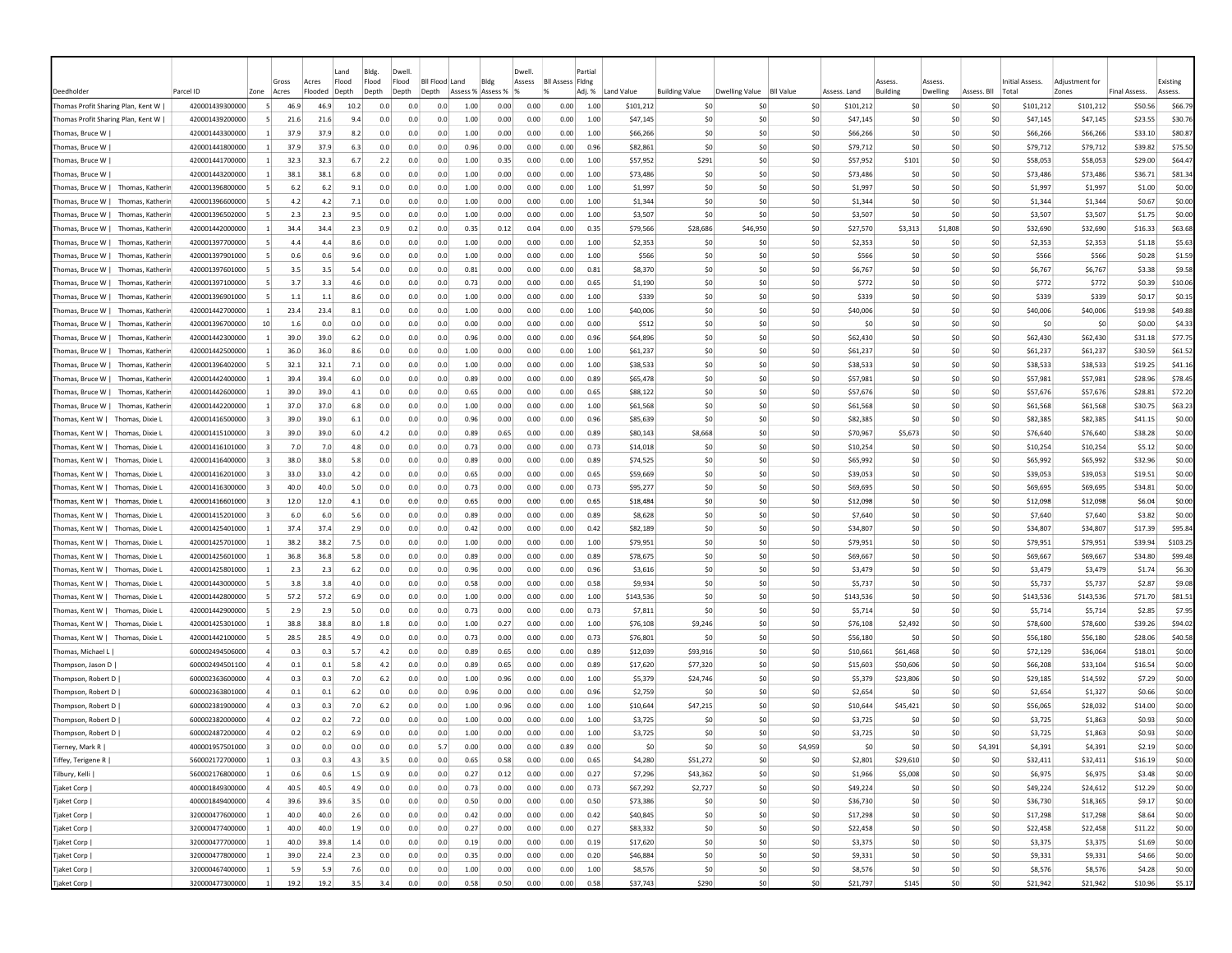| Existing<br>Flood<br>Flood<br>Bldg<br><b>BII Assess Fidne</b><br>Gross<br>Acres<br>Flood<br>Bil Flood Land<br>Assess<br>Initial Assess.<br>Adiustment for<br>Assess<br>Assess<br>Deedholder<br>Parcel ID<br>Adj. %<br>Land Value<br><b>Building Value</b><br><b>Dwelling Value</b><br><b>BII Value</b><br>Assess. Land<br><b>Building</b><br>Dwelling<br>Total<br>Zones<br>Final Assess.<br>Assess.<br>Zone<br>Acres<br>Flooded<br>Depth<br>Depth<br>Depth<br>Depth<br>Assess %<br>Assess %<br>Assess. Bll<br>\$140.65<br>320000465100000<br>39.0<br>39.0<br>10.9<br>0.0<br>0.0<br>1.00<br>0.00<br>0.00<br>0.00<br>1.00<br>\$87,359<br>-SO<br>\$0<br>\$87,359<br>\$0<br>\$0<br>\$87,359<br>\$87,359<br>\$43.64<br>Tjaket Corp  <br>0.0<br>\$145<br>\$C<br>Tjaket Corp  <br>320000468300000<br>37.0<br>37.0<br>7.9<br>0.0<br>0.0<br>0.0<br>1.00<br>0.00<br>0.00<br>0.00<br>1.00<br>\$65,220<br>\$C<br>\$0<br>\$0<br>\$65,220<br>\$0<br>\$0<br>\$0<br>\$65,220<br>\$65,220<br>\$32.58<br>\$18.70<br>5.7<br>1.00<br>0.00<br>0.00<br>\$0<br>\$0<br>\$0<br>\$12,773<br>\$0<br>\$0<br>\$12,773<br>\$12,773<br>\$4.34<br>Tjaket Corp  <br>320000468203000<br>5.7<br>8.6<br>0.0<br>0.0<br>0.0<br>0.00<br>1.00<br>\$12,773<br>S0<br>\$6.38<br>0.00<br>\$0<br>\$0<br>\$2,424<br>310001295200000<br>4.5<br>4.5<br>0.0<br>0.0<br>0.19<br>0.00<br>0.00<br>0.19<br>\$12,590<br>\$0<br>-SO<br>\$2,424<br>S <sub>0</sub><br>\$0<br>\$2,424<br>\$1.21<br>\$6.41<br>Tjaket Corp  <br>1.4<br>0.0<br>39.0<br>39.0<br>\$0<br>\$140.65<br>320000465500000<br>0.0<br>1.00<br>0.00<br>0.00<br>0.00<br>1.00<br>\$87,206<br>\$0<br>-SO<br>\$87,206<br>S <sub>0</sub><br>\$0<br>\$0<br>\$87,206<br>\$87,206<br>\$43.56<br>Tjaket Corp<br>8.5<br>0.0<br>0.0<br>\$0<br>Tjaket Corp<br>320000450000000<br>35.9<br>31.2<br>0.6<br>0.0<br>0.0<br>0.0<br>0.12<br>0.00<br>0.00<br>0.00<br>0.10<br>\$93,660<br>\$0<br>-SO<br>\$9,407<br>\$0<br>\$0<br>\$0<br>\$9,407<br>\$9,407<br>\$4.70<br>\$4.54<br>\$0<br>320000450101000<br>$\vert$ 1<br>39.7<br>16.3<br>0.6<br>0.0<br>0.0<br>0.0<br>0.12<br>0.00<br>0.00<br>0.00<br>0.05<br>\$104,741<br>\$0<br>\$0<br>\$4,966<br>\$0<br>\$0<br>\$0<br>\$4,966<br>\$4,966<br>\$2.48<br>\$5.02<br>Tjaket Corp  <br>Tjaket Corp<br>320000468500000<br>40.0<br>40.0<br>4.0<br>0.65<br>0.00<br>0.00<br>0.00<br>0.65<br>\$21,772<br>\$0<br>-SO<br>\$0<br>\$14,250<br>\$0<br>\$0<br>\$0<br>\$14,250<br>\$14,250<br>\$7.12<br>\$117.70<br>0.0<br>0.0<br>0.0<br>-SO<br>\$0<br>\$0<br>\$76.72<br>Tjaket Corp  <br>320000469200000<br>$\overline{1}$<br>25.0<br>25.0<br>3.3<br>0.0<br>0.0<br>0.0<br>0.50<br>0.00<br>0.00<br>0.00<br>0.50<br>\$42,270<br>-SO<br>\$21,156<br>-SO<br>S0<br>\$21,156<br>\$21,156<br>\$10.57<br>\$17,233<br>\$46.03<br>320000463900000<br>15.0<br>0.58<br>0.00<br>0.00<br>\$29,841<br>\$0<br>-SO<br>-SO<br>\$17,233<br>S <sub>0</sub><br>\$0<br>\$0<br>\$17,233<br>\$8.61<br>Tjaket Corp<br>15.0<br>3.8<br>0.0<br>0.0<br>0.0<br>0.00<br>0.58<br>$\mathbf{1}$<br>40.0<br>\$0<br>\$0<br>\$37,412<br>\$37,412<br>\$106.31<br>320000468600000<br>40.0<br>5.1<br>0.0<br>0.81<br>0.00<br>\$46,273<br>\$0<br>-SO<br>\$37,412<br>S <sub>0</sub><br>\$0<br>\$18.69<br>Tjaket Corp<br>0.0<br>0.0<br>0.00<br>0.00<br>0.81<br>Tjaket Corp<br>320000467602000<br>15.5<br>15.5<br>5.4<br>2.5<br>0.0<br>0.0<br>0.81<br>0.42<br>0.00<br>0.00<br>0.81<br>\$20,088<br>\$19,746<br>\$0<br>\$0<br>\$16,241<br>\$8,362<br>\$0<br>\$0<br>\$24,604<br>\$24,604<br>\$12.29<br>\$44.96<br>Tjaket Corp<br>320000469500000<br>27.4<br>27.4<br>3.2<br>0.0<br>0.50<br>0.00<br>0.00<br>0.00<br>0.50<br>\$33,651<br>\$C<br>-SO<br>\$0<br>\$16,842<br>\$0<br>\$C<br>\$0<br>\$16,842<br>\$16,842<br>\$8.41<br>\$79.68<br>0.0<br>0.0<br>320000463700000<br>39.0<br>39.0<br>8.9<br>0.0<br>0.0<br>0.0<br>1.00<br>0.00<br>0.00<br>0.00<br>1.00<br>\$62,767<br>\$C<br>\$0<br>\$0<br>\$62,767<br>\$0<br>\$0<br>\$0<br>\$62,767<br>\$62,767<br>\$31.35<br>\$29.58<br>Tjaket Corp  <br>320000450400000<br>0.04<br>\$0<br>-SO<br>\$0<br>\$0<br>\$0<br>\$0<br>\$3.98<br>Tjaket Corp  <br>31.5<br>6.0<br>0.5<br>0.0<br>0.0<br>0.0<br>0.00<br>0.00<br>0.00<br>0.01<br>\$61,772<br>\$453<br>\$453<br>\$453<br>\$0.23<br>\$0<br>\$11,631<br>\$0<br>-SO<br>\$11,631<br>\$0<br>\$0<br>\$11,631<br>\$5.81<br>\$16.18<br>Tjaket Corp  <br>310001295500000<br>14.2<br>14.2<br>2.6<br>0.0<br>0.0<br>0.0<br>0.42<br>0.00<br>0.00<br>0.00<br>0.42<br>\$27,464<br>S0<br>320000468400000<br>\$0<br>\$0<br>\$0<br>\$0<br>\$19,667<br>\$19,667<br>$\vert$ 1<br>34.0<br>34.0<br>7.9<br>0.0<br>1.00<br>0.00<br>0.00<br>0.00<br>1.00<br>\$19,667<br>\$0<br>\$19,667<br>S <sub>0</sub><br>\$9.82<br>\$6.45<br>Tjaket Corp<br>0.0<br>0.0<br>\$0<br>\$127.81<br>320000467900000<br>$\vert$ 1<br>40.0<br>40.0<br>6.3<br>0.0<br>0.0<br>0.0<br>0.96<br>0.00<br>0.00<br>0.00<br>0.96<br>\$48,679<br>\$0<br>-SO<br>\$46,829<br>\$0<br>\$0<br>\$0<br>\$46,829<br>\$46,829<br>\$23.39<br>Tjaket Corp<br>\$0<br>\$132.87<br>Tjaket Corp<br>320000467800000<br>40.0<br>40.0<br>6.0<br>0.0<br>0.0<br>0.0<br>0.89<br>0.00<br>0.00<br>0.00<br>0.89<br>\$67,831<br>\$C<br>-SO<br>\$60,064<br>\$0<br>\$0<br>\$0<br>\$60,064<br>\$60,064<br>\$30.00<br>320000469700000<br>32.4<br>3.5<br>0.0<br>0.50<br>0.00<br>0.00<br>0.00<br>0.50<br>\$55,087<br>\$0<br>-SO<br>\$0<br>\$27,571<br>\$0<br>\$0<br>\$0<br>\$27,571<br>\$27,571<br>\$13.77<br>\$90.26<br>Tjaket Corp  <br>32.4<br>0.0<br>0.0<br>\$0<br>-SO<br>\$0<br>\$0<br>\$122.75<br>Tjaket Corp<br>320000468100000<br>40.0<br>40.0<br>7.7<br>0.0<br>0.0<br>0.0<br>1.00<br>0.00<br>0.00<br>0.00<br>1.00<br>\$41,064<br>\$41,064<br>S0<br>S0<br>\$41,064<br>\$41,064<br>\$20.51<br>-11<br>-SO<br>\$0<br>SO.<br>\$52,637<br>\$145.51<br>Tjaket Corp  <br>320000468000000<br>40.0<br>40.0<br>7.5<br>0.0<br>0.0<br>0.0<br>1.00<br>0.00<br>0.00<br>0.00<br>1.00<br>\$52,637<br>-SO<br>\$52,637<br>-SO<br>S0<br>\$52,637<br>\$26.29<br>-11<br>Tjaket Corp<br>320000468800000<br>12.7<br>12.7<br>1.00<br>0.00<br>0.00<br>\$14,989<br>\$0<br>-SO<br>-SO<br>\$14,989<br>S <sub>0</sub><br>\$0<br>\$0<br>\$14,989<br>\$14,989<br>\$1.61<br>11.2<br>0.0<br>0.0<br>0.0<br>0.00<br>1.00<br>\$7.49<br>-11<br>\$0<br>320000469100000<br>40.0<br>40.0<br>0.00<br>\$82.172<br>\$0<br>-SO<br>\$82.172<br>S <sub>0</sub><br>\$0<br>\$0<br>\$82,172<br>\$82,172<br>\$41.05<br>\$145.51<br>Tjaket Corp<br>7.2<br>0.0<br>0.0<br>1.00<br>0.00<br>0.00<br>1.00<br>0.0<br>Tjaket Corp  <br>320000468900000<br>21.9<br>21.9<br>9.5<br>0.0<br>0.0<br>0.0<br>1.00<br>0.00<br>0.00<br>0.00<br>1.00<br>\$34,345<br>\$0<br>-SO<br>\$0<br>\$34,345<br>\$0<br>\$0<br>\$0<br>\$34,345<br>\$34,345<br>\$17.16<br>\$6.93<br>320000469601000<br>35.4<br>35.4<br>5.6<br>0.0<br>0.0<br>0.89<br>0.00<br>0.00<br>0.00<br>0.89<br>\$72,956<br>\$0<br>\$0<br>\$0<br>\$64,603<br>\$0<br>\$0<br>\$0<br>\$64,603<br>\$64,603<br>\$32.27<br>\$22.35<br>Tjaket Corp  <br>0.0<br>320000469000000<br>40.0<br>40.0<br>8.5<br>0.0<br>0.0<br>0.0<br>1.00<br>0.00<br>0.00<br>0.00<br>1.00<br>\$56,211<br>\$0<br>\$0<br>\$0<br>\$56,211<br>\$0<br>\$0<br>\$0<br>\$56,211<br>\$56,211<br>\$28.08<br>\$117.70<br>Tjaket Corp<br>\$0<br>12.5<br>0.50<br>\$0<br>-SO<br>\$9,556<br>\$0<br>\$0<br>\$0<br>\$9,556<br>\$9,556<br>\$3.37<br>Tjaket Corp  <br>320000477501000<br>12.5<br>3.5<br>0.0<br>0.0<br>0.0<br>0.00<br>0.00<br>0.00<br>0.50<br>\$19,092<br>\$4.77<br>0.00<br>\$0<br>\$0<br>\$0<br>\$0<br>\$511<br>\$0.69<br>320000450201000<br>5.4<br>1.6<br>0.6<br>0.0<br>0.0<br>0.0<br>0.12<br>0.00<br>0.00<br>0.03<br>\$15,056<br>-SO<br>\$511<br>S <sub>0</sub><br>\$511<br>\$0.26<br>Tjaket Corp  <br>310001295600000<br>40.0<br>40.0<br>0.27<br>0.00<br>\$99,878<br>\$0<br>\$0<br>\$0<br>\$26,917<br>\$0<br>\$0<br>\$0<br>\$26,917<br>\$26,917<br>\$5.70<br>0.0<br>0.0<br>0.00<br>0.00<br>0.27<br>\$13.45<br>Tjaket Corp<br>3<br>1.6<br>0.0<br>\$0<br>Tjaket Corp<br>320000450300000<br>39.0<br>28.2<br>0.5<br>0.0<br>0.0<br>0.0<br>0.04<br>0.00<br>0.00<br>0.00<br>0.03<br>\$95,996<br>\$0<br>-SO<br>\$2,672<br>\$0<br>\$0<br>\$0<br>\$2,672<br>\$2,672<br>\$1.33<br>\$4.93<br>\$0<br><b>Tjaket Corp</b><br>310001295300000<br>39.0<br>39.0<br>1.5<br>1.3<br>0.0<br>0.27<br>0.19<br>0.00<br>0.00<br>0.27<br>\$87,399<br>\$5,478<br>-SO<br>\$23,554<br>\$1,055<br>\$0<br>\$0<br>\$24,609<br>\$24,609<br>\$12.29<br>\$5.55<br>3<br>0.0<br>310001295400000<br>40.0<br>40.0<br>2.6<br>0.0<br>0.0<br>0.42<br>0.00<br>0.00<br>0.00<br>0.42<br>\$105,515<br>\$C<br>-SO<br>\$0<br>\$44,686<br>\$0<br>\$0<br>\$0<br>\$44,686<br>\$44,686<br>\$22.32<br>\$45.57<br>Tjaket Corp  <br>$\overline{3}$<br>0.0<br><b>TNT 2000, LLC</b><br>38.5<br>\$64,131<br>-SO<br>\$0<br>SO.<br>310001357800000<br>$\overline{3}$<br>38.5<br>3.6<br>0.0<br>0.0<br>0.0<br>0.58<br>0.00<br>0.00<br>0.00<br>0.58<br>-SO<br>\$37,036<br>S0<br>S0<br>\$37,036<br>\$37,036<br>\$18.50<br>\$0.00<br><b>TNT 2000, LLC</b><br>-SO<br>\$0<br>\$0<br>\$36,352<br>\$0.00<br>310001356600000<br>32.8<br>32.8<br>4.4<br>0.0<br>0.0<br>0.0<br>0.65<br>0.00<br>0.00<br>0.00<br>0.65<br>\$55,541<br>-SO<br>\$36,352<br>-SO<br>S0<br>\$36,352<br>\$18.16<br>\$0<br>\$2,219<br>310001356700000<br>0.65<br>0.00<br>\$3,390<br>\$0<br>-SO<br>\$2,219<br>\$0<br>\$0<br>\$0<br>\$2,219<br>\$0.00<br>1.7<br>1.7<br>4.1<br>0.0<br>0.0<br>0.00<br>0.00<br>0.65<br>\$1.11<br>0.0<br><b>TNT 2000, LLC</b><br>40.0<br>40.0<br>\$0<br>\$0<br>\$53,814<br>310001358300000<br>0.81<br>0.00<br>0.00<br>\$66,560<br>\$0<br>-SO<br>\$53,814<br>\$0<br>\$0<br>\$53,814<br>\$26.88<br>\$0.00<br>5.1<br>0.0<br>0.0<br>0.0<br>0.00<br>0.81<br><b>TNT 2000, LLC</b><br>310001358000000<br>40.0<br>40.0<br>4.0<br>0.0<br>0.0<br>0.0<br>0.65<br>0.00<br>0.00<br>0.00<br>0.65<br>\$66,676<br>\$0<br>\$0<br>\$0<br>\$43,639<br>\$0<br>\$C<br>\$0<br>\$43,639<br>\$43,639<br>\$21.80<br>\$0.00<br>TNT 2000, LLC<br>310001340300000<br>17.1<br>17.1<br>4.7<br>0.0<br>0.0<br>0.73<br>0.00<br>0.00<br>0.00<br>0.73<br>\$28,605<br>\$C<br>\$0<br>\$0<br>\$20,925<br>\$0<br>\$0<br>\$0<br>\$20,925<br>\$20,925<br>\$10.45<br>\$0.00<br>0.0<br><b>TNT 2000, LLC</b><br>310001357900000<br>38.5<br>38.5<br>3.9<br>2.9<br>0.0<br>0.0<br>0.58<br>0.42<br>0.00<br>0.00<br>0.58<br>\$64,012<br>\$2,039<br>\$0<br>\$0<br>\$36,967<br>\$864<br>\$0<br>\$0<br>\$37,830<br>\$37,830<br>\$18.90<br>\$0.00<br><b>TNT 2000, LLC</b><br>310001356400000<br>32.0<br>0.81<br>\$57,684<br>-SO<br>\$0<br>\$0<br>\$0<br>\$46,638<br>\$46,638<br>\$23.30<br>\$0.00<br>$\mathbf{R}$<br>32.0<br>5.1<br>0.0<br>0.0<br>0.0<br>0.00<br>0.00<br>0.00<br>0.81<br>-SO<br>\$46,638<br>S0<br>\$0<br>\$0<br><b>TNT 2000, LLC</b><br>310001356500000<br>3.5<br>3.5<br>6.3<br>0.0<br>0.96<br>0.00<br>0.00<br>0.00<br>0.96<br>\$7,725<br>\$0<br>\$7.431<br>S0<br>\$0<br>\$0<br>\$7,431<br>\$7,431<br>\$3.71<br>\$0.00<br>$\overline{3}$<br>0.0<br>0.0<br>310001340000000<br>30.8<br>30.8<br>\$0<br>\$0<br>\$0<br>\$0<br>\$35,360<br>\$35,360<br>\$0.00<br><b>TNT 2000, LLC</b><br>0.58<br>0.00<br>0.00<br>0.00<br>0.58<br>\$61,230<br>\$0<br>\$35,360<br>S0<br>\$17.66<br>3.8<br>0.0<br>0.0<br>0.0<br>\$0<br><b>TNT 2000, LLC</b><br>310001356300000<br>39.0<br>39.0<br>3.6<br>0.0<br>0.0<br>0.0<br>0.58<br>0.00<br>0.00<br>0.00<br>0.58<br>\$64,896<br>\$C<br>-SO<br>\$37,477<br>\$0<br>\$0<br>\$0<br>\$37,477<br>\$37,477<br>\$18.72<br>\$0.00<br><b>TNT 2000, LLC</b><br>310001340200000<br>20.0<br>20.0<br>5.5<br>0.89<br>0.00<br>0.00<br>0.00<br>0.89<br>\$33,990<br>\$0<br>\$0<br>\$0<br>\$0<br>\$0<br>\$0<br>\$30,098<br>\$30,098<br>\$0.00<br>0.0<br>0.0<br>0.0<br>\$30,098<br>\$15.03<br><b>TNT 2000, LLC</b><br>310001340100000<br>40.0<br>40.0<br>4.5<br>0.73<br>0.00<br>0.73<br>\$C<br>-SO<br>\$0<br>\$0<br>\$0<br>\$49,811<br>\$0.00<br>0.0<br>0.0<br>0.0<br>0.00<br>0.00<br>\$68,095<br>\$49,811<br>S0<br>\$49,811<br>\$24.88<br>TNT 2000, LLC<br>310001339802000<br>\$0<br>\$0.00<br>1.4<br>1.4<br>3.4<br>0.0<br>0.0<br>0.0<br>0.50<br>0.00<br>0.00<br>0.00<br>0.50<br>\$3,168<br>-SO<br>-SO<br>\$1,586<br>-SO<br>S0<br>S0<br>\$1,586<br>\$1,586<br>\$0.79<br>TNT 2000, LLC<br>310001358100000<br>40.0<br>40.0<br>\$66,560<br>\$0<br>\$43,564<br>\$0<br>\$0<br>\$43,564<br>\$43,564<br>\$0.00<br>4.4<br>0.0<br>0.65<br>0.00<br>0.00<br>0.00<br>0.65<br>\$0<br>-SO<br>S0<br>\$21.76<br>0.0<br>0.0<br>TNT 2000, LLC  <br>310001358200000<br>38.5<br>0.0<br>50<br>50<br>\$0<br>\$46,863<br>\$0<br>50<br>50<br>\$46,863<br>\$0.00<br>$\overline{\mathbf{3}}$<br>38.5<br>4.5<br>0.0<br>0.0<br>0.73<br>0.00<br>0.00<br>0.00<br>0.73<br>\$64,064<br>\$46,863<br>\$23.41<br>TNT 2000, LLC  <br>310001339900000<br>23.8<br>23.8<br>3.9<br>0.00<br>0.00<br>\$40,631<br>\$0<br>\$0<br>\$0<br>\$23,464<br>\$0<br>\$0<br>\$0<br>\$23,464<br>\$23,464<br>\$11.72<br>\$0.00<br>$\overline{\mathbf{3}}$<br>0.0<br>0.0<br>0.0<br>0.58<br>0.00<br>0.58<br>400001847500000<br>12.0<br>0.00<br>0.00<br>\$19,183<br>\$0<br>\$0<br>\$0<br>\$0<br>\$0<br>\$0<br>\$16,186<br>\$0.00<br>Tomlin, Joan M.<br>$\vert$ 3<br>10.1<br>9.2<br>0.0<br>0.0<br>0.0<br>1.00<br>0.00<br>0.84<br>\$16,186<br>\$16,186<br>\$8.09<br>\$63,160<br>\$0<br>\$0<br>\$0<br>\$0<br>\$0<br>\$63,160<br>Tomlin, Joan M.  <br>400001846900000<br>$\vert$ 3<br>38.0<br>38.0<br>8.5<br>0.0<br>0.0<br>0.0<br>1.00<br>0.00<br>0.00<br>0.00<br>1.00<br>\$63,160<br>\$0<br>\$63,160<br>\$31.55<br>\$0.00<br>\$64,896<br>\$0<br>50<br>\$0<br>\$0<br>50<br>\$0<br>\$64,896<br>\$32.42<br>\$0.00<br>400001847100000<br>39.0<br>39.0<br>9.0<br>0.0<br>0.0<br>1.00<br>0.00<br>0.00<br>0.00<br>\$64,896<br>\$64,896<br>Tomlin, Joan M.<br>$\overline{3}$<br>0.0<br>1.00<br>\$0<br>19.7<br>\$35,320<br>\$0<br>\$0<br>\$33,181<br>\$0<br>50<br>\$0<br>\$33,181<br>\$33,181<br>\$16.57<br>\$0.00<br>400001847000000<br>$\vert$ 3<br>21.0<br>9.2<br>0.0<br>0.0<br>0.0<br>1.00<br>0.00<br>0.00<br>0.00<br>0.94<br>Tomlin, Joan M.<br>\$0<br>400001847400000<br>$\overline{\mathbf{3}}$<br>11.3<br>11.3<br>9.2<br>0.0<br>0.0<br>1.00<br>0.00<br>0.00<br>0.00<br>1.00<br>\$18,216<br>\$0<br>\$0<br>\$18,216<br>\$0<br>50<br>50<br>\$18,216<br>\$18,216<br>\$9.10<br>\$0.00<br>0.0<br>Tomlin, Joan M.  <br>23.0<br>21.8<br>1.00<br>0.00<br>0.00<br>\$37,786<br>\$0<br>\$0<br>\$0<br>\$0<br>\$0<br>\$0<br>\$35,861<br>\$17.91<br>\$0.00<br>Tomlin, Joan M.<br>400001847200000<br>$\vert$ 3<br>8.2<br>0.0<br>0.0<br>0.0<br>0.00<br>0.95<br>\$35,861<br>\$35,861<br>39.0<br>39.0<br>9.3<br>\$64,777<br>\$0<br>\$0<br>\$0<br>\$0<br>\$0<br>\$64,777<br>Tomlin, Joan M.<br>400001847300000<br>$\vert$ 3<br>0.0<br>0.0<br>0.0<br>1.00<br>0.00<br>0.00<br>0.00<br>1.00<br>\$64,777<br>\$0<br>\$64,777<br>\$32.36<br>\$0.00<br>50<br>\$0<br>400001974500000<br>9.5<br>\$28,892<br>50<br>50<br>50<br>50<br>\$9,455<br>$\Delta$<br>9.5<br>4.2<br>0.0<br>0.0<br>0.0<br>0.65<br>0.00<br>0.00<br>0.00<br>0.65<br>\$18,910<br>\$18,910<br>\$4.72<br>\$0.00 |                      |  |  | Land | Bldg. | Dwell |  | Dwell | Partial |  |  |  |  |  |  |
|----------------------------------------------------------------------------------------------------------------------------------------------------------------------------------------------------------------------------------------------------------------------------------------------------------------------------------------------------------------------------------------------------------------------------------------------------------------------------------------------------------------------------------------------------------------------------------------------------------------------------------------------------------------------------------------------------------------------------------------------------------------------------------------------------------------------------------------------------------------------------------------------------------------------------------------------------------------------------------------------------------------------------------------------------------------------------------------------------------------------------------------------------------------------------------------------------------------------------------------------------------------------------------------------------------------------------------------------------------------------------------------------------------------------------------------------------------------------------------------------------------------------------------------------------------------------------------------------------------------------------------------------------------------------------------------------------------------------------------------------------------------------------------------------------------------------------------------------------------------------------------------------------------------------------------------------------------------------------------------------------------------------------------------------------------------------------------------------------------------------------------------------------------------------------------------------------------------------------------------------------------------------------------------------------------------------------------------------------------------------------------------------------------------------------------------------------------------------------------------------------------------------------------------------------------------------------------------------------------------------------------------------------------------------------------------------------------------------------------------------------------------------------------------------------------------------------------------------------------------------------------------------------------------------------------------------------------------------------------------------------------------------------------------------------------------------------------------------------------------------------------------------------------------------------------------------------------------------------------------------------------------------------------------------------------------------------------------------------------------------------------------------------------------------------------------------------------------------------------------------------------------------------------------------------------------------------------------------------------------------------------------------------------------------------------------------------------------------------------------------------------------------------------------------------------------------------------------------------------------------------------------------------------------------------------------------------------------------------------------------------------------------------------------------------------------------------------------------------------------------------------------------------------------------------------------------------------------------------------------------------------------------------------------------------------------------------------------------------------------------------------------------------------------------------------------------------------------------------------------------------------------------------------------------------------------------------------------------------------------------------------------------------------------------------------------------------------------------------------------------------------------------------------------------------------------------------------------------------------------------------------------------------------------------------------------------------------------------------------------------------------------------------------------------------------------------------------------------------------------------------------------------------------------------------------------------------------------------------------------------------------------------------------------------------------------------------------------------------------------------------------------------------------------------------------------------------------------------------------------------------------------------------------------------------------------------------------------------------------------------------------------------------------------------------------------------------------------------------------------------------------------------------------------------------------------------------------------------------------------------------------------------------------------------------------------------------------------------------------------------------------------------------------------------------------------------------------------------------------------------------------------------------------------------------------------------------------------------------------------------------------------------------------------------------------------------------------------------------------------------------------------------------------------------------------------------------------------------------------------------------------------------------------------------------------------------------------------------------------------------------------------------------------------------------------------------------------------------------------------------------------------------------------------------------------------------------------------------------------------------------------------------------------------------------------------------------------------------------------------------------------------------------------------------------------------------------------------------------------------------------------------------------------------------------------------------------------------------------------------------------------------------------------------------------------------------------------------------------------------------------------------------------------------------------------------------------------------------------------------------------------------------------------------------------------------------------------------------------------------------------------------------------------------------------------------------------------------------------------------------------------------------------------------------------------------------------------------------------------------------------------------------------------------------------------------------------------------------------------------------------------------------------------------------------------------------------------------------------------------------------------------------------------------------------------------------------------------------------------------------------------------------------------------------------------------------------------------------------------------------------------------------------------------------------------------------------------------------------------------------------------------------------------------------------------------------------------------------------------------------------------------------------------------------------------------------------------------------------------------------------------------------------------------------------------------------------------------------------------------------------------------------------------------------------------------------------------------------------------------------------------------------------------------------------------------------------------------------------------------------------------------------------------------------------------------------------------------------------------------------------------------------------------------------------------------------------------------------------------------------------------------------------------------------------------------------------------------------------------------------------------------------------------------------------------------------------------------------------------------------------------------------------------------------------------------------------------------------------------------------------------------------------------------------------------------------------------------------------------------------------------------------------------------------------------------------------------------------------------------------------------------------------------------------------------------------------------------------------------------------------------------------------------------------------------------------------------------------------------------------------------------------------------------------------------------------------------------------------------------------------------------------------------------------------------------------------------------------------------------------------------------------------------------------------------------------------------------------------------------------------------------------------------------------------------------------------------------------------------------------------------------------------------------------------------------------------------------------------------------------------------------------------------------------------------------------------------------------------------------------------------------------------------------------------------------------------------------------------------------------------------------------------------------------------------------------------------------------------------------------------------------------------------------------------------------------------------------------------------------------------------------------------------------------------------------------------------------------------------------------------------------------------------------------------------------------------------------------------------------------------------------------------------------------------------------------------------------------------------------------------------------------------------------------------------------------------------------------------------------------------------------------------------------------------------------------------------------------------------------------------------------------------------------------------------------------------------------------------------------------------------------------------------------------------------------------------------------------------------------------------------------------------------------------------------------------------------------------------------------------------------------------------------------------------------------------------------------------------------------------------------------------------------------------------------------------------------------------------------------------------------------------------------------------------------------------------------------------------------------------------------------------------------------------------------------------------------------------------------------------------------------------------------------------------------------------------------------------------------------------------------------------------------------------------------------------------------------------------------------------------------------------------------------------------------------------------------------------------------------------------------------------------------------------------------------------------------------------------------------------------------------------------------------------------------------------------------------------------------------------------------------------------------------------------------------------------------------------------------------------------------------------------------------------------------------------------------------------------------------------------------------------------------------------------------------------------------------------------------------------------------------------------------------------------------------------------------------------------------------------------------------------------------------------------------------------------------------------------------------------------------------------------------------------------------------------------------------------------------------------------------------------------------------------------------------------------------------------------------------------------------------------------------------------------------------------------------------------------------------------------------------------------------------------------------------------------------------------------------------------------------------------------------------------------------------------------------------------------------------------------------------------------------------------------------------------------------------------------------------------------------------------------------|----------------------|--|--|------|-------|-------|--|-------|---------|--|--|--|--|--|--|
|                                                                                                                                                                                                                                                                                                                                                                                                                                                                                                                                                                                                                                                                                                                                                                                                                                                                                                                                                                                                                                                                                                                                                                                                                                                                                                                                                                                                                                                                                                                                                                                                                                                                                                                                                                                                                                                                                                                                                                                                                                                                                                                                                                                                                                                                                                                                                                                                                                                                                                                                                                                                                                                                                                                                                                                                                                                                                                                                                                                                                                                                                                                                                                                                                                                                                                                                                                                                                                                                                                                                                                                                                                                                                                                                                                                                                                                                                                                                                                                                                                                                                                                                                                                                                                                                                                                                                                                                                                                                                                                                                                                                                                                                                                                                                                                                                                                                                                                                                                                                                                                                                                                                                                                                                                                                                                                                                                                                                                                                                                                                                                                                                                                                                                                                                                                                                                                                                                                                                                                                                                                                                                                                                                                                                                                                                                                                                                                                                                                                                                                                                                                                                                                                                                                                                                                                                                                                                                                                                                                                                                                                                                                                                                                                                                                                                                                                                                                                                                                                                                                                                                                                                                                                                                                                                                                                                                                                                                                                                                                                                                                                                                                                                                                                                                                                                                                                                                                                                                                                                                                                                                                                                                                                                                                                                                                                                                                                                                                                                                                                                                                                                                                                                                                                                                                                                                                                                                                                                                                                                                                                                                                                                                                                                                                                                                                                                                                                                                                                                                                                                                                                                                                                                                                                                                                                                                                                                                                                                                                                                                                                                                                                                                                                                                                                                                                                                                                                                                                                                                                                                                                                                                                                                                                                                                                                                                                                                                                                                                                                                                                                                                                                                                                                                                                                                                                                                                                                                                                                                                                                                                                                                                                                                                                                                                                                                                                                                                                                                                                                                                                                                                                                                                                                                                                                                                                                                                                                                                                                                                                                                                                                                                                                                                                                                                                                                                                                                                                                                                                                                                                                                                                                                                                                                                                                                                                                                                                                                                                                                                                                                                                                                                                                                                                                                                                                                                                                                                                                                                                                                                                                                                                                                                                                                                                                                                                                                                                                                                          |                      |  |  |      |       |       |  |       |         |  |  |  |  |  |  |
|                                                                                                                                                                                                                                                                                                                                                                                                                                                                                                                                                                                                                                                                                                                                                                                                                                                                                                                                                                                                                                                                                                                                                                                                                                                                                                                                                                                                                                                                                                                                                                                                                                                                                                                                                                                                                                                                                                                                                                                                                                                                                                                                                                                                                                                                                                                                                                                                                                                                                                                                                                                                                                                                                                                                                                                                                                                                                                                                                                                                                                                                                                                                                                                                                                                                                                                                                                                                                                                                                                                                                                                                                                                                                                                                                                                                                                                                                                                                                                                                                                                                                                                                                                                                                                                                                                                                                                                                                                                                                                                                                                                                                                                                                                                                                                                                                                                                                                                                                                                                                                                                                                                                                                                                                                                                                                                                                                                                                                                                                                                                                                                                                                                                                                                                                                                                                                                                                                                                                                                                                                                                                                                                                                                                                                                                                                                                                                                                                                                                                                                                                                                                                                                                                                                                                                                                                                                                                                                                                                                                                                                                                                                                                                                                                                                                                                                                                                                                                                                                                                                                                                                                                                                                                                                                                                                                                                                                                                                                                                                                                                                                                                                                                                                                                                                                                                                                                                                                                                                                                                                                                                                                                                                                                                                                                                                                                                                                                                                                                                                                                                                                                                                                                                                                                                                                                                                                                                                                                                                                                                                                                                                                                                                                                                                                                                                                                                                                                                                                                                                                                                                                                                                                                                                                                                                                                                                                                                                                                                                                                                                                                                                                                                                                                                                                                                                                                                                                                                                                                                                                                                                                                                                                                                                                                                                                                                                                                                                                                                                                                                                                                                                                                                                                                                                                                                                                                                                                                                                                                                                                                                                                                                                                                                                                                                                                                                                                                                                                                                                                                                                                                                                                                                                                                                                                                                                                                                                                                                                                                                                                                                                                                                                                                                                                                                                                                                                                                                                                                                                                                                                                                                                                                                                                                                                                                                                                                                                                                                                                                                                                                                                                                                                                                                                                                                                                                                                                                                                                                                                                                                                                                                                                                                                                                                                                                                                                                                                                                                          |                      |  |  |      |       |       |  |       |         |  |  |  |  |  |  |
|                                                                                                                                                                                                                                                                                                                                                                                                                                                                                                                                                                                                                                                                                                                                                                                                                                                                                                                                                                                                                                                                                                                                                                                                                                                                                                                                                                                                                                                                                                                                                                                                                                                                                                                                                                                                                                                                                                                                                                                                                                                                                                                                                                                                                                                                                                                                                                                                                                                                                                                                                                                                                                                                                                                                                                                                                                                                                                                                                                                                                                                                                                                                                                                                                                                                                                                                                                                                                                                                                                                                                                                                                                                                                                                                                                                                                                                                                                                                                                                                                                                                                                                                                                                                                                                                                                                                                                                                                                                                                                                                                                                                                                                                                                                                                                                                                                                                                                                                                                                                                                                                                                                                                                                                                                                                                                                                                                                                                                                                                                                                                                                                                                                                                                                                                                                                                                                                                                                                                                                                                                                                                                                                                                                                                                                                                                                                                                                                                                                                                                                                                                                                                                                                                                                                                                                                                                                                                                                                                                                                                                                                                                                                                                                                                                                                                                                                                                                                                                                                                                                                                                                                                                                                                                                                                                                                                                                                                                                                                                                                                                                                                                                                                                                                                                                                                                                                                                                                                                                                                                                                                                                                                                                                                                                                                                                                                                                                                                                                                                                                                                                                                                                                                                                                                                                                                                                                                                                                                                                                                                                                                                                                                                                                                                                                                                                                                                                                                                                                                                                                                                                                                                                                                                                                                                                                                                                                                                                                                                                                                                                                                                                                                                                                                                                                                                                                                                                                                                                                                                                                                                                                                                                                                                                                                                                                                                                                                                                                                                                                                                                                                                                                                                                                                                                                                                                                                                                                                                                                                                                                                                                                                                                                                                                                                                                                                                                                                                                                                                                                                                                                                                                                                                                                                                                                                                                                                                                                                                                                                                                                                                                                                                                                                                                                                                                                                                                                                                                                                                                                                                                                                                                                                                                                                                                                                                                                                                                                                                                                                                                                                                                                                                                                                                                                                                                                                                                                                                                                                                                                                                                                                                                                                                                                                                                                                                                                                                                                                                          |                      |  |  |      |       |       |  |       |         |  |  |  |  |  |  |
|                                                                                                                                                                                                                                                                                                                                                                                                                                                                                                                                                                                                                                                                                                                                                                                                                                                                                                                                                                                                                                                                                                                                                                                                                                                                                                                                                                                                                                                                                                                                                                                                                                                                                                                                                                                                                                                                                                                                                                                                                                                                                                                                                                                                                                                                                                                                                                                                                                                                                                                                                                                                                                                                                                                                                                                                                                                                                                                                                                                                                                                                                                                                                                                                                                                                                                                                                                                                                                                                                                                                                                                                                                                                                                                                                                                                                                                                                                                                                                                                                                                                                                                                                                                                                                                                                                                                                                                                                                                                                                                                                                                                                                                                                                                                                                                                                                                                                                                                                                                                                                                                                                                                                                                                                                                                                                                                                                                                                                                                                                                                                                                                                                                                                                                                                                                                                                                                                                                                                                                                                                                                                                                                                                                                                                                                                                                                                                                                                                                                                                                                                                                                                                                                                                                                                                                                                                                                                                                                                                                                                                                                                                                                                                                                                                                                                                                                                                                                                                                                                                                                                                                                                                                                                                                                                                                                                                                                                                                                                                                                                                                                                                                                                                                                                                                                                                                                                                                                                                                                                                                                                                                                                                                                                                                                                                                                                                                                                                                                                                                                                                                                                                                                                                                                                                                                                                                                                                                                                                                                                                                                                                                                                                                                                                                                                                                                                                                                                                                                                                                                                                                                                                                                                                                                                                                                                                                                                                                                                                                                                                                                                                                                                                                                                                                                                                                                                                                                                                                                                                                                                                                                                                                                                                                                                                                                                                                                                                                                                                                                                                                                                                                                                                                                                                                                                                                                                                                                                                                                                                                                                                                                                                                                                                                                                                                                                                                                                                                                                                                                                                                                                                                                                                                                                                                                                                                                                                                                                                                                                                                                                                                                                                                                                                                                                                                                                                                                                                                                                                                                                                                                                                                                                                                                                                                                                                                                                                                                                                                                                                                                                                                                                                                                                                                                                                                                                                                                                                                                                                                                                                                                                                                                                                                                                                                                                                                                                                                                                                          |                      |  |  |      |       |       |  |       |         |  |  |  |  |  |  |
|                                                                                                                                                                                                                                                                                                                                                                                                                                                                                                                                                                                                                                                                                                                                                                                                                                                                                                                                                                                                                                                                                                                                                                                                                                                                                                                                                                                                                                                                                                                                                                                                                                                                                                                                                                                                                                                                                                                                                                                                                                                                                                                                                                                                                                                                                                                                                                                                                                                                                                                                                                                                                                                                                                                                                                                                                                                                                                                                                                                                                                                                                                                                                                                                                                                                                                                                                                                                                                                                                                                                                                                                                                                                                                                                                                                                                                                                                                                                                                                                                                                                                                                                                                                                                                                                                                                                                                                                                                                                                                                                                                                                                                                                                                                                                                                                                                                                                                                                                                                                                                                                                                                                                                                                                                                                                                                                                                                                                                                                                                                                                                                                                                                                                                                                                                                                                                                                                                                                                                                                                                                                                                                                                                                                                                                                                                                                                                                                                                                                                                                                                                                                                                                                                                                                                                                                                                                                                                                                                                                                                                                                                                                                                                                                                                                                                                                                                                                                                                                                                                                                                                                                                                                                                                                                                                                                                                                                                                                                                                                                                                                                                                                                                                                                                                                                                                                                                                                                                                                                                                                                                                                                                                                                                                                                                                                                                                                                                                                                                                                                                                                                                                                                                                                                                                                                                                                                                                                                                                                                                                                                                                                                                                                                                                                                                                                                                                                                                                                                                                                                                                                                                                                                                                                                                                                                                                                                                                                                                                                                                                                                                                                                                                                                                                                                                                                                                                                                                                                                                                                                                                                                                                                                                                                                                                                                                                                                                                                                                                                                                                                                                                                                                                                                                                                                                                                                                                                                                                                                                                                                                                                                                                                                                                                                                                                                                                                                                                                                                                                                                                                                                                                                                                                                                                                                                                                                                                                                                                                                                                                                                                                                                                                                                                                                                                                                                                                                                                                                                                                                                                                                                                                                                                                                                                                                                                                                                                                                                                                                                                                                                                                                                                                                                                                                                                                                                                                                                                                                                                                                                                                                                                                                                                                                                                                                                                                                                                                                                                          |                      |  |  |      |       |       |  |       |         |  |  |  |  |  |  |
|                                                                                                                                                                                                                                                                                                                                                                                                                                                                                                                                                                                                                                                                                                                                                                                                                                                                                                                                                                                                                                                                                                                                                                                                                                                                                                                                                                                                                                                                                                                                                                                                                                                                                                                                                                                                                                                                                                                                                                                                                                                                                                                                                                                                                                                                                                                                                                                                                                                                                                                                                                                                                                                                                                                                                                                                                                                                                                                                                                                                                                                                                                                                                                                                                                                                                                                                                                                                                                                                                                                                                                                                                                                                                                                                                                                                                                                                                                                                                                                                                                                                                                                                                                                                                                                                                                                                                                                                                                                                                                                                                                                                                                                                                                                                                                                                                                                                                                                                                                                                                                                                                                                                                                                                                                                                                                                                                                                                                                                                                                                                                                                                                                                                                                                                                                                                                                                                                                                                                                                                                                                                                                                                                                                                                                                                                                                                                                                                                                                                                                                                                                                                                                                                                                                                                                                                                                                                                                                                                                                                                                                                                                                                                                                                                                                                                                                                                                                                                                                                                                                                                                                                                                                                                                                                                                                                                                                                                                                                                                                                                                                                                                                                                                                                                                                                                                                                                                                                                                                                                                                                                                                                                                                                                                                                                                                                                                                                                                                                                                                                                                                                                                                                                                                                                                                                                                                                                                                                                                                                                                                                                                                                                                                                                                                                                                                                                                                                                                                                                                                                                                                                                                                                                                                                                                                                                                                                                                                                                                                                                                                                                                                                                                                                                                                                                                                                                                                                                                                                                                                                                                                                                                                                                                                                                                                                                                                                                                                                                                                                                                                                                                                                                                                                                                                                                                                                                                                                                                                                                                                                                                                                                                                                                                                                                                                                                                                                                                                                                                                                                                                                                                                                                                                                                                                                                                                                                                                                                                                                                                                                                                                                                                                                                                                                                                                                                                                                                                                                                                                                                                                                                                                                                                                                                                                                                                                                                                                                                                                                                                                                                                                                                                                                                                                                                                                                                                                                                                                                                                                                                                                                                                                                                                                                                                                                                                                                                                                                                                          |                      |  |  |      |       |       |  |       |         |  |  |  |  |  |  |
|                                                                                                                                                                                                                                                                                                                                                                                                                                                                                                                                                                                                                                                                                                                                                                                                                                                                                                                                                                                                                                                                                                                                                                                                                                                                                                                                                                                                                                                                                                                                                                                                                                                                                                                                                                                                                                                                                                                                                                                                                                                                                                                                                                                                                                                                                                                                                                                                                                                                                                                                                                                                                                                                                                                                                                                                                                                                                                                                                                                                                                                                                                                                                                                                                                                                                                                                                                                                                                                                                                                                                                                                                                                                                                                                                                                                                                                                                                                                                                                                                                                                                                                                                                                                                                                                                                                                                                                                                                                                                                                                                                                                                                                                                                                                                                                                                                                                                                                                                                                                                                                                                                                                                                                                                                                                                                                                                                                                                                                                                                                                                                                                                                                                                                                                                                                                                                                                                                                                                                                                                                                                                                                                                                                                                                                                                                                                                                                                                                                                                                                                                                                                                                                                                                                                                                                                                                                                                                                                                                                                                                                                                                                                                                                                                                                                                                                                                                                                                                                                                                                                                                                                                                                                                                                                                                                                                                                                                                                                                                                                                                                                                                                                                                                                                                                                                                                                                                                                                                                                                                                                                                                                                                                                                                                                                                                                                                                                                                                                                                                                                                                                                                                                                                                                                                                                                                                                                                                                                                                                                                                                                                                                                                                                                                                                                                                                                                                                                                                                                                                                                                                                                                                                                                                                                                                                                                                                                                                                                                                                                                                                                                                                                                                                                                                                                                                                                                                                                                                                                                                                                                                                                                                                                                                                                                                                                                                                                                                                                                                                                                                                                                                                                                                                                                                                                                                                                                                                                                                                                                                                                                                                                                                                                                                                                                                                                                                                                                                                                                                                                                                                                                                                                                                                                                                                                                                                                                                                                                                                                                                                                                                                                                                                                                                                                                                                                                                                                                                                                                                                                                                                                                                                                                                                                                                                                                                                                                                                                                                                                                                                                                                                                                                                                                                                                                                                                                                                                                                                                                                                                                                                                                                                                                                                                                                                                                                                                                                                                                          |                      |  |  |      |       |       |  |       |         |  |  |  |  |  |  |
|                                                                                                                                                                                                                                                                                                                                                                                                                                                                                                                                                                                                                                                                                                                                                                                                                                                                                                                                                                                                                                                                                                                                                                                                                                                                                                                                                                                                                                                                                                                                                                                                                                                                                                                                                                                                                                                                                                                                                                                                                                                                                                                                                                                                                                                                                                                                                                                                                                                                                                                                                                                                                                                                                                                                                                                                                                                                                                                                                                                                                                                                                                                                                                                                                                                                                                                                                                                                                                                                                                                                                                                                                                                                                                                                                                                                                                                                                                                                                                                                                                                                                                                                                                                                                                                                                                                                                                                                                                                                                                                                                                                                                                                                                                                                                                                                                                                                                                                                                                                                                                                                                                                                                                                                                                                                                                                                                                                                                                                                                                                                                                                                                                                                                                                                                                                                                                                                                                                                                                                                                                                                                                                                                                                                                                                                                                                                                                                                                                                                                                                                                                                                                                                                                                                                                                                                                                                                                                                                                                                                                                                                                                                                                                                                                                                                                                                                                                                                                                                                                                                                                                                                                                                                                                                                                                                                                                                                                                                                                                                                                                                                                                                                                                                                                                                                                                                                                                                                                                                                                                                                                                                                                                                                                                                                                                                                                                                                                                                                                                                                                                                                                                                                                                                                                                                                                                                                                                                                                                                                                                                                                                                                                                                                                                                                                                                                                                                                                                                                                                                                                                                                                                                                                                                                                                                                                                                                                                                                                                                                                                                                                                                                                                                                                                                                                                                                                                                                                                                                                                                                                                                                                                                                                                                                                                                                                                                                                                                                                                                                                                                                                                                                                                                                                                                                                                                                                                                                                                                                                                                                                                                                                                                                                                                                                                                                                                                                                                                                                                                                                                                                                                                                                                                                                                                                                                                                                                                                                                                                                                                                                                                                                                                                                                                                                                                                                                                                                                                                                                                                                                                                                                                                                                                                                                                                                                                                                                                                                                                                                                                                                                                                                                                                                                                                                                                                                                                                                                                                                                                                                                                                                                                                                                                                                                                                                                                                                                                                                                          |                      |  |  |      |       |       |  |       |         |  |  |  |  |  |  |
|                                                                                                                                                                                                                                                                                                                                                                                                                                                                                                                                                                                                                                                                                                                                                                                                                                                                                                                                                                                                                                                                                                                                                                                                                                                                                                                                                                                                                                                                                                                                                                                                                                                                                                                                                                                                                                                                                                                                                                                                                                                                                                                                                                                                                                                                                                                                                                                                                                                                                                                                                                                                                                                                                                                                                                                                                                                                                                                                                                                                                                                                                                                                                                                                                                                                                                                                                                                                                                                                                                                                                                                                                                                                                                                                                                                                                                                                                                                                                                                                                                                                                                                                                                                                                                                                                                                                                                                                                                                                                                                                                                                                                                                                                                                                                                                                                                                                                                                                                                                                                                                                                                                                                                                                                                                                                                                                                                                                                                                                                                                                                                                                                                                                                                                                                                                                                                                                                                                                                                                                                                                                                                                                                                                                                                                                                                                                                                                                                                                                                                                                                                                                                                                                                                                                                                                                                                                                                                                                                                                                                                                                                                                                                                                                                                                                                                                                                                                                                                                                                                                                                                                                                                                                                                                                                                                                                                                                                                                                                                                                                                                                                                                                                                                                                                                                                                                                                                                                                                                                                                                                                                                                                                                                                                                                                                                                                                                                                                                                                                                                                                                                                                                                                                                                                                                                                                                                                                                                                                                                                                                                                                                                                                                                                                                                                                                                                                                                                                                                                                                                                                                                                                                                                                                                                                                                                                                                                                                                                                                                                                                                                                                                                                                                                                                                                                                                                                                                                                                                                                                                                                                                                                                                                                                                                                                                                                                                                                                                                                                                                                                                                                                                                                                                                                                                                                                                                                                                                                                                                                                                                                                                                                                                                                                                                                                                                                                                                                                                                                                                                                                                                                                                                                                                                                                                                                                                                                                                                                                                                                                                                                                                                                                                                                                                                                                                                                                                                                                                                                                                                                                                                                                                                                                                                                                                                                                                                                                                                                                                                                                                                                                                                                                                                                                                                                                                                                                                                                                                                                                                                                                                                                                                                                                                                                                                                                                                                                                                                                          |                      |  |  |      |       |       |  |       |         |  |  |  |  |  |  |
|                                                                                                                                                                                                                                                                                                                                                                                                                                                                                                                                                                                                                                                                                                                                                                                                                                                                                                                                                                                                                                                                                                                                                                                                                                                                                                                                                                                                                                                                                                                                                                                                                                                                                                                                                                                                                                                                                                                                                                                                                                                                                                                                                                                                                                                                                                                                                                                                                                                                                                                                                                                                                                                                                                                                                                                                                                                                                                                                                                                                                                                                                                                                                                                                                                                                                                                                                                                                                                                                                                                                                                                                                                                                                                                                                                                                                                                                                                                                                                                                                                                                                                                                                                                                                                                                                                                                                                                                                                                                                                                                                                                                                                                                                                                                                                                                                                                                                                                                                                                                                                                                                                                                                                                                                                                                                                                                                                                                                                                                                                                                                                                                                                                                                                                                                                                                                                                                                                                                                                                                                                                                                                                                                                                                                                                                                                                                                                                                                                                                                                                                                                                                                                                                                                                                                                                                                                                                                                                                                                                                                                                                                                                                                                                                                                                                                                                                                                                                                                                                                                                                                                                                                                                                                                                                                                                                                                                                                                                                                                                                                                                                                                                                                                                                                                                                                                                                                                                                                                                                                                                                                                                                                                                                                                                                                                                                                                                                                                                                                                                                                                                                                                                                                                                                                                                                                                                                                                                                                                                                                                                                                                                                                                                                                                                                                                                                                                                                                                                                                                                                                                                                                                                                                                                                                                                                                                                                                                                                                                                                                                                                                                                                                                                                                                                                                                                                                                                                                                                                                                                                                                                                                                                                                                                                                                                                                                                                                                                                                                                                                                                                                                                                                                                                                                                                                                                                                                                                                                                                                                                                                                                                                                                                                                                                                                                                                                                                                                                                                                                                                                                                                                                                                                                                                                                                                                                                                                                                                                                                                                                                                                                                                                                                                                                                                                                                                                                                                                                                                                                                                                                                                                                                                                                                                                                                                                                                                                                                                                                                                                                                                                                                                                                                                                                                                                                                                                                                                                                                                                                                                                                                                                                                                                                                                                                                                                                                                                                                                                          |                      |  |  |      |       |       |  |       |         |  |  |  |  |  |  |
|                                                                                                                                                                                                                                                                                                                                                                                                                                                                                                                                                                                                                                                                                                                                                                                                                                                                                                                                                                                                                                                                                                                                                                                                                                                                                                                                                                                                                                                                                                                                                                                                                                                                                                                                                                                                                                                                                                                                                                                                                                                                                                                                                                                                                                                                                                                                                                                                                                                                                                                                                                                                                                                                                                                                                                                                                                                                                                                                                                                                                                                                                                                                                                                                                                                                                                                                                                                                                                                                                                                                                                                                                                                                                                                                                                                                                                                                                                                                                                                                                                                                                                                                                                                                                                                                                                                                                                                                                                                                                                                                                                                                                                                                                                                                                                                                                                                                                                                                                                                                                                                                                                                                                                                                                                                                                                                                                                                                                                                                                                                                                                                                                                                                                                                                                                                                                                                                                                                                                                                                                                                                                                                                                                                                                                                                                                                                                                                                                                                                                                                                                                                                                                                                                                                                                                                                                                                                                                                                                                                                                                                                                                                                                                                                                                                                                                                                                                                                                                                                                                                                                                                                                                                                                                                                                                                                                                                                                                                                                                                                                                                                                                                                                                                                                                                                                                                                                                                                                                                                                                                                                                                                                                                                                                                                                                                                                                                                                                                                                                                                                                                                                                                                                                                                                                                                                                                                                                                                                                                                                                                                                                                                                                                                                                                                                                                                                                                                                                                                                                                                                                                                                                                                                                                                                                                                                                                                                                                                                                                                                                                                                                                                                                                                                                                                                                                                                                                                                                                                                                                                                                                                                                                                                                                                                                                                                                                                                                                                                                                                                                                                                                                                                                                                                                                                                                                                                                                                                                                                                                                                                                                                                                                                                                                                                                                                                                                                                                                                                                                                                                                                                                                                                                                                                                                                                                                                                                                                                                                                                                                                                                                                                                                                                                                                                                                                                                                                                                                                                                                                                                                                                                                                                                                                                                                                                                                                                                                                                                                                                                                                                                                                                                                                                                                                                                                                                                                                                                                                                                                                                                                                                                                                                                                                                                                                                                                                                                                                                                          |                      |  |  |      |       |       |  |       |         |  |  |  |  |  |  |
|                                                                                                                                                                                                                                                                                                                                                                                                                                                                                                                                                                                                                                                                                                                                                                                                                                                                                                                                                                                                                                                                                                                                                                                                                                                                                                                                                                                                                                                                                                                                                                                                                                                                                                                                                                                                                                                                                                                                                                                                                                                                                                                                                                                                                                                                                                                                                                                                                                                                                                                                                                                                                                                                                                                                                                                                                                                                                                                                                                                                                                                                                                                                                                                                                                                                                                                                                                                                                                                                                                                                                                                                                                                                                                                                                                                                                                                                                                                                                                                                                                                                                                                                                                                                                                                                                                                                                                                                                                                                                                                                                                                                                                                                                                                                                                                                                                                                                                                                                                                                                                                                                                                                                                                                                                                                                                                                                                                                                                                                                                                                                                                                                                                                                                                                                                                                                                                                                                                                                                                                                                                                                                                                                                                                                                                                                                                                                                                                                                                                                                                                                                                                                                                                                                                                                                                                                                                                                                                                                                                                                                                                                                                                                                                                                                                                                                                                                                                                                                                                                                                                                                                                                                                                                                                                                                                                                                                                                                                                                                                                                                                                                                                                                                                                                                                                                                                                                                                                                                                                                                                                                                                                                                                                                                                                                                                                                                                                                                                                                                                                                                                                                                                                                                                                                                                                                                                                                                                                                                                                                                                                                                                                                                                                                                                                                                                                                                                                                                                                                                                                                                                                                                                                                                                                                                                                                                                                                                                                                                                                                                                                                                                                                                                                                                                                                                                                                                                                                                                                                                                                                                                                                                                                                                                                                                                                                                                                                                                                                                                                                                                                                                                                                                                                                                                                                                                                                                                                                                                                                                                                                                                                                                                                                                                                                                                                                                                                                                                                                                                                                                                                                                                                                                                                                                                                                                                                                                                                                                                                                                                                                                                                                                                                                                                                                                                                                                                                                                                                                                                                                                                                                                                                                                                                                                                                                                                                                                                                                                                                                                                                                                                                                                                                                                                                                                                                                                                                                                                                                                                                                                                                                                                                                                                                                                                                                                                                                                                                                                          |                      |  |  |      |       |       |  |       |         |  |  |  |  |  |  |
|                                                                                                                                                                                                                                                                                                                                                                                                                                                                                                                                                                                                                                                                                                                                                                                                                                                                                                                                                                                                                                                                                                                                                                                                                                                                                                                                                                                                                                                                                                                                                                                                                                                                                                                                                                                                                                                                                                                                                                                                                                                                                                                                                                                                                                                                                                                                                                                                                                                                                                                                                                                                                                                                                                                                                                                                                                                                                                                                                                                                                                                                                                                                                                                                                                                                                                                                                                                                                                                                                                                                                                                                                                                                                                                                                                                                                                                                                                                                                                                                                                                                                                                                                                                                                                                                                                                                                                                                                                                                                                                                                                                                                                                                                                                                                                                                                                                                                                                                                                                                                                                                                                                                                                                                                                                                                                                                                                                                                                                                                                                                                                                                                                                                                                                                                                                                                                                                                                                                                                                                                                                                                                                                                                                                                                                                                                                                                                                                                                                                                                                                                                                                                                                                                                                                                                                                                                                                                                                                                                                                                                                                                                                                                                                                                                                                                                                                                                                                                                                                                                                                                                                                                                                                                                                                                                                                                                                                                                                                                                                                                                                                                                                                                                                                                                                                                                                                                                                                                                                                                                                                                                                                                                                                                                                                                                                                                                                                                                                                                                                                                                                                                                                                                                                                                                                                                                                                                                                                                                                                                                                                                                                                                                                                                                                                                                                                                                                                                                                                                                                                                                                                                                                                                                                                                                                                                                                                                                                                                                                                                                                                                                                                                                                                                                                                                                                                                                                                                                                                                                                                                                                                                                                                                                                                                                                                                                                                                                                                                                                                                                                                                                                                                                                                                                                                                                                                                                                                                                                                                                                                                                                                                                                                                                                                                                                                                                                                                                                                                                                                                                                                                                                                                                                                                                                                                                                                                                                                                                                                                                                                                                                                                                                                                                                                                                                                                                                                                                                                                                                                                                                                                                                                                                                                                                                                                                                                                                                                                                                                                                                                                                                                                                                                                                                                                                                                                                                                                                                                                                                                                                                                                                                                                                                                                                                                                                                                                                                                                                          |                      |  |  |      |       |       |  |       |         |  |  |  |  |  |  |
|                                                                                                                                                                                                                                                                                                                                                                                                                                                                                                                                                                                                                                                                                                                                                                                                                                                                                                                                                                                                                                                                                                                                                                                                                                                                                                                                                                                                                                                                                                                                                                                                                                                                                                                                                                                                                                                                                                                                                                                                                                                                                                                                                                                                                                                                                                                                                                                                                                                                                                                                                                                                                                                                                                                                                                                                                                                                                                                                                                                                                                                                                                                                                                                                                                                                                                                                                                                                                                                                                                                                                                                                                                                                                                                                                                                                                                                                                                                                                                                                                                                                                                                                                                                                                                                                                                                                                                                                                                                                                                                                                                                                                                                                                                                                                                                                                                                                                                                                                                                                                                                                                                                                                                                                                                                                                                                                                                                                                                                                                                                                                                                                                                                                                                                                                                                                                                                                                                                                                                                                                                                                                                                                                                                                                                                                                                                                                                                                                                                                                                                                                                                                                                                                                                                                                                                                                                                                                                                                                                                                                                                                                                                                                                                                                                                                                                                                                                                                                                                                                                                                                                                                                                                                                                                                                                                                                                                                                                                                                                                                                                                                                                                                                                                                                                                                                                                                                                                                                                                                                                                                                                                                                                                                                                                                                                                                                                                                                                                                                                                                                                                                                                                                                                                                                                                                                                                                                                                                                                                                                                                                                                                                                                                                                                                                                                                                                                                                                                                                                                                                                                                                                                                                                                                                                                                                                                                                                                                                                                                                                                                                                                                                                                                                                                                                                                                                                                                                                                                                                                                                                                                                                                                                                                                                                                                                                                                                                                                                                                                                                                                                                                                                                                                                                                                                                                                                                                                                                                                                                                                                                                                                                                                                                                                                                                                                                                                                                                                                                                                                                                                                                                                                                                                                                                                                                                                                                                                                                                                                                                                                                                                                                                                                                                                                                                                                                                                                                                                                                                                                                                                                                                                                                                                                                                                                                                                                                                                                                                                                                                                                                                                                                                                                                                                                                                                                                                                                                                                                                                                                                                                                                                                                                                                                                                                                                                                                                                                                                                          |                      |  |  |      |       |       |  |       |         |  |  |  |  |  |  |
|                                                                                                                                                                                                                                                                                                                                                                                                                                                                                                                                                                                                                                                                                                                                                                                                                                                                                                                                                                                                                                                                                                                                                                                                                                                                                                                                                                                                                                                                                                                                                                                                                                                                                                                                                                                                                                                                                                                                                                                                                                                                                                                                                                                                                                                                                                                                                                                                                                                                                                                                                                                                                                                                                                                                                                                                                                                                                                                                                                                                                                                                                                                                                                                                                                                                                                                                                                                                                                                                                                                                                                                                                                                                                                                                                                                                                                                                                                                                                                                                                                                                                                                                                                                                                                                                                                                                                                                                                                                                                                                                                                                                                                                                                                                                                                                                                                                                                                                                                                                                                                                                                                                                                                                                                                                                                                                                                                                                                                                                                                                                                                                                                                                                                                                                                                                                                                                                                                                                                                                                                                                                                                                                                                                                                                                                                                                                                                                                                                                                                                                                                                                                                                                                                                                                                                                                                                                                                                                                                                                                                                                                                                                                                                                                                                                                                                                                                                                                                                                                                                                                                                                                                                                                                                                                                                                                                                                                                                                                                                                                                                                                                                                                                                                                                                                                                                                                                                                                                                                                                                                                                                                                                                                                                                                                                                                                                                                                                                                                                                                                                                                                                                                                                                                                                                                                                                                                                                                                                                                                                                                                                                                                                                                                                                                                                                                                                                                                                                                                                                                                                                                                                                                                                                                                                                                                                                                                                                                                                                                                                                                                                                                                                                                                                                                                                                                                                                                                                                                                                                                                                                                                                                                                                                                                                                                                                                                                                                                                                                                                                                                                                                                                                                                                                                                                                                                                                                                                                                                                                                                                                                                                                                                                                                                                                                                                                                                                                                                                                                                                                                                                                                                                                                                                                                                                                                                                                                                                                                                                                                                                                                                                                                                                                                                                                                                                                                                                                                                                                                                                                                                                                                                                                                                                                                                                                                                                                                                                                                                                                                                                                                                                                                                                                                                                                                                                                                                                                                                                                                                                                                                                                                                                                                                                                                                                                                                                                                                                                                          |                      |  |  |      |       |       |  |       |         |  |  |  |  |  |  |
|                                                                                                                                                                                                                                                                                                                                                                                                                                                                                                                                                                                                                                                                                                                                                                                                                                                                                                                                                                                                                                                                                                                                                                                                                                                                                                                                                                                                                                                                                                                                                                                                                                                                                                                                                                                                                                                                                                                                                                                                                                                                                                                                                                                                                                                                                                                                                                                                                                                                                                                                                                                                                                                                                                                                                                                                                                                                                                                                                                                                                                                                                                                                                                                                                                                                                                                                                                                                                                                                                                                                                                                                                                                                                                                                                                                                                                                                                                                                                                                                                                                                                                                                                                                                                                                                                                                                                                                                                                                                                                                                                                                                                                                                                                                                                                                                                                                                                                                                                                                                                                                                                                                                                                                                                                                                                                                                                                                                                                                                                                                                                                                                                                                                                                                                                                                                                                                                                                                                                                                                                                                                                                                                                                                                                                                                                                                                                                                                                                                                                                                                                                                                                                                                                                                                                                                                                                                                                                                                                                                                                                                                                                                                                                                                                                                                                                                                                                                                                                                                                                                                                                                                                                                                                                                                                                                                                                                                                                                                                                                                                                                                                                                                                                                                                                                                                                                                                                                                                                                                                                                                                                                                                                                                                                                                                                                                                                                                                                                                                                                                                                                                                                                                                                                                                                                                                                                                                                                                                                                                                                                                                                                                                                                                                                                                                                                                                                                                                                                                                                                                                                                                                                                                                                                                                                                                                                                                                                                                                                                                                                                                                                                                                                                                                                                                                                                                                                                                                                                                                                                                                                                                                                                                                                                                                                                                                                                                                                                                                                                                                                                                                                                                                                                                                                                                                                                                                                                                                                                                                                                                                                                                                                                                                                                                                                                                                                                                                                                                                                                                                                                                                                                                                                                                                                                                                                                                                                                                                                                                                                                                                                                                                                                                                                                                                                                                                                                                                                                                                                                                                                                                                                                                                                                                                                                                                                                                                                                                                                                                                                                                                                                                                                                                                                                                                                                                                                                                                                                                                                                                                                                                                                                                                                                                                                                                                                                                                                                                                                          |                      |  |  |      |       |       |  |       |         |  |  |  |  |  |  |
|                                                                                                                                                                                                                                                                                                                                                                                                                                                                                                                                                                                                                                                                                                                                                                                                                                                                                                                                                                                                                                                                                                                                                                                                                                                                                                                                                                                                                                                                                                                                                                                                                                                                                                                                                                                                                                                                                                                                                                                                                                                                                                                                                                                                                                                                                                                                                                                                                                                                                                                                                                                                                                                                                                                                                                                                                                                                                                                                                                                                                                                                                                                                                                                                                                                                                                                                                                                                                                                                                                                                                                                                                                                                                                                                                                                                                                                                                                                                                                                                                                                                                                                                                                                                                                                                                                                                                                                                                                                                                                                                                                                                                                                                                                                                                                                                                                                                                                                                                                                                                                                                                                                                                                                                                                                                                                                                                                                                                                                                                                                                                                                                                                                                                                                                                                                                                                                                                                                                                                                                                                                                                                                                                                                                                                                                                                                                                                                                                                                                                                                                                                                                                                                                                                                                                                                                                                                                                                                                                                                                                                                                                                                                                                                                                                                                                                                                                                                                                                                                                                                                                                                                                                                                                                                                                                                                                                                                                                                                                                                                                                                                                                                                                                                                                                                                                                                                                                                                                                                                                                                                                                                                                                                                                                                                                                                                                                                                                                                                                                                                                                                                                                                                                                                                                                                                                                                                                                                                                                                                                                                                                                                                                                                                                                                                                                                                                                                                                                                                                                                                                                                                                                                                                                                                                                                                                                                                                                                                                                                                                                                                                                                                                                                                                                                                                                                                                                                                                                                                                                                                                                                                                                                                                                                                                                                                                                                                                                                                                                                                                                                                                                                                                                                                                                                                                                                                                                                                                                                                                                                                                                                                                                                                                                                                                                                                                                                                                                                                                                                                                                                                                                                                                                                                                                                                                                                                                                                                                                                                                                                                                                                                                                                                                                                                                                                                                                                                                                                                                                                                                                                                                                                                                                                                                                                                                                                                                                                                                                                                                                                                                                                                                                                                                                                                                                                                                                                                                                                                                                                                                                                                                                                                                                                                                                                                                                                                                                                                                                          |                      |  |  |      |       |       |  |       |         |  |  |  |  |  |  |
|                                                                                                                                                                                                                                                                                                                                                                                                                                                                                                                                                                                                                                                                                                                                                                                                                                                                                                                                                                                                                                                                                                                                                                                                                                                                                                                                                                                                                                                                                                                                                                                                                                                                                                                                                                                                                                                                                                                                                                                                                                                                                                                                                                                                                                                                                                                                                                                                                                                                                                                                                                                                                                                                                                                                                                                                                                                                                                                                                                                                                                                                                                                                                                                                                                                                                                                                                                                                                                                                                                                                                                                                                                                                                                                                                                                                                                                                                                                                                                                                                                                                                                                                                                                                                                                                                                                                                                                                                                                                                                                                                                                                                                                                                                                                                                                                                                                                                                                                                                                                                                                                                                                                                                                                                                                                                                                                                                                                                                                                                                                                                                                                                                                                                                                                                                                                                                                                                                                                                                                                                                                                                                                                                                                                                                                                                                                                                                                                                                                                                                                                                                                                                                                                                                                                                                                                                                                                                                                                                                                                                                                                                                                                                                                                                                                                                                                                                                                                                                                                                                                                                                                                                                                                                                                                                                                                                                                                                                                                                                                                                                                                                                                                                                                                                                                                                                                                                                                                                                                                                                                                                                                                                                                                                                                                                                                                                                                                                                                                                                                                                                                                                                                                                                                                                                                                                                                                                                                                                                                                                                                                                                                                                                                                                                                                                                                                                                                                                                                                                                                                                                                                                                                                                                                                                                                                                                                                                                                                                                                                                                                                                                                                                                                                                                                                                                                                                                                                                                                                                                                                                                                                                                                                                                                                                                                                                                                                                                                                                                                                                                                                                                                                                                                                                                                                                                                                                                                                                                                                                                                                                                                                                                                                                                                                                                                                                                                                                                                                                                                                                                                                                                                                                                                                                                                                                                                                                                                                                                                                                                                                                                                                                                                                                                                                                                                                                                                                                                                                                                                                                                                                                                                                                                                                                                                                                                                                                                                                                                                                                                                                                                                                                                                                                                                                                                                                                                                                                                                                                                                                                                                                                                                                                                                                                                                                                                                                                                                                                                          |                      |  |  |      |       |       |  |       |         |  |  |  |  |  |  |
|                                                                                                                                                                                                                                                                                                                                                                                                                                                                                                                                                                                                                                                                                                                                                                                                                                                                                                                                                                                                                                                                                                                                                                                                                                                                                                                                                                                                                                                                                                                                                                                                                                                                                                                                                                                                                                                                                                                                                                                                                                                                                                                                                                                                                                                                                                                                                                                                                                                                                                                                                                                                                                                                                                                                                                                                                                                                                                                                                                                                                                                                                                                                                                                                                                                                                                                                                                                                                                                                                                                                                                                                                                                                                                                                                                                                                                                                                                                                                                                                                                                                                                                                                                                                                                                                                                                                                                                                                                                                                                                                                                                                                                                                                                                                                                                                                                                                                                                                                                                                                                                                                                                                                                                                                                                                                                                                                                                                                                                                                                                                                                                                                                                                                                                                                                                                                                                                                                                                                                                                                                                                                                                                                                                                                                                                                                                                                                                                                                                                                                                                                                                                                                                                                                                                                                                                                                                                                                                                                                                                                                                                                                                                                                                                                                                                                                                                                                                                                                                                                                                                                                                                                                                                                                                                                                                                                                                                                                                                                                                                                                                                                                                                                                                                                                                                                                                                                                                                                                                                                                                                                                                                                                                                                                                                                                                                                                                                                                                                                                                                                                                                                                                                                                                                                                                                                                                                                                                                                                                                                                                                                                                                                                                                                                                                                                                                                                                                                                                                                                                                                                                                                                                                                                                                                                                                                                                                                                                                                                                                                                                                                                                                                                                                                                                                                                                                                                                                                                                                                                                                                                                                                                                                                                                                                                                                                                                                                                                                                                                                                                                                                                                                                                                                                                                                                                                                                                                                                                                                                                                                                                                                                                                                                                                                                                                                                                                                                                                                                                                                                                                                                                                                                                                                                                                                                                                                                                                                                                                                                                                                                                                                                                                                                                                                                                                                                                                                                                                                                                                                                                                                                                                                                                                                                                                                                                                                                                                                                                                                                                                                                                                                                                                                                                                                                                                                                                                                                                                                                                                                                                                                                                                                                                                                                                                                                                                                                                                                                                          |                      |  |  |      |       |       |  |       |         |  |  |  |  |  |  |
|                                                                                                                                                                                                                                                                                                                                                                                                                                                                                                                                                                                                                                                                                                                                                                                                                                                                                                                                                                                                                                                                                                                                                                                                                                                                                                                                                                                                                                                                                                                                                                                                                                                                                                                                                                                                                                                                                                                                                                                                                                                                                                                                                                                                                                                                                                                                                                                                                                                                                                                                                                                                                                                                                                                                                                                                                                                                                                                                                                                                                                                                                                                                                                                                                                                                                                                                                                                                                                                                                                                                                                                                                                                                                                                                                                                                                                                                                                                                                                                                                                                                                                                                                                                                                                                                                                                                                                                                                                                                                                                                                                                                                                                                                                                                                                                                                                                                                                                                                                                                                                                                                                                                                                                                                                                                                                                                                                                                                                                                                                                                                                                                                                                                                                                                                                                                                                                                                                                                                                                                                                                                                                                                                                                                                                                                                                                                                                                                                                                                                                                                                                                                                                                                                                                                                                                                                                                                                                                                                                                                                                                                                                                                                                                                                                                                                                                                                                                                                                                                                                                                                                                                                                                                                                                                                                                                                                                                                                                                                                                                                                                                                                                                                                                                                                                                                                                                                                                                                                                                                                                                                                                                                                                                                                                                                                                                                                                                                                                                                                                                                                                                                                                                                                                                                                                                                                                                                                                                                                                                                                                                                                                                                                                                                                                                                                                                                                                                                                                                                                                                                                                                                                                                                                                                                                                                                                                                                                                                                                                                                                                                                                                                                                                                                                                                                                                                                                                                                                                                                                                                                                                                                                                                                                                                                                                                                                                                                                                                                                                                                                                                                                                                                                                                                                                                                                                                                                                                                                                                                                                                                                                                                                                                                                                                                                                                                                                                                                                                                                                                                                                                                                                                                                                                                                                                                                                                                                                                                                                                                                                                                                                                                                                                                                                                                                                                                                                                                                                                                                                                                                                                                                                                                                                                                                                                                                                                                                                                                                                                                                                                                                                                                                                                                                                                                                                                                                                                                                                                                                                                                                                                                                                                                                                                                                                                                                                                                                                                                                          |                      |  |  |      |       |       |  |       |         |  |  |  |  |  |  |
|                                                                                                                                                                                                                                                                                                                                                                                                                                                                                                                                                                                                                                                                                                                                                                                                                                                                                                                                                                                                                                                                                                                                                                                                                                                                                                                                                                                                                                                                                                                                                                                                                                                                                                                                                                                                                                                                                                                                                                                                                                                                                                                                                                                                                                                                                                                                                                                                                                                                                                                                                                                                                                                                                                                                                                                                                                                                                                                                                                                                                                                                                                                                                                                                                                                                                                                                                                                                                                                                                                                                                                                                                                                                                                                                                                                                                                                                                                                                                                                                                                                                                                                                                                                                                                                                                                                                                                                                                                                                                                                                                                                                                                                                                                                                                                                                                                                                                                                                                                                                                                                                                                                                                                                                                                                                                                                                                                                                                                                                                                                                                                                                                                                                                                                                                                                                                                                                                                                                                                                                                                                                                                                                                                                                                                                                                                                                                                                                                                                                                                                                                                                                                                                                                                                                                                                                                                                                                                                                                                                                                                                                                                                                                                                                                                                                                                                                                                                                                                                                                                                                                                                                                                                                                                                                                                                                                                                                                                                                                                                                                                                                                                                                                                                                                                                                                                                                                                                                                                                                                                                                                                                                                                                                                                                                                                                                                                                                                                                                                                                                                                                                                                                                                                                                                                                                                                                                                                                                                                                                                                                                                                                                                                                                                                                                                                                                                                                                                                                                                                                                                                                                                                                                                                                                                                                                                                                                                                                                                                                                                                                                                                                                                                                                                                                                                                                                                                                                                                                                                                                                                                                                                                                                                                                                                                                                                                                                                                                                                                                                                                                                                                                                                                                                                                                                                                                                                                                                                                                                                                                                                                                                                                                                                                                                                                                                                                                                                                                                                                                                                                                                                                                                                                                                                                                                                                                                                                                                                                                                                                                                                                                                                                                                                                                                                                                                                                                                                                                                                                                                                                                                                                                                                                                                                                                                                                                                                                                                                                                                                                                                                                                                                                                                                                                                                                                                                                                                                                                                                                                                                                                                                                                                                                                                                                                                                                                                                                                                                                          |                      |  |  |      |       |       |  |       |         |  |  |  |  |  |  |
|                                                                                                                                                                                                                                                                                                                                                                                                                                                                                                                                                                                                                                                                                                                                                                                                                                                                                                                                                                                                                                                                                                                                                                                                                                                                                                                                                                                                                                                                                                                                                                                                                                                                                                                                                                                                                                                                                                                                                                                                                                                                                                                                                                                                                                                                                                                                                                                                                                                                                                                                                                                                                                                                                                                                                                                                                                                                                                                                                                                                                                                                                                                                                                                                                                                                                                                                                                                                                                                                                                                                                                                                                                                                                                                                                                                                                                                                                                                                                                                                                                                                                                                                                                                                                                                                                                                                                                                                                                                                                                                                                                                                                                                                                                                                                                                                                                                                                                                                                                                                                                                                                                                                                                                                                                                                                                                                                                                                                                                                                                                                                                                                                                                                                                                                                                                                                                                                                                                                                                                                                                                                                                                                                                                                                                                                                                                                                                                                                                                                                                                                                                                                                                                                                                                                                                                                                                                                                                                                                                                                                                                                                                                                                                                                                                                                                                                                                                                                                                                                                                                                                                                                                                                                                                                                                                                                                                                                                                                                                                                                                                                                                                                                                                                                                                                                                                                                                                                                                                                                                                                                                                                                                                                                                                                                                                                                                                                                                                                                                                                                                                                                                                                                                                                                                                                                                                                                                                                                                                                                                                                                                                                                                                                                                                                                                                                                                                                                                                                                                                                                                                                                                                                                                                                                                                                                                                                                                                                                                                                                                                                                                                                                                                                                                                                                                                                                                                                                                                                                                                                                                                                                                                                                                                                                                                                                                                                                                                                                                                                                                                                                                                                                                                                                                                                                                                                                                                                                                                                                                                                                                                                                                                                                                                                                                                                                                                                                                                                                                                                                                                                                                                                                                                                                                                                                                                                                                                                                                                                                                                                                                                                                                                                                                                                                                                                                                                                                                                                                                                                                                                                                                                                                                                                                                                                                                                                                                                                                                                                                                                                                                                                                                                                                                                                                                                                                                                                                                                                                                                                                                                                                                                                                                                                                                                                                                                                                                                                                                                          |                      |  |  |      |       |       |  |       |         |  |  |  |  |  |  |
|                                                                                                                                                                                                                                                                                                                                                                                                                                                                                                                                                                                                                                                                                                                                                                                                                                                                                                                                                                                                                                                                                                                                                                                                                                                                                                                                                                                                                                                                                                                                                                                                                                                                                                                                                                                                                                                                                                                                                                                                                                                                                                                                                                                                                                                                                                                                                                                                                                                                                                                                                                                                                                                                                                                                                                                                                                                                                                                                                                                                                                                                                                                                                                                                                                                                                                                                                                                                                                                                                                                                                                                                                                                                                                                                                                                                                                                                                                                                                                                                                                                                                                                                                                                                                                                                                                                                                                                                                                                                                                                                                                                                                                                                                                                                                                                                                                                                                                                                                                                                                                                                                                                                                                                                                                                                                                                                                                                                                                                                                                                                                                                                                                                                                                                                                                                                                                                                                                                                                                                                                                                                                                                                                                                                                                                                                                                                                                                                                                                                                                                                                                                                                                                                                                                                                                                                                                                                                                                                                                                                                                                                                                                                                                                                                                                                                                                                                                                                                                                                                                                                                                                                                                                                                                                                                                                                                                                                                                                                                                                                                                                                                                                                                                                                                                                                                                                                                                                                                                                                                                                                                                                                                                                                                                                                                                                                                                                                                                                                                                                                                                                                                                                                                                                                                                                                                                                                                                                                                                                                                                                                                                                                                                                                                                                                                                                                                                                                                                                                                                                                                                                                                                                                                                                                                                                                                                                                                                                                                                                                                                                                                                                                                                                                                                                                                                                                                                                                                                                                                                                                                                                                                                                                                                                                                                                                                                                                                                                                                                                                                                                                                                                                                                                                                                                                                                                                                                                                                                                                                                                                                                                                                                                                                                                                                                                                                                                                                                                                                                                                                                                                                                                                                                                                                                                                                                                                                                                                                                                                                                                                                                                                                                                                                                                                                                                                                                                                                                                                                                                                                                                                                                                                                                                                                                                                                                                                                                                                                                                                                                                                                                                                                                                                                                                                                                                                                                                                                                                                                                                                                                                                                                                                                                                                                                                                                                                                                                                                                                          |                      |  |  |      |       |       |  |       |         |  |  |  |  |  |  |
|                                                                                                                                                                                                                                                                                                                                                                                                                                                                                                                                                                                                                                                                                                                                                                                                                                                                                                                                                                                                                                                                                                                                                                                                                                                                                                                                                                                                                                                                                                                                                                                                                                                                                                                                                                                                                                                                                                                                                                                                                                                                                                                                                                                                                                                                                                                                                                                                                                                                                                                                                                                                                                                                                                                                                                                                                                                                                                                                                                                                                                                                                                                                                                                                                                                                                                                                                                                                                                                                                                                                                                                                                                                                                                                                                                                                                                                                                                                                                                                                                                                                                                                                                                                                                                                                                                                                                                                                                                                                                                                                                                                                                                                                                                                                                                                                                                                                                                                                                                                                                                                                                                                                                                                                                                                                                                                                                                                                                                                                                                                                                                                                                                                                                                                                                                                                                                                                                                                                                                                                                                                                                                                                                                                                                                                                                                                                                                                                                                                                                                                                                                                                                                                                                                                                                                                                                                                                                                                                                                                                                                                                                                                                                                                                                                                                                                                                                                                                                                                                                                                                                                                                                                                                                                                                                                                                                                                                                                                                                                                                                                                                                                                                                                                                                                                                                                                                                                                                                                                                                                                                                                                                                                                                                                                                                                                                                                                                                                                                                                                                                                                                                                                                                                                                                                                                                                                                                                                                                                                                                                                                                                                                                                                                                                                                                                                                                                                                                                                                                                                                                                                                                                                                                                                                                                                                                                                                                                                                                                                                                                                                                                                                                                                                                                                                                                                                                                                                                                                                                                                                                                                                                                                                                                                                                                                                                                                                                                                                                                                                                                                                                                                                                                                                                                                                                                                                                                                                                                                                                                                                                                                                                                                                                                                                                                                                                                                                                                                                                                                                                                                                                                                                                                                                                                                                                                                                                                                                                                                                                                                                                                                                                                                                                                                                                                                                                                                                                                                                                                                                                                                                                                                                                                                                                                                                                                                                                                                                                                                                                                                                                                                                                                                                                                                                                                                                                                                                                                                                                                                                                                                                                                                                                                                                                                                                                                                                                                                                                                          |                      |  |  |      |       |       |  |       |         |  |  |  |  |  |  |
|                                                                                                                                                                                                                                                                                                                                                                                                                                                                                                                                                                                                                                                                                                                                                                                                                                                                                                                                                                                                                                                                                                                                                                                                                                                                                                                                                                                                                                                                                                                                                                                                                                                                                                                                                                                                                                                                                                                                                                                                                                                                                                                                                                                                                                                                                                                                                                                                                                                                                                                                                                                                                                                                                                                                                                                                                                                                                                                                                                                                                                                                                                                                                                                                                                                                                                                                                                                                                                                                                                                                                                                                                                                                                                                                                                                                                                                                                                                                                                                                                                                                                                                                                                                                                                                                                                                                                                                                                                                                                                                                                                                                                                                                                                                                                                                                                                                                                                                                                                                                                                                                                                                                                                                                                                                                                                                                                                                                                                                                                                                                                                                                                                                                                                                                                                                                                                                                                                                                                                                                                                                                                                                                                                                                                                                                                                                                                                                                                                                                                                                                                                                                                                                                                                                                                                                                                                                                                                                                                                                                                                                                                                                                                                                                                                                                                                                                                                                                                                                                                                                                                                                                                                                                                                                                                                                                                                                                                                                                                                                                                                                                                                                                                                                                                                                                                                                                                                                                                                                                                                                                                                                                                                                                                                                                                                                                                                                                                                                                                                                                                                                                                                                                                                                                                                                                                                                                                                                                                                                                                                                                                                                                                                                                                                                                                                                                                                                                                                                                                                                                                                                                                                                                                                                                                                                                                                                                                                                                                                                                                                                                                                                                                                                                                                                                                                                                                                                                                                                                                                                                                                                                                                                                                                                                                                                                                                                                                                                                                                                                                                                                                                                                                                                                                                                                                                                                                                                                                                                                                                                                                                                                                                                                                                                                                                                                                                                                                                                                                                                                                                                                                                                                                                                                                                                                                                                                                                                                                                                                                                                                                                                                                                                                                                                                                                                                                                                                                                                                                                                                                                                                                                                                                                                                                                                                                                                                                                                                                                                                                                                                                                                                                                                                                                                                                                                                                                                                                                                                                                                                                                                                                                                                                                                                                                                                                                                                                                                                                                          |                      |  |  |      |       |       |  |       |         |  |  |  |  |  |  |
|                                                                                                                                                                                                                                                                                                                                                                                                                                                                                                                                                                                                                                                                                                                                                                                                                                                                                                                                                                                                                                                                                                                                                                                                                                                                                                                                                                                                                                                                                                                                                                                                                                                                                                                                                                                                                                                                                                                                                                                                                                                                                                                                                                                                                                                                                                                                                                                                                                                                                                                                                                                                                                                                                                                                                                                                                                                                                                                                                                                                                                                                                                                                                                                                                                                                                                                                                                                                                                                                                                                                                                                                                                                                                                                                                                                                                                                                                                                                                                                                                                                                                                                                                                                                                                                                                                                                                                                                                                                                                                                                                                                                                                                                                                                                                                                                                                                                                                                                                                                                                                                                                                                                                                                                                                                                                                                                                                                                                                                                                                                                                                                                                                                                                                                                                                                                                                                                                                                                                                                                                                                                                                                                                                                                                                                                                                                                                                                                                                                                                                                                                                                                                                                                                                                                                                                                                                                                                                                                                                                                                                                                                                                                                                                                                                                                                                                                                                                                                                                                                                                                                                                                                                                                                                                                                                                                                                                                                                                                                                                                                                                                                                                                                                                                                                                                                                                                                                                                                                                                                                                                                                                                                                                                                                                                                                                                                                                                                                                                                                                                                                                                                                                                                                                                                                                                                                                                                                                                                                                                                                                                                                                                                                                                                                                                                                                                                                                                                                                                                                                                                                                                                                                                                                                                                                                                                                                                                                                                                                                                                                                                                                                                                                                                                                                                                                                                                                                                                                                                                                                                                                                                                                                                                                                                                                                                                                                                                                                                                                                                                                                                                                                                                                                                                                                                                                                                                                                                                                                                                                                                                                                                                                                                                                                                                                                                                                                                                                                                                                                                                                                                                                                                                                                                                                                                                                                                                                                                                                                                                                                                                                                                                                                                                                                                                                                                                                                                                                                                                                                                                                                                                                                                                                                                                                                                                                                                                                                                                                                                                                                                                                                                                                                                                                                                                                                                                                                                                                                                                                                                                                                                                                                                                                                                                                                                                                                                                                                                                                          |                      |  |  |      |       |       |  |       |         |  |  |  |  |  |  |
|                                                                                                                                                                                                                                                                                                                                                                                                                                                                                                                                                                                                                                                                                                                                                                                                                                                                                                                                                                                                                                                                                                                                                                                                                                                                                                                                                                                                                                                                                                                                                                                                                                                                                                                                                                                                                                                                                                                                                                                                                                                                                                                                                                                                                                                                                                                                                                                                                                                                                                                                                                                                                                                                                                                                                                                                                                                                                                                                                                                                                                                                                                                                                                                                                                                                                                                                                                                                                                                                                                                                                                                                                                                                                                                                                                                                                                                                                                                                                                                                                                                                                                                                                                                                                                                                                                                                                                                                                                                                                                                                                                                                                                                                                                                                                                                                                                                                                                                                                                                                                                                                                                                                                                                                                                                                                                                                                                                                                                                                                                                                                                                                                                                                                                                                                                                                                                                                                                                                                                                                                                                                                                                                                                                                                                                                                                                                                                                                                                                                                                                                                                                                                                                                                                                                                                                                                                                                                                                                                                                                                                                                                                                                                                                                                                                                                                                                                                                                                                                                                                                                                                                                                                                                                                                                                                                                                                                                                                                                                                                                                                                                                                                                                                                                                                                                                                                                                                                                                                                                                                                                                                                                                                                                                                                                                                                                                                                                                                                                                                                                                                                                                                                                                                                                                                                                                                                                                                                                                                                                                                                                                                                                                                                                                                                                                                                                                                                                                                                                                                                                                                                                                                                                                                                                                                                                                                                                                                                                                                                                                                                                                                                                                                                                                                                                                                                                                                                                                                                                                                                                                                                                                                                                                                                                                                                                                                                                                                                                                                                                                                                                                                                                                                                                                                                                                                                                                                                                                                                                                                                                                                                                                                                                                                                                                                                                                                                                                                                                                                                                                                                                                                                                                                                                                                                                                                                                                                                                                                                                                                                                                                                                                                                                                                                                                                                                                                                                                                                                                                                                                                                                                                                                                                                                                                                                                                                                                                                                                                                                                                                                                                                                                                                                                                                                                                                                                                                                                                                                                                                                                                                                                                                                                                                                                                                                                                                                                                                                                                          |                      |  |  |      |       |       |  |       |         |  |  |  |  |  |  |
|                                                                                                                                                                                                                                                                                                                                                                                                                                                                                                                                                                                                                                                                                                                                                                                                                                                                                                                                                                                                                                                                                                                                                                                                                                                                                                                                                                                                                                                                                                                                                                                                                                                                                                                                                                                                                                                                                                                                                                                                                                                                                                                                                                                                                                                                                                                                                                                                                                                                                                                                                                                                                                                                                                                                                                                                                                                                                                                                                                                                                                                                                                                                                                                                                                                                                                                                                                                                                                                                                                                                                                                                                                                                                                                                                                                                                                                                                                                                                                                                                                                                                                                                                                                                                                                                                                                                                                                                                                                                                                                                                                                                                                                                                                                                                                                                                                                                                                                                                                                                                                                                                                                                                                                                                                                                                                                                                                                                                                                                                                                                                                                                                                                                                                                                                                                                                                                                                                                                                                                                                                                                                                                                                                                                                                                                                                                                                                                                                                                                                                                                                                                                                                                                                                                                                                                                                                                                                                                                                                                                                                                                                                                                                                                                                                                                                                                                                                                                                                                                                                                                                                                                                                                                                                                                                                                                                                                                                                                                                                                                                                                                                                                                                                                                                                                                                                                                                                                                                                                                                                                                                                                                                                                                                                                                                                                                                                                                                                                                                                                                                                                                                                                                                                                                                                                                                                                                                                                                                                                                                                                                                                                                                                                                                                                                                                                                                                                                                                                                                                                                                                                                                                                                                                                                                                                                                                                                                                                                                                                                                                                                                                                                                                                                                                                                                                                                                                                                                                                                                                                                                                                                                                                                                                                                                                                                                                                                                                                                                                                                                                                                                                                                                                                                                                                                                                                                                                                                                                                                                                                                                                                                                                                                                                                                                                                                                                                                                                                                                                                                                                                                                                                                                                                                                                                                                                                                                                                                                                                                                                                                                                                                                                                                                                                                                                                                                                                                                                                                                                                                                                                                                                                                                                                                                                                                                                                                                                                                                                                                                                                                                                                                                                                                                                                                                                                                                                                                                                                                                                                                                                                                                                                                                                                                                                                                                                                                                                                                                                          |                      |  |  |      |       |       |  |       |         |  |  |  |  |  |  |
|                                                                                                                                                                                                                                                                                                                                                                                                                                                                                                                                                                                                                                                                                                                                                                                                                                                                                                                                                                                                                                                                                                                                                                                                                                                                                                                                                                                                                                                                                                                                                                                                                                                                                                                                                                                                                                                                                                                                                                                                                                                                                                                                                                                                                                                                                                                                                                                                                                                                                                                                                                                                                                                                                                                                                                                                                                                                                                                                                                                                                                                                                                                                                                                                                                                                                                                                                                                                                                                                                                                                                                                                                                                                                                                                                                                                                                                                                                                                                                                                                                                                                                                                                                                                                                                                                                                                                                                                                                                                                                                                                                                                                                                                                                                                                                                                                                                                                                                                                                                                                                                                                                                                                                                                                                                                                                                                                                                                                                                                                                                                                                                                                                                                                                                                                                                                                                                                                                                                                                                                                                                                                                                                                                                                                                                                                                                                                                                                                                                                                                                                                                                                                                                                                                                                                                                                                                                                                                                                                                                                                                                                                                                                                                                                                                                                                                                                                                                                                                                                                                                                                                                                                                                                                                                                                                                                                                                                                                                                                                                                                                                                                                                                                                                                                                                                                                                                                                                                                                                                                                                                                                                                                                                                                                                                                                                                                                                                                                                                                                                                                                                                                                                                                                                                                                                                                                                                                                                                                                                                                                                                                                                                                                                                                                                                                                                                                                                                                                                                                                                                                                                                                                                                                                                                                                                                                                                                                                                                                                                                                                                                                                                                                                                                                                                                                                                                                                                                                                                                                                                                                                                                                                                                                                                                                                                                                                                                                                                                                                                                                                                                                                                                                                                                                                                                                                                                                                                                                                                                                                                                                                                                                                                                                                                                                                                                                                                                                                                                                                                                                                                                                                                                                                                                                                                                                                                                                                                                                                                                                                                                                                                                                                                                                                                                                                                                                                                                                                                                                                                                                                                                                                                                                                                                                                                                                                                                                                                                                                                                                                                                                                                                                                                                                                                                                                                                                                                                                                                                                                                                                                                                                                                                                                                                                                                                                                                                                                                                                                          |                      |  |  |      |       |       |  |       |         |  |  |  |  |  |  |
|                                                                                                                                                                                                                                                                                                                                                                                                                                                                                                                                                                                                                                                                                                                                                                                                                                                                                                                                                                                                                                                                                                                                                                                                                                                                                                                                                                                                                                                                                                                                                                                                                                                                                                                                                                                                                                                                                                                                                                                                                                                                                                                                                                                                                                                                                                                                                                                                                                                                                                                                                                                                                                                                                                                                                                                                                                                                                                                                                                                                                                                                                                                                                                                                                                                                                                                                                                                                                                                                                                                                                                                                                                                                                                                                                                                                                                                                                                                                                                                                                                                                                                                                                                                                                                                                                                                                                                                                                                                                                                                                                                                                                                                                                                                                                                                                                                                                                                                                                                                                                                                                                                                                                                                                                                                                                                                                                                                                                                                                                                                                                                                                                                                                                                                                                                                                                                                                                                                                                                                                                                                                                                                                                                                                                                                                                                                                                                                                                                                                                                                                                                                                                                                                                                                                                                                                                                                                                                                                                                                                                                                                                                                                                                                                                                                                                                                                                                                                                                                                                                                                                                                                                                                                                                                                                                                                                                                                                                                                                                                                                                                                                                                                                                                                                                                                                                                                                                                                                                                                                                                                                                                                                                                                                                                                                                                                                                                                                                                                                                                                                                                                                                                                                                                                                                                                                                                                                                                                                                                                                                                                                                                                                                                                                                                                                                                                                                                                                                                                                                                                                                                                                                                                                                                                                                                                                                                                                                                                                                                                                                                                                                                                                                                                                                                                                                                                                                                                                                                                                                                                                                                                                                                                                                                                                                                                                                                                                                                                                                                                                                                                                                                                                                                                                                                                                                                                                                                                                                                                                                                                                                                                                                                                                                                                                                                                                                                                                                                                                                                                                                                                                                                                                                                                                                                                                                                                                                                                                                                                                                                                                                                                                                                                                                                                                                                                                                                                                                                                                                                                                                                                                                                                                                                                                                                                                                                                                                                                                                                                                                                                                                                                                                                                                                                                                                                                                                                                                                                                                                                                                                                                                                                                                                                                                                                                                                                                                                                                                                          |                      |  |  |      |       |       |  |       |         |  |  |  |  |  |  |
|                                                                                                                                                                                                                                                                                                                                                                                                                                                                                                                                                                                                                                                                                                                                                                                                                                                                                                                                                                                                                                                                                                                                                                                                                                                                                                                                                                                                                                                                                                                                                                                                                                                                                                                                                                                                                                                                                                                                                                                                                                                                                                                                                                                                                                                                                                                                                                                                                                                                                                                                                                                                                                                                                                                                                                                                                                                                                                                                                                                                                                                                                                                                                                                                                                                                                                                                                                                                                                                                                                                                                                                                                                                                                                                                                                                                                                                                                                                                                                                                                                                                                                                                                                                                                                                                                                                                                                                                                                                                                                                                                                                                                                                                                                                                                                                                                                                                                                                                                                                                                                                                                                                                                                                                                                                                                                                                                                                                                                                                                                                                                                                                                                                                                                                                                                                                                                                                                                                                                                                                                                                                                                                                                                                                                                                                                                                                                                                                                                                                                                                                                                                                                                                                                                                                                                                                                                                                                                                                                                                                                                                                                                                                                                                                                                                                                                                                                                                                                                                                                                                                                                                                                                                                                                                                                                                                                                                                                                                                                                                                                                                                                                                                                                                                                                                                                                                                                                                                                                                                                                                                                                                                                                                                                                                                                                                                                                                                                                                                                                                                                                                                                                                                                                                                                                                                                                                                                                                                                                                                                                                                                                                                                                                                                                                                                                                                                                                                                                                                                                                                                                                                                                                                                                                                                                                                                                                                                                                                                                                                                                                                                                                                                                                                                                                                                                                                                                                                                                                                                                                                                                                                                                                                                                                                                                                                                                                                                                                                                                                                                                                                                                                                                                                                                                                                                                                                                                                                                                                                                                                                                                                                                                                                                                                                                                                                                                                                                                                                                                                                                                                                                                                                                                                                                                                                                                                                                                                                                                                                                                                                                                                                                                                                                                                                                                                                                                                                                                                                                                                                                                                                                                                                                                                                                                                                                                                                                                                                                                                                                                                                                                                                                                                                                                                                                                                                                                                                                                                                                                                                                                                                                                                                                                                                                                                                                                                                                                                                                                          |                      |  |  |      |       |       |  |       |         |  |  |  |  |  |  |
|                                                                                                                                                                                                                                                                                                                                                                                                                                                                                                                                                                                                                                                                                                                                                                                                                                                                                                                                                                                                                                                                                                                                                                                                                                                                                                                                                                                                                                                                                                                                                                                                                                                                                                                                                                                                                                                                                                                                                                                                                                                                                                                                                                                                                                                                                                                                                                                                                                                                                                                                                                                                                                                                                                                                                                                                                                                                                                                                                                                                                                                                                                                                                                                                                                                                                                                                                                                                                                                                                                                                                                                                                                                                                                                                                                                                                                                                                                                                                                                                                                                                                                                                                                                                                                                                                                                                                                                                                                                                                                                                                                                                                                                                                                                                                                                                                                                                                                                                                                                                                                                                                                                                                                                                                                                                                                                                                                                                                                                                                                                                                                                                                                                                                                                                                                                                                                                                                                                                                                                                                                                                                                                                                                                                                                                                                                                                                                                                                                                                                                                                                                                                                                                                                                                                                                                                                                                                                                                                                                                                                                                                                                                                                                                                                                                                                                                                                                                                                                                                                                                                                                                                                                                                                                                                                                                                                                                                                                                                                                                                                                                                                                                                                                                                                                                                                                                                                                                                                                                                                                                                                                                                                                                                                                                                                                                                                                                                                                                                                                                                                                                                                                                                                                                                                                                                                                                                                                                                                                                                                                                                                                                                                                                                                                                                                                                                                                                                                                                                                                                                                                                                                                                                                                                                                                                                                                                                                                                                                                                                                                                                                                                                                                                                                                                                                                                                                                                                                                                                                                                                                                                                                                                                                                                                                                                                                                                                                                                                                                                                                                                                                                                                                                                                                                                                                                                                                                                                                                                                                                                                                                                                                                                                                                                                                                                                                                                                                                                                                                                                                                                                                                                                                                                                                                                                                                                                                                                                                                                                                                                                                                                                                                                                                                                                                                                                                                                                                                                                                                                                                                                                                                                                                                                                                                                                                                                                                                                                                                                                                                                                                                                                                                                                                                                                                                                                                                                                                                                                                                                                                                                                                                                                                                                                                                                                                                                                                                                                                                          |                      |  |  |      |       |       |  |       |         |  |  |  |  |  |  |
|                                                                                                                                                                                                                                                                                                                                                                                                                                                                                                                                                                                                                                                                                                                                                                                                                                                                                                                                                                                                                                                                                                                                                                                                                                                                                                                                                                                                                                                                                                                                                                                                                                                                                                                                                                                                                                                                                                                                                                                                                                                                                                                                                                                                                                                                                                                                                                                                                                                                                                                                                                                                                                                                                                                                                                                                                                                                                                                                                                                                                                                                                                                                                                                                                                                                                                                                                                                                                                                                                                                                                                                                                                                                                                                                                                                                                                                                                                                                                                                                                                                                                                                                                                                                                                                                                                                                                                                                                                                                                                                                                                                                                                                                                                                                                                                                                                                                                                                                                                                                                                                                                                                                                                                                                                                                                                                                                                                                                                                                                                                                                                                                                                                                                                                                                                                                                                                                                                                                                                                                                                                                                                                                                                                                                                                                                                                                                                                                                                                                                                                                                                                                                                                                                                                                                                                                                                                                                                                                                                                                                                                                                                                                                                                                                                                                                                                                                                                                                                                                                                                                                                                                                                                                                                                                                                                                                                                                                                                                                                                                                                                                                                                                                                                                                                                                                                                                                                                                                                                                                                                                                                                                                                                                                                                                                                                                                                                                                                                                                                                                                                                                                                                                                                                                                                                                                                                                                                                                                                                                                                                                                                                                                                                                                                                                                                                                                                                                                                                                                                                                                                                                                                                                                                                                                                                                                                                                                                                                                                                                                                                                                                                                                                                                                                                                                                                                                                                                                                                                                                                                                                                                                                                                                                                                                                                                                                                                                                                                                                                                                                                                                                                                                                                                                                                                                                                                                                                                                                                                                                                                                                                                                                                                                                                                                                                                                                                                                                                                                                                                                                                                                                                                                                                                                                                                                                                                                                                                                                                                                                                                                                                                                                                                                                                                                                                                                                                                                                                                                                                                                                                                                                                                                                                                                                                                                                                                                                                                                                                                                                                                                                                                                                                                                                                                                                                                                                                                                                                                                                                                                                                                                                                                                                                                                                                                                                                                                                                                                                          |                      |  |  |      |       |       |  |       |         |  |  |  |  |  |  |
|                                                                                                                                                                                                                                                                                                                                                                                                                                                                                                                                                                                                                                                                                                                                                                                                                                                                                                                                                                                                                                                                                                                                                                                                                                                                                                                                                                                                                                                                                                                                                                                                                                                                                                                                                                                                                                                                                                                                                                                                                                                                                                                                                                                                                                                                                                                                                                                                                                                                                                                                                                                                                                                                                                                                                                                                                                                                                                                                                                                                                                                                                                                                                                                                                                                                                                                                                                                                                                                                                                                                                                                                                                                                                                                                                                                                                                                                                                                                                                                                                                                                                                                                                                                                                                                                                                                                                                                                                                                                                                                                                                                                                                                                                                                                                                                                                                                                                                                                                                                                                                                                                                                                                                                                                                                                                                                                                                                                                                                                                                                                                                                                                                                                                                                                                                                                                                                                                                                                                                                                                                                                                                                                                                                                                                                                                                                                                                                                                                                                                                                                                                                                                                                                                                                                                                                                                                                                                                                                                                                                                                                                                                                                                                                                                                                                                                                                                                                                                                                                                                                                                                                                                                                                                                                                                                                                                                                                                                                                                                                                                                                                                                                                                                                                                                                                                                                                                                                                                                                                                                                                                                                                                                                                                                                                                                                                                                                                                                                                                                                                                                                                                                                                                                                                                                                                                                                                                                                                                                                                                                                                                                                                                                                                                                                                                                                                                                                                                                                                                                                                                                                                                                                                                                                                                                                                                                                                                                                                                                                                                                                                                                                                                                                                                                                                                                                                                                                                                                                                                                                                                                                                                                                                                                                                                                                                                                                                                                                                                                                                                                                                                                                                                                                                                                                                                                                                                                                                                                                                                                                                                                                                                                                                                                                                                                                                                                                                                                                                                                                                                                                                                                                                                                                                                                                                                                                                                                                                                                                                                                                                                                                                                                                                                                                                                                                                                                                                                                                                                                                                                                                                                                                                                                                                                                                                                                                                                                                                                                                                                                                                                                                                                                                                                                                                                                                                                                                                                                                                                                                                                                                                                                                                                                                                                                                                                                                                                                                                                                          |                      |  |  |      |       |       |  |       |         |  |  |  |  |  |  |
|                                                                                                                                                                                                                                                                                                                                                                                                                                                                                                                                                                                                                                                                                                                                                                                                                                                                                                                                                                                                                                                                                                                                                                                                                                                                                                                                                                                                                                                                                                                                                                                                                                                                                                                                                                                                                                                                                                                                                                                                                                                                                                                                                                                                                                                                                                                                                                                                                                                                                                                                                                                                                                                                                                                                                                                                                                                                                                                                                                                                                                                                                                                                                                                                                                                                                                                                                                                                                                                                                                                                                                                                                                                                                                                                                                                                                                                                                                                                                                                                                                                                                                                                                                                                                                                                                                                                                                                                                                                                                                                                                                                                                                                                                                                                                                                                                                                                                                                                                                                                                                                                                                                                                                                                                                                                                                                                                                                                                                                                                                                                                                                                                                                                                                                                                                                                                                                                                                                                                                                                                                                                                                                                                                                                                                                                                                                                                                                                                                                                                                                                                                                                                                                                                                                                                                                                                                                                                                                                                                                                                                                                                                                                                                                                                                                                                                                                                                                                                                                                                                                                                                                                                                                                                                                                                                                                                                                                                                                                                                                                                                                                                                                                                                                                                                                                                                                                                                                                                                                                                                                                                                                                                                                                                                                                                                                                                                                                                                                                                                                                                                                                                                                                                                                                                                                                                                                                                                                                                                                                                                                                                                                                                                                                                                                                                                                                                                                                                                                                                                                                                                                                                                                                                                                                                                                                                                                                                                                                                                                                                                                                                                                                                                                                                                                                                                                                                                                                                                                                                                                                                                                                                                                                                                                                                                                                                                                                                                                                                                                                                                                                                                                                                                                                                                                                                                                                                                                                                                                                                                                                                                                                                                                                                                                                                                                                                                                                                                                                                                                                                                                                                                                                                                                                                                                                                                                                                                                                                                                                                                                                                                                                                                                                                                                                                                                                                                                                                                                                                                                                                                                                                                                                                                                                                                                                                                                                                                                                                                                                                                                                                                                                                                                                                                                                                                                                                                                                                                                                                                                                                                                                                                                                                                                                                                                                                                                                                                                                                                          |                      |  |  |      |       |       |  |       |         |  |  |  |  |  |  |
|                                                                                                                                                                                                                                                                                                                                                                                                                                                                                                                                                                                                                                                                                                                                                                                                                                                                                                                                                                                                                                                                                                                                                                                                                                                                                                                                                                                                                                                                                                                                                                                                                                                                                                                                                                                                                                                                                                                                                                                                                                                                                                                                                                                                                                                                                                                                                                                                                                                                                                                                                                                                                                                                                                                                                                                                                                                                                                                                                                                                                                                                                                                                                                                                                                                                                                                                                                                                                                                                                                                                                                                                                                                                                                                                                                                                                                                                                                                                                                                                                                                                                                                                                                                                                                                                                                                                                                                                                                                                                                                                                                                                                                                                                                                                                                                                                                                                                                                                                                                                                                                                                                                                                                                                                                                                                                                                                                                                                                                                                                                                                                                                                                                                                                                                                                                                                                                                                                                                                                                                                                                                                                                                                                                                                                                                                                                                                                                                                                                                                                                                                                                                                                                                                                                                                                                                                                                                                                                                                                                                                                                                                                                                                                                                                                                                                                                                                                                                                                                                                                                                                                                                                                                                                                                                                                                                                                                                                                                                                                                                                                                                                                                                                                                                                                                                                                                                                                                                                                                                                                                                                                                                                                                                                                                                                                                                                                                                                                                                                                                                                                                                                                                                                                                                                                                                                                                                                                                                                                                                                                                                                                                                                                                                                                                                                                                                                                                                                                                                                                                                                                                                                                                                                                                                                                                                                                                                                                                                                                                                                                                                                                                                                                                                                                                                                                                                                                                                                                                                                                                                                                                                                                                                                                                                                                                                                                                                                                                                                                                                                                                                                                                                                                                                                                                                                                                                                                                                                                                                                                                                                                                                                                                                                                                                                                                                                                                                                                                                                                                                                                                                                                                                                                                                                                                                                                                                                                                                                                                                                                                                                                                                                                                                                                                                                                                                                                                                                                                                                                                                                                                                                                                                                                                                                                                                                                                                                                                                                                                                                                                                                                                                                                                                                                                                                                                                                                                                                                                                                                                                                                                                                                                                                                                                                                                                                                                                                                                                                                          | <b>TNT 2000, LLC</b> |  |  |      |       |       |  |       |         |  |  |  |  |  |  |
|                                                                                                                                                                                                                                                                                                                                                                                                                                                                                                                                                                                                                                                                                                                                                                                                                                                                                                                                                                                                                                                                                                                                                                                                                                                                                                                                                                                                                                                                                                                                                                                                                                                                                                                                                                                                                                                                                                                                                                                                                                                                                                                                                                                                                                                                                                                                                                                                                                                                                                                                                                                                                                                                                                                                                                                                                                                                                                                                                                                                                                                                                                                                                                                                                                                                                                                                                                                                                                                                                                                                                                                                                                                                                                                                                                                                                                                                                                                                                                                                                                                                                                                                                                                                                                                                                                                                                                                                                                                                                                                                                                                                                                                                                                                                                                                                                                                                                                                                                                                                                                                                                                                                                                                                                                                                                                                                                                                                                                                                                                                                                                                                                                                                                                                                                                                                                                                                                                                                                                                                                                                                                                                                                                                                                                                                                                                                                                                                                                                                                                                                                                                                                                                                                                                                                                                                                                                                                                                                                                                                                                                                                                                                                                                                                                                                                                                                                                                                                                                                                                                                                                                                                                                                                                                                                                                                                                                                                                                                                                                                                                                                                                                                                                                                                                                                                                                                                                                                                                                                                                                                                                                                                                                                                                                                                                                                                                                                                                                                                                                                                                                                                                                                                                                                                                                                                                                                                                                                                                                                                                                                                                                                                                                                                                                                                                                                                                                                                                                                                                                                                                                                                                                                                                                                                                                                                                                                                                                                                                                                                                                                                                                                                                                                                                                                                                                                                                                                                                                                                                                                                                                                                                                                                                                                                                                                                                                                                                                                                                                                                                                                                                                                                                                                                                                                                                                                                                                                                                                                                                                                                                                                                                                                                                                                                                                                                                                                                                                                                                                                                                                                                                                                                                                                                                                                                                                                                                                                                                                                                                                                                                                                                                                                                                                                                                                                                                                                                                                                                                                                                                                                                                                                                                                                                                                                                                                                                                                                                                                                                                                                                                                                                                                                                                                                                                                                                                                                                                                                                                                                                                                                                                                                                                                                                                                                                                                                                                                                                                          |                      |  |  |      |       |       |  |       |         |  |  |  |  |  |  |
|                                                                                                                                                                                                                                                                                                                                                                                                                                                                                                                                                                                                                                                                                                                                                                                                                                                                                                                                                                                                                                                                                                                                                                                                                                                                                                                                                                                                                                                                                                                                                                                                                                                                                                                                                                                                                                                                                                                                                                                                                                                                                                                                                                                                                                                                                                                                                                                                                                                                                                                                                                                                                                                                                                                                                                                                                                                                                                                                                                                                                                                                                                                                                                                                                                                                                                                                                                                                                                                                                                                                                                                                                                                                                                                                                                                                                                                                                                                                                                                                                                                                                                                                                                                                                                                                                                                                                                                                                                                                                                                                                                                                                                                                                                                                                                                                                                                                                                                                                                                                                                                                                                                                                                                                                                                                                                                                                                                                                                                                                                                                                                                                                                                                                                                                                                                                                                                                                                                                                                                                                                                                                                                                                                                                                                                                                                                                                                                                                                                                                                                                                                                                                                                                                                                                                                                                                                                                                                                                                                                                                                                                                                                                                                                                                                                                                                                                                                                                                                                                                                                                                                                                                                                                                                                                                                                                                                                                                                                                                                                                                                                                                                                                                                                                                                                                                                                                                                                                                                                                                                                                                                                                                                                                                                                                                                                                                                                                                                                                                                                                                                                                                                                                                                                                                                                                                                                                                                                                                                                                                                                                                                                                                                                                                                                                                                                                                                                                                                                                                                                                                                                                                                                                                                                                                                                                                                                                                                                                                                                                                                                                                                                                                                                                                                                                                                                                                                                                                                                                                                                                                                                                                                                                                                                                                                                                                                                                                                                                                                                                                                                                                                                                                                                                                                                                                                                                                                                                                                                                                                                                                                                                                                                                                                                                                                                                                                                                                                                                                                                                                                                                                                                                                                                                                                                                                                                                                                                                                                                                                                                                                                                                                                                                                                                                                                                                                                                                                                                                                                                                                                                                                                                                                                                                                                                                                                                                                                                                                                                                                                                                                                                                                                                                                                                                                                                                                                                                                                                                                                                                                                                                                                                                                                                                                                                                                                                                                                                                                                          |                      |  |  |      |       |       |  |       |         |  |  |  |  |  |  |
|                                                                                                                                                                                                                                                                                                                                                                                                                                                                                                                                                                                                                                                                                                                                                                                                                                                                                                                                                                                                                                                                                                                                                                                                                                                                                                                                                                                                                                                                                                                                                                                                                                                                                                                                                                                                                                                                                                                                                                                                                                                                                                                                                                                                                                                                                                                                                                                                                                                                                                                                                                                                                                                                                                                                                                                                                                                                                                                                                                                                                                                                                                                                                                                                                                                                                                                                                                                                                                                                                                                                                                                                                                                                                                                                                                                                                                                                                                                                                                                                                                                                                                                                                                                                                                                                                                                                                                                                                                                                                                                                                                                                                                                                                                                                                                                                                                                                                                                                                                                                                                                                                                                                                                                                                                                                                                                                                                                                                                                                                                                                                                                                                                                                                                                                                                                                                                                                                                                                                                                                                                                                                                                                                                                                                                                                                                                                                                                                                                                                                                                                                                                                                                                                                                                                                                                                                                                                                                                                                                                                                                                                                                                                                                                                                                                                                                                                                                                                                                                                                                                                                                                                                                                                                                                                                                                                                                                                                                                                                                                                                                                                                                                                                                                                                                                                                                                                                                                                                                                                                                                                                                                                                                                                                                                                                                                                                                                                                                                                                                                                                                                                                                                                                                                                                                                                                                                                                                                                                                                                                                                                                                                                                                                                                                                                                                                                                                                                                                                                                                                                                                                                                                                                                                                                                                                                                                                                                                                                                                                                                                                                                                                                                                                                                                                                                                                                                                                                                                                                                                                                                                                                                                                                                                                                                                                                                                                                                                                                                                                                                                                                                                                                                                                                                                                                                                                                                                                                                                                                                                                                                                                                                                                                                                                                                                                                                                                                                                                                                                                                                                                                                                                                                                                                                                                                                                                                                                                                                                                                                                                                                                                                                                                                                                                                                                                                                                                                                                                                                                                                                                                                                                                                                                                                                                                                                                                                                                                                                                                                                                                                                                                                                                                                                                                                                                                                                                                                                                                                                                                                                                                                                                                                                                                                                                                                                                                                                                                                                                          |                      |  |  |      |       |       |  |       |         |  |  |  |  |  |  |
|                                                                                                                                                                                                                                                                                                                                                                                                                                                                                                                                                                                                                                                                                                                                                                                                                                                                                                                                                                                                                                                                                                                                                                                                                                                                                                                                                                                                                                                                                                                                                                                                                                                                                                                                                                                                                                                                                                                                                                                                                                                                                                                                                                                                                                                                                                                                                                                                                                                                                                                                                                                                                                                                                                                                                                                                                                                                                                                                                                                                                                                                                                                                                                                                                                                                                                                                                                                                                                                                                                                                                                                                                                                                                                                                                                                                                                                                                                                                                                                                                                                                                                                                                                                                                                                                                                                                                                                                                                                                                                                                                                                                                                                                                                                                                                                                                                                                                                                                                                                                                                                                                                                                                                                                                                                                                                                                                                                                                                                                                                                                                                                                                                                                                                                                                                                                                                                                                                                                                                                                                                                                                                                                                                                                                                                                                                                                                                                                                                                                                                                                                                                                                                                                                                                                                                                                                                                                                                                                                                                                                                                                                                                                                                                                                                                                                                                                                                                                                                                                                                                                                                                                                                                                                                                                                                                                                                                                                                                                                                                                                                                                                                                                                                                                                                                                                                                                                                                                                                                                                                                                                                                                                                                                                                                                                                                                                                                                                                                                                                                                                                                                                                                                                                                                                                                                                                                                                                                                                                                                                                                                                                                                                                                                                                                                                                                                                                                                                                                                                                                                                                                                                                                                                                                                                                                                                                                                                                                                                                                                                                                                                                                                                                                                                                                                                                                                                                                                                                                                                                                                                                                                                                                                                                                                                                                                                                                                                                                                                                                                                                                                                                                                                                                                                                                                                                                                                                                                                                                                                                                                                                                                                                                                                                                                                                                                                                                                                                                                                                                                                                                                                                                                                                                                                                                                                                                                                                                                                                                                                                                                                                                                                                                                                                                                                                                                                                                                                                                                                                                                                                                                                                                                                                                                                                                                                                                                                                                                                                                                                                                                                                                                                                                                                                                                                                                                                                                                                                                                                                                                                                                                                                                                                                                                                                                                                                                                                                                                                                          |                      |  |  |      |       |       |  |       |         |  |  |  |  |  |  |
|                                                                                                                                                                                                                                                                                                                                                                                                                                                                                                                                                                                                                                                                                                                                                                                                                                                                                                                                                                                                                                                                                                                                                                                                                                                                                                                                                                                                                                                                                                                                                                                                                                                                                                                                                                                                                                                                                                                                                                                                                                                                                                                                                                                                                                                                                                                                                                                                                                                                                                                                                                                                                                                                                                                                                                                                                                                                                                                                                                                                                                                                                                                                                                                                                                                                                                                                                                                                                                                                                                                                                                                                                                                                                                                                                                                                                                                                                                                                                                                                                                                                                                                                                                                                                                                                                                                                                                                                                                                                                                                                                                                                                                                                                                                                                                                                                                                                                                                                                                                                                                                                                                                                                                                                                                                                                                                                                                                                                                                                                                                                                                                                                                                                                                                                                                                                                                                                                                                                                                                                                                                                                                                                                                                                                                                                                                                                                                                                                                                                                                                                                                                                                                                                                                                                                                                                                                                                                                                                                                                                                                                                                                                                                                                                                                                                                                                                                                                                                                                                                                                                                                                                                                                                                                                                                                                                                                                                                                                                                                                                                                                                                                                                                                                                                                                                                                                                                                                                                                                                                                                                                                                                                                                                                                                                                                                                                                                                                                                                                                                                                                                                                                                                                                                                                                                                                                                                                                                                                                                                                                                                                                                                                                                                                                                                                                                                                                                                                                                                                                                                                                                                                                                                                                                                                                                                                                                                                                                                                                                                                                                                                                                                                                                                                                                                                                                                                                                                                                                                                                                                                                                                                                                                                                                                                                                                                                                                                                                                                                                                                                                                                                                                                                                                                                                                                                                                                                                                                                                                                                                                                                                                                                                                                                                                                                                                                                                                                                                                                                                                                                                                                                                                                                                                                                                                                                                                                                                                                                                                                                                                                                                                                                                                                                                                                                                                                                                                                                                                                                                                                                                                                                                                                                                                                                                                                                                                                                                                                                                                                                                                                                                                                                                                                                                                                                                                                                                                                                                                                                                                                                                                                                                                                                                                                                                                                                                                                                                                                                          |                      |  |  |      |       |       |  |       |         |  |  |  |  |  |  |
|                                                                                                                                                                                                                                                                                                                                                                                                                                                                                                                                                                                                                                                                                                                                                                                                                                                                                                                                                                                                                                                                                                                                                                                                                                                                                                                                                                                                                                                                                                                                                                                                                                                                                                                                                                                                                                                                                                                                                                                                                                                                                                                                                                                                                                                                                                                                                                                                                                                                                                                                                                                                                                                                                                                                                                                                                                                                                                                                                                                                                                                                                                                                                                                                                                                                                                                                                                                                                                                                                                                                                                                                                                                                                                                                                                                                                                                                                                                                                                                                                                                                                                                                                                                                                                                                                                                                                                                                                                                                                                                                                                                                                                                                                                                                                                                                                                                                                                                                                                                                                                                                                                                                                                                                                                                                                                                                                                                                                                                                                                                                                                                                                                                                                                                                                                                                                                                                                                                                                                                                                                                                                                                                                                                                                                                                                                                                                                                                                                                                                                                                                                                                                                                                                                                                                                                                                                                                                                                                                                                                                                                                                                                                                                                                                                                                                                                                                                                                                                                                                                                                                                                                                                                                                                                                                                                                                                                                                                                                                                                                                                                                                                                                                                                                                                                                                                                                                                                                                                                                                                                                                                                                                                                                                                                                                                                                                                                                                                                                                                                                                                                                                                                                                                                                                                                                                                                                                                                                                                                                                                                                                                                                                                                                                                                                                                                                                                                                                                                                                                                                                                                                                                                                                                                                                                                                                                                                                                                                                                                                                                                                                                                                                                                                                                                                                                                                                                                                                                                                                                                                                                                                                                                                                                                                                                                                                                                                                                                                                                                                                                                                                                                                                                                                                                                                                                                                                                                                                                                                                                                                                                                                                                                                                                                                                                                                                                                                                                                                                                                                                                                                                                                                                                                                                                                                                                                                                                                                                                                                                                                                                                                                                                                                                                                                                                                                                                                                                                                                                                                                                                                                                                                                                                                                                                                                                                                                                                                                                                                                                                                                                                                                                                                                                                                                                                                                                                                                                                                                                                                                                                                                                                                                                                                                                                                                                                                                                                                                                                          |                      |  |  |      |       |       |  |       |         |  |  |  |  |  |  |
|                                                                                                                                                                                                                                                                                                                                                                                                                                                                                                                                                                                                                                                                                                                                                                                                                                                                                                                                                                                                                                                                                                                                                                                                                                                                                                                                                                                                                                                                                                                                                                                                                                                                                                                                                                                                                                                                                                                                                                                                                                                                                                                                                                                                                                                                                                                                                                                                                                                                                                                                                                                                                                                                                                                                                                                                                                                                                                                                                                                                                                                                                                                                                                                                                                                                                                                                                                                                                                                                                                                                                                                                                                                                                                                                                                                                                                                                                                                                                                                                                                                                                                                                                                                                                                                                                                                                                                                                                                                                                                                                                                                                                                                                                                                                                                                                                                                                                                                                                                                                                                                                                                                                                                                                                                                                                                                                                                                                                                                                                                                                                                                                                                                                                                                                                                                                                                                                                                                                                                                                                                                                                                                                                                                                                                                                                                                                                                                                                                                                                                                                                                                                                                                                                                                                                                                                                                                                                                                                                                                                                                                                                                                                                                                                                                                                                                                                                                                                                                                                                                                                                                                                                                                                                                                                                                                                                                                                                                                                                                                                                                                                                                                                                                                                                                                                                                                                                                                                                                                                                                                                                                                                                                                                                                                                                                                                                                                                                                                                                                                                                                                                                                                                                                                                                                                                                                                                                                                                                                                                                                                                                                                                                                                                                                                                                                                                                                                                                                                                                                                                                                                                                                                                                                                                                                                                                                                                                                                                                                                                                                                                                                                                                                                                                                                                                                                                                                                                                                                                                                                                                                                                                                                                                                                                                                                                                                                                                                                                                                                                                                                                                                                                                                                                                                                                                                                                                                                                                                                                                                                                                                                                                                                                                                                                                                                                                                                                                                                                                                                                                                                                                                                                                                                                                                                                                                                                                                                                                                                                                                                                                                                                                                                                                                                                                                                                                                                                                                                                                                                                                                                                                                                                                                                                                                                                                                                                                                                                                                                                                                                                                                                                                                                                                                                                                                                                                                                                                                                                                                                                                                                                                                                                                                                                                                                                                                                                                                                                                                          |                      |  |  |      |       |       |  |       |         |  |  |  |  |  |  |
|                                                                                                                                                                                                                                                                                                                                                                                                                                                                                                                                                                                                                                                                                                                                                                                                                                                                                                                                                                                                                                                                                                                                                                                                                                                                                                                                                                                                                                                                                                                                                                                                                                                                                                                                                                                                                                                                                                                                                                                                                                                                                                                                                                                                                                                                                                                                                                                                                                                                                                                                                                                                                                                                                                                                                                                                                                                                                                                                                                                                                                                                                                                                                                                                                                                                                                                                                                                                                                                                                                                                                                                                                                                                                                                                                                                                                                                                                                                                                                                                                                                                                                                                                                                                                                                                                                                                                                                                                                                                                                                                                                                                                                                                                                                                                                                                                                                                                                                                                                                                                                                                                                                                                                                                                                                                                                                                                                                                                                                                                                                                                                                                                                                                                                                                                                                                                                                                                                                                                                                                                                                                                                                                                                                                                                                                                                                                                                                                                                                                                                                                                                                                                                                                                                                                                                                                                                                                                                                                                                                                                                                                                                                                                                                                                                                                                                                                                                                                                                                                                                                                                                                                                                                                                                                                                                                                                                                                                                                                                                                                                                                                                                                                                                                                                                                                                                                                                                                                                                                                                                                                                                                                                                                                                                                                                                                                                                                                                                                                                                                                                                                                                                                                                                                                                                                                                                                                                                                                                                                                                                                                                                                                                                                                                                                                                                                                                                                                                                                                                                                                                                                                                                                                                                                                                                                                                                                                                                                                                                                                                                                                                                                                                                                                                                                                                                                                                                                                                                                                                                                                                                                                                                                                                                                                                                                                                                                                                                                                                                                                                                                                                                                                                                                                                                                                                                                                                                                                                                                                                                                                                                                                                                                                                                                                                                                                                                                                                                                                                                                                                                                                                                                                                                                                                                                                                                                                                                                                                                                                                                                                                                                                                                                                                                                                                                                                                                                                                                                                                                                                                                                                                                                                                                                                                                                                                                                                                                                                                                                                                                                                                                                                                                                                                                                                                                                                                                                                                                                                                                                                                                                                                                                                                                                                                                                                                                                                                                                                                                          |                      |  |  |      |       |       |  |       |         |  |  |  |  |  |  |
|                                                                                                                                                                                                                                                                                                                                                                                                                                                                                                                                                                                                                                                                                                                                                                                                                                                                                                                                                                                                                                                                                                                                                                                                                                                                                                                                                                                                                                                                                                                                                                                                                                                                                                                                                                                                                                                                                                                                                                                                                                                                                                                                                                                                                                                                                                                                                                                                                                                                                                                                                                                                                                                                                                                                                                                                                                                                                                                                                                                                                                                                                                                                                                                                                                                                                                                                                                                                                                                                                                                                                                                                                                                                                                                                                                                                                                                                                                                                                                                                                                                                                                                                                                                                                                                                                                                                                                                                                                                                                                                                                                                                                                                                                                                                                                                                                                                                                                                                                                                                                                                                                                                                                                                                                                                                                                                                                                                                                                                                                                                                                                                                                                                                                                                                                                                                                                                                                                                                                                                                                                                                                                                                                                                                                                                                                                                                                                                                                                                                                                                                                                                                                                                                                                                                                                                                                                                                                                                                                                                                                                                                                                                                                                                                                                                                                                                                                                                                                                                                                                                                                                                                                                                                                                                                                                                                                                                                                                                                                                                                                                                                                                                                                                                                                                                                                                                                                                                                                                                                                                                                                                                                                                                                                                                                                                                                                                                                                                                                                                                                                                                                                                                                                                                                                                                                                                                                                                                                                                                                                                                                                                                                                                                                                                                                                                                                                                                                                                                                                                                                                                                                                                                                                                                                                                                                                                                                                                                                                                                                                                                                                                                                                                                                                                                                                                                                                                                                                                                                                                                                                                                                                                                                                                                                                                                                                                                                                                                                                                                                                                                                                                                                                                                                                                                                                                                                                                                                                                                                                                                                                                                                                                                                                                                                                                                                                                                                                                                                                                                                                                                                                                                                                                                                                                                                                                                                                                                                                                                                                                                                                                                                                                                                                                                                                                                                                                                                                                                                                                                                                                                                                                                                                                                                                                                                                                                                                                                                                                                                                                                                                                                                                                                                                                                                                                                                                                                                                                                                                                                                                                                                                                                                                                                                                                                                                                                                                                                                                                          |                      |  |  |      |       |       |  |       |         |  |  |  |  |  |  |
|                                                                                                                                                                                                                                                                                                                                                                                                                                                                                                                                                                                                                                                                                                                                                                                                                                                                                                                                                                                                                                                                                                                                                                                                                                                                                                                                                                                                                                                                                                                                                                                                                                                                                                                                                                                                                                                                                                                                                                                                                                                                                                                                                                                                                                                                                                                                                                                                                                                                                                                                                                                                                                                                                                                                                                                                                                                                                                                                                                                                                                                                                                                                                                                                                                                                                                                                                                                                                                                                                                                                                                                                                                                                                                                                                                                                                                                                                                                                                                                                                                                                                                                                                                                                                                                                                                                                                                                                                                                                                                                                                                                                                                                                                                                                                                                                                                                                                                                                                                                                                                                                                                                                                                                                                                                                                                                                                                                                                                                                                                                                                                                                                                                                                                                                                                                                                                                                                                                                                                                                                                                                                                                                                                                                                                                                                                                                                                                                                                                                                                                                                                                                                                                                                                                                                                                                                                                                                                                                                                                                                                                                                                                                                                                                                                                                                                                                                                                                                                                                                                                                                                                                                                                                                                                                                                                                                                                                                                                                                                                                                                                                                                                                                                                                                                                                                                                                                                                                                                                                                                                                                                                                                                                                                                                                                                                                                                                                                                                                                                                                                                                                                                                                                                                                                                                                                                                                                                                                                                                                                                                                                                                                                                                                                                                                                                                                                                                                                                                                                                                                                                                                                                                                                                                                                                                                                                                                                                                                                                                                                                                                                                                                                                                                                                                                                                                                                                                                                                                                                                                                                                                                                                                                                                                                                                                                                                                                                                                                                                                                                                                                                                                                                                                                                                                                                                                                                                                                                                                                                                                                                                                                                                                                                                                                                                                                                                                                                                                                                                                                                                                                                                                                                                                                                                                                                                                                                                                                                                                                                                                                                                                                                                                                                                                                                                                                                                                                                                                                                                                                                                                                                                                                                                                                                                                                                                                                                                                                                                                                                                                                                                                                                                                                                                                                                                                                                                                                                                                                                                                                                                                                                                                                                                                                                                                                                                                                                                                                                                          |                      |  |  |      |       |       |  |       |         |  |  |  |  |  |  |
|                                                                                                                                                                                                                                                                                                                                                                                                                                                                                                                                                                                                                                                                                                                                                                                                                                                                                                                                                                                                                                                                                                                                                                                                                                                                                                                                                                                                                                                                                                                                                                                                                                                                                                                                                                                                                                                                                                                                                                                                                                                                                                                                                                                                                                                                                                                                                                                                                                                                                                                                                                                                                                                                                                                                                                                                                                                                                                                                                                                                                                                                                                                                                                                                                                                                                                                                                                                                                                                                                                                                                                                                                                                                                                                                                                                                                                                                                                                                                                                                                                                                                                                                                                                                                                                                                                                                                                                                                                                                                                                                                                                                                                                                                                                                                                                                                                                                                                                                                                                                                                                                                                                                                                                                                                                                                                                                                                                                                                                                                                                                                                                                                                                                                                                                                                                                                                                                                                                                                                                                                                                                                                                                                                                                                                                                                                                                                                                                                                                                                                                                                                                                                                                                                                                                                                                                                                                                                                                                                                                                                                                                                                                                                                                                                                                                                                                                                                                                                                                                                                                                                                                                                                                                                                                                                                                                                                                                                                                                                                                                                                                                                                                                                                                                                                                                                                                                                                                                                                                                                                                                                                                                                                                                                                                                                                                                                                                                                                                                                                                                                                                                                                                                                                                                                                                                                                                                                                                                                                                                                                                                                                                                                                                                                                                                                                                                                                                                                                                                                                                                                                                                                                                                                                                                                                                                                                                                                                                                                                                                                                                                                                                                                                                                                                                                                                                                                                                                                                                                                                                                                                                                                                                                                                                                                                                                                                                                                                                                                                                                                                                                                                                                                                                                                                                                                                                                                                                                                                                                                                                                                                                                                                                                                                                                                                                                                                                                                                                                                                                                                                                                                                                                                                                                                                                                                                                                                                                                                                                                                                                                                                                                                                                                                                                                                                                                                                                                                                                                                                                                                                                                                                                                                                                                                                                                                                                                                                                                                                                                                                                                                                                                                                                                                                                                                                                                                                                                                                                                                                                                                                                                                                                                                                                                                                                                                                                                                                                                                                          |                      |  |  |      |       |       |  |       |         |  |  |  |  |  |  |
|                                                                                                                                                                                                                                                                                                                                                                                                                                                                                                                                                                                                                                                                                                                                                                                                                                                                                                                                                                                                                                                                                                                                                                                                                                                                                                                                                                                                                                                                                                                                                                                                                                                                                                                                                                                                                                                                                                                                                                                                                                                                                                                                                                                                                                                                                                                                                                                                                                                                                                                                                                                                                                                                                                                                                                                                                                                                                                                                                                                                                                                                                                                                                                                                                                                                                                                                                                                                                                                                                                                                                                                                                                                                                                                                                                                                                                                                                                                                                                                                                                                                                                                                                                                                                                                                                                                                                                                                                                                                                                                                                                                                                                                                                                                                                                                                                                                                                                                                                                                                                                                                                                                                                                                                                                                                                                                                                                                                                                                                                                                                                                                                                                                                                                                                                                                                                                                                                                                                                                                                                                                                                                                                                                                                                                                                                                                                                                                                                                                                                                                                                                                                                                                                                                                                                                                                                                                                                                                                                                                                                                                                                                                                                                                                                                                                                                                                                                                                                                                                                                                                                                                                                                                                                                                                                                                                                                                                                                                                                                                                                                                                                                                                                                                                                                                                                                                                                                                                                                                                                                                                                                                                                                                                                                                                                                                                                                                                                                                                                                                                                                                                                                                                                                                                                                                                                                                                                                                                                                                                                                                                                                                                                                                                                                                                                                                                                                                                                                                                                                                                                                                                                                                                                                                                                                                                                                                                                                                                                                                                                                                                                                                                                                                                                                                                                                                                                                                                                                                                                                                                                                                                                                                                                                                                                                                                                                                                                                                                                                                                                                                                                                                                                                                                                                                                                                                                                                                                                                                                                                                                                                                                                                                                                                                                                                                                                                                                                                                                                                                                                                                                                                                                                                                                                                                                                                                                                                                                                                                                                                                                                                                                                                                                                                                                                                                                                                                                                                                                                                                                                                                                                                                                                                                                                                                                                                                                                                                                                                                                                                                                                                                                                                                                                                                                                                                                                                                                                                                                                                                                                                                                                                                                                                                                                                                                                                                                                                                                                                          |                      |  |  |      |       |       |  |       |         |  |  |  |  |  |  |
|                                                                                                                                                                                                                                                                                                                                                                                                                                                                                                                                                                                                                                                                                                                                                                                                                                                                                                                                                                                                                                                                                                                                                                                                                                                                                                                                                                                                                                                                                                                                                                                                                                                                                                                                                                                                                                                                                                                                                                                                                                                                                                                                                                                                                                                                                                                                                                                                                                                                                                                                                                                                                                                                                                                                                                                                                                                                                                                                                                                                                                                                                                                                                                                                                                                                                                                                                                                                                                                                                                                                                                                                                                                                                                                                                                                                                                                                                                                                                                                                                                                                                                                                                                                                                                                                                                                                                                                                                                                                                                                                                                                                                                                                                                                                                                                                                                                                                                                                                                                                                                                                                                                                                                                                                                                                                                                                                                                                                                                                                                                                                                                                                                                                                                                                                                                                                                                                                                                                                                                                                                                                                                                                                                                                                                                                                                                                                                                                                                                                                                                                                                                                                                                                                                                                                                                                                                                                                                                                                                                                                                                                                                                                                                                                                                                                                                                                                                                                                                                                                                                                                                                                                                                                                                                                                                                                                                                                                                                                                                                                                                                                                                                                                                                                                                                                                                                                                                                                                                                                                                                                                                                                                                                                                                                                                                                                                                                                                                                                                                                                                                                                                                                                                                                                                                                                                                                                                                                                                                                                                                                                                                                                                                                                                                                                                                                                                                                                                                                                                                                                                                                                                                                                                                                                                                                                                                                                                                                                                                                                                                                                                                                                                                                                                                                                                                                                                                                                                                                                                                                                                                                                                                                                                                                                                                                                                                                                                                                                                                                                                                                                                                                                                                                                                                                                                                                                                                                                                                                                                                                                                                                                                                                                                                                                                                                                                                                                                                                                                                                                                                                                                                                                                                                                                                                                                                                                                                                                                                                                                                                                                                                                                                                                                                                                                                                                                                                                                                                                                                                                                                                                                                                                                                                                                                                                                                                                                                                                                                                                                                                                                                                                                                                                                                                                                                                                                                                                                                                                                                                                                                                                                                                                                                                                                                                                                                                                                                                                                                          |                      |  |  |      |       |       |  |       |         |  |  |  |  |  |  |
|                                                                                                                                                                                                                                                                                                                                                                                                                                                                                                                                                                                                                                                                                                                                                                                                                                                                                                                                                                                                                                                                                                                                                                                                                                                                                                                                                                                                                                                                                                                                                                                                                                                                                                                                                                                                                                                                                                                                                                                                                                                                                                                                                                                                                                                                                                                                                                                                                                                                                                                                                                                                                                                                                                                                                                                                                                                                                                                                                                                                                                                                                                                                                                                                                                                                                                                                                                                                                                                                                                                                                                                                                                                                                                                                                                                                                                                                                                                                                                                                                                                                                                                                                                                                                                                                                                                                                                                                                                                                                                                                                                                                                                                                                                                                                                                                                                                                                                                                                                                                                                                                                                                                                                                                                                                                                                                                                                                                                                                                                                                                                                                                                                                                                                                                                                                                                                                                                                                                                                                                                                                                                                                                                                                                                                                                                                                                                                                                                                                                                                                                                                                                                                                                                                                                                                                                                                                                                                                                                                                                                                                                                                                                                                                                                                                                                                                                                                                                                                                                                                                                                                                                                                                                                                                                                                                                                                                                                                                                                                                                                                                                                                                                                                                                                                                                                                                                                                                                                                                                                                                                                                                                                                                                                                                                                                                                                                                                                                                                                                                                                                                                                                                                                                                                                                                                                                                                                                                                                                                                                                                                                                                                                                                                                                                                                                                                                                                                                                                                                                                                                                                                                                                                                                                                                                                                                                                                                                                                                                                                                                                                                                                                                                                                                                                                                                                                                                                                                                                                                                                                                                                                                                                                                                                                                                                                                                                                                                                                                                                                                                                                                                                                                                                                                                                                                                                                                                                                                                                                                                                                                                                                                                                                                                                                                                                                                                                                                                                                                                                                                                                                                                                                                                                                                                                                                                                                                                                                                                                                                                                                                                                                                                                                                                                                                                                                                                                                                                                                                                                                                                                                                                                                                                                                                                                                                                                                                                                                                                                                                                                                                                                                                                                                                                                                                                                                                                                                                                                                                                                                                                                                                                                                                                                                                                                                                                                                                                                                                                          |                      |  |  |      |       |       |  |       |         |  |  |  |  |  |  |
|                                                                                                                                                                                                                                                                                                                                                                                                                                                                                                                                                                                                                                                                                                                                                                                                                                                                                                                                                                                                                                                                                                                                                                                                                                                                                                                                                                                                                                                                                                                                                                                                                                                                                                                                                                                                                                                                                                                                                                                                                                                                                                                                                                                                                                                                                                                                                                                                                                                                                                                                                                                                                                                                                                                                                                                                                                                                                                                                                                                                                                                                                                                                                                                                                                                                                                                                                                                                                                                                                                                                                                                                                                                                                                                                                                                                                                                                                                                                                                                                                                                                                                                                                                                                                                                                                                                                                                                                                                                                                                                                                                                                                                                                                                                                                                                                                                                                                                                                                                                                                                                                                                                                                                                                                                                                                                                                                                                                                                                                                                                                                                                                                                                                                                                                                                                                                                                                                                                                                                                                                                                                                                                                                                                                                                                                                                                                                                                                                                                                                                                                                                                                                                                                                                                                                                                                                                                                                                                                                                                                                                                                                                                                                                                                                                                                                                                                                                                                                                                                                                                                                                                                                                                                                                                                                                                                                                                                                                                                                                                                                                                                                                                                                                                                                                                                                                                                                                                                                                                                                                                                                                                                                                                                                                                                                                                                                                                                                                                                                                                                                                                                                                                                                                                                                                                                                                                                                                                                                                                                                                                                                                                                                                                                                                                                                                                                                                                                                                                                                                                                                                                                                                                                                                                                                                                                                                                                                                                                                                                                                                                                                                                                                                                                                                                                                                                                                                                                                                                                                                                                                                                                                                                                                                                                                                                                                                                                                                                                                                                                                                                                                                                                                                                                                                                                                                                                                                                                                                                                                                                                                                                                                                                                                                                                                                                                                                                                                                                                                                                                                                                                                                                                                                                                                                                                                                                                                                                                                                                                                                                                                                                                                                                                                                                                                                                                                                                                                                                                                                                                                                                                                                                                                                                                                                                                                                                                                                                                                                                                                                                                                                                                                                                                                                                                                                                                                                                                                                                                                                                                                                                                                                                                                                                                                                                                                                                                                                                                                                          |                      |  |  |      |       |       |  |       |         |  |  |  |  |  |  |
|                                                                                                                                                                                                                                                                                                                                                                                                                                                                                                                                                                                                                                                                                                                                                                                                                                                                                                                                                                                                                                                                                                                                                                                                                                                                                                                                                                                                                                                                                                                                                                                                                                                                                                                                                                                                                                                                                                                                                                                                                                                                                                                                                                                                                                                                                                                                                                                                                                                                                                                                                                                                                                                                                                                                                                                                                                                                                                                                                                                                                                                                                                                                                                                                                                                                                                                                                                                                                                                                                                                                                                                                                                                                                                                                                                                                                                                                                                                                                                                                                                                                                                                                                                                                                                                                                                                                                                                                                                                                                                                                                                                                                                                                                                                                                                                                                                                                                                                                                                                                                                                                                                                                                                                                                                                                                                                                                                                                                                                                                                                                                                                                                                                                                                                                                                                                                                                                                                                                                                                                                                                                                                                                                                                                                                                                                                                                                                                                                                                                                                                                                                                                                                                                                                                                                                                                                                                                                                                                                                                                                                                                                                                                                                                                                                                                                                                                                                                                                                                                                                                                                                                                                                                                                                                                                                                                                                                                                                                                                                                                                                                                                                                                                                                                                                                                                                                                                                                                                                                                                                                                                                                                                                                                                                                                                                                                                                                                                                                                                                                                                                                                                                                                                                                                                                                                                                                                                                                                                                                                                                                                                                                                                                                                                                                                                                                                                                                                                                                                                                                                                                                                                                                                                                                                                                                                                                                                                                                                                                                                                                                                                                                                                                                                                                                                                                                                                                                                                                                                                                                                                                                                                                                                                                                                                                                                                                                                                                                                                                                                                                                                                                                                                                                                                                                                                                                                                                                                                                                                                                                                                                                                                                                                                                                                                                                                                                                                                                                                                                                                                                                                                                                                                                                                                                                                                                                                                                                                                                                                                                                                                                                                                                                                                                                                                                                                                                                                                                                                                                                                                                                                                                                                                                                                                                                                                                                                                                                                                                                                                                                                                                                                                                                                                                                                                                                                                                                                                                                                                                                                                                                                                                                                                                                                                                                                                                                                                                                                                                          |                      |  |  |      |       |       |  |       |         |  |  |  |  |  |  |
|                                                                                                                                                                                                                                                                                                                                                                                                                                                                                                                                                                                                                                                                                                                                                                                                                                                                                                                                                                                                                                                                                                                                                                                                                                                                                                                                                                                                                                                                                                                                                                                                                                                                                                                                                                                                                                                                                                                                                                                                                                                                                                                                                                                                                                                                                                                                                                                                                                                                                                                                                                                                                                                                                                                                                                                                                                                                                                                                                                                                                                                                                                                                                                                                                                                                                                                                                                                                                                                                                                                                                                                                                                                                                                                                                                                                                                                                                                                                                                                                                                                                                                                                                                                                                                                                                                                                                                                                                                                                                                                                                                                                                                                                                                                                                                                                                                                                                                                                                                                                                                                                                                                                                                                                                                                                                                                                                                                                                                                                                                                                                                                                                                                                                                                                                                                                                                                                                                                                                                                                                                                                                                                                                                                                                                                                                                                                                                                                                                                                                                                                                                                                                                                                                                                                                                                                                                                                                                                                                                                                                                                                                                                                                                                                                                                                                                                                                                                                                                                                                                                                                                                                                                                                                                                                                                                                                                                                                                                                                                                                                                                                                                                                                                                                                                                                                                                                                                                                                                                                                                                                                                                                                                                                                                                                                                                                                                                                                                                                                                                                                                                                                                                                                                                                                                                                                                                                                                                                                                                                                                                                                                                                                                                                                                                                                                                                                                                                                                                                                                                                                                                                                                                                                                                                                                                                                                                                                                                                                                                                                                                                                                                                                                                                                                                                                                                                                                                                                                                                                                                                                                                                                                                                                                                                                                                                                                                                                                                                                                                                                                                                                                                                                                                                                                                                                                                                                                                                                                                                                                                                                                                                                                                                                                                                                                                                                                                                                                                                                                                                                                                                                                                                                                                                                                                                                                                                                                                                                                                                                                                                                                                                                                                                                                                                                                                                                                                                                                                                                                                                                                                                                                                                                                                                                                                                                                                                                                                                                                                                                                                                                                                                                                                                                                                                                                                                                                                                                                                                                                                                                                                                                                                                                                                                                                                                                                                                                                                                                                          |                      |  |  |      |       |       |  |       |         |  |  |  |  |  |  |
|                                                                                                                                                                                                                                                                                                                                                                                                                                                                                                                                                                                                                                                                                                                                                                                                                                                                                                                                                                                                                                                                                                                                                                                                                                                                                                                                                                                                                                                                                                                                                                                                                                                                                                                                                                                                                                                                                                                                                                                                                                                                                                                                                                                                                                                                                                                                                                                                                                                                                                                                                                                                                                                                                                                                                                                                                                                                                                                                                                                                                                                                                                                                                                                                                                                                                                                                                                                                                                                                                                                                                                                                                                                                                                                                                                                                                                                                                                                                                                                                                                                                                                                                                                                                                                                                                                                                                                                                                                                                                                                                                                                                                                                                                                                                                                                                                                                                                                                                                                                                                                                                                                                                                                                                                                                                                                                                                                                                                                                                                                                                                                                                                                                                                                                                                                                                                                                                                                                                                                                                                                                                                                                                                                                                                                                                                                                                                                                                                                                                                                                                                                                                                                                                                                                                                                                                                                                                                                                                                                                                                                                                                                                                                                                                                                                                                                                                                                                                                                                                                                                                                                                                                                                                                                                                                                                                                                                                                                                                                                                                                                                                                                                                                                                                                                                                                                                                                                                                                                                                                                                                                                                                                                                                                                                                                                                                                                                                                                                                                                                                                                                                                                                                                                                                                                                                                                                                                                                                                                                                                                                                                                                                                                                                                                                                                                                                                                                                                                                                                                                                                                                                                                                                                                                                                                                                                                                                                                                                                                                                                                                                                                                                                                                                                                                                                                                                                                                                                                                                                                                                                                                                                                                                                                                                                                                                                                                                                                                                                                                                                                                                                                                                                                                                                                                                                                                                                                                                                                                                                                                                                                                                                                                                                                                                                                                                                                                                                                                                                                                                                                                                                                                                                                                                                                                                                                                                                                                                                                                                                                                                                                                                                                                                                                                                                                                                                                                                                                                                                                                                                                                                                                                                                                                                                                                                                                                                                                                                                                                                                                                                                                                                                                                                                                                                                                                                                                                                                                                                                                                                                                                                                                                                                                                                                                                                                                                                                                                                                                          |                      |  |  |      |       |       |  |       |         |  |  |  |  |  |  |
|                                                                                                                                                                                                                                                                                                                                                                                                                                                                                                                                                                                                                                                                                                                                                                                                                                                                                                                                                                                                                                                                                                                                                                                                                                                                                                                                                                                                                                                                                                                                                                                                                                                                                                                                                                                                                                                                                                                                                                                                                                                                                                                                                                                                                                                                                                                                                                                                                                                                                                                                                                                                                                                                                                                                                                                                                                                                                                                                                                                                                                                                                                                                                                                                                                                                                                                                                                                                                                                                                                                                                                                                                                                                                                                                                                                                                                                                                                                                                                                                                                                                                                                                                                                                                                                                                                                                                                                                                                                                                                                                                                                                                                                                                                                                                                                                                                                                                                                                                                                                                                                                                                                                                                                                                                                                                                                                                                                                                                                                                                                                                                                                                                                                                                                                                                                                                                                                                                                                                                                                                                                                                                                                                                                                                                                                                                                                                                                                                                                                                                                                                                                                                                                                                                                                                                                                                                                                                                                                                                                                                                                                                                                                                                                                                                                                                                                                                                                                                                                                                                                                                                                                                                                                                                                                                                                                                                                                                                                                                                                                                                                                                                                                                                                                                                                                                                                                                                                                                                                                                                                                                                                                                                                                                                                                                                                                                                                                                                                                                                                                                                                                                                                                                                                                                                                                                                                                                                                                                                                                                                                                                                                                                                                                                                                                                                                                                                                                                                                                                                                                                                                                                                                                                                                                                                                                                                                                                                                                                                                                                                                                                                                                                                                                                                                                                                                                                                                                                                                                                                                                                                                                                                                                                                                                                                                                                                                                                                                                                                                                                                                                                                                                                                                                                                                                                                                                                                                                                                                                                                                                                                                                                                                                                                                                                                                                                                                                                                                                                                                                                                                                                                                                                                                                                                                                                                                                                                                                                                                                                                                                                                                                                                                                                                                                                                                                                                                                                                                                                                                                                                                                                                                                                                                                                                                                                                                                                                                                                                                                                                                                                                                                                                                                                                                                                                                                                                                                                                                                                                                                                                                                                                                                                                                                                                                                                                                                                                                                                                          |                      |  |  |      |       |       |  |       |         |  |  |  |  |  |  |
|                                                                                                                                                                                                                                                                                                                                                                                                                                                                                                                                                                                                                                                                                                                                                                                                                                                                                                                                                                                                                                                                                                                                                                                                                                                                                                                                                                                                                                                                                                                                                                                                                                                                                                                                                                                                                                                                                                                                                                                                                                                                                                                                                                                                                                                                                                                                                                                                                                                                                                                                                                                                                                                                                                                                                                                                                                                                                                                                                                                                                                                                                                                                                                                                                                                                                                                                                                                                                                                                                                                                                                                                                                                                                                                                                                                                                                                                                                                                                                                                                                                                                                                                                                                                                                                                                                                                                                                                                                                                                                                                                                                                                                                                                                                                                                                                                                                                                                                                                                                                                                                                                                                                                                                                                                                                                                                                                                                                                                                                                                                                                                                                                                                                                                                                                                                                                                                                                                                                                                                                                                                                                                                                                                                                                                                                                                                                                                                                                                                                                                                                                                                                                                                                                                                                                                                                                                                                                                                                                                                                                                                                                                                                                                                                                                                                                                                                                                                                                                                                                                                                                                                                                                                                                                                                                                                                                                                                                                                                                                                                                                                                                                                                                                                                                                                                                                                                                                                                                                                                                                                                                                                                                                                                                                                                                                                                                                                                                                                                                                                                                                                                                                                                                                                                                                                                                                                                                                                                                                                                                                                                                                                                                                                                                                                                                                                                                                                                                                                                                                                                                                                                                                                                                                                                                                                                                                                                                                                                                                                                                                                                                                                                                                                                                                                                                                                                                                                                                                                                                                                                                                                                                                                                                                                                                                                                                                                                                                                                                                                                                                                                                                                                                                                                                                                                                                                                                                                                                                                                                                                                                                                                                                                                                                                                                                                                                                                                                                                                                                                                                                                                                                                                                                                                                                                                                                                                                                                                                                                                                                                                                                                                                                                                                                                                                                                                                                                                                                                                                                                                                                                                                                                                                                                                                                                                                                                                                                                                                                                                                                                                                                                                                                                                                                                                                                                                                                                                                                                                                                                                                                                                                                                                                                                                                                                                                                                                                                                                                                          |                      |  |  |      |       |       |  |       |         |  |  |  |  |  |  |
|                                                                                                                                                                                                                                                                                                                                                                                                                                                                                                                                                                                                                                                                                                                                                                                                                                                                                                                                                                                                                                                                                                                                                                                                                                                                                                                                                                                                                                                                                                                                                                                                                                                                                                                                                                                                                                                                                                                                                                                                                                                                                                                                                                                                                                                                                                                                                                                                                                                                                                                                                                                                                                                                                                                                                                                                                                                                                                                                                                                                                                                                                                                                                                                                                                                                                                                                                                                                                                                                                                                                                                                                                                                                                                                                                                                                                                                                                                                                                                                                                                                                                                                                                                                                                                                                                                                                                                                                                                                                                                                                                                                                                                                                                                                                                                                                                                                                                                                                                                                                                                                                                                                                                                                                                                                                                                                                                                                                                                                                                                                                                                                                                                                                                                                                                                                                                                                                                                                                                                                                                                                                                                                                                                                                                                                                                                                                                                                                                                                                                                                                                                                                                                                                                                                                                                                                                                                                                                                                                                                                                                                                                                                                                                                                                                                                                                                                                                                                                                                                                                                                                                                                                                                                                                                                                                                                                                                                                                                                                                                                                                                                                                                                                                                                                                                                                                                                                                                                                                                                                                                                                                                                                                                                                                                                                                                                                                                                                                                                                                                                                                                                                                                                                                                                                                                                                                                                                                                                                                                                                                                                                                                                                                                                                                                                                                                                                                                                                                                                                                                                                                                                                                                                                                                                                                                                                                                                                                                                                                                                                                                                                                                                                                                                                                                                                                                                                                                                                                                                                                                                                                                                                                                                                                                                                                                                                                                                                                                                                                                                                                                                                                                                                                                                                                                                                                                                                                                                                                                                                                                                                                                                                                                                                                                                                                                                                                                                                                                                                                                                                                                                                                                                                                                                                                                                                                                                                                                                                                                                                                                                                                                                                                                                                                                                                                                                                                                                                                                                                                                                                                                                                                                                                                                                                                                                                                                                                                                                                                                                                                                                                                                                                                                                                                                                                                                                                                                                                                                                                                                                                                                                                                                                                                                                                                                                                                                                                                                                                                          | Tornkvist, John T    |  |  |      |       |       |  |       |         |  |  |  |  |  |  |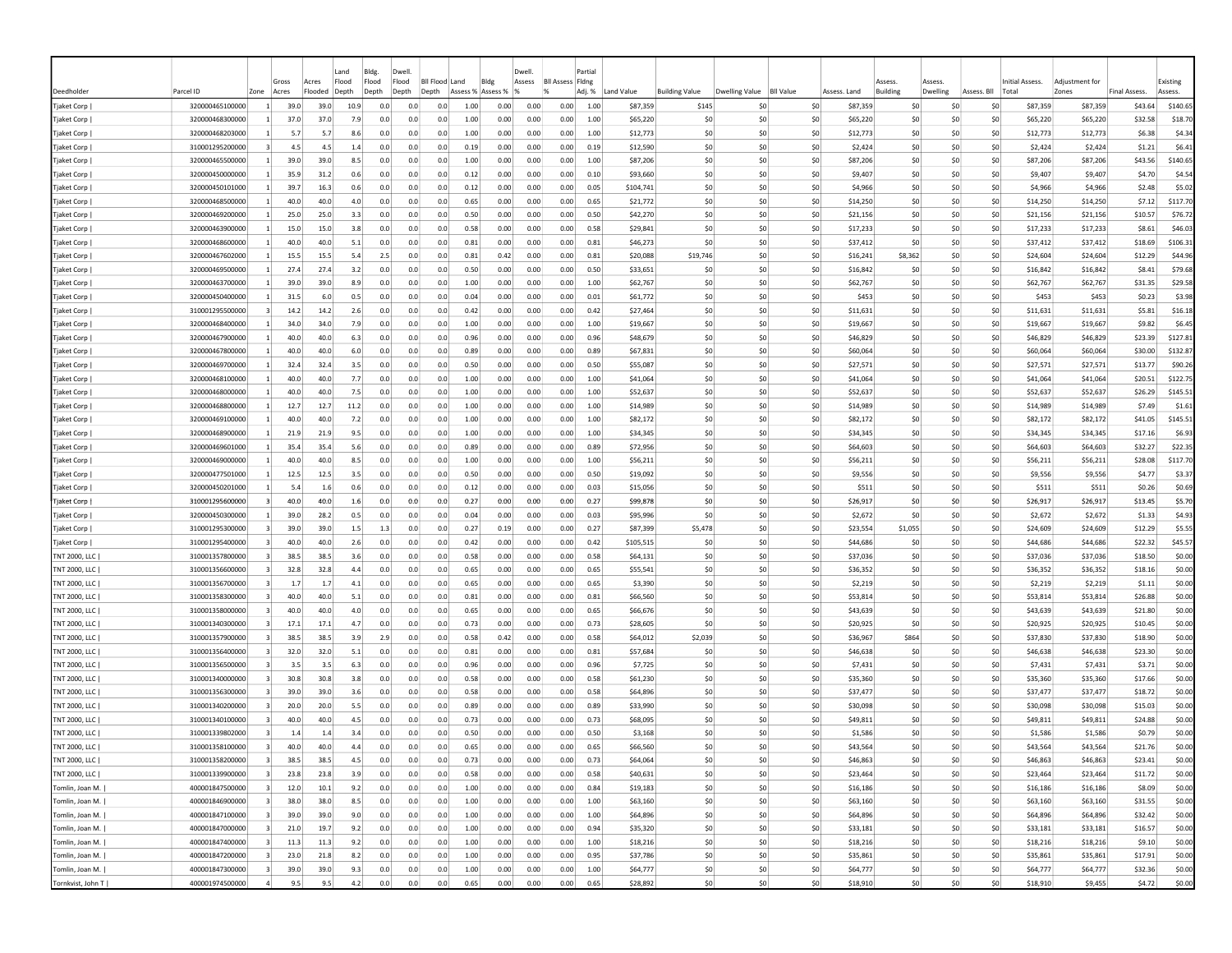|                                        |                 |                |       |         | Land  | Bldg. | Dwel           |                  |          |          | Dwell  |                         | Partia |             |                       |                       |                  |              |                 |          |             |                 |               |                     |          |
|----------------------------------------|-----------------|----------------|-------|---------|-------|-------|----------------|------------------|----------|----------|--------|-------------------------|--------|-------------|-----------------------|-----------------------|------------------|--------------|-----------------|----------|-------------|-----------------|---------------|---------------------|----------|
|                                        |                 |                | Gross | Acres   | Flood | Flood | Flood          | <b>BII Flood</b> | Land     | Blde     | Assess | <b>BII Assess Fidne</b> |        |             |                       |                       |                  |              | 229224          | 229224   |             | Initial Assess. | Adiustment fo |                     | Existing |
| Deedholder                             | Parcel ID       | Zone           | Acres | Flooded | Depth | Depth | Depth<br>Depth |                  | Assess % | Assess % |        |                         | Adj. % | Land Value  | <b>Building Value</b> | <b>Dwelling Value</b> | <b>BII Value</b> | Assess. Land | <b>Building</b> | Dwelling | Assess. Bll | Total           | Zones         | <b>Final Assess</b> | Assess.  |
| Tornkvist, John T                      | 400001974400000 | $\overline{a}$ | 38.0  | 38.0    | 5.3   | 0.0   | 2.2            | 0.0              | 0.81     | 0.00     | 0.35   | 0.00                    | 0.81   | \$78,661    | \$0                   | \$77,299              | \$0              | \$63,597     | -SO             | \$26,784 | \$0         | \$90,382        | \$45,191      | \$22.57             | \$0.00   |
| Tornkvist, Kevin   Tornkvist, Danielle | 400001974401000 |                | 1.0   | 1.0     | 3.7   | 2.7   | 0.0            | 0.0              | 0.58     | 0.42     | 0.00   | 0.00                    | 0.58   | \$1,499     | \$2,739               | -SO                   | \$0              | \$866        | \$1,160         | \$0      | \$0         | \$2,026         | \$1,013       | \$0.51              | \$0.00   |
| Tornkvist,John T                       | 400001974800000 |                | 40.0  | 40.0    | 6.5   | 0.0   | 0.0            | 0.0              | 0.96     | 0.00     | 0.00   | 0.00                    | 0.96   | \$84,390    | \$0                   | -SO                   | \$0              | \$81,183     | S0              | so       | \$0         | \$81,183        | \$40,592      | \$20.28             | \$0.00   |
| Tornkvist, John T                      | 400001974700000 |                | 39.0  | 39.0    | 6.2   | 0.0   | 0.0            | 0.0              | 0.96     | 0.00     | 0.00   | 0.00                    | 0.96   | \$90,749    | \$0                   | -SO                   | \$0              | \$87,301     | S <sub>0</sub>  | \$0      | \$0         | \$87,301        | \$43,650      | \$21.80             | \$0.00   |
| Town Of Mondamin                       | 200000622500000 |                | 3.9   | 3.9     | 1.3   | 0.0   | 0.0            | 0.0              | 0.19     | 0.00     | 0.00   | 0.00                    | 0.19   | \$0         | \$0                   | -SO                   | \$0              | \$0          | S <sub>0</sub>  | \$0      | \$0         | -SO             | S0            | \$0.00              | \$0.00   |
| Town Of Mondamin                       | 200000622400000 |                | 5.3   | 5.3     | 1.3   | 0.0   | 0.0            | 0.0              | 0.19     | 0.00     | 0.00   | 0.00                    | 0.19   | \$0         | \$C                   | -SO                   | \$0              | \$0          | S <sub>0</sub>  | \$C      | \$0         | \$0             | \$0           | \$0.00              | \$0.00   |
| Trine, Gary M                          | 200000605700000 | $\vert$ 1      | 39.0  | 39.0    | 5.1   | 0.0   | 0.0            | 0.0              | 0.81     | 0.00     | 0.00   | 0.00                    | 0.81   | \$72,589    | \$0                   | \$0                   | \$0              | \$58,688     | \$0             | \$0      | \$0         | \$58,688        | \$58,688      | \$29.32             | \$36.97  |
| Trine, Gary M                          | 200000605800000 |                | 38.0  | 38.0    | 2.2   | 0.0   | 0.0            | 0.0              | 0.35     | 0.00     | 0.00   | 0.00                    | 0.35   | \$63,232    | \$0                   | \$0                   | \$0              | \$21,910     | \$0             | \$0      | \$0         | \$21,910        | \$21,910      | \$10.94             | \$24.02  |
| Trine, Gary M                          | 200000605600000 | -1             | 38.0  | 38.0    | 5.6   | 0.0   | 0.0            | 0.0              | 0.89     | 0.00     | 0.00   | 0.00                    | 0.89   | \$77,165    | -SO                   | -SO                   | \$0              | \$68,330     | -SO             | S0       | -SO         | \$68,330        | \$68,330      | \$34.13             | \$48.03  |
| Union Pacific Railroad                 | 420001404101000 |                | 1.2   | 1.2     | 5.8   | 0.0   | 0.0            | 0.0              | 0.89     | 0.00     | 0.00   | 0.00                    | 0.89   | <b>S994</b> | \$0                   | -SO                   | \$0              | \$880        | S <sub>0</sub>  | \$0      | \$0         | \$880           | \$880         | S <sub>0.44</sub>   | \$0.00   |
| Union Pacific Railroad                 | 400001994101000 |                | 2.0   | 2.0     | 7.0   | 0.0   | 0.0            | 0.0              | 1.00     | 0.00     | 0.00   | 0.00                    | 1.00   | \$1,548     | \$0                   | -SO                   | \$0              | \$1.548      | S <sub>0</sub>  | \$0      | \$0         | \$1,548         | \$1,548       | \$0.77              | \$0.00   |
| Union Pacific Railroad                 | 420001455301000 |                | 1.9   | 1.9     | 6.1   | 0.0   | 0.0            | 0.0              | 0.96     | 0.00     | 0.00   | 0.00                    | 0.96   | \$1,783     | \$0                   | \$0                   | \$0              | \$1,715      | \$0             | \$C      | \$0         | \$1,715         | \$1,715       | \$0.86              | \$0.00   |
| Union Pacific Railroad                 | 400001890302000 |                | 1.1   | $1.1\,$ | 5.2   | 0.0   | 0.0            | 0.0              | 0.81     | 0.00     | 0.00   | 0.00                    | 0.81   | \$786       | \$C                   | -SC                   | \$0              | \$635        | \$0             | \$C      | \$0         | \$635           | \$635         | \$0.32              | \$0.00   |
| Union Pacific Railroad                 | 400001953501000 |                | 2.4   | 2.4     | 4.3   | 0.0   | 0.0            | 0.0              | 0.65     | 0.00     | 0.00   | 0.00                    | 0.65   | \$3,656     | \$0                   | \$0                   | \$0              | \$2,393      | \$0             | so       | \$0         | \$2,393         | \$2,393       | \$1.20              | \$0.00   |
| Union Pacific Railroad                 | 400001953401000 |                | 2.4   | 2.4     | 4.5   | 0.0   | 0.0            | 0.0              | 0.65     | 0.00     | 0.00   | 0.00                    | 0.65   | \$3,269     | \$0                   | -SO                   | \$0              | \$2,140      | S0              | \$0      | \$0         | \$2,140         | \$2,140       | \$1.07              | \$0.00   |
| Union Pacific Railroad                 | 420001455201000 |                | 1.3   | 1.3     | 7.7   | 0.0   | 0.0            | 0.0              | 1.00     | 0.00     | 0.00   | 0.00                    | 1.00   | \$1,214     | \$0                   | -SO                   | \$0              | \$1,214      | S0              | \$C      | \$0         | \$1,214         | \$1,214       | \$0.61              | \$0.00   |
| Union Pacific Railroad                 | 400001890301000 |                | 1.1   | 1.1     | 7.2   | 0.0   | 0.0            | 0.0              | 1.00     | 0.00     | 0.00   | 0.00                    | 1.00   | <b>S675</b> | \$0                   | -SO                   | \$0              | \$675        | S <sub>0</sub>  | \$C      | \$0         | <b>S675</b>     | \$675         | \$0.34              | \$0.00   |
| Union Pacific Railroad                 | 400001853801000 |                | 1.2   | 1.2     | 4.4   | 0.0   | 0.0            | 0.0              | 0.65     | 0.00     | 0.00   | 0.00                    | 0.65   | \$823       | \$0                   | -SO                   | \$0              | \$539        | \$0             | \$C      | \$0         | \$539           | \$539         | \$0.27              | \$0.00   |
| Union Pacific Railroad                 | 613002503602000 |                | 0.4   | 0.4     | 3.3   | 0.0   | 0.0            | 0.0              | 0.50     | 0.00     | 0.00   | 0.00                    | 0.50   | \$284       | \$C                   | -SC                   | \$0              | \$142        | \$0             | \$C      | \$0         | \$142           | \$71          | \$0.04              | \$0.00   |
| Union Pacific Railroad                 | 613002503601000 |                | 0.4   | 0.4     | 3.5   | 0.0   | 0.0            | 0.0              | 0.58     | 0.00     | 0.00   | 0.00                    | 0.58   | \$284       | \$0                   | -SO                   | \$0              | \$164        | \$0             | \$0      | \$0         | \$164           | \$82          | \$0.04              | \$0.00   |
| Union Pacific Railroad                 | 614001991101000 |                | 0.6   | 0.6     | 6.3   | 0.0   | 0.0            | 0.0              | 0.96     | 0.00     | 0.00   | 0.00                    | 0.96   | \$439       | \$0                   | -SO                   | \$0              | \$422        | S0              | \$0      | \$0         | \$422           | \$211         | \$0.11              | \$0.00   |
| Union Pacific Railroad                 | 612001990501000 |                | 1.2   | 1.2     | 5.6   | 0.0   | 0.0            | 0.0              | 0.89     | 0.00     | 0.00   | 0.00                    | 0.89   | <b>S853</b> | \$0                   | -SO                   | \$0              | \$755        | -SO             | S0       | S0          | \$755           | \$378         | \$0.19              | \$0.00   |
| Union Pacific Railroad                 | 420001385801000 |                | 0.9   | 0.9     | 7.2   | 0.0   | 0.0            | 0.0              | 1.00     | 0.00     | 0.00   | 0.00                    | 1.00   | \$751       | \$0                   | -SO                   | \$0              | \$751        | S <sub>0</sub>  | \$0      | \$0         | \$751           | \$751         | \$0.38              | \$0.00   |
| Union Pacific Railroad                 | 420001438301000 |                | 2.0   | 2.0     | 6.2   | 0.0   | 0.0            | 0.0              | 0.96     | 0.00     | 0.00   | 0.00                    | 0.96   | \$1,926     | \$0                   | -SO                   | \$0              | \$1,853      | S <sub>0</sub>  | \$0      | \$0         | \$1,853         | \$1,853       | \$0.93              | \$0.00   |
| Union Pacific Railroad                 | 420001438401000 |                | 1.9   | 1.9     | 5.5   | 0.0   | 0.0            | 0.0              | 0.81     | 0.00     | 0.00   | 0.00                    | 0.81   | \$1,886     | \$0                   | -SO                   | \$0              | \$1,525      | \$0             | \$C      | \$0         | \$1,525         | \$1,525       | \$0.76              | \$0.00   |
| Union Pacific Railroad                 | 420001395701000 |                | 1.5   | 1.5     | 9.2   | 0.0   | 0.0            | 0.0              | 1.00     | 0.00     | 0.00   | 0.00                    | 1.00   | \$480       | \$0                   | \$0                   | \$0              | \$480        | \$0             | \$0      | \$0         | \$480           | \$480         | \$0.24              | \$0.00   |
| Union Pacific Railroad                 | 420001393901000 |                | 1.4   | 0.1     | 3.0   | 0.0   | 0.0            | 0.0              | 0.50     | 0.00     | 0.00   | 0.00                    | 0.02   | \$445       | \$0                   | \$0                   | \$0              | \$10         | \$0             | \$C      | \$0         | \$10            | \$10          | \$0.00              | \$0.00   |
| Union Pacific Railroad                 | 420001399001000 |                | 1.1   | 1.1     | 9.2   | 0.0   | 0.0            | 0.0              | 1.00     | 0.00     | 0.00   | 0.00                    | 1.00   | \$346       | \$0                   | \$0                   | \$0              | \$346        | \$0             | \$0      | \$0         | \$346           | \$346         | \$0.17              | \$0.00   |
| Union Pacific Railroad                 | 612002503502000 |                | 1.3   | 1.3     | 3.7   | 0.0   | 0.0            | 0.0              | 0.58     | 0.00     | 0.00   | 0.00                    | 0.58   | \$1,241     | \$0                   | -SO                   | \$0              | \$717        | S <sub>0</sub>  | \$0      | \$0         | \$717           | \$358         | \$0.18              | \$0.00   |
| Union Pacific Railroad                 | 604001991001000 |                | 1.3   | 1.3     | 6.5   | 0.0   | 0.0            | 0.0              | 0.96     | 0.00     | 0.00   | 0.00                    | 0.96   | \$1,021     | \$0                   | -SO                   | \$0              | \$982        | \$0             | \$0      | \$0         | \$982           | \$491         | \$0.25              | \$0.00   |
| Union Pacific Railroad                 | 614001958201000 |                | 1.1   | 1.1     | 4.3   | 0.0   | 0.0            | 0.0              | 0.65     | 0.00     | 0.00   | 0.00                    | 0.65   | \$788       | \$0                   | -SO                   | \$0              | \$516        | \$0             | \$0      | \$0         | \$516           | \$258         | \$0.13              | \$0.00   |
| Union Pacific Railroad                 | 420001389001000 |                | 0.4   | 0.4     | 7.5   | 0.0   | 0.0            | 0.0              | 1.00     | 0.00     | 0.00   | 0.00                    | 1.00   | \$362       | \$0                   | -SC                   | \$0              | \$362        | \$0             | \$C      | \$0         | \$362           | \$362         | \$0.18              | \$0.00   |
| <b>Union Pacific Railroad</b>          | 420001385701000 |                | 1.2   | 1.2     | 4.3   | 0.0   | 0.0            | 0.0              | 0.65     | 0.00     | 0.00   | 0.00                    | 0.65   | \$1,111     | \$C                   | -SO                   | \$0              | \$727        | \$0             | \$0      | \$0         | \$727           | \$727         | \$0.36              | \$0.00   |
| Union Pacific Railroad                 | 420001404201000 | -5             | 1.2   | 1.2     | 4.5   | 0.0   | 0.0            | 0.0              | 0.73     | 0.00     | 0.00   | 0.00                    | 0.73   | \$1,176     | \$0                   | -SO                   | \$0              | \$860        | -SO             | S0       | S0          | \$860           | \$860         | \$0.43              | \$0.00   |
| Union Pacific Railroad                 | 400001853901000 |                | 1.2   | 1.2     | 5.7   | 0.0   | 0.0            | 0.0              | 0.89     | 0.00     | 0.00   | 0.00                    | 0.89   | \$740       | -SO                   | -SO                   | \$0              | \$655        | -SO             | \$0      | S0          | \$655           | \$655         | \$0.33              | \$0.00   |
| <b>Union Pacific Railroad</b>          | 400001944201000 |                | 2.3   | 2.3     | 5.8   | 0.0   | 0.0            | 0.0              | 0.89     | 0.00     | 0.00   | 0.00                    | 0.89   | \$1,732     | \$0                   | -SO                   | \$0              | \$1,534      | S <sub>0</sub>  | \$0      | \$0         | \$1,534         | \$1,534       | \$0.77              | \$0.00   |
| <b>Union Pacific Railroad</b>          | 400001857300000 |                | 4.8   | 4.8     | 4.1   | 0.0   | 0.0            | 0.0              | 0.65     | 0.00     | 0.00   | 0.00                    | 0.65   | \$5,855     | \$0                   | -SO                   | \$0              | \$3,832      | S <sub>0</sub>  | \$0      | \$0         | \$3,832         | \$3,832       | \$1.91              | \$0.00   |
| Union Pacific Railroad                 | 420001394801000 |                | 1.1   | 1.1     | 5.3   | 0.0   | 0.0            | 0.0              | 0.81     | 0.00     | 0.00   | 0.00                    | 0.81   | \$1,546     | \$0                   | \$0                   | \$0              | \$1,250      | \$0             | \$C      | \$0         | \$1,250         | \$1,250       | \$0.62              | \$2.95   |
| Union Pacific Railroad                 | 420001396403000 |                | 0.4   | 0.4     | 7.2   | 0.0   | 0.0            | 0.0              | 1.00     | 0.00     | 0.00   | 0.00                    | 1.00   | \$138       | \$0                   | \$0                   | \$0              | \$138        | \$0             | \$0      | \$0         | \$138           | \$138         | \$0.07              | \$0.55   |
| Union Pacific Railroad                 | 420001456502000 |                | 0.8   | 0.8     | 6.0   | 0.0   | 0.0            | 0.0              | 0.96     | 0.00     | 0.00   | 0.00                    | 0.96   | \$1,802     | \$C                   | \$0                   | \$0              | \$1,734      | \$0             | \$0      | \$0         | \$1,734         | \$1,734       | \$0.87              | \$1.17   |
| Union Pacific Railroad                 | 420001434010000 |                | 0.6   | 0.6     | 4.0   | 0.0   | 0.0            | 0.0              | 0.65     | 0.00     | 0.00   | 0.00                    | 0.65   | \$838       | \$0                   | -SO                   | \$0              | \$548        | \$0             | \$0      | \$0         | \$548           | \$548         | \$0.27              | \$1.43   |
| <b>Union Pacific Railroad</b>          | 420001433701000 |                | 2.2   | 2.2     | 4.6   | 0.0   | 0.0            | 0.0              | 0.73     | 0.00     | 0.00   | 0.00                    | 0.73   | \$2,558     | \$0                   | -SO                   | \$0              | \$1,871      | S <sub>0</sub>  | \$0      | \$0         | \$1,871         | \$1,871       | \$0.93              | \$3.98   |
| Union Pacific Railroad                 | 420001433601000 |                | 2.0   | 2.0     | 4.1   | 0.0   | 0.0            | 0.0              | 0.65     | 0.00     | 0.00   | 0.00                    | 0.65   | \$2,645     | \$0                   | -SO                   | \$0              | \$1,731      | S <sub>0</sub>  | \$C      | \$0         | \$1,731         | \$1,731       | \$0.86              | \$3.76   |
| Union Pacific Railroad                 | 420001394301000 |                | 0.3   | 0.3     | 7.2   | 0.0   | 0.0            | 0.0              | 1.00     | 0.00     | 0.00   | 0.00                    | 1.00   | \$80        | \$C                   | -SC                   | \$0              | \$80         | -SC             | \$C      | \$0         | \$80            | \$80          | \$0.04              | \$0.32   |
| Union Pacific Railroad                 | 420001419801000 |                | 1.1   | 1.1     | 3.5   | 0.0   | 0.0            | 0.0              | 0.50     | 0.00     | 0.00   | 0.00                    | 0.50   | \$1,426     | \$0                   | -SO                   | \$0              | \$714        | \$0             | \$0      | \$0         | \$714           | \$714         | \$0.36              | \$1.96   |
| Union Pacific Railroad                 | 420001397602000 |                | 0.4   | 0.4     | 5.5   | 0.0   | 0.0            | 0.0              | 0.81     | 0.00     | 0.00   | 0.00                    | 0.81   | \$516       | -SO                   | -SO                   | \$0              | \$417        | -SC             | so       | \$0         | \$417           | \$417         | \$0.21              | \$0.47   |
| Union Pacific Railroad                 | 420001443010000 |                | 0.6   | 0.6     | 3.9   | 0.0   | 0.0            | 0.0              | 0.58     | 0.00     | 0.00   | 0.00                    | 0.58   | S871        | \$0                   | -SO                   | \$0              | \$503        | -SO             | S0       | S0          | \$503           | \$503         | \$0.25              | \$1.48   |
| <b>Union Pacific Railroad</b>          | 420001442801000 |                | 0.1   | 0.1     | 4.8   | 0.0   | 0.0            | 0.0              | 0.73     | 0.00     | 0.00   | 0.00                    | 0.73   | \$79        | \$0                   | -SO                   | \$0              | \$58         | S <sub>0</sub>  | \$0      | \$0         | \$58            | \$58          | \$0.03              | \$0.09   |
| Union Pacific Railroad                 | 420001442901000 | -51            | 0.6   | 0.6     | 5.5   | 0.0   | 0.0            | 0.0              | 0.81     | 0.00     | 0.00   | 0.00                    | 0.81   | \$793       | \$0                   | 50                    | \$0              | <b>S641</b>  | \$0             | 50       | 50          | \$641           | \$641         | \$0.32              | \$1.52   |
| Union Pacific Railroad                 | 420001392601000 | $\vert$ 1      | 0.2   | 0.2     | 6.0   | 0.0   | 0.0            | 0.0              | 0.96     | 0.00     | 0.00   | 0.00                    | 0.96   | \$238       | \$0                   | \$0                   | \$0              | \$229        | \$0             | \$0      | \$0         | \$229           | \$229         | \$0.11              | \$0.49   |
| Union Pacific Railroad                 | 420001392701000 |                | 2.7   | 2.7     | 6.0   | 0.0   | 0.0            | 0.0              | 0.96     | 0.00     | 0.00   | 0.00                    | 0.96   | \$3,581     | \$0                   | \$0                   | \$0              | \$3,445      | \$0             | \$0      | \$0         | \$3,445         | \$3,445       | \$1.72              | \$7.22   |
| Union Pacific Railroad                 | 420001420010000 |                | 1.6   | 1.6     | 2.7   | 0.0   | 0.0            | 0.0              | 0.42     | 0.00     | 0.00   | 0.00                    | 0.42   | \$3,001     | \$0                   | \$0                   | \$0              | \$1,271      | \$0             | \$0      | \$0         | \$1,271         | \$1,271       | \$0.63              | \$2.92   |
| Union Pacific Railroad                 | 420001440803000 | -51            | 5.2   | 5.2     | 4.6   | 0.0   | 0.0            | 0.0              | 0.73     | 0.00     | 0.00   | 0.00                    | 0.73   | \$8,719     | \$0                   | \$0                   | \$0              | \$6,378      | \$0             | 50       | \$0         | \$6,378         | \$6,378       | \$3.19              | \$4.48   |
| Union Pacific Railroad                 | 420001440802000 | -51            | 1.4   | 1.4     | 6.2   | 0.0   | 0.0            | 0.0              | 0.96     | 0.00     | 0.00   | 0.00                    | 0.96   | \$2,380     | \$0                   | \$0                   | \$0              | \$2,290      | \$0             | 50       | \$0         | \$2,290         | \$2,290       | \$1.14              | \$1.22   |
| Union Pacific Railroad                 | 420001440703000 | -51            | 1.5   | 1.5     | 4.8   | 0.0   | 0.0            | 0.0              | 0.73     | 0.00     | 0.00   | 0.00                    | 0.73   | \$2,995     | \$0                   | \$0                   | \$0              | \$2,191      | \$0             | 50       | 50          | \$2,191         | \$2,191       | \$1.09              | \$0.00   |
| Union Pacific Railroad                 | 420001456010000 | -5             | 2.2   | 2.2     | 2.6   | 0.0   | 0.0            | 0.0              | 0.42     | 0.00     | 0.00   | 0.00                    | 0.42   | \$3,055     | \$0                   | \$0                   | \$0              | \$1,294      | \$0             | \$0      | \$0         | \$1,294         | \$1,294       | \$0.65              | \$4.02   |
| Union Pacific Railroad                 | 420001456401000 |                | 2.2   | 2.2     | 2.0   | 0.0   | 0.0            | 0.0              | 0.35     | 0.00     | 0.00   | 0.00                    | 0.35   | \$2,764     | \$0                   | \$0                   | \$0              | \$958        | \$0             | \$0      | \$0         | \$958           | \$958         | \$0.48              | \$4.02   |
| Union Pacific Railroad                 | 420001430501000 | -51            | 1.5   | 1.5     | 3.4   | 0.0   | 0.0            | 0.0              | 0.50     | 0.00     | 0.00   | 0.00                    | 0.50   | \$2,294     | \$0                   | 50                    | \$0              | \$1,148      | 50              | 50       | \$0         | \$1,148         | \$1,148       | \$0.57              | \$1.88   |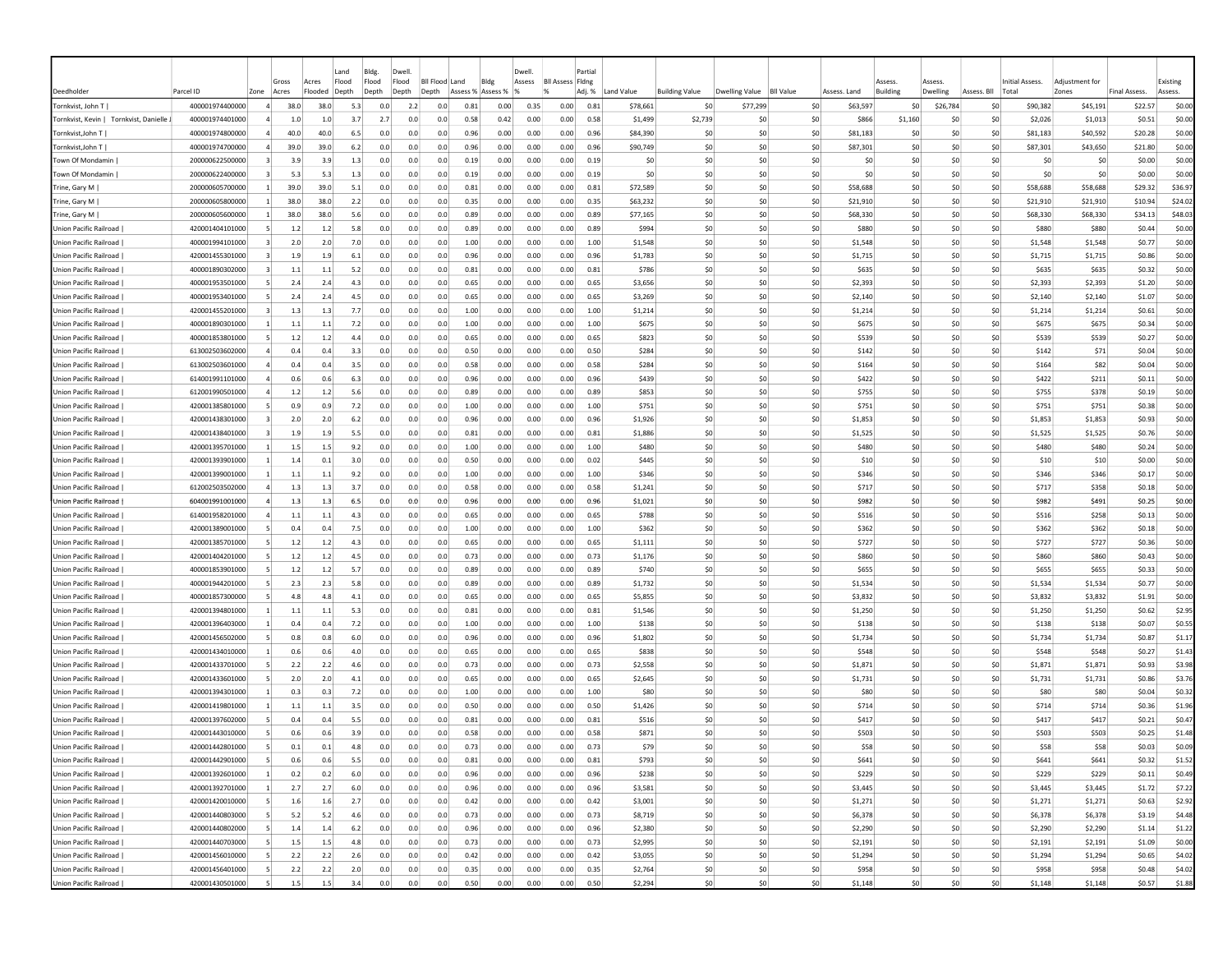|                                                  |                                    |                |              |              | Land         | Bldg.      | Dwell          |                |                   |              | Dwell        |                         | Partial      |                      |                       |                |                  |                      |                 |                |                         |            |                      |                      |                    |                  |
|--------------------------------------------------|------------------------------------|----------------|--------------|--------------|--------------|------------|----------------|----------------|-------------------|--------------|--------------|-------------------------|--------------|----------------------|-----------------------|----------------|------------------|----------------------|-----------------|----------------|-------------------------|------------|----------------------|----------------------|--------------------|------------------|
|                                                  |                                    |                | Gross        | Acres        | Flood        | Flood      | Flood          | Bil Flood Land | Blde              |              | Assess       | <b>BII Assess Fidne</b> |              |                      |                       |                |                  |                      | Assess          |                | Assess                  |            | Initial Assess.      | Adiustment for       |                    | Existing         |
| Deedholder                                       | Parcel ID                          | Zone           | Acres        | Flooded      | Depth        | Depth      | Depth<br>Depth |                | Assess % Assess % |              |              |                         | Adj. %       | Land Value           | <b>Building Value</b> | Dwelling Value | <b>BII Value</b> | Assess. Land         | <b>Building</b> |                | Dwelling<br>Assess. Bll |            | Total                | Zones                | Final Assess.      | Assess.          |
| Union Pacific Railroad                           | 420001410401000                    |                | 1.1          | 1.1          | 7.2          | 0.0        | 0.0            | 0.0            | 1.00              | 0.00         | 0.00         | 0.00                    | 1.00         | \$1,007              | \$C                   |                | \$0              | \$1,007              |                 | \$0            | \$0                     | \$0        | \$1,007              | \$1,007              | \$0.50             | \$0.95           |
| Union Pacific Railroad<br>Union Pacific Railroad | 420001431501000<br>420001394100000 | 10             | 1.7<br>2.2   | 1.7<br>0.0   | 7.2<br>0.0   | 0.0<br>0.0 | 0.0<br>0.0     | 0.0<br>0.0     | 1.00<br>0.00      | 0.00<br>0.00 | 0.00<br>0.00 | 0.00<br>0.00            | 1.00<br>0.00 | \$1,873<br>\$704     | \$C<br>\$0            | \$0<br>-SO     | \$0<br>\$0       |                      | \$1,873<br>\$0  | \$0<br>S0      | \$0<br>-SO              | \$0<br>\$0 | \$1,873<br>-SO       | \$1,873<br>\$0       | \$0.94             | \$1.45           |
| Union Pacific Railroad                           | 420001410501000                    |                | $1.2$        | $1.2$        | 7.4          | 0.0        | 0.0            | 0.0            | 1.00              | 0.00         | 0.00         | 0.00                    | 1.00         | \$994                | \$0                   | -SO            | \$0              |                      | \$994           | S <sub>0</sub> | \$0                     | \$0        | \$994                | \$994                | \$0.00<br>\$0.50   | \$5.95<br>\$1.01 |
| Union Pacific Railroad                           | 420001395200000                    | 10             | 3.0          | 0.0          | 0.0          | 0.0        | 0.0            | 0.0            | 0.00              | 0.00         | 0.00         | 0.00                    | 0.00         | \$2,407              | \$0                   | -SO            | \$0              |                      | -SO             | S <sub>0</sub> | \$0                     | \$0        | -SO                  | \$0                  | \$0.00             | \$0.43           |
| Union Pacific Railroad                           | 420001430602000                    |                | 0.1          | 0.1          | 4.3          | 0.0        | 0.0            | 0.0            | 0.65              | 0.00         | 0.00         | 0.00                    | 0.65         | \$107                | \$0                   | -SO            | \$0              |                      | \$70            | \$0            | \$0                     | \$0        | \$70                 | \$70                 | \$0.03             | \$0.12           |
| Union Pacific Railroad                           | 420001440801000                    | -51            | 1.3          | 1.3          | 6.2          | 0.0        | 0.0            | 0.0            | 0.96              | 0.00         | 0.00         | 0.00                    | 0.96         | \$1,058              | \$0                   | \$0            | \$0              |                      | \$1,018         | \$0            | \$0                     | \$0        | \$1,018              | \$1,018              | \$0.51             | \$1.08           |
| Union Pacific Railroad                           | 420001440701000                    |                | 2.2          | 2.2          | 4.8          | 0.0        | 0.0            | 0.0            | 0.73              | 0.00         | 0.00         | 0.00                    | 0.73         | \$2,081              | \$0                   | -SO            | \$0              |                      | \$1,522         | \$0            | \$0                     | \$0        | \$1,522              | \$1,522              | \$0.76             | \$1.85           |
| Union Pacific Railroad                           | 420001441401000                    | -5             | 2.5          | 2.5          | 5.4          | 0.0        | 0.0            | 0.0            | 0.81              | 0.00         | 0.00         | 0.00                    | 0.81         | \$3,165              | -SO                   | -SO            | \$0              |                      | \$2,559         | S <sub>0</sub> | \$0                     | S0         | \$2,559              | \$2,559              | \$1.28             | \$2.44           |
| Union Pacific Railroad                           | 420001440901000                    | -5             | 1.2          | 1.2          | 5.9          | 0.0        | 0.0            | 0.0            | 0.89              | 0.00         | 0.00         | 0.00                    | 0.89         | \$1,034              | \$0                   | -SO            | \$0              |                      | \$916           | S <sub>0</sub> | \$0                     | \$0        | \$916                | \$916                | \$0.46             | \$1.05           |
| Union Pacific Railroad                           | 420001453901000                    |                | 2.6          | 2.6          | 5.9          | 0.0        | 0.0            | 0.0            | 0.89              | 0.00         | 0.00         | 0.00                    | 0.89         | \$2,055              | \$0                   | -SO            | \$0              | \$1,820              |                 | S <sub>0</sub> | \$0                     | \$0        | \$1,820              | \$1,820              | \$0.91             | \$2.25           |
| Union Pacific Railroad                           | 420001456601000                    |                | 0.6          | 0.6          | 4.3          | 0.0        | 0.0            | 0.0            | 0.65              | 0.00         | 0.00         | 0.00                    | 0.65         | \$1,693              | \$0                   | \$0            | \$0              |                      | \$1,108         | \$0            | \$C                     | \$0        | \$1,108              | \$1,108              | \$0.55             | \$0.76           |
| Union Pacific Railroad                           | 420001456201000                    |                | 2.8          | 2.8          | 4.5          | 0.0        | 0.0            | 0.0            | 0.73              | 0.00         | 0.00         | 0.00                    | 0.73         | \$4,468              | \$0                   | -SO            | \$0              |                      | \$3,268         | \$0            | \$C                     | \$0        | \$3,268              | \$3,268              | \$1.63             | \$6.29           |
| Union Pacific Railroad                           | 420001408301000                    |                | 2.1          | 2.1          | 1.4          | 0.0        | 0.0            | 0.0            | 0.19              | 0.00         | 0.00         | 0.00                    | 0.19         | \$3,223              | \$0                   | \$0            | \$0              |                      | \$620           | \$0            | \$0                     | \$0        | \$620                | \$620                | \$0.31             | \$3.05           |
| Union Pacific Railroad                           | 420001408201000                    |                | 2.1          | 2.1          | 3.0          | 0.0        | 0.0            | 0.0            | 0.42              | 0.00         | 0.00         | 0.00                    | 0.42         | \$3,210              | \$0                   | S0             | \$0              | \$1,359              |                 | \$0            | \$0                     | \$0        | \$1,359              | \$1,359              | \$0.68             | \$3.05           |
| Union Pacific Railroad                           | 420001394200000                    | 10             | 3.3          | 0.0          | 0.0          | 0.0        | 0.0            | 0.0            | 0.00              | 0.00         | 0.00         | 0.00                    | 0.00         | \$1,056              | \$0                   | -SO            | \$0              |                      | \$0             | S0             | \$0                     | \$0        | \$0                  | \$0                  | \$0.00             | \$8.93           |
| Union Pacific Railroad                           | 420001441301000                    |                | 2.4          | 2.4          | 3.4          | 0.0        | 0.0            | 0.0            | 0.50              | 0.00         | 0.00         | 0.00                    | 0.50         | \$2,553              | \$0                   | \$0            | \$0              | \$1,278              |                 | S <sub>0</sub> | \$0                     | \$0        | \$1,278              | \$1,278              | \$0.64             | \$2.43           |
| United Western Coop                              | 560002190202000                    |                | 0.3          | 0.3          | 0.4          | 0.1        | 0.0            | 0.0            | 0.04              | 0.04         | 0.00         | 0.00                    | 0.04         | \$7,729              | \$4,508               | -SO            | \$0              |                      | \$298           | \$174          | \$0                     | \$0        | \$471                | \$471                | \$0.24             | \$0.00           |
| USA                                              | 420001451809000                    |                | 39.4         | 37.1         | 12.5         | 0.0        | 0.0            | 0.0            | 1.00              | 0.00         | 0.00         | 0.00                    | 0.94         | \$75,568             | \$C                   | -SO            | \$0              | \$71,121             |                 | \$0            | \$0                     | \$0        | \$71,121             | \$71,121             | \$35.53            | \$0.00           |
| USA                                              | 420001451806000                    |                | 37.7         | 26.0         | 12.7         | 0.0        | 0.0            | 0.0            | 1.00              | 0.00         | 0.00         | 0.00                    | 0.69         | \$0                  | \$C                   | \$0            | \$0              |                      | \$0             | \$0            | \$0                     | \$0<br>\$0 | \$0                  | \$0                  | \$0.00             | \$0.00           |
| USA                                              | 420001450800000                    | -51            | 29.9         | 29.9         | 12.2<br>12.5 | 0.0<br>0.0 | 0.0<br>0.0     | 0.0<br>0.0     | 1.00<br>1.00      | 0.00         | 0.00         | 0.00                    | 1.00<br>1.00 | S0                   | \$0<br>-SO            | -SO<br>-SO     | \$0              |                      | -SO             | S0<br>-SO      | \$0<br>-SO              | S0         | \$0                  | \$0                  | \$0.00             | \$0.00           |
| USA  <br>USA                                     | 420001451808000<br>420001450010000 | -9             | 22.3<br>39.5 | 22.3<br>39.5 | 11.0         | 0.0        | 0.0            | 0.0            | 1.00              | 0.00<br>0.00 | 0.00<br>0.00 | 0.00<br>0.00            | 1.00         | \$42,807<br>\$75,722 | \$0                   | -SO            | \$0<br>-SO       | \$42,807<br>\$75,722 |                 | S0             | \$0                     | \$0        | \$42,807<br>\$75,722 | \$42,807<br>\$75,722 | \$21.38<br>\$37.82 | \$0.00<br>\$0.00 |
| USA                                              | 420001447100000                    |                | 14.2         | 14.2         | 9.4          | 0.0        | 0.0            | 0.0            | 1.00              | 0.00         | 0.00         | 0.00                    | 1.00         | \$27,164             | \$0                   | -SO            | \$0              | \$27,164             |                 | S0             | \$0                     | \$0        | \$27,164             | \$27,164             | \$13.57            | \$0.00           |
| USA                                              | 420001450020000                    |                | 40.0         | 40.0         | 11.0         | 0.0        | 0.0            | 0.0            | 1.00              | 0.00         | 0.00         | 0.00                    | 1.00         | \$76,680             | \$0                   | -SO            | \$0              | \$76,680             |                 | \$0            | \$0                     | \$0        | \$76,680             | \$76,680             | \$38.30            | \$0.00           |
| USA                                              | 420001451804000                    |                | 39.5         | 34.9         | 10.3         | 0.0        | 0.0            | 0.0            | 1.00              | 0.00         | 0.00         | 0.00                    | 0.88         | \$75,760             | \$0                   | \$0            | \$0              | \$66,903             |                 | \$0            | \$0                     | \$0        | \$66,903             | \$66,903             | \$33.42            | \$0.00           |
| JSA                                              | 420001450040000                    |                | 39.3         | 39.3         | 12.6         | 0.0        | 0.0            | 0.0            | 1.00              | 0.00         | 0.00         | 0.00                    | 1.00         | \$75,376             | \$0                   | \$0            | \$0              | \$75,376             |                 | \$0            | \$0                     | \$0        | \$75,376             | \$75,376             | \$37.65            | \$0.00           |
| USA                                              | 420001450200000                    |                | 4.5          | 4.5          | 10.5         | 0.0        | 0.0            | 0.0            | 1.00              | 0.00         | 0.00         | 0.00                    | 1.00         | \$8,531              | \$0                   | \$0            | \$0              | \$8,531              |                 | \$0            | \$0                     | \$0        | \$8,531              | \$8,531              | \$4.26             | \$0.00           |
| JSA                                              | 420001450600000                    |                | 9.9          | 9.9          | 11.6         | 0.0        | 0.0            | 0.0            | 1.00              | 0.00         | 0.00         | 0.00                    | 1.00         | \$19,017             | \$0                   | \$0            | \$0              | \$19,017             |                 | S0             | \$0                     | \$0        | \$19,017             | \$19,017             | \$9.50             | \$0.00           |
| USA                                              | 420001450000000                    |                | 38.0         | 38.0         | 11.9         | 0.0        | 0.0            | 0.0            | 1.00              | 0.00         | 0.00         | 0.00                    | 1.00         | \$72,846             | \$0                   | \$0            | \$0              | \$72,846             |                 | \$0            | \$0                     | \$0        | \$72,846             | \$72,846             | \$36.39            | \$0.00           |
| USA                                              | 420001450030000                    | -9             | 39.0         | 34.5         | 11.3         | 0.0        | 0.0            | 0.0            | 1.00              | 0.00         | 0.00         | 0.00                    | 0.89         | \$74,763             | \$0                   | -SO            | \$0              | \$66,194             |                 | \$0            | \$0                     | \$0        | \$66,194             | \$66,194             | \$33.06            | \$0.00           |
| USA                                              | 420001450100000                    |                | 30.7         | 29.6         | 7.5          | 0.0        | 0.0            | 0.0            | 1.00              | 0.00         | 0.00         | 0.00                    | 0.96         | \$58,890             | \$0                   | -SO            | \$0              | \$56,743             |                 | \$0            | \$0                     | \$0        | \$56,743             | \$56,743             | \$28.34            | \$0.00           |
| USA                                              | 420001403302000                    | 9              | 549.5        | 139.8        | 11.9         | 0.0        | 0.0            | 0.0            | 1.00              | 0.00         | 0.00         | 0.00                    | 0.25         | \$1,053,430          | \$0                   | \$0            | \$0              | \$267,997            |                 | \$0            | \$0                     | \$0        | \$267,997            | \$267,997            | \$133.87           | \$0.00           |
| USA                                              | 420001451802000                    | 9              | 39.6         | 39.6         | 12.5         | 0.0        | 0.0            | 0.0            | 1.00              | 0.00         | 0.00         | 0.00                    | 1.00         | \$75,952             | \$0                   | -SO            | \$0              | \$75,952             |                 | S0             | SO.                     | S0         | \$75,952             | \$75,952             | \$37.94            | \$0.00           |
| USA                                              | 420001451100000                    |                | 39.4         | 39.4         | 8.0          | 0.0        | 0.0            | 0.0            | 1.00              | 0.00         | 0.00         | 0.00                    | 1.00         | \$75,511             | -SO                   | -SO            | \$0              | \$75,511             |                 | S0             | \$0                     | S0         | \$75,511             | \$75,511             | \$37.72            | \$0.00           |
| USA                                              | 420001451000000                    |                | 46.3         | 46.3         | 10.0         | 0.0        | 0.0            | 0.0            | 1.00              | 0.00         | 0.00         | 0.00                    | 1.00         | \$88,719             | \$0                   | -SO            | \$0              | \$88,719             |                 | S0             | \$0                     | \$0        | \$88,719             | \$88,719             | \$44.32            | \$0.00           |
| USA                                              | 420001450900000                    |                | 45.0         | 45.0         | 12.6         | 0.0        | 0.0            | 0.0            | 1.00              | 0.00         | 0.00         | 0.00                    | 1.00         | \$86,207             | \$0                   | -SO            | \$0              | \$86,207             |                 | \$0            | \$0                     | \$0        | \$86,207             | \$86,207             | \$43.06            | \$0.00           |
| USA                                              | 420001454700000                    |                | 41.1         | 21.0         | 9.5          | 0.0        | 0.0            | 0.0            | 1.00              | 0.00         | 0.00         | 0.00                    | 0.51         | \$78,712             | \$0                   | \$0            | \$0              | \$40,257             |                 | \$0            | \$0                     | \$0        | \$40,257             | \$40,257             | \$20.11            | \$0.00           |
| USA                                              | 420001454200000                    |                | 87.6         | 52.9         | 10.6         | 0.0        | 0.0            | 0.0            | 1.00              | 0.00         | 0.00         | 0.00                    | 0.60         | \$167,833            | \$0                   | \$0            | \$0              | \$101,409            |                 | \$0            | \$0                     | \$0        | \$101,409            | \$101,409            | \$50.65            | \$0.00           |
| USA                                              | 420001451300000                    |                | 40.1         | 40.1         | 8.9          | 0.0        | 0.0            | 0.0            | 1.00              | 0.00         | 0.00         | 0.00                    | 1.00         | \$76,891             | \$0                   | \$0            | \$0              | \$76,891             |                 | \$0            | \$0                     | \$0        | \$76,891             | \$76,891             | \$38.41            | \$0.00           |
| USA                                              | 420001449200000                    | -9             | 33.7         | 14.2         | 10.5         | 0.0        | 0.0            | 0.0            | 1.00              | 0.00         | 0.00         | 0.00                    | 0.42         | \$64,603             | \$0                   | -SO            | \$0              | \$27,221             |                 | \$0            | \$0                     | \$0        | \$27,221             | \$27,221             | \$13.60            | \$0.00           |
| USA                                              | 420001449100000<br>420001451200000 |                | 39.6<br>35.6 | 39.6<br>35.6 | 10.0<br>8.9  | 0.0<br>0.0 | 0.0<br>0.0     | 0.0<br>0.0     | 1.00<br>1.00      | 0.00<br>0.00 | 0.00<br>0.00 | 0.00<br>0.00            | 1.00<br>1.00 | \$75,971<br>\$68,169 | \$0<br>\$0            | -SO<br>\$0     | \$0<br>\$0       | \$75,971<br>\$68,169 |                 | \$0<br>\$0     | \$0<br>\$0              | \$0<br>\$0 | \$75,971<br>\$68,169 | \$75,971<br>\$68,169 | \$37.95<br>\$34.05 | \$0.00<br>\$0.00 |
| USA  <br>USA                                     | 420001444900000                    |                | 37.0         | 26.5         | 8.5          | 0.0        | 0.0            | 0.0            | 1.00              | 0.00         | 0.00         | 0.00                    | 0.72         | \$70,987             | \$C                   | -SO            | \$0              | \$50,801             |                 | \$0            | \$0                     | \$0        | \$50,801             | \$50,801             | \$25.38            | \$0.00           |
| USA                                              | 420001453010000                    |                | 59.3         | 19.1         | 10.6         | 0.0        | 0.0            | 0.0            | 1.00              | 0.00         | 0.00         | 0.00                    | 0.32         | \$113,621            | \$0                   | -SO            | \$0              | \$36,615             |                 | \$0            | \$0                     | \$0        | \$36,615             | \$36,615             | \$18.29            | \$0.00           |
| USA                                              | 420001451602000                    |                | 27.4         | 26.9         | 12.2         | 0.0        | 0.0            | 0.0            | 1.00              | 0.00         | 0.00         | 0.00                    | 0.98         | \$52,526             | \$C                   | -SO            | \$0              | \$51,567             |                 | \$0            | S0                      | S0         | \$51,567             | \$51,567             | \$25.76            | \$0.00           |
| USA                                              | 420001448801000                    |                | 26.7         | 15.0         | 8.8          | 0.0        | 0.0            | 0.0            | 1.00              | 0.00         | 0.00         | 0.00                    | 0.56         | \$51,146             | \$0                   | -SO            | \$0              | \$28,755             |                 | -SO            | S0                      | S0         | \$28,755             | \$28,755             | \$14.36            | \$0.00           |
| USA                                              | 420001447700000                    |                | 26.9         | 15.6         | 7.5          | 0.0        | 0.0            | 0.0            | 1.00              | 0.00         | 0.00         | 0.00                    | 0.58         | \$51,625             | \$0                   | S0             | \$0              | \$29,905             |                 | \$0            | \$0                     | \$0        | \$29,905             | \$29,905             | \$14.94            | \$0.00           |
| USA                                              | 420001445600000                    | 9              | 54.2         | 37.1         | 6.9          | 0.0        | 0.0            | 0.0            | 1.00              | 0.00         | 0.00         | 0.00                    | 0.68         | \$103,882            | \$0                   | 50             | \$0              | \$71,121             |                 | 50             | 50                      | \$0        | \$71,121             | \$71,121             | \$35.53            | \$0.00           |
| USA                                              | 420001445700000                    | $\overline{9}$ | 38.9         | 23.9         | 8.6          | 0.0        | 0.0            | 0.0            | 1.00              | 0.00         | 0.00         | 0.00                    | 0.61         | \$74,648             | \$0                   | \$0            | \$0              | \$45,816             |                 | \$0            | \$0                     | \$0        | \$45,816             | \$45,816             | \$22.89            | \$0.00           |
| USA                                              | 420001445400000                    | 9              | 42.8         | 18.9         | 8.5          | 0.0        | 0.0            | 0.0            | 1.00              | 0.00         | 0.00         | 0.00                    | 0.44         | \$82,067             | \$0                   | \$0            | \$0              | \$36,231             |                 | \$0            | \$0                     | \$0        | \$36,231             | \$36,231             | \$18.10            | \$0.00           |
| USA                                              | 420001451301000                    | -9             | 40.7         | 36.8         | 7.8          | 0.0        | 0.0            | 0.0            | 1.00              | 0.00         | 0.00         | 0.00                    | 0.90         | \$77,984             | \$0                   | 50             | \$0              | \$70,546             |                 | \$0            | 50                      | \$0        | \$70,546             | \$70,546             | \$35.24            | \$0.00           |
| USA                                              | 420001451600000                    | -9             | 40.8         | 38.4         | 7.9          | $-0.1$     | 0.0            | 0.0            | 1.00              | 0.00         | 0.00         | 0.00                    | 0.94         | \$78,252             | \$0                   | 50             | \$0              | \$73,613             |                 | \$0            | 50                      | \$0        | \$73,613             | \$73,613             | \$36.77            | \$0.00           |
| USA                                              | 420001449300000                    | -9             | 22.7         | 3.0          | 9.8          | 0.0        | 0.0            | 0.0            | 1.00              | 0.00         | 0.00         | 0.00                    | 0.13         | \$43,458             | \$0                   | \$0            | \$0              | \$5,751              |                 | \$0            | 50                      | \$0        | \$5,751              | \$5,751              | \$2.87             | \$0.00           |
| USA                                              | 420001451501000                    | $\mathbf{q}$   | 23.2         | 6.8          | 12.6         | 0.0        | 0.0            | 0.0            | 1.00              | 0.00         | 0.00         | 0.00                    | 0.29         | \$44,494             | 50                    | \$0            | \$0              | \$13,036             |                 | \$0            | 50                      | \$0        | \$13,036             | \$13,036             | \$6.51             | \$0.00           |
| USA                                              | 420001451401000                    | 9              | 39.2         | 38.8         | 5.1          | $-0.4$     | 0.6            | 0.0            | 0.81              | 0.00         | 0.12         | 0.00                    | 0.80         | \$75,223             | \$49,392              | \$285,000      | 50               | \$60,198             |                 | \$0            | \$32,918                | \$0        | \$93,115             | \$93,115             | \$46.51            | \$0.00           |
| USA                                              | 420001451400000                    | 9              | 19.8         | 19.8         | 6.7          | 0.0        | 0.0            | 0.0            | 1.00              | 0.00         | 0.00         | 0.00                    | 1.00         | \$37,918             | \$0                   | \$0            | \$0              | \$37,918             |                 | \$0            | \$0                     | \$0        | \$37,918             | \$37,918             | \$18.94            | \$0.00           |
| USA                                              | 420001448800000                    | -9             | 14.7         | 6.1          | 11.6         | 0.0        | 0.0            | 0.0            | 1.00              | 0.00         | 0.00         | 0.00                    | 0.41         | \$28,237             | \$0                   | 50             | \$0              | \$11,694             |                 | 50             | 50                      | 50         | \$11,694             | \$11,694             | \$5.84             | \$0.00           |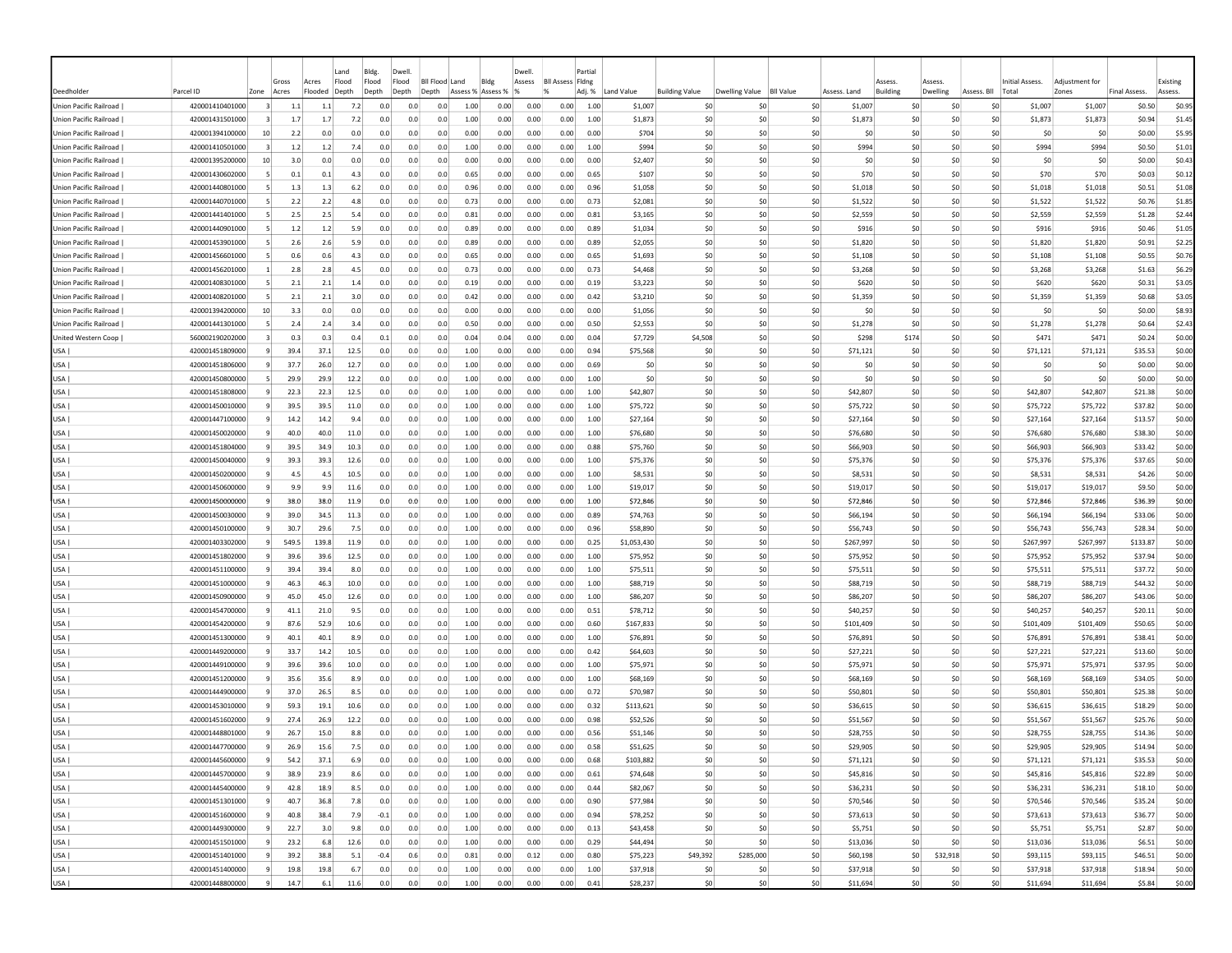|                 |                 |                |       |         | Land  | Bldg.  | Dwell                     |      |                   | Dwell. |                         | Partial      |            |                       |                |                  |              |                |          |             |                 |                |                     |          |
|-----------------|-----------------|----------------|-------|---------|-------|--------|---------------------------|------|-------------------|--------|-------------------------|--------------|------------|-----------------------|----------------|------------------|--------------|----------------|----------|-------------|-----------------|----------------|---------------------|----------|
|                 |                 |                | Gross | Acres   | Flood | Flood  | Flood<br><b>BII Flood</b> | Land | Bldg              | Assess | <b>Bll Assess Fldng</b> |              |            |                       |                |                  |              | Assess         | Assess   |             | Initial Assess. | Adjustment for |                     | Existing |
| Deedholder      | Parcel ID       | Zone           | Acres | Flooded | Depth | Depth  | Depth<br>Depth            |      | Assess % Assess % | 1%     |                         | Adj. %       | Land Value | <b>Building Value</b> | Dwelling Value | <b>BII Value</b> | Assess, Land | Building       | Dwelling | Assess, Bll | Total           | Zones          | <b>Final Assess</b> | Assess.  |
| USA             | 420001449000000 | 9              | 24.4  | 24.4    | 11.9  | 0.0    | 0.0                       | 0.0  | 1.00<br>0.00      | 0.00   | 0.00                    | 1.00         | \$46,736   |                       | -SO<br>-SO     | \$0              | \$46,736     | -SO            | -SO      | S0          | \$46,736        | \$46,736       | \$23.35             | \$0.00   |
| USA             | 420001453000000 |                | 41.4  | 41.4    | 9.5   | 0.0    | 0.0                       | 0.0  | 1.00<br>0.00      | 0.00   | 0.00                    | 1.00         | \$79,306   |                       | \$0<br>-SO     | \$0              | \$79,306     | S0             | \$C      | \$0         | \$79,306        | \$79,306       | \$39.61             | \$0.00   |
| USA             | 420001451800000 |                | 38.5  | 38.5    | 10.2  | 0.0    | 0.0                       | 0.0  | 0.00<br>1.00      | 0.00   | 0.00                    | 1.00         | \$73,805   |                       | \$0<br>\$0     | \$0              | \$73,805     | \$0            | \$0      | \$0         | \$73,805        | \$73,805       | \$36.87             | \$0.00   |
| USA             | 420001453500000 | $\overline{9}$ | 13.4  | 5.8     | 12.4  | 0.0    | 0.0                       | 0.0  | 1.00<br>0.00      | 0.00   | 0.00                    | 0.43         | \$25,688   |                       | \$0<br>-SO     | \$0              | \$11,119     | \$0            | \$0      | \$0         | \$11,119        | \$11,119       | \$5.55              | \$0.00   |
| USA             | 420001450700000 |                | 23.3  | 23.3    | 12.1  | 0.0    | 0.0                       | 0.0  | 1.00<br>0.00      | 0.00   | 0.00                    | 1.00         | \$44,609   |                       | \$C<br>-SO     | \$0              | \$44,609     | \$0            | \$0      | \$0         | \$44,609        | \$44,609       | \$22.28             | \$0.00   |
| USA             | 420001453600000 |                | 25.9  | 19.2    | 12.3  | 0.0    | 0.0                       | 0.0  | 1.00<br>0.00      | 0.00   | 0.00                    | 0.74         | \$49,689   |                       | \$0<br>\$0     | \$0              | \$36,807     | \$0            | \$0      | \$0         | \$36,807        | \$36,807       | \$18.39             | \$0.00   |
| USA             | 420001453400000 |                | 59.3  | 59.3    | 6.5   | 0.0    | 0.0                       | 0.0  | 1.00<br>0.00      | 0.00   | 0.00                    | 1.00         | \$113,601  |                       | -SO<br>-SO     | \$0              | \$113,601    | -SO            | \$0      | \$0         | \$113,601       | \$113,601      | \$56.74             | \$0.00   |
| USA             | 420001453300000 | -91            | 59.7  | 59.7    | 9.3   | 0.0    | 0.0                       | 0.0  | 1.00<br>0.00      | 0.00   | 0.00                    | 1.00         | \$114,483  |                       | -SO<br>-SO     | \$0              | \$114,483    | -SO            | S0       | S0          | \$114,483       | \$114,483      | \$57.19             | \$0.00   |
| USA             | 420001447601000 |                | 21.5  | 8.5     | 9.0   | 0.0    | 0.0                       | 0.0  | 1.00<br>0.00      | 0.00   | 0.00                    | 0.39         | \$41,292   |                       | \$0<br>-SO     | -SO              | \$16,294     | \$0            | \$0      | \$0         | \$16,294        | \$16,294       | \$8.14              | \$0.00   |
| USA             | 420001452000000 |                | 0.9   | 0.9     | 4.0   | 0.0    | 0.0                       | 0.0  | 0.65<br>0.00      | 0.00   | 0.00                    | 0.65         | \$1,764    |                       | \$0<br>\$0     | \$0              | \$1,155      | \$0            | \$0      | \$0         | \$1,155         | \$1,155        | \$0.58              | \$0.00   |
| USA             | 420001451803000 |                | 39.7  | 39.7    | 9.9   | 0.0    | 0.0                       | 0.0  | 1.00<br>0.00      | 0.00   | 0.00                    | 1.00         | \$76,124   |                       | \$C<br>-SO     | \$0              | \$76,124     | \$0            | \$0      | \$0         | \$76,124        | \$76,124       | \$38.02             | \$0.00   |
| USA             | 420001452300000 |                | 40.9  | 40.9    | 8.5   | 0.0    | 0.0                       | 0.0  | 1.00<br>0.00      | 0.00   | 0.00                    | 1.00         | \$78,329   |                       | \$0<br>\$0     | \$0              | \$78,329     | \$0            | \$0      | \$0         | \$78,329        | \$78,329       | \$39.13             | \$0.00   |
| USA             | 420001448300000 |                | 56.2  | 19.3    | 9.2   | 0.0    | 0.0                       | 0.0  | 1.00<br>0.00      | 0.00   | 0.00                    | 0.34         | \$107,697  |                       | \$0<br>\$0     | \$0              | \$36,998     | \$0            | \$0      | \$0         | \$36,998        | \$36,998       | \$18.48             | \$0.00   |
| USA             | 420001451807000 | $\mathbf{q}$   | 34.7  | 34.0    | 13.9  | 0.0    | 0.0                       | 0.0  | 1.00<br>0.00      | 0.00   | 0.00                    | 0.98         | \$66,424   |                       | \$0<br>-SO     | \$0              | \$65,178     | \$0            | \$0      | \$0         | \$65,178        | \$65,178       | \$32.56             | \$0.00   |
| USA             | 420001448100000 |                | 42.6  | 1.5     | 11.0  | 0.0    | 0.0                       | 0.0  | 1.00<br>0.00      | 0.00   | 0.00                    | 0.04         | \$81,683   |                       | \$0<br>\$0     | \$0              | \$2,875      | \$0            | \$0      | \$0         | \$2,875         | \$2,875        | \$1.44              | \$0.00   |
| USA             | 420001448400000 | -9             | 48.0  | 3.9     | 11.9  | 0.0    | 0.0                       | 0.0  | 1.00<br>0.00      | 0.00   | 0.00                    | 0.08         | \$91.958   |                       | \$0<br>\$0     | \$0              | \$7,476      | \$0            | \$0      | \$0         | \$7,476         | \$7,476        | \$3.73              | \$0.00   |
| USA             | 420001447600000 | -9             | 40.9  | 10.8    | 9.9   | 0.0    | 0.0                       | 0.0  | 1.00<br>0.00      | 0.00   | 0.00                    | 0.26         | \$78,424   |                       | \$0<br>-SO     | \$0              | \$20,703     | \$0            | \$0      | \$0         | \$20,703        | \$20,703       | \$10.34             | \$0.00   |
| USA             | 420001451801000 | 9              | 40.0  | 40.0    | 9.9   | 0.0    | 0.0                       | 0.0  | 1.00<br>0.00      | 0.00   | 0.00                    | 1.00         | \$76,680   |                       | \$0<br>\$0     | \$0              | \$76,680     | \$0            | \$0      | \$0         | \$76,680        | \$76,680       | \$38.30             | \$0.00   |
| Utman, Cole     | 320000460401000 |                | 4.1   | 4.1     | 4.6   | 1.1    | 0.0                       | 0.0  | 0.73<br>0.19      | 0.00   | 0.00                    | 0.73         | \$22,079   | \$151,368             | -SO            | \$0              | \$16,151     | \$29,138       | \$0      | \$0         | \$45,289        | \$45,289       | \$22.62             | \$1.11   |
| Utman, Cole     | 420001390400000 | $\overline{1}$ | 32.0  | 32.0    | 2.9   | 2.2    | 0.0                       | 0.0  | 0.42<br>0.35      | 0.00   | 0.00                    | 0.42         | \$69,598   | \$6,817               | S0             | \$0              | \$29,475     | \$2,362        | \$0      | S0          | \$31,837        | \$31,837       | \$15.90             | \$82.02  |
| Utman, Cole     | 420001388502000 | -11            | 3.7   | 3.7     | 3.5   | 0.0    | 0.0                       | 0.0  | 0.50<br>0.00      | 0.00   | 0.00                    | 0.50         | \$8,012    |                       | \$0<br>S0      | \$0              | \$4,010      | S <sub>0</sub> | \$0      | \$0         | \$4,010         | \$4,010        | \$2.00              | \$4.73   |
| Utman, Gary L   | 320000469600000 |                | 2.4   | 2.4     | 8.1   | 0.0    | 0.0                       | 0.0  | 1.00<br>0.00      | 0.00   | 0.00                    | 1.00         | \$3,553    |                       | \$0<br>-SO     | \$0              | \$3,553      | S <sub>0</sub> | \$0      | \$0         | \$3,553         | \$3,553        | \$1.77              | \$1.54   |
| Utman, Gary L   | 320000479900000 |                | 61.8  | 61.8    | 7.8   | 0.0    | 0.0                       | 0.0  | 1.00<br>0.00      | 0.00   | 0.00                    | 1.00         | \$87,881   |                       | \$0<br>\$0     | \$0              | \$87,881     | \$0            | \$0      | \$0         | \$87,881        | \$87,881       | \$43.90             | \$230.69 |
| Utman, Gary L   | 320000480000000 |                | 57.2  | 57.2    | 10.6  | 0.0    | 0.0                       | 0.0  | 1.00<br>0.00      | 0.00   | 0.00                    | 1.00         | \$119,911  |                       | \$C<br>-SO     | \$0              | \$119,911    | \$0            | \$C      | \$0         | \$119,911       | \$119,911      | \$59.90             | \$206.29 |
| Utman, Gary L   | 320000480800000 |                | 40.0  | 40.0    | 7.0   | 0.0    | 0.0                       | 0.0  | 1.00<br>0.00      | 0.00   | 0.00                    | 1.00         | \$44,991   |                       | \$0<br>\$0     | \$0              | \$44,991     | \$0            | \$0      | \$0         | \$44,991        | \$44,991       | \$22.47             | \$149.31 |
| Utman, Gary L   | 320000479800000 |                | 33.8  | 33.8    | 7.5   | 0.0    | 0.0                       | 0.0  | 1.00<br>0.00      | 0.00   | 0.00                    | 1.00         | \$21,838   |                       | \$0<br>\$0     | \$0              | \$21,838     | \$0            | \$0      | \$0         | \$21,838        | \$21,838       | \$10.91             | \$126.28 |
| Utman, Gary L   | 320000478301000 |                | 3.2   | 3.2     | 1.9   | 1.5    | 0.3                       | 0.0  | 0.27<br>0.27      | 0.04   | 0.00                    | 0.27         | \$4,982    | \$21,427              | \$122,567      | \$0              | \$1,343      | \$5,775        | \$4,719  | \$0         | \$11,836        | \$11,836       | \$5.91              | \$2.40   |
| Utman, Gary L   | 320000478602000 | $\vert$ 1      | 33.0  | 33.0    | 5.2   | 0.0    | 0.0                       | 0.0  | 0.81<br>0.00      | 0.00   | 0.00                    | 0.81         | \$74,783   |                       | \$0<br>-SO     | \$0              | \$60,462     | S <sub>0</sub> | \$0      | \$0         | \$60,462        | \$60,462       | \$30.20             | \$20.84  |
| Utman, Gary L   | 320000478302000 | $\vert$ 1      | 27.0  | 27.0    | 5.1   | 0.0    | 0.0                       | 0.0  | 0.81<br>0.00      | 0.00   | 0.00                    | 0.81         | \$59,894   |                       | \$0<br>-SO     | \$0              | \$48,424     | \$0            | \$0      | \$0         | \$48,424        | \$48,424       | \$24.19             | \$20.49  |
| Utman, Gary L   | 320000480600000 | $\mathbf{1}$   | 36.   | 36.7    | 3.9   | 0.0    | 0.0                       | 0.0  | 0.58<br>0.00      | 0.00   | 0.00                    | 0.58         | \$16,609   |                       | \$C<br>-SO     | \$0              | \$9,592      | \$0            | \$0      | \$0         | \$9,592         | \$9,592        | \$4.79              | \$127.71 |
| Utman, Gary L   | 320000480500000 | $\vert$ 1      | 23.5  | 23.5    | 6.3   | 0.0    | 0.0                       | 0.0  | 0.96<br>0.00      | 0.00   | 0.00                    | 0.96         | \$42,828   |                       | \$0<br>\$0     | \$0              | \$41,201     | \$0            | \$0      | \$0         | \$41,201        | \$41,201       | \$20.58             | \$87.57  |
| Utman, Gary L   | 320000480200000 |                | 24.7  | 22.4    | 4.1   | 0.0    | 0.0                       | 0.0  | 0.65<br>0.00      | 0.00   | 0.00                    | 0.59         | \$8,370    |                       | \$0<br>-SO     | \$0              | \$4,964      | \$0            | \$0      | \$0         | \$4,964         | \$4,964        | \$2.48              | \$86.02  |
| Utman, Gary L   | 320000480700000 | $\vert$ 1      | 27.3  | 27.3    | 6.0   | 0.0    | 0.0                       | 0.0  | 0.89<br>0.00      | 0.00   | 0.00                    | 0.89         | \$43,629   |                       | -SO<br>-SO     | \$0              | \$38,633     | -SO            | S0       | S0          | \$38,633        | \$38,633       | \$19.30             | \$24.15  |
| Utman, Gary L   | 320000479600000 |                | 1.7   | 1.7     | 7.5   | 0.0    | 0.0                       | 0.0  | 1.00<br>0.00      | 0.00   | 0.00                    | 1.00         | \$3.667    |                       | \$0<br>-SO     | \$0              | \$3,667      | S <sub>0</sub> | \$0      | \$0         | \$3,667         | \$3,667        | \$1.83              | \$6.20   |
| Utman, Gary L   | 320000480100000 | -11            | 45.2  | 45.2    | 7.1   | 0.0    | 0.0                       | 0.0  | 1.00<br>0.00      | 0.00   | 0.00                    | 1.00         | \$55.181   |                       | \$0<br>-SO     | \$0              | \$55.181     | S <sub>0</sub> | \$0      | \$0         | \$55,181        | \$55,181       | \$27.56             | \$162.90 |
| Utman, Gary L   | 320000479500000 |                | 39.9  | 39.9    | 6.0   | 5.1    | 0.0                       | 0.0  | 0.89<br>0.81      | 0.00   | 0.00                    | 0.89         | \$85,766   | \$28,692              | \$0            | \$0              | \$75,946     | \$23,197       | \$0      | \$0         | \$99,143        | \$99,143       | \$49.52             | \$138.86 |
| Utman, Gary L   | 320000480300000 |                | 17.3  | 17.3    | 8.0   | 0.0    | 0.0                       | 0.0  | 1.00<br>0.00      | 0.00   | 0.00                    | 1.00         | \$43,067   |                       | \$C<br>-SO     | \$0              | \$43,067     | -SC            | \$C      | \$0         | \$43,067        | \$43,067       | \$21.51             | \$64.58  |
| Utman, Gary L   | 320000479700000 |                | 41.1  | 41.1    | 6.9   | 0.0    | 0.0                       | 0.0  | 1.00<br>0.00      | 0.00   | 0.00                    | 1.00         | \$55,207   |                       | \$C<br>\$0     | \$0              | \$55,207     | \$0            | \$0      | \$0         | \$55,207        | \$55,207       | \$27.58             | \$153.50 |
| Utman, Gary L   | 320000480400000 |                | 38.9  | 38.9    | 6.5   | 0.0    | 0.0                       | 0.0  | 0.96<br>0.00      | 0.00   | 0.00                    | 0.96         | \$41,050   |                       | -SO<br>-SO     | \$0              | \$39,490     | -SO            | \$0      | \$0         | \$39,490        | \$39,490       | \$19.73             | \$145.05 |
| Utman, Ruth L   | 320000417000000 |                | 35.5  | 24.7    | 1.8   | 0.0    | 0.0                       | 0.0  | 0.27<br>0.00      | 0.00   | 0.00                    | 0.19         | \$80,747   |                       | \$0<br>-SO     | \$0              | \$15,162     | S0             | \$0      | \$0         | \$15,162        | \$15,162       | \$7.57              | \$0.00   |
| Utman, Ruth L   | 320000420900000 |                | 38.8  | 38.8    | 2.2   | 0.0    | 0.0                       | 0.0  | 0.35<br>0.00      | 0.00   | 0.00                    | 0.35         | \$84,919   |                       | \$0<br>\$0     | \$0              | \$29,424     | S0             | \$0      | \$0         | \$29,424        | \$29,424       | \$14.70             | \$0.00   |
| Utman, Ruth L   | 320000420800000 |                | 17.3  | 8.2     | 1.6   | 0.0    | 0.0                       | 0.0  | 0.27<br>0.00      | 0.00   | 0.00                    | 0.13         | \$34,942   |                       | \$0<br>-SO     | \$0              | \$4,471      | \$0            | \$0      | \$0         | \$4,471         | \$4,471        | \$2.23              | \$0.00   |
| Utman, Ruth L   | 320000416600000 |                | 39.0  | 37.7    | 1.9   | $-0.8$ | 0.0                       | 0.0  | 0.27<br>0.00      | 0.00   | 0.00                    | 0.26         | \$95,479   | \$6,086               | -SO            | \$0              | \$24,874     | \$0            | \$0      | \$0         | \$24,874        | \$24,874       | \$12.42             | \$17.25  |
| Utman, Walter A | 320000421600000 | 10             | 9.0   | 0.0     | 0.0   | 0.0    | 0.0                       | 0.0  | 0.00<br>0.00      | 0.00   | 0.00                    | 0.00         | \$14,131   |                       | \$0<br>-SO     | \$0              | \$0          | \$0            | \$0      | \$0         | \$0             | \$0            | \$0.00              | \$6.83   |
| Utman, Walter A | 320000421500000 | -11            | 12.3  | 4.1     | 5.0   | 0.0    | 0.0                       | 0.0  | 0.81<br>0.00      | 0.00   | 0.00                    | 0.27         | \$4,331    |                       | \$0<br>-SO     | \$0              | \$1,169      | -SO            | S0       | S0          | \$1,169         | \$1,169        | \$0.58              | \$9.31   |
| Utman, Walter A | 320000421400000 | -1             | 32.5  | 31.9    | 3.5   | 0.4    | $-0.6$                    | 0.0  | 0.58<br>0.04      | 0.00   | 0.00                    | 0.5          | \$61,820   | \$46,372              | \$163,157      | \$0              | \$35,085     | \$1,785        | S0       | S0          | \$36,870        | \$36,870       | \$18.42             | \$32.82  |
| Utman, Walter A | 320000421800000 |                | 35.2  | 34.8    | 4.8   | 0.0    | 0.0                       | 0.0  | 0.73<br>0.00      | 0.00   | 0.00                    | 0.72         | \$61.691   |                       | -SO<br>-SO     | \$0              | \$44.564     | S <sub>0</sub> | \$0      | \$0         | \$44,564        | \$44,564       | \$22.26             | \$34.52  |
| Utman, Walter A | 320000478400000 |                | 39.2  | 39.2    | 4.0   | 0.0    | 0.0                       | 0.0  | 0.00<br>0.65      | 0.00   | 0.00                    | 0.65         | \$87,687   |                       | \$0<br>S0      | \$0              | \$57,391     | S <sub>0</sub> | \$0      | \$0         | \$57,391        | \$57,391       | \$28.67             | \$32.21  |
| Utman, Walter A | 320000478900000 |                | 44.8  | 44.8    | 3.5   | 0.0    | 0.0                       | 0.0  | 0.58<br>0.00      | 0.00   | 0.00                    | 0.58         | \$83,121   |                       | \$0<br>\$0     | \$0              | \$48,002     | \$0            | \$0      | \$0         | \$48,002        | \$48,002       | \$23.98             | \$43.85  |
| Utman, Walter A | 320000478600000 |                | 6.0   | 6.0     | 3.5   | 0.0    | 0.0                       | 0.0  | 0.50<br>0.00      | 0.00   | 0.00                    | 0.50         | \$13,100   |                       | \$0<br>\$0     | \$0              | \$6,557      | \$0            | \$0      | \$0         | \$6,557         | \$6,557        | \$3.28              | \$3.80   |
| Utman, Walter A | 320000478300000 | $\vert$ 1      | 7.6   | 7.6     | 4.5   | 0.0    | 0.0                       | 0.0  | 0.73<br>0.00      | 0.00   | 0.00                    | 0.73         | \$16,918   |                       | \$0<br> 50     | \$0              | \$12,376     | \$0            | \$0      |             | \$0<br>\$12,376 | \$12,376       | \$6.18              | \$5.78   |
| Utman, Walter A | 320000478700000 | $\vert$ 1      | 40.0  | 40.0    | 3.6   | 0.0    | 0.0                       | 0.0  | 0.58<br>0.00      | 0.00   | 0.00                    | 0.58         | \$83,265   |                       | \$0<br>50      | \$0              | \$48,086     | \$0            | 50       | \$0         | \$48,086        | \$48,086       | \$24.02             | \$40.45  |
| Utman, Walter A | 320000478500000 | $\vert$ 1      | 40.0  | 40.0    | 2.0   | 0.0    | 0.0                       | 0.0  | 0.35<br>0.00      | 0.00   | 0.00                    | 0.35         | \$87,040   |                       | 50<br>50       | \$0              | \$30,159     | \$0            | 50       | 50          | \$30,159        | \$30,159       | \$15.06             | \$20.22  |
| Utman, Walter A | 320000478800000 | $\vert$ 1      | 40.0  | 40.0    | 2.8   | 0.0    | 0.0                       | 0.0  | 0.42<br>0.00      | 0.00   | 0.00                    | 0.42         | \$86,799   |                       | \$0<br>\$0     | \$0              | \$36,759     | \$0            | 50       | 50          | \$36,759        | \$36,759       | \$18.36             | \$25.28  |
| Utman, Walter A | 320000480301000 | $\vert$ 1      | 4.2   | 4.2     | 4.3   | 0.0    | 0.0                       | 0.0  | 0.00<br>0.65      | 0.00   | 0.00                    | 0.65         | \$8,050    |                       | \$0<br>\$0     | 50               | \$5,269      | \$0            | 50       |             | \$0<br>\$5,269  | \$5,269        | \$2.63              | \$15.68  |
| Utman, Walter A | 320000421900000 | $\vert$ 1      | 1.3   | 1.3     | 1.5   | 0.0    | 0.0                       | 0.0  | 0.27<br>0.00      | 0.00   | 0.00                    | 0.27         | \$2,487    |                       | \$0<br> 50     | 50               | \$670        | \$0            | \$0      |             | \$0<br>\$670    | \$670          | \$0.33              | \$4.85   |
| Utman, Walter A | 320000421700000 | $\overline{1}$ | 1.9   | 1.9     | 4.9   | 0.0    | 0.0                       | 0.0  | 0.73<br>0.00      | 0.00   | 0.00                    | 0.73         | \$486      |                       | \$0<br>\$0     | \$0              | \$356        | \$0            | \$0      | \$0         | \$356           | \$356          | \$0.18              | \$1.40   |
| Utman, Walter A | 320000479000000 | $\vert$ 1      | 18.1  | 18.1    | 2.6   | 0.0    | 0.0                       | 0.0  | 0.42<br>0.00      | 0.00   |                         | 0.00<br>0.42 | \$35,275   |                       | \$0<br>50      | \$0              | \$14,939     | \$0            | 50       |             | \$0<br>\$14,939 | \$14,939       | \$7.46              | \$67.57  |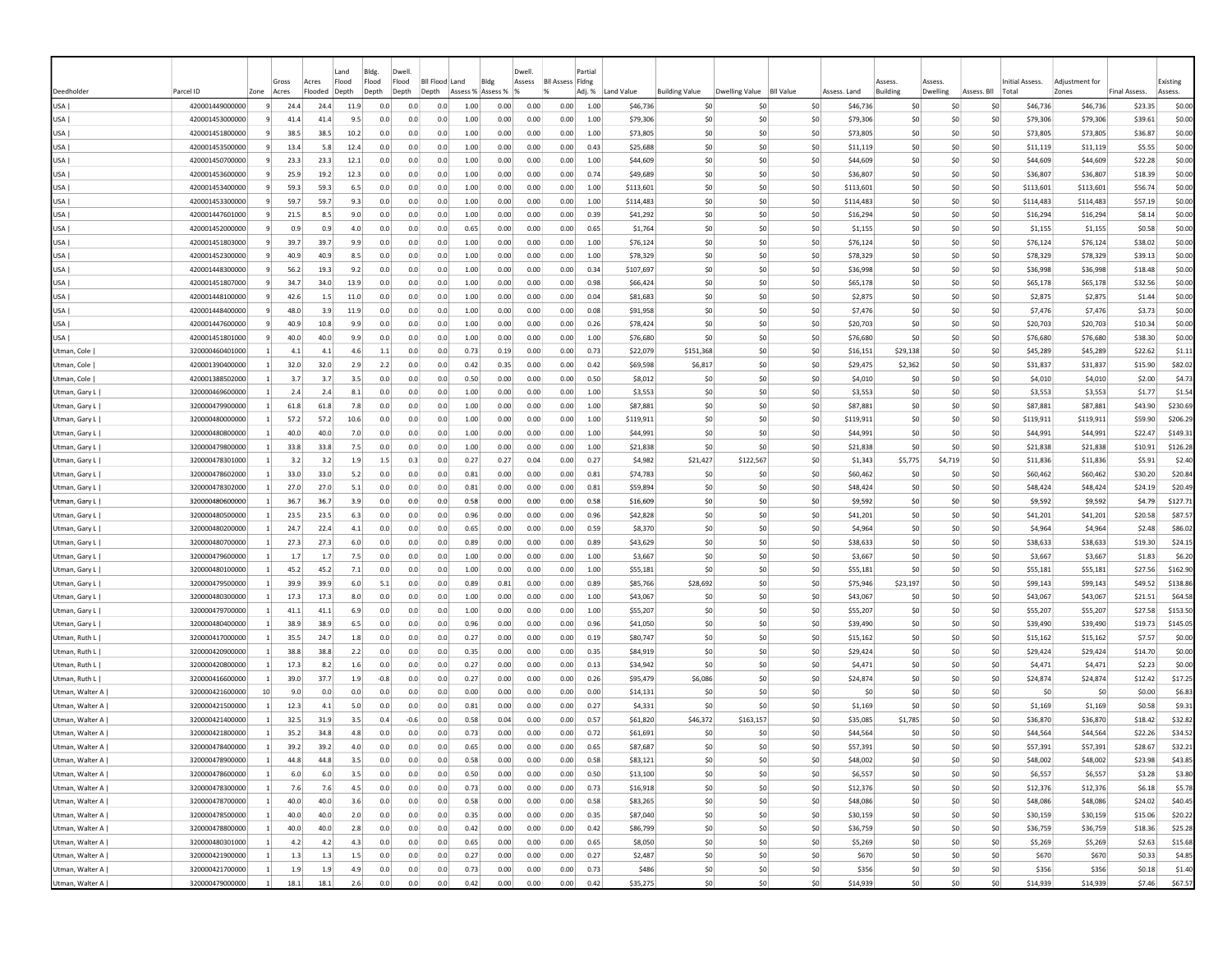|                                                                               |                                    |                         | Gross        | Acres        | Land<br>Flood | Bldg.<br>Flood | Dwell<br>Flood | <b>BII Flood</b><br>Land |              | Bldg              | Dwell<br>Assess | <b>Bll Assess Fldng</b> | Partial      |                      |                       |                                    |            |                      |            |                         | <b>Initial Assess</b> | Adiustment for       |                      |                     | Existing         |
|-------------------------------------------------------------------------------|------------------------------------|-------------------------|--------------|--------------|---------------|----------------|----------------|--------------------------|--------------|-------------------|-----------------|-------------------------|--------------|----------------------|-----------------------|------------------------------------|------------|----------------------|------------|-------------------------|-----------------------|----------------------|----------------------|---------------------|------------------|
| Deedholder                                                                    | Parcel ID                          | Zone                    | Acres        | Flooded      | Depth         | Depth          | Depth          | Depth                    |              | Assess % Assess % |                 | $\alpha$                | Adj. %       | Land Value           | <b>Building Value</b> | Dwelling Value<br><b>BII Value</b> |            | Assess, Land         | Building   | Dwelling<br>Assess. Bll | Total                 | Zones                |                      | <b>Final Assess</b> | Assess           |
| Utman, Walter A                                                               | 320000479601000                    | -11                     | 35.9         | 35.9         | 6.3           | 0.0            | 0.0            | 0.0                      | 0.96         | 0.00              | 0.00            | 0.00                    | 0.96         | \$66,204             | \$0                   | S0                                 | \$0        | \$63,688             | S0         | -SO                     | S0                    | \$63,688             | \$63,688             | \$31.81             | \$134.16         |
| Utman, Walter A                                                               | 320000422000000                    |                         | 3.3          | 3.3          | 4.7           | 0.0            | 0.0            | 0.0                      | 0.73         | 0.00              | 0.00            | 0.00                    | 0.73         | \$4,270              | \$0                   | S0                                 | \$0        | \$3,124              | \$0        | \$C                     | \$0                   | \$3,124              | \$3,124              | \$1.56              | \$12.32          |
| Utman, Walter A                                                               | 320000422100000                    |                         | 3.2          | 3.2          | 5.0           | 0.0            | 0.0            | 0.0                      | 0.73         | 0.00              | 0.00            | 0.00                    | 0.73         | \$663                | \$0                   | \$0                                | \$0        | \$485                | S0         | \$C                     | \$0                   | \$485                | \$485                | \$0.24              | \$11.80          |
| Utman, Walter A                                                               | 320000480701000                    |                         | 10.0         | 10.0         | 6.8           | 0.0            | 0.0            | 0.0                      | 1.00         | 0.00              | 0.00            | 0.00                    | 1.00         | \$20,389             | \$0                   | \$0                                | \$0        | \$20,389             | \$0        | \$0                     | \$0                   | \$20,389             | \$20,389             | \$10.18             | \$8.86           |
| Utman, Walter A   Utman, Ruth L                                               | 320000425401000                    |                         | 20.3         | 20.3         | 4.9           | 0.0            | 0.0            | 0.0                      | 0.73         | 0.00              | 0.00            | 0.00                    | 0.73         | \$34,336             | \$0                   | -SO                                | \$0        | \$25,117             | \$0        | \$0                     | \$0                   | \$25,117             | \$25,117             | \$12.55             | \$22.00          |
| Valentine Limited Partnership, Dennis I                                       | 400001930600000                    |                         | 14.0         | 14.0         | 7.5           | 0.0            | 0.0            | 0.0                      | 1.00         | 0.00              | 0.00            | 0.00                    | 1.00         | \$23,296             | \$0                   | \$0                                | \$0        | \$23,296             | \$0        | \$0                     | \$0                   | \$23,296             | \$23,296             | \$11.64             | \$0.00           |
| Valentine Limited Partnership, Dennis I                                       | 400001922000000                    | -3                      | 36.5         | 36.5         | 6.5           | 0.0            | 0.0            | 0.0                      | 0.96         | 0.00              | 0.00            | 0.00                    | 0.96         | \$60,686             | \$0                   | S0                                 | \$0        | \$58,380             | \$0        | S0                      | S0                    | \$58,380             | \$58,380             | \$29.16             | \$0.00           |
| Valentine Limited Partnership, Dennis                                         | 400001921900000                    | -3                      | 36.0         | 36.0         | 6.2           | 0.0            | 0.0            | 0.0                      | 0.96         | 0.00              | 0.00            | 0.00                    | 0.96         | \$59,854             | \$0                   | S0                                 | \$0        | \$57,580             | \$0        | S0                      | S0                    | \$57,580             | \$57,580             | \$28.76             | \$0.00           |
| Valentine Limited Partnership, Dennis                                         | 310001351600000                    | -3                      | 39.0         | 39.0         | 3.0           | 0.0            | 0.0            | 0.0                      | 0.50         | 0.00              | 0.00            | 0.00                    | 0.50         | \$64,849             | \$0                   | S0                                 | \$0        | \$32,457             | \$0        | \$0                     | \$0                   | \$32,457             | \$32,457             | \$16.21             | \$0.00           |
| Valentine Limited Partnership, Dennis I                                       | 310001351500000                    | -3                      | 38.5         | 38.5         | 4.3           | 0.0            | 0.0            | 0.0                      | 0.65         | 0.00              | 0.00            | 0.00                    | 0.65         | \$64,064             | \$0                   | \$0                                | \$0        | \$41,930             | \$0        | \$0                     | \$0                   | \$41,930             | \$41,930             | \$20.94             | \$0.00           |
| Valentine Limited Partnership, Dennis I                                       | 400001922100000                    |                         | 39.3         | 39.3         | 7.5           | 0.0            | 0.0            | 0.0                      | 1.00         | 0.00              | 0.00            | 0.00                    | 1.00         | \$65,119             | \$0                   | \$0                                | \$0        | \$65,119             | \$0        | \$C                     | \$0                   | \$65,119             | \$65,119             | \$32.53             | \$0.00           |
| Valentine Limited Partnership, Dennis                                         | 310001351800000                    |                         | 39.0         | 38.7         | 2.8           | 0.0            | 0.0            | 0.0                      | 0.42         | 0.00              | 0.00            | 0.00                    | 0.42         | \$64,783             | \$0                   | \$0                                | \$0        | \$27,225             | \$0        | \$C                     | \$0                   | \$27,225             | \$27,225             | \$13.60             | \$0.00           |
| Valentine Limited Partnership, Dennis                                         | 410001852900000                    |                         | 9.0          | 9.0          | 5.5           | 0.0            | 0.0            | 0.0                      | 0.81         | 0.00              | 0.00            | 0.00                    | 0.81         | \$14,976             | \$0                   | \$0                                | \$0        | \$12,108             | \$0        | \$C                     | \$0                   | \$12,108             | \$12,108             | \$6.05              | \$0.00           |
| Valentine Limited Partnership, Dennis                                         | 310001351702000                    |                         | 35.0         | 35.0         | 3.3           | 0.0            | 0.0            | 0.0                      | 0.50         | 0.00              | 0.00            | 0.00                    | 0.50         | \$58,088             | \$0                   | S0                                 | \$0        | \$29,073             | \$0        | \$0                     | \$0                   | \$29,073             | \$29,073             | \$14.52             | \$0.00           |
| Valley Fertilizer Company                                                     | 420001419000000                    |                         | 40.0         | 40.0         | 8.5           | 0.0            | 0.0            | 0.0                      | 1.00         | 0.00              | 0.00            | 0.00                    | 1.00         | \$73,694             | \$0                   | S0                                 | \$0        | \$73,694             | S0         | -SO                     | \$0                   | \$73.694             | \$73,694             | \$36.81             | \$79.74          |
| Valley Fertilizer Company                                                     | 420001419100000                    |                         | 40.0         | 40.0         | 6.2           | 0.0            | 0.0            | 0.0                      | 0.96         | 0.00              | 0.00            | 0.00                    | 0.96         | \$74.556             | \$0                   | S0                                 | \$0        | \$71,723             | S0         | \$0                     | \$0                   | \$71,723             | \$71,723             | \$35.83             | \$68.35          |
| Vana, Donald L                                                                | 320000482000000                    |                         | 69.5         | 44.5         | 2.5           | 6.5            | 0.0            | 0.0                      | 0.42         | 1.00              | 0.00            | 0.00                    | 0.27         | \$103,839            | \$0                   | \$0                                | \$0        | \$28,149             | \$0        | \$0                     | \$0                   | \$28,149             | \$28,149             | \$14.06             | \$60.80          |
| Vana, Donald L                                                                | 200000636500000                    | $\mathbf{1}$            | 39.0         | 18.8         | 1.1           | 0.0            | 0.0            | 0.0                      | 0.19         | 0.00              | 0.00            | 0.00                    | 0.09         | \$90,931             | \$0                   | \$0                                | \$0        | \$8,438              | \$0        | \$0                     | \$0                   | \$8,438              | \$8,438              | \$4.21              | \$49.30          |
| Vana, Donald L                                                                | 200000636600000                    |                         | 39.0         | 33.0         | 2.6           | 0.0            | 0.0            | 0.0                      | 0.42         | 0.00              | 0.00            | 0.00                    | 0.36         | \$83,370             | \$0                   | \$0                                | \$0        | \$29,875             | \$0        | \$0                     | \$0                   | \$29,875             | \$29,875             | \$14.92             | \$46.83          |
| Vana, Donald Leo                                                              | 200000502300000                    | -1                      | 37.6         | 37.6         | 6.1           | 0.0            | 0.0            | 0.0                      | 0.96         | 0.00              | 0.00            | 0.00                    | 0.96         | \$60,686             | S0                    | S0                                 | \$0        | \$58,380             | S0         | S0                      | S0                    | \$58,380             | \$58,380             | \$29.16             | \$47.53          |
| Vana, Donald Leo                                                              | 200000502200000                    | -11                     | 31.7         | 31.7         | 4.0           | 0.0            | 0.0            | 0.0                      | 0.58         | 0.00              | 0.00            | 0.00                    | 0.58         | \$70,960             | \$0                   | S0                                 | S0         | \$40,979             | S0         | \$0                     | S0                    | \$40,979             | \$40,979             | \$20.47             | \$40.07          |
| Vana, Donald Leo                                                              | 320000448700000                    |                         | 38.0         | 38.0         | 4.4           | 0.0            | 0.0            | 0.0                      | 0.65         | 0.00              | 0.00            | 0.00                    | 0.65         | \$89,178             | \$0                   | S0                                 | \$0        | \$58,367             | S0         | \$0                     | \$0                   | \$58,367             | \$58,367             | \$29.15             | \$48.08          |
| Vana, Donald Leo                                                              | 200000502100000                    |                         | 9.0          | 8.4          | 1.9           | 0.0            | 0.0            | 0.0                      | 0.27         | 0.00              | 0.00            | 0.00                    | 0.25         | \$16,261             | \$1,096               | \$0                                | \$0        | \$4,081              | \$0        | \$C                     | \$0                   | \$4,081              | \$4,081              | \$2.04              | \$4.56           |
| Vana, Donald Leo                                                              | 320000448800000                    |                         | 28.9         | 28.9         | 3.0           | 0.0            | 0.0            | 0.0                      | 0.50         | 0.00              | 0.00            | 0.00                    | 0.50         | \$75,517             | \$0                   | \$0                                | \$0        | \$37,796             | \$0        | \$C                     | \$0                   | \$37,796             | \$37,796             | \$18.88             | \$36.55          |
| Vanness, Donna M                                                              | 310001342500000                    |                         | 37.8         | 37.8         | 1.4           | 0.0            | 0.0            | 0.0                      | 0.19         | 0.00              | 0.00            | 0.00                    | 0.19         | \$63,043             | \$0                   | \$0                                | \$0        | \$12,136             | \$0        | \$C                     | \$0                   | \$12,136             | \$12,136             | \$6.06              | \$0.00           |
| Vanness, Donna M                                                              | 310001342600000                    |                         | 40.0         | 40.0         | 2.6           | 0.0            | 0.0            | 0.0                      | 0.42         | 0.00              | 0.00            | 0.00                    | 0.42         | \$83,370             | \$0                   | S0                                 | \$0        | \$35,307             | S0         | S0                      | \$0                   | \$35,307             | \$35,307             | \$17.64             | \$0.00           |
| Vanness, Donna M                                                              | 310001342700000                    |                         | 38.8         | 38.8         | 2.0           | 0.0            | 0.0            | 0.0                      | 0.35         | 0.00              | 0.00            | 0.00                    | 0.35         | \$70,047             | \$0                   | S0                                 | \$0        | \$24,271             | \$0        | <b>SC</b>               | S0                    | \$24,271             | \$24,271             | \$12.12             | \$0.00           |
| Vanness, Donna M                                                              | 310001342400000                    | $\vert$ 3               | 39.0         | 39.0         | 1.3           | 0.0            | 0.0            | 0.0                      | 0.19         | 0.00              | 0.00            | 0.00                    | 0.19         | \$73,751             | \$0                   | \$0                                | \$0        | \$14.197             | \$0        | -SO                     | \$0                   | \$14,197             | \$14,197             | \$7.09              | \$0.00           |
| Vanness, Donna M                                                              | 310001358900000                    | $\vert$ 3               | 39.0         | 39.0         | 0.2           | 1.6            | 1.1            | 0.0                      | 0.04         | 0.27              | 0.19            | 0.00                    | 0.04         | \$76,563             | \$8,376               | \$69,460                           | \$0        | \$2,948              | \$2,257    | \$13,371                | \$0                   | \$18,576             | \$18,576             | \$9.28              | \$0.00           |
| Vanness, Donna M                                                              | 310001359000000                    | 3                       | 40.0         | 39.9         | 1.1           | 0.0            | 0.0            | 0.0                      | 0.19         | 0.00              | 0.00            | 0.00                    | 0.19         | \$102,306            | \$0                   | S0                                 | \$0        | \$19,645             | \$0        | \$C                     | \$0                   | \$19,645             | \$19,645             | \$9.81              | \$0.00           |
| Vatnsdal, Tra<br>Vatnsdal, Theodore H                                         | 310001355200000                    | 3                       | 38.C         | 38.0         | 2.9           | 0.0            | 0.0            | 0.0                      | 0.42         | 0.00              | 0.00            | 0.00                    | 0.42         | \$90,254             | \$0                   | \$0                                | \$0        | \$38,223             | \$0        | \$0                     | \$0                   | \$38,223             | \$38,223             | \$19.09             | \$0.00           |
| Vatnsdal, Theodore H  <br>Vatnsdal, Tra                                       | 310001355600000                    |                         | 18.2         | 18.2         | 2.9           | 0.0            | 0.0            | 0.0                      | 0.42         | 0.00              | 0.00            | 0.00                    | 0.42         | \$47,767             | \$0                   | \$0                                | \$0        | \$20,229             | \$0        | \$0                     | \$0                   | \$20,229             | \$20,229             | \$10.10             | \$0.00           |
| Vatnsdal, Theodore H   Vatnsdal, Tra                                          | 310001355700000                    |                         | 0.9          | 0.9          | 2.9           | 0.0            | 0.0            | 0.0                      | 0.42         | 0.00              | 0.00            | 0.00                    | 0.42         | \$1,950              | \$0                   | S0                                 | \$0        | \$826                | \$0        | S0                      | S0                    | \$826                | \$826                | \$0.41              | \$0.00           |
| Vatnsdal, Theodore H   Vatnsdal, Tra                                          | 310001355101000                    |                         | 0.0          | 0.0          | 6.9           | 0.0            | 0.0            | 0.0                      | 1.00         | 0.00              | 0.00            | 0.00                    | 1.00         | \$53                 | \$0                   | S0                                 | \$0        | <b>S53</b>           | \$0        | S0                      | \$0                   | \$53                 | \$53                 | \$0.03              | \$0.00           |
| Vatnsdal, Theodore H   Vatnsdal, Tra                                          | 310001355801000                    | -3                      | 27.5<br>18.2 | 27.5         | 4.4           | 0.0<br>0.0     | 0.0<br>0.0     | 0.0                      | 0.65         | 0.00              | 0.00            | 0.00                    | 0.65         | \$59,009             | \$0                   | S0                                 | \$0        | \$38,621             | \$0        | -SO<br>\$0              | \$0                   | \$38,621             | \$38,621             | \$19.29             | \$0.00           |
| Vatnsdal, Theodore H  <br>Vatnsdal, Tra                                       | 310001355401000                    | -3                      |              | 18.2         | 4.6           |                |                | 0.0                      | 0.73         | 0.00              | 0.00            | 0.00                    | 0.73         | \$31,664             | \$0                   | \$0                                | \$0        | \$23,162             | \$0        | \$C                     | \$0<br>\$0            | \$23,162             | \$23,162             | \$11.57             | \$0.00           |
| Vatnsdal, Theodore H  <br>Vatnsdal, Tra                                       | 310001355300000                    |                         | 38.1         | 38.1         | 5.3           | 0.0            | 0.0            | 0.0                      | 0.81         | 0.00              | 0.00            | 0.00                    | 0.81         | \$76,518             | \$0<br>\$0            | \$0<br>\$0                         | \$0<br>\$0 | \$61,865             | \$0<br>\$0 |                         | \$0                   | \$61,865             | \$61,865             | \$30.90             | \$0.00           |
| Vatnsdal, Theodore H  <br>Vatnsdal, Tra                                       | 310001304900000<br>310001304800000 |                         | 38.5<br>37.6 | 38.5<br>37.6 | 3.6<br>3.7    | 0.0<br>0.0     | 0.0<br>0.0     | 0.0<br>0.0               | 0.58<br>0.58 | 0.00<br>0.00      | 0.00<br>0.00    | 0.00                    | 0.58<br>0.58 | \$63,893             | \$0                   | S0                                 | \$0        | \$36,898<br>\$36,152 | \$0        | \$C<br>\$0              | \$0                   | \$36,898             | \$36,898             | \$18.43             | \$0.00<br>\$0.00 |
| Vatnsdal, Theodore H   Vatnsdal, Trad                                         | 310001304600000                    |                         | 38.0         | 38.0         | 2.7           | 0.0            | 0.0            | 0.0                      | 0.42         | 0.00              | 0.00            | 0.00                    | 0.42         | \$62,600<br>\$62,867 | \$0                   | S0                                 | \$0        | \$26,624             | \$0        | \$0                     | \$0                   | \$36,152<br>\$26,624 | \$36,152             | \$18.06<br>\$13.30  | \$0.00           |
| Vatnsdal, Theodore H   Vatnsdal, Trad<br>Vatnsdal, Theodore H   Vatnsdal, Tra | 310001304700000                    |                         | 39.0         | 39.0         | 2.3           | 0.0            | 0.0            | 0.0                      | 0.35         | 0.00              | 0.00            | 0.00<br>0.00            | 0.35         | \$64,711             | \$0                   | S0                                 | \$0        | \$22.422             | \$0        | \$0                     | \$0                   | \$22,422             | \$26,624<br>\$22,422 | \$11.20             | \$0.00           |
| Venner, Robert J.<br>Venner, Stefan                                           | 420001433501000                    |                         | 2.5          | 2.5          | 2.3           | 2.5            | 0.0            | 0.0                      | 0.35         | 0.42              | 0.00            | 0.00                    | 0.35         | \$17,316             | \$327,612             | \$0                                | \$0        | \$6,000              | \$138,744  | \$0                     | \$0                   | \$144,744            | \$144,744            | \$72.30             | \$4.25           |
| Venner, Robert J.  <br>Venner, Stefanie                                       | 420001433503000                    | -5                      | 0.5          | 0.5          | 3.6           | 0.0            | 0.0            | 0.0                      | 0.58         | 0.00              | 0.00            | 0.00                    | 0.58         | \$981                | \$0                   | \$0                                | \$0        | \$567                | \$0        | \$C                     | \$0                   | \$567                | \$567                | \$0.28              | \$0.82           |
| Vittitoe, Joseph O                                                            | 560002191601000                    |                         | 0.0          | 0.0          | 2.8           | 0.0            | 0.0            | 0.0                      | 0.42         | 0.00              | 0.00            | 0.00                    | 0.42         | \$292                | \$0                   | \$0                                | \$0        | \$124                | \$0        | \$0                     | \$0                   | \$124                | \$124                | \$0.06              | \$0.00           |
| Vittitoe, Joseph O                                                            | 560002174600000                    | -3                      | 0.5          | 0.5          | 2.9           | 0.0            | 0.0            | 0.0                      | 0.42         | 0.00              | 0.00            | 0.00                    | 0.42         | \$3,839              | \$0                   | S0                                 | S0         | \$1,626              | S0         | S0                      | S0                    | \$1,626              | \$1,626              | \$0.81              | \$0.00           |
| Vittitoe, Joseph O                                                            | 560002169600000                    |                         | 0.2          | 0.1          | $-0.9$        | $-2.3$         | 0.0            | 0.0                      | 0.00         | 0.00              | 0.00            | 0.00                    | 0.00         | \$6,010              | \$128,761             | S0                                 | S0         | S0                   | -SO        | so                      | .so                   | S0                   | S <sub>0</sub>       | \$0.00              | \$0.00           |
| Vittitoe, Joseph O                                                            | 560002167300000                    | -3                      | 0.8          | 0.8          | 2.9           | 0.0            | 0.0            | 0.0                      | 0.42         | 0.00              | 0.00            | 0.00                    | 0.42         | \$7,781              | \$0                   | \$0                                | 50         | \$3,295              | S0         | \$0                     | \$0                   | \$3,295              | \$3,295              | \$1.65              | \$0.00           |
| Vittitoe, Joseph O                                                            | 560002169700000                    |                         | 0.2          | 0.2          | 0.0           | 0.3            | 0.0            | 0.0                      | 0.00         | 0.04              | 0.00            | 0.00                    | 0.00         | \$6,010              | \$21,542              | \$0                                | \$0        | \$0                  | \$829      | \$0                     | \$0                   | \$829                | \$829                | \$0.41              | \$0.00           |
| Volz, Ricky C                                                                 | 400001902500000                    | 5                       | 36.7         | 36.7         | 5.1           | 0.0            | 0.0            | 0.0                      | 0.81         | 0.00              | 0.00            | 0.00                    | 0.81         | \$60,836             | \$0                   | \$0                                | \$0        | \$49,186             | \$0        | 50                      | \$0                   | \$49,186             | \$49,186             | \$24.57             | \$0.00           |
| Volz, Ricky C                                                                 | 400001983600000                    | $\vert$ 3               | 7.9          | 7.2          | 5.0           | 0.0            | 0.0            | 0.0                      | 0.73         | 0.00              | 0.00            | 0.00                    | 0.67         | \$12,938             | \$0                   | \$0                                | \$0        | \$8,636              | \$0        | 50                      | \$0                   | \$8,636              | \$8,636              | \$4.31              | \$0.00           |
| Volz, Ricky C                                                                 | 400001983700000                    | $\overline{\mathbf{3}}$ | 23.9         | 20.5         | 5.3           | 0.0            | 0.0            | 0.0                      | 0.81         | 0.00              | 0.00            | 0.00                    | 0.69         | \$41,970             | \$0                   | \$0                                | \$0        | \$29,105             | \$0        | 50                      | \$0                   | \$29,105             | \$29,105             | \$14.54             | \$0.00           |
| Volz, Ricky C                                                                 | 400001983800000                    | $\overline{3}$          | 0.5          | 0.2          | 4.7           | 0.0            | 0.0            | 0.0                      | 0.73         | 0.00              | 0.00            | 0.00                    | 0.29         | \$796                | \$0                   | \$0                                | \$0        | \$228                | \$0        | \$0                     | \$0                   | \$228                | \$228                | \$0.11              | \$0.00           |
| Volz, Ricky C                                                                 | 400001983900000                    | $\overline{\mathbf{3}}$ | 36.1         | 33.0         | 5.2           | 0.0            | 0.0            | 0.0                      | 0.81         | 0.00              | 0.00            |                         | 0.00 0.74    | \$60,584             | \$0                   | \$0                                | 50         | \$44,751             | \$0        | 50                      | 50                    | \$44,751             | \$44,751             | \$22.35             | \$0.00           |
| Volz, Ricky C                                                                 | 420001404600000                    | -51                     | 40.0         | 40.0         | 7.4           | 0.0            | 0.0            | 0.0                      | 1.00         | 0.00              | 0.00            | 0.00                    | 1.00         | \$66,560             | \$0                   | \$0                                | 50         | \$66,560             | \$0        | 50                      | 50                    | \$66,560             | \$66,560             | \$33.25             | \$0.00           |
| Volz, Ricky C                                                                 | 420001404700000                    | 5 <sup>1</sup>          | 39.4         | 39.4         | 6.0           | 0.0            | 0.0            | 0.0                      | 0.96         | 0.00              | 0.00            | 0.00                    | 0.96         | \$65,562             | \$0                   | \$0                                | \$0        | \$63,071             | \$0        | 50                      | \$0                   | \$63,071             | \$63,071             | \$31.50             | \$0.00           |
| Volz, Ricky C                                                                 | 400001902400000                    | 5 <sup>1</sup>          | 36.2         | 36.2         | 5.1           | 0.0            | 0.0            | 0.0                      | 0.81         | 0.00              | 0.00            | 0.00                    | 0.81         | \$60,078             | 50                    | \$0                                | \$0        | \$48,573             | \$0        | 50                      | \$0                   | \$48,573             | \$48,573             | \$24.26             | \$0.00           |
| Vorthmann, Paul J III                                                         | 600002431200000                    | $\overline{4}$          | 0.3          | 0.3          | 7.0           | 6.7            | 0.0            | 0.0                      | 1.00         | 1.00              | 0.00            | 0.00                    | 1.00         | \$5,269              | \$1,588               | \$0                                | \$0        | \$5,269              | \$1,588    | \$0                     | \$0                   | \$6,857              | \$3,429              | \$1.71              | \$0.00           |
| Voss, Kyle                                                                    | 420001452800000                    | 3                       | 0.3          | 0.3          | 3.8           | 3.4            | 0.0            | 0.0                      | 0.58         | 0.50              | 0.00            | 0.00                    | 0.58         | \$6,636              | \$42,327              | \$0                                | \$0        | \$3,832              | \$21,185   | 50                      | \$0                   | \$25,017             | \$25,017             | \$12.50             | \$5.00           |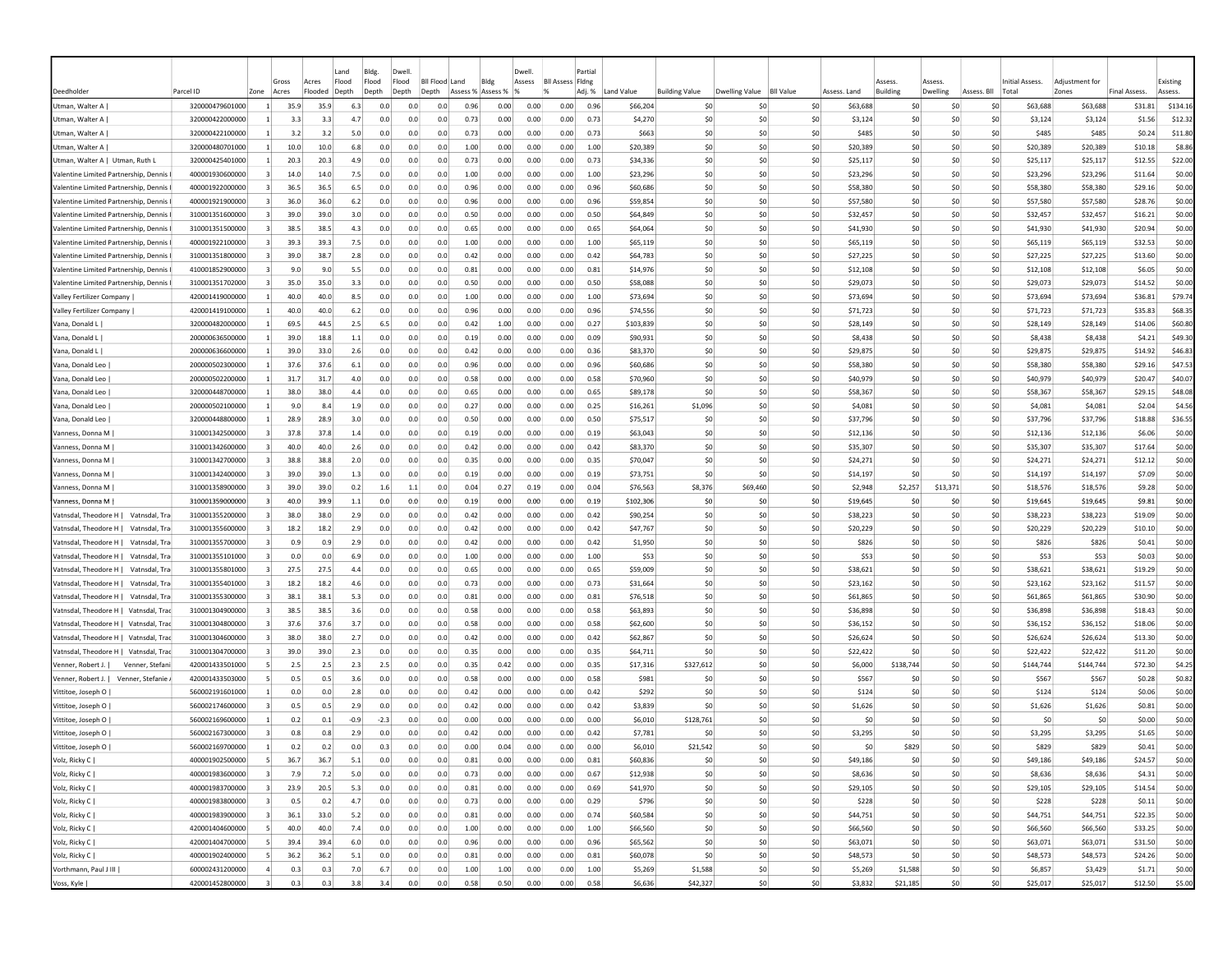|                                       |                 |                         | Gross |                  | Land           | Bldg.          | Dwell          | <b>BII Flood</b> |      | Blde              | Dwell. |                              | Partial |            |                       |                |                  |              |                                 |                    |             |                                 |                        |                     |                     |
|---------------------------------------|-----------------|-------------------------|-------|------------------|----------------|----------------|----------------|------------------|------|-------------------|--------|------------------------------|---------|------------|-----------------------|----------------|------------------|--------------|---------------------------------|--------------------|-------------|---------------------------------|------------------------|---------------------|---------------------|
| Deedholder                            | Parcel ID       | Zone                    | Acres | Acres<br>Flooded | Flood<br>Depth | Flood<br>Depth | Flood<br>Depth | Land<br>Depth    |      | Assess % Assess % | Assess | <b>BII Assess Fidng</b><br>% | Adj. %  | Land Value | <b>Building Value</b> | Dwelling Value | <b>BII Value</b> | Assess, Land | <i><b>SSESS</b></i><br>Building | Asses:<br>Dwelling | Assess, Bll | <b>Initial Assess.</b><br>Total | Adiustment fo<br>Zones | <b>Final Assess</b> | Existing<br>Assess. |
| Voss, Kyle   Voss, Lisa               | 420001389600000 | $\vert$ 3               | 0.1   | 0.1              | 3.4            | 0.0            | 0.0            | 0.0              | 0.50 | 0.00              | 0.00   | 0.00                         | 0.50    | \$4,378    | \$0                   | S0             | \$0              | \$2,191      | \$0                             | -SO                | S0          | \$2,191                         | \$2,191                | \$1.09              | \$25.00             |
| <b>Waitt Outdoor</b>                  | 400001991801000 |                         | 0.0   | 0.0              | 0.0            | 0.0            | 0.0            | 2.3              | 0.00 | 0.00              | 0.00   | 0.35                         | 0.00    | \$0        | \$0                   | \$0            | \$99,349         | \$0          | \$0                             | \$0                | \$34,424    | \$34,424                        | \$17,212               | \$8.60              | \$0.00              |
| Waitt Outdoor                         | 400001991201000 |                         | 0.0   | 0.0              | 0.0            | 0.0            | 0.0            | 7.0              | 0.00 | 0.00              | 0.00   | 1.00                         | 0.00    | \$0        | \$0                   | \$0            | \$99.349         | \$0          | \$0                             | \$0                | \$99,349    | \$99,349                        | \$49,675               | \$24.81             | \$0.00              |
| Wakehouse, Wayne                      | 420001453700000 | 3                       | 0.1   | 0.1              | 4.0            | 3.7            | 0.0            | 0.0              | 0.58 | 0.58              | 0.00   | 0.00                         | 0.58    | \$4,172    | \$46,537              | \$0            | \$0              | \$2,409      | \$26,875                        | \$0                | \$0         | \$29,284                        | \$29,284               | \$14.63             | \$1.35              |
| Wakehouse, Wayne   Wakehouse, Jo      | 420001411000000 |                         | 0.2   | 0.2              | 3.1            | 0.0            | 0.0            | 0.0              | 0.50 | 0.00              | 0.00   | 0.00                         | 0.50    | \$6,959    | \$109,133             | \$0            | \$0              | \$3,483      | \$0                             | \$C                | \$0         | \$3,483                         | \$3,483                | \$1.74              | \$7.00              |
| Wakehouse, Wayne   Wakehouse, Joy     | 420001390100000 |                         | 0.2   | 0.2              | 3.0            | 0.0            | 0.0            | 0.0              | 0.42 | 0.00              | 0.00   | 0.00                         | 0.42    | \$2,781    | \$0                   | \$0            | \$0              | \$1,178      | \$0                             | \$0                | \$0         | \$1,178                         | \$1,178                | \$0.59              | \$0.00              |
| Wakehouse, Wayne Wakehouse, Joyce     | 420001398000000 | -3                      | 0.6   | 0.6              | 3.7            | 3.2            | 0.0            | 0.0              | 0.58 | 0.50              | 0.00   | 0.00                         | 0.58    | \$13,066   | \$36,593              | \$0            | \$0              | \$7,546      | \$18,315                        | \$0                | S0          | \$25,860                        | \$25,860               | \$12.92             | \$25.00             |
| Walker, James P                       | 600002498602000 | 4                       | 0.2   | 0.2              | 6.6            | 5.2            | 0.0            | 0.0              | 1.00 | 0.81              | 0.00   | 0.00                         | 1.00    | \$8,599    | \$35,216              | \$0            | \$0              | \$8,599      | \$28,472                        | S0                 | S0          | \$37,071                        | \$18,536               | \$9.26              | \$0.00              |
| Wallis Life Est. Mae Juanita          | 320000481000000 | -1                      | 37.1  | 37.1             | 0.3            | 0.0            | 0.0            | 0.0              | 0.04 | 0.00              | 0.00   | 0.00                         | 0.04    | \$97,130   | \$219                 | \$0            | 50               | \$3,740      | S0                              | -SO                | \$0         | \$3,740                         | \$3,740                | \$1.87              | \$0.00              |
| Wallis Life Est, Mae Juanita          | 200000631800000 |                         | 1.8   | 1.8              | 0.7            | 0.0            | 0.0            | 0.0              | 0.12 | 0.00              | 0.00   | 0.00                         | 0.12    | \$2,995    | \$0                   | \$0            | \$0              | \$346        | \$0                             | \$0                | \$0         | \$346                           | \$346                  | \$0.17              | \$0.00              |
| Wallis Life Est, Mae Juanita          | 200000632100000 |                         | 38.8  | 38.8             | 0.6            | 0.0            | 0.0            | 0.0              | 0.12 | 0.00              | 0.00   | 0.00                         | 0.12    | \$90,672   | \$4,321               | \$0            | \$0              | \$10,473     | \$0                             | \$C                | \$0         | \$10,473                        | \$10,473               | \$5.23              | \$0.00              |
| Wallis Life Est, Mae Juanita          | 320000481100000 |                         | 40.0  | 40.0             | 0.6            | 0.0            | 0.0            | 0.0              | 0.12 | 0.00              | 0.00   | 0.00                         | 0.12    | \$103,360  | \$0                   | \$0            | \$0              | \$11,938     | \$0                             | \$C                | \$0         | \$11,938                        | \$11,938               | \$5.96              | \$2.53              |
| Wallis Life Est, Mae Juanita          | 310001359200000 |                         | 16.4  | 16.4             | 0.7            | 0.0            | 0.0            | 0.0              | 0.12 | 0.00              | 0.00   | 0.00                         | 0.12    | \$35,544   | \$0                   | \$0            | \$0              | \$4,105      | \$0                             | \$0                | \$0         | \$4,105                         | \$4,105                | \$2.05              | \$3.96              |
| Wallis, Mae Juanita                   | 600002494504000 |                         | 0.1   | 0.1              | 6.0            | 4.2            | 0.0            | 0.0              | 0.89 | 0.65              | 0.00   | 0.00                         | 0.89    | \$31,025   | \$88,114              | \$0            | \$0              | \$27,473     | \$57,671                        | \$0                | \$0         | \$85,143                        | \$42,572               | \$21.26             | \$0.00              |
| Webber, Jerry J                       | 600002489900000 |                         | 0.2   | 0.2              | 6.7            | 6.2            | 0.0            | 0.0              | 1.00 | 0.96              | 0.00   | 0.00                         | 1.00    | \$5,269    | \$22,400              | \$0            | \$0              | \$5,269      | \$21,549                        | \$0                | \$0         | \$26,818                        | \$13,409               | \$6.70              | \$0.00              |
| Wells, Donald G                       | 600002490300000 |                         | 0.5   | 0.5              | 6.0            | 4.7            | 0.0            | 0.0              | 0.89 | 0.73              | 0.00   | 0.00                         | 0.89    | \$10,804   | \$101,471             | \$0            | \$0              | \$9,567      | \$74,226                        | -SO                | \$0         | \$83,793                        | \$41,896               | \$20.93             | \$0.00              |
| Wendt, Terry D                        | 420001444700000 | $\overline{\mathbf{3}}$ | 0.4   | 0.4              | 3.8            | 3.4            | 0.0            | 0.0              | 0.58 | 0.50              | 0.00   | 0.00                         | 0.58    | \$12,643   | \$40,381              | \$0            | \$0              | \$7,301      | \$20,211                        | \$0                | \$0         | \$27,512                        | \$27,512               | \$13.74             | \$12.00             |
| Wharton Trust, Beverly O              | 200000613500000 | $\mathbf{1}$            | 20.3  | 5.6              | 1.8            | 0.0            | 0.0            | 0.0              | 0.27 | 0.00              | 0.00   | 0.00                         | 0.07    | \$36,424   | \$0                   | \$0            | \$0              | \$2,708      | \$0                             | 50                 | \$0         | \$2,708                         | \$2,708                | \$1.35              | \$10.26             |
| Wharton Trust, Beverly O              | 200000613300000 |                         | 49.7  | 43.9             | 3.1            | 0.0            | 0.0            | 0.0              | 0.50 | 0.00              | 0.00   | 0.00                         | 0.44    | \$104,097  | \$0                   | \$0            | \$0              | \$46,020     | \$0                             | \$0                | \$0         | \$46,020                        | \$46,020               | \$22.99             | \$31.41             |
| Wharton Trust, Beverly O              | 200000613400000 | -11                     | 38.5  | 30.6             | 3.3            | 0.0            | 0.0            | 0.0              | 0.50 | 0.00              | 0.00   | 0.00                         | 0.40    | \$77,569   | S0                    | S0             | \$0              | \$30,857     | \$0                             | \$0                | S0          | \$30,857                        | \$30,857               | \$15.41             | \$19.47             |
| Whited, Richard   Whited, Pamela R    | 600002490500000 | 4                       | 0.2   | 0.2              | 7.2            | 0.0            | 0.0            | 0.0              | 1.00 | 0.00              | 0.00   | 0.00                         | 1.00    | \$4,257    | \$0                   | S0             | 50               | \$4,257      | \$0                             | -SO                | \$0         | \$4,257                         | \$2,129                | \$1.06              | \$0.00              |
| Whited, Richard  <br>Whited, Pamela R | 600002496300000 |                         | 0.3   | 0.3              | 7.3            | 6.2            | 0.0            | 0.0              | 1.00 | 0.96              | 0.00   | 0.00                         | 1.00    | \$10,644   | \$78,840              | \$0            | \$0              | \$10,644     | \$75,844                        | \$0                | \$0         | \$86,488                        | \$43,244               | \$21.60             | \$0.00              |
| Wiebelhaus Trust, Allyn L             | 310001353300000 |                         | 38.3  | 38.3             | 2.7            | 0.0            | 0.0            | 0.0              | 0.42 | 0.00              | 0.00   | 0.00                         | 0.42    | \$63,764   | \$0                   | \$0            | \$0              | \$27,004     | \$0                             | \$0                | \$0         | \$27,004                        | \$27,004               | \$13.49             | \$0.00              |
| Wiebelhaus Trust, Allyn L             | 310001311100000 |                         | 39.0  | 39.0             | 2.6            | 0.0            | 0.0            | 0.0              | 0.42 | 0.00              | 0.00   | 0.00                         | 0.42    | \$85,686   | \$0                   | \$0            | \$0              | \$36,288     | \$0                             | \$0                | \$0         | \$36,288                        | \$36,288               | \$18.13             | \$0.00              |
| Wiebelhaus Trust, Allyn L             | 310001311000000 |                         | 38.0  | 38.0             | 2.2            | 0.0            | 0.0            | 0.0              | 0.35 | 0.00              | 0.00   | 0.00                         | 0.35    | \$108,076  | \$0                   | \$0            | \$0              | \$37,448     | \$0                             | \$0                | \$0         | \$37,448                        | \$37,448               | \$18.71             | \$0.00              |
| Wiebelhaus Trust, Allyn L             | 310001353000000 | $\vert$ 3               | 36.9  | 36.1             | 2.1            | 0.0            | 0.0            | 0.0              | 0.35 | 0.00              | 0.00   | 0.00                         | 0.34    | \$60,370   | \$0                   | \$0            | \$0              | \$20,470     | \$0                             | -SO                | \$0         | \$20,470                        | \$20,470               | \$10.23             | \$0.00              |
| Wiebelhaus Trust, Allyn L             | 310001311700000 | $\vert$ 3               | 38.5  | 38.5             | 4.3            | 0.0            | 0.0            | 0.0              | 0.65 | 0.00              | 0.00   | 0.00                         | 0.65    | \$64,064   | \$0                   | \$0            | \$0              | \$41,930     | \$0                             | -SO                | \$0         | \$41,930                        | \$41,930               | \$20.94             | \$0.00              |
| Wiebelhaus Trust, Allyn L             | 310001311600000 | $\vert$ 3               | 37.5  | 37.5             | 4.0            | 0.0            | 0.0            | 0.0              | 0.58 | 0.00              | 0.00   | 0.00                         | 0.58    | \$62,386   | \$3,347               | \$0            | \$0              | \$36,028     | \$0                             | -SO                | \$0         | \$36,028                        | \$36,028               | \$18.00             | \$0.00              |
| Wiebelhaus Trust, Allyn L             | 310001311300000 | $\vert$ 3               | 40.0  | 40.0             | 4.2            | 0.0            | 0.0            | 0.0              | 0.65 | 0.00              | 0.00   | 0.00                         | 0.65    | \$66,560   | \$0                   | \$0            | \$0              | \$43,564     | \$0                             | \$0                | \$0         | \$43,564                        | \$43,564               | \$21.76             | \$0.00              |
| Wiebelhaus Trust, Allyn L             | 310001311400000 | 3                       | 40.0  | 40.0             | 3.1            | 0.0            | 0.0            | 0.0              | 0.50 | 0.00              | 0.00   | 0.00                         | 0.50    | \$66,560   | \$0                   | \$0            | \$0              | \$33,313     | \$0                             | \$0                | \$0         | \$33,313                        | \$33,313               | \$16.64             | \$0.00              |
| Wiebelhaus Trust, Allyn L             | 310001311500000 | $\vert$ 3               | 39.0  | 39.0             | 3.6            | 0.0            | 0.0            | 0.0              | 0.58 | 0.00              | 0.00   | 0.00                         | 0.58    | \$80,115   | \$0                   | \$0            | \$0              | \$46,266     | \$0                             | \$0                | \$0         | \$46,266                        | \$46,266               | \$23.11             | \$0.00              |
| Wiebelhaus Trust, Allyn L             | 310001353200000 | 3                       | 35.8  | 35.3             | 2.4            | 0.0            | 0.0            | 0.0              | 0.35 | 0.00              | 0.00   | 0.00                         | 0.34    | \$58,597   | \$0                   | \$0            | \$0              | \$20,015     | \$0                             | \$0                | \$0         | \$20,015                        | \$20,015               | \$10.00             | \$0.00              |
| Wiebelhaus Trust, Allyn L             | 310001311200000 | -31                     | 39.0  | 39.0             | 3.5            | 0.0            | 0.0            | 0.0              | 0.58 | 0.00              | 0.00   | 0.00                         | 0.58    | \$64,896   | \$0                   | \$0            | \$0              | \$37,477     | \$0                             | S <sub>0</sub>     | \$0         | \$37,477                        | \$37,477               | \$18.72             | \$0.00              |
| Wiebelhaus Trust, Allyn L             | 310001353100000 | -31                     | 39.4  | 38.4             | 3.0            | 0.0            | 0.0            | 0.0              | 0.50 | 0.00              | 0.00   | 0.00                         | 0.49    | \$65,562   | \$0                   | \$0            | \$0              | \$31,981     | \$0                             | \$0                | \$0         | \$31,981                        | \$31,981               | \$15.97             | \$0.00              |
| Wiebelhaus Trust, Allyn L             | 310001352000000 | -3                      | 38.7  | 38.7             | 2.1            | 0.0            | 0.0            | 0.0              | 0.35 | 0.00              | 0.00   | 0.00                         | 0.35    | \$66,123   | \$2,039               | \$0            | \$0              | \$22,912     | S0                              | S <sub>0</sub>     | \$0         | \$22,912                        | \$22,912               | \$11.44             | \$0.00              |
| Wiebelhaus Trust, Allyn L             | 310001352100000 | $\vert$ 3               | 37.5  | 37.5             | 2.3            | 0.0            | 0.0            | 0.0              | 0.35 | 0.00              | 0.00   | 0.00                         | 0.35    | \$62,400   | \$0                   | \$0            | \$0              | \$21,622     | \$0                             | \$0                | \$0         | \$21,622                        | \$21,622               | \$10.80             | \$0.00              |
| Wiebusch Revocable Trust, Jerry L     | 320000418700000 |                         | 40.0  | 28.8             | 2.6            | 0.0            | 0.0            | 0.0              | 0.42 | 0.00              | 0.00   | 0.00                         | 0.30    | \$108,398  | \$0                   | \$0            | \$0              | \$33,053     | \$0                             | \$C                | \$0         | \$33,053                        | \$33,053               | \$16.51             | \$0.00              |
| Wiebusch Revocable Trust, Jerry L     | 320000418800000 |                         | 40.0  | 40.0             | 3.1            | 0.0            | 0.0            | 0.0              | 0.50 | 0.00              | 0.00   | 0.00                         | 0.50    | \$102,987  | \$0                   | \$0            | \$0              | \$51,545     | \$0                             | \$C                | \$0         | \$51,545                        | \$51,545               | \$25.75             | \$0.00              |
| Wiebusch Revocable Trust, Jerry L     | 320000417900000 |                         | 27.7  | 14.8             | 0.4            | 0.0            | 0.0            | 0.0              | 0.04 | 0.00              | 0.00   | 0.00                         | 0.02    | \$66,003   | \$0                   | \$0            | \$0              | \$1,359      | \$0                             | \$0                | \$0         | \$1,359                         | \$1,359                | \$0.68              | \$0.00              |
| Wiebusch Revocable Trust, Jerry L     | 320000418500000 |                         | 39.7  | 35.0             | 4.3            | 0.0            | 0.0            | 0.0              | 0.65 | 0.00              | 0.00   | 0.00                         | 0.58    | \$86,195   | \$0                   | S0             | \$0              | \$49,736     | \$0                             | -SO                | \$0         | \$49,736                        | \$49,736               | \$24.84             | \$0.00              |
| Wiebusch Revocable Trust, Jerry L     | 320000418600000 |                         | 40.0  | 39.2             | 3.9            | 0.0            | 0.0            | 0.0              | 0.58 | 0.00              | 0.00   | 0.00                         | 0.57    | \$74,634   | \$0                   | \$0            | \$0              | \$42,239     | \$0                             | \$0                | \$0         | \$42,239                        | \$42,239               | \$21.10             | \$0.00              |
| Wiebusch Revocable Trust, Jerry L     | 320000418400000 |                         | 38.4  | 4.6              | 0.6            | 0.0            | 0.0            | 0.0              | 0.12 | 0.00              | 0.00   | 0.00                         | 0.01    | \$81,651   | \$0                   | \$0            | \$0              | \$1,130      | \$0                             | \$0                | \$0         | \$1,130                         | \$1,130                | \$0.56              | \$0.00              |
| Wiebusch Revocable Trust, Jerry L     | 320000416900000 |                         | 38.4  | 16.0             | 0.5            | 0.0            | 0.0            | 0.0              | 0.12 | 0.00              | 0.00   | 0.00                         | 0.05    | \$83,211   | \$0                   | \$0            | \$0              | \$4,005      | \$0                             | \$C                | \$0         | \$4,005                         | \$4,005                | \$2.00              | \$0.00              |
| Wiebusch Revocable Trust, Jerry L     | 320000417100000 | $\vert$ 1               | 38.8  | 29.8             | $1.1$          | 0.0            | 0.0            | 0.0              | 0.19 | 0.00              | 0.00   | 0.00                         | 0.15    | \$90,304   | \$0                   | \$0            | \$0              | \$13,351     | \$0                             | \$0                | \$0         | \$13,351                        | \$13,351               | \$6.67              | \$0.00              |
| Wiebusch Revocable Trust, Jerry L     | 320000417200000 | -11                     | 37.8  | 7.2              | 1.5            | 0.0            | 0.0            | 0.0              | 0.27 | 0.00              | 0.00   | 0.00                         | 0.05    | \$80,561   | \$0                   | \$0            | \$0              | \$4,135      | \$0                             | S0                 | S0          | \$4,135                         | \$4,135                | \$2.07              | \$0.00              |
| Wiebusch Revocable Trust, Jerry L     | 320000416500000 |                         | 38.C  | 1.8              | 0.6            | 0.0            | 0.0            | 0.0              | 0.12 | 0.00              | 0.00   | 0.00                         | 0.01    | \$83,610   | \$0                   | S0             | S0               | \$457        | \$0                             | S0                 | S0          | \$457                           | \$457                  | \$0.23              | \$0.00              |
| Wiebusch Revocable Trust, Jerry L     | 320000416700000 |                         | 38.0  | 36.2             | 0.8            | 0.0            | 0.0            | 0.0              | 0.12 | 0.00              | 0.00   | 0.00                         | 0.11    | \$70,878   | \$0                   | S0             | 50               | \$7,799      | \$0                             | \$0                | \$0         | \$7.799                         | \$7,799                | \$3.90              | \$0.00              |
| Wiebusch Revocable Trust, Jerry L     | 320000416800000 |                         | 39.5  | 22.9             | 4.2            | 0.0            | 0.0            | 0.0              | 0.65 | 0.00              | 0.00   | 0.00                         | 0.38    | \$83,039   | \$0                   | S0             | \$0              | \$31,509     | \$0                             | \$0                | \$0         | \$31,509                        | \$31,509               | \$15.74             | \$0.00              |
| Williams, Bradley E                   | 200000508000000 | $\overline{\mathbf{3}}$ | 35.7  | 35.7             | 0.7            | 0.0            | 0.0            | 0.0              | 0.12 | 0.00              | 0.00   | 0.00                         | 0.12    | \$75,053   | \$0                   | \$0            | \$0              | \$8,669      | \$0                             | 50                 | \$0         | \$8,669                         | \$8,669                | \$4.33              | \$0.00              |
| Williams, Bradley E                   | 200000507800000 | $\overline{\mathbf{3}}$ | 40.0  | 39.9             | 0.9            | 0.0            | 0.0            | 0.0              | 0.12 | 0.00              | 0.00   | 0.00                         | 0.12    | \$78,313   | \$0                   | \$0            | \$0              | \$9,023      | \$0                             | 50                 | \$0         | \$9,023                         | \$9,023                | \$4.51              | \$0.00              |
| Williams, Bradley E                   | 200000508100000 | $\overline{\mathbf{3}}$ | 36.7  | 36.7             | 1.5            | 0.0            | 0.0            | 0.0              | 0.19 | 0.00              | 0.00   | 0.00                         | 0.19    | \$63,186   | \$0                   | \$0            | \$0              | \$12,163     | \$0                             | 50                 | \$0         | \$12,163                        | \$12,163               | \$6.08              | \$0.00              |
| Williams, Bradley E                   | 200000507600000 | $\overline{\mathbf{3}}$ | 35.5  | 18.3             | 0.3            | 0.0            | 0.0            | 0.0              | 0.04 | 0.00              | 0.00   | 0.00                         | 0.02    | \$90,988   | \$0                   | \$0            | \$0              | \$1,806      | \$0                             | \$0                | \$0         | \$1,806                         | \$1,806                | \$0.90              | \$0.00              |
| Williams, Bradley E                   | 200000507700000 | $\overline{\mathbf{3}}$ | 38.0  | 27.4             | 0.4            | 0.0            | 0.0            | 0.0              | 0.04 | 0.00              | 0.00   | 0.00                         | 0.03    | \$100,113  | \$0                   | \$0            | 50               | \$2,779      | \$0                             | 50                 | 50          | \$2,779                         | \$2,779                | \$1.39              | \$0.00              |
| Williams, Bradley E                   | 200000507900000 | $\overline{\mathbf{3}}$ | 39.0  | 39.0             | 0.6            | 0.0            | 0.0            | 0.0              | 0.12 | 0.00              | 0.00   | 0.00                         | 0.12    | \$97,695   | \$0                   | \$0            | 50               | \$11,284     | \$0                             | 50                 | 50          | \$11,284                        | \$11,284               | \$5.64              | \$0.00              |
| Williams, Bradley E                   | 560002176900000 | $\overline{\mathbf{3}}$ | 0.0   | 0.0              | 0.4            | 0.1            | 0.0            | 0.0              | 0.04 | 0.04              | 0.00   | 0.00                         | 0.04    | \$5,669    | \$4,508               | \$0            | \$0              | \$218        | \$174                           | 50                 | \$0         | \$392                           | \$392                  | \$0.20              | \$0.00              |
| Williams, Bradley E                   | 560002190204000 | $\overline{\mathbf{3}}$ | 0.3   | 0.3              | 0.4            | 0.1            | 0.0            | 0.0              | 0.04 | 0.04              | 0.00   | 0.00                         | 0.04    | \$7,883    | \$4,508               | 50             | \$0              | \$303        | \$174                           | 50                 | \$0         | \$477                           | \$477                  | \$0.24              | \$0.00              |
| Williams, Jeanine                     | 560002183101000 | $\vert$ 3               | 0.3   | 0.3              | 0.4            | 0.1            | 0.0            | 0.0              | 0.04 | 0.04              | 0.00   | 0.00                         | 0.04    | \$8,792    | \$4,508               | \$0            | \$0              | \$338        | \$174                           | 50                 | \$0         | \$512                           | \$512                  | \$0.26              | \$0.00              |
| Williams, Rick L                      | 600002432700000 | $\overline{a}$          | 0.2   | 0.2              | 6.5            | 6.2            | 0.0            | 0.0              | 0.96 | 0.96              | 0.00   | 0.00                         | 0.96    | \$4,269    | \$44,109              | \$0            | \$0              | \$4,107      | \$42,433                        | 50                 | \$0         | \$46,540                        | \$23,270               | \$11.62             | \$0.00              |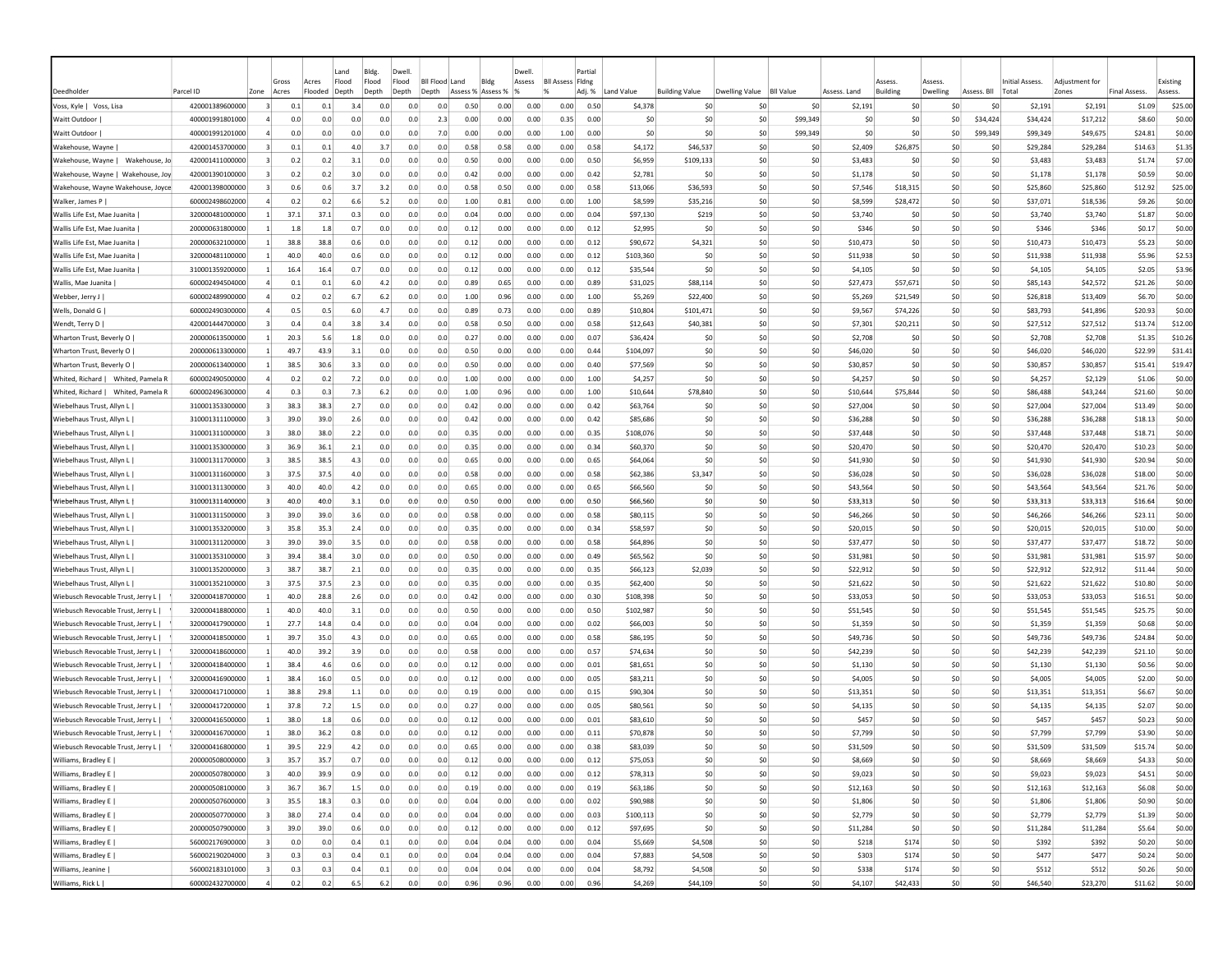|                                        |                 |                |       |         | Land  | Bldg. | Dwell                     |     |                   |      | Dwell. |                         | Partial |            |                       |                  |                  |              |          |                |          |             |                 |                |                     |          |
|----------------------------------------|-----------------|----------------|-------|---------|-------|-------|---------------------------|-----|-------------------|------|--------|-------------------------|---------|------------|-----------------------|------------------|------------------|--------------|----------|----------------|----------|-------------|-----------------|----------------|---------------------|----------|
|                                        |                 |                | Gross | Acres   | Flood | Flood | Flood<br><b>BII Flood</b> |     | Land<br>Bldg      |      | Assess | <b>Bll Assess Fldng</b> |         |            |                       |                  |                  |              | Assess   |                | Assess   |             | Initial Assess. | Adjustment for |                     | Existing |
| Deedholder                             | Parcel ID       | Zone           | Acres | Flooded | Depth | Depth | Depth<br>Depth            |     | Assess % Assess % | 1%   |        |                         | Adj. %  | Land Value | <b>Building Value</b> | Dwelling Value   | <b>BII Value</b> | Assess, Land | Building |                | Dwelling | Assess, Bll | Total           | Zones          | <b>Final Assess</b> | Assess.  |
| Willow Road, Inc An Iowa Corp          | 400001955700000 | $\overline{a}$ | 40.0  | 40.0    | 3.3   | 0.0   | 0.0                       | 0.0 | 0.50              | 0.00 | 0.00   | 0.00                    | 0.50    | \$87,376   |                       | \$0<br>-SO       | \$0              | \$43,732     |          | \$0            | -SO      | S0          | \$43,732        | \$21,866       | \$10.92             | \$0.00   |
| Willow Road, Inc An Iowa Corp          | 400001955800000 |                | 36.7  | 36.7    | 2.9   | 0.0   | 0.0                       | 0.0 | 0.42              | 0.00 | 0.00   | 0.00                    | 0.42    | \$74,055   |                       | \$0<br>\$0       | \$0              | \$31,362     |          | \$0            | \$0      | \$0         | \$31,362        | \$15,681       | \$7.83              | \$0.00   |
| Willow Road, Inc An Iowa Corp.         | 400001911300000 |                | 28.3  | 28.3    | 4.7   | 0.0   | 0.0                       | 0.0 | 0.73              | 0.00 | 0.00   | 0.00                    | 0.73    | \$56,309   |                       | \$0<br>\$0       | \$0              | \$41,190     |          | \$0            | \$0      | \$0         | \$41,190        | \$20,595       | \$10.29             | \$0.00   |
| Willow Road, Inc An Iowa Corp          | 400001955300000 |                | 38.2  | 38.2    | 4.0   | 0.0   | 0.0                       | 0.0 | 0.58              | 0.00 | 0.00   | 0.00                    | 0.58    | \$103,649  |                       | \$0<br>-SO       | \$0              | \$59,857     |          | \$0            | \$0      | \$0         | \$59,857        | \$29,929       | \$14.95             | \$0.00   |
| Willow Road, Inc An Iowa Corp          | 400001955600000 |                | 40.0  | 40.0    | 3.2   | 0.0   | 0.0                       | 0.0 | 0.50              | 0.00 | 0.00   | 0.00                    | 0.50    | \$81,811   |                       | \$C<br>-SO       | \$0              |              | \$40,946 | \$0            | \$0      | \$0         | \$40,946        | \$20,473       | \$10.23             | \$0.00   |
| Willow Road, Inc An Iowa Corp          | 400001955400000 | $\overline{a}$ | 36.7  | 36.7    | 3.6   | 0.0   | 0.0                       | 0.0 | 0.58              | 0.00 | 0.00   | 0.00                    | 0.58    | \$68,039   |                       | \$0<br>-SO       | \$0              |              | \$39,293 | \$0            | \$0      | \$0         | \$39,293        | \$19,646       | \$9.81              | \$0.00   |
| Willow Road, Inc An Iowa Corp          | 400001955500000 |                | 38.8  | 38.8    | 4.1   | 0.0   | 0.0                       | 0.0 | 0.65              | 0.00 | 0.00   | 0.00                    | 0.65    | \$86,500   |                       | \$0<br>-SO       | \$0              | \$56,614     |          | \$0            | \$0      | S0          | \$56,614        | \$28,307       | \$14.14             | \$0.00   |
| Willow Road, Inc An Iowa Corp          | 610002503300000 |                | 39.0  | 39.0    | 6.7   | 0.0   | 0.0                       | 0.0 | 1.00              | 0.00 | 0.00   | 0.00                    | 1.00    | \$64,896   |                       | -SO<br>-SO       | \$0              | \$64,896     |          | -SO            | S0       | S0          | \$64,896        | \$32,448       | \$16.21             | \$0.00   |
| Willow Road, Inc An Jowa Corp.         | 613002503600000 |                | 9.2   | 9.2     | 5.3   | 0.0   | 0.0                       | 0.0 | 0.81              | 0.00 | 0.00   | 0.00                    | 0.81    | \$20,279   |                       | \$0<br>-SO       | \$0              | \$16,396     |          | S <sub>0</sub> | \$0      | \$0         | \$16,396        | \$8,198        | \$4.09              | \$0.00   |
| Willow Road, Inc An Iowa Corp          | 610002503400000 |                | 74.1  | 74.1    | 7.5   | 0.0   | 0.0                       | 0.0 | 1.00              | 0.00 | 0.00   | 0.00                    | 1.00    | \$133,756  |                       | \$0<br>-SO       | \$0              | \$133,756    |          | \$0            | \$0      | \$0         | \$133,756       | \$66,878       | \$33.41             | \$0.00   |
| Willow Road, Inc An Iowa Corp          | 612001990500000 |                | 15.7  | 15.7    | 6.9   | 0.0   | 0.0                       | 0.0 | 1.00              | 0.00 | 0.00   | 0.00                    | 1.00    | \$26,042   |                       | \$C<br>-SO       | \$0              | \$26,042     |          | \$0            | \$C      | \$0         | \$26,042        | \$13,021       | \$6.50              | \$0.00   |
| Willow Road, Inc An Iowa Corp          | 613002503700000 |                | 20.9  | 20.9    | 4.4   | 0.0   | 0.0                       | 0.0 | 0.65              | 0.00 | 0.00   | 0.00                    | 0.65    | \$52,631   |                       | \$0<br>\$0       | \$0              |              | \$34,447 | \$0            | \$0      | \$0         | \$34,447        | \$17,223       | \$8.60              | \$0.00   |
| Willow Road, Inc An Iowa Corp          | 612001990600000 |                | 23.5  | 23.5    | 6.6   | 0.0   | 0.0                       | 0.0 | 1.00              | 0.00 | 0.00   | 0.00                    | 1.00    | \$39,137   |                       | \$0<br>\$0       | \$0              |              | \$39,137 | \$0            | \$0      | \$0         | \$39,137        | \$19,569       | \$9.77              | \$0.00   |
| Willow Road, Inc An Iowa Corp          | 610001989100000 |                | 37.0  | 36.6    | 6.0   | 0.0   | 0.0                       | 0.0 | 0.89              | 0.00 | 0.00   | 0.00                    | 0.88    | \$90,609   |                       | \$0<br>\$0       | \$0              |              | \$79,303 | \$0            | \$0      | \$0         | \$79,303        | \$39,651       | \$19.81             | \$0.00   |
| Willow Road, Inc An Iowa Corp          | 612002503500000 |                | 14.7  | 14.7    | 4.7   | 0.0   | 0.0                       | 0.0 | 0.73              | 0.00 | 0.00   | 0.00                    | 0.73    | \$33,455   |                       | \$0<br>\$0       | \$0              | \$24,472     |          | \$0            | \$0      | \$0         | \$24,472        | \$12,236       | \$6.11              | \$0.00   |
| Willow Road, Inc An Iowa Corp.         | 610002503200000 |                | 36.2  | 36.2    | 6.7   | 0.0   | 0.0                       | 0.0 | 1.00              | 0.00 | 0.00   | 0.00                    | 1.00    | \$75,329   |                       | \$0<br>\$0       | \$0              | \$75.329     |          | \$0            | \$0      | \$0         | \$75,329        | \$37.665       | \$18.81             | \$0.00   |
| Willow Road, Inc An Iowa Corp          | 400001911600000 |                | 0.3   | 0.2     | 2.6   | 0.0   | 0.0                       | 0.0 | 0.42              | 0.00 | 0.00   | 0.00                    | 0.30    | \$571      |                       | \$0<br>\$0       | \$0              |              | \$169    | \$0            | \$0      | \$0         | \$169           | \$84           | S0.04               | \$0.00   |
| Willow Road, Inc An Iowa Corp          | 400001911500000 | $\vert$        | 28.3  | 27.3    | 4.6   | 0.0   | 0.0                       | 0.0 | 0.73              | 0.00 | 0.00   | 0.00                    | 0.71    | \$58,614   |                       | \$0<br>\$0       | \$0              | \$41,376     |          | \$0            | \$0      | \$0         | \$41,376        | \$20,688       | \$10.33             | \$0.00   |
| Willow Road, Inc An Iowa Corp          | 400001911400000 |                | 30.0  | 30.0    | 6.6   | 0.0   | 0.0                       | 0.0 | 1.00              | 0.00 | 0.00   | 0.00                    | 1.00    | \$56,443   |                       | \$0<br>-SO       | \$0              |              | \$56,443 | S <sub>0</sub> | \$0      | \$0         | \$56,443        | \$28,222       | \$14.10             | \$0.00   |
| Wilson, William C                      | 600002461600000 |                | 0.9   | 0.9     | 7.3   | 6.2   | 0.0                       | 0.0 | 1.00              | 0.96 | 0.00   | 0.00                    | 1.00    | \$15,719   | \$14,267              | -SO              | \$0              | \$15,719     |          | \$13,725       | \$0      | S0          | \$29,444        | \$14,722       | \$7.35              | \$0.00   |
| Wiltse, George                         | 430001382301000 | -1             | 7.0   | 4.7     | 6.6   | 0.0   | 0.0                       | 0.0 | 1.00              | 0.00 | 0.00   | 0.00                    | 0.67    | \$11,456   |                       | \$0<br>-SO       | \$0              |              | \$7.692  | S <sub>0</sub> | \$0      | \$0         | \$7,692         | \$7,692        | \$3.84              | \$0.00   |
| Wiltse, Russell K.   Wiltse, Linda M.  | 320000482201000 |                | 11.0  | 11.0    | 6.8   | 0.0   | 0.0                       | 0.0 | 1.00              | 0.00 | 0.00   | 0.00                    | 1.00    | \$19,722   |                       | \$0<br>\$0       | \$0              | \$19,722     |          | S <sub>0</sub> | \$0      | \$0         | \$19,722        | \$19,722       | \$9.85              | \$40.87  |
| Wiltse, Russell K.   Wiltse, Linda M.  | 430001382102000 |                | 41.0  | 41.0    | 7.4   | 0.0   | 0.0                       | 0.0 | 1.00              | 0.00 | 0.00   | 0.00                    | 1.00    | \$82,025   |                       | \$0<br>\$0       | \$0              |              | \$82,025 | \$0            | \$0      | \$0         | \$82,025        | \$82,025       | \$40.97             | \$116.88 |
| Wiltse, Russell K.   Wiltse, Linda M.  | 320000482701000 |                | 2.4   | 2.4     | 1.5   | 1.5   | 0.0                       | 0.0 | 0.2               | 0.27 | 0.00   | 0.00                    | 0.27    | \$1,023    | \$4,565               | \$0              | \$0              |              | \$276    | \$1,230        | \$C      | \$0         | \$1,506         | \$1,506        | \$0.75              | \$8.25   |
| Wiltse, Russell K.   Wiltse, Linda M   | 320000482700000 |                | 4.7   | 4.7     | 6.6   | 0.0   | 0.0                       | 0.0 | 1.00              | 0.00 | 0.00   | 0.00                    | 1.00    | \$7,370    |                       | \$0<br>\$0       | \$0              |              | \$7,370  | \$0            | \$0      | \$0         | \$7,370         | \$7,370        | \$3.68              | \$16.36  |
| Wiltse, Russell K.   Wiltse, Linda M   | 320000482401000 |                | 54.2  | 54.2    | 5.6   | 0.0   | 0.0                       | 0.0 | 0.89              | 0.00 | 0.00   | 0.00                    | 0.89    | \$113,848  |                       | \$0<br>\$0       | \$0              | \$100,812    |          | \$0            | \$0      | \$0         | \$100,812       | \$100,812      | \$50.36             | \$154.36 |
| Wiltse, Russell K.   Wiltse, Linda M.  | 320000482600000 |                | 19.4  | 19.4    | 6.1   | 0.0   | 0.0                       | 0.0 | 0.96              | 0.00 | 0.00   | 0.00                    | 0.96    | \$35,771   |                       | \$0<br>\$0       | \$0              |              | \$34,412 | \$0            | \$0      | \$0         | \$34,412        | \$34,412       | \$17.19             | \$55.25  |
| Wiltse, Russell K. J. Wiltse, Linda M. | 320000482601000 |                | 7.6   | 5.4     | 3.3   | 0.0   | 0.0                       | 0.0 | 0.50              | 0.00 | 0.00   | 0.00                    | 0.35    | \$2,858    |                       | \$0<br>\$0       | \$0              |              | \$1,011  | \$0            | \$0      | \$0         | \$1,011         | \$1,011        | \$0.51              | \$21.76  |
| Winther Revocable Trust, George & Ka   | 280001240600000 | $\overline{a}$ | 30.0  | 1.3     | 0.6   | 0.0   | 0.0                       | 0.0 | 0.12              | 0.00 | 0.00   | 0.00                    | 0.01    | \$76,521   |                       | \$0<br>\$0       | \$0              |              | \$383    | \$0            | \$0      | \$0         | \$383           | \$191          | \$0.10              | \$0.00   |
| Winther Revocable Trust, George & Ka   | 280001240700000 |                | 40.0  | 10.8    | 0.9   | 0.0   | 0.0                       | 0.0 | 0.12              | 0.00 | 0.00   | 0.00                    | 0.03    | \$99,706   |                       | \$0<br>-SO       | \$0              |              | \$3,109  | \$0            | \$0      | \$0         | \$3,109         | \$1,555        | \$0.78              | \$0.00   |
| Winther Revocable Trust, George & Ka   | 280001240800000 | $\overline{a}$ | 38.5  | $1.2$   | 0.6   | 0.0   | 0.0                       | 0.0 | 0.12              | 0.00 | 0.00   | 0.00                    | 0.00    | \$97,376   |                       | \$0<br>\$0       | \$0              |              | \$351    | \$0            | \$0      | \$0         | \$351           | \$175          | \$0.09              | \$0.00   |
| Winther Revocable Trust, George & Ka   | 280001240900000 |                | 19.6  | 13.1    | 0.9   | 0.0   | 0.0                       | 0.0 | 0.12              | 0.00 | 0.00   | 0.00                    | 0.08    | \$36,757   |                       | \$0<br>-SO       | \$0              |              | \$2,835  | \$0            | \$0      | \$0         | \$2,835         | \$1,417        | \$0.71              | \$0.00   |
| Winther Revocable Trust, George & Ka   | 400001988800000 |                | 27.0  | 26.7    | 5.0   | 0.0   | 0.0                       | 0.0 | 0.73              | 0.00 | 0.00   | 0.00                    | 0.72    | \$55,292   |                       | \$0<br>-SO       | \$0              | \$40,041     |          | \$0            | \$0      | \$0         | \$40,041        | \$20,021       | \$10.00             | \$0.00   |
| Winther Revocable Trust, George & Ka   | 400001988900000 |                | 14.0  | 14.0    | 6.2   | 0.0   | 0.0                       | 0.0 | 0.96              | 0.00 | 0.00   | 0.00                    | 0.96    | \$25,340   |                       | \$0<br>-SO       | -SO              |              | \$24,377 | S0             | \$0      | \$0         | \$24,377        | \$12,189       | \$6.09              | \$0.00   |
| Wisecup Farm Corp                      | 420001424800000 |                | 0.0   | 0.0     | 0.0   | 2.2   | 2.2                       | 0.0 | 0.00              | 0.35 | 0.35   | 0.00                    | 0.00    | \$0        |                       | \$101,354<br>\$0 | \$26,156         |              | -SO      | S <sub>0</sub> | \$35,119 | \$0         | \$35,119        | \$35,119       | \$17.54             | \$0.00   |
| Wisecup, Charles T                     | 400001991900000 |                | 36.4  | 36.4    | 8.6   | 0.0   | 0.0                       | 0.0 | 1.00              | 0.00 | 0.00   | 0.00                    | 1.00    | \$62,526   |                       | \$0<br>\$0       | \$0              |              | \$62,526 | \$0            | \$0      | \$0         | \$62,526        | \$62,526       | \$31.23             | \$0.00   |
| Wisecup, Charles T                     | 400001992300000 |                | 28.5  | 28.5    | 6.2   | 0.0   | 0.0                       | 0.0 | 0.96              | 0.00 | 0.00   | 0.00                    | 0.96    | \$75,148   |                       | \$C<br>-SO       | \$0              |              | \$72,292 | -SC            | \$C      | \$0         | \$72,292        | \$72,292       | \$36.11             | \$0.00   |
| Wisecup, Charles T                     | 400001992200000 |                | 39.0  | 39.0    | 7.6   | 0.0   | 0.0                       | 0.0 | 1.00              | 0.00 | 0.00   | 0.00                    | 1.00    | \$91,363   | \$2,773               | \$0              | \$0              |              | \$91,363 | \$0            | \$0      | \$0         | \$91,363        | \$91,363       | \$45.64             | \$0.00   |
| Wisecup, Charles T                     | 400001992000000 |                | 11.4  | 11.4    | 8.5   | 0.0   | 0.0                       | 0.0 | 1.00              | 0.00 | 0.00   | 0.00                    | 1.00    | \$19,292   |                       | \$0<br>\$0       | \$0              | \$19,292     |          | \$0            | \$0      | \$0         | \$19,292        | \$19,292       | \$9.64              | \$0.00   |
| Wisecup, Charles T                     | 400001991800000 |                | 18.6  | 18.6    | 8.8   | 0.0   | 0.0                       | 0.0 | 1.00              | 0.00 | 0.00   | 0.00                    | 1.00    | \$30,884   |                       | \$0<br>\$0       | \$0              | \$30,884     |          | \$0            | \$0      | \$0         | \$30,884        | \$30,884       | \$15.43             | \$0.00   |
| Wisecup, Charles T                     | 400001992100000 |                | 27.8  | 27.8    | 7.5   | 0.0   | 0.0                       | 0.0 | 1.00              | 0.00 | 0.00   | 0.00                    | 1.00    | \$59,795   |                       | \$0<br>\$0       | \$0              |              | \$59,795 | \$0            | \$0      | \$0         | \$59,795        | \$59,795       | \$29.87             | \$0.00   |
| Wisecup, Julianne                      | 420001455300000 |                | 1.9   | 1.9     | 6.7   | 0.0   | 0.0                       | 0.0 | 1.00              | 0.00 | 0.00   | 0.00                    | 1.00    | \$3,643    |                       | \$0<br>\$0       | \$0              |              | \$3,643  | \$0            | \$0      | \$0         | \$3,643         | \$3,643        | \$1.82              | \$0.00   |
| Wisecup, Julianne                      | 420001455100000 | $\vert$ 3      | 37.3  | 37.3    | 7.2   | 0.0   | 0.0                       | 0.0 | 1.00              | 0.00 | 0.00   | 0.00                    | 1.00    | \$91,154   |                       | \$0<br>-SO       | \$0              |              | \$91,154 | \$0            | \$C      | \$0         | \$91,154        | \$91,154       | \$45.53             | \$0.00   |
| Wisecup, Julianne                      | 420001455000000 | $\overline{3}$ | 38.2  | 38.2    | 6.2   | 0.0   | 0.0                       | 0.0 | 0.96              | 0.00 | 0.00   | 0.00                    | 0.96    | \$102,567  |                       | \$0<br>-SO       | \$0              |              | \$98,669 | \$0            | \$0      | \$0         | \$98,669        | \$98,669       | \$49.29             | \$0.00   |
| Wisecup, Julianne                      | 420001454800000 | -31            | 39.0  | 39.0    | 3.9   | 0.0   | 0.0                       | 0.0 | 0.58              | 0.00 | 0.00   | 0.00                    | 0.58    | \$118,390  |                       | S0<br>-SO        | \$0              | \$68,370     |          | -SO            | S0       | S0          | \$68,370        | \$68,370       | \$34.15             | \$0.00   |
| Wisecup, Julianne                      | 420001454900000 |                | 39.0  | 39.0    | 6.0   | 0.0   | 0.0                       | 0.0 | 0.89              | 0.00 | 0.00   | 0.00                    | 0.89    | \$78,749   |                       | -SO<br>-SO       | \$0              | \$69,732     |          | -SO            | \$0      | S0          | \$69,732        | \$69,732       | \$34.83             | \$0.00   |
| Wisecup, Julianne                      | 420001455200000 |                | 3.8   | 3.8     | 8.7   | 0.0   | 0.0                       | 0.0 | 1.00              | 0.00 | 0.00   | 0.00                    | 1.00    | \$7,296    |                       | \$0<br>-SO       | \$0              |              | \$7,296  | S <sub>0</sub> | \$0      | \$0         | \$7,296         | \$7,296        | \$3.64              | \$0.00   |
| Wohlers Living Trust, Everette W Jr    | 310001362200000 |                | 20.0  | 20.0    | 2.5   | 0.0   | 0.0                       | 0.0 | 0.35              | 0.00 | 0.00   | 0.00                    | 0.35    | \$33,280   |                       | \$0<br>-SO       | \$0              |              | \$11,532 | S0             | \$0      | \$0         | \$11,532        | \$5,766        | \$2.88              | \$0.00   |
| Wohlers Living Trust, Everette W Jr    | 280001241500000 | $\overline{4}$ | 39.0  | 39.0    | 2.8   | 0.0   | 0.0                       | 0.0 | 0.42              | 0.00 | 0.00   | 0.00                    | 0.42    | \$75,107   |                       | \$0<br>\$0       | \$0              | \$31,808     |          | \$0            | \$0      | \$0         | \$31,808        | \$15,904       | \$7.94              | \$0.00   |
| Wohlers Living Trust, Everette W Jr    | 280001241400000 | $\overline{a}$ | 40.0  | 32.3    | 1.0   | 0.0   | 0.0                       | 0.0 | 0.12              | 0.00 | 0.00   | 0.00                    | 0.09    | \$91,648   |                       | \$0<br>\$0       | \$0              |              | \$8,548  | \$0            | \$0      | \$0         | \$8,548         | \$4,274        | \$2.13              | \$0.00   |
| Wohlers Living Trust, Everette W Jr    | 280001241300000 | $\overline{4}$ | 40.0  | 40.0    | 1.7   | 0.0   | 0.0                       | 0.0 | 0.27              | 0.00 | 0.00   | 0.00                    | 0.27    | \$86,244   |                       | \$0<br>\$0       | \$0              |              | \$23,243 | \$0            | \$0      | \$0         | \$23,243        | \$11,621       | \$5.80              | \$0.00   |
| Wohlers Living Trust, Everette W Jr    | 310001362300000 | $\overline{a}$ | 20.0  | 20.0    | 3.1   | 0.0   | 0.0                       | 0.0 | 0.50              | 0.00 | 0.00   | 0.00                    | 0.50    | \$34,167   |                       | \$0              | 50<br>\$0        | \$17,101     |          | \$0            | 50       | \$0         | \$17,101        | \$8,550        | \$4.27              | \$0.00   |
| Wohlers Living Trust, Everette W Jr    | 280001241200000 | $\overline{a}$ | 39.0  | 38.7    | 2.1   | 1.2   | $-0.8$                    | 0.0 | 0.35              | 0.19 | 0.00   | 0.00                    | 0.34    | \$72,202   | \$20,786              | \$66,317         | \$0              |              | \$24,826 | \$4,001        | 50       | \$0         | \$28,827        | \$14,413       | \$7.20              | \$0.00   |
| Wohlers Living Trust, Everette W Jr    | 310001362400000 | $\overline{a}$ | 19.5  | 19.5    | 3.2   | 0.0   | 0.0                       | 0.0 | 0.50              | 0.00 | 0.00   | 0.00                    | 0.50    | \$37,676   |                       | \$0<br>\$0       | \$0              | \$18,857     |          | \$0            | 50       | \$0         | \$18,857        | \$9,428        | \$4.71              | \$0.00   |
| Wohlers Living Trust, Everette W Jr    | 310001362500000 | $\overline{4}$ | 19.3  | 16.1    | 0.5   | 0.0   | 0.0                       | 0.0 | 0.12              | 0.00 | 0.00   | 0.00                    | 0.10    | \$33,376   |                       | \$0<br>\$0       | \$0              |              | \$3,224  | \$0            | \$0      | \$0         | \$3,224         | \$1,612        | \$0.81              | \$0.00   |
| Wohlers Revocable Trust, Roger T   W   | 400001993100000 | $\overline{4}$ | 15.1  | 15.1    | 8.6   | 0.0   | 0.0                       | 0.0 | 1.00              | 0.00 | 0.00   | 0.00                    | 1.00    | \$24,614   |                       | \$0<br>\$0       | \$0              |              | \$24,614 | \$0            | \$0      | \$0         | \$24,614        | \$12,307       | \$6.15              | \$0.00   |
| Wohlers Revocable Trust, Roger T   W   | 400001994200000 | $\vert$        | 30.7  | 30.7    | 8.4   | 0.0   | 0.0                       | 0.0 | 1.00              | 0.00 | 0.00   | 0.00                    | 1.00    | \$51,118   |                       | \$0<br>\$0       | \$0              |              | \$51,118 | \$0            | \$0      | \$0         | \$51,118        | \$25,559       | \$12.77             | \$0.00   |
| Wohlers Revocable Trust, Roger T   W   | 400001994000000 |                | 37.0  | 37.0    | 7.6   | 0.0   | 0.0                       | 0.0 | 1.00              | 0.00 | 0.00   | 0.00                    | 1.00    | \$60,295   |                       | \$0<br>\$0       | \$0              |              | \$60,295 | \$0            | \$0      | \$0         | \$60,295        | \$60,295       | \$30.12             | \$0.00   |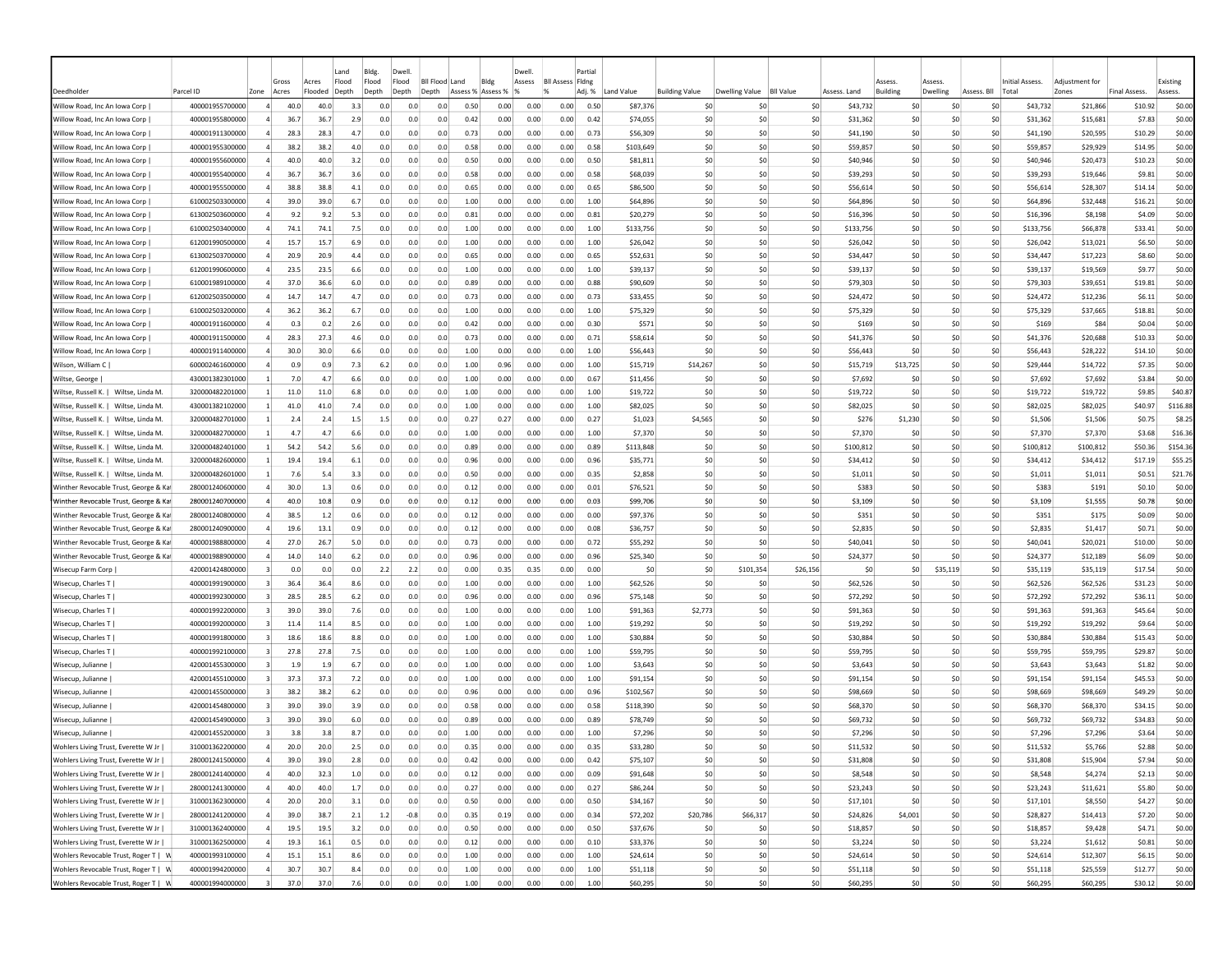|                                                |                 |      |                        | Land                               | Bldg.          | Dwell.         |                           |                      |                           | Dwell        |                                          | Partial       |            |                       |                |                  |              |                                 |                    |             |                          |                         |                     |                     |
|------------------------------------------------|-----------------|------|------------------------|------------------------------------|----------------|----------------|---------------------------|----------------------|---------------------------|--------------|------------------------------------------|---------------|------------|-----------------------|----------------|------------------|--------------|---------------------------------|--------------------|-------------|--------------------------|-------------------------|---------------------|---------------------|
| Deedholde                                      | Parcel ID       | Zone | Gross<br>Acres         | Flood<br>Acres<br>Flooded<br>Depth | Flood<br>Depth | Flood<br>Depth | <b>BII Flood</b><br>Depth | Land                 | Bldg<br>Assess % Assess % | Assess       | <b>BII Assess Fidng</b><br>$\frac{9}{2}$ | Adj. %        | Land Value | <b>Building Value</b> | Dwelling Value | <b>BII Value</b> | Assess, Land | <i><b>SSESS</b></i><br>Building | Assess<br>Dwelling | Assess, Bll | Initial Assess.<br>Total | Adjustment for<br>Zones | <b>Final Assess</b> | Existing<br>Assess. |
| Wohlers Revocable Trust, Roger T  <br><b>M</b> | 400001993500000 |      | 34.1<br>$\overline{a}$ | 34.1                               | 7.7            | 0.0            | 0.0                       | 0.0                  | 1.00                      | 0.00<br>0.00 | 0.00                                     | 1.00          | \$56,742   | \$C                   | -SO            | \$0              | \$56,742     | \$0                             | -SO                | S0          | \$56,742                 | \$28,371                | \$14.17             | \$0.00              |
| Wohlers Revocable Trust, Roger T  <br>- V      | 400001993900000 |      | 39.0                   | 39.0                               | 8.3            | 0.0            | 0.0                       | 0.0                  | 1.00<br>0.00              | 0.00         | 0.00                                     | 1.00          | \$65,710   | \$C                   | \$0            | \$0              | \$65,710     | \$0                             | \$0                | \$0         | \$65,710                 | \$65,710                | \$32.82             | \$0.00              |
| Wohlers Revocable Trust, Roger T   W           | 400001993800000 |      | 13.7                   | 13.7                               | 8.7            | 0.0            | 0.0                       | 0.0                  | 1.00<br>0.00              | 0.00         | 0.00                                     | 1.00          | \$22,797   | \$0                   | \$0            | \$0              | \$22,797     | \$0                             | \$0                | \$0         | \$22,797                 | \$22,797                | \$11.39             | \$0.00              |
| Wohlers Revocable Trust, Roger T   W           | 400001993700000 | 3    | 7.2                    | 7.2                                | 9.2            | 0.0            | 0.0                       | 0.0                  | 1.00                      | 0.00<br>0.00 | 0.00                                     | 1.00          | \$11,974   | \$0                   | S <sub>0</sub> | \$0              | \$11,974     | \$0                             | \$0                | \$0         | \$11,974                 | \$11,974                | \$5.98              | \$0.00              |
| Wohlers Revocable Trust, Roger T   W           | 400001993600000 |      | 17.4                   | 16.1                               | 7.8            | 0.0            | 0.0                       | 0.0                  | 1.00                      | 0.00<br>0.00 | 0.00                                     | 0.93          | \$33,084   | \$C                   | \$0            | \$0              | \$30,647     | \$C                             | \$0                | \$0         | \$30,647                 | \$15,324                | \$7.65              | \$0.00              |
| Wohlers Revocable Trust, Roger T               | 400001992900000 |      | 34.9<br>$\overline{a}$ | 34.9                               | 8.5            | 6.7            | 0.0                       | 0.0                  | 1.00                      | 1.00<br>0.00 | 0.00                                     | 1.00          | \$57,447   | \$6,826               | \$0            | \$0              | \$57,447     | \$6,826                         | \$0                | \$0         | \$64,273                 | \$32,137                | \$16.05             | \$0.00              |
| Wohlers Revocable Trust, Roger T   W           | 400001993000000 |      | 37.1<br>4              | 37.1                               | 8.2            | 0.0            | 0.0                       | 0.0                  | 1.00<br>0.00              | 0.00         | 0.00                                     | 1.00          | \$60,985   | <b>SC</b>             | S <sub>0</sub> | \$0              | \$60,985     | \$0                             | \$0                | S0          | \$60,985                 | \$30,493                | \$15.23             | \$0.00              |
| Wohlers Revocable Trust, Roger T   W           | 400001993300000 |      | 29.3                   | 29.3                               | 7.7            | 0.0            | 0.0                       | 0.0                  | 1.00<br>0.00              | 0.00         | 0.00                                     | 1.00          | \$48,694   | S0                    | -SO            | SO.              | \$48,694     | \$0                             | S0                 | S0          | \$48,694                 | \$24,347                | \$12.16             | \$0.00              |
| Wohlers Revocable Trust, Roger T   W           | 400001993200000 |      | 39.0                   | 39.0                               | 7.7            | 0.0            | 0.0                       | 0.0                  | 1.00<br>0.00              | 0.00         | 0.00                                     | 1.00          | \$64,896   | \$0                   | S <sub>0</sub> | \$0              | \$64,896     | \$0                             | \$0                | \$0         | \$64,896                 | \$32,448                | \$16.21             | \$0.00              |
| Wohlers Revocable Trust, Roger T   W           | 400001993400000 |      | 40.0                   | 40.0                               | 7.7            | 0.0            | 0.0                       | 0.0                  | 1.00<br>0.00              | 0.00         | 0.00                                     | 1.00          | \$66,560   | \$0                   | \$0            | \$0              | \$66,560     | \$0                             | \$0                | \$0         | \$66,560                 | \$33,280                | \$16.62             | \$0.00              |
| Wohlers Revocable Trust, Roger T   W           | 400001994100000 |      | 25.4                   | 25.4                               | 8.3            | 0.0            | 0.0                       | 0.0                  | 1.00<br>0.00              | 0.00         | 0.00                                     | 1.00          | \$43,309   | \$C                   | S <sub>0</sub> | \$0              | \$43,309     | \$C                             | \$C                | \$0         | \$43,309                 | \$43,309                | \$21.63             | \$0.00              |
| Wondrasek-Dingman, Laura A.  <br>Ell           | 600002401100000 |      | 0.5                    | 0.5                                | 7.0            | 6.2            | 0.0                       | 0.0                  | 1.00<br>0.96              | 0.00         | 0.00                                     | 1.00          | \$12,646   | \$34,325              | \$0            | \$0              | \$12,646     | \$33,021                        | \$0                | \$0         | \$45,667                 | \$22,833                | \$11.41             | \$0.00              |
| Work, Benjamin                                 | 560002179000000 |      | 0.2                    | 0.1                                | 0.9            | -0.6           | 0.0                       | 0.0                  | 0.12                      | 0.00<br>0.00 | 0.00                                     | 0.02          | \$6,014    | \$55,112              | \$0            | \$0              | \$146        | \$0                             | \$0                | \$0         | \$146                    | \$146                   | \$0.07              | \$0.00              |
| Workman, Kyle                                  | 560001732900000 |      | 0.0                    | 0.0                                | 1.0            | 0.0            | 0.0                       | 0.0                  | 0.19<br>0.00              | 0.00         | 0.00                                     | 0.10          | \$519      | \$C                   | \$0            | \$0              | \$50         | \$0                             | \$0                | \$0         | \$50                     | \$50                    | \$0.02              | \$0.00              |
| Workman, Kyle                                  | 560002169800000 |      | 0.2                    | 0.1                                | 0.7            | 0.4            | 0.0                       | 0.0                  | 0.12<br>0.04              | 0.00         | 0.00                                     | 0.06          | \$3,126    | \$41,739              | \$0            | \$0              | \$190        | \$1,607                         | \$0                | \$0         | \$1,797                  | \$1,797                 | \$0.90              | \$0.00              |
| Wright, Michael D                              | 400001910300000 |      | 1.2                    | 1.2                                | 5.1            | 2.9            | 0.0                       | 0.0                  | 0.81<br>0.42              | 0.00         | 0.00                                     | 0.81          | \$10,692   | \$45,943              | \$0            | \$0              | \$8,644      | \$19,457                        | \$0                | \$0         | \$28,101                 | \$14,051                | \$7.02              | \$0.00              |
| Young, Ira J Trust   Young, Helen A Tru        | 430001378700000 |      | $\vert$ 3<br>31.5      | 31.5                               | 4.2            | 0.0            | 0.0                       | 0.0                  | 0.65<br>0.00              | 0.00         | 0.00                                     | 0.65          | \$54,053   | \$C                   | \$0            | \$0              | \$35,378     | \$C                             | \$0                | \$0         | \$35,378                 | \$35,378                | \$17.67             | \$0.00              |
| Young, Ira J Trust   Young, Helen A Tru        | 430001378600000 |      | 28.0<br>$\vert$ 3      | 28.0                               | 3.9            | 0.0            | 0.0                       | 0.0                  | 0.58<br>0.00              | 0.00         | 0.00                                     | 0.58          | \$48,526   | \$C                   | \$0            | \$0              | \$28,024     | \$0                             | 50                 | \$0         | \$28,024                 | \$28,024                | \$14.00             | \$0.00              |
| Young, Ira J Trust   Young, Helen A Tru        | 430001378400000 | 3    | 58.5                   | 58.5                               | 4.3            | 0.0            | 0.0                       | 0.0                  | 0.65                      | 0.00<br>0.00 | 0.00                                     | 0.65          | \$127,860  | \$C                   | S <sub>0</sub> | \$0              | \$83,684     | \$C                             | \$0                | \$0         | \$83,684                 | \$83,684                | \$41.80             | \$0.00              |
| Young, Ira J Trust   Young, Helen A Tru        | 430001378500000 |      | $\vert$ 3<br>50.5      | 50.5                               | 4.2            | 0.0            | 0.0                       | 0.0                  | 0.65<br>0.00              | 0.00         | 0.00                                     | 0.65          | \$92,741   | <b>SC</b>             | S <sub>0</sub> | SO.              | \$60,699     | \$0                             | \$0                | S0          | \$60,699                 | \$60,699                | \$30.32             | \$0.00              |
| Youth Enhancement Association                  | 610002502600000 |      | 15.0<br>4              | 15.0                               | 7.3            | 0.0            | 0.0                       | 0.0                  | 1.00<br>0.00              | 0.00         | 0.00                                     | 1.00          | \$24,910   | \$0                   | S <sub>0</sub> | SO.              | \$24,910     | \$0                             | \$0                | \$0         | \$24,910                 | \$12,455                | \$6.22              | \$0.00              |
| Zahner Etal, Hugh                              | 310001363400000 |      | 40.0                   | 40.0                               | 2.3            | 0.0            | 0.0                       | 0.0                  | 0.35<br>0.00              | 0.00         | 0.00                                     | 0.35          | \$104,844  | \$C                   | S0             | \$0              | \$36,328     | S0                              | \$0                | \$0         | \$36,328                 | \$36,328                | \$18.15             | \$0.00              |
| Zahner Etal, Hugh                              | 310001363500000 | 3    | 32.0                   | 32.0                               | 1.2            | 0.0            | 0.0                       | 0.0                  | 0.19<br>0.00              | 0.00         | 0.00                                     | 0.19          | \$88,586   | \$0                   | \$0            | \$0              | \$17,053     | \$0                             | \$C                | \$0         | \$17,053                 | \$17,053                | \$8.52              | \$0.00              |
| Zahner Etal, Hugh                              | 310001363300000 |      | 35.0                   | 35.0                               | 2.0            | 0.0            | 0.0                       | 0.0<br>0.27          |                           | 0.00<br>0.00 | 0.00                                     | 0.27          | \$100,416  | \$C                   | \$0            | \$0              | \$27,062     | \$C                             | \$C                | \$0         | \$27,062                 | \$27,062                | \$13.52             | \$0.00              |
| Zahner Etal, Hugh                              | 310001363200000 |      | 35.1                   | 35.1                               | 1.6            | 0.0            | 0.0                       | 0.0                  | 0.27<br>0.00              | 0.00         | 0.00                                     | 0.27          | \$101,143  | \$0                   | \$0            | \$0              | \$27,258     | \$0                             | \$0                | \$0         | \$27,258                 | \$27,258                | \$13.62             | \$0.00              |
| Zahner Family Trust, Hugh                      | 320000485200000 |      | 40.0                   | 40.0                               | 4.0            | 0.0            | 0.0                       | 0.0                  | 0.58<br>0.00              | 0.00         | 0.00                                     | 0.58          | \$93,229   | \$0                   | \$0            | \$0              | \$53,840     | \$0                             | \$0                | \$0         | \$53,840                 | \$53,840                | \$26.89             | \$0.00              |
| Zahner Family Trust, Hugh                      | 320000485400000 |      | 39.0                   | 39.0                               | 3.0            | 0.0            | 0.0                       | 0.0                  | 0.42<br>0.00              | 0.00         | 0.00                                     | 0.42          | \$93,409   | \$C                   | \$0            | \$0              | \$39,559     | \$0                             | \$0                | \$0         | \$39,559                 | \$39,559                | \$19.76             | \$0.00              |
| Zahner Family Trust, Hugh                      | 320000485000000 |      | 38.3<br>$\blacksquare$ | 38.3                               | 3.5            | 0.0            | 0.0                       | 0.0                  | 0.58<br>0.00              | 0.00         | 0.00                                     | 0.58          | \$99,125   | \$0                   | \$0            | \$0              | \$57.245     | \$0                             | \$0                | \$0         | \$57,245                 | \$57,245                | \$28.59             | \$0.00              |
| Zahner Family Trust, Hugh                      | 310001363000000 |      | $\mathbf{1}$<br>40.3   | 40.3                               | 4.8            | 0.0            | 0.0                       | 0.0                  | 0.73<br>0.00              | 0.00         | 0.00                                     | 0.73          | \$82,348   | \$C                   | S0             | \$0              | \$60,238     | \$C                             | \$0                | \$0         | \$60,238                 | \$60,238                | \$30.09             | \$0.00              |
| Zahner Family Trust, Hugh                      | 310001363100000 |      | 44.1<br>$\mathbf{1}$   | 44.1                               | 5.3            | 0.0            | 0.0                       | 0.0<br>0.81          | 0.00                      | 0.00         | 0.00                                     | 0.81          | \$80,700   | \$0                   | \$0            | \$0              | \$65,246     | \$C                             | \$0                | \$0         | \$65,246                 | \$65,246                | \$32.59             | \$0.00              |
| Zahner Family Trust, Hugh                      | 320000484500000 |      | 39.0<br>$\mathbf{1}$   | 39.0                               | 2.6            | 2.1            | 0.0                       | 0.0                  | 0.42<br>0.35              | 0.00         | 0.00                                     | 0.42          | \$101,654  | \$18,740              | \$0            | \$0              | \$43,050     | \$6,493                         | \$0                | \$0         | \$49,544                 | \$49,544                | \$24.75             | \$0.00              |
| Zahner Family Trust, Hugh                      | 320000465400000 |      | 39.0                   | 34.1                               | 1.0            | 0.0            | 0.0                       | 0.0                  | 0.19                      | 0.00<br>0.00 | 0.00                                     | 0.17          | \$112,320  | \$C                   | \$0            | \$0              | \$18,905     | \$0                             | \$0                | \$0         | \$18,905                 | \$18,905                | \$9.44              | \$0.00              |
| Zahner Family Trust, Hugh                      | 320000485600000 |      | 38.C<br>-11            | 37.3                               | 1.4            | 0.0            | 0.0                       | 0.0                  | 0.19<br>0.00              | 0.00         | 0.00                                     | 0.19          | \$108,058  | \$C                   | S0             | \$0              | \$20,418     | S0                              | \$0                | \$0         | \$20,418                 | \$20,418                | \$10.20             | \$0.00              |
| Zahner Family Trust, Hugh                      | 320000485100000 |      | 40.0<br>-11            | 40.0                               | 2.5            | 0.0            | 0.0                       | 0.0                  | 0.00<br>0.35              | 0.00         | 0.00                                     | 0.35          | \$101,907  | \$0                   | S0             | \$0              | \$35,311     | \$0                             | \$0                | \$0         | \$35,311                 | \$35,311                | \$17.64             | \$0.00              |
| Zahner Family Trust, Hugh                      | 320000485300000 |      | 39.0<br>-11            | 39.0                               | 2.1            | 0.0            | 0.0                       | 0.0                  | 0.00<br>0.35              | 0.00         | 0.00                                     | 0.35          | \$81,167   | \$0                   | S0             | \$0              | \$28.124     | S0                              | \$0                | \$0         | \$28,124                 | \$28,124                | \$14.05             | \$0.00              |
| Zahner Family Trust, Hugh                      | 320000465300000 |      | 39.0                   | 22.6                               | 1.9            | 0.0            | 0.0                       | 0.0                  | 0.27<br>0.00              | 0.00         | 0.00                                     | 0.16          | \$83,976   | \$0                   | S0             | \$0              | \$13,115     | \$0                             | \$0                | \$0         | \$13,115                 | \$13,115                | \$6.55              | \$4.93              |
| Zahner Family Trust, Hugh   Zahner F           | 320000450800000 |      | 38.0                   | 38.0                               | 1.6            | 0.0            | 0.0                       | 0.0<br>0.27          |                           | 0.00<br>0.00 | 0.00                                     | 0.27          | \$109,262  | \$C                   | \$0            | \$0              | \$29,446     | \$C                             | \$C                | \$0         | \$29,446                 | \$29,446                | \$14.71             | \$0.00              |
| Zahner Family Trust, Hugh   Zahner F           | 320000468401000 |      | 6.0                    | 6.0                                | 2.5            | 0.0            | 0.0                       | 0.0                  | 0.42                      | 0.00<br>0.00 | 0.00                                     | 0.42          | \$16,020   | \$C                   | \$0            | \$0              | \$6,784      | \$0                             | \$C                | \$0         | \$6,784                  | \$6,784                 | \$3.39              | \$1.13              |
| Zahner Liv Trst, Hugh&Patricia                 | 320000484300000 |      | 35.2                   | 29.6                               | 2.7            | 0.0            | 0.0                       | 0.0                  | 0.42                      | 0.00<br>0.00 | 0.00                                     | 0.36          | \$97,860   | \$0                   | S0             | \$0              | \$34,850     | \$0                             | \$0                | \$0         | \$34,850                 | \$34,850                | \$17.41             | \$0.00              |
| Zahner Liv Trst, Hugh&Patricia                 | 320000484200000 |      | 39.8                   | 34.8                               | 0.1            | 0.0            | 0.0                       | 0.0                  | 0.04                      | 0.00<br>0.00 | 0.00                                     | 0.03          | \$113,762  | \$0                   | S0             | \$0              | \$3,830      | \$0                             | \$0                | \$0         | \$3,830                  | \$3,830                 | \$1.91              | \$0.00              |
| Zahner Liv Trst, Hugh&Patricia                 | 320000485500000 |      | 38.0                   | 38.0                               | 2.6            | 0.0            | 0.0                       | 0.0                  | 0.42                      | 0.00<br>0.00 | 0.00                                     | 0.42          | \$106,481  | \$0                   | \$0            | \$0              | \$45.095     | \$0                             | \$0                | \$0         | \$45,095                 | \$45,095                | \$22.53             | \$0.00              |
| Zahner Liv Trst, Hugh&Patricia                 | 320000484400000 |      | 25.8                   | 25.8                               | 3.0            | 0.0            | 0.0                       | 0.0                  | 0.42                      | 0.00<br>0.00 | 0.00                                     | 0.42          | \$56,047   | \$0                   | S0             | \$0              | \$23,736     | \$0                             | \$0                | \$0         | \$23,736                 | \$23,736                | \$11.86             | \$0.00              |
| Zahner Liv Trst, Hugh&Patricia                 | 320000483900000 |      | 39.0                   | 39.0                               | 1.9            | 0.0            | 0.0                       | 0.0                  | 0.27                      | 0.00<br>0.00 | 0.00                                     | 0.27          | \$105,113  | \$0                   | S0             | \$0              | \$28,328     | \$C                             | \$0                | \$0         | \$28,328                 | \$28,328                | \$14.15             | \$0.00              |
| Zahner Liv Trst, Hugh&Patricia                 | 320000483800000 |      | 39.0<br>$\mathbf{1}$   | 27.8                               | 1.5            | 0.0            | 0.0                       | 0.0                  | 0.27                      | 0.00<br>0.00 | 0.00                                     | 0.19          | \$109,572  | \$0                   | \$0            | \$0              | \$21,049     | \$0                             | \$0                | \$0         | \$21,049                 | \$21,049                | \$10.51             | \$0.00              |
| Zahner Liv Trst, Hugh&Patricia                 | 320000483700000 |      | 40.0<br>-11            | 36.6                               | 2.5            | 0.0            | 0.0                       | 0.0                  | 0.42<br>0.00              | 0.00         | 0.00                                     | 0.39          | \$111,981  | S0                    | -SO            | S0               | \$43,393     | S0                              | SO.                | S0          | \$43,393                 | \$43,393                | \$21.68             | \$0.00              |
| Zahner Liv Trst, Hugh&Patricia                 | 320000484000000 |      | 37.C                   | 37.0                               | 1.5            | 0.0            | 0.0                       | 0.0<br>$0.2^{\circ}$ | 0.00                      | 0.00         | 0.00                                     | $0.2^{\circ}$ | \$100,266  | <b>SC</b>             | S0             | S0               | \$27,022     | -SC                             | \$0                | -SO         | \$27,022                 | \$27,022                | \$13.50             | \$0.00              |
| Zahner Liv Trst, Hugh&Patricia                 | 320000484100000 |      | 28.3                   | 28.3                               | 4.4            | 0.0            | 0.0                       | 0.0                  | 0.65<br>0.00              | 0.00         | 0.00                                     | 0.65          | \$55,250   | \$0                   | S0             | \$0              | \$36.174     | S0                              | \$0                | \$0         | \$36,174                 | \$36,174                | \$18.07             | \$0.00              |
| Zahner, John F                                 | 320000484800000 |      | 38.0                   | 38.0                               | 3.3            | 0.0            | 0.0                       | 0.0                  | 0.50                      | 0.00<br>0.00 | 0.00                                     | 0.50          | \$97,095   | \$0                   | \$0            | \$0              | \$48,596     | S0                              | \$0                | \$0         | \$48,596                 | \$48,596                | \$24.27             | \$0.00              |
| Zahner, John F                                 | 320000484900000 |      | $\mathbf{1}$<br>8.9    | 8.9                                | 4.0            | 0.0            | 0.0                       | 0.0                  | 0.65                      | 0.00<br>0.00 | 0.00                                     | 0.65          | \$15,331   | \$0                   | \$0            | \$0              | \$10,034     | \$0                             | \$0                | \$0         | \$10,034                 | \$10,034                | \$5.01              | \$0.00              |
| Zahner, John F                                 | 320000486100000 |      | $\mathbf{1}$<br>2.3    | 1.6                                | 1.9            | 0.0            | $-1.4$                    | 0.0                  | 0.27                      | 0.00<br>0.00 | 0.00                                     | 0.19          | \$3,425    | \$0                   | \$169,625      | \$0              | \$651        | \$0                             | 50                 | \$0         | \$651                    | \$651                   | \$0.32              | \$0.00              |
| Zahner, John F                                 | 320000484700000 |      | $\mathbf{1}$<br>39.0   | 39.0                               | 3.0            | 0.0            | 0.0                       | 0.0                  | 0.42                      | 0.00<br>0.00 | 0.00                                     | 0.42          | \$98,716   | \$0                   | \$0            | \$0              | \$41,806     | \$0                             | 50                 | \$0         | \$41,806                 | \$41,806                | \$20.88             | \$0.00              |
| Zahner, John F                                 | 320000484600000 |      | $\overline{1}$<br>35.8 | 35.8                               | 3.7            | 0.7            | 0.0                       | 0.0                  | 0.58                      | 0.12<br>0.00 | 0.00                                     | 0.58          | \$82,459   | \$51,696              | 50             | \$0              | \$47,620     | \$5,971                         | 50                 | \$0         | \$53,591                 | \$53,591                | \$26.77             | \$0.00              |
| Zahner, John F                                 | 320000485900000 |      | 1<br>40.0              | 40.0                               | 3.5            | 0.0            | 0.0                       | 0.0                  | 0.58                      | 0.00<br>0.00 | 0.00                                     | 0.58          | \$108,114  | \$0                   | 50             | 50               | \$62,436     | \$0                             | 50                 | 50          | \$62,436                 | \$62,436                | \$31.19             | \$68.35             |
| Zahner, John F                                 | 320000485800000 |      | 1<br>40.0              | 40.0                               | 4.8            | 0.0            | 0.0                       | 0.0                  | 0.73                      | 0.00<br>0.00 | 0.00                                     | 0.73          | \$71,049   | \$0                   | \$0            | \$0              | \$51,972     | \$0                             | 50                 | 50          | \$51,972                 | \$51,972                | \$25.96             | \$68.35             |
| Zahner, John F                                 | 320000485700000 |      | 1<br>40.0              | 40.0                               | 6.4            | 0.0            | 0.0                       | 0.0                  | 0.96                      | 0.00<br>0.00 | 0.00                                     | 0.96          | \$75,289   | \$0                   | \$0            | \$0              | \$72,428     | \$0                             | 50                 | \$0         | \$72,428                 | \$72,428                | \$36.18             | \$98.72             |
| Zahner, John F                                 | 320000486000000 |      | 1<br>39.7              | 39.7                               | 2.3            | 0.0            | 0.0                       | 0.0                  | 0.35                      | 0.00<br>0.00 | 0.00                                     | 0.35          | \$90,259   | \$0                   | \$0            | \$0              | \$31,275     | \$0                             | 50                 | \$0         | \$31,275                 | \$31,275                | \$15.62             | \$67.85             |
| Zahner, John F   Zahner, Ruth E                | 310001322500000 |      | 18.7<br>$\vert$ 3      | 18.7                               | 3.0            | 0.0            | 0.0                       | 0.0                  | 0.42                      | 0.00<br>0.00 | 0.00                                     | 0.42          | \$50,170   | \$0                   | \$0            | \$0              | \$21,247     | \$0                             | 50                 | \$0         | \$21,247                 | \$21,247                | \$10.61             | \$0.00              |
| Zahner, John F   Zahner, Ruth E                | 310001322000000 | 3    | 6.3                    | 6.3                                | 3.6            | 0.0            | 0.0                       | 0.0                  | 0.58                      | 0.00<br>0.00 | 0.00                                     | 0.58          | \$9,509    | \$0                   | \$0            | \$0              | \$5,491      | \$0                             | 50                 | \$0         | \$5,491                  | \$5,491                 | \$2.74              | \$0.00              |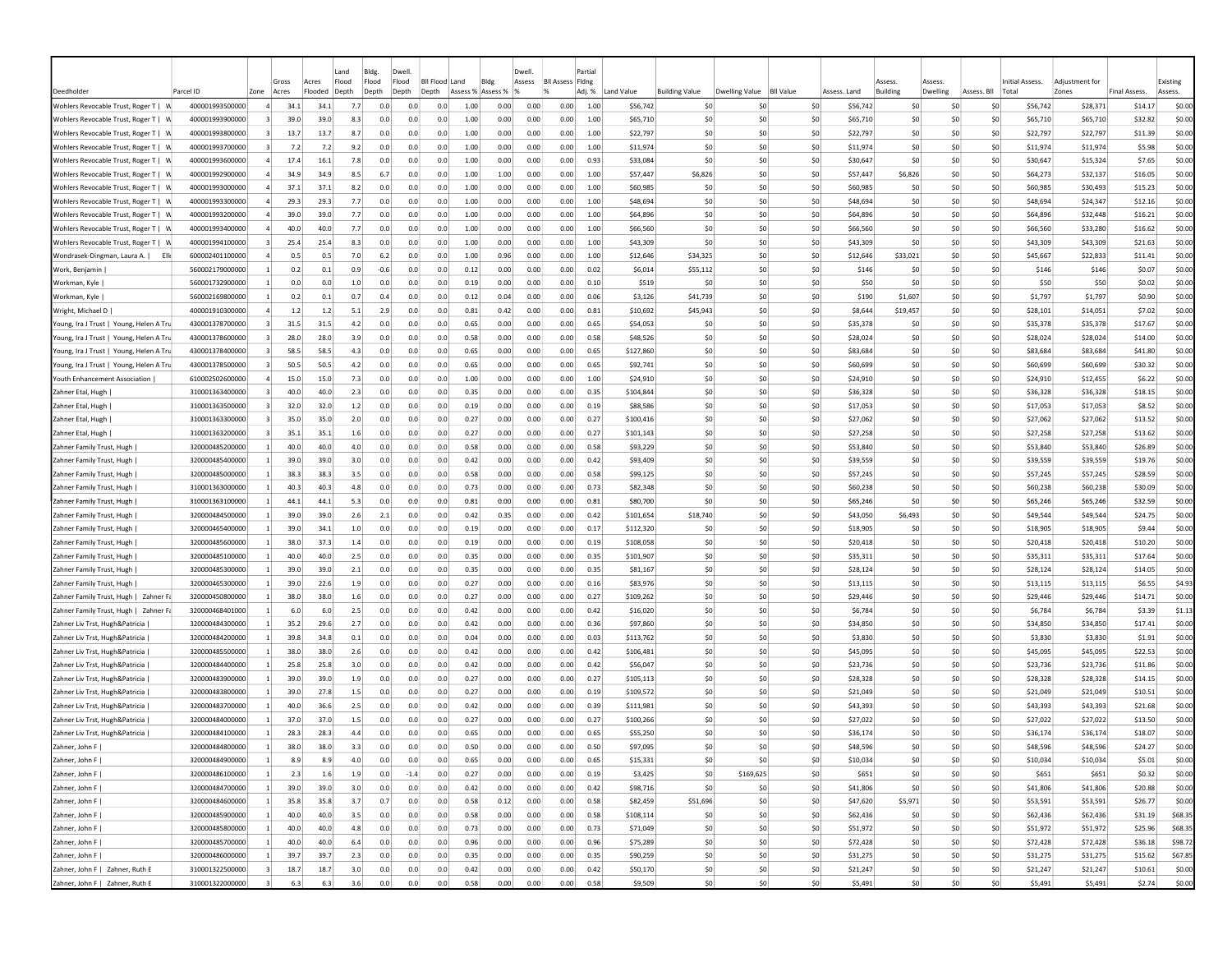| Deedholder                                                         | Parcel ID                    | Zone      | Gross<br>Acres | Acres<br>Flooded | Land<br>Flood<br>Depth | Bldg.<br>Flood<br>Depth | Dwell<br>Flood<br>Depth | <b>Bll Flood Land</b><br>Depth | Assess % Assess % | Bldg         | Dwell<br>Assess | <b>BII Assess Fidne</b><br>$\frac{9}{6}$ | Partia<br>Adj. % | Land Value           | <b>Building Value</b> | Dwelling Value | <b>BII Value</b> | Assess. Land         | Assess<br><b>Building</b> | Assess<br>Dwelling | Assess. Bll | Initial Assess.<br>Total | Adiustment for<br>Zones | Final Assess.      | Existing<br>Assess. |
|--------------------------------------------------------------------|------------------------------|-----------|----------------|------------------|------------------------|-------------------------|-------------------------|--------------------------------|-------------------|--------------|-----------------|------------------------------------------|------------------|----------------------|-----------------------|----------------|------------------|----------------------|---------------------------|--------------------|-------------|--------------------------|-------------------------|--------------------|---------------------|
| Zahner, John F   Zahner, Ruth E                                    | 310001322100000              | $\vert$ 3 | 34.7           | 34.7             | 4.4                    | 0.0                     | 0.0                     | 0.0                            | 0.65              | 0.00         | 0.00            | 0.00                                     | 0.65             | \$38,865             | \$0                   | \$C            | \$0              | \$25,437             | \$0                       | \$0                | \$0         | \$25,437                 | \$25,437                | \$12.71            | \$0.00              |
| Zahner, John F   Zahner, Ruth E                                    | 310001322400000              |           | 17.6           | 17.6             | 1.5                    | 0.5                     | 0.0                     | 0.0                            | 0.27              | 0.12         | 0.00            | 0.00                                     | 0.27             | \$47,875             | \$3,925               | \$0            | \$0              | \$12,902             | \$453                     | \$0                | \$0         | \$13,356                 | \$13,356                | \$6.67             | \$0.00              |
|                                                                    | 310001322300000              | -3        | 2.3            | 2.1              | 3.3                    | 0.0                     | 0.0                     | 0.0                            | 0.50              | 0.00         | 0.00            | 0.00                                     | 0.46             | \$4,565              | \$0                   | \$0            | \$0              |                      | \$0                       | \$0                | \$0         |                          | \$2,086                 | \$1.04             | \$0.00              |
| Zahner, John F   Zahner, Ruth E<br>Zahner, John F   Zahner, Ruth E | 560002178000000              | 3         | 2.3            | 2.3              | 2.7                    | 0.0                     | 0.0                     | 0.0                            | 0.42              | 0.00         | 0.00            | 0.00                                     | 0.42             | \$5,521              | \$0                   | \$0            | 50               | \$2,086<br>\$2,338   | \$0                       | -SO                | \$0         | \$2,086<br>\$2,338       | \$2,338                 | \$1.17             | \$0.00              |
|                                                                    |                              | $\vert$ 3 | 21.7           | 21.7             | 3.3                    | 0.0                     | 0.0                     | 0.0                            | 0.50              | 0.00         | 0.00            | 0.00                                     | 0.50             | \$49,412             | \$0                   | \$0            | 50               | \$24.731             | \$0                       | -SO                | \$0         | \$24,731                 |                         | \$12.35            | \$0.00              |
| Zahner, John F   Zahner, Ruth E                                    | 310001321800000              |           |                |                  |                        |                         |                         |                                |                   |              |                 |                                          |                  |                      |                       |                |                  |                      |                           |                    |             |                          | \$24,731                |                    |                     |
| Zahner, John F   Zahner, Ruth E                                    | 310001321900000              | $\vert$ 3 | 36.5           | 36.5             | 3.5                    | 0.0                     | 0.0                     | 0.0                            | 0.50              | 0.00         | 0.00            | 0.00                                     | 0.50             | \$62,018             | \$0                   | S0             | \$0              | \$31,040             | \$0                       | \$0                | \$0         | \$31,040                 | \$31,040                | \$15.50            | \$0.00              |
| Zahner, John F   Zahner, Ruth E                                    | 310001322200000              | $\vert$ 3 | 2.9            | 2.9              | 4.8                    | 0.0                     | 0.0                     | 0.0                            | 0.73              | 0.00         | 0.00            | 0.00                                     | 0.73             | \$6,062              | \$0                   | \$0            | \$0              | \$4,434              | \$0                       | 50                 | \$0         | \$4,434                  | \$4,434                 | \$2.22             | \$0.00              |
| Zahner, John F  <br>Zahner, Ruth E                                 | 570002195700000              | $\vert$ 3 | 57.5           | 57.1             | 2.6                    | 0.0                     | 0.0                     | 0.0                            | 0.42              | 0.00         | 0.00            | 0.00                                     | 0.42             | \$103,862            | \$0                   | \$0            | \$0              | \$43,649             | \$0                       | \$0                | \$0         | \$43,649                 | \$43,649                | \$21.80            | \$0.00              |
| Zahner, Mary                                                       | 320000484501000              | -1        | 0.0            | 0.0              | 0.0                    | 0.7                     | 0.0                     | 0.0                            | 0.00              | 0.12         | 0.00            | 0.00                                     | 0.00             | -SO                  | \$166,701             | \$0            | \$0              |                      | \$19,254<br>S0            | -SO                | \$0         | \$19,254                 | \$19,254                | \$9.62             | \$0.00              |
| Zahner, Thomas J                                                   | 320000426100000              | -11       | 39.0           | 33.7             | 1.0                    | 0.0                     | 0.0                     | 0.0                            | 0.19              | 0.00         | 0.00            | 0.00                                     | 0.17             | \$102,637            | \$0                   | \$0            | 50               | \$17,073             | S0                        | \$0                | \$0         | \$17,073                 | \$17,073                | \$8.53             | \$0.00              |
| Zahner, Thomas J                                                   | 320000425900000              |           | 40.0           | 10.6             | 1.1                    | 0.0                     | 0.0                     | 0.0                            | 0.19              | 0.00         | 0.00            | 0.00                                     | 0.05             | \$81,130             | \$0                   | \$0            | \$0              | \$4,139              | S0                        | \$0                | \$0         | \$4,139                  | \$4,139                 | \$2.07             | \$0.00              |
| Zahner, Thomas J                                                   | 320000465000000              |           | 38.0           | 10.2             | 2.6                    | 0.0                     | 0.0                     | 0.0                            | 0.42              | 0.00         | 0.00            | 0.00                                     | 0.11             | \$89,274             | \$0                   | \$0            | \$0              | \$10,148             | \$0                       | \$0                | \$0         | \$10,148                 | \$10,148                | \$5.07             | \$0.00              |
| Zahner, Thomas J                                                   | 320000465200000              |           | 39.0           | 28.3             | $1.1\,$                | 0.0                     | 0.0                     | 0.0                            | 0.19              | 0.00         | 0.00            | 0.00                                     | 0.14             | \$99,003             | \$0                   | \$0            | \$0              | \$13,829             | \$0                       | \$C                | \$0         | \$13,829                 | \$13,829                | \$6.91             | \$0.00              |
| Zahner, Thomas J                                                   | 320000450700000              |           | 38.0           | 37.1             | 1.3                    | 0.0                     | 0.0                     | 0.0                            | 0.19              | 0.00         | 0.00            | 0.00                                     | 0.19             | \$108,266            | \$0                   | \$0            | \$0              | \$20,348             | \$0                       | 50                 | \$0         | \$20,348                 | \$20,348                | \$10.16            | \$0.00              |
| Pottawattamie County Parcels                                       |                              |           |                |                  |                        |                         |                         |                                |                   |              |                 |                                          |                  |                      |                       |                |                  |                      |                           |                    |             |                          |                         |                    |                     |
| AMERICAN TOWER MANAGEMENT INC                                      | 774404300001                 | 8         | 0.5            | 0.5              | 3.8                    | 0.0                     | 0.0                     | 0.0                            | 0.58              | 0.00         | 0.00            | 0.00                                     | 0.58             | \$5,300              | \$0                   | \$0            | \$0              | \$3,061              | \$0                       | \$0                | \$0         | \$3,061                  | \$1,530                 | \$0.76             | \$0.00              |
| CAMPBELL, CONSTANCE MAE                                            | 774405200004                 | 8         | 38.0           | 38.0             | 3.6                    | 0.0                     | 0.0                     | 0.0                            | 0.58              | 0.00         | 0.00            | 0.00                                     | 0.58             | \$115,700            | \$0                   | \$0            | \$0              | \$66,817             | \$0                       | \$0                | \$0         | \$66,817                 | \$33,408                | \$16.69            | \$0.00              |
| CAMPBELL, CONSTANCE MAE                                            | 774405300004                 | 8         | 35.7           | 8.9              | 6.8                    | 0.0                     | 0.0                     | 0.0                            | 1.00              | 0.00         | 0.00            | 0.00                                     | 0.25             | \$61,500             | \$0                   | \$0            | \$0              | \$15,341             | \$0                       | \$0                | \$0         | \$15,341                 | \$7,670                 | \$3.83             | \$0.00              |
| CAMPBELL, CONSTANCE MAE                                            | 774405300002                 | -8        | 37.1           | 13.5             | 6.9                    | 0.0                     | 0.0                     | 0.0                            | 1.00              | 0.00         | 0.00            | 0.00                                     | 0.36             | \$63,500             | \$0                   | \$0            | \$0              | \$23,119             | \$0                       | \$0                | \$0         | \$23,119                 | \$11,559                | \$5.77             | \$0.00              |
| CAMPBELL, CONSTANCE MAE                                            | 774405200005                 | 8         | 37.0           | 37.0             | 4.9                    | 0.0                     | 0.0                     | 0.0                            | 0.73              | 0.00         | 0.00            | 0.00                                     | 0.73             | \$112,100            | \$0                   | \$0            | \$0              | \$82,001             | \$0                       | \$0                | \$0         | \$82,001                 | \$41,001                | \$20.48            | \$0.00              |
| CRISPIN, DENNIS B                                                  | 774416100004                 | -8        | 31.5           | 31.5             | 6.6                    | 2.2                     | 0.0                     | 0.0                            | 1.00              | 0.35         | 0.00            | 0.00                                     | 1.00             | \$64,300             | \$8,000               | S0             | \$0              | \$64,300             | \$2,772                   | \$0                | S0          | \$67,072                 | \$33,536                | \$16.75            | \$0.00              |
| CRISPIN, DENNIS B                                                  | 774416300002                 | 8         | 34.7           | 34.7             | 9.7                    | 0.0                     | 0.0                     | 0.0                            | 1.00              | 0.00         | 0.00            | 0.00                                     | 1.00             | \$58,100             | \$0                   | S0             | \$0              | \$58,100             | \$0                       | S <sub>0</sub>     | \$0         | \$58,100                 | \$29,050                | \$14.51            | \$0.00              |
| CRISPIN, DENNIS B                                                  | 774416100002                 | -8        | 34.3           | 34.3             | 7.3                    | 0.0                     | 0.0                     | 0.0                            | 1.00              | 0.00         | 0.00            | 0.00                                     | 1.00             | \$60,900             | \$0                   | S0             | 50               | \$60,900             | \$0                       | -SO                | \$0         | \$60,900                 | \$30,450                | \$15.21            | \$0.00              |
| CRISPIN, DENNIS B                                                  | 774416100006                 | -8        | 35.4           | 31.5             | 7.0                    | 0.0                     | 0.0                     | 0.0                            | 1.00              | 0.00         | 0.00            | 0.00                                     | 0.89             | \$86,900             | \$0                   | \$0            | \$0              | \$77,414             | \$0                       | \$0                | \$0         | \$77,414                 | \$38,707                | \$19.33            | \$0.00              |
| CRISPIN, DENNIS B                                                  | 774416100003                 | -8        | 37.0           | 34.2             | 4.3                    | 0.0                     | 0.0                     | 0.0                            | 0.65              | 0.00         | 0.00            | 0.00                                     | 0.61             | \$83,200             | \$0                   | \$0            | \$0              | \$50,388             | \$0                       | \$0                | \$0         | \$50,388                 | \$25,194                | \$12.58            | \$0.00              |
| CRISPIN, DENNIS B-CONNIE                                           | 774416100005                 |           | 1.8            | 1.8              | 5.3                    | 0.0                     | $-0.8$                  | 0.0                            | 0.81              | 0.00         | 0.00            | 0.00                                     | 0.81             | \$3,700              | \$0                   | \$112,200      | \$0              | \$2,991              | \$0                       | \$0                | \$0         | \$2,991                  | \$1,496                 | \$0.75             | \$0.00              |
| CRISPIN, LARRY L-SAUNDRA S                                         | 774408400010                 |           | 47.1           | 47.1             | 6.3                    | 0.0                     | 0.0                     | 0.0                            | 0.96              | 0.00         | 0.00            | 0.00                                     | 0.96             | \$106,800            | \$0                   | \$0            | \$0              | \$102,742            | \$0                       | \$0                | \$0         | \$102,742                | \$51,371                | \$25.66            | \$0.00              |
| CRISPIN, LARRY L-SAUNDRA S                                         | 774408200003                 | 8         | 28.1           | 28.1             | 5.3                    | 0.0                     | 0.0                     | 0.0                            | 0.81              | 0.00         | 0.00            | 0.00                                     | 0.81             | \$68,500             | \$0                   | \$0            | \$0              | \$55,402             | \$0                       | \$0                | \$0         | \$55,402                 | \$27,701                | \$13.84            | \$0.00              |
| CRISPIN, LARRY L-SAUNDRA S                                         | 774408200005                 | 8         | 40.0           | 40.0             | 5.4                    | 0.0                     | 0.0                     | 0.0                            | 0.81              | 0.00         | 0.00            | 0.00                                     | 0.81             | \$70,800             | \$0                   | \$0            | 50               | \$57,242             | \$0                       | \$0                | \$0         | \$57,242                 | \$28,621                | \$14.30            | \$0.00              |
| CRISPIN, LARRY L-SAUNDRA S                                         | 774408200006                 | 8         | 38.3           | 38.3             | 4.4                    | 0.0                     | 0.0                     | 0.0                            | 0.65              | 0.00         | 0.00            | 0.00                                     | 0.65             | \$90,300             | \$0                   | \$0            | \$0              | \$59,101             | \$0                       | \$0                | \$0         | \$59,101                 | \$29,551                | \$14.76            | \$0.00              |
| <b>GATHYE, BRANDON</b>                                             | 774408400011                 | 8         | 2.0            | 2.0              | 3.7                    | 0.0                     | 1.7                     | 0.0                            | 0.58              | 0.00         | 0.27            | 0.00                                     | 0.58             | \$19,600             | \$0                   | \$160,400      | \$0              | \$11,319             | \$0                       | \$43,228           | \$0         | \$54,547                 | \$27,273                | \$13.62            | \$0.00              |
| HOYT, DANIEL M-DALE ANN                                            | 774409300003                 | 8         | 9.9            | 9.9              | 6.3                    | 0.0                     | 0.0                     | 0.0                            | 0.96              | 0.00         | 0.00            | 0.00                                     | 0.96             | \$16,600             | \$0                   | S0             | \$0              | \$15,969             | \$0                       | \$C                | \$0         | \$15,969                 | \$7,985                 | \$3.99             | \$0.00              |
| HOYT, DANIEL M-DALE ANN                                            | 774405100002                 | 8         | 39.1           | 2.1              | 6.6                    | 0.0                     | 0.0                     | 0.0                            | 1.00              | 0.00         | 0.00            | 0.00                                     | 0.05             | \$74,200             | \$0                   | \$0            | \$0              | \$3,985              | \$0                       | \$0                | \$0         | \$3,985                  | \$1,993                 | \$1.00             | \$0.00              |
| HOYT, DANIEL M-DALE ANN                                            | 774409300002                 | 8         | 37.9           | 37.9             | 5.0                    | 0.0                     | 0.0                     | 0.0                            | 0.73              | 0.00         | 0.00            | 0.00                                     | 0.73             | \$82,600             | \$0                   | S0             | \$0              | \$60,422             | S0                        | -SO                | \$0         | \$60,422                 | \$30,211                | \$15.09            | \$0.00              |
| HOYT, DANIEL M-DALE ANN                                            | 774405400004                 | -8        | 38.5           | 38.5             | 5.1                    | 3.2                     | 2.2                     | 0.0                            | 0.81              | 0.50         | 0.35            | 0.00                                     | 0.81             | \$92,300             | \$7,800               | \$191,400      | \$0              | \$74,625             | \$3,904                   | \$66,320           | \$0         | \$144,849                | \$72,424                | \$36.18            | \$0.00              |
| HOYT, DANIEL M-DALE ANN                                            | 774405100004                 | -8        | 35.5           | 7.6              | 6.1                    | 0.0                     | 0.0                     | 0.0                            | 0.96              | 0.00         | 0.00            | 0.00                                     | 0.21             | \$63,200             | \$0                   | S0             | \$0              | \$13,023             | \$0                       | \$0                | \$0         | \$13,023                 | \$6,512                 | \$3.25             | \$0.00              |
| HOYT, DANIEL M-DALE ANN                                            | 774405400003                 | -8        | 39.2           | 39.2             | 5.3                    | 0.0                     | 0.0                     | 0.0                            | 0.81              | 0.00         | 0.00            | 0.00                                     | 0.81             | \$100,500            | \$0                   | S0             | \$0              | \$81.254             | S0                        | \$0                | \$0         | \$81,254                 | \$40,627                | \$20.29            | \$0.00              |
| L E KLINE FARMS LLC                                                | 774405400002                 |           | 39.2           | 39.2             | 4.8                    | 0.0                     | 0.0                     | 0.0                            | 0.73              | 0.00         | 0.00            | 0.00                                     | 0.73             | \$116,500            | \$0                   | \$0            | \$0              | \$85,220             | \$0                       | \$0                | \$0         | \$85,220                 | \$42,610                | \$21.28            | \$0.00              |
| L E KLINE FARMS LLC                                                | 774405400001                 |           | 40.3           | 40.3             | 4.4                    | 0.0                     | 0.0                     | 0.0                            | 0.65              | 0.00         | 0.00            | 0.00                                     | 0.65             | \$115,700            | \$0                   | \$0            | \$0              | \$75,726             | \$0                       | \$0                | \$0         | \$75,726                 | \$37,863                | \$18.91            | \$0.00              |
| L E KLINE FARMS LLC                                                | 774409100001                 |           | 39.6           | 39.6             | 6.6                    | 0.0                     | 0.0                     | 0.0                            | 1.00              | 0.00         | 0.00            | 0.00                                     | 1.00             | \$72,600             | \$0                   | \$0            | \$0              | \$72,600             | \$0                       | \$0                | \$0         | \$72,600                 | \$36,300                | \$18.13            | \$0.00              |
| L E KLINE FARMS LLC                                                | 774409100002                 | 8         | 38.2           | 35.9             | 6.6                    | 0.0                     | 0.0                     | 0.0                            | 1.00              | 0.00         | 0.00            | 0.00                                     | 0.94             | \$67,300             | \$0                   | S0             | \$0              | \$63,248             | \$0                       | -SO                | \$0         | \$63,248                 | \$31,624                | \$15.80            | \$0.00              |
| L E KLINE FARMS LLC                                                | 774408200002                 | 8         | 48.4           | 48.2             | 4.4                    | 0.0                     | 0.0                     | 0.0                            | 0.65              | 0.00         | 0.00            | 0.00                                     | 0.65             | \$126,000            | \$0                   | \$0            | 50               | \$82.143             | \$0                       | \$0                | \$0         | \$82.143                 | \$41,072                | \$20.52            | \$0.00              |
| MANHART, LILLIE I                                                  | 774404300002                 | -8        | 38.8           | 38.8             | 6.1                    | 0.0                     | 0.0                     | 0.0                            | 0.96              | 0.00         | 0.00            | 0.00                                     | 0.96             | \$106,800            | \$300                 | \$0            | \$0              | \$102,742            | \$0                       | \$0                | \$0         | \$102,742                | \$51,371                | \$25.66            | \$0.00              |
| MANHART, LILLIE I                                                  | 774404300003                 | 8         | 39.0           | 37.7             | 7.7                    | 0.0                     | 0.0                     | 0.0                            | 1.00              | 0.00         | 0.00            | 0.00                                     | 0.97             | \$65,700             | \$0                   | \$0            | \$0              | \$63,445             | \$0                       | \$0                | \$0         | \$63,445                 | \$31,722                | \$15.85            | \$0.00              |
| MANHART, LILLIE I                                                  | 774404300004                 |           | 40.1           | 40.1             | 7.6                    | 0.0                     | 0.0                     | 0.0                            | 1.00              | 0.00         | 0.00            | 0.00                                     | 1.00             | \$77,800             | \$0                   | \$0            | \$0              | \$77,800             | \$0                       | \$0                | \$0         | \$77,800                 | \$38,900                | \$19.43            | \$0.00              |
|                                                                    |                              |           |                |                  |                        |                         |                         | 0.0                            |                   |              |                 |                                          |                  |                      | \$0                   |                |                  |                      | \$0                       | \$0                | \$0         |                          |                         |                    |                     |
| MANHART, LILLIE I                                                  | 774404300005                 |           | 40.6           | 37.6             | 7.5                    | 0.0                     | 0.0                     |                                | 1.00              | 0.00         | 0.00            | 0.00                                     | 0.93             | \$63,800             |                       | \$0            | \$0              | \$59,057             |                           |                    |             | \$59,057                 | \$29,528                | \$14.75            | \$0.00              |
| MCINTOSH, LYLE                                                     | 774409300006<br>774409300004 | -8<br>-8  | 39.3<br>29.6   | 36.2<br>29.6     | 5.3<br>7.4             | 0.0<br>0.0              | 0.0<br>0.0              | 0.0<br>0.0                     | 0.81<br>1.00      | 0.00<br>0.00 | 0.00<br>0.00    | 0.00<br>0.00                             | 0.75<br>1.00     | \$63,300<br>\$49,700 | \$0<br>\$0            | S0<br>\$0      | \$0<br>50        | \$47,201<br>\$49,700 | S0<br>\$0                 | \$0<br>\$0         | S0<br>\$0   | \$47,201<br>\$49,700     | \$23,601<br>\$24,850    | \$11.79<br>\$12.41 | \$0.00<br>\$0.00    |
| MCINTOSH, LYLE                                                     |                              |           |                |                  |                        |                         |                         |                                |                   |              |                 |                                          |                  |                      |                       |                |                  |                      |                           |                    |             |                          |                         |                    |                     |
| MCINTOSH, ROGER-KAREN                                              | 774409300005                 | 8         | 38.0           | 36.4             | 5.0                    | 0.0                     | 0.0                     | 0.0                            | 0.81              | 0.00         | 0.00            | 0.00                                     | 0.77             | \$64,100             | -SO                   | \$0            | \$0              | \$49,669             | \$0                       | SO.                | 50          | \$49,669                 | \$24,834                | \$12.41            | \$0.00              |
| MCINTOSH, ROGER-KAREN                                              | 774409100005                 | 8         | 38.2           | 36.1             | 5.7                    | 0.0                     | 0.0                     | 0.0                            | 0.89              | 0.00         | 0.00            | 0.00                                     | 0.84             | \$66,500             | \$0                   | \$0            | \$0              | \$55,692             | \$0                       | 50                 | \$0         | \$55,692                 | \$27,846                | \$13.91            | \$0.00              |
| MCINTOSH, ROGER-KAREN                                              | 774409100004                 | 8         | 38.8           | 38.8             | 4.8                    | 0.0                     | 0.0                     | 0.0                            | 0.73              | 0.00         | 0.00            | 0.00                                     | 0.73             | \$72,500             | \$0                   | \$0            | \$0              | \$53,034             | \$0                       | 50                 | \$0         | \$53,034                 | \$26,517                | \$13.25            | \$0.00              |
| PAAR, JERRY R-REBECCA S                                            | 774409100003                 | 8         | $1.0$          | 1.0              | 4.8                    | 0.0                     | 3.3                     | 0.0                            | 0.73              | 0.00         | 0.50            | 0.00                                     | 0.73             | \$16,600             | \$0                   | \$65,800       | \$0              | \$12,143             | \$0                       | \$32,933           | \$0         | \$45,076                 | \$22,538                | \$11.26            | \$0.00              |
| PENNY STREET FARMS INC                                             | 774404100003                 | 8         | 37.0           | 37.0             | 5.9                    | 0.0                     | 0.0                     | 0.0                            | 0.89              | 0.00         | 0.00            | 0.00                                     | 0.89             | \$112,900            | \$0                   | \$0            | \$0              | \$99,973             | \$0                       | \$0                | \$0         | \$99,973                 | \$49,986                | \$24.97            | \$0.00              |
| PENNY STREET FARMS INC                                             | 774405200003                 | 8         | 40.6           | 40.6             | 6.0                    | 0.0                     | 0.0                     | 0.0                            | 0.89              | 0.00         | 0.00            | 0.00                                     | 0.89             | \$102,300            | \$0                   | \$0            | \$0              | \$90,587             | \$0                       | \$0                | \$0         | \$90,587                 | \$45,293                | \$22.62            | \$0.00              |
| PENNY STREET FARMS INC                                             | 774405200002                 | 8         | 41.7           | 41.7             | 7.3                    | 0.0                     | 0.0                     | 0.0                            | 1.00              | 0.00         | 0.00            | 0.00                                     | 1.00             | \$108,500            | \$0                   | \$0            | 50               | \$108,500            | \$0                       | 50                 | \$0         | \$108,500                | \$54,250                | \$27.10            | \$0.00              |
| PENNY STREET FARMS INC                                             | 774408100003                 | 8         | 24.0           | 0.8              | 6.2                    | 0.0                     | 0.0                     | 0.0                            | 0.96              | 0.00         | 0.00            | 0.00                                     | 0.03             | \$50,300             | \$0                   | \$0            | \$0              | \$1,671              | \$0                       | 50                 | \$0         | \$1,671                  | \$836                   | \$0.42             | \$0.00              |
| PENNY STREET FARMS INC                                             | 774408100006                 | 8         | 24.0           | 3.6              | 7.4                    | 0.0                     | 0.0                     | 0.0                            | 1.00              | 0.00         | 0.00            | 0.00                                     | 0.15             | \$45,300             | \$0                   | \$0            | \$0              | \$6,801              | \$0                       | \$0                | \$0         | \$6,801                  | \$3,400                 | \$1.70             | \$0.00              |
| ROBERTS, DONALD-SHIRLEY I                                          | 774404100001                 | 8         | 68.9           | 68.9             | 3.8                    | 0.0                     | 0.0                     | 0.0                            | 0.58              | 0.00         | 0.00            | 0.00                                     | 0.58             | \$132,900            | \$0                   | \$0            | \$0              | \$76,750             | 50                        | 50                 | \$0         | \$76,750                 | \$38,375                | \$19.17            | \$0.00              |